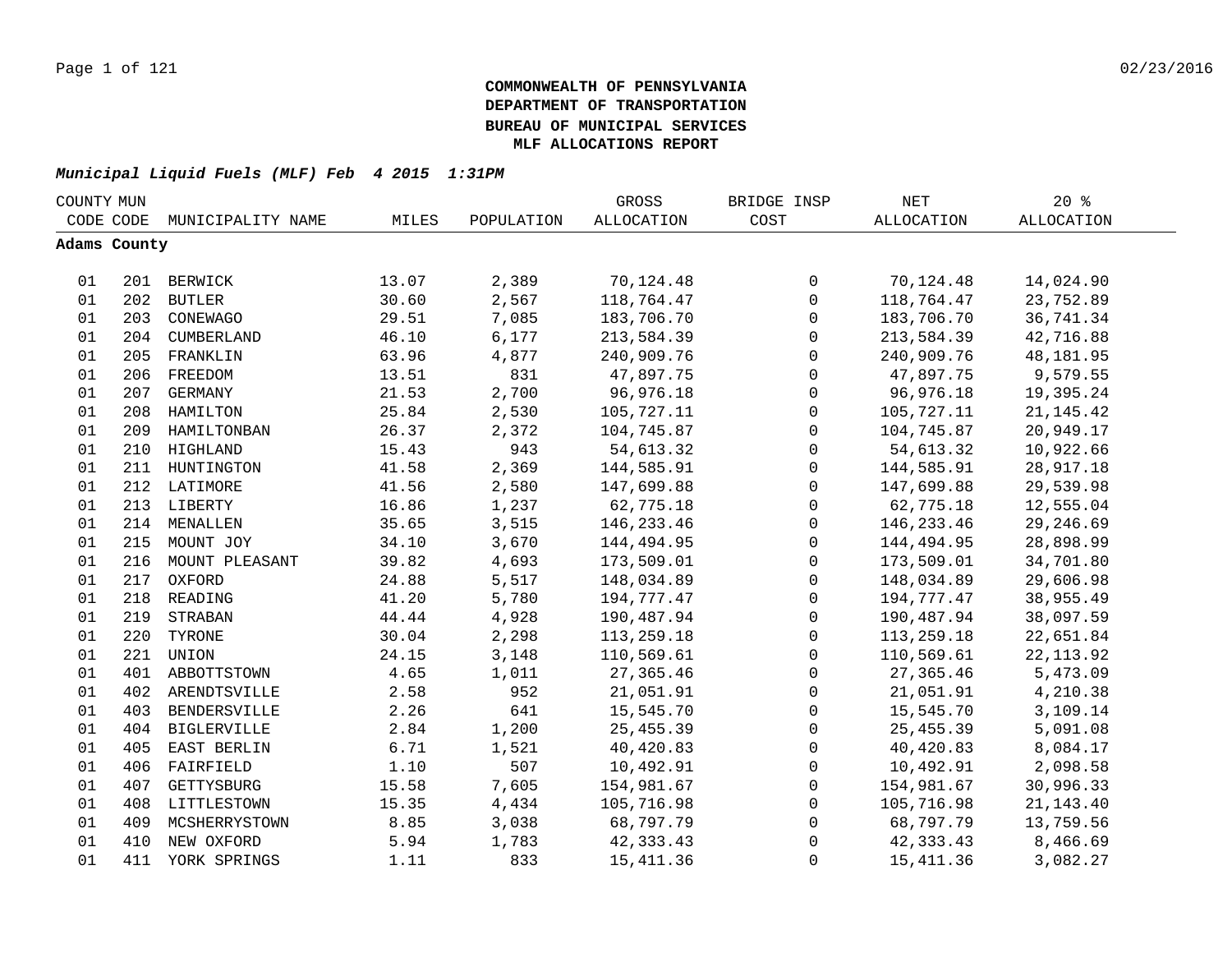| COUNTY MUN |     |                   |        |            | GROSS        | BRIDGE INSP | NET          | $20*$      |  |
|------------|-----|-------------------|--------|------------|--------------|-------------|--------------|------------|--|
| CODE CODE  |     | MUNICIPALITY NAME | MILES  | POPULATION | ALLOCATION   | COST        | ALLOCATION   | ALLOCATION |  |
|            | 412 | BONNEAUVILLE      | 3.71   | 1,800      | 36,740.84    |             | 36,740.84    | 7,348.17   |  |
|            |     | CARROLL VALLEY    | 52.52  | 3,876      | 195,888.96   |             | 195,888.96   | 39,177.79  |  |
|            |     | County Totals:    | 783.40 | 101,407    | 3,573,680.74 |             | 3,573,680.74 | 714,736.15 |  |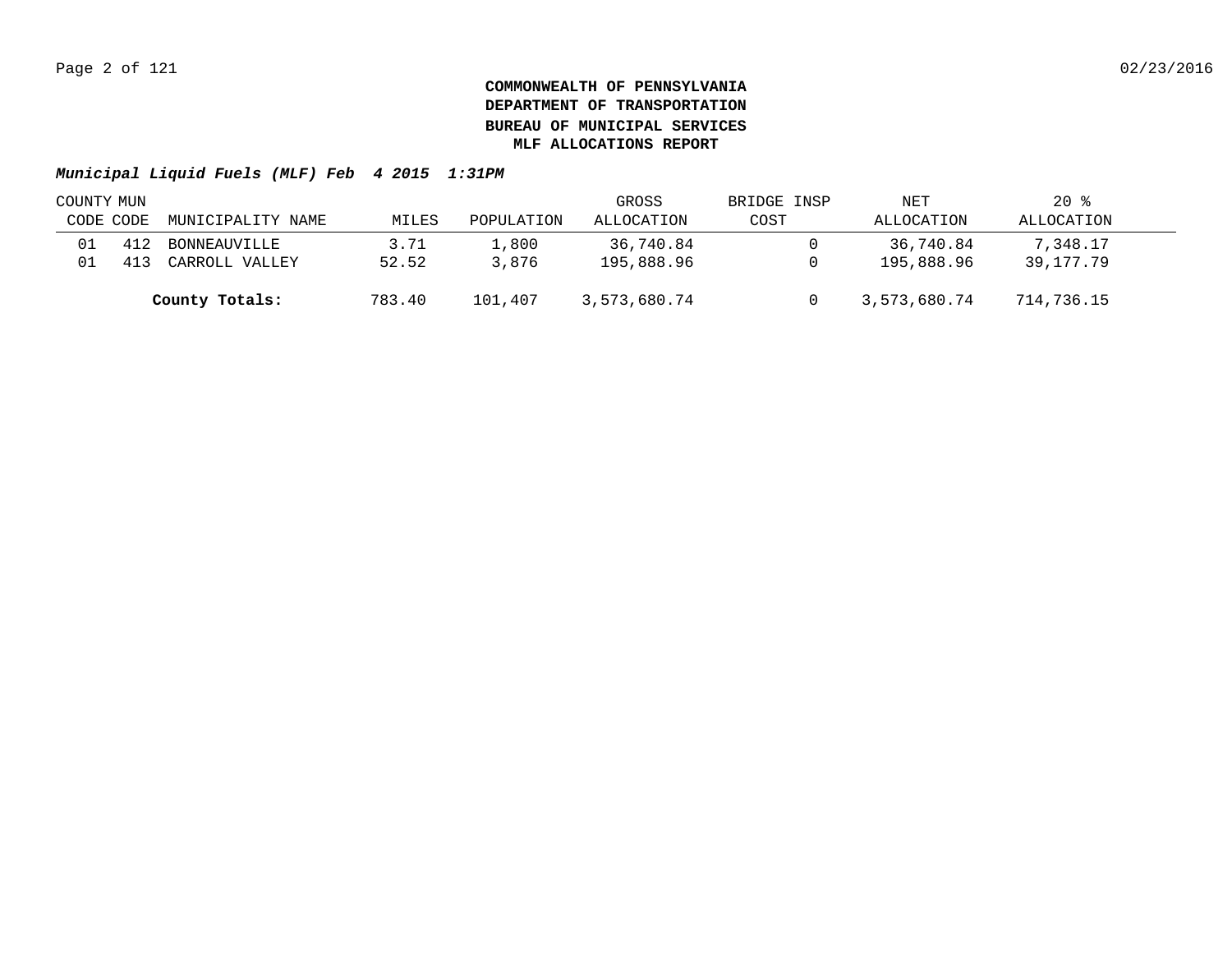| COUNTY MUN       |     |                    |        |            | GROSS       | BRIDGE INSP         | <b>NET</b>        | 20%               |  |
|------------------|-----|--------------------|--------|------------|-------------|---------------------|-------------------|-------------------|--|
| CODE CODE        |     | MUNICIPALITY NAME  | MILES  | POPULATION | ALLOCATION  | COST                | <b>ALLOCATION</b> | <b>ALLOCATION</b> |  |
| Allegheny County |     |                    |        |            |             |                     |                   |                   |  |
|                  |     |                    |        |            |             |                     |                   |                   |  |
| 02               |     | 101 BALDWIN        | 6.09   | 1,992      | 45,863.19   | 0                   | 45,863.19         | 9,172.64          |  |
| 02               |     | 102 COLLIER        | 30.07  | 7,080      | 178,832.88  | 405.00              | 178,427.88        | 35,685.58         |  |
| 02               | 103 | CRESCENT           | 10.16  | 2,640      | 66,260.30   | 0                   | 66,260.30         | 13,252.06         |  |
| 02               | 104 | EAST DEER          | 4.91   | 1,500      | 35, 385.57  | 0                   | 35, 385.57        | 7,077.11          |  |
| 02               | 105 | ELIZABETH          | 52.68  | 13,271     | 335,828.54  | 1,393.60            | 334,434.94        | 66,886.99         |  |
| 02               | 106 | HARRISON           | 40.48  | 10,461     | 261,929.79  | $\mathbf 0$         | 261,929.79        | 52,385.96         |  |
| 02               |     | 107 LEET           | 5.13   | 1,634      | 37,973.38   | $\mathbf 0$         | 37,973.38         | 7,594.68          |  |
| 02               | 108 | MCCANDLESS         | 101.69 | 28,457     | 693,367.28  | 1,780.20            | 691,587.08        | 138, 317.42       |  |
| 02               | 109 | MT LEBANON         | 85.47  | 33,137     | 721,615.98  | $\mathbf 0$         | 721,615.98        | 144, 323. 20      |  |
| 02               | 110 | NEVILLE            | 3.63   | 1,084      | 25,786.21   | $\mathbf 0$         | 25,786.21         | 5,157.24          |  |
| 02               |     | 111 NORTH          | 42.26  | 10,229     | 264,007.50  | 405.00              | 263,602.50        | 52,720.50         |  |
|                  |     | VERSAILLES         |        |            |             |                     |                   |                   |  |
| 02               |     | 112 OHARA          | 39.87  | 8,407      | 230,712.59  | 810.00              | 229,902.59        | 45,980.52         |  |
| 02               |     | 113 PENN HILLS     | 126.30 | 42,329     | 965,184.02  | 405.00              | 964,779.02        | 192,955.80        |  |
| 02               |     | 114 RESERVE        | 9.15   | 3,333      | 74,011.47   | 0                   | 74,011.47         | 14,802.29         |  |
| 02               |     | 115 ROBINSON       | 46.83  | 13,354     | 323, 202.15 | $\mathbf 0$         | 323, 202. 15      | 64,640.43         |  |
| 02               |     | 116 ROSS           | 103.00 | 31,105     | 736,828.82  | 196.00              | 736,632.82        | 147,326.56        |  |
| 02               |     | 117 SCOTT          | 38.97  | 17,024     | 357,665.73  | $\Omega$            | 357,665.73        | 71,533.15         |  |
| 02               | 118 | SHALER             | 100.70 | 28,757     | 692,467.37  | 1,510.80            | 690,956.57        | 138,191.31        |  |
| 02               | 119 | SOUTH FAYETTE      | 50.62  | 14,416     | 349,077.82  | 0                   | 349,077.82        | 69,815.56         |  |
| 02               |     | 120 SOUTH          | 4.84   | 351        | 17,959.24   | $\Omega$            | 17,959.24         | 3,591.85          |  |
|                  |     | VERSAILLES         |        |            |             |                     |                   |                   |  |
| 02               |     | 121 SPRINGDALE     | 5.50   | 1,636      | 38,973.63   | $\mathsf{O}\xspace$ | 38,973.63         | 7,794.73          |  |
| 02               |     | 122 STOWE          | 19.35  | 6,362      | 143,880.49  | $\mathbf 0$         | 143,880.49        | 28,776.10         |  |
| 02               |     | 123 UPPER ST CLAIR | 79.22  | 19,229     | 496,302.93  | 191.80              | 496, 111. 13      | 99, 222. 23       |  |
| 02               |     | 124 WILKINS        | 24.97  | 6,357      | 159,040.96  | $\mathbf 0$         | 159,040.96        | 31,808.19         |  |
| 02               |     | 125 ALEPPO         | 4.07   | 1,916      | 39,425.64   | 0                   | 39,425.64         | 7,885.13          |  |
| 02               |     | 126 KENNEDY        | 26.68  | 7,672      | 183,363.85  | $\mathbf 0$         | 183,363.85        | 36,672.77         |  |
| 02               |     | 202 FAWN           | 9.97   | 2,376      | 61,800.29   | 0                   | 61,800.29         | 12,360.06         |  |
| 02               | 203 | FINDLAY            | 36.71  | 5,060      | 171,805.20  | 574.20              | 171,231.00        | 34, 246. 20       |  |
| 02               |     | 204 FORWARD        | 25.48  | 3,376      | 118,003.26  | 0                   | 118,003.26        | 23,600.65         |  |
| 02               |     | 206 FRAZER         | 7.06   | 1,157      | 35,876.17   | 0                   | 35,876.17         | 7,175.23          |  |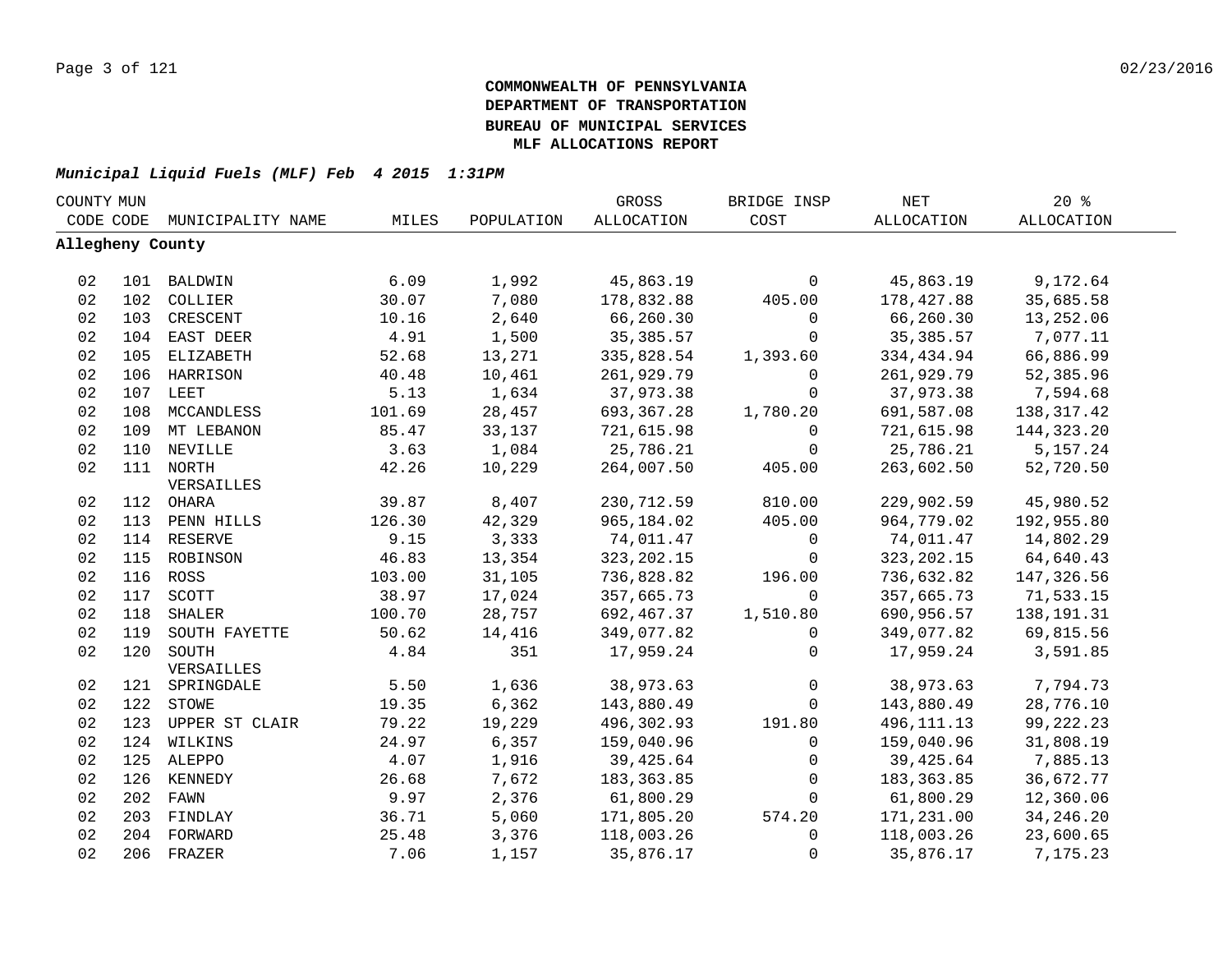| COUNTY MUN |     |                         |        |            | GROSS        | BRIDGE INSP  | NET          | $20*$        |  |
|------------|-----|-------------------------|--------|------------|--------------|--------------|--------------|--------------|--|
| CODE CODE  |     | MUNICIPALITY NAME       | MILES  | POPULATION | ALLOCATION   | COST         | ALLOCATION   | ALLOCATION   |  |
| 02         |     | 207 HAMPTON             | 78.50  | 18,363     | 481, 419.01  | 2,024.80     | 479,394.21   | 95,878.84    |  |
| 02         |     | 208 HARMAR              | 12.79  | 2,921      | 77,373.83    | $\Omega$     | 77,373.83    | 15,474.77    |  |
| 02         |     | 209 INDIANA             | 32.25  | 7,253      | 193,412.90   | $\mathbf{0}$ | 193,412.90   | 38,682.58    |  |
| 02         |     | 211 KILBUCK             | 6.32   | 697        | 27,032.58    | $\Omega$     | 27,032.58    | 5,406.52     |  |
| 02         |     | 212 MARSHALL            | 45.77  | 6,915      | 221, 119.32  | 192.00       | 220,927.32   | 44, 185. 46  |  |
| 02         |     | 213 MOON                | 72.70  | 24,185     | 553,579.03   | $\mathbf 0$  | 553,579.03   | 110,715.81   |  |
| 02         |     | 214 NORTH FAYETTE       | 42.74  | 13,934     | 321,180.91   | 1,223.40     | 319,957.51   | 63,991.50    |  |
| 02         |     | 215 OHIO                | 21.52  | 4,757      | 127, 241.94  | $\mathbf 0$  | 127,241.94   | 25,448.39    |  |
| 02         | 216 | PINE                    | 65.60  | 11,497     | 343,086.56   | 0            | 343,086.56   | 68,617.31    |  |
| 02         | 217 | RICHLAND                | 64.97  | 11,100     | 336,945.31   | $\mathbf 0$  | 336,945.31   | 67,389.06    |  |
| 02         | 219 | SOUTH PARK              | 43.20  | 13,416     | 314,613.67   | 1,071.20     | 313,542.47   | 62,708.49    |  |
| 02         | 220 | WEST DEER               | 63.46  | 11,771     | 343,055.18   | 0            | 343,055.18   | 68,611.04    |  |
| 02         |     | 301 PITTSBURGH          | 893.28 | 305,704    | 6,929,830.90 | 63, 443.39   | 6,866,387.51 | 1,373,277.50 |  |
| 02         |     | 302 CLAIRTON            | 28.42  | 6,796      | 176,511.47   | 6,092.40     | 170,419.07   | 34,083.81    |  |
| 02         |     | 303 DUQUESNE            | 20.58  | 5,565      | 137,479.36   | $\mathbf{0}$ | 137,479.36   | 27,495.87    |  |
| 02         |     | 304 MCKEESPORT          | 81.21  | 19,731     | 509,054.65   | $\mathbf 0$  | 509,054.65   | 101,810.93   |  |
| 02         |     | 401 ASPINWALL           | 7.09   | 2,801      | 60,625.95    | $\mathbf 0$  | 60,625.95    | 12,125.19    |  |
| 02         |     | 402 AVALON              | 11.45  | 4,705      | 100,632.01   | $\mathbf 0$  | 100,632.01   | 20,126.40    |  |
| 02         |     | 403 BALDWIN             | 57.15  | 19,767     | 446, 318.98  | $\mathbf 0$  | 446, 318.98  | 89,263.80    |  |
| 02         |     | 404 BELLEVUE            | 18.74  | 8,370      | 174,748.28   | 0            | 174,748.28   | 34,949.66    |  |
| 02         |     | 405 BEN AVON            | 7.09   | 1,781      | 45, 319.06   | $\mathbf 0$  | 45, 319.06   | 9,063.81     |  |
| 02         |     | 406 BEN AVON<br>HEIGHTS | 2.25   | 371        | 11,467.64    | $\mathbf 0$  | 11,467.64    | 2,293.53     |  |
| 02         |     | 407 BETHEL PARK         | 108.15 | 32,313     | 768,514.22   | $\mathbf 0$  | 768,514.22   | 153,702.84   |  |
| 02         |     | 408 BLAWNOX             | 4.28   | 1,432      | 32,713.07    | $\mathbf 0$  | 32,713.07    | 6,542.61     |  |
| 02         |     | 409 BRACKENRIDGE        | 12.55  | 3,260      | 81,831.78    | $\mathbf 0$  | 81,831.78    | 16,366.36    |  |
| 02         | 410 | BRADDOCK                | 11.47  | 2,159      | 62, 477.25   | $\mathbf 0$  | 62, 477.25   | 12,495.45    |  |
| 02         | 411 | BRADDOCK HILLS          | 6.52   | 1,880      | 45,310.03    | $\mathbf{0}$ | 45,310.03    | 9,062.01     |  |
| 02         | 412 | <b>BRADFORDWOODS</b>    | 8.69   | 1,171      | 40,465.50    | $\mathbf 0$  | 40,465.50    | 8,093.10     |  |
| 02         | 413 | <b>BRENTWOOD</b>        | 24.47  | 9,643      | 208,772.73   | $\mathbf 0$  | 208,772.73   | 41,754.55    |  |
| 02         | 414 | BRIDGEVILLE             | 15.41  | 5,148      | 117,664.28   | $\mathbf{0}$ | 117,664.28   | 23,532.86    |  |
| 02         | 415 | CARNEGIE                | 24.73  | 7,972      | 184,483.16   | 946.00       | 183,537.16   | 36,707.43    |  |
| 02         | 416 | CASTLE SHANNON          | 25.58  | 8,316      | 191,874.40   | $\mathbf{0}$ | 191,874.40   | 38, 374.88   |  |
| 02         | 417 | CHALFANT                | 3.78   | 800        | 21,917.65    | $\mathbf 0$  | 21,917.65    | 4,383.53     |  |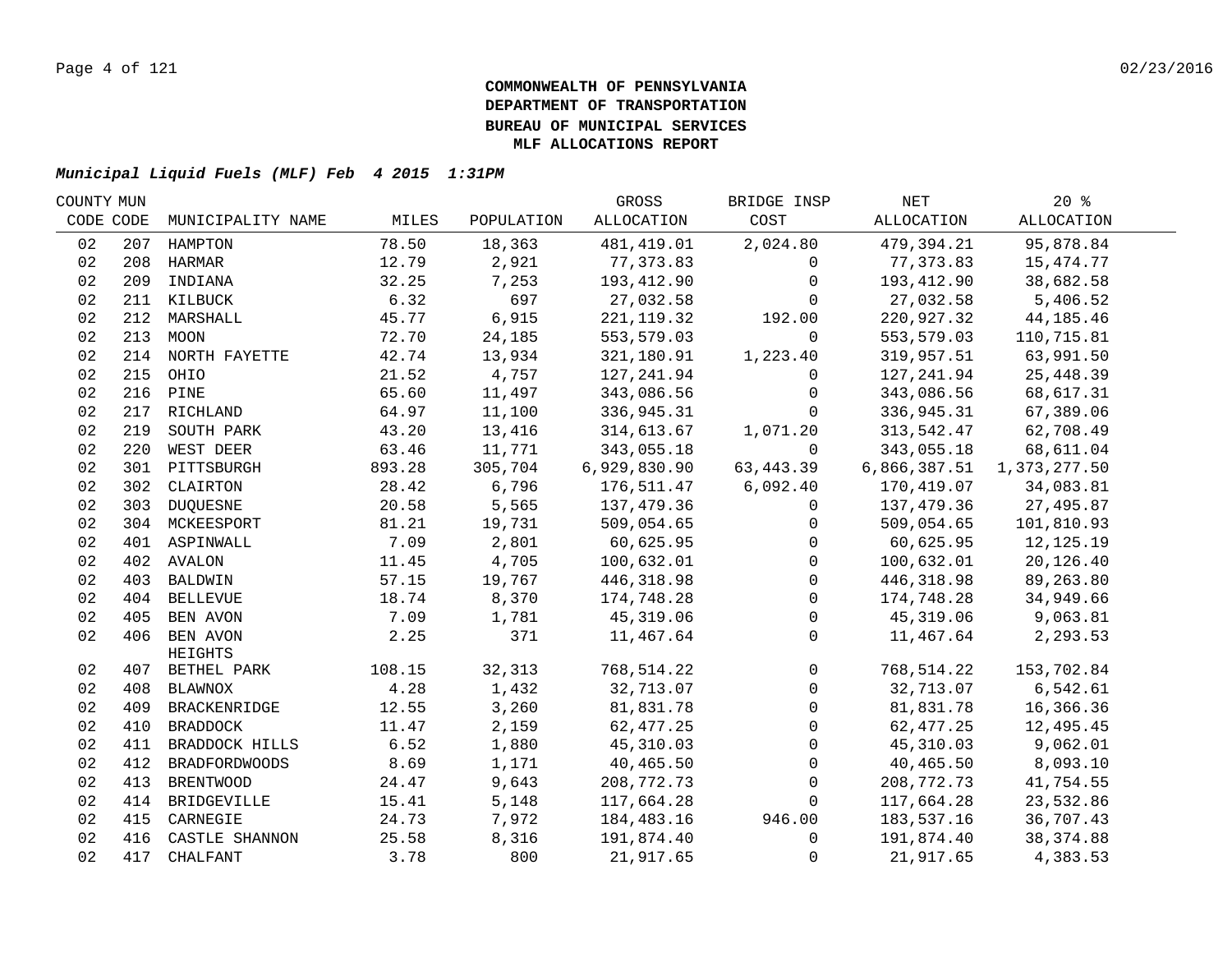| COUNTY MUN |     |                   |               |            | GROSS                  | BRIDGE INSP  | NET                    | $20*$       |  |
|------------|-----|-------------------|---------------|------------|------------------------|--------------|------------------------|-------------|--|
| CODE CODE  |     | MUNICIPALITY NAME | MILES         | POPULATION | ALLOCATION             | COST         | ALLOCATION             | ALLOCATION  |  |
| 02         | 418 | CHESWICK          | 6.43          | 1,746      | 43,063.11              | $\mathbf 0$  | 43,063.11              | 8,612.62    |  |
| 02         | 419 | CHURCHILL         | 13.63         | 3,011      | 80,927.16              | $\mathbf 0$  | 80,927.16              | 16, 185. 43 |  |
| 02         | 420 | CORAOPOLIS        | 16.70         | 5,677      | 128,985.61             | $\mathbf 0$  | 128,985.61             | 25,797.12   |  |
| 02         |     | 421 CRAFTON       | 18.64         | 5,951      | 138,184.74             | 890.00       | 137,294.74             | 27,458.95   |  |
| 02         |     | 422 DORMONT       | 17.83         | 8,593      | 175,708.51             | $\mathbf 0$  | 175,708.51             | 35, 141. 70 |  |
| 02         |     | 423 DRAVOSBURG    | 6.24          | 1,792      | 43,255.20              | $\mathbf 0$  | 43,255.20              | 8,651.04    |  |
| 02         |     | 424 EAST          | 7.24          | 2,126      | 50,889.74              | $\mathbf 0$  | 50,889.74              | 10,177.95   |  |
|            |     | MCKEESPORT        |               |            |                        |              |                        |             |  |
| 02         |     | 425 EAST          | 4.96          | 1,822      | 40,348.86              | $\mathbf 0$  | 40,348.86              | 8,069.77    |  |
|            |     | PITTSBURGH        |               |            |                        |              |                        |             |  |
| 02         |     | 426 EDGEWOOD      | 10.08         | 3,118      | 73, 223. 75            | $\mathbf 0$  | 73, 223. 75            | 14,644.75   |  |
| 02         |     | 427 EDGEWORTH     | 9.74          | 1,680      | 50,752.45              | $\mathbf 0$  | 50,752.45              | 10,150.49   |  |
| 02         |     | 428 ELIZABETH     | 6.89          | 1,493      | 40,472.65              | $\mathbf 0$  | 40,472.65              | 8,094.53    |  |
| 02         |     | 429 EMSWORTH      | 8.44          | 2,449      | 58,883.69              | 1,086.00     | 57,797.69              | 11,559.54   |  |
| 02         | 430 | ETNA BOROUGH      | 11.33         | 3,451      | 81,498.89              | 1,807.60     | 79,691.29              | 15,938.26   |  |
| 02         | 431 | FOREST HILLS      | 22.70         | 6,518      | 157,340.05             | $\Omega$     | 157,340.05             | 31,468.01   |  |
| 02         | 432 | FOX CHAPEL        | 40.81         | 5,388      | 187,872.16             | 2,562.00     | 185,310.16             | 37,062.03   |  |
| 02         | 433 | GLASSPORT         | 15.82         | 4,483      | 108,759.92             | $\Omega$     | 108,759.92             | 21,751.98   |  |
| 02         | 434 | GLENFIELD         | 1.80          | 205        | 7,796.49               | $\mathbf{0}$ | 7,796.49               | 1,559.30    |  |
| 02         | 435 | GREENTREE         | 17.72         | 4,432      | 112,976.97             | 868.00       | 112,108.97             | 22, 421.79  |  |
| 02         |     | 436 HAYSVILLE     | 0.60          | 70         | 2,623.84               | $\mathbf 0$  | 2,623.84               | 524.77      |  |
| 02         |     | 437 HEIDELBERG    | 6.70          | 1,244      | 36, 237.74             | $\mathbf{0}$ | 36, 237. 74            | 7,247.55    |  |
| 02         |     | 438 HOMESTEAD     | 8.86          | 3,165      | 70,729.87              | $\mathbf{0}$ | 70,729.87              | 14, 145.97  |  |
| 02         |     | 439 INGRAM        | 10.05         | 3,330      | 76,326.51              | $\mathbf 0$  | 76,326.51              | 15,265.30   |  |
| 02         |     | 440 JEFFERSON     | 44.35         | 10,619     | 275,655.39             | 810.00       | 274,845.39             | 54,969.08   |  |
|            |     | HILLS             |               | 1,218      |                        |              |                        | 7,182.33    |  |
| 02         |     | 441 LEETSDALE     | 7.69<br>10.83 | 2,551      | 38,443.66<br>66,681.63 | 2,532.00     | 35,911.66<br>66,681.63 | 13,336.33   |  |
| 02<br>02   |     | 442 LIBERTY       | 4.74          | 1,072      | 28,516.89              | $\mathsf{O}$ | 28,516.89              | 5,703.38    |  |
| 02         |     | 443 LINCOLN       | 19.04         |            | 141,188.78             | 0            | 141,188.78             | 28, 237. 76 |  |
|            |     | 444 MCKEES ROCKS  | 9.16          | 6,104      |                        | $\Omega$     |                        |             |  |
| 02         |     | 445 MILLVALE      |               | 3,744      | 79,549.91              | $\mathbf{0}$ | 79,549.91              | 15,909.98   |  |
| 02         |     | 446 MONROEVILLE   | 98.24         | 28,386     | 683,595.78             | 405.00       | 683,190.78             | 136,638.16  |  |
| 02         |     | 447 MT OLIVER     | 8.46          | 3,403      | 73,252.56              | $\mathbf 0$  | 73,252.56              | 14,650.51   |  |
| 02         |     | 448 MUNHALL       | 32.03         | 11,406     | 255, 159.07            | $\mathbf 0$  | 255,159.07             | 51,031.81   |  |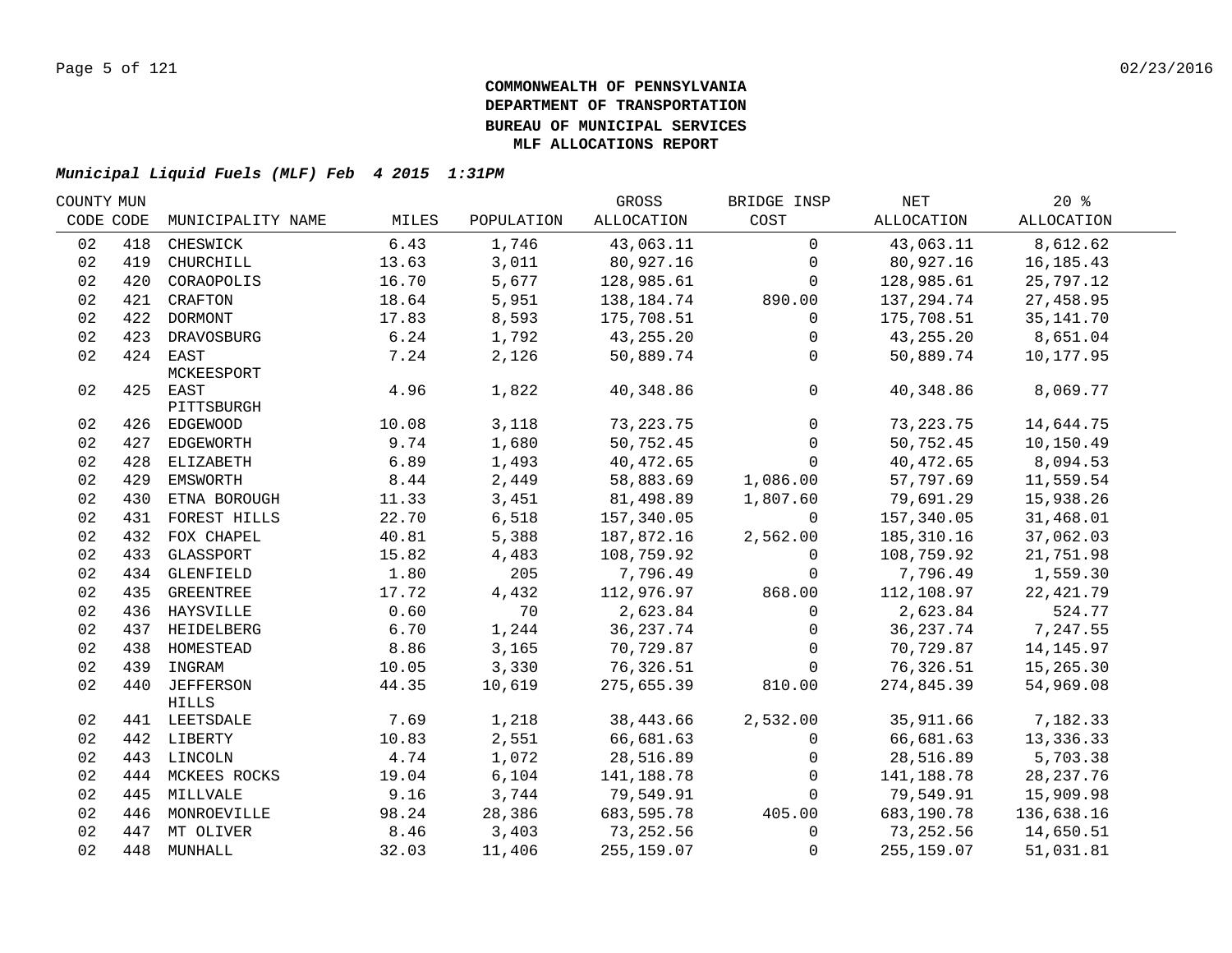| COUNTY MUN |     |                                  |               |                | GROSS                    | BRIDGE INSP           | NET                    | $20*$                  |  |
|------------|-----|----------------------------------|---------------|----------------|--------------------------|-----------------------|------------------------|------------------------|--|
| CODE CODE  |     | MUNICIPALITY NAME                | MILES         | POPULATION     | ALLOCATION               | COST                  | ALLOCATION             | <b>ALLOCATION</b>      |  |
| 02         | 449 | NORTH BRADDOCK                   | 24.71         | 4,857          | 137,763.33               | 1,555.40              | 136,207.93             | 27, 241.59             |  |
| 02         | 450 | OAKDALE                          | 5.56          | 1,459          | 36,474.81                | 666.00                | 35,808.81              | 7,161.76               |  |
| 02         | 451 | OAKMONT                          | 22.05         | 6,303          | 152,409.11               | $\mathbf 0$           | 152,409.11             | 30,481.82              |  |
| 02         |     | 452 GLEN OSBORNE                 | 3.18          | 547            | 16,547.57                | $\mathbf 0$           | 16,547.57              | 3,309.51               |  |
| 02         |     | 453 PITCAIRN                     | 9.22          | 3,294          | 73,609.79                | 792.80                | 72,816.99              | 14,563.40              |  |
| 02         |     | 454 PLEASANT HILLS               | 24.46         | 8,268          | 188, 217. 11             | 0                     | 188, 217. 11           | 37,643.42              |  |
| 02         |     | 455 PORT VUE                     | 15.50         | 3,798          | 97,641.17                | $\mathsf{O}$          | 97,641.17              | 19,528.23              |  |
| 02         |     | 456 RANKIN                       | 5.71          | 2,122          | 46,817.61                | $\overline{0}$        | 46,817.61              | 9,363.52               |  |
| 02         |     | 457 ROSSLYN FARMS                | 4.78          | 427            | 18,942.43                | $\overline{0}$        | 18,942.43              | 3,788.49               |  |
| 02         | 458 | SEWICKLEY                        | 15.15         | 3,827          | 97,158.56                | $\mathbf 0$           | 97,158.56              | 19,431.71              |  |
| 02         | 459 | SEWICKLEY                        | 6.60          | 810            | 29,462.58                | $\Omega$              | 29,462.58              | 5,892.52               |  |
|            |     | HEIGHTS                          |               |                |                          |                       |                        |                        |  |
| 02         |     | 460 SEWICKLEY                    | 1.97          | 639            | 14,755.21                | $\overline{0}$        | 14,755.21              | 2,951.04               |  |
|            |     | <b>HILLS</b>                     |               |                |                          | $\overline{0}$        |                        |                        |  |
| 02         |     | 461 SHARPSBURG<br>462 SPRINGDALE | 7.60<br>14.32 | 3,446<br>3,405 | 70,882.22<br>88,649.21   |                       | 70,882.22<br>88,649.21 | 14,176.44<br>17,729.84 |  |
| 02         |     | 463 SWISSVALE                    | 23.84         | 8,983          |                          | $\mathbf 0$           | 193,781.17             |                        |  |
| 02<br>02   | 464 | TARENTUM                         | 17.61         |                | 197,321.15<br>114,159.17 | 3,539.98<br>1,314.00  | 112,845.17             | 38,756.23<br>22,569.03 |  |
| 02         | 465 | THORNBURG                        | 3.46          | 4,530<br>455   |                          |                       | 15,901.18              |                        |  |
| 02         |     |                                  | 99.48         |                | 15,901.18                | $\mathbf 0$<br>196.00 |                        | 3,180.24               |  |
| 02         | 467 | 466 PLUM BOROUGH                 | 17.87         | 27,126         | 658,603.56               |                       | 658,407.56             | 131,681.51             |  |
|            |     | TURTLE CREEK                     |               | 5,349          | 126,161.25               | 1,635.00              | 124,526.25             | 24,905.25              |  |
| 02         |     | 468 VERONA                       | 8.53          | 2,474          | 59,494.84                | $\mathbf 0$           | 59,494.84              | 11,898.97              |  |
| 02         |     | 469 VERSAILLES                   | 5.81          | 1,515          | 37,970.73                | $\mathbf 0$           | 37,970.73              | 7,594.15               |  |
| 02         |     | 470 WALL BOROUGH                 | 3.66          | 580            | 18,301.50                | 1,116.30              | 17,185.20              | 3,437.04               |  |
| 02         |     | 471 WEST ELIZABETH               | 3.92          | 518            | 18,236.43                | $\mathbf 0$           | 18,236.43              | 3,647.29               |  |
| 02         |     | 472 WEST HOMESTEAD               | 7.96          | 1,929          | 49,821.46                | 0                     | 49,821.46              | 9,964.29               |  |
| 02         |     | 473 WEST MIFFLIN                 | 67.91         | 20,313         | 482,912.09               | $\Omega$              | 482,912.09             | 96,582.42              |  |
| 02         |     | 474 WEST VIEW                    | 18.73         | 6,771          | 150,621.38               | 970.80                | 149,650.58             | 29,930.12              |  |
| 02         |     | 475 WHITAKER                     | 4.50          | 1,271          | 30,873.88                | $\Omega$              | 30,873.88              | 6,174.78               |  |
| 02         |     | 476 WHITEHALL                    | 37.71         | 13,944         | 308,140.82               | $\mathbf{0}$          | 308,140.82             | 61,628.16              |  |
| 02         |     | 477 WHITE OAK                    | 34.43         | 7,862          | 208,268.64               | 810.00                | 207,458.64             | 41,491.73              |  |
| 02         |     | 478 WILKINSBURG                  | 41.14         | 15,930         | 346,938.71               | $\mathbf{0}$          | 346,938.71             | 69,387.74              |  |
| 02         |     | 479 WILMERDING                   | 8.26          | 2,190          | 54,524.91                | $\mathbf 0$           | 54,524.91              | 10,904.98              |  |
| 02         |     | 480 BELL ACRES                   | 11.86         | 1,388          | 51,929.75                | $\mathbf{0}$          | 51,929.75              | 10,385.95              |  |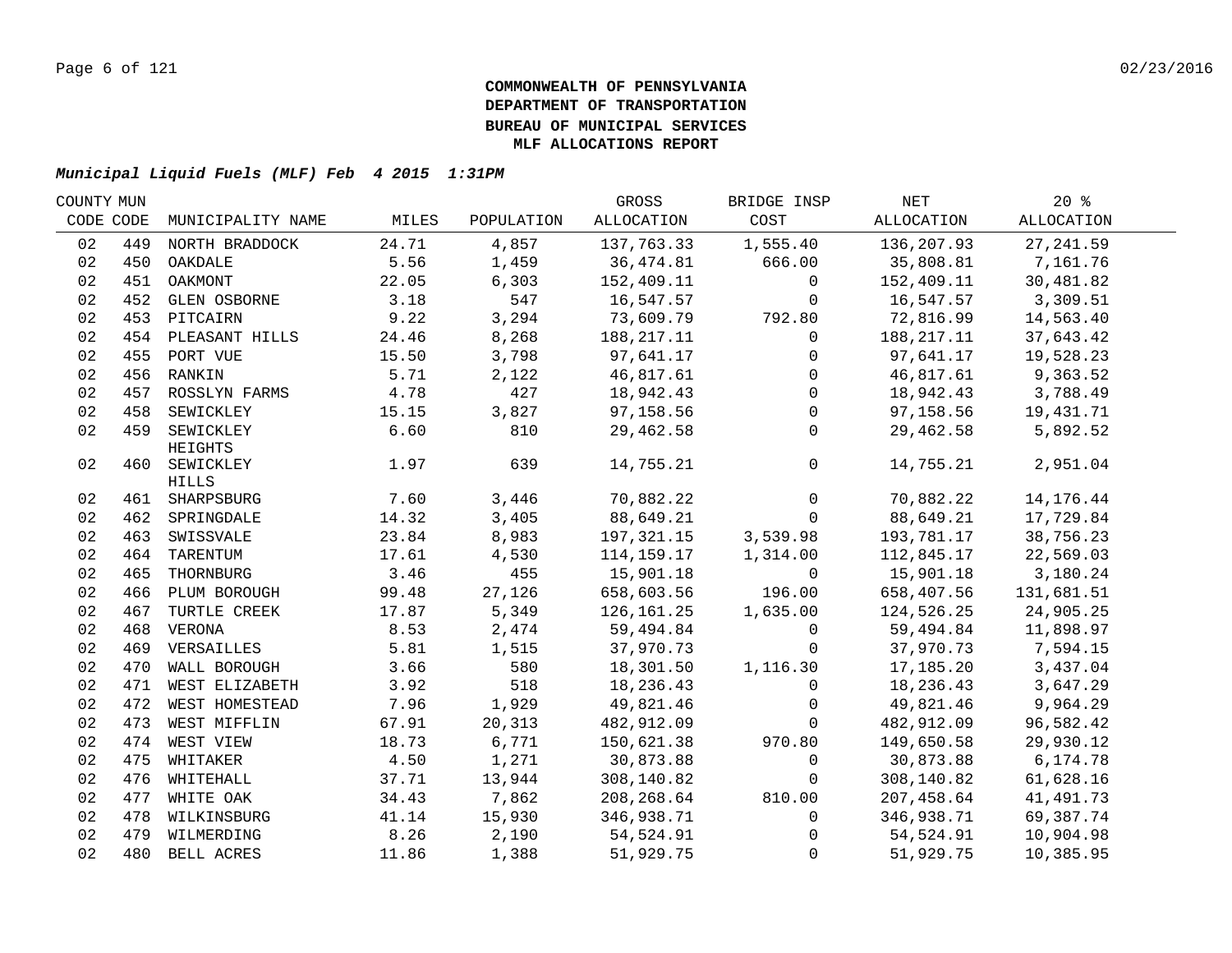|           | COUNTY MUN |                      |         |            | GROSS         | BRIDGE INSP | NET           | $20*$        |  |
|-----------|------------|----------------------|---------|------------|---------------|-------------|---------------|--------------|--|
| CODE CODE |            | MUNICIPALITY NAME    | MILES   | POPULATION | ALLOCATION    | COST        | ALLOCATION    | ALLOCATION   |  |
| 02        | 481        | FRANKLIN PARK        | 53.06   | 13,470     | 339,522.88    | $\Omega$    | 339,522.88    | 67,904.58    |  |
| 02        | 482        | PENNSBURY<br>VILLAGE | 1.62    | 661        | 14,167.55     | 0           | 14,167.55     | 2,833.51     |  |
|           |            | County Totals:       | 4194.49 | 1,222,904  | 29,312,609.03 | 106,221.67  | 29,206,387.36 | 5,841,277.47 |  |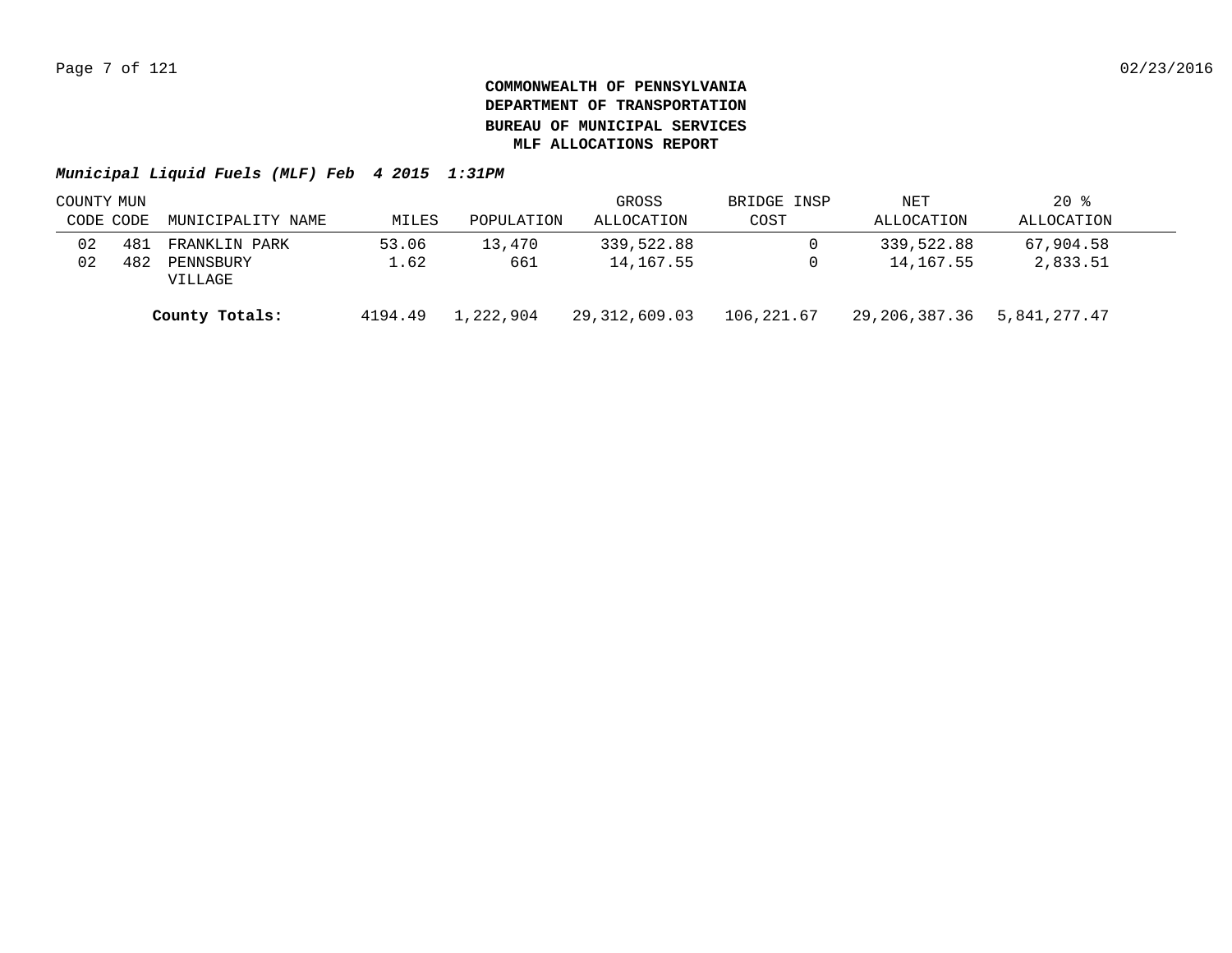| COUNTY MUN       |     |                   |       |            | GROSS             | BRIDGE INSP         | NET               | $20*$             |  |
|------------------|-----|-------------------|-------|------------|-------------------|---------------------|-------------------|-------------------|--|
| CODE CODE        |     | MUNICIPALITY NAME | MILES | POPULATION | <b>ALLOCATION</b> | COST                | <b>ALLOCATION</b> | <b>ALLOCATION</b> |  |
| Armstrong County |     |                   |       |            |                   |                     |                   |                   |  |
|                  |     |                   |       |            |                   |                     |                   |                   |  |
| 03               |     | 201 BETHEL        | 19.45 | 1,183      | 68,756.56         | 0                   | 68,756.56         | 13,751.31         |  |
| 03               |     | 202 BOGGS         | 26.52 | 936        | 83,589.49         | $\mathbf 0$         | 83,589.49         | 16,717.90         |  |
| 03               |     | 203 BRADYS BEND   | 13.60 | 773        | 47, 263.38        | $\mathbf 0$         | 47, 263.38        | 9,452.68          |  |
| 03               |     | 204 BURRELL       | 25.68 | 689        | 77,680.11         | 0                   | 77,680.11         | 15,536.02         |  |
| 03               | 205 | CADOGAN           | 1.91  | 344        | 10,170.88         | $\mathsf{O}$        | 10,170.88         | 2,034.18          |  |
| 03               | 206 | COWANSHANNOCK     | 79.49 | 2,899      | 251,950.60        | $\mathsf{O}$        | 251,950.60        | 50,390.12         |  |
| 03               | 207 | EAST FRANKLIN     | 44.52 | 4,082      | 178,002.02        | $\mathbf 0$         | 178,002.02        | 35,600.40         |  |
| 03               | 208 | GILPIN            | 28.31 | 2,496      | 111,693.95        | $\mathbf 0$         | 111,693.95        | 22,338.79         |  |
| 03               | 209 | HOVEY             | 2.85  | 97         | 8,929.17          | $\mathbf 0$         | 8,929.17          | 1,785.83          |  |
| 03               | 210 | KISKIMINETAS      | 53.60 | 4,800      | 212,587.28        | $\mathbf 0$         | 212,587.28        | 42,517.46         |  |
| 03               | 211 | KITTANNING        | 48.41 | 2,265      | 160,935.45        | $\mathbf 0$         | 160,935.45        | 32,187.09         |  |
| 03               | 212 | MADISON           | 34.79 | 820        | 103,535.08        | 0                   | 103,535.08        | 20,707.02         |  |
| 03               | 213 | MAHONING          | 31.08 | 1,425      | 102,885.46        | 0                   | 102,885.46        | 20,577.09         |  |
| 03               |     | 214 MANOR         | 36.72 | 4,227      | 158,596.53        | $\mathbf 0$         | 158,596.53        | 31,719.31         |  |
| 03               |     | 215 NORTH BUFFALO | 26.93 | 3,011      | 115,803.66        | 0                   | 115,803.66        | 23,160.73         |  |
| 03               | 216 | PARKS             | 22.38 | 2,744      | 99,865.42         | 0                   | 99,865.42         | 19,973.08         |  |
| 03               |     | 217 PERRY         | 22.12 | 352        | 63, 287.47        | 0                   | 63, 287. 47       | 12,657.49         |  |
| 03               | 218 | PINE              | 6.59  | 412        | 23,463.66         | $\mathbf 0$         | 23,463.66         | 4,692.73          |  |
| 03               |     | 219 PLUMCREEK     | 65.84 | 2,375      | 208, 292. 75      | $\mathsf{O}$        | 208, 292. 75      | 41,658.55         |  |
| 03               |     | 220 RAYBURN       | 16.75 | 1,907      | 72,541.25         | $\mathsf{O}$        | 72,541.25         | 14,508.25         |  |
| 03               |     | 221 REDBANK       | 44.67 | 1,064      | 133,104.97        | $\mathbf 0$         | 133,104.97        | 26,620.99         |  |
| 03               | 222 | SOUTH BEND        | 30.63 | 1,167      | 97,833.67         | $\mathbf 0$         | 97,833.67         | 19,566.73         |  |
| 03               | 223 | SOUTH BUFFALO     | 42.73 | 2,636      | 151,608.35        | $\mathbf 0$         | 151,608.35        | 30, 321.67        |  |
| 03               | 224 | SUGARCREEK        | 40.55 | 1,539      | 129,429.34        | $\mathbf 0$         | 129,429.34        | 25,885.87         |  |
| 03               |     | 225 VALLEY        | 18.01 | 656        | 57,071.89         | $\mathbf 0$         | 57,071.89         | 11, 414.38        |  |
| 03               | 226 | WASHINGTON        | 37.43 | 923        | 112,003.62        | 0                   | 112,003.62        | 22,400.72         |  |
| 03               | 227 | WAYNE             | 65.70 | 1,200      | 190,292.69        | 0                   | 190,292.69        | 38,058.54         |  |
| 03               | 228 | WEST FRANKLIN     | 32.01 | 1,853      | 114,369.37        | 0                   | 114,369.37        | 22,873.87         |  |
| 03               | 301 | PARKER CITY       | 4.24  | 840        | 23,724.17         | $\mathsf{O}\xspace$ | 23,724.17         | 4,744.83          |  |
| 03               |     | 401 APOLLO        | 6.63  | 1,647      | 42,101.89         | 0                   | 42,101.89         | 8,420.38          |  |
| 03               | 402 | APPLEWOLD         | 1.26  | 310        | 7,956.17          | 0                   | 7,956.17          | 1,591.23          |  |
| 03               |     | 403 ATWOOD        |       | 107        | 13, 143. 78       |                     | 13, 143. 78       | 2,628.76          |  |
|                  |     |                   | 4.40  |            |                   | 0                   |                   |                   |  |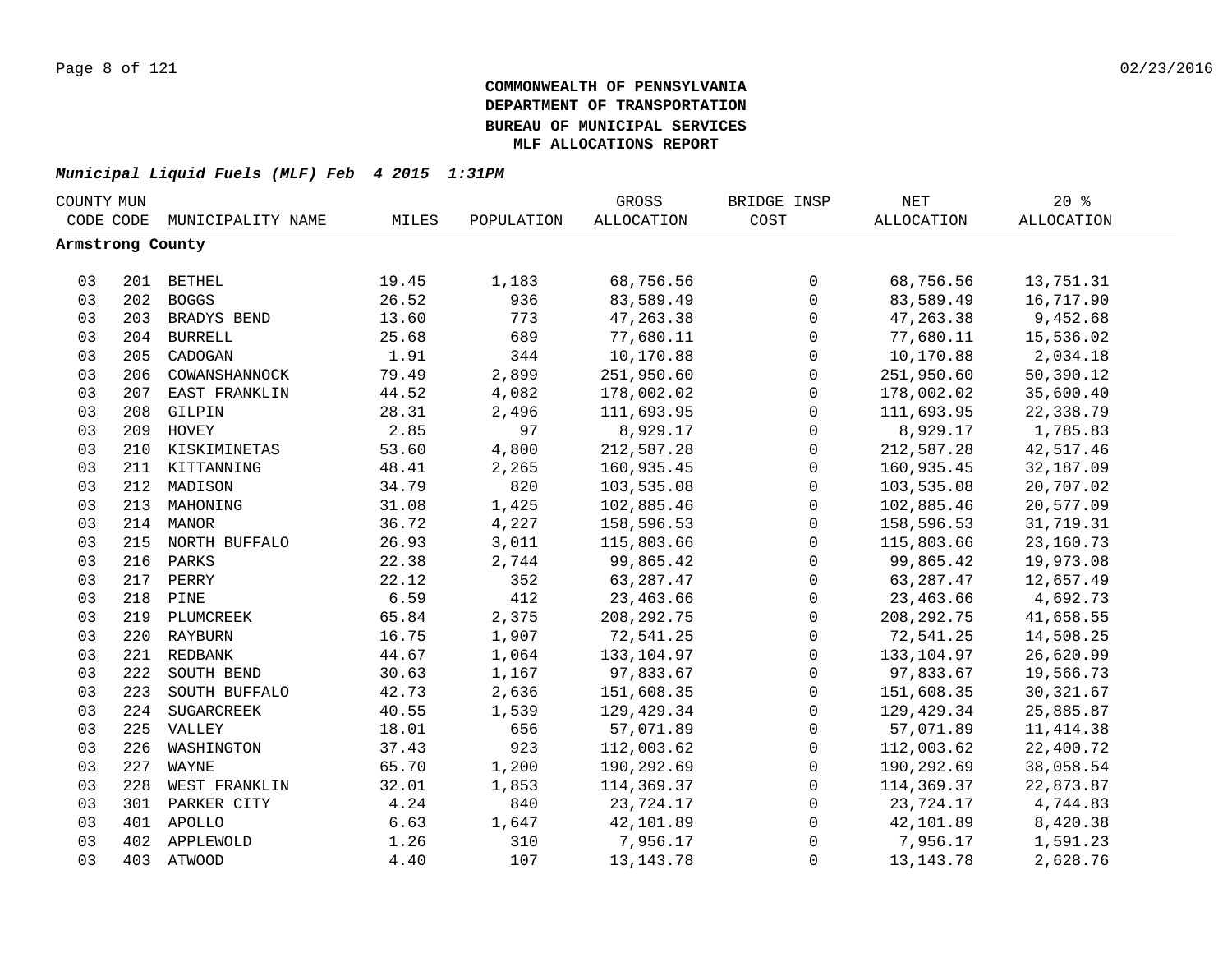| COUNTY MUN |           |                           |         |            | GROSS        | BRIDGE INSP | NET          | $20*$      |  |
|------------|-----------|---------------------------|---------|------------|--------------|-------------|--------------|------------|--|
|            | CODE CODE | MUNICIPALITY NAME         | MILES   | POPULATION | ALLOCATION   | COST        | ALLOCATION   | ALLOCATION |  |
| 03         | 404       | DAYTON                    | 3.33    | 553        | 17,030.95    | $\Omega$    | 17,030.95    | 3,406.19   |  |
| 03         | 405       | ELDERTON                  | 3.23    | 356        | 13,812.38    |             | 13,812.38    | 2,762.48   |  |
| 03         | 406       | FORD CITY                 | 13.41   | 2,991      | 80,050.12    |             | 80,050.12    | 16,010.02  |  |
| 03         | 407       | FORD CLIFF                | 2.14    | 371        | 11,179.19    |             | 11,179.19    | 2,235.84   |  |
| 03         | 408       | FREEPORT                  | 5.67    | 1,813      | 41,629.83    |             | 41,629.83    | 8,325.97   |  |
| 03         | 409       | KITTANNING                | 12.21   | 4,044      | 92,705.50    |             | 92,705.50    | 18,541.10  |  |
| 03         | 410       | LEECHBURG                 | 10.04   | 2,156      | 58,682.36    |             | 58,682.36    | 11,736.47  |  |
| 03         | 411       | MANORVILLE                | 1.73    | 410        | 10,689.32    |             | 10,689.32    | 2,137.86   |  |
| 03         | 412       | NORTH APOLLO              | 6.81    | 1,297      | 37, 321.55   |             | 37, 321.55   | 7,464.31   |  |
| 03         | 414       | RURAL VALLEY              | 5.99    | 876        | 28,853.42    |             | 28,853.42    | 5,770.68   |  |
| 03         | 415       | SOUTH<br><b>BETHLEHEM</b> | 2.11    | 481        | 12,751.26    | $\Omega$    | 12,751.26    | 2,550.25   |  |
| 03         | 416       | WEST<br>KITTANNING        | 5.13    | 1,175      | 31,085.29    | $\Omega$    | 31,085.29    | 6, 217.06  |  |
| 03         | 417       | WORTHINGTON               | 3.32    | 639        | 18,295.31    | 0           | 18,295.31    | 3,659.06   |  |
|            |           | County Totals:            | 1010.92 | 68,941     | 3,686,556.56 | $\mathbf 0$ | 3,686,556.56 | 737,311.31 |  |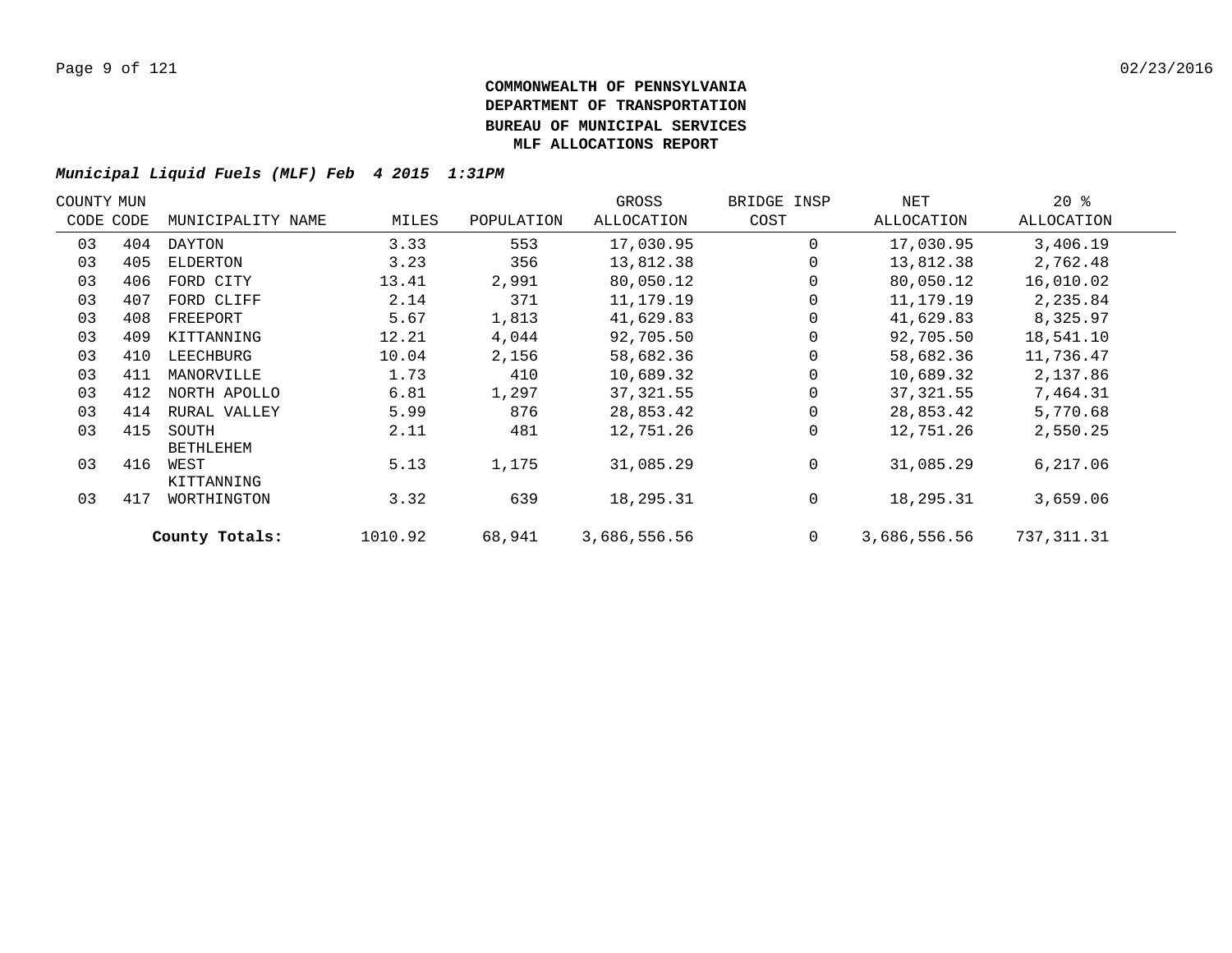|               | COUNTY MUN |                    |       |            | GROSS             | BRIDGE INSP    | <b>NET</b>  | 20%         |  |
|---------------|------------|--------------------|-------|------------|-------------------|----------------|-------------|-------------|--|
| CODE CODE     |            | MUNICIPALITY NAME  | MILES | POPULATION | <b>ALLOCATION</b> | COST           | ALLOCATION  | ALLOCATION  |  |
| Beaver County |            |                    |       |            |                   |                |             |             |  |
|               |            |                    |       |            |                   |                |             |             |  |
| 04            |            | 101 VANPORT        | 5.78  | 1,321      | 34,980.78         | 2,163.20       | 32,817.58   | 6,563.52    |  |
| 04            |            | 102 HARMONY        | 16.08 | 3,197      | 90,143.05         | 540.80         | 89,602.25   | 17,920.45   |  |
| 04            |            | 103 HOPEWELL       | 57.11 | 12,593     | 338,739.19        | $\mathbf 0$    | 338,739.19  | 67,747.84   |  |
| 04            |            | 104 PATTERSON      | 12.74 | 3,029      | 78,863.45         | $\Omega$       | 78,863.45   | 15,772.69   |  |
| 04            | 105        | ROCHESTER          | 17.35 | 2,802      | 87,545.68         | $\mathbf 0$    | 87,545.68   | 17,509.14   |  |
| 04            | 201        | <b>BRIGHTON</b>    | 39.16 | 8,227      | 226,149.56        | 1,117.20       | 225,032.36  | 45,006.47   |  |
| 04            | 202        | <b>CENTER</b>      | 48.90 | 11,795     | 305, 234.77       | $\Omega$       | 305, 234.77 | 61,046.95   |  |
| 04            | 203        | CHIPPEWA           | 37.09 | 7,620      | 211,612.28        | $\mathbf 0$    | 211,612.28  | 42,322.46   |  |
| 04            | 204        | DARLINGTON         | 32.23 | 1,962      | 113,959.72        | $\mathbf 0$    | 113,959.72  | 22,791.94   |  |
| 04            | 205        | DAUGHERTY          | 17.43 | 3,187      | 93,533.08         | 558.60         | 92,974.48   | 18,594.90   |  |
| 04            |            | 206 FRANKLIN       | 36.25 | 4,052      | 155,865.46        | $\mathbf 0$    | 155,865.46  | 31, 173.09  |  |
| 04            |            | 207 GREENE         | 36.72 | 2,356      | 131,646.47        | 0              | 131,646.47  | 26, 329. 29 |  |
| 04            |            | 208 HANOVER        | 51.44 | 3,690      | 190,265.63        | $\mathsf 0$    | 190,265.63  | 38,053.13   |  |
| 04            |            | 209 INDEPENDENCE   | 32.99 | 2,503      | 124,071.33        | $\mathbf 0$    | 124,071.33  | 24,814.27   |  |
| 04            |            | 210 MARION         | 6.06  | 913        | 29,592.24         | $\Omega$       | 29,592.24   | 5,918.45    |  |
| 04            |            | 211 NEW SEWICKLEY  | 50.84 | 7,360      | 243,767.07        | 495.60         | 243, 271.47 | 48,654.29   |  |
| 04            |            | 212 NORTH          | 38.52 | 5,488      | 183, 367. 76      | $\Omega$       | 183,367.76  | 36,673.55   |  |
|               |            | SEWICKLEY          |       |            |                   |                |             |             |  |
| 04            |            | 214 POTTER         | 4.45  | 548        | 20,968.03         | $\mathbf 0$    | 20,968.03   | 4,193.61    |  |
| 04            |            | 215 PULASKI        | 6.82  | 1,500      | 40,394.16         | 495.60         | 39,898.56   | 7,979.71    |  |
| 04            |            | 216 RACCOON        | 29.25 | 3,064      | 122,682.73        | $\mathbf 0$    | 122,682.73  | 24,536.55   |  |
| 04            | 217        | SOUTH BEAVER       | 33.62 | 2,717      | 128,121.91        | 495.60         | 127,626.31  | 25,525.26   |  |
| 04            | 218        | WHITE              | 7.05  | 1,394      | 39,406.56         | $\mathbf 0$    | 39,406.56   | 7,881.31    |  |
| 04            |            | 301 BEAVER FALLS   | 28.77 | 8,987      | 210,309.05        | $\mathbf 0$    | 210,309.05  | 42,061.81   |  |
| 04            |            | 302 ALIQUIPPA CITY | 42.59 | 9,438      | 253, 317.17       | $\mathbf 0$    | 253, 317.17 | 50,663.43   |  |
| 04            |            | 402 AMBRIDGE       | 20.58 | 7,050      | 159,764.38        | $\overline{0}$ | 159,764.38  | 31,952.88   |  |
| 04            | 403        | <b>BADEN</b>       | 16.68 | 4,135      | 105,687.86        | $\mathbf 0$    | 105,687.86  | 21, 137.57  |  |
| 04            | 404        | <b>BEAVER</b>      | 17.50 | 4,531      | 113,885.71        | 0              | 113,885.71  | 22,777.14   |  |
| 04            | 405        | BIG BEAVER         | 27.13 | 1,970      | 100,706.08        | $\mathbf 0$    | 100,706.08  | 20, 141. 22 |  |
| 04            | 406        | <b>BRIDGEWATER</b> | 3.91  | 704        | 20,817.90         | $\Omega$       | 20,817.90   | 4,163.58    |  |
| 04            | 407        | CONWAY             | 9.24  | 2,176      | 56,884.67         | $\mathbf 0$    | 56,884.67   | 11,376.93   |  |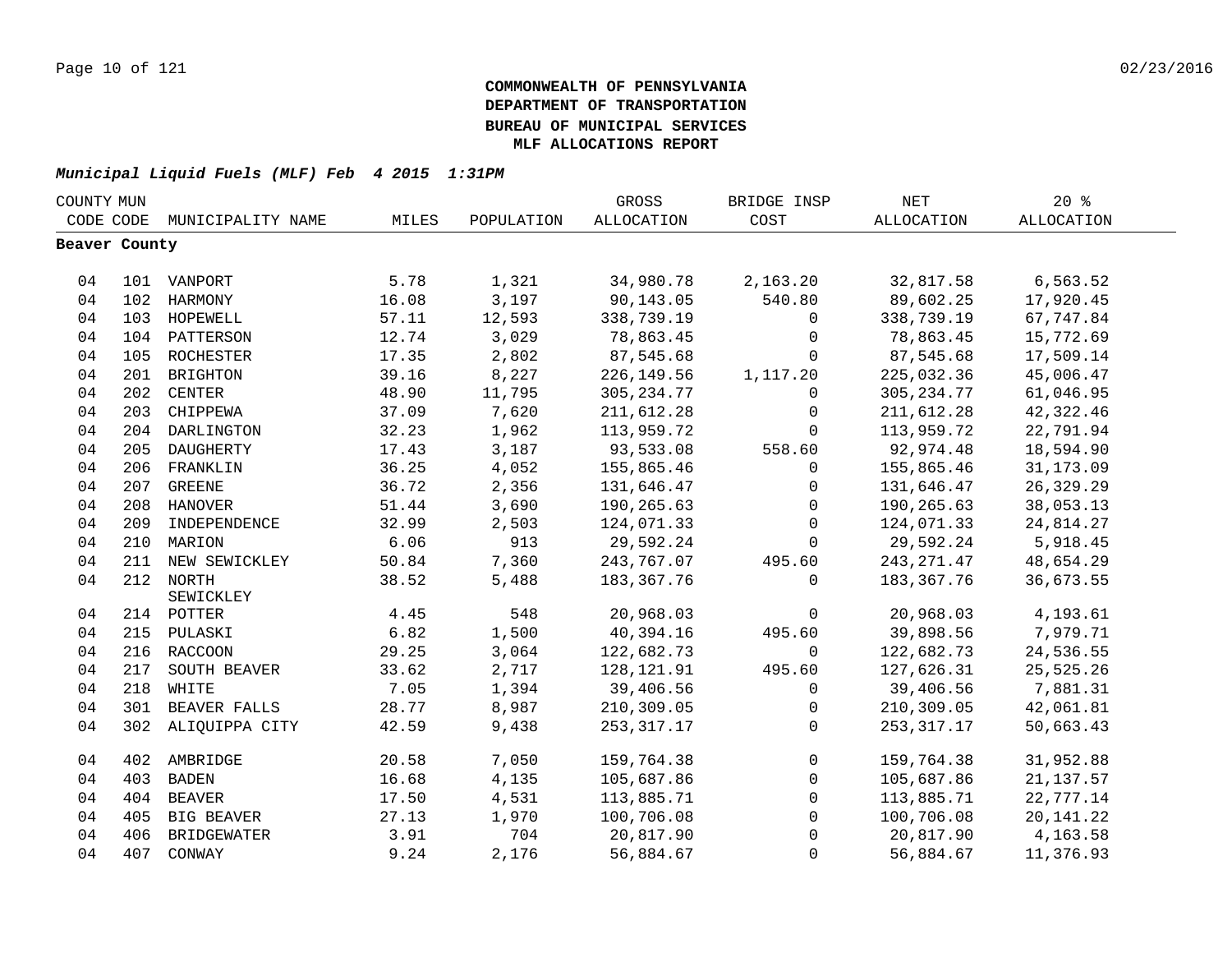| COUNTY MUN |     |                   |        |            | GROSS          | BRIDGE INSP    | NET        | $20*$                         |  |
|------------|-----|-------------------|--------|------------|----------------|----------------|------------|-------------------------------|--|
| CODE CODE  |     | MUNICIPALITY NAME | MILES  | POPULATION | ALLOCATION     | COST           | ALLOCATION | ALLOCATION                    |  |
| 04         | 408 | DARLINGTON        | 1.60   | 254        | 8,007.36       | $\Omega$       | 8,007.36   | 1,601.47                      |  |
| 04         | 409 | EAST ROCHESTER    | 3.31   | 567        | 17,188.59      | $\mathbf 0$    | 17,188.59  | 3,437.72                      |  |
| 04         | 410 | EASTVALE          | 1.70   | 225        | 7,834.39       | $\mathbf 0$    | 7,834.39   | 1,566.88                      |  |
| 04         | 411 | ECONOMY           | 52.44  | 8,970      | 272, 123.58    | $\mathbf 0$    | 272,123.58 | 54, 424. 72                   |  |
| 04         | 412 | FALLSTON          | 2.28   | 266        | 9,970.60       | $\Omega$       | 9,970.60   | 1,994.12                      |  |
| 04         | 413 | FRANKFORT         | 0.25   | 130        | 2,606.43       | $\mathbf 0$    | 2,606.43   | 521.29                        |  |
|            |     | SPRINGS           |        |            |                |                |            |                               |  |
| 04         |     | 414 FREEDOM       | 7.18   | 1,569      | 42, 373.64     | $\mathbf 0$    | 42,373.64  | 8,474.73                      |  |
| 04         | 415 | GEORGETOWN        | 1.93   | 174        | 7,672.18       | $\overline{0}$ | 7,672.18   | 1,534.44                      |  |
| 04         | 416 | GLASGOW           | 0.99   | 60         | 3,496.45       | $\mathbf 0$    | 3,496.45   | 699.29                        |  |
| 04         | 417 | HOMEWOOD          | 1.75   | 109        | 6,224.72       | $\Omega$       | 6,224.72   | 1,244.94                      |  |
| 04         | 418 | HOOKSTOWN         | 1.18   | 147        | 5,300.30       | 540.80         | 4,759.50   | 951.90                        |  |
| 04         | 419 | INDUSTRY          | 11.79  | 1,835      | 58,454.20      | $\mathbf 0$    | 58,454.20  | 11,690.84                     |  |
| 04         | 420 | KOPPEL            | 3.69   | 762        | 21, 111.38     | $\mathbf 0$    | 21, 111.38 | 4,222.28                      |  |
| 04         | 421 | MIDLAND           | 9.82   | 2,635      | 65,293.69      | $\mathbf 0$    | 65,293.69  | 13,058.74                     |  |
| 04         | 422 | MONACA            | 22.88  | 5,737      | 146,091.79     | $\mathbf 0$    | 146,091.79 | 29, 218.36                    |  |
| 04         | 423 | NEW BRIGHTON      | 20.94  | 6,025      | 145,326.50     | 926.60         | 144,399.90 | 28,879.98                     |  |
| 04         | 424 | NEW GALILEE       | 2.52   | 379        | 12,295.71      | $\Omega$       | 12,295.71  | 2,459.14                      |  |
| 04         |     | 425 PATTERSON     | 2.97   | 636        | 17,332.48      | 0              | 17,332.48  | 3,466.50                      |  |
|            |     | HEIGHTS           |        |            |                |                |            |                               |  |
| 04         |     | 426 ROCHESTER     | 12.46  | 3,657      | 87,553.45      | 0              | 87,553.45  | 17,510.69                     |  |
| 04         | 427 | SHIPPINGPORT      | 4.64   | 214        | 15,378.86      | $\mathbf 0$    | 15,378.86  | 3,075.77                      |  |
| 04         | 428 | SOUTH HEIGHTS     | 3.44   | 475        | 16,148.87      | 0              | 16,148.87  | 3,229.77                      |  |
| 04         | 429 | WEST MAYFIELD     | 9.08   | 1,239      | 42,403.76      | $\mathbf 0$    | 42,403.76  | 8,480.75                      |  |
| 04         | 430 | OHIOVILLE         | 25.82  | 3,533      | 120,726.43     | $\Omega$       | 120,726.43 | 24, 145. 29                   |  |
|            |     | County Totals:    | 988.94 | 169,907    | 5, 143, 199.09 | 7,334.00       |            | 5, 135, 865.09 1, 027, 173.02 |  |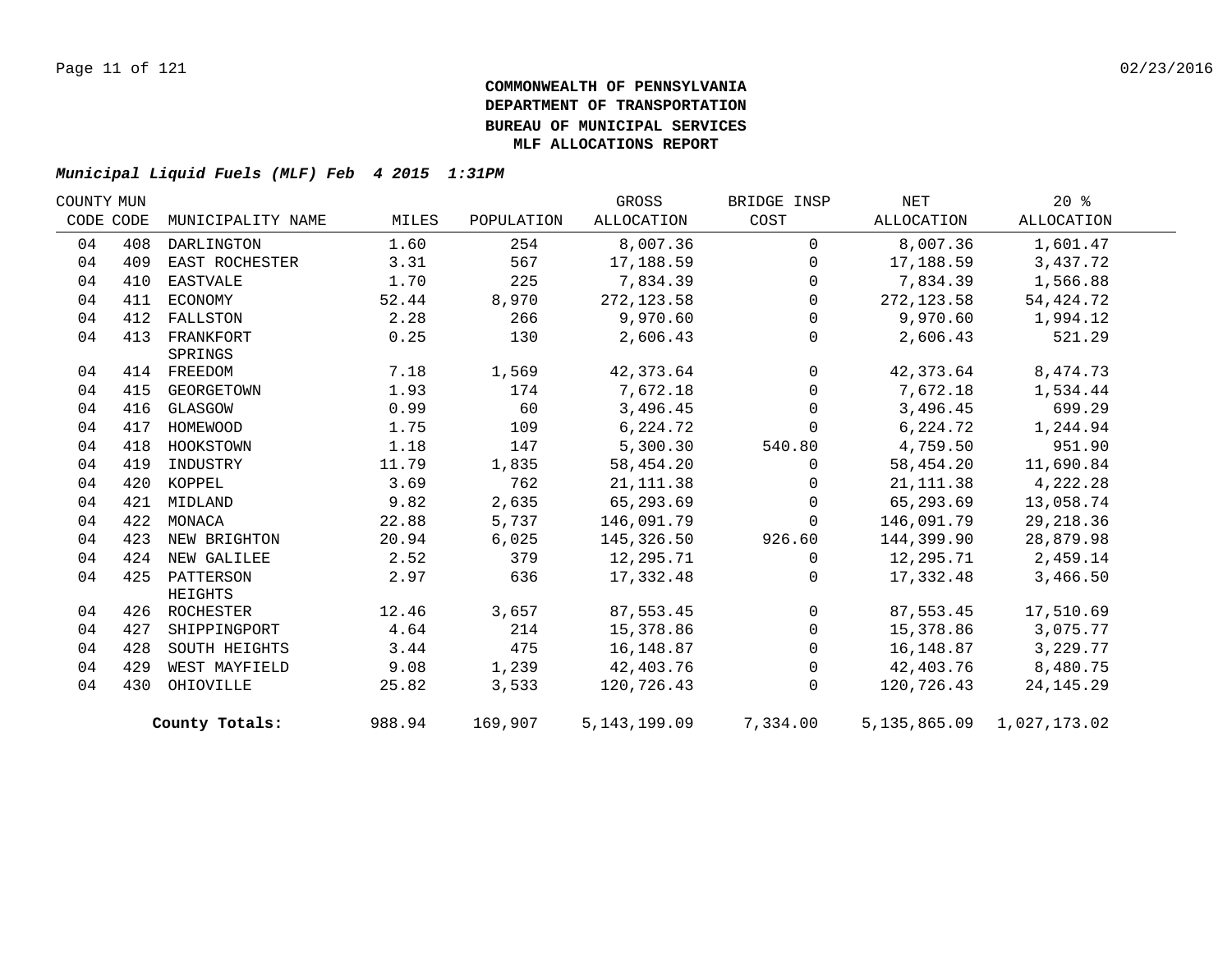| COUNTY MUN     |     |                             |       |            | GROSS       | BRIDGE INSP    | NET         | $20*$      |  |
|----------------|-----|-----------------------------|-------|------------|-------------|----------------|-------------|------------|--|
|                |     | CODE CODE MUNICIPALITY NAME | MILES | POPULATION | ALLOCATION  | COST           | ALLOCATION  | ALLOCATION |  |
| Bedford County |     |                             |       |            |             |                |             |            |  |
|                |     |                             |       |            |             |                |             |            |  |
| 05             |     | 201 BEDFORD                 | 56.73 | 5,395      | 229,724.10  | 114.60         | 229,609.50  | 45,921.90  |  |
| 05             |     | 202 BLOOMFIELD              | 10.40 | 1,016      | 42,518.68   | $\mathbf 0$    | 42,518.68   | 8,503.74   |  |
| 05             |     | 203 BROADTOP                | 32.82 | 1,687      | 111,380.02  | 114.60         | 111,265.42  | 22, 253.08 |  |
| 05             |     | 204 COLERAIN                | 21.16 | 1,195      | 73,420.75   | $\overline{0}$ | 73,420.75   | 14,684.15  |  |
| 05             |     | 205 CUMBERLAND              | 19.76 | 1,597      | 75,782.29   | 3,506.00       | 72,276.29   | 14,455.26  |  |
|                |     | VALLEY                      |       |            |             |                |             |            |  |
| 05             |     | 206 EAST                    | 55.99 | 1,854      | 174,644.70  | 830.20         | 173,814.50  | 34,762.90  |  |
|                |     | PROVIDENCE                  |       |            |             |                |             |            |  |
| 05             |     | 207 EAST ST CLAIR           | 47.82 | 3,048      | 171,138.61  | 186.40         | 170,952.21  | 34,190.44  |  |
| 05             |     | 208 HARRISON                | 20.87 | 972        | 69,313.80   | $\overline{0}$ | 69,313.80   | 13,862.76  |  |
| 05             |     | 209 HOPEWELL                | 23.43 | 2,010      | 91,603.87   | $\overline{0}$ | 91,603.87   | 18,320.77  |  |
| 05             |     | 210 JUNIATA                 | 61.12 | 954        | 174,590.95  | 634.60         | 173,956.35  | 34,791.27  |  |
| 05             |     | 211 KIMMEL                  | 12.95 | 1,616      | 58,209.58   | $\overline{0}$ | 58,209.58   | 11,641.92  |  |
| 05             |     | 212 KING                    | 11.77 | 1,238      | 49,442.74   | 114.60         | 49,328.14   | 9,865.63   |  |
| 05             |     | 213 LIBERTY                 | 22.96 | 1,368      | 80,737.05   | 114.60         | 80,622.45   | 16,124.49  |  |
| 05             |     | 214 LINCOLN                 | 17.45 | 425        | 52,136.84   | $\overline{0}$ | 52,136.84   | 10,427.37  |  |
| 05             |     | 215 LONDONDERRY             | 19.85 | 1,856      | 79,905.02   | 758.80         | 79,146.22   | 15,829.24  |  |
| 05             |     | 216 MANN                    | 44.11 | 500        | 123, 172.69 | 229.20         | 122,943.49  | 24,588.70  |  |
| 05             |     | 217 MONROE                  | 77.03 | 1,336      | 222,044.19  | $\overline{0}$ | 222,044.19  | 44,408.84  |  |
| 05             |     | 218 NAPIER                  | 75.83 | 2,198      | 231,833.30  | 260.80         | 231,572.50  | 46, 314.50 |  |
| 05             |     | 219 SNAKE SPRING            | 17.12 | 1,639      | 68,991.46   | $\overline{0}$ | 68,991.46   | 13,798.29  |  |
| 05             |     | 220 SOUTHAMPTON             | 37.40 | 976        | 112,720.34  | 510.00         | 112,210.34  | 22,442.07  |  |
| 05             | 221 | SOUTH WOODBURY              | 20.65 | 2,155      | 86,489.91   | 116.80         | 86,373.11   | 17,274.62  |  |
| 05             |     | 222 PAVIA                   | 8.45  | 295        | 26,585.34   | $\overline{0}$ | 26,585.34   | 5,317.07   |  |
| 05             |     | 226 WEST                    | 42.97 | 3,210      | 160,851.57  | $\Omega$       | 160,851.57  | 32,170.31  |  |
|                |     | PROVIDENCE                  |       |            |             |                |             |            |  |
| 05             |     | 227 WEST ST CLAIR           | 33.28 | 1,730      | 113, 231.57 | 777.00         | 112,454.57  | 22,490.91  |  |
| 05             |     | 228 WOODBURY                | 20.61 | 1,263      | 72,998.95   | $\overline{0}$ | 72,998.95   | 14,599.79  |  |
| 05             |     | 401 BEDFORD                 | 15.32 | 2,841      | 82,807.69   | $\overline{0}$ | 82,807.69   | 16,561.54  |  |
| 05             |     | 402 COALDALE                | 0.49  | 161        | 3,700.98    | $\overline{0}$ | 3,700.98    | 740.20     |  |
| 05             |     | 403 EVERETT                 | 10.55 | 1,834      | 55, 187.55  | $\Omega$       | 55, 187. 55 | 11,037.51  |  |
| 05             |     | 404 HOPEWELL                | 2.06  | 230        | 8,853.45    | $\Omega$       | 8,853.45    | 1,770.69   |  |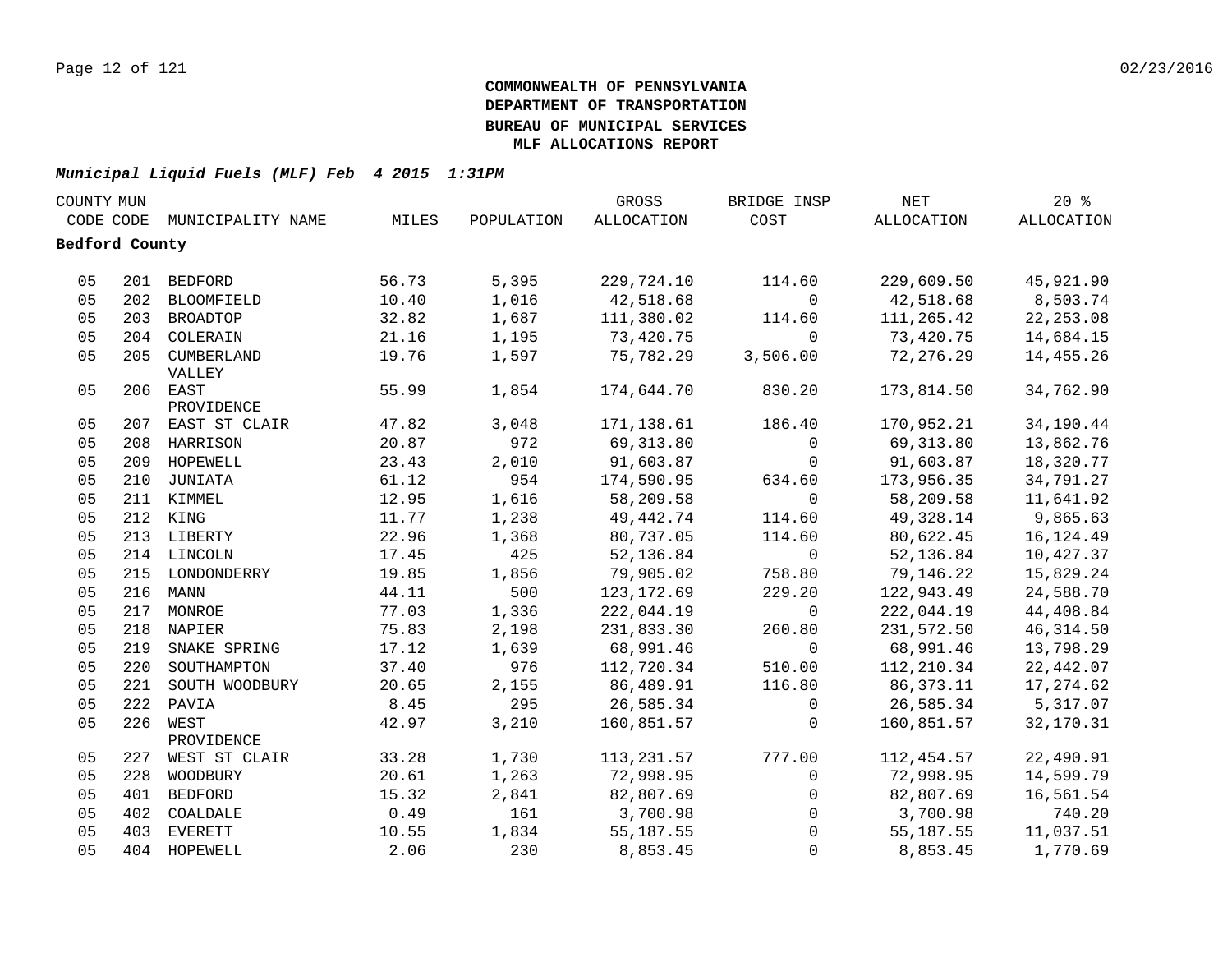| COUNTY MUN |           |                      |        |            | GROSS        | BRIDGE INSP | NET          | $20*$      |  |
|------------|-----------|----------------------|--------|------------|--------------|-------------|--------------|------------|--|
|            | CODE CODE | MUNICIPALITY NAME    | MILES  | POPULATION | ALLOCATION   | COST        | ALLOCATION   | ALLOCATION |  |
| 05         | 405       | HYNDMAN              | 6.46   | 910        | 30,596.13    | 0           | 30,596.13    | 6.119.23   |  |
| 05         | 406       | MANNS CHOICE         | 1.59   | 300        | 8,671.44     | 0           | 8,671.44     | 1,734.29   |  |
| 05         | 407       | NEW PARIS            | 0.21   | 186        | 3,341.90     | 0           | 3,341.90     | 668.38     |  |
| 05         | 408       | PLEASANTVILLE        | 0.69   | 198        | 4,780.68     | 0           | 4,780.68     | 956.14     |  |
| 05         | 409       | RAINSBURG            | 0.66   | 133        | 3,726.59     | 0           | 3,726.59     | 745.32     |  |
| 05         | 410       | SAINT<br>CLAIRSVILLE | 0.43   | 78         | 2,298.08     | 0           | 2,298.08     | 459.62     |  |
| 05         | 411       | SAXTON BOROUGH       | 4.76   | 736        | 23,527.06    | 0           | 23,527.06    | 4,705.41   |  |
| 05         | 412       | SCHELLSBURG          | 1.62   | 338        | 9,320.37     | 0           | 9,320.37     | 1,864.07   |  |
| 05         | 413       | WOODBURY             | 0.84   | 284        | 6,464.62     | 0           | 6,464.62     | 1,292.92   |  |
|            |           | County Totals:       | 858.21 | 49,762     | 2,996,744.86 | 8,268.20    | 2,988,476.66 | 597,695.33 |  |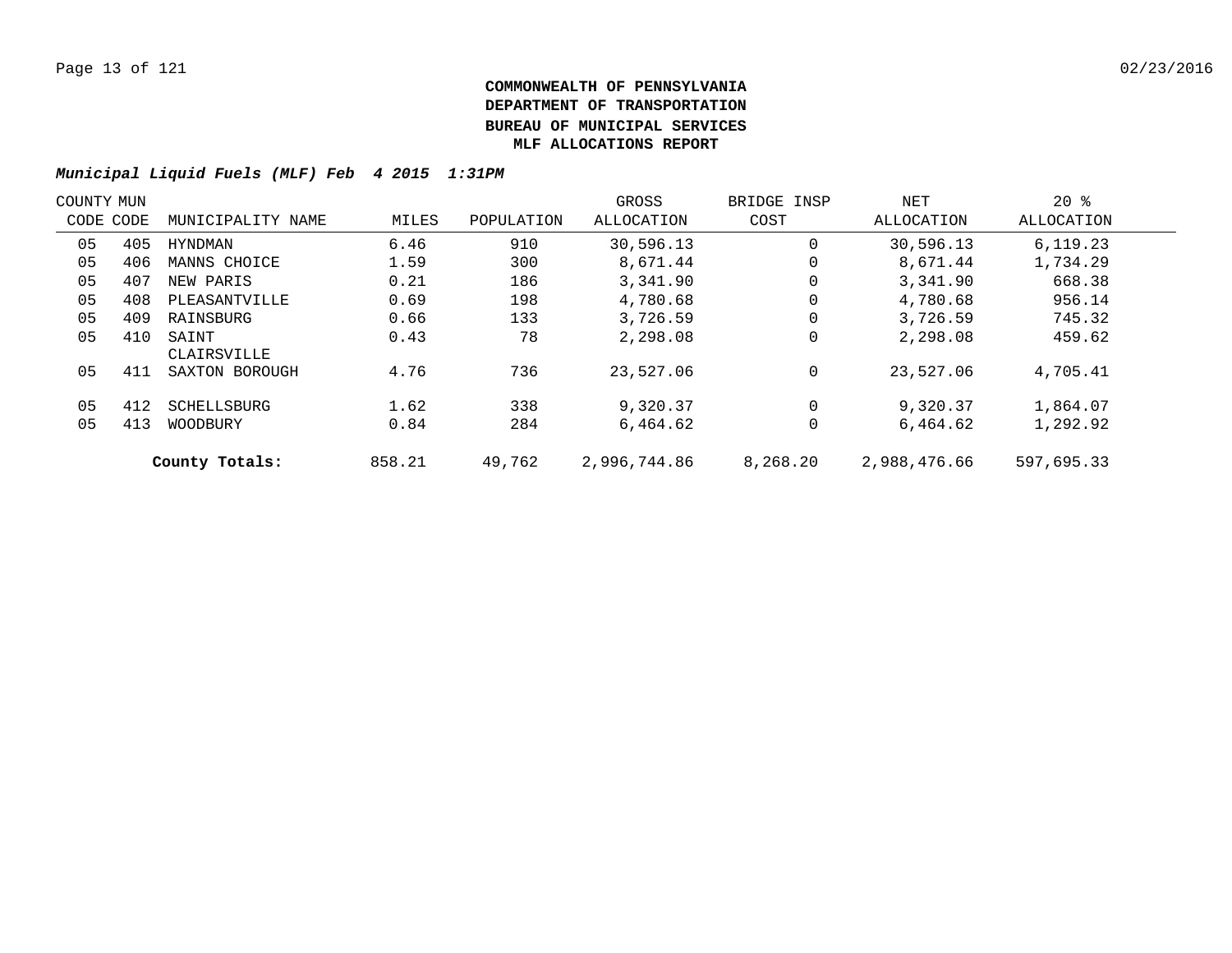| COUNTY MUN |              |                    |        |            | GROSS       | BRIDGE INSP    | NET         | $20*$             |  |
|------------|--------------|--------------------|--------|------------|-------------|----------------|-------------|-------------------|--|
| CODE CODE  |              | MUNICIPALITY NAME  | MILES  | POPULATION | ALLOCATION  | COST           | ALLOCATION  | <b>ALLOCATION</b> |  |
|            | Berks County |                    |        |            |             |                |             |                   |  |
|            |              |                    |        |            |             |                |             |                   |  |
| 06         |              | 101 COLEBROOKDALE  | 33.51  | 5,078      | 164,077.33  | 1,446.40       | 162,630.93  | 32,526.19         |  |
| 06         |              | 102 MUHLENBERG     | 74.91  | 19,628     | 490,988.55  | 2,506.00       | 488,482.55  | 97,696.51         |  |
| 06         |              | 103 CUMRU          | 67.24  | 15,147     | 403,630.28  | 3,235.60       | 400,394.68  | 80,078.94         |  |
| 06         |              | 201 ALBANY         | 39.92  | 1,724      | 130,553.56  | 1,722.80       | 128,830.76  | 25,766.15         |  |
|            |              | TOWNSHIP           |        |            |             |                |             |                   |  |
| 06         |              | 202 ALSACE         | 27.37  | 3,751      | 128,062.46  | $\mathbf 0$    | 128,062.46  | 25,612.49         |  |
|            |              | TOWNSHIP           |        |            |             |                |             |                   |  |
| 06         |              | 203 AMITY TOWNSHIP | 61.41  | 12,583     | 349, 419.20 | 1,815.00       | 347,604.20  | 69,520.84         |  |
| 06         |              | 204 BERN TOWNSHIP  | 42.91  | 6,797      | 214,523.48  | 328.00         | 214, 195.48 | 42,839.10         |  |
|            |              |                    |        |            |             |                |             |                   |  |
| 06         |              | 205 BETHEL         | 52.34  | 4,112      | 195,103.81  | 4,065.00       | 191,038.81  | 38, 207. 76       |  |
|            |              | TOWNSHIP           |        |            |             |                |             |                   |  |
| 06         |              | 206 BRECKNOCK      | 38.63  | 4,585      | 170,105.13  | 1,084.80       | 169,020.33  | 33,804.07         |  |
|            |              | TOWNSHIP           |        |            |             |                |             |                   |  |
| 06         |              | 207 CAERNARVON     | 25.59  | 4,006      | 124,573.02  | 1,975.20       | 122,597.82  | 24,519.56         |  |
| 06         |              | 208 CENTRE         | 42.43  | 4,036      | 171,831.11  | $\mathbf 0$    | 171,831.11  | 34, 366. 22       |  |
| 06         |              | 211 DISTRICT       | 12.58  | 1,337      | 53,052.45   | $\Omega$       | 53,052.45   | 10,610.49         |  |
| 06         |              | 212 DOUGLASS TWP   | 25.00  | 3,306      | 115,169.64  | 1,105.80       | 114,063.84  | 22,812.77         |  |
| 06         | 213          | EARL               | 34.36  | 3,195      | 138,048.53  | $\Omega$       | 138,048.53  | 27,609.71         |  |
| 06         | 214          | EXETER             | 104.11 | 25,550     | 656,167.26  | 1,715.00       | 654,452.26  | 130,890.45        |  |
| 06         | 215          | GREENWICH          | 79.75  | 3,725      | 265,027.99  | 1,607.00       | 263,420.99  | 52,684.20         |  |
| 06         |              | 216 HEIDELBERG     | 23.55  | 1,724      | 87,626.64   | 368.60         | 87,258.04   | 17,451.61         |  |
| 06         |              | 217 HEREFORD       | 30.08  | 2,997      | 123,853.79  | $\overline{0}$ | 123,853.79  | 24,770.76         |  |
| 06         |              | 218 JEFFERSON      | 27.42  | 1,977      | 101,571.62  | 1,051.20       | 100,520.42  | 20,104.08         |  |
| 06         |              | 219 LONGSWAMP      | 43.35  | 5,679      | 198,899.74  | 819.20         | 198,080.54  | 39,616.11         |  |
| 06         |              | 220 LOWER ALSACE   | 23.68  | 4,475      | 129,251.10  | $\Omega$       | 129,251.10  | 25,850.22         |  |
| 06         |              | 221 LOWER          | 32.44  | 5,513      | 166,960.28  | 3,966.00       | 162,994.28  | 32,598.86         |  |
|            |              | HEIDELBERG         |        |            |             |                |             |                   |  |
| 06         |              | 222 MAIDEN CREEK   | 40.66  | 9,126      | 243,574.06  | 1,327.20       | 242, 246.86 | 48, 449. 37       |  |
| 06         |              | 223 MARION         | 20.50  | 1,688      | 79,088.38   | $\Omega$       | 79,088.38   | 15,817.68         |  |
| 06         |              | 224 MAXATAWNY      | 49.63  | 7,906      | 248,787.79  | 1,966.40       | 246,821.39  | 49, 364. 28       |  |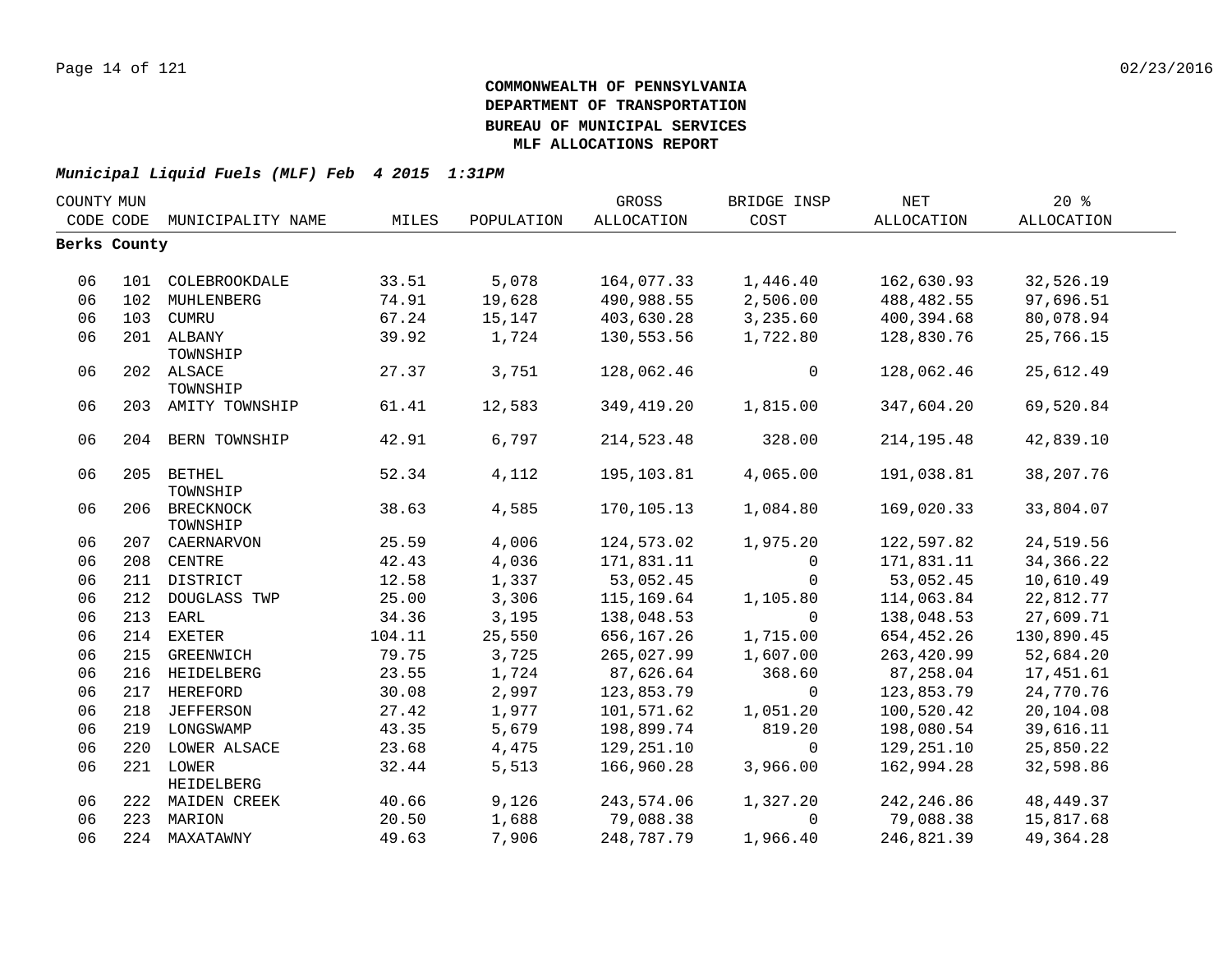| COUNTY MUN |     |                                     |        |            | GROSS        | BRIDGE INSP    | NET          | 20%               |  |
|------------|-----|-------------------------------------|--------|------------|--------------|----------------|--------------|-------------------|--|
| CODE CODE  |     | MUNICIPALITY NAME                   | MILES  | POPULATION | ALLOCATION   | COST           | ALLOCATION   | ALLOCATION        |  |
| 06         |     | 226 NORTH                           | 27.57  | 1,214      | 90,514.78    | $\mathbf 0$    | 90,514.78    | 18,102.96         |  |
| 06         |     | HEIDELBERG<br>227 OLEY              | 46.23  | 3,620      | 175,553.03   | 4,099.20       | 171,453.83   | 34,290.77         |  |
| 06         | 228 | ONTELAUNEE                          | 18.65  | 1,646      | 73,606.87    | 1,298.60       | 72,308.27    | 14,461.65         |  |
| 06         |     | 229 PENN                            | 29.13  | 1,949      | 105,635.53   | 819.20         | 104,816.33   | 20,963.27         |  |
| 06         |     | 230 PERRY                           | 40.78  | 2,417      | 143,208.42   | 1,019.80       | 142,188.62   | 28, 437. 72       |  |
| 06         |     | 231 PIKE                            | 28.23  | 1,723      | 99,883.95    | 1,360.20       | 98,523.75    | 19,704.75         |  |
| 06         |     | 232 RICHMOND                        | 43.64  | 3,397      | 165,414.80   | 1,019.80       | 164,395.00   | 32,879.00         |  |
| 06         |     | 233 ROBESON                         | 62.88  | 7,216      | 273,178.50   | 2,789.40       | 270,389.10   | 54,077.82         |  |
| 06         |     | 234 ROCKLAND                        | 34.04  | 3,778      | 145,958.36   | 1,105.80       | 144,852.56   | 28,970.51         |  |
| 06         |     | 235 RUSCOMBMANOR                    | 36.55  | 4,112      | 157,552.56   | $\overline{0}$ | 157,552.56   | 31,510.51         |  |
| 06         |     | 236 SOUTH                           | 48.95  | 7,271      | 237, 475.32  | 723.20         | 236,752.12   | 47,350.42         |  |
|            |     | HEIDELBERG                          |        |            |              |                |              |                   |  |
| 06         |     | 237 SPRING                          | 99.58  | 27,119     | 668,096.11   | 1,877.40       | 666,218.71   | 133, 243. 74      |  |
| 06         |     | 238 TILDEN                          | 36.26  | 3,597      | 149,063.63   | 2,751.60       | 146,312.03   | 29,262.41         |  |
| 06         |     | 239 TULPEHOCKEN                     | 36.04  | 3,274      | 143,639.56   | 696.60         | 142,942.96   | 28,588.59         |  |
| 06         | 240 | UNION                               | 20.74  | 3,503      | 106,955.00   | 723.20         | 106,231.80   | 21, 246.36        |  |
| 06         | 241 | UPPER BERN                          | 28.07  | 1,734      | 99,629.44    | 1,740.80       | 97,888.64    | 19,577.73         |  |
| 06         |     | 242 UPPER                           | 32.23  | 1,575      | 118,169.27   | 1,139.80       | 117,029.47   | 23,405.89         |  |
|            |     | TULPEHOCKEN                         |        |            |              |                |              |                   |  |
| 06         |     | 243 WASHINGTON                      | 33.04  | 3,810      | 142,583.81   | 696.60         | 141,887.21   | 28,377.44         |  |
| 06         |     | 244 WINDSOR                         | 29.71  | 2,279      | 112,108.68   | $\Omega$       | 112,108.68   | 22, 421.74        |  |
| 06         |     | 301 READING CITY                    | 132.15 | 88,082     | 1,668,361.02 | 2,887.80       | 1,665,473.22 | 333,094.64        |  |
| 06         |     | 401 BALLY BOROUGH                   | 4.56   | 1,090      | 28,315.00    | $\Omega$       | 28,315.00    | 5,663.00          |  |
| 06         |     | 402 BECHTELSVILLE<br><b>BOROUGH</b> | 2.25   | 942        | 20,036.49    | $\overline{0}$ | 20,036.49    | 4,007.30          |  |
| 06         | 403 | BERNVILLE<br><b>BOROUGH</b>         | 4.77   | 955        | 26,839.77    | $\overline{0}$ | 26,839.77    | 5,367.95          |  |
| 06         |     | 404 BIRDSBORO<br><b>BOROUGH</b>     | 16.03  | 5,163      | 119,515.23   | 368.60         | 119,146.63   | 23,829.33         |  |
| 06         |     | 405 BOYERTOWN<br><b>BOROUGH</b>     | 10.91  | 4,055      | 89,461.61    | 385.80         | 89,075.81    | 17,815.16         |  |
| 06         |     | 406 CENTERPORT                      | 1.14   | 387        | 8,796.99     | $\overline{0}$ |              | 8,796.99 1,759.40 |  |
| 06         |     | 407 FLEETWOOD                       | 16.85  | 4,085      | 105,488.23   | 368.60         | 105,119.63   | 21,023.93         |  |
|            |     |                                     |        |            |              |                |              |                   |  |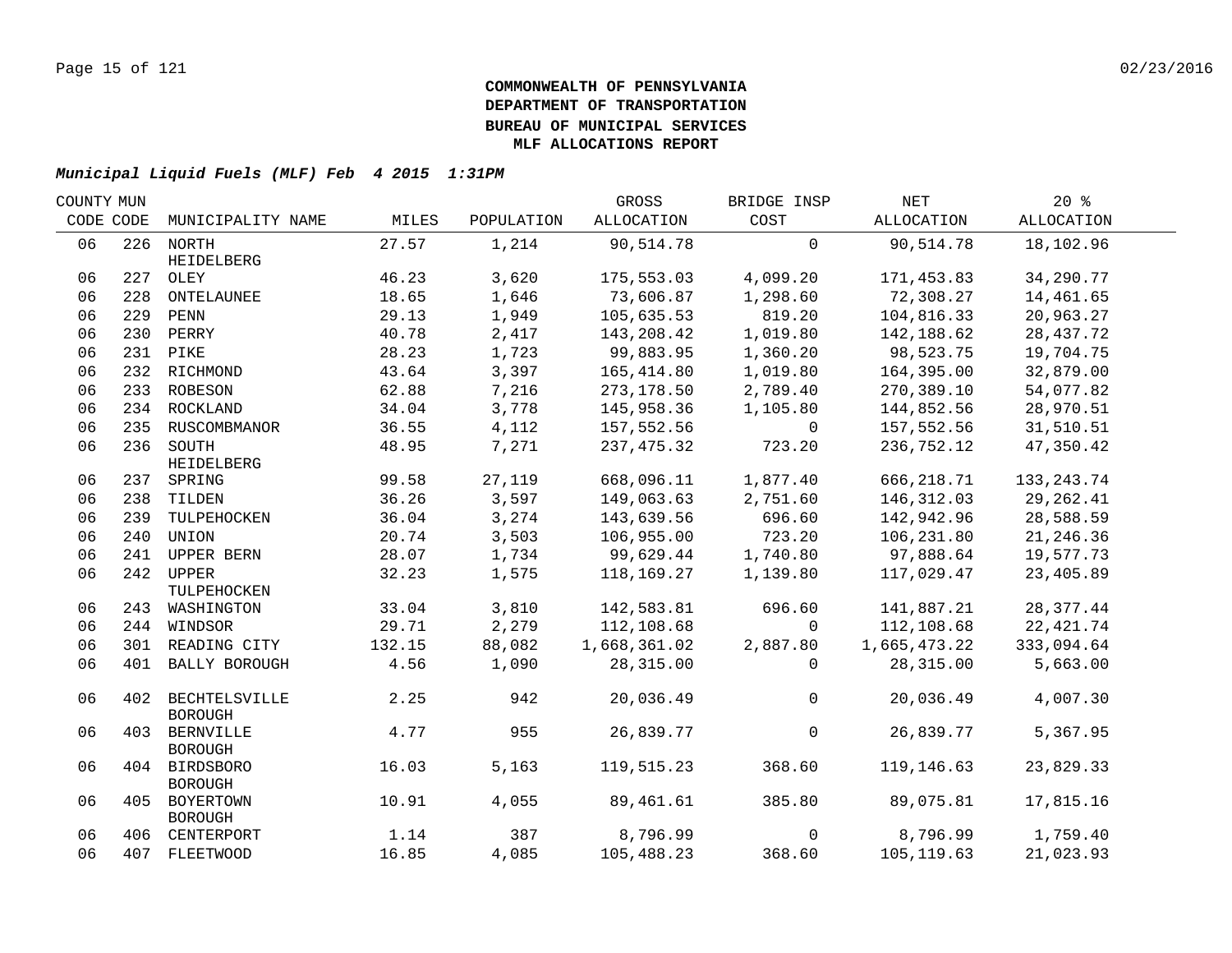| COUNTY MUN |           |                   |         |            | GROSS      | BRIDGE INSP    | NET                                                      | $20*$      |  |
|------------|-----------|-------------------|---------|------------|------------|----------------|----------------------------------------------------------|------------|--|
|            | CODE CODE | MUNICIPALITY NAME | MILES   | POPULATION | ALLOCATION | COST           | ALLOCATION                                               | ALLOCATION |  |
| 06         | 408       | HAMBURG           | 18.16   | 4,289      | 108,785.61 | 1,228.80       | 107,556.81                                               | 21,511.36  |  |
| 06         | 409       | KENHORST          | 9.13    | 2,877      | 67,115.94  | $\Omega$       | 67,115.94                                                | 13,423.19  |  |
| 06         | 410       | KUTZTOWN          | 15.36   | 5,012      | 115,492.26 | $\Omega$       | 115,492.26                                               | 23,098.45  |  |
| 06         | 411       | LAURELDALE        | 13.17   | 3,911      | 93,226.99  | $\Omega$       | 93,226.99                                                | 18,645.40  |  |
| 06         | 412       | LENHARTSVILLE     | 0.48    | 165        | 3,734.80   | 275.40         | 3,459.40                                                 | 691.88     |  |
| 06         | 413       | LYONS             | 2.27    | 478        | 13,125.81  | $\overline{0}$ | 13,125.81                                                | 2,625.16   |  |
| 06         | 414       | MOHNTON           | 10.88   | 3,043      | 74,196.10  | 361.60         | 73,834.50                                                | 14,766.90  |  |
| 06         | 415       | MT PENN           | 7.74    | 3,106      | 66,907.51  | $\overline{0}$ | 66,907.51                                                | 13,381.50  |  |
| 06         | 416       | ROBESONIA         | 8.17    | 2,061      | 52,353.06  | 586.20         | 51,766.86                                                | 10,353.37  |  |
| 06         | 417       | ST LAWRENCE       | 5.19    | 1,809      | 40,756.92  | 361.60         | 40,395.32                                                | 8,079.06   |  |
| 06         | 418       | SHILLINGTON       | 17.52   | 5,273      | 125,073.16 | $\Omega$       | 125,073.16                                               | 25,014.63  |  |
| 06         | 419       |                   | 5.10    | 1,378      | 34,052.97  | $\Omega$       | 34,052.97                                                | 6,810.59   |  |
|            |           | SHOEMAKERSVILLE   |         |            |            |                |                                                          |            |  |
| 06         | 420       | SINKING SPRING    | 9.91    | 4,008      | 86,133.97  | $\Omega$       | 86,133.97                                                | 17,226.79  |  |
| 06         | 421       | STRAUSSTOWN       | 1.52    | 342        | 9,118.18   | $\Omega$       | 9,118.18                                                 | 1,823.64   |  |
| 06         | 423       | TOPTON            | 7.88    | 2,069      | 51,712.62  | $\overline{0}$ | 51,712.62                                                | 10,342.52  |  |
| 06         | 424       | WERNERSVILLE      | 8.70    | 2,494      | 60,240.76  | $\overline{0}$ | 60,240.76                                                | 12,048.15  |  |
| 06         | 426       | LEESPORT          | 7.22    | 1,918      | 47,715.89  | $\overline{0}$ | 47,715.89                                                | 9,543.18   |  |
| 06         | 427       | WEST READING      | 10.60   | 4,212      | 91,004.76  | 399.60         | 90,605.16                                                | 18,121.03  |  |
| 06         | 428       | WOMELSDORF        | 7.60    | 2,810      | 62,098.40  | $\overline{0}$ | 62,098.40                                                | 12,419.68  |  |
| 06         | 429       | WYOMISSING        | 50.89   | 10,461     | 290,434.13 | 723.20         | 289,710.93                                               | 57,942.19  |  |
| 06         |           | 431 NEW MORGAN    | 0.00    | 71         | 1,065.45   | $\Omega$       | 1,065.45                                                 | 213.09     |  |
|            |           | County Totals:    | 2191.84 | 411,425    |            |                | 11,919,334.45   63,913.60   11,855,420.85   2,371,084.17 |            |  |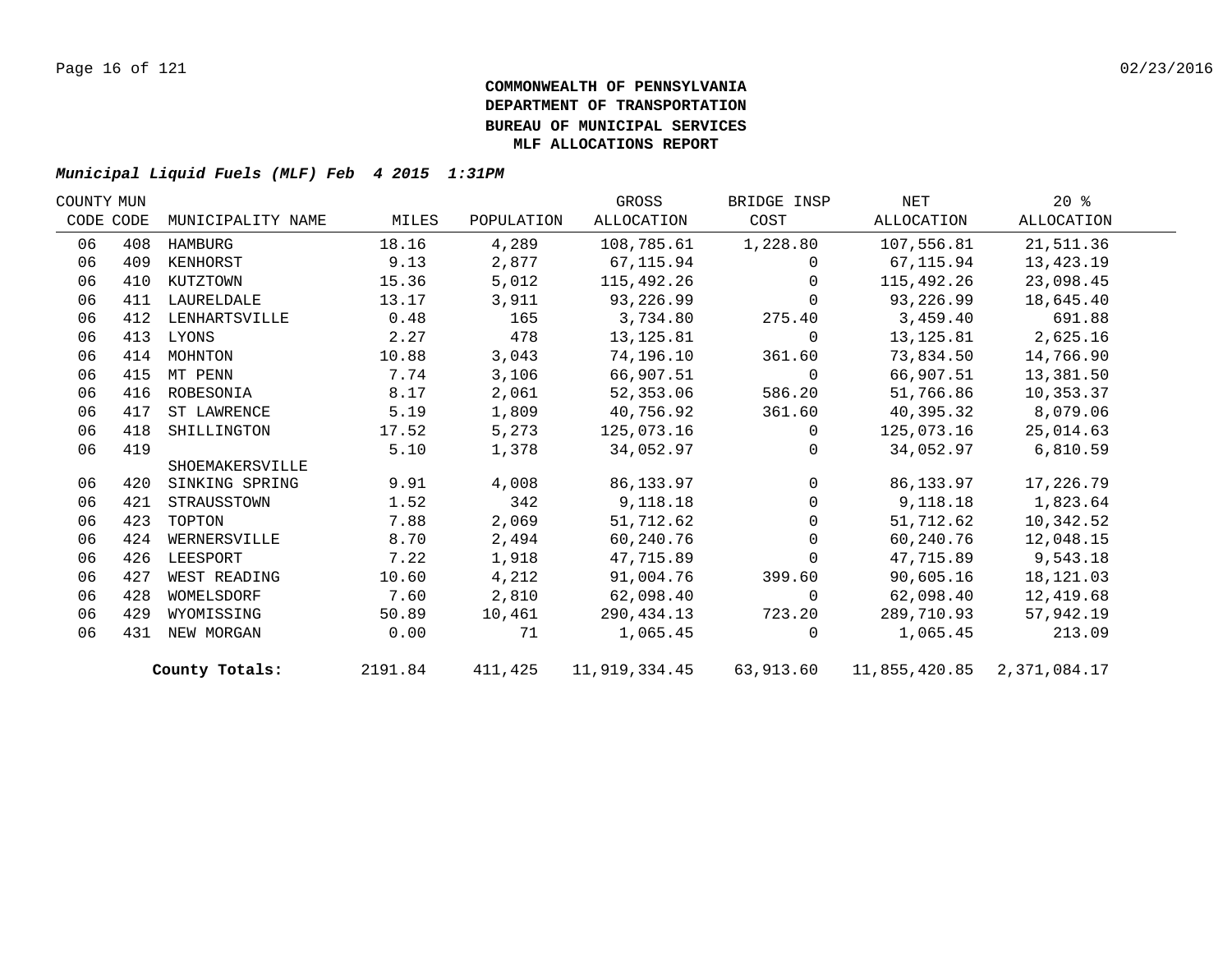| COUNTY MUN |              |                   |        |            | GROSS        | BRIDGE INSP    | NET               | $20*$             |  |
|------------|--------------|-------------------|--------|------------|--------------|----------------|-------------------|-------------------|--|
|            | CODE CODE    | MUNICIPALITY NAME | MILES  | POPULATION | ALLOCATION   | COST           | <b>ALLOCATION</b> | <b>ALLOCATION</b> |  |
|            | Blair County |                   |        |            |              |                |                   |                   |  |
|            |              |                   |        |            |              |                |                   |                   |  |
| 07         |              | 201 ALLEGHENY     | 40.42  | 6,738      | 207,108.58   | 526.60         | 206,581.98        | 41,316.40         |  |
| 07         |              | 202 ANTIS         | 47.13  | 6,499      | 220,540.64   | 460.40         | 220,080.24        | 44,016.05         |  |
| 07         |              | 203 BLAIR         | 22.01  | 4,494      | 123,924.51   | $\mathbf 0$    | 123,924.51        | 24,784.90         |  |
| 07         |              | 204 CATHARINE     | 10.12  | 724        | 37,402.47    | $\Omega$       | 37,402.47         | 7,480.49          |  |
| 07         | 205          | FRANKSTOWN        | 58.25  | 7,381      | 263,382.26   | $\mathbf 0$    | 263,382.26        | 52,676.45         |  |
| 07         | 206          | FREEDOM           | 24.41  | 3,458      | 115,903.52   | 526.60         | 115,376.92        | 23,075.38         |  |
| 07         | 207          | GREENFIELD        | 22.59  | 4,173      | 127,996.93   | 343.80         | 127,653.13        | 25,530.63         |  |
| 07         |              | 208 HUSTON        | 17.00  | 1,336      | 64,627.97    | $\Omega$       | 64,627.97         | 12,925.59         |  |
| 07         | 209          | JUNIATA           | 12.11  | 1,112      | 48,443.44    | 0              | 48,443.44         | 9,688.69          |  |
| 07         |              | 210 LOGAN         | 78.17  | 12,289     | 389,402.63   | 517.80         | 388,884.83        | 77,776.97         |  |
| 07         | 211          | NORTH WOODBURY    | 20.67  | 2,644      | 93,880.63    | $\mathbf 0$    | 93,880.63         | 18,776.13         |  |
| 07         | 212          | SNYDER            | 27.94  | 3,364      | 123,749.57   | 114.60         | 123,634.97        | 24,726.99         |  |
| 07         |              | 213 TAYLOR        | 21.28  | 2,465      | 92,794.02    | $\Omega$       | 92,794.02         | 18,558.80         |  |
| 07         | 214          | TYRONE            | 18.52  | 1,885      | 76,852.57    | $\mathbf 0$    | 76,852.57         | 15,370.51         |  |
| 07         | 215          | WOODBURY          | 30.74  | 1,693      | 106,015.70   | 114.60         | 105,901.10        | 21,180.22         |  |
| 07         |              | 301 ALTOONA CITY  | 181.59 | 46,320     | 1,171,295.01 | $\Omega$       | 1,171,295.01      | 234,259.00        |  |
| 07         | 401          | <b>BELLWOOD</b>   | 8.38   | 1,828      | 49,407.13    | $\Omega$       | 49,407.13         | 9,881.43          |  |
| 07         | 402          | DUNCANSVILLE      | 6.46   | 1,233      | 35, 443. 33  | 114.60         | 35,328.73         | 7,065.75          |  |
| 07         | 403          | HOLLIDAYSBURG     | 22.23  | 5,791      | 145,197.66   | $\overline{0}$ | 145,197.66        | 29,039.53         |  |
| 07         | 404          | MARTINSBURG       | 7.57   | 1,958      | 49,233.96    | $\mathbf 0$    | 49,233.96         | 9,846.79          |  |
| 07         | 405          | NEWRY             | 1.04   | 270        | 6,778.99     | $\Omega$       | 6,778.99          | 1,355.80          |  |
| 07         | 406          | ROARING SPRING    | 9.42   | 2,585      | 63,494.43    | $\mathbf 0$    | 63,494.43         | 12,698.89         |  |
| 07         | 407          | TYRONE            | 19.42  | 5,477      | 133, 116.91  | 114.60         | 133,002.31        | 26,600.46         |  |
| 07         | 408          | WILLIAMSBURG      | 4.56   | 1,254      | 30,776.10    | $\Omega$       | 30,776.10         | 6, 155.22         |  |
|            |              | County Totals:    | 712.03 | 126,971    | 3,776,768.96 | 2,833.60       | 3,773,935.36      | 754,787.07        |  |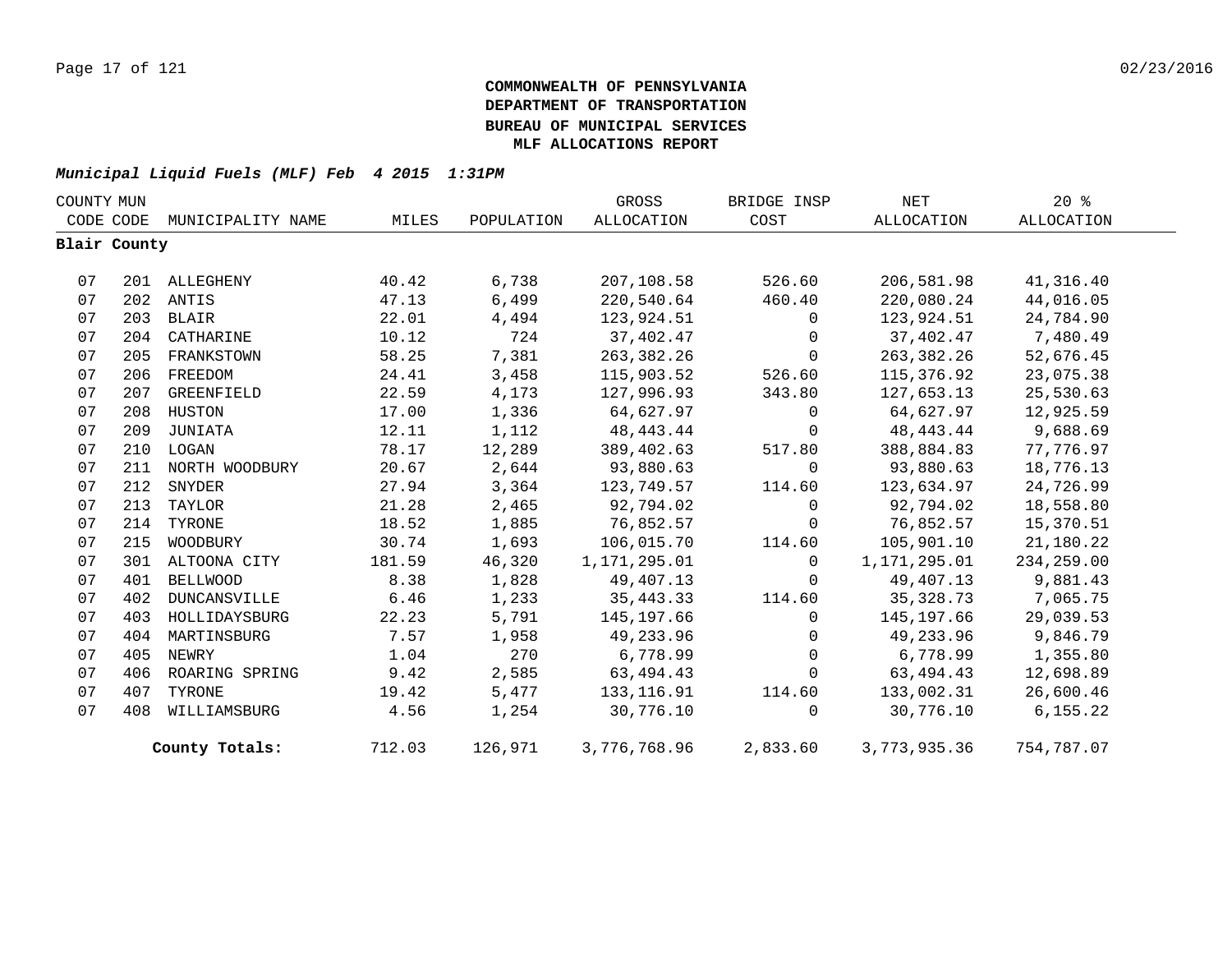| COUNTY MUN      |     |                   |       |            | GROSS             | BRIDGE INSP  | $\operatorname{NET}$ | $20*$             |  |
|-----------------|-----|-------------------|-------|------------|-------------------|--------------|----------------------|-------------------|--|
| CODE CODE       |     | MUNICIPALITY NAME | MILES | POPULATION | <b>ALLOCATION</b> | COST         | <b>ALLOCATION</b>    | <b>ALLOCATION</b> |  |
| Bradford County |     |                   |       |            |                   |              |                      |                   |  |
|                 |     |                   |       |            |                   |              |                      |                   |  |
| 08              |     | 201 ALBANY        | 44.14 | 911        | 129, 419. 13      | $\mathbf 0$  | 129,419.13           | 25,883.83         |  |
| 08              |     | 202 ARMENIA       | 27.26 | 180        | 74,184.89         | $\mathbf 0$  | 74,184.89            | 14,836.98         |  |
| 08              |     | 203 ASYLUM        | 24.01 | 1,058      | 78,838.37         | $\mathbf 0$  | 78,838.37            | 15,767.67         |  |
| 08              |     | 204 ATHENS        | 71.58 | 5,251      | 266,504.16        | $\mathbf 0$  | 266,504.16           | 53,300.83         |  |
| 08              |     | 206 BURLINGTON    | 32.56 | 791        | 97,252.17         | $\mathbf 0$  | 97, 252.17           | 19,450.43         |  |
| 08              | 207 | CANTON            | 38.55 | 2,143      | 133, 248.83       | $\mathbf 0$  | 133, 248.83          | 26,649.77         |  |
| 08              | 208 | COLUMBIA          | 42.73 | 1,196      | 129,998.62        | $\mathbf{0}$ | 129,998.62           | 25,999.72         |  |
| 08              | 209 | FRANKLIN          | 32.02 | 723        | 94,815.67         | $\mathbf{0}$ | 94,815.67            | 18,963.13         |  |
| 08              | 210 | GRANVILLE         | 41.09 | 950        | 122,006.40        | $\mathbf 0$  | 122,006.40           | 24,401.28         |  |
| 08              |     | 211 HERRICK       | 39.48 | 754        | 114,843.18        | $\mathbf{0}$ | 114,843.18           | 22,968.64         |  |
| 08              |     | 212 LEROY         | 15.03 | 718        | 50,187.88         | $\mathbf{0}$ | 50,187.88            | 10,037.58         |  |
| 08              |     | 213 LITCHFIELD    | 44.37 | 1,320      | 136,160.00        | $\mathbf 0$  | 136,160.00           | 27, 232.00        |  |
| 08              |     | 214 MONROE        | 25.17 | 1,250      | 84,761.52         | $\mathbf 0$  | 84,761.52            | 16,952.30         |  |
| 08              |     | 215 NORTH TOWANDA | 13.11 | 1,132      | 51,365.89         | $\mathsf 0$  | 51,365.89            | 10,273.18         |  |
| 08              |     | 216 ORWELL        | 45.03 | 1,159      | 135,474.64        | $\mathbf 0$  | 135,474.64           | 27,094.93         |  |
| 08              |     | 217 OVERTON       | 38.18 | 247        | 103,825.77        | $\mathsf 0$  | 103,825.77           | 20,765.15         |  |
| 08              |     | 218 PIKE          | 38.41 | 671        | 110,791.77        | $\mathbf 0$  | 110,791.77           | 22, 158.35        |  |
| 08              |     | 219 RIDGEBURY     | 60.04 | 1,978      | 187, 125.79       | $\mathbf 0$  | 187, 125.79          | 37, 425.16        |  |
| 08              |     | 220 ROME          | 38.94 | 1,191      | 119,985.09        | $\mathbf 0$  | 119,985.09           | 23,997.02         |  |
| 08              | 221 | SHESHEQUIN        | 49.38 | 1,348      | 149,717.88        | $\mathbf 0$  | 149,717.88           | 29,943.58         |  |
| 08              | 222 | SMITHFIELD        | 58.45 | 1,498      | 175,753.10        | $\mathbf 0$  | 175,753.10           | 35,150.62         |  |
| 08              | 223 | SOUTH CREEK       | 36.00 | 1,128      | 111,330.13        | $\mathbf 0$  | 111,330.13           | 22,266.03         |  |
| 08              | 224 | SPRINGFIELD       | 58.64 | 1,124      | 170,638.80        | $\mathbf 0$  | 170,638.80           | 34, 127. 76       |  |
| 08              | 225 | STANDING STONE    | 27.46 | 642        | 81,642.47         | $\mathbf 0$  | 81,642.47            | 16,328.49         |  |
| 08              | 226 | <b>STEVENS</b>    | 11.15 | 437        | 35,796.49         | $\mathbf{0}$ | 35,796.49            | 7,159.30          |  |
| 08              | 227 | TERRY             | 41.50 | 992        | 123,711.82        | 0            | 123,711.82           | 24,742.36         |  |
| 08              | 228 | TOWANDA           | 13.91 | 1,149      | 53,718.83         | 0            | 53,718.83            | 10,743.77         |  |
| 08              | 229 | TROY              | 35.29 | 1,645      | 117,226.79        | $\mathbf 0$  | 117,226.79           | 23, 445.36        |  |
| 08              | 230 | TUSCARORA         | 36.11 | 1,131      | 111,663.60        | $\mathbf 0$  | 111,663.60           | 22,332.72         |  |
| 08              |     | 231 ULSTER        | 20.11 | 1,337      | 72,798.31         | $\mathbf 0$  | 72,798.31            | 14,559.66         |  |
| 08              |     | 232 WARREN        | 42.76 | 959        | 126,520.68        | $\mathsf 0$  | 126,520.68           | 25,304.14         |  |
| 08              |     | 233 WELLS         | 43.38 | 814        | 125,970.52        | $\mathbf 0$  | 125,970.52           | 25, 194. 10       |  |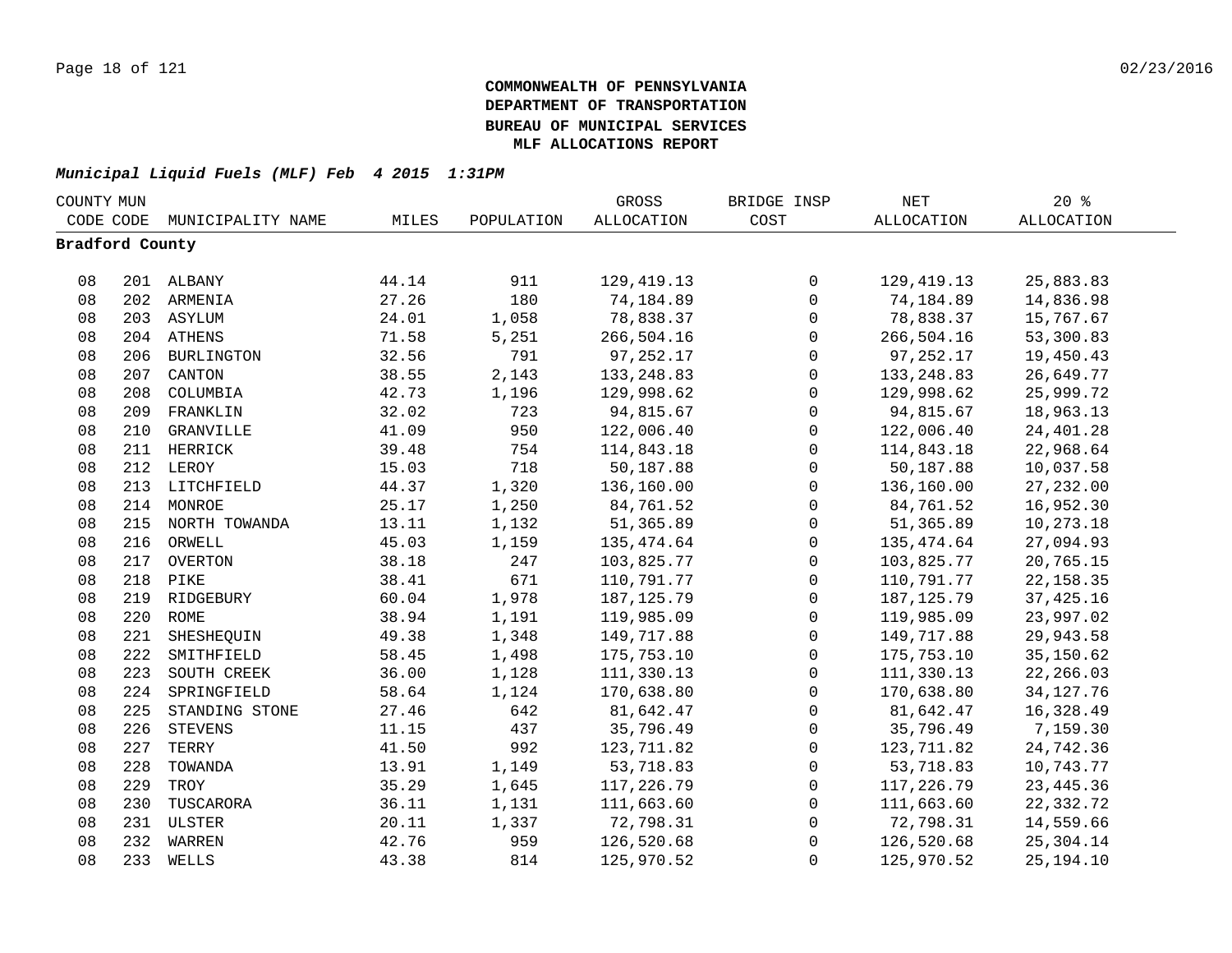| COUNTY MUN |           |                   |         |            | GROSS        | BRIDGE INSP    | NET          | $20*$       |  |
|------------|-----------|-------------------|---------|------------|--------------|----------------|--------------|-------------|--|
|            | CODE CODE | MUNICIPALITY NAME | MILES   | POPULATION | ALLOCATION   | COST           | ALLOCATION   | ALLOCATION  |  |
| 08         |           | 234 WEST          | 19.24   | 696        | 60,897.59    | $\Omega$       | 60,897.59    | 12,179.52   |  |
|            |           | <b>BURLINGTON</b> |         |            |              |                |              |             |  |
| 08         | 235       | WILMOT            | 56.90   | 1,204      | 167,276.55   | $\overline{0}$ | 167,276.55   | 33, 455. 31 |  |
| 08         | 236       | WINDHAM           | 33.17   | 933        | 100,982.72   | $\Omega$       | 100,982.72   | 20,196.54   |  |
| 08         | 237       | WYALUSING         | 36.84   | 1,242      | 115,243.61   | $\Omega$       | 115,243.61   | 23,048.72   |  |
| 08         | 238       | WYSOX             | 23.11   | 1,721      | 86,427.82    | 753.20         | 85,674.62    | 17,134.92   |  |
| 08         | 401       | ALBA BOROUGH      | 0.77    | 157        | 4,375.20     | $\Omega$       | 4,375.20     | 875.04      |  |
| 08         |           | 402 ATHENS        | 13.18   | 3,367      | 85,089.54    | $\Omega$       | 85,089.54    | 17,017.91   |  |
| 08         | 403       | BURLINGTON        | 0.16    | 156        | 2,760.60     | $\Omega$       | 2,760.60     | 552.12      |  |
| 08         | 404       | CANTON            | 5.83    | 1,976      | 44,941.29    | $\Omega$       | 44,941.29    | 8,988.26    |  |
| 08         | 405       | LERAYSVILLE       | 2.13    | 290        | 9,937.41     | 0              | 9,937.41     | 1,987.48    |  |
| 08         | 406       | MONROE            | 2.60    | 554        | 15, 131.68   | $\Omega$       | 15,131.68    | 3,026.34    |  |
| 08         | 407       | NEW ALBANY        | 1.51    | 356        | 9,302.04     | $\Omega$       | 9,302.04     | 1,860.41    |  |
| 08         | 408       | ROME BOROUGH      | 0.60    | 441        | 8,191.32     | $\mathbf 0$    | 8,191.32     | 1,638.26    |  |
| 08         | 409       | SAYRE             | 24.91   | 5,587      | 149,164.03   | $\Omega$       | 149,164.03   | 29,832.81   |  |
| 08         | 410       | SOUTH WAVERLY     | 6.76    | 1,027      | 33, 138.61   | $\Omega$       | 33,138.61    | 6,627.72    |  |
| 08         | 411       | SYLVANIA          | 0.81    | 219        | 5,410.50     | $\Omega$       | 5,410.50     | 1,082.10    |  |
| 08         | 412       | TOWANDA           | 12.43   | 2,919      | 76,399.80    | $\Omega$       | 76,399.80    | 15,279.96   |  |
| 08         | 413       | TROY BOROUGH      | 5.50    | 1,354      | 34,741.73    | $\Omega$       | 34,741.73    | 6,948.35    |  |
| 08         | 414       | WYALUSING         | 3.80    | 596        | 18,908.71    | $\Omega$       | 18,908.71    | 3,781.74    |  |
|            |           | County Totals:    | 1436.09 | 62,622     | 4,705,599.94 | 753.20         | 4,704,846.74 | 940,969.35  |  |
|            |           |                   |         |            |              |                |              |             |  |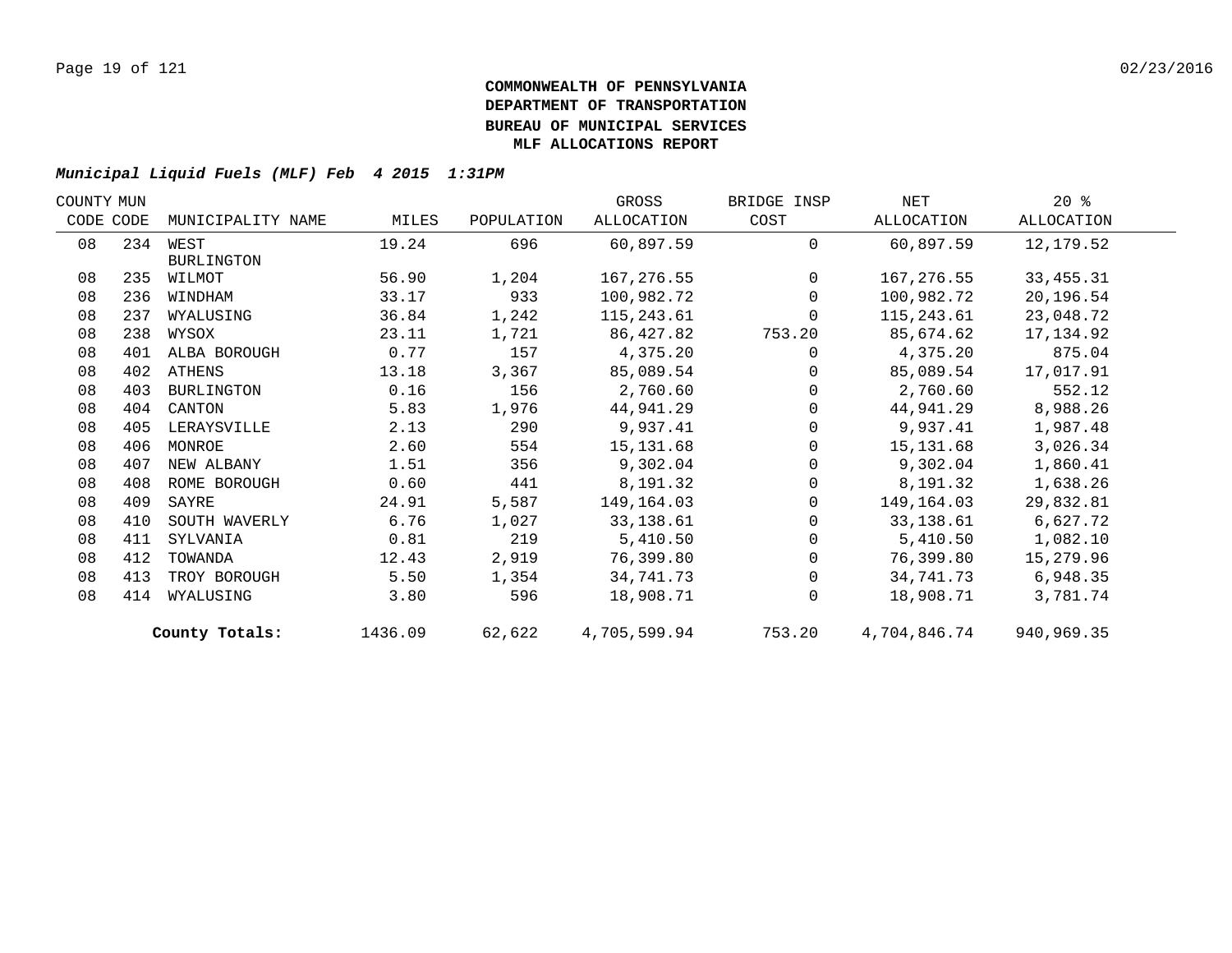| COUNTY MUN |              |                               |        |            | GROSS        | BRIDGE INSP | <b>NET</b>        | 20%        |  |
|------------|--------------|-------------------------------|--------|------------|--------------|-------------|-------------------|------------|--|
|            | CODE CODE    | MUNICIPALITY NAME             | MILES  | POPULATION | ALLOCATION   | COST        | <b>ALLOCATION</b> | ALLOCATION |  |
|            | Bucks County |                               |        |            |              |             |                   |            |  |
|            |              |                               |        |            |              |             |                   |            |  |
| 09         |              | 101 BRISTOL                   | 171.41 | 54,582     | 1,268,585.93 | 5,877.76    | 1,262,708.17      | 252,541.63 |  |
| 09         |              | 201 BEDMINSTER                | 60.60  | 6,574      | 257,565.30   | 0           | 257,565.30        | 51,513.06  |  |
| 09         |              | 202 BENSALEM                  | 142.42 | 60,427     | 1,278,628.08 | $\mathbf 0$ | 1,278,628.08      | 255,725.62 |  |
| 09         |              | 203 BRIDGETON                 | 8.46   | 1,277      | 41,348.20    | $\Omega$    | 41,348.20         | 8,269.64   |  |
| 09         |              | 204 BUCKINGHAM                | 95.18  | 20,075     | 550,850.43   | 948.80      | 549,901.63        | 109,980.33 |  |
| 09         | 205          | DOYLESTOWN                    | 76.97  | 17,680     | 467,157.29   | 5,032.80    | 462, 124.49       | 92,424.90  |  |
| 09         |              | 206 DURHAM                    | 18.01  | 1,144      | 64,395.18    | $\mathbf 0$ | 64,395.18         | 12,879.04  |  |
| 09         |              | 207 EAST ROCKHILL             | 23.66  | 5,706      | 147,383.54   | 480.36      | 146,903.18        | 29,380.64  |  |
| 09         |              | 208 FALLS                     | 85.89  | 34,300     | 739,960.44   | 2,310.40    | 737,650.04        | 147,530.01 |  |
| 09         |              | 209 HAYCOCK                   | 20.88  | 2,225      | 88, 143. 48  | $\mathbf 0$ | 88,143.48         | 17,628.70  |  |
| 09         |              | 210 HILLTOWN                  | 78.22  | 15,029     | 430,652.26   | 1,586.60    | 429,065.66        | 85,813.13  |  |
| 09         |              | 211 LOWER                     | 132.65 | 32,559     | 836,452.05   | $\Omega$    | 836,452.05        | 167,290.41 |  |
|            |              | MAKEFIELD                     |        |            |              |             |                   |            |  |
| 09         |              | 212 LOWER                     | 66.98  | 18,909     | 458,931.86   | 0           | 458,931.86        | 91,786.37  |  |
|            |              | SOUTHAMPTON                   |        |            |              |             |                   |            |  |
| 09         |              | 213 MIDDLETOWN                | 137.96 | 45,436     | 1,043,618.42 | $\mathbf 0$ | 1,043,618.42      | 208,723.68 |  |
| 09         |              | 214 MILFORD                   | 73.71  | 9,902      | 341,886.07   | 668.60      | 341, 217.47       | 68, 243.49 |  |
| 09         |              | 215 NEW BRITAIN               | 59.46  | 11,070     | 322,046.31   | 341.00      | 321,705.31        | 64, 341.06 |  |
| 09         |              | 216 NEWTOWN                   | 67.40  | 19,299     | 466,357.88   | $\mathbf 0$ | 466, 357.88       | 93, 271.58 |  |
| 09         |              | 217 NOCKAMIXON                | 38.27  | 3,441      | 151,993.39   | 2,771.80    | 149,221.59        | 29,844.32  |  |
| 09         |              | 218 NORTHAMPTON               | 162.38 | 39,726     | 1,021,677.79 | 1,417.00    | 1,020,260.79      | 204,052.16 |  |
| 09         |              | 219 PLUMSTEAD                 | 68.59  | 12,442     | 366,577.11   | 4,290.20    | 362,286.91        | 72,457.38  |  |
| 09         |              | 220 RICHLAND                  | 50.74  | 13,052     | 327, 323.69  | 758.80      | 326,564.89        | 65, 312.98 |  |
| 09         | 221          | SOLEBURY                      | 67.20  | 8,692      | 306,656.76   | $\mathbf 0$ | 306,656.76        | 61,331.35  |  |
| 09         | 222          | SPRINGFIELD                   | 59.22  | 5,035      | 230,851.19   | 480.40      | 230,370.79        | 46,074.16  |  |
| 09         |              | 223 TINICUM                   | 63.30  | 3,995      | 225,943.12   | 1,705.40    | 224, 237. 72      | 44,847.54  |  |
| 09         |              | 224 UPPER                     | 53.88  | 8,190      | 264, 194. 45 | 480.40      | 263,714.05        | 52,742.81  |  |
|            |              | MAKEFIELD                     |        |            |              |             |                   |            |  |
| 09         |              | 225 UPPER                     | 54.44  | 15,152     | 370,139.94   | 0           | 370,139.94        | 74,027.99  |  |
| 09         |              | SOUTHAMPTON<br>226 WARMINSTER | 100.81 | 32,682     | 754,804.09   | 0           | 754,804.09        | 150,960.82 |  |
| 09         |              | 227 WARRINGTON                | 80.29  | 23,418     | 561,972.06   | $\mathbf 0$ | 561,972.06        | 112,394.41 |  |
|            |              |                               |        |            |              |             |                   |            |  |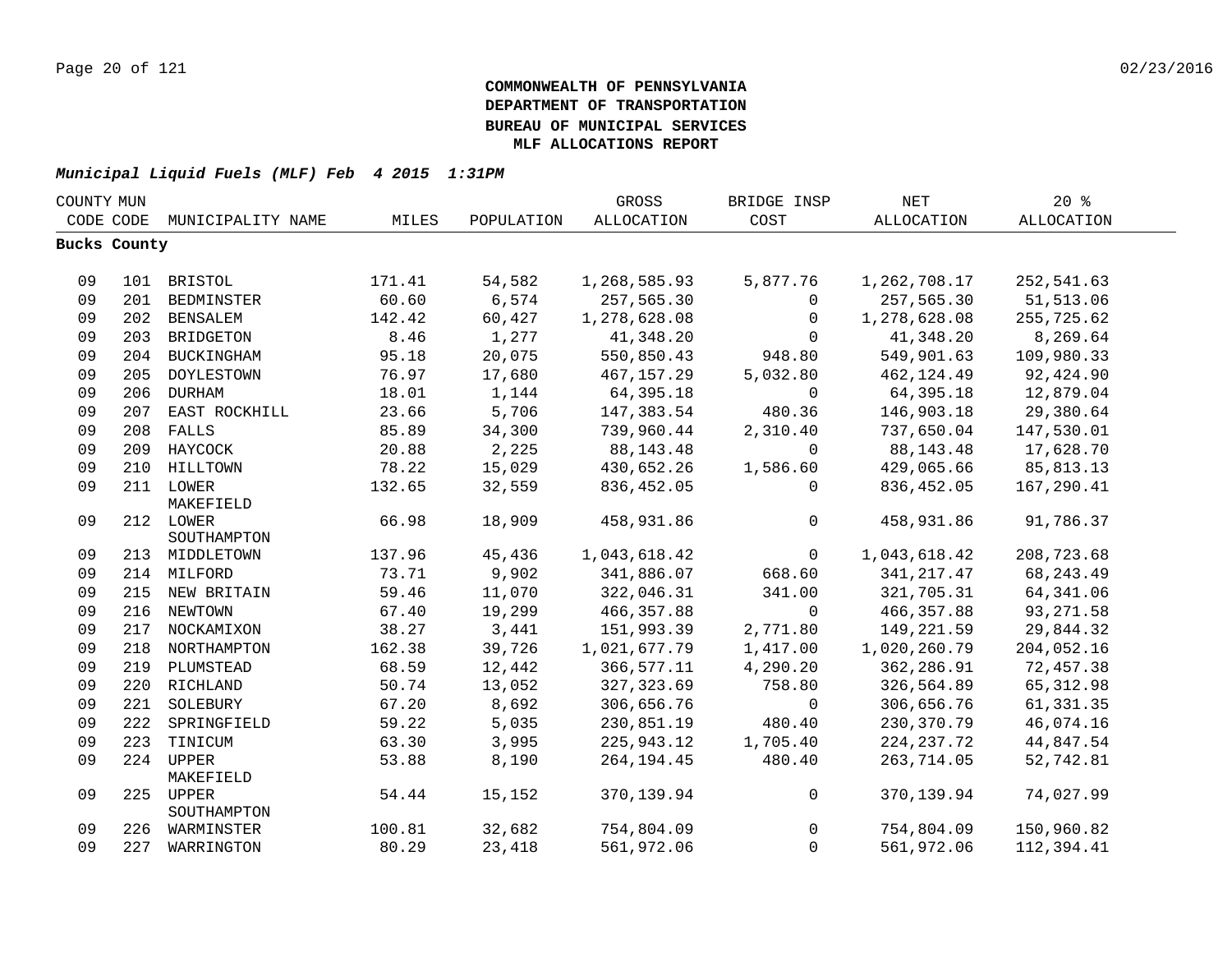| COUNTY MUN |           |                   |         |            | GROSS         | BRIDGE INSP  | NET                        | 20%         |  |
|------------|-----------|-------------------|---------|------------|---------------|--------------|----------------------------|-------------|--|
|            | CODE CODE | MUNICIPALITY NAME | MILES   | POPULATION | ALLOCATION    | COST         | ALLOCATION                 | ALLOCATION  |  |
| 09         | 228       | WARWICK           | 56.61   | 14,437     | 365,100.51    | 3,729.40     | 361, 371. 11               | 72, 274. 22 |  |
| 09         | 229       | WEST ROCKHILL     | 38.50   | 5,256      | 178,758.60    | $\mathbf 0$  | 178,758.60                 | 35,751.72   |  |
| 09         | 230       | WRIGHTSTOWN       | 20.14   | 2,995      | 95,345.67     | $\Omega$     | 95, 345.67                 | 19,069.13   |  |
| 09         | 401       | BRISTOL           | 20.57   | 9,726      | 199,896.26    | 1,732.40     | 198,163.86                 | 39,632.77   |  |
| 09         | 402       | CHALFONT          | 14.88   | 4,009      | 99,181.77     | 0            | 99,181.77                  | 19,836.35   |  |
| 09         | 403       | DOYLESTOWN        | 27.95   | 8,380      | 199,049.66    | $\Omega$     | 199,049.66                 | 39,809.93   |  |
| 09         | 404       | DUBLIN            | 3.97    | 2,158      | 42,795.06     | $\Omega$     | 42,795.06                  | 8,559.01    |  |
| 09         | 405       | HULMEVILLE        | 2.16    | 1,003      | 20,715.90     | $\Omega$     | 20,715.90                  | 4, 143. 18  |  |
| 09         | 406       | IVYLAND           | 3.87    | 1,041      | 25,770.28     | $\Omega$     | 25,770.28                  | 5,154.06    |  |
| 09         | 407       | LANGHORNE         | 2.69    | 1,622      | 31,394.90     | $\mathbf 0$  | 31,394.90                  | 6,278.98    |  |
| 09         |           | 408 LANGHORNE     | 6.26    | 1,442      | 38,055.26     | $\Omega$     | 38,055.26                  | 7,611.05    |  |
|            |           | MANOR             |         |            |               |              |                            |             |  |
| 09         |           | 409 MORRISVILLE   | 25.93   | 8,728      | 198,974.98    | $\mathbf 0$  | 198,974.98                 | 39,795.00   |  |
| 09         |           | 410 NEW BRITAIN   | 9.07    | 3,037      | 69,359.69     | $\Omega$     | 69,359.69                  | 13,871.94   |  |
| 09         |           | 411 NEW HOPE      | 5.41    | 2,528      | 52,123.66     | $\mathbf{0}$ | 52,123.66                  | 10,424.73   |  |
| 09         |           | 412 NEWTOWN       | 8.54    | 2,248      | 56,129.54     | $\Omega$     | 56,129.54                  | 11,225.91   |  |
| 09         | 413       | PENNDEL           | 5.20    | 2,328      | 48,571.63     | $\Omega$     | 48,571.63                  | 9,714.33    |  |
| 09         |           | 414 PERKASIE      | 25.84   | 8,511      | 195,115.40    | $\Omega$     | 195,115.40                 | 39,023.08   |  |
| 09         | 415       | QUAKERTOWN        | 19.99   | 8,979      | 187,165.31    | 486.80       | 186,678.51                 | 37, 335. 70 |  |
| 09         | 416       | RICHLANDTOWN      | 2.16    | 1,327      | 25,578.09     | $\mathbf 0$  | 25,578.09                  | 5, 115.62   |  |
| 09         | 417       | RIEGELSVILLE      | 5.22    | 868        | 26,714.20     | $\Omega$     | 26,714.20                  | 5,342.84    |  |
| 09         | 418       | SELLERSVILLE      | 9.45    | 4,249      | 88,544.35     | $\mathbf{0}$ | 88,544.35                  | 17,708.87   |  |
| 09         | 419       | SILVERDALE        | 2.31    | 871        | 19,128.35     | $\mathbf 0$  | 19,128.35                  | 3,825.67    |  |
| 09         | 420       |                   | 1.18    | 974        | 17,710.85     | $\mathbf{0}$ | 17,710.85                  | 3,542.17    |  |
|            |           | TRUMBAUERSVILLE   |         |            |               |              |                            |             |  |
| 09         | 421       | TULLYTOWN         | 6.52    | 1,872      | 45,189.96     | $\mathbf 0$  | 45,189.96                  | 9,037.99    |  |
| 09         |           | 422 YARDLEY       | 6.90    | 2,434      | 54,620.23     | $\mathbf 0$  | 54,620.23                  | 10,924.05   |  |
|            |           | County Totals:    | 2450.30 | 623,042    | 15,767,086.42 | 35,098.92    | 15,731,987.50 3,146,397.50 |             |  |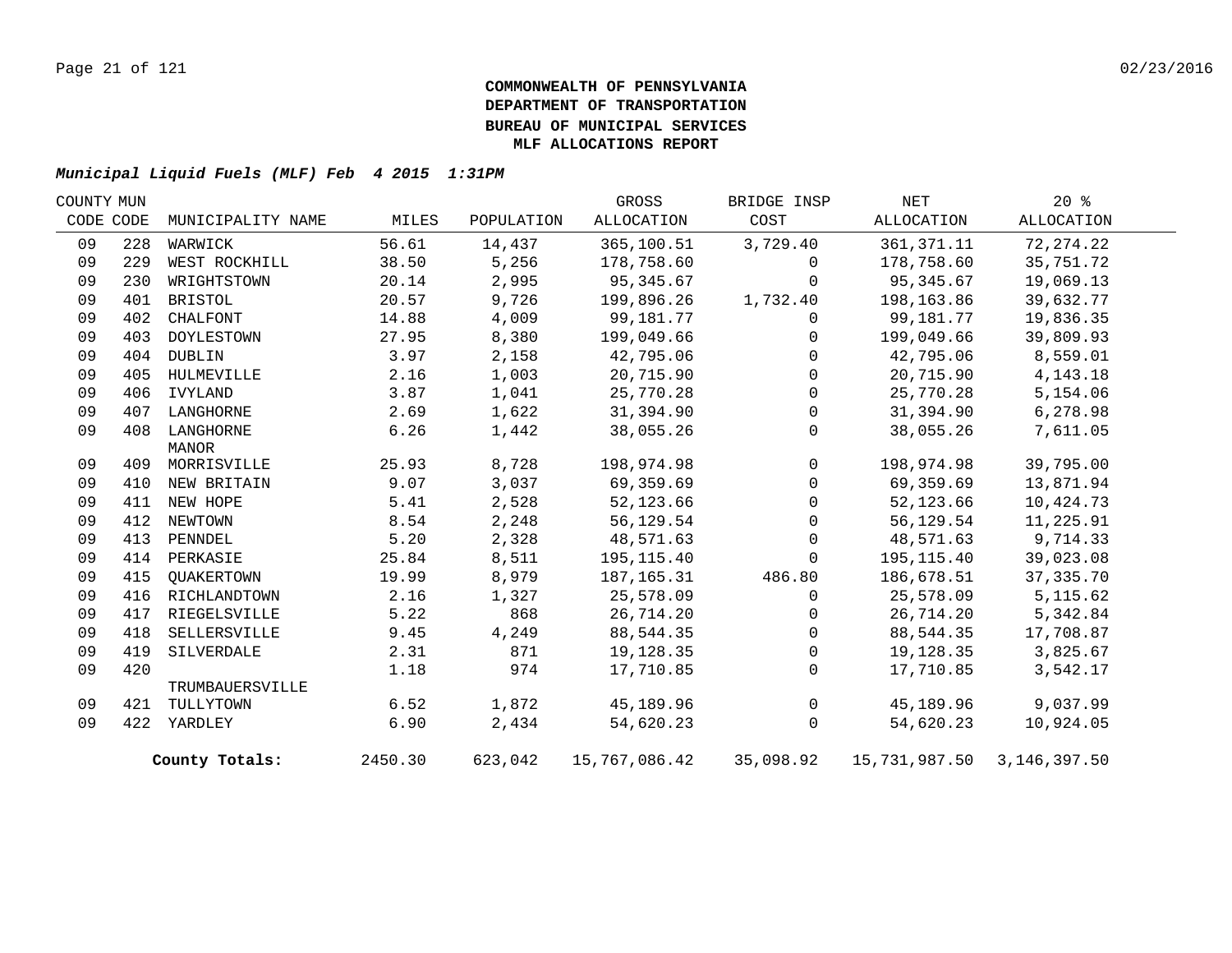| COUNTY MUN    |     |                   |        |            | GROSS       | BRIDGE INSP         | NET               | 20%               |  |
|---------------|-----|-------------------|--------|------------|-------------|---------------------|-------------------|-------------------|--|
| CODE CODE     |     | MUNICIPALITY NAME | MILES  | POPULATION | ALLOCATION  | COST                | <b>ALLOCATION</b> | <b>ALLOCATION</b> |  |
| Butler County |     |                   |        |            |             |                     |                   |                   |  |
|               |     |                   |        |            |             |                     |                   |                   |  |
| 10            |     | 101 BUTLER        | 91.29  | 17,248     | 498, 225.58 | $\mathsf{O}\xspace$ | 498, 225.58       | 99,645.12         |  |
| 10            |     | 201 ADAMS         | 66.48  | 11,652     | 346,015.72  | $\mathsf{O}$        | 346,015.72        | 69,203.14         |  |
| 10            |     | 202 ALLEGHENY     | 19.88  | 641        | 61,750.48   | $\mathsf{O}$        | 61,750.48         | 12,350.10         |  |
| 10            | 203 | <b>BRADY</b>      | 17.60  | 1,310      | 65,811.18   | 0                   | 65,811.18         | 13, 162. 24       |  |
| 10            | 204 | <b>BUFFALO</b>    | 46.50  | 7,307      | 229,519.33  | $\mathbf 0$         | 229,519.33        | 45,903.87         |  |
| 10            | 205 | CENTER            | 59.88  | 7,898      | 275,546.20  | $\mathbf 0$         | 275,546.20        | 55,109.24         |  |
| 10            | 206 | CHERRY            | 38.52  | 1,106      | 117,608.17  | 0                   | 117,608.17        | 23,521.63         |  |
| 10            | 207 | CLAY              | 39.77  | 2,703      | 144,851.81  | $\mathsf{O}$        | 144,851.81        | 28,970.36         |  |
| 10            | 208 | CLEARFIELD        | 38.85  | 2,645      | 141,568.91  | $\mathsf{O}$        | 141,568.91        | 28, 313.78        |  |
| 10            | 209 | CLINTON           | 34.56  | 2,864      | 133,605.75  | $\mathsf{O}$        | 133,605.75        | 26,721.15         |  |
| 10            | 210 | CONCORD           | 43.60  | 1,505      | 136,917.10  | $\mathsf{O}$        | 136,917.10        | 27,383.42         |  |
| 10            | 211 |                   | 35.20  | 4,170      | 154,882.84  | $\mathbf 0$         | 154,882.84        | 30,976.57         |  |
|               |     | CONNOQUENESSING   |        |            |             |                     |                   |                   |  |
| 10            | 212 | CRANBERRY         | 123.04 | 28,098     | 736,806.91  | $\mathsf{O}$        | 736,806.91        | 147, 361.38       |  |
| 10            | 213 | DONEGAL           | 28.41  | 1,864      | 102,471.90  | $\mathsf{O}$        | 102,471.90        | 20,494.38         |  |
| 10            | 214 | FAIRVIEW          | 35.82  | 2,080      | 125, 144.56 | 0                   | 125, 144.56       | 25,028.91         |  |
| 10            | 215 | FORWARD           | 33.46  | 2,531      | 125,723.98  | $\mathsf{O}$        | 125,723.98        | 25, 144.80        |  |
| 10            | 216 | FRANKLIN          | 24.18  | 2,620      | 102,724.71  | $\mathsf{O}\xspace$ | 102,724.71        | 20,544.94         |  |
| 10            | 217 | JACKSON           | 35.49  | 3,657      | 147,944.84  | $\mathsf{O}$        | 147,944.84        | 29,588.97         |  |
| 10            | 218 | JEFFERSON         | 32.49  | 5,504      | 167,008.75  | $\mathsf{O}$        | 167,008.75        | 33, 401. 75       |  |
| 10            |     | 219 LANCASTER     | 27.24  | 2,532      | 109,428.33  | $\mathsf{O}$        | 109,428.33        | 21,885.67         |  |
| 10            |     | 220 MARION        | 38.45  | 1,239      | 119,420.48  | 0                   | 119,420.48        | 23,884.10         |  |
| 10            | 221 | MERCER            | 11.55  | 1,100      | 46,794.89   | 0                   | 46,794.89         | 9,358.98          |  |
| 10            | 222 | MIDDLESEX         | 49.79  | 5,390      | 208,460.92  | $\mathbf 0$         | 208,460.92        | 41,692.18         |  |
| 10            | 223 | MUDDY CREEK       | 26.42  | 2,254      | 103,106.17  | $\mathsf{O}$        | 103,106.17        | 20,621.23         |  |
| 10            | 224 | OAKLAND           | 32.72  | 2,987      | 130,626.58  | $\mathsf{O}$        | 130,626.58        | 26, 125.32        |  |
| 10            | 225 | PARKER            | 20.41  | 632        | 63,005.25   | $\mathbf{0}$        | 63,005.25         | 12,601.05         |  |
| 10            | 226 | PENN              | 47.18  | 5,071      | 198,979.88  | $\mathbf 0$         | 198,979.88        | 39,795.98         |  |
| 10            | 227 | SLIPPERY ROCK     | 29.26  | 5,614      | 160,976.19  | $\mathsf{O}$        | 160,976.19        | 32, 195. 24       |  |
| 10            | 228 | SUMMIT            | 37.99  | 4,884      | 172,913.87  | $\mathsf{O}$        | 172,913.87        | 34,582.77         |  |
| 10            | 229 | VENANGO           | 25.43  | 868        | 79,710.74   | 0                   | 79,710.74         | 15,942.15         |  |
| 10            | 230 | WASHINGTON        | 30.50  | 1,300      | 99,488.68   | $\mathbf{0}$        | 99,488.68         | 19,897.74         |  |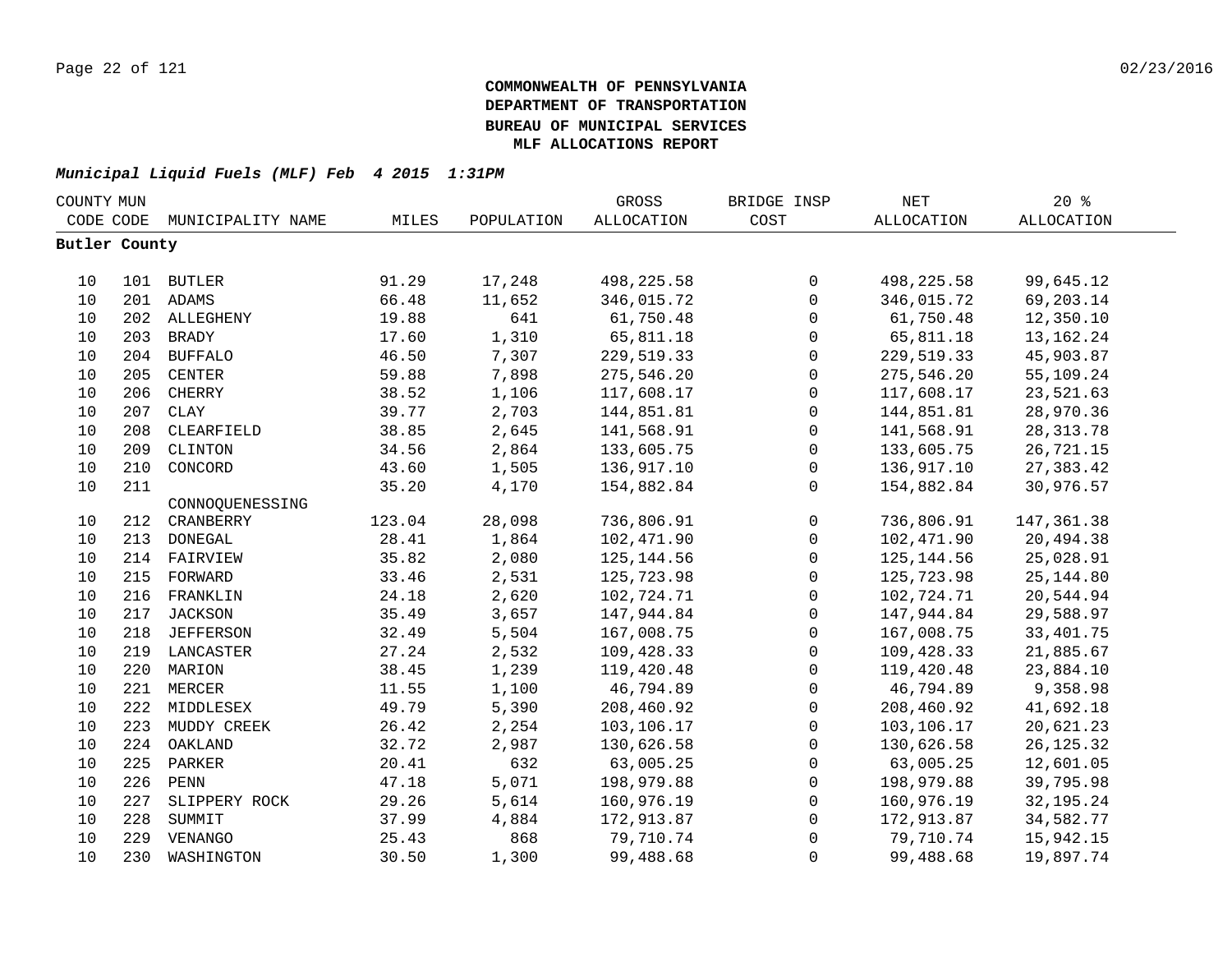| COUNTY MUN |           |                   |         |            | GROSS        | BRIDGE INSP    | NET        | 20%                       |  |
|------------|-----------|-------------------|---------|------------|--------------|----------------|------------|---------------------------|--|
|            | CODE CODE | MUNICIPALITY NAME | MILES   | POPULATION | ALLOCATION   | COST           | ALLOCATION | ALLOCATION                |  |
| 10         |           | 231 WINFIELD      | 27.34   | 3,535      | 124,742.34   | $\Omega$       | 124,742.34 | 24,948.47                 |  |
| 10         | 232       | WORTH             | 28.62   | 1,416      | 96,299.56    | $\Omega$       | 96,299.56  | 19,259.91                 |  |
| 10         | 301       | BUTLER CITY       | 51.25   | 13,757     | 340,840.41   | $\mathbf 0$    | 340,840.41 | 68,168.08                 |  |
| 10         | 401       | <b>BRUIN</b>      | 3.28    | 524        | 16,464.64    | $\Omega$       | 16,464.64  | 3,292.93                  |  |
| 10         |           | 402 CALLERY       | 2.46    | 394        | 12,363.48    | $\mathbf{0}$   | 12,363.48  | 2,472.70                  |  |
| 10         | 403       | CHERRY VALLEY     | 2.27    | 66         | 6,943.03     | $\Omega$       | 6,943.03   | 1,388.61                  |  |
| 10         | 404       |                   | 1.84    | 528        | 12,748.55    | $\mathbf{0}$   | 12,748.55  | 2,549.71                  |  |
|            |           | CONNOQUENESSING   |         |            |              |                |            |                           |  |
| 10         |           | 405 EAST BUTLER   | 6.11    | 732        | 27,007.13    | $\mathbf 0$    | 27,007.13  | 5,401.43                  |  |
| 10         | 406       | EAU CLAIRE        | 2.42    | 316        | 11,088.06    | $\Omega$       | 11,088.06  | 2,217.61                  |  |
| 10         | 407       | EVANS CITY        | 6.22    | 1,833      | 43,818.03    | $\mathbf 0$    | 43,818.03  | 8,763.61                  |  |
| 10         | 408       | FAIRVIEW          | 0.98    | 198        | 5,541.16     | $\Omega$       | 5,541.16   | 1,108.23                  |  |
| 10         | 409       | HARMONY           | 5.89    | 890        | 28,801.29    | $\Omega$       | 28,801.29  | 5,760.26                  |  |
| 10         |           | 410 HARRISVILLE   | 4.30    | 897        | 24,736.89    | $\overline{0}$ | 24,736.89  | 4,947.38                  |  |
| 10         |           | 411 KARNS CITY    | 0.65    | 209        | 4,840.88     | $\Omega$       | 4,840.88   | 968.18                    |  |
| 10         |           | 412 MARS          | 7.23    | 1,699      | 44,455.63    | 0              | 44,455.63  | 8,891.13                  |  |
| 10         |           | 413 CHICORA       | 4.43    | 1,043      | 27,268.79    | $\Omega$       | 27,268.79  | 5,453.76                  |  |
| 10         |           | 414 PETROLIA      | 1.96    | 212        | 8,321.10     | $\mathbf{0}$   | 8,321.10   | 1,664.22                  |  |
| 10         |           | 415 PORTERSVILLE  | 2.07    | 235        | 8,954.71     | $\Omega$       | 8,954.71   | 1,790.94                  |  |
| 10         |           | 416 PROSPECT      | 5.64    | 1,169      | 32,332.61    | $\Omega$       | 32,332.61  | 6,466.52                  |  |
| 10         |           | 417 SAXONBURG     | 4.45    | 1,525      | 34,554.49    | 0              | 34,554.49  | 6,910.90                  |  |
| 10         |           | 418 SLIPPERY ROCK | 9.18    | 3,625      | 78,472.11    | $\Omega$       | 78,472.11  | 15,694.42                 |  |
| 10         |           | 419 VALENCIA      | 1.76    | 551        | 12,883.92    | $\Omega$       | 12,883.92  | 2,576.78                  |  |
| 10         | 420       | WEST LIBERTY      | 7.61    | 343        | 25,102.95    | $\mathbf 0$    | 25,102.95  | 5,020.59                  |  |
| 10         | 421       | WEST SUNBURY      | 0.61    | 192        | 4,480.88     | $\Omega$       | 4,480.88   | 896.18                    |  |
| 10         |           | 422 ZELIENOPLE    | 15.83   | 3,812      | 98,716.61    | 0              | 98,716.61  | 19,743.32                 |  |
| 10         |           | 423 SEVEN FIELDS  | 10.12   | 2,887      | 69,862.08    | $\Omega$       | 69,862.08  | 13,972.42                 |  |
|            |           | County Totals:    | 1436.48 | 183,862    | 6,508,682.03 | 0              |            | 6,508,682.03 1,301,736.41 |  |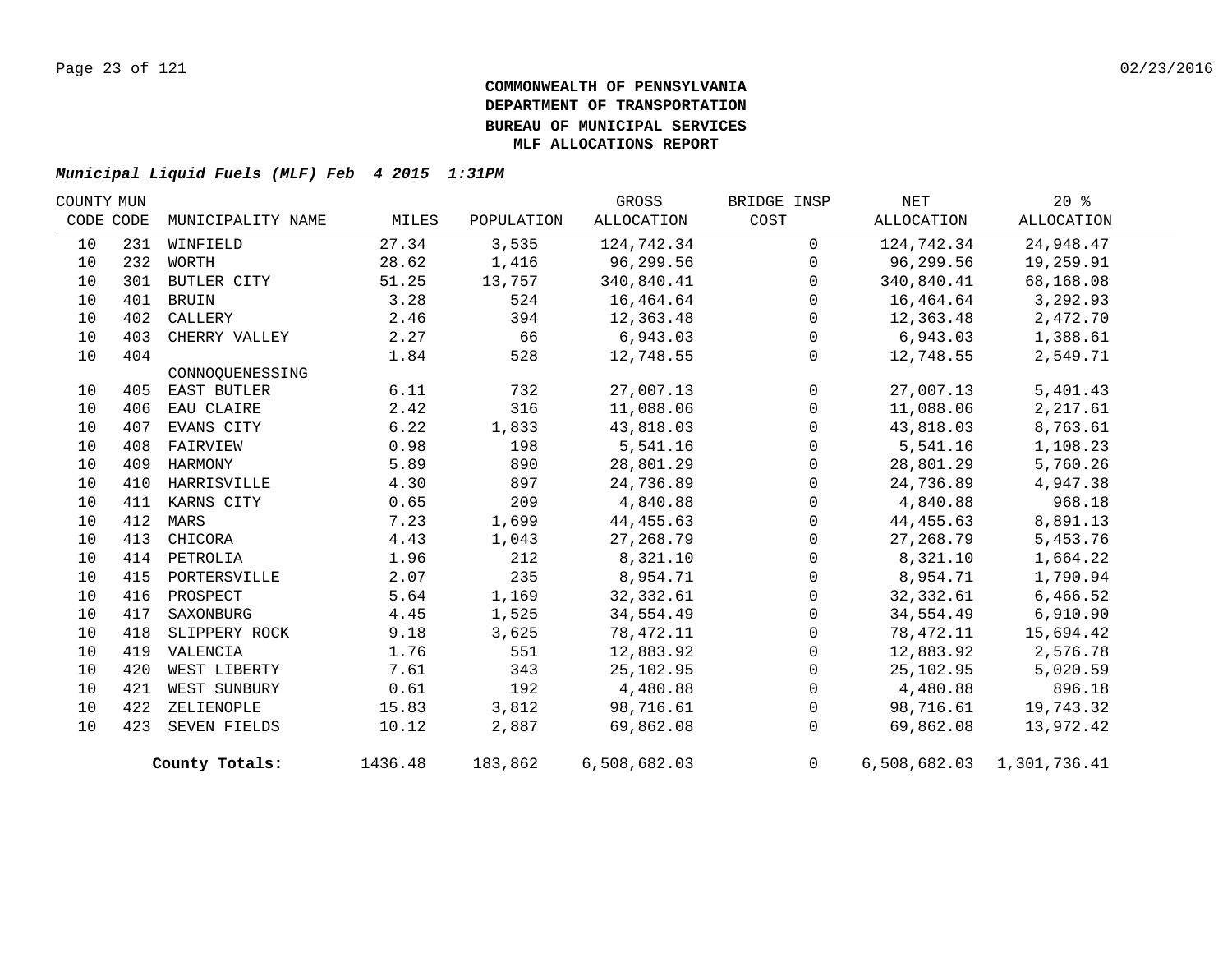| COUNTY MUN     |     |                    |       |            | GROSS        | BRIDGE INSP  | NET         | $20*$       |  |
|----------------|-----|--------------------|-------|------------|--------------|--------------|-------------|-------------|--|
| CODE CODE      |     | MUNICIPALITY NAME  | MILES | POPULATION | ALLOCATION   | COST         | ALLOCATION  | ALLOCATION  |  |
| Cambria County |     |                    |       |            |              |              |             |             |  |
|                |     |                    |       |            |              |              |             |             |  |
| 11             |     | 101 STONYCREEK     | 17.84 | 2,844      | 89,460.88    | 0            | 89,460.88   | 17,892.18   |  |
| 11             |     | 201 ADAMS TOWNSHIP | 56.81 | 5,972      | 238,592.76   | $\mathsf{O}$ | 238,592.76  | 47,718.55   |  |
| 11             |     | 202 ALLEGHENY      | 34.84 | 2,851      | 134, 144.93  | 547.60       | 133,597.33  | 26,719.47   |  |
| 11             |     | 203 BARR           | 39.50 | 2,056      | 134, 434. 45 | 985.80       | 133,448.65  | 26,689.73   |  |
| 11             |     | 204 BLACKLICK      | 18.17 | 2,013      | 77,855.63    | $\mathbf 0$  | 77,855.63   | 15,571.13   |  |
| 11             | 205 | CAMBRIA            | 57.26 | 6,099      | 241,678.65   | $\mathbf 0$  | 241,678.65  | 48, 335. 73 |  |
| 11             | 206 | CHEST              | 9.58  | 349        | 30,358.90    | $\mathbf 0$  | 30,358.90   | 6,071.78    |  |
| 11             | 207 | CLEARFIELD         | 18.42 | 1,604      | 72,373.43    | $\mathbf 0$  | 72,373.43   | 14,474.69   |  |
| 11             | 208 | CONEMAUGH          | 14.82 | 2,012      | 69,055.94    | $\mathbf 0$  | 69,055.94   | 13,811.19   |  |
| 11             | 209 | CRESSON            | 18.50 | 4,336      | 113,581.68   | $\mathbf 0$  | 113,581.68  | 22,716.34   |  |
| 11             | 210 | CROYLE             | 27.53 | 2,339      | 107,292.53   | 550.00       | 106,742.53  | 21,348.51   |  |
| 11             | 211 | <b>DEAN</b>        | 8.67  | 391        | 28,602.90    | $\mathsf{O}$ | 28,602.90   | 5,720.58    |  |
| 11             | 212 | EAST CARROLL       | 23.58 | 1,654      | 86,654.82    | 379.60       | 86, 275. 22 | 17,255.04   |  |
| 11             | 213 | EAST TAYLOR        | 22.08 | 2,726      | 98,808.63    | 543.40       | 98, 265. 23 | 19,653.05   |  |
| 11             | 214 | <b>ELDER</b>       | 11.17 | 1,038      | 44,868.00    | $\mathsf{O}$ | 44,868.00   | 8,973.60    |  |
| 11             |     | 215 GALLITZIN      | 10.84 | 1,324      | 48,294.58    | $\mathbf 0$  | 48,294.58   | 9,658.92    |  |
| 11             |     | 216 JACKSON        | 42.79 | 4,392      | 178, 117.56  | 379.40       | 177,738.16  | 35,547.63   |  |
| 11             |     | 217 LOWER YODER    | 15.25 | 2,699      | 80,493.19    | 139.40       | 80, 353. 79 | 16,070.76   |  |
| 11             |     | 218 MIDDLE TAYLOR  | 10.65 | 727        | 38,837.32    | 133.20       | 38,704.12   | 7,740.82    |  |
| 11             |     | 219 MUNSTER        | 12.21 | 690        | 42,372.85    | 139.40       | 42, 233.45  | 8,446.69    |  |
| 11             | 220 | PORTAGE            | 26.12 | 3,640      | 123,118.87   | 103.20       | 123,015.67  | 24,603.13   |  |
| 11             |     | 221 READE          | 12.64 | 1,619      | 57,441.69    | $\mathsf{O}$ | 57,441.69   | 11,488.34   |  |
| 11             |     | 222 RICHLAND       | 71.03 | 12,814     | 378,557.98   | $\mathbf 0$  | 378,557.98  | 75,711.60   |  |
| 11             | 223 | SUMMERHILL         | 26.01 | 2,467      | 105, 227.48  | 443.60       | 104,783.88  | 20,956.78   |  |
| 11             | 224 | SUSQUEHANNA        | 34.00 | 2,007      | 119,276.49   | $\mathbf 0$  | 119,276.49  | 23,855.30   |  |
| 11             | 225 | UPPER YODER        | 24.89 | 5,449      | 147,040.64   | $\mathbf 0$  | 147,040.64  | 29,408.13   |  |
| 11             | 226 | WASHINGTON         | 15.08 | 875        | 52,675.07    | $\mathbf 0$  | 52,675.07   | 10,535.01   |  |
| 11             | 227 | WEST CARROLL       | 14.18 | 1,296      | 56,632.83    | $\mathsf{O}$ | 56,632.83   | 11,326.57   |  |
| 11             | 228 | WEST TAYLOR        | 8.16  | 795        | 33, 328. 26  | $\mathsf{O}$ | 33, 328. 26 | 6,665.65    |  |
| 11             | 229 | WHITE              | 4.67  | 836        | 24,791.74    | $\mathbf 0$  | 24,791.74   | 4,958.35    |  |
| 11             |     | 301 JOHNSTOWN      | 82.02 | 20,978     | 529,892.15   | 1,980.80     | 527,911.35  | 105,582.27  |  |
| 11             |     | 401 ASHVILLE       | 2.29  | 227        | 9,411.56     | $\Omega$     | 9,411.56    | 1,882.31    |  |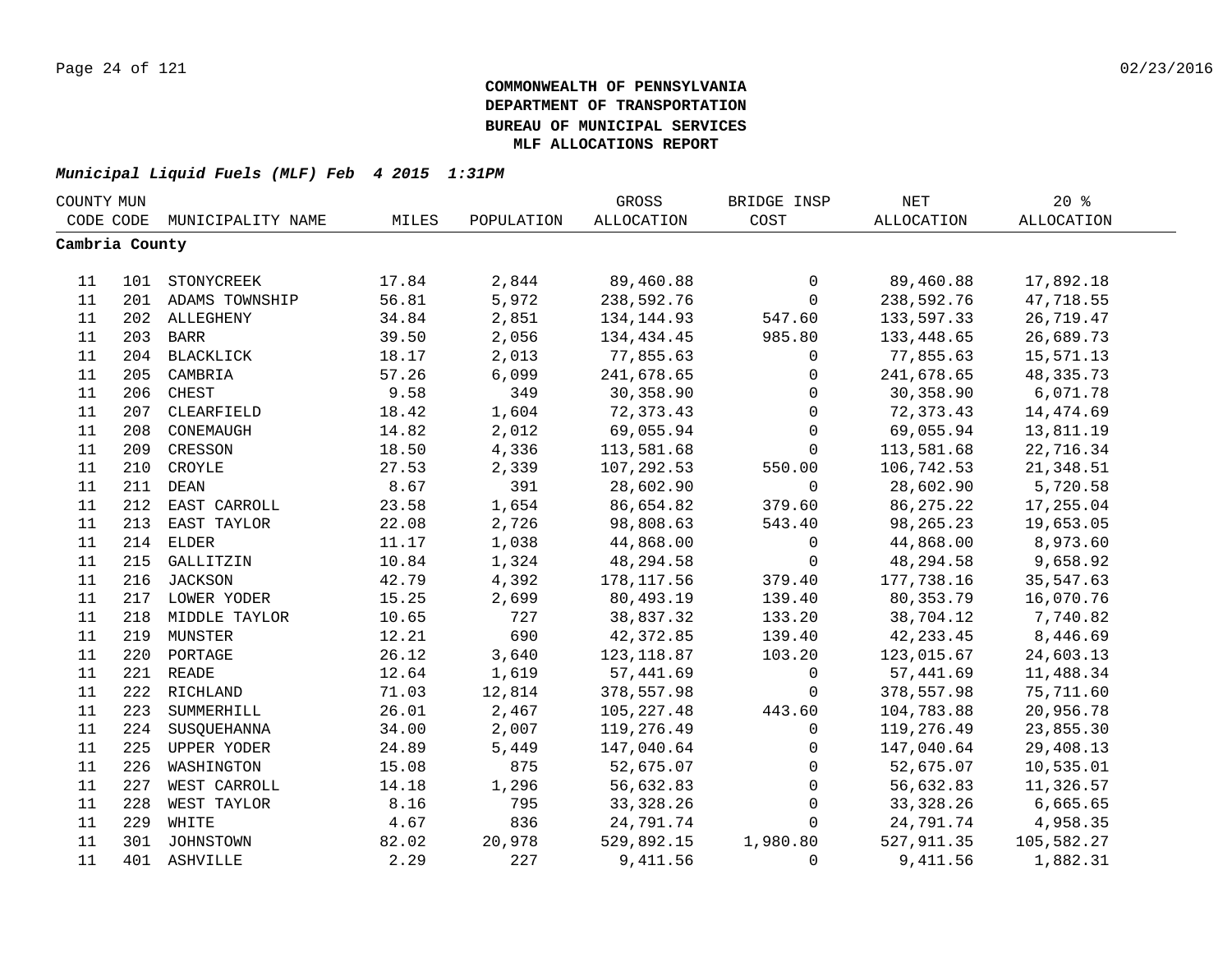| COUNTY MUN |     |                   |         |            | GROSS        | BRIDGE INSP  | NET          | $20*$      |  |
|------------|-----|-------------------|---------|------------|--------------|--------------|--------------|------------|--|
| CODE CODE  |     | MUNICIPALITY NAME | MILES   | POPULATION | ALLOCATION   | COST         | ALLOCATION   | ALLOCATION |  |
| 11         | 403 | BROWNSTOWN        | 3.72    | 744        | 20,919.93    | $\mathbf 0$  | 20,919.93    | 4,183.99   |  |
| 11         |     | 404 CARROLLTOWN   | 7.63    | 853        | 32,913.72    | $\mathbf{0}$ | 32,913.72    | 6,582.74   |  |
| 11         | 405 | CASSANDRA         | 0.97    | 147        | 4,749.59     | 0            | 4,749.59     | 949.92     |  |
| 11         | 406 | CHEST SPRINGS     | 0.68    | 149        | 4,019.14     | $\Omega$     | 4,019.14     | 803.83     |  |
| 11         | 407 | CRESSON           | 8.32    | 1,711      | 47,494.01    | $\mathbf 0$  | 47,494.01    | 9,498.80   |  |
| 11         | 408 | DAISYTOWN         | 3.24    | 326        | 13,388.41    | $\mathbf 0$  | 13,388.41    | 2,677.68   |  |
| 11         |     | 409 DALE BOROUGH  | 3.81    | 1,234      | 28,509.26    | 1,096.00     | 27, 413.26   | 5,482.65   |  |
| 11         | 410 | EAST CONEMAUGH    | 5.02    | 1,220      | 31,472.13    | $\mathbf 0$  | 31,472.13    | 6,294.43   |  |
| 11         | 411 | EBENSBURG         | 15.20   | 3,351      | 90,146.47    | $\mathbf{0}$ | 90,146.47    | 18,029.29  |  |
| 11         | 412 | EHRENFELD         | 2.52    | 228        | 10,029.68    | $\mathbf{0}$ | 10,029.68    | 2,005.94   |  |
| 11         | 413 | FERNDALE          | 5.79    | 1,636      | 39,734.10    | $\mathbf 0$  | 39,734.10    | 7,946.82   |  |
| 11         |     | 414 FRANKLIN      | 1.52    | 323        | 8,833.04     | $\Omega$     | 8,833.04     | 1,766.61   |  |
| 11         | 415 | GALLITZIN         | 10.90   | 1,668      | 53,614.26    | 1,206.60     | 52,407.66    | 10,481.53  |  |
| 11         | 416 | GEISTOWN          | 12.43   | 2,467      | 69,616.75    | $\mathbf 0$  | 69,616.75    | 13,923.35  |  |
| 11         | 417 | HASTINGS          | 7.92    | 1,278      | 39,947.16    | $\mathbf 0$  | 39,947.16    | 7,989.43   |  |
| 11         |     | 418 LILLY         | 6.15    | 968        | 30,653.65    | 132.00       | 30,521.65    | 6, 104.33  |  |
| 11         |     | 419 LORAIN        | 3.69    | 759        | 21,066.38    | 548.00       | 20,518.38    | 4,103.68   |  |
| 11         |     | 420 LORETTO       | 2.30    | 1,302      | 25,570.04    | 0            | 25,570.04    | 5,114.01   |  |
| 11         |     | 421 NANTY GLO     | 14.65   | 2,734      | 79,445.03    | $\mathsf{O}$ | 79,445.03    | 15,889.01  |  |
| 11         |     | 422 PATTON        | 7.07    | 1,769      | 45,086.55    | $\mathbf{0}$ | 45,086.55    | 9,017.31   |  |
| $11\,$     |     | 423 PORTAGE       | 11.79   | 2,638      | 70,504.64    | 1,774.40     | 68,730.24    | 13,746.05  |  |
| 11         |     | 424 SANKERTOWN    | 4.00    | 675        | 20,618.71    | $\Omega$     | 20,618.71    | 4,123.74   |  |
| 11         | 425 | SCALP LEVEL       | 4.26    | 778        | 22,846.21    | 220.40       | 22,625.81    | 4,525.16   |  |
| 11         | 426 | SOUTH FORK        | 4.02    | 928        | 24,467.86    | $\Omega$     | 24,467.86    | 4,893.57   |  |
| 11         | 427 | SOUTHMONT         | 11.91   | 2,284      | 65,506.91    | $\mathbf 0$  | 65,506.91    | 13,101.38  |  |
| 11         | 429 | SUMMERHILL        | 2.23    | 490        | 13,201.01    | $\mathbf 0$  | 13,201.01    | 2,640.20   |  |
| 11         | 430 | TUNNEL HILL       | 1.15    | 363        | 8,463.07     | $\mathbf 0$  | 8,463.07     | 1,692.61   |  |
| 11         |     | 431 VINTONDALE    | 2.61    | 414        | 13,056.96    | $\mathbf 0$  | 13,056.96    | 2,611.39   |  |
| 11         |     | 432 WESTMONT      | 25.18   | 5,181      | 143,779.31   | $\mathbf 0$  | 143,779.31   | 28,755.86  |  |
| 11         |     | 433 WILMORE       | 2.45    | 225        | 9,801.12     | $\mathbf 0$  | 9,801.12     | 1,960.22   |  |
| 11         |     | 434 NORTHERN      | 30.85   | 3,835      | 138,448.63   | 1,755.60     | 136,693.03   | 27,338.61  |  |
|            |     | CAMBRIA           |         |            |              |              |              |            |  |
|            |     | County Totals:    | 1015.58 | 143,797    | 4,821,178.12 | 13,058.40    | 4,808,119.72 | 961,623.94 |  |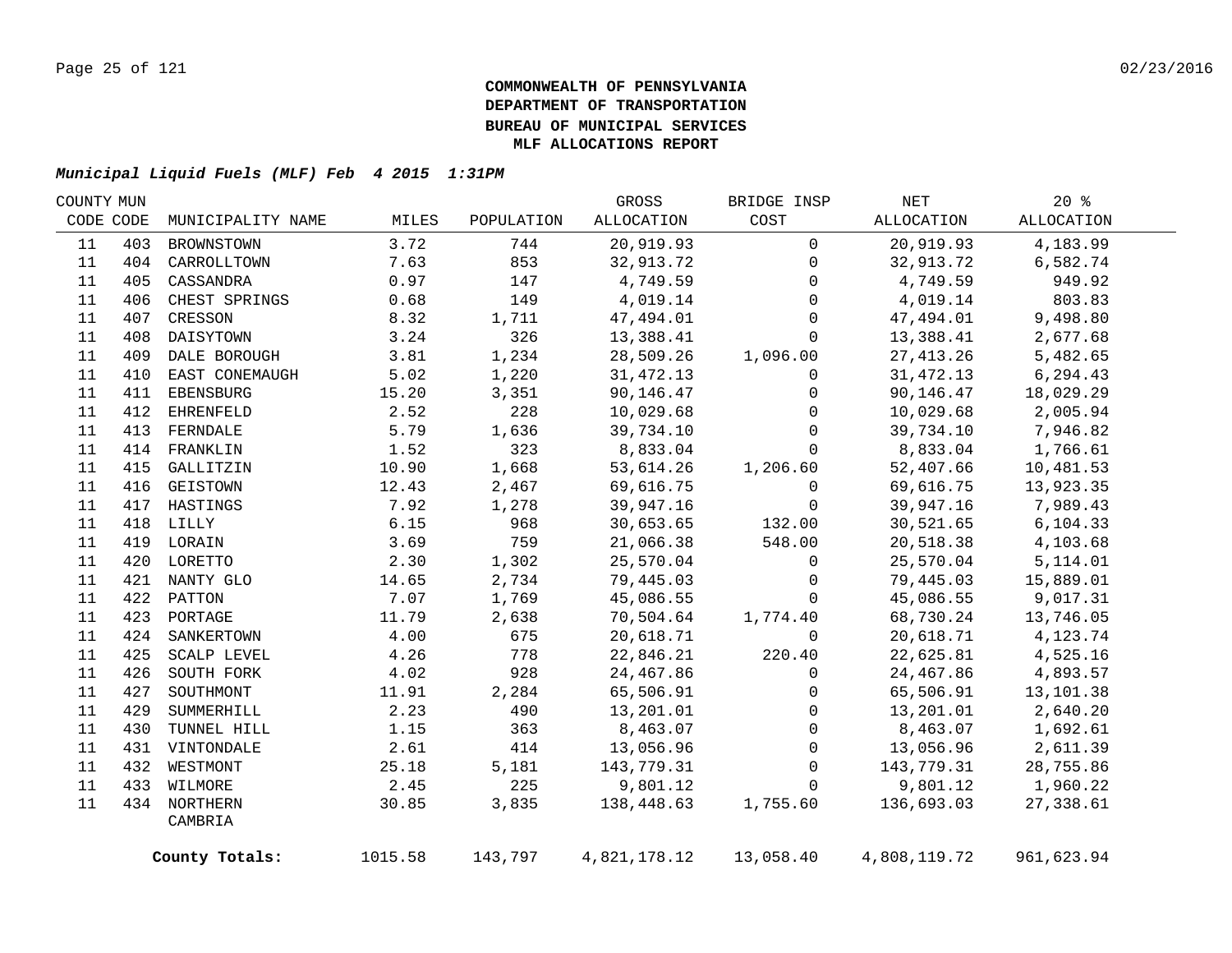| COUNTY MUN     |     |                   |        |            | GROSS      | BRIDGE INSP | NET        | $20*$      |
|----------------|-----|-------------------|--------|------------|------------|-------------|------------|------------|
| CODE CODE      |     | MUNICIPALITY NAME | MILES  | POPULATION | ALLOCATION | COST        | ALLOCATION | ALLOCATION |
| Cameron County |     |                   |        |            |            |             |            |            |
| 12             | 201 | GIBSON            | 36.58  | 164        | 98,384.55  |             | 98,384.55  | 19,676.91  |
| 12             | 202 | GROVE             | 9.40   | 183        | 27,395.79  | 1,732.60    | 25,663.19  | 5,132.64   |
| 12             | 203 | LUMBER            | 19.84  | 195        | 54,952.60  | 1,151.20    | 53,801.40  | 10,760.28  |
| 12             | 204 | PORTAGE           | 4.78   | 171        | 15,100.69  | $\Omega$    | 15,100.69  | 3,020.14   |
| 12             | 205 | SHIPPEN           | 32.41  | 2,232      | 118,483.57 | 566.40      | 117,917.17 | 23,583.43  |
| 12             | 401 | DRIFTWOOD         | 2.53   | 67         | 7,639.82   |             | 7,639.82   | 1,527.96   |
| 12             | 402 | EMPORIUM          | 8.09   | 2,073      | 52,323.34  |             | 52, 323.34 | 10,464.67  |
|                |     | County Totals:    | 113.63 | 5,085      | 374,280.36 | 3,450.20    | 370,830.16 | 74,166.03  |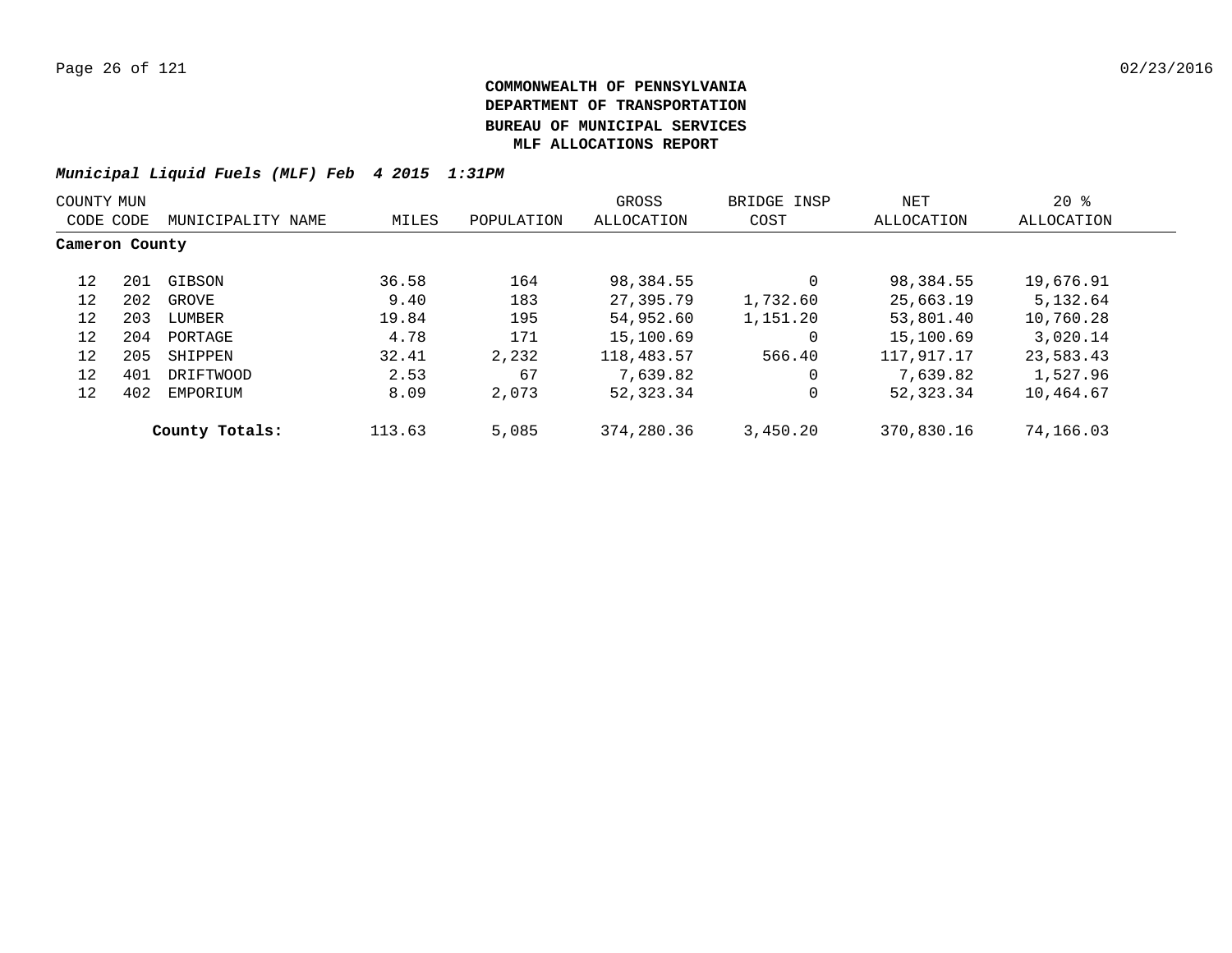| COUNTY MUN    |     |                       |        |            | GROSS             | BRIDGE INSP  | NET          | 20%         |  |
|---------------|-----|-----------------------|--------|------------|-------------------|--------------|--------------|-------------|--|
| CODE CODE     |     | MUNICIPALITY NAME     | MILES  | POPULATION | <b>ALLOCATION</b> | COST         | ALLOCATION   | ALLOCATION  |  |
| Carbon County |     |                       |        |            |                   |              |              |             |  |
|               |     |                       |        |            |                   |              |              |             |  |
| 13            | 201 | <b>BANKS TOWNSHIP</b> | 4.45   | 1,262      | 30,607.72         | $\mathbf 0$  | 30,607.72    | 6,121.54    |  |
| 13            | 202 | EAST PENN             | 40.07  | 2,881      | 148,309.69        | $\mathbf 0$  | 148,309.69   | 29,661.94   |  |
| 13            | 203 | FRANKLIN              | 46.01  | 4,262      | 184,610.47        | 364.20       | 184, 246. 27 | 36,849.25   |  |
| 13            |     | 204 KIDDER            | 5.19   | 1,935      | 42,647.75         | $\Omega$     | 42,647.75    | 8,529.55    |  |
| 13            |     | 205 LAUSANNE          | 1.41   | 237        | 7,254.01          | $\mathbf 0$  | 7,254.01     | 1,450.80    |  |
| 13            | 206 | LEHIGH                | 5.09   | 479        | 20,535.68         | $\mathbf 0$  | 20,535.68    | 4,107.14    |  |
| 13            |     | 207 LOWER             | 28.65  | 3,228      | 123,570.47        | 707.20       | 122,863.27   | 24,572.65   |  |
|               |     | TOWAMENSING           |        |            |                   |              |              |             |  |
| 13            | 208 | MAHONING              | 43.74  | 4,305      | 179,303.17        | 717.80       | 178,585.37   | 35,717.07   |  |
| 13            | 210 | PACKER                | 9.38   | 998        | 39,573.82         | 0            | 39,573.82    | 7,914.76    |  |
| 13            | 211 | PENN FOREST           | 30.35  | 9,581      | 223, 366.28       | $\Omega$     | 223, 366.28  | 44,673.26   |  |
| 13            | 212 | TOWAMENSING           | 67.04  | 4,477      | 242,983.72        | 0            | 242,983.72   | 48,596.74   |  |
| 13            | 401 | BEAVER MEADOWS        | 2.60   | 869        | 19,858.81         | $\mathbf 0$  | 19,858.81    | 3,971.76    |  |
| 13            | 402 | BOWMANSTOWN           | 5.29   | 937        | 27,933.23         | $\Omega$     | 27,933.23    | 5,586.65    |  |
|               |     | <b>BOROUGH</b>        |        |            |                   |              |              |             |  |
| 13            | 403 | EAST SIDE             | 0.76   | 317        | 6,750.06          | $\mathsf{O}$ | 6,750.06     | 1,350.01    |  |
| 13            | 404 | JIM THORPE            | 18.91  | 4,781      | 121,334.82        | $\mathbf 0$  | 121,334.82   | 24,266.96   |  |
| 13            | 405 | LANSFORD              | 13.30  | 3,941      | 94,018.09         | 0            | 94,018.09    | 18,803.62   |  |
| 13            | 406 | LEHIGHTON             | 17.23  | 5,500      | 127,719.25        | 727.00       | 126,992.25   | 25,398.45   |  |
| 13            | 407 | PALMERTON             | 17.49  | 5,414      | 127,110.45        | $\mathbf 0$  | 127,110.45   | 25,422.09   |  |
| 13            | 408 | PARRYVILLE            | 4.20   | 525        | 18,892.16         | 0            | 18,892.16    | 3,778.43    |  |
| 13            | 409 | SUMMIT HILL           | 14.27  | 3,034      | 82,950.59         | $\Omega$     | 82,950.59    | 16,590.12   |  |
| 13            | 410 | WEATHERLY             | 10.25  | 2,525      | 64,770.54         | $\mathbf 0$  | 64,770.54    | 12,954.11   |  |
| 13            | 411 | WEISSPORT             | 1.53   | 412        | 10,194.87         | $\Omega$     | 10,194.87    | 2,038.97    |  |
| 13            | 412 | NESOUEHONING          | 13.81  | 3,349      | 86,471.48         | 1,456.80     | 85,014.68    | 17,002.94   |  |
|               |     | County Totals:        | 401.02 | 65,249     | 2,030,767.13      | 3,973.00     | 2,026,794.13 | 405, 358.83 |  |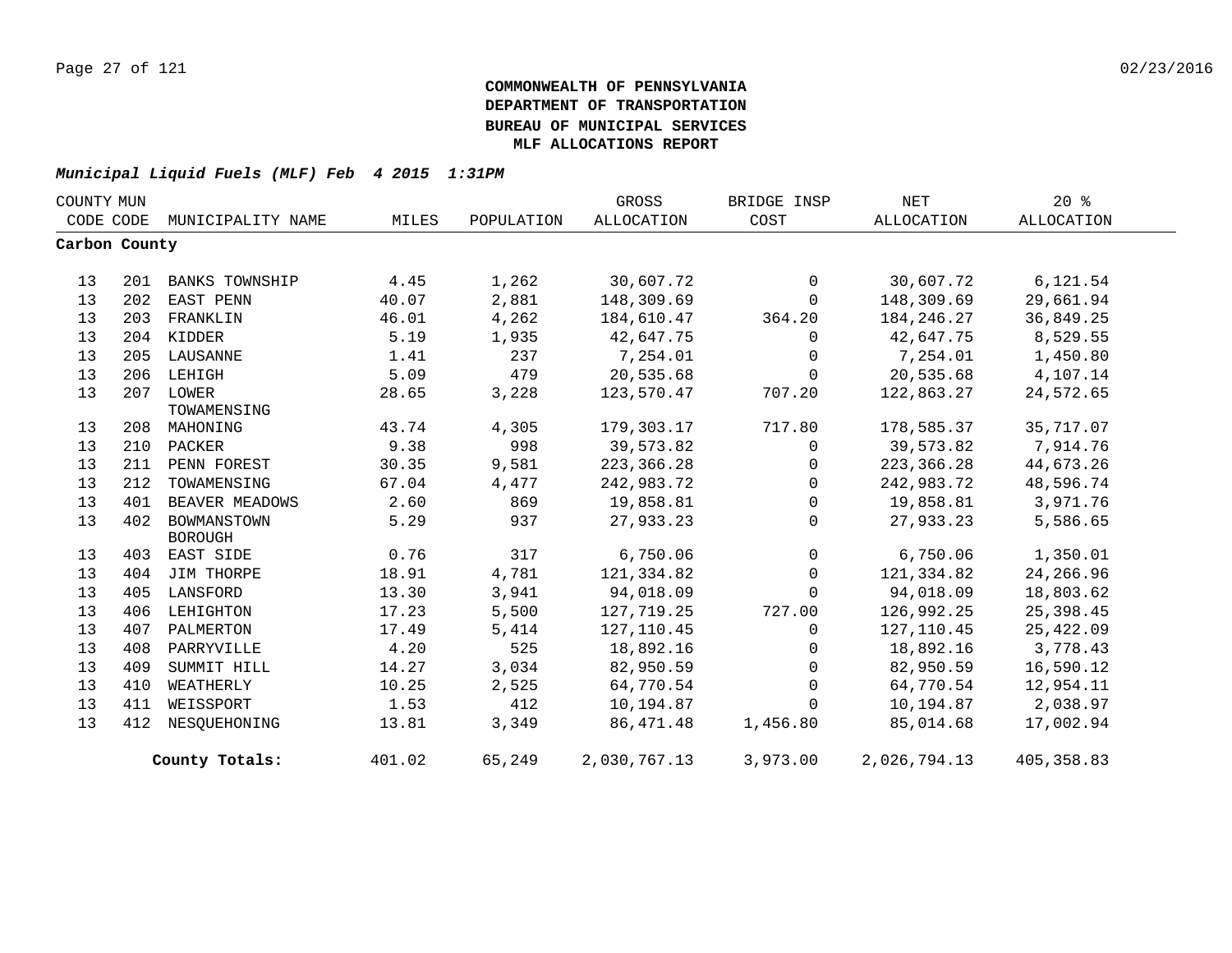|               | COUNTY MUN |                             |       |            | GROSS       | BRIDGE INSP         | $\operatorname{NET}$ | $20*$       |  |
|---------------|------------|-----------------------------|-------|------------|-------------|---------------------|----------------------|-------------|--|
|               |            | CODE CODE MUNICIPALITY NAME | MILES | POPULATION | ALLOCATION  | COST                | ALLOCATION           | ALLOCATION  |  |
| Centre County |            |                             |       |            |             |                     |                      |             |  |
|               |            |                             |       |            |             |                     |                      |             |  |
| 14            |            | 201 BENNER                  | 32.05 | 6,188      | 176,486.71  | 427.60              | 176,059.11           | 35, 211.82  |  |
| 14            |            | 202 BOGGS                   | 36.07 | 2,985      | 139,381.25  | 1,949.40            | 137,431.85           | 27,486.37   |  |
| 14            |            | 203 BURNSIDE                | 7.44  | 439        | 26,097.80   | $\mathbf 0$         | 26,097.80            | 5,219.56    |  |
| 14            |            | 204 COLLEGE                 | 45.76 | 9,521      | 262,875.40  | 368.40              | 262,507.00           | 52,501.40   |  |
| 14            |            | 205 CURTIN                  | 21.03 | 618        | 64,420.99   | 364.00              | 64,056.99            | 12,811.40   |  |
| 14            | 206        | FERGUSON                    | 82.07 | 17,690     | 480,261.50  | 849.20              | 479,412.30           | 95,882.46   |  |
| 14            | 207        | GREGG                       | 34.78 | 2,405      | 127,294.59  | 1,843.80            | 125,450.79           | 25,090.16   |  |
| 14            | 208        | <b>HAINES</b>               | 23.90 | 1,564      | 86, 143. 35 | 476.00              | 85,667.35            | 17, 133. 47 |  |
| 14            | 209        | HALF MOON                   | 20.53 | 2,667      | 93,858.65   | $\mathbf 0$         | 93,858.65            | 18,771.73   |  |
| 14            | 210        | HARRIS                      | 28.56 | 4,873      | 148,020.58  | 736.80              | 147,283.78           | 29,456.76   |  |
| 14            | 211        | HOWARD                      | 17.42 | 964        | 59,360.12   | $\mathbf 0$         | 59,360.12            | 11,872.02   |  |
| 14            | 212        | HUSTON                      | 13.13 | 1,360      | 54,839.86   | $\mathbf 0$         | 54,839.86            | 10,967.97   |  |
| 14            |            | 213 LIBERTY                 | 23.50 | 2,118      | 93,408.18   | 555.60              | 92,852.58            | 18,570.52   |  |
| 14            |            | 214 MARION                  | 7.06  | 1,224      | 36,881.63   | $\Omega$            | 36,881.63            | 7,376.33    |  |
| 14            |            | 215 MILES                   | 9.87  | 1,983      | 55,640.43   | 1,550.20            | 54,090.23            | 10,818.05   |  |
| 14            |            | 216 PATTON                  | 58.49 | 15,311     | 382,280.94  | $\mathbf 0$         | 382,280.94           | 76,456.19   |  |
| 14            |            | 217 PENN                    | 14.01 | 1,181      | 54,461.28   | 432.20              | 54,029.08            | 10,805.82   |  |
| 14            |            | 218 POTTER                  | 49.97 | 3,517      | 183,814.71  | 1,679.00            | 182,135.71           | 36, 427. 14 |  |
| 14            | 219        | RUSH                        | 41.21 | 4,008      | 168,054.40  | $\mathbf 0$         | 168,054.40           | 33,610.88   |  |
| 14            | 220        | SNOW SHOE                   | 37.24 | 1,746      | 123,855.97  | 213.60              | 123,642.37           | 24,728.47   |  |
| 14            | 221        | SPRING                      | 41.56 | 7,470      | 221,082.96  | 256.40              | 220,826.56           | 44, 165. 31 |  |
| 14            | 222        | TAYLOR                      | 21.83 | 853        | 70,045.42   | 864.00              | 69,181.42            | 13,836.28   |  |
| 14            | 223        | UNION                       | 20.28 | 1,383      | 73,934.41   | $\mathbf 0$         | 73,934.41            | 14,786.88   |  |
| 14            | 224        | WALKER                      | 31.82 | 4,433      | 149,599.18  | 840.00              | 148,759.18           | 29,751.84   |  |
| 14            | 225        | WORTH                       | 16.87 | 824        | 56,603.64   | 256.40              | 56,347.24            | 11,269.45   |  |
| 14            | 401        | <b>BELLEFONTE</b>           | 19.77 | 6,187      | 144,689.50  | $\mathbf 0$         | 144,689.50           | 28,937.90   |  |
| 14            | 402        | CENTRE HALL                 | 5.45  | 1,265      | 33, 275.02  | $\mathbf 0$         | 33, 275.02           | 6,655.00    |  |
| 14            | 403        | HOWARD                      | 3.36  | 720        | 19,615.74   | $\mathbf 0$         | 19,615.74            | 3,923.15    |  |
| 14            |            | 404 MILESBURG               | 6.29  | 1,123      | 33, 346. 78 | $\mathsf{O}\xspace$ | 33, 346.78           | 6,669.36    |  |
| 14            |            | 405 MILLHEIM                | 5.56  | 904        | 28, 146.03  | 0                   | 28,146.03            | 5,629.21    |  |
| 14            |            | 406 PHILIPSBURG             | 11.97 | 2,770      | 72,957.52   | $\mathsf{O}\xspace$ | 72,957.52            | 14,591.50   |  |
| 14            |            | 407 PORT MATILDA            | 3.39  | 606        | 17,983.64   | $\mathbf 0$         | 17,983.64            | 3,596.73    |  |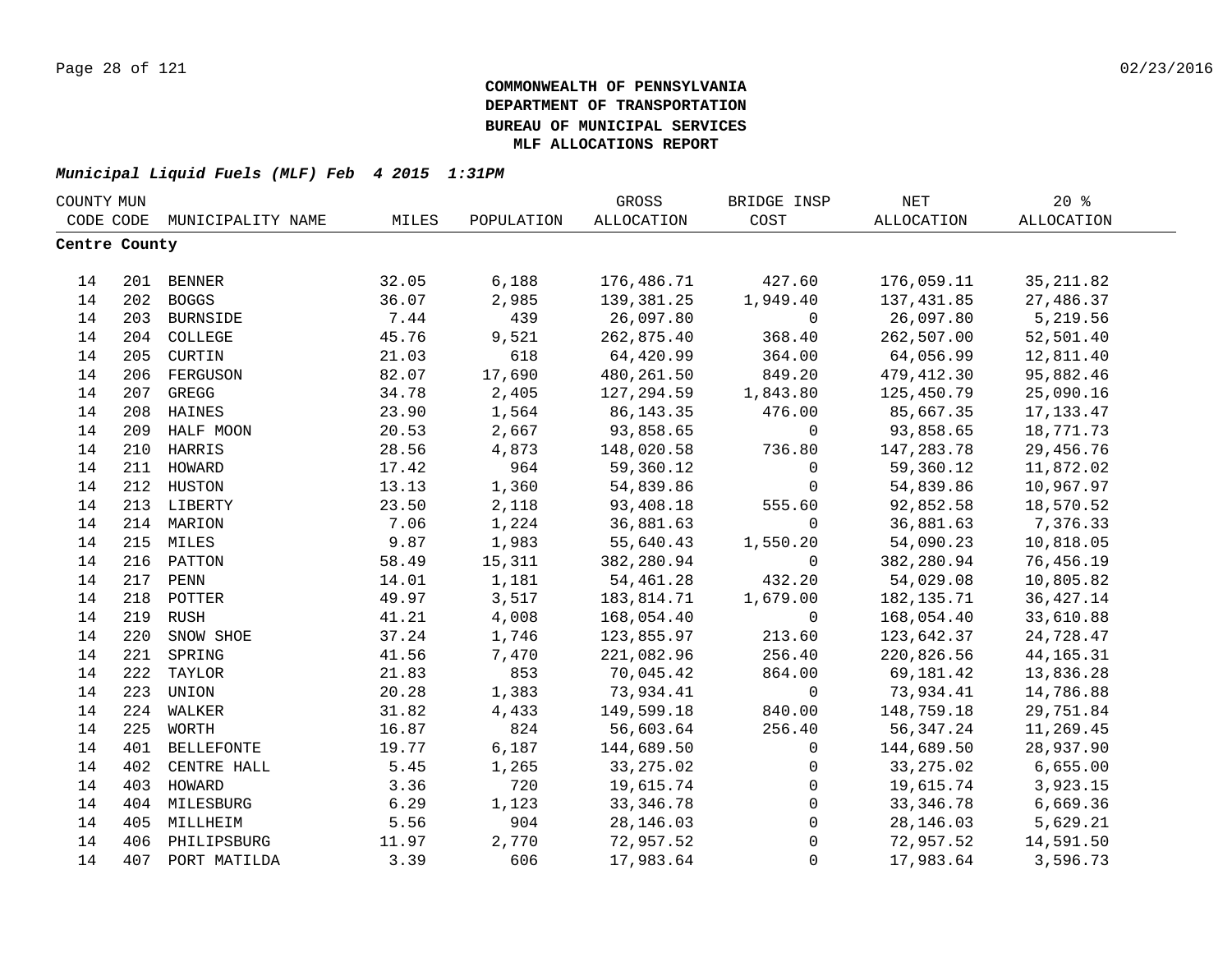| COUNTY MUN     |     |                   |        |            | GROSS        | BRIDGE INSP | NET          | $20*$      |  |
|----------------|-----|-------------------|--------|------------|--------------|-------------|--------------|------------|--|
| CODE CODE      |     | MUNICIPALITY NAME | MILES  | POPULATION | ALLOCATION   | COST        | ALLOCATION   | ALLOCATION |  |
| 14             | 408 | SNOW SHOE         | 6.26   | 765        | 27,895.70    |             | 27,895.70    | 5,579.14   |  |
| 14             |     | STATE COLLEGE     | 48.23  | 42,034     | 757,267.12   |             | 757,267.12   | 151,453.42 |  |
| $\overline{4}$ |     | <b>UNIONVILLE</b> | 2.52   | 291        | 10,975.12    |             | 10,975.12    | 2,195.02   |  |
|                |     | County Totals:    | 849.25 | 153,990    | 4,534,856.12 | 13,662.60   | 4,521,193.52 | 904,238.70 |  |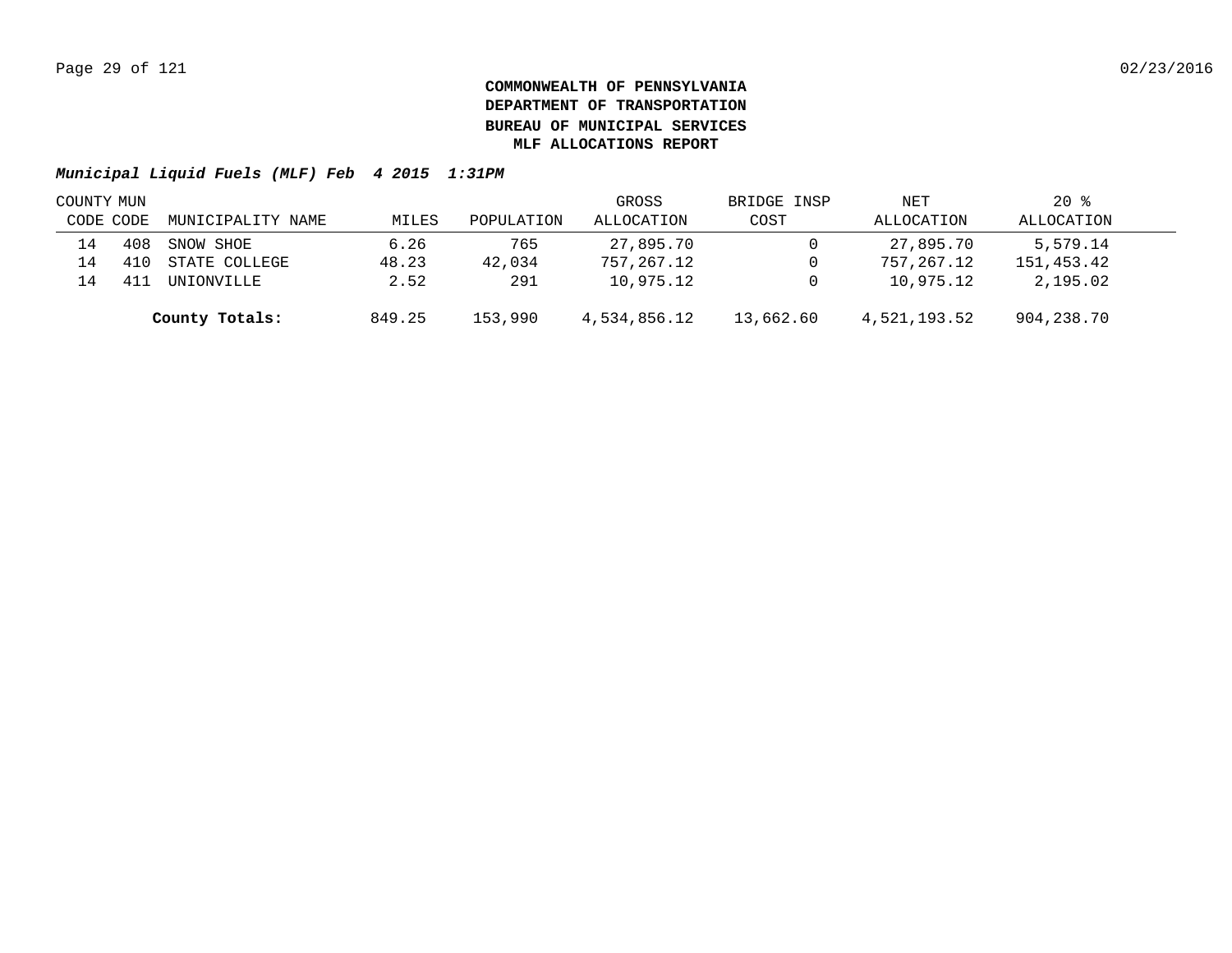| COUNTY MUN     |     |                           |       |            | GROSS        | BRIDGE INSP    | <b>NET</b>   | 20%        |  |
|----------------|-----|---------------------------|-------|------------|--------------|----------------|--------------|------------|--|
| CODE CODE      |     | MUNICIPALITY NAME         | MILES | POPULATION | ALLOCATION   | COST           | ALLOCATION   | ALLOCATION |  |
| Chester County |     |                           |       |            |              |                |              |            |  |
|                |     |                           |       |            |              |                |              |            |  |
| 15             |     | 101 CALN                  | 47.90 | 13,817     | 327, 318.22  | 2,769.40       | 324,548.82   | 64,909.76  |  |
| 15             |     | 201 BIRMINGHAM            | 25.40 | 4,208      | 129,754.64   | $\mathsf{O}$   | 129,754.64   | 25,950.93  |  |
| 15             |     | 202 CHARLESTOWN           | 25.73 | 5,671      | 152,574.90   | 486.80         | 152,088.10   | 30, 417.62 |  |
| 15             | 203 | EAST BRADFORD             | 50.18 | 9,942      | 276,693.03   | 1,225.80       | 275, 467.23  | 55,093.45  |  |
| 15             | 204 | EAST<br><b>BRANDYWINE</b> | 34.52 | 6,742      | 193,847.34   | 0              | 193,847.34   | 38,769.47  |  |
| 15             | 205 | EAST CALN                 | 13.83 | 4,838      | 108,868.98   | 1,391.40       | 107, 477.58  | 21,495.52  |  |
| 15             | 206 | EAST COVENTRY             | 43.37 | 6,636      | 213, 313.66  | 1,331.00       | 211,982.66   | 42,396.53  |  |
| 15             | 207 | EAST                      | 46.04 | 7,449      | 232,515.69   | 486.80         | 232,028.89   | 46,405.78  |  |
|                |     | FALLOWFIELD               |       |            |              |                |              |            |  |
| 15             | 208 | EAST GOSHEN               | 61.13 | 18,026     | 430,812.54   | 2,421.20       | 428,391.34   | 85,678.27  |  |
| 15             | 209 | EAST                      | 47.21 | 7,026      | 229, 235.88  | 327.60         | 228,908.28   | 45,781.66  |  |
|                |     | MARLBOROUGH               |       |            |              |                |              |            |  |
| 15             | 210 | EAST NANTMEAL             | 27.45 | 1,803      | 99,039.09    | $\mathbf{0}$   | 99,039.09    | 19,807.82  |  |
| 15             |     | 211 EAST                  | 58.51 | 8,650      | 283, 238.75  | $\mathbf{0}$   | 283, 238.75  | 56,647.75  |  |
|                |     | NOTTINGHAM                |       |            |              |                |              |            |  |
| 15             |     | 212 EAST PIKELAND         | 36.03 | 7,079      | 200,714.01   | $\overline{0}$ | 200,714.01   | 40,142.80  |  |
| 15             | 213 | EAST VINCENT              | 40.95 | 6,821      | 209,743.94   | $\mathbf{0}$   | 209,743.94   | 41,948.79  |  |
| 15             | 214 | EAST WHITELAND            | 43.17 | 10,650     | 273,026.29   | $\mathbf 0$    | 273,026.29   | 54,605.26  |  |
| 15             | 215 | EASTTOWN                  | 47.82 | 10,477     | 282,623.78   | $\mathbf 0$    | 282,623.78   | 56,524.76  |  |
| 15             | 216 | ELK TOWNSHIP              | 15.69 | 1,681      | 66,370.10    | $\Omega$       | 66,370.10    | 13, 274.02 |  |
| 15             | 217 | FRANKLIN                  | 37.31 | 4,352      | 163, 147. 15 | 341.00         | 162,806.15   | 32,561.23  |  |
| 15             |     | 218 HIGHLAND              | 27.71 | 1,272      | 91,752.29    | $\mathbf 0$    | 91,752.29    | 18,350.46  |  |
| 15             |     | 219 HONEY BROOK           | 47.18 | 7,647      | 238,476.43   | 486.80         | 237,989.63   | 47,597.93  |  |
| 15             |     | 220 KENNETT               | 48.63 | 7,565      | 241,048.19   | 886.80         | 240, 161.39  | 48,032.28  |  |
| 15             |     | 221 LONDON BRITAIN        | 25.90 | 3,139      | 114,341.77   | $\mathsf{O}$   | 114, 341. 77 | 22,868.35  |  |
| 15             |     | 222 LONDON GROVE          | 52.79 | 7,475      | 243,106.54   | 0              | 243,106.54   | 48,621.31  |  |
| 15             |     | 223 LONDONDERRY           | 16.83 | 2,149      | 76,382.67    | $\mathbf 0$    | 76,382.67    | 15,276.53  |  |
| 15             |     | 224 LOWER OXFORD          | 35.48 | 5,200      | 171,074.06   | 1,454.00       | 169,620.06   | 33,924.01  |  |
| 15             |     | 225 NEW GARDEN            | 60.45 | 11,984     | 338,358.53   | $\mathbf 0$    | 338,358.53   | 67,671.71  |  |
| 15             |     | 226 NEW LONDON            | 34.75 | 5,631      | 175,627.68   | $\mathbf{0}$   | 175,627.68   | 35, 125.54 |  |
| 15             |     | 227 NEWLIN                | 19.44 | 1,285      | 69,526.79    | $\Omega$       | 69,526.79    | 13,905.36  |  |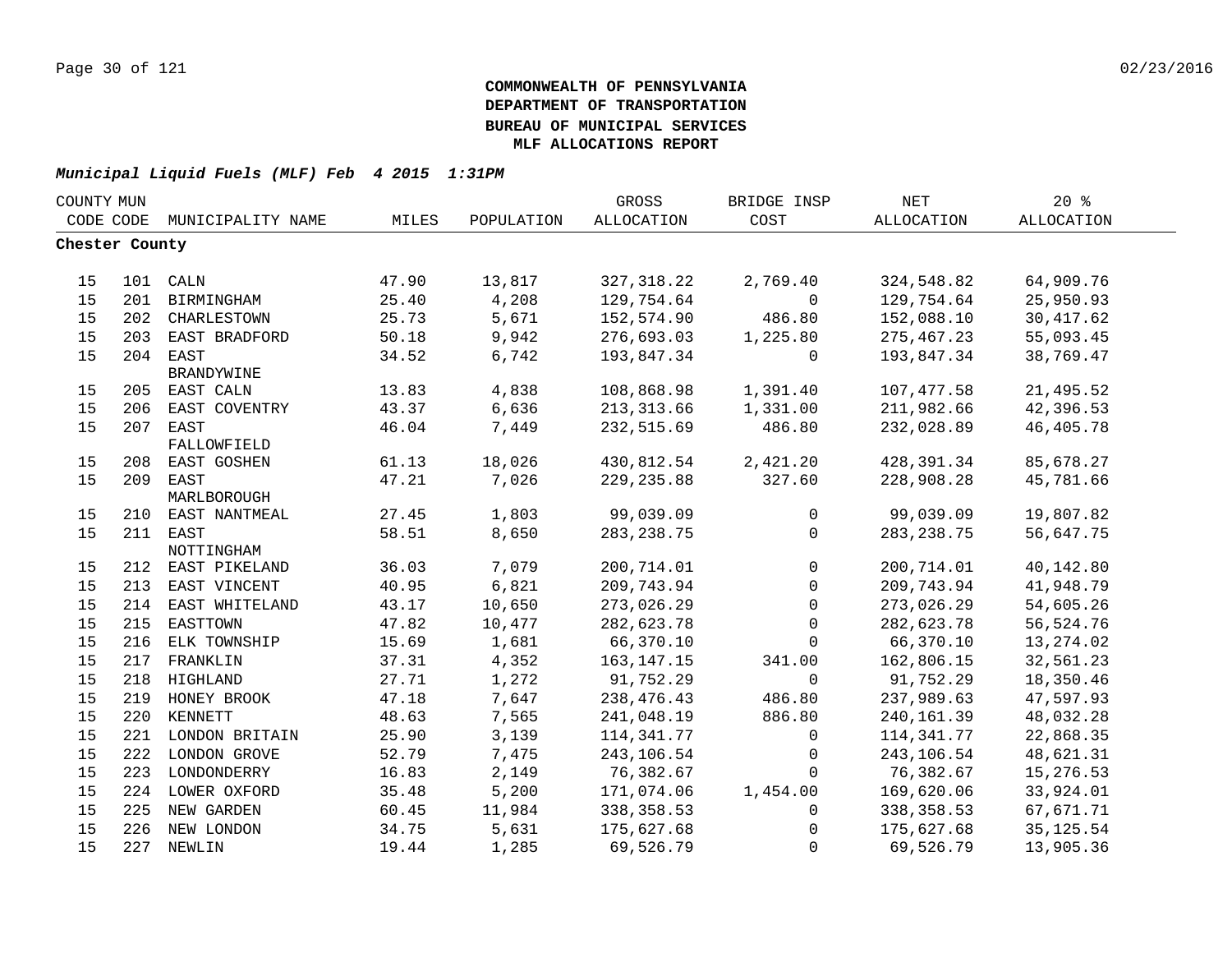| COUNTY MUN |     |                               |        |            | GROSS        | BRIDGE INSP  | NET                    | $20*$       |  |
|------------|-----|-------------------------------|--------|------------|--------------|--------------|------------------------|-------------|--|
| CODE CODE  |     | MUNICIPALITY NAME             | MILES  | POPULATION | ALLOCATION   | COST         | ALLOCATION             | ALLOCATION  |  |
| 15         |     | 228 NORTH COVENTRY            | 43.65  | 7,866      | 232,506.18   | $\mathbf 0$  | 232,506.18             | 46,501.24   |  |
| 15         | 229 | PENN                          | 21.97  | 5,364      | 138,107.98   | 0            | 138,107.98             | 27,621.60   |  |
| 15         |     | 230 PENNSBURY                 | 23.52  | 3,604      | 115,760.64   | $\Omega$     | 115,760.64             | 23, 152. 13 |  |
| 15         |     | 231 POCOPSON                  | 23.87  | 4,582      | 131,355.09   | 486.80       | 130,868.29             | 26, 173.66  |  |
| 15         |     | 232 SADSBURY                  | 21.07  | 3,570      | 108,825.83   | 1,730.60     | 107,095.23             | 21, 419.05  |  |
| 15         |     | 233 SCHUYLKILL                | 40.37  | 8,516      | 233,659.45   | $\mathbf 0$  | 233,659.45             | 46,731.89   |  |
| 15         |     | 234 SOUTH COVENTRY            | 17.31  | 2,604      | 84,469.49    | 541.60       | 83,927.89              | 16,785.58   |  |
| 15         | 235 | THORNBURY                     | 17.34  | 3,017      | 90,745.91    | 0            | 90,745.91              | 18, 149. 18 |  |
| 15         | 236 | TREDYFFRIN                    | 106.72 | 29,332     | 720,029.21   | 1,989.39     | 718,039.82             | 143,607.96  |  |
| 15         |     | 237 UPPER OXFORD              | 25.60  | 2,484      | 104,407.48   | 480.40       | 103,927.08             | 20,785.42   |  |
| 15         | 238 | UPPER UWCHLAN                 | 54.24  | 11,227     | 310,713.98   | $\mathbf 0$  | 310,713.98             | 62,142.80   |  |
| 15         |     | 239 UWCHLAN                   | 74.84  | 18,088     | 467,694.57   | 1,168.80     | 466,525.77             | 93, 305. 15 |  |
| 15         |     | 240 VALLEY                    | 27.87  | 6,794      | 175,039.19   | 486.80       | 174,552.39             | 34,910.48   |  |
| 15         |     | 241 WALLACE                   | 19.21  | 3,458      | 101,061.32   | $\mathsf{O}$ | 101,061.32             | 20, 212. 26 |  |
| 15         |     | 242 WARWICK                   | 28.45  | 2,507      | 112,226.14   | $\mathbf 0$  | 112,226.14             | 22, 445.23  |  |
| 15         |     | 243 WEST BRADFORD             | 68.88  | 12,223     | 364,051.09   | 480.40       | 363,570.69             | 72,714.14   |  |
| 15         |     | 244 WEST                      | 37.62  | 7,394      | 209,610.60   | 2,696.80     | 206,913.80             | 41,382.76   |  |
|            |     | <b>BRANDYWINE</b>             |        |            |              |              |                        |             |  |
| 15         |     | 245 WEST CALN                 | 59.12  | 9,014      | 290,300.83   | 1,601.00     | 288,699.83             | 57,739.97   |  |
| 15         |     | 246 WEST                      | 36.10  | 2,566      | 133, 172. 10 | 757.00       | 132,415.10             | 26,483.02   |  |
|            |     | FALLOWFIELD                   |        |            |              |              |                        |             |  |
| 15         |     | 247 WEST GOSHEN               | 88.28  | 21,866     | 559,187.93   | 973.60       | 558, 214.33            | 111,642.87  |  |
| 15         |     | 248 WEST                      | 19.18  | 814        | 62,511.04    | $\Omega$     | 62,511.04              | 12,502.21   |  |
|            |     | MARLBOROUGH                   | 15.51  | 2,170      | 73,236.40    | $\mathsf{O}$ |                        | 14,647.28   |  |
| 15<br>15   |     | 249 WEST NANTMEAL<br>250 WEST | 21.56  | 2,722      | 97,384.99    | $\Omega$     | 73,236.40<br>97,384.99 | 19,477.00   |  |
|            |     | NOTTINGHAM                    |        |            |              |              |                        |             |  |
| 15         |     | 251 WEST PIKELAND             | 26.44  | 4,024      | 129,720.57   | $\mathsf{O}$ | 129,720.57             | 25,944.11   |  |
| 15         |     | 252 WEST SADSBURY             | 18.37  | 2,444      | 84,847.99    | $\mathbf 0$  | 84,847.99              | 16,969.60   |  |
| 15         |     | 253 WEST VINCENT              | 46.37  | 4,567      | 190, 131.53  | $\Omega$     | 190,131.53             | 38,026.31   |  |
| 15         |     | 254 WEST WHITELAND            | 66.21  | 18,274     | 442,322.41   | 973.60       | 441,348.81             | 88,269.76   |  |
| 15         | 255 | WESTTOWN                      | 52.83  | 10,827     | 299,571.59   | $\mathbf 0$  | 299,571.59             | 59,914.32   |  |
| 15         |     | 256 WILLISTOWN                | 51.50  | 10,497     | 292,573.97   | 2,686.20     | 289,887.77             | 57,977.55   |  |
| 15         |     | 301 COATESVILLE               | 24.65  | 13,100     | 261, 227.99  | $\mathbf{0}$ | 261, 227.99            | 52,245.60   |  |
|            |     |                               |        |            |              |              |                        |             |  |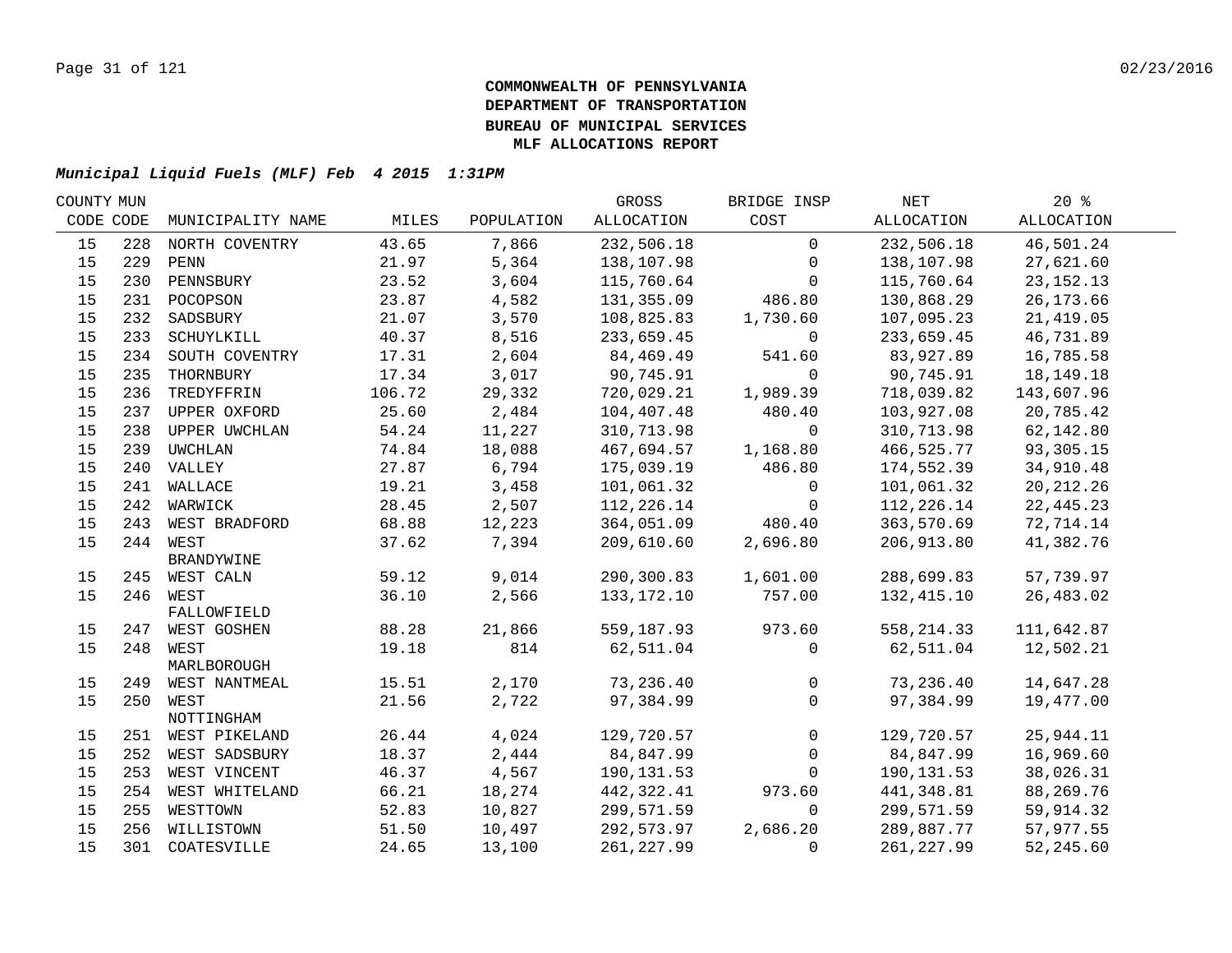| COUNTY MUN |           |                   |         |            | GROSS         | BRIDGE INSP | NET           | $20*$        |  |
|------------|-----------|-------------------|---------|------------|---------------|-------------|---------------|--------------|--|
|            | CODE CODE | MUNICIPALITY NAME | MILES   | POPULATION | ALLOCATION    | COST        | ALLOCATION    | ALLOCATION   |  |
| 15         | 401       | ATGLEN            | 5.99    | 1,406      | 36,807.01     | $\Omega$    | 36,807.01     | 7,361.40     |  |
| 15         | 402       | AVONDALE          | 4.25    | 1,265      | 29, 315.35    | $\Omega$    | 29, 315.35    | 5,863.07     |  |
| 15         | 403       | DOWNINGTOWN       | 15.63   | 7,891      | 159,404.75    | 2,172.80    | 157,231.95    | 31,446.39    |  |
| 15         | 404       | ELVERSON          | 2.56    | 1,225      | 25,096.33     | 0           | 25,096.33     | 5,019.27     |  |
| 15         | 405       | HONEY BROOK       | 4.40    | 1,713      | 37, 244.64    | $\Omega$    | 37,244.64     | 7,448.93     |  |
| 15         | 406       | KENNETT SQUARE    | 14.05   | 6,072      | 127,964.21    | $\Omega$    | 127,964.21    | 25,592.84    |  |
| 15         | 407       | MALVERN           | 10.50   | 2,998      | 72,524.29     |             | 72,524.29     | 14,504.86    |  |
| 15         | 408       | MODENA            | 1.98    | 535        | 13,220.74     | $\Omega$    | 13,220.74     | 2,644.15     |  |
| 15         | 409       | OXFORD            | 11.13   | 5,077      | 105,375.39    | $\Omega$    | 105,375.39    | 21,075.08    |  |
| 15         | 410       | PARKESBURG        | 10.57   | 3,593      | 81,636.89     | 1,916.04    | 79,720.85     | 15,944.17    |  |
| 15         | 411       | PHOENIXVILLE      | 46.46   | 16,440     | 368,542.75    | $\Omega$    | 368,542.75    | 73,708.55    |  |
| 15         | 412       | SOUTH             | 5.74    | 1,303      | 34,605.74     | $\Omega$    | 34,605.74     | 6,921.15     |  |
|            |           | COATESVILLE       |         |            |               |             |               |              |  |
| 15         | 413       | SPRING CITY       | 9.43    | 3,323      | 74,595.65     | $\Omega$    | 74,595.65     | 14,919.13    |  |
| 15         | 414       | WEST CHESTER      | 28.46   | 18,461     | 351,670.15    | $\Omega$    | 351,670.15    | 70,334.03    |  |
| 15         | 415       | WEST GROVE        | 7.42    | 2,854      | 62,286.66     | $\Omega$    | 62,286.66     | 12,457.33    |  |
|            |           | County Totals:    | 2428.62 | 498,886    | 13,829,276.98 | 34,750.43   | 13,794,526.55 | 2,758,905.31 |  |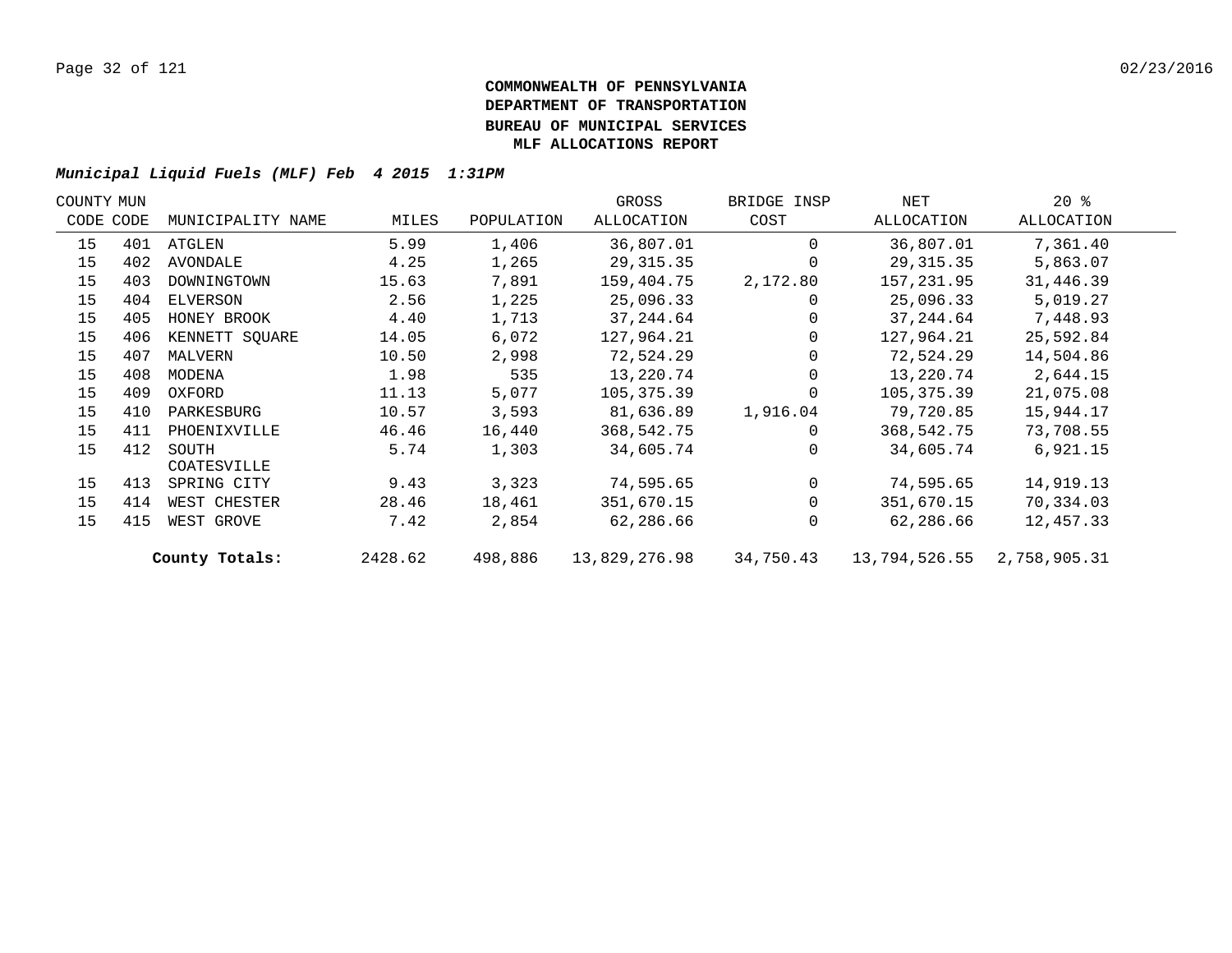| COUNTY MUN     |     |                     |       |            | GROSS        | BRIDGE INSP  | $\operatorname{NET}$ | 20%         |  |
|----------------|-----|---------------------|-------|------------|--------------|--------------|----------------------|-------------|--|
| CODE CODE      |     | MUNICIPALITY NAME   | MILES | POPULATION | ALLOCATION   | COST         | ALLOCATION           | ALLOCATION  |  |
| Clarion County |     |                     |       |            |              |              |                      |             |  |
| 16             |     | 201 ASHLAND         | 21.54 | 1,114      | 73,201.70    | 0            | 73,201.70            | 14,640.34   |  |
| 16             |     | 202 BEAVER          | 51.10 | 1,761      | 160,426.02   | $\mathbf 0$  | 160,426.02           | 32,085.20   |  |
| 16             |     | 203 BRADY           | 0.45  | 55         | 2,005.39     | 0            | 2,005.39             | 401.08      |  |
| 16             |     | 204 CLARION         | 40.19 | 4,116      | 167, 157. 72 | 0            | 167, 157. 72         | 33, 431.54  |  |
| 16             | 205 | ELK                 | 27.93 | 1,490      | 95,679.33    | $\mathbf 0$  | 95,679.33            | 19,135.87   |  |
| 16             | 206 | FARMINGTON          | 53.33 | 1,934      | 168,869.90   | $\mathbf 0$  | 168,869.90           | 33,773.98   |  |
| 16             |     | 207 HIGHLAND        | 17.27 | 525        | 52,981.96    | $\mathbf 0$  | 52,981.96            | 10,596.39   |  |
| 16             | 208 | KNOX                | 15.20 | 1,036      | 55,405.82    | $\mathbf 0$  | 55,405.82            | 11,081.16   |  |
| 16             |     | 209 LICKING         | 20.73 | 536        | 62,403.72    | 0            | 62,403.72            | 12,480.74   |  |
| 16             |     | 210 LIMESTONE       | 67.78 | 1,858      | 206,880.22   | 0            | 206,880.22           | 41,376.04   |  |
| 16             |     | 211 MADISON         | 35.21 | 1,207      | 110,444.06   | $\mathbf 0$  | 110,444.06           | 22,088.81   |  |
| 16             |     | 212 MILLCREEK       | 36.26 | 396        | 101,026.98   | $\mathsf{O}$ | 101,026.98           | 20,205.40   |  |
| 16             |     | 213 MONROE          | 46.97 | 1,544      | 146,234.59   | 0            | 146,234.59           | 29, 246.92  |  |
| 16             |     | 214 PAINT           | 19.20 | 1,699      | 75,844.48    | $\mathsf{O}$ | 75,844.48            | 15,168.90   |  |
| 16             |     | 215 PERRY           | 41.58 | 947        | 123, 246.30  | $\mathsf{O}$ | 123, 246.30          | 24,649.26   |  |
| 16             |     | 216 PINEY           | 18.46 | 453        | 55,205.56    | 0            | 55,205.56            | 11,041.11   |  |
| 16             |     | 217 PORTER          | 63.07 | 1,348      | 184,541.94   | $\mathbf 0$  | 184,541.94           | 36,908.39   |  |
| 16             |     | 218 REDBANK         | 40.71 | 1,370      | 127, 312.76  | $\mathbf 0$  | 127,312.76           | 25,462.55   |  |
| 16             |     | 219 RICHLAND        | 19.79 | 494        | 59,308.48    | $\mathbf 0$  | 59,308.48            | 11,861.70   |  |
| 16             | 220 | SALEM               | 27.73 | 881        | 85,937.10    | $\mathbf 0$  | 85,937.10            | 17, 187. 42 |  |
| 16             | 221 | TOBY                | 50.39 | 991        | 147,009.00   | $\mathbf 0$  | 147,009.00           | 29,401.80   |  |
| 16             | 222 | WASHINGTON          | 29.55 | 1,887      | 105,806.47   | $\mathbf 0$  | 105,806.47           | 21, 161.29  |  |
| 16             | 401 | CALLENSBURG         | 1.65  | 207        | 7,433.15     | $\mathbf 0$  | 7,433.15             | 1,486.63    |  |
| 16             | 402 | CLARION             | 17.85 | 5,276      | 125,983.54   | $\mathsf{O}$ | 125,983.54           | 25, 196. 71 |  |
| 16             | 403 | EAST BRADY          | 7.79  | 942        | 34,564.00    | 0            | 34,564.00            | 6,912.80    |  |
| 16             |     | 404 FOXBURG         | 2.25  | 183        | 8,646.37     | $\mathsf{O}$ | 8,646.37             | 1,729.27    |  |
| 16             | 405 | HAWTHORN            | 4.05  | 494        | 18,033.60    | $\mathsf{O}$ | 18,033.60            | 3,606.72    |  |
| 16             | 406 | KNOX                | 5.84  | 1,146      | 32,511.91    | 0            | 32,511.91            | 6,502.38    |  |
| 16             | 407 | NEW BETHLEHEM       | 6.08  | 989        | 30,785.20    | $\mathbf 0$  | 30,785.20            | 6,157.04    |  |
| 16             | 408 | RIMERSBURG          | 3.90  | 951        | 24,498.33    | 0            | 24,498.33            | 4,899.67    |  |
| 16             | 409 | SAINT<br>PETERSBURG | 2.18  | 400        | 11,719.28    | $\mathbf 0$  | 11,719.28            | 2,343.86    |  |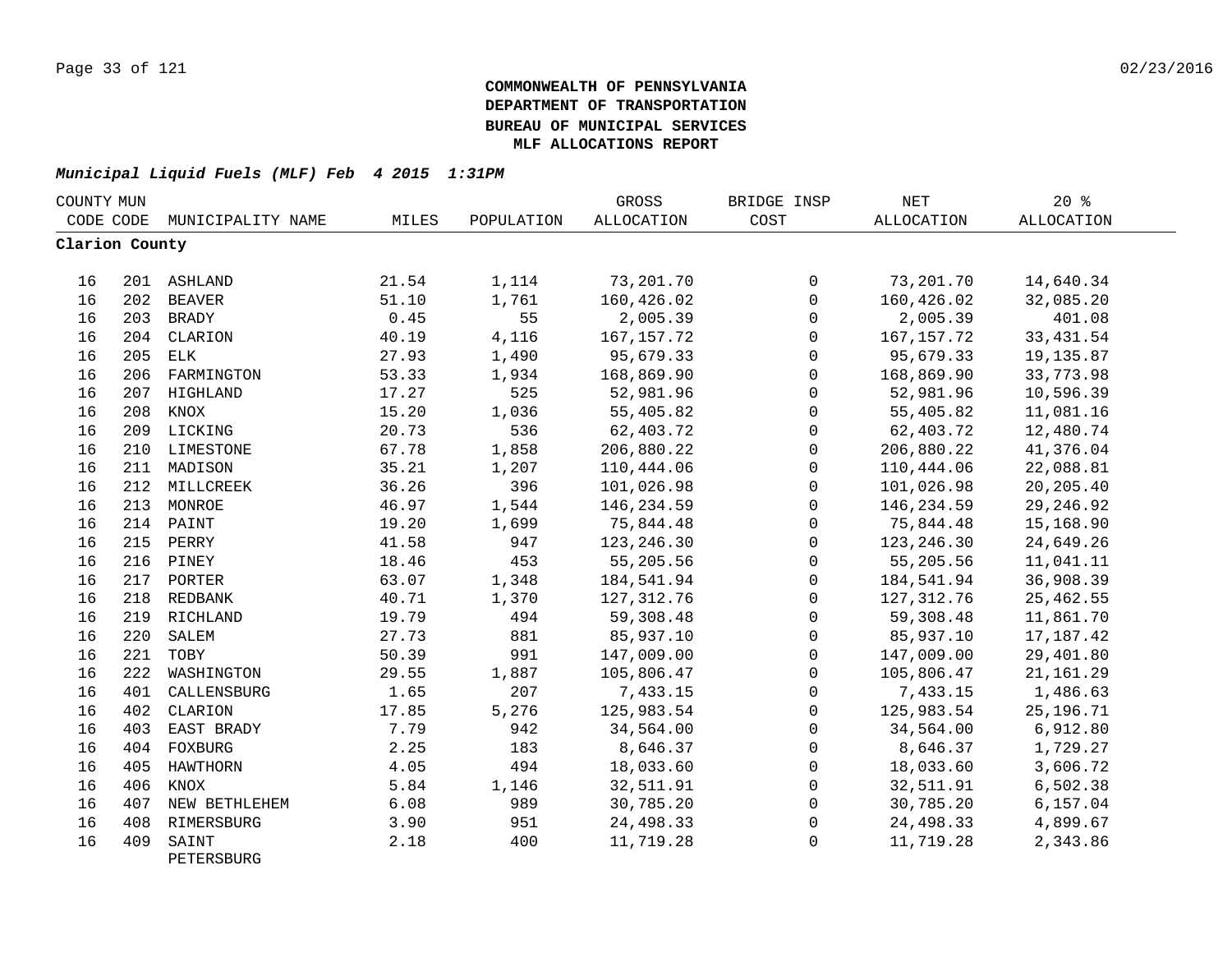| COUNTY MUN |           |                   |        |            | GROSS        | BRIDGE INSP | NET          | $20*$      |  |
|------------|-----------|-------------------|--------|------------|--------------|-------------|--------------|------------|--|
|            | CODE CODE | MUNICIPALITY NAME | MILES  | POPULATION | ALLOCATION   | COST        | ALLOCATION   | ALLOCATION |  |
| 16         |           | SHIPPENVILLE      | 2.49   | 480        | 13,732.73    |             | 13,732.73    | 2,746.55   |  |
| 16         |           | SLIGO             | 4.82   | 720        | 23,444.29    |             | 23,444.29    | 4,688.86   |  |
| 16         |           | STRATTANVILLE     | 3.39   | 550        | 17,143.26    |             | 17,143.26    | 3,428.65   |  |
|            |           | County Totals:    | 806.73 | 39,980     | 2,715,425.16 |             | 2,715,425.16 | 543,085.03 |  |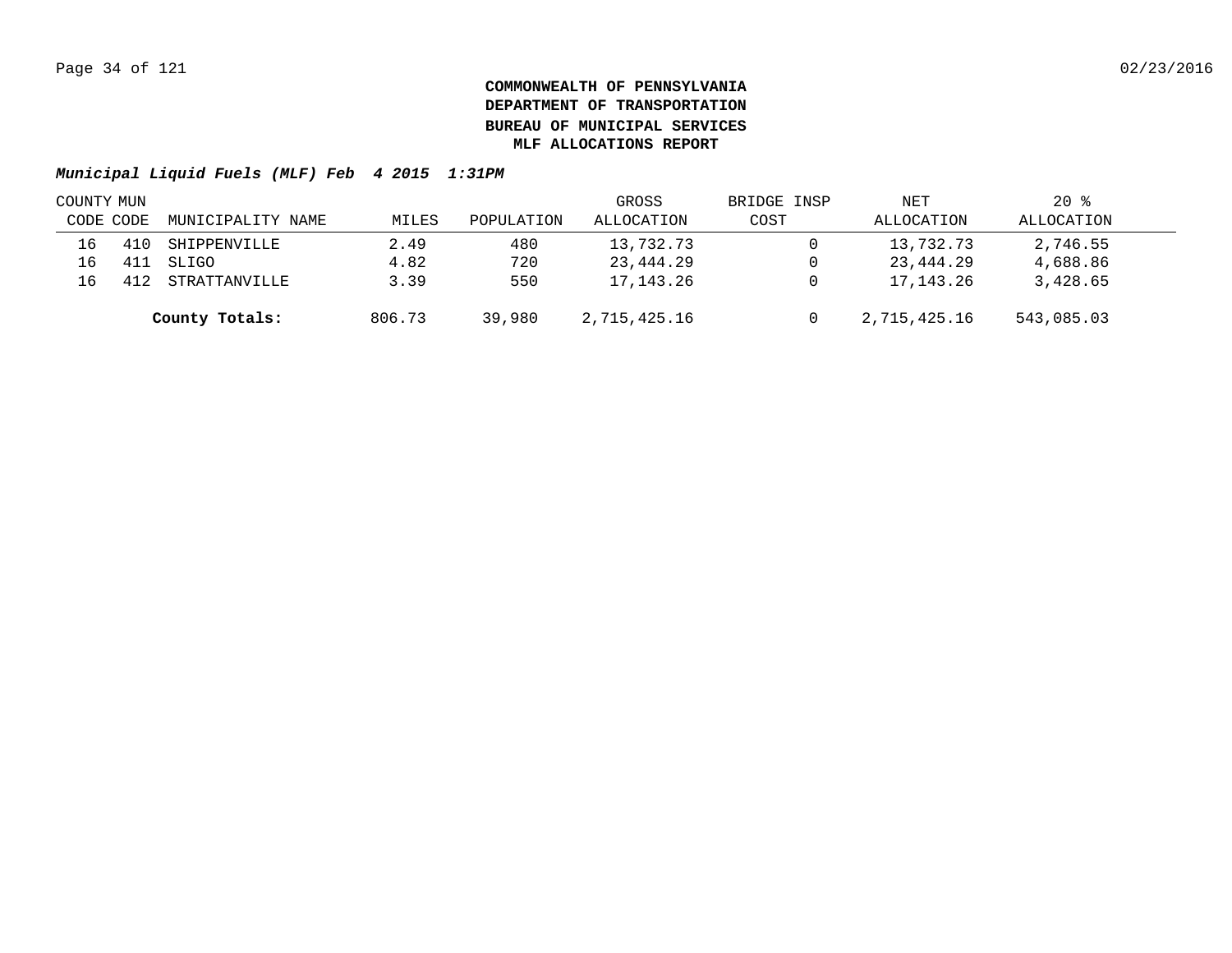| COUNTY MUN |     |                   |       |            | GROSS       | BRIDGE INSP  | NET          | $20*$       |  |
|------------|-----|-------------------|-------|------------|-------------|--------------|--------------|-------------|--|
| CODE CODE  |     | MUNICIPALITY NAME | MILES | POPULATION | ALLOCATION  | COST         | ALLOCATION   | ALLOCATION  |  |
|            |     | Clearfield County |       |            |             |              |              |             |  |
|            |     |                   |       |            |             |              |              |             |  |
| 17         |     | 201 BECCARIA      | 25.51 | 1,782      | 93,636.70   | $\mathsf{O}$ | 93,636.70    | 18,727.34   |  |
| 17         |     | 202 BELL          | 42.56 | 760        | 123,009.91  | 690.00       | 122,319.91   | 24,463.98   |  |
| 17         |     | 203 BIGLER        | 15.86 | 1,289      | 60,933.26   | 225.60       | 60,707.66    | 12, 141.53  |  |
| 17         |     | 204 BLOOM         | 15.49 | 414        | 46,832.10   | 413.40       | 46, 418.70   | 9,283.74    |  |
| 17         | 205 | <b>BOGGS</b>      | 26.88 | 1,751      | 96,764.04   | $\mathsf{O}$ | 96,764.04    | 19,352.81   |  |
| 17         | 206 | <b>BRADFORD</b>   | 40.93 | 3,034      | 152,860.94  | 889.20       | 151,971.74   | 30, 394. 35 |  |
| 17         | 207 | <b>BRADY</b>      | 52.73 | 2,000      | 168,286.98  | 1,162.80     | 167, 124. 18 | 33, 424.84  |  |
| 17         | 208 | <b>BURNSIDE</b>   | 37.78 | 1,076      | 115,217.47  | 572.00       | 114,645.47   | 22,929.09   |  |
| 17         | 209 | CHEST             | 17.56 | 515        | 53,775.91   | $\mathbf 0$  | 53,775.91    | 10,755.18   |  |
| 17         | 210 | COOPER            | 38.93 | 2,704      | 142,664.08  | $\mathbf 0$  | 142,664.08   | 28,532.82   |  |
| 17         | 211 | COVINGTON         | 25.58 | 526        | 74,971.79   | 816.40       | 74,155.39    | 14,831.08   |  |
| 17         | 212 | <b>DECATUR</b>    | 27.89 | 4,548      | 141,386.47  | 295.40       | 141,091.07   | 28, 218. 21 |  |
| 17         | 213 | FERGUSON          | 29.22 | 520        | 84,426.90   | 652.80       | 83,774.10    | 16,754.82   |  |
| 17         | 214 | GIRARD            | 28.65 | 534        | 83, 142. 26 | 0            | 83, 142. 26  | 16,628.45   |  |
| $17$       |     | 215 GOSHEN        | 22.39 | 435        | 65,241.04   | $\mathbf 0$  | 65,241.04    | 13,048.21   |  |
| $17$       |     | 216 GRAHAM        | 16.14 | 1,383      | 63,078.13   | 295.40       | 62,782.73    | 12,556.55   |  |
| $17$       |     | 217 GREENWOOD     | 27.43 | 372        | 77,511.99   | 1,615.50     | 75,896.49    | 15,179.30   |  |
| 17         |     | 218 GULICH        | 12.88 | 1,235      | 52,308.47   | 295.40       | 52,013.07    | 10,402.61   |  |
| 17         |     | 219 HUSTON        | 21.95 | 1,433      | 79,064.00   | 1,805.60     | 77,258.40    | 15,451.68   |  |
| 17         |     | 220 JORDAN        | 30.00 | 461        | 85,586.88   | 295.40       | 85, 291.48   | 17,058.30   |  |
| 17         |     | 221 KARTHAUS      | 19.63 | 811        | 63,646.09   | 521.00       | 63,125.09    | 12,625.02   |  |
| 17         |     | 222 KNOX          | 22.05 | 647        | 67,530.90   | 2,472.80     | 65,058.10    | 13,011.62   |  |
| 17         |     | 223 LAWRENCE      | 78.81 | 7,681      | 322,349.32  | 1,477.00     | 320,872.32   | 64, 174. 46 |  |
| 17         | 224 | MORRIS            | 18.47 | 2,938      | 92,523.56   | $\mathbf 0$  | 92,523.56    | 18,504.71   |  |
| 17         | 225 | PENN              | 38.21 | 1,264      | 119,166.34  | 816.40       | 118,349.94   | 23,669.99   |  |
| 17         | 226 | PIKE              | 48.66 | 2,311      | 162,281.36  | 655.80       | 161,625.56   | 32, 325. 11 |  |
| 17         | 227 | PINE              | 2.39  | 60         | 7,167.67    | $\mathbf 0$  | 7,167.67     | 1,433.53    |  |
| 17         | 228 | SANDY             | 70.64 | 10,625     | 344,685.53  | 1,847.80     | 342,837.73   | 68,567.55   |  |
| 17         | 229 | UNION             | 27.69 | 892        | 85,997.30   | 483.20       | 85,514.10    | 17,102.82   |  |
| 17         | 230 | WOODWARD          | 26.49 | 3,992      | 129,371.49  | 295.40       | 129,076.09   | 25,815.22   |  |
| 17         |     | 301 DUBOIS CITY   | 40.30 | 7,794      | 222,641.03  | 3,299.80     | 219, 341.23  | 43,868.25   |  |
| 17         |     | 401 BRISBIN       | 4.92  | 411        | 19,069.43   | $\mathbf 0$  | 19,069.43    | 3,813.89    |  |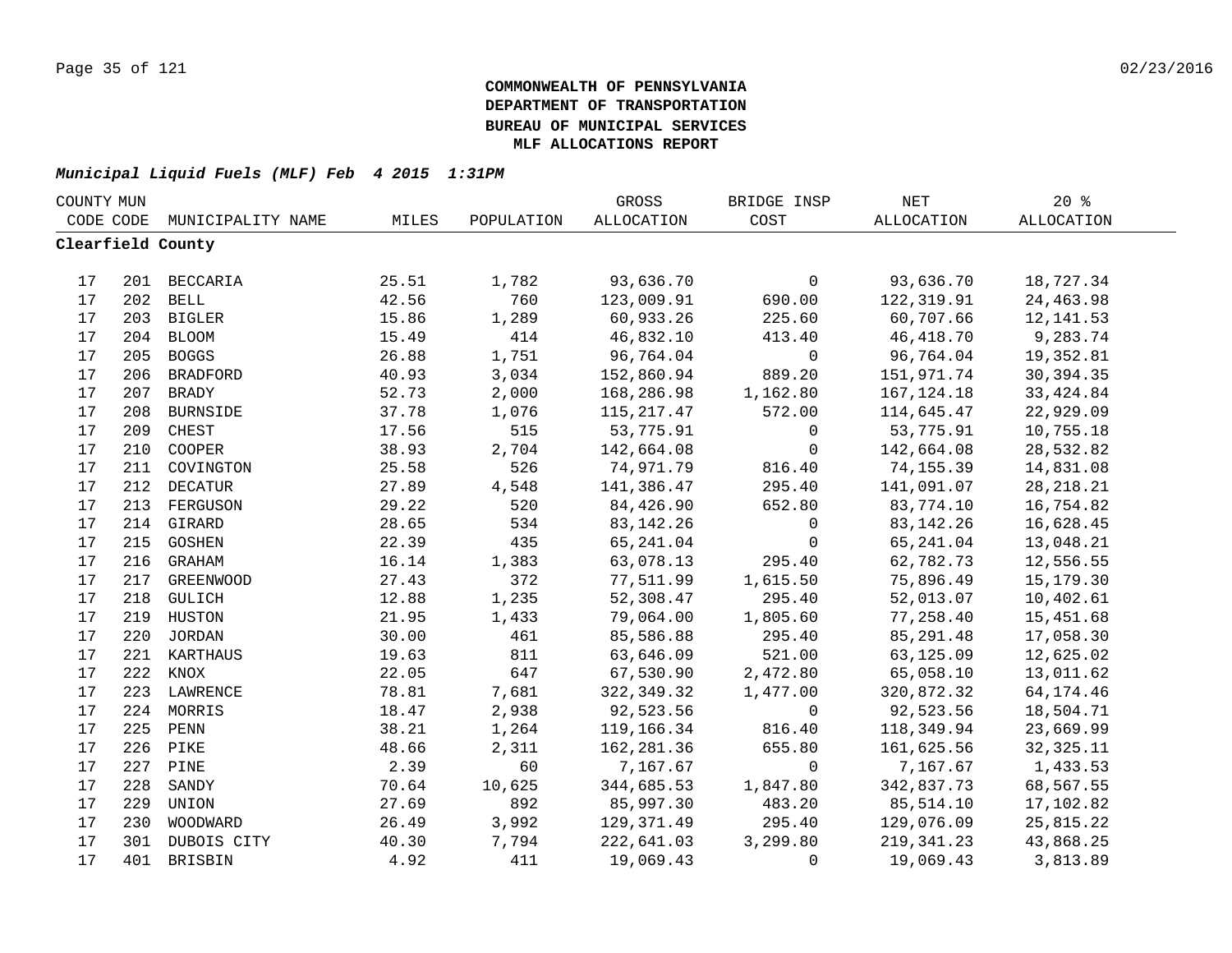| COUNTY MUN |           |                   |         |            | GROSS        | BRIDGE INSP | NET          | $20*$      |  |
|------------|-----------|-------------------|---------|------------|--------------|-------------|--------------|------------|--|
|            | CODE CODE | MUNICIPALITY NAME | MILES   | POPULATION | ALLOCATION   | COST        | ALLOCATION   | ALLOCATION |  |
| 17         | 402       | BURNSIDE          | 3.96    | 234        | 13,895.84    | $\Omega$    | 13,895.84    | 2,779.17   |  |
| 17         | 403       | CHESTER HILL      | 4.56    | 883        | 25,208.60    | $\Omega$    | 25,208.60    | 5,041.72   |  |
| 17         | 404       | CLEARFIELD        | 37.27   | 6,215      | 190,999.81   | 0           | 190,999.81   | 38,199.96  |  |
| 17         | 405       | COALPORT          | 4.83    | 523        | 20,514.19    |             | 20,514.19    | 4,102.84   |  |
| 17         | 406       | CURWENSVILLE      | 16.82   | 2,542      | 82,254.11    |             | 82,254.11    | 16,450.82  |  |
| 17         | 407       | <b>GLEN HOPE</b>  | 2.48    | 142        | 8,634.21     |             | 8,634.21     | 1,726.84   |  |
| 17         | 408       | GRAMPIAN          | 3.24    | 356        | 13,838.61    | $\Omega$    | 13,838.61    | 2,767.72   |  |
| 17         | 409       | HOUTZDALE         | 6.68    | 797        | 29, 477.29   | 295.40      | 29,181.89    | 5,836.38   |  |
| 17         | 410       | IRVONA            | 4.59    | 647        | 21,745.69    | 225.60      | 21,520.09    | 4,304.02   |  |
| 17         | 412       | MAHAFFEY          | 1.81    | 368        | 10,268.80    | $\Omega$    | 10,268.80    | 2,053.76   |  |
| 17         | 413       | NEWBURG           | 1.35    | 92         | 4,920.70     |             | 4,920.70     | 984.14     |  |
| 17         | 414       | NEW WASHINGTON    | 1.97    | 59         | 6,051.28     | $\Omega$    | 6,051.28     | 1,210.26   |  |
| 17         | 415       | OSCEOLA MILLS     | 5.20    | 1,141      | 30,758.60    |             | 30,758.60    | 6,151.72   |  |
| 17         | 416       | RAMEY             | 5.53    | 451        | 21,269.30    |             | 21,269.30    | 4,253.86   |  |
| 17         | 417       | TROUTVILLE        | 1.79    | 243        | 8,340.51     | 0           | 8,340.51     | 1,668.10   |  |
| 17         | 418       | WALLACETON        | 3.07    | 313        | 12,747.52    | $\Omega$    | 12,747.52    | 2,549.50   |  |
| 17         | 419       | WESTOVER          | 4.39    | 390        | 17,364.48    | $\mathbf 0$ | 17,364.48    | 3,472.90   |  |
|            |           | County Totals:    | 1064.16 | 81,594     | 4,015,418.88 | 22,415.10   | 3,993,003.78 | 798,600.76 |  |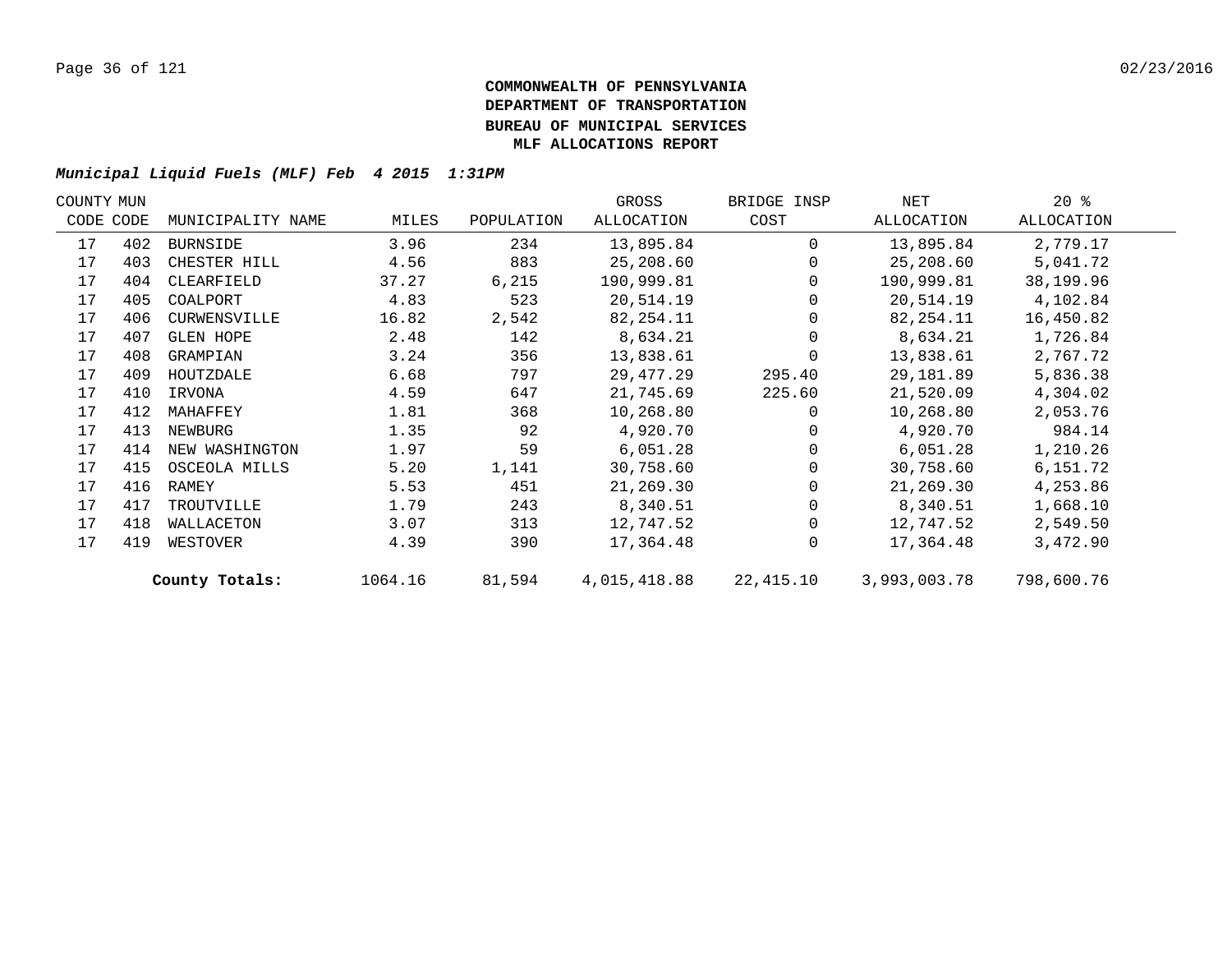| COUNTY MUN     |     |                   |        |            | GROSS        | BRIDGE INSP | $\operatorname{NET}$ | 20%        |
|----------------|-----|-------------------|--------|------------|--------------|-------------|----------------------|------------|
| CODE CODE      |     | MUNICIPALITY NAME | MILES  | POPULATION | ALLOCATION   | COST        | ALLOCATION           | ALLOCATION |
| Clinton County |     |                   |        |            |              |             |                      |            |
| 18             |     | 201 ALLISON       | 1.93   | 193        | 7,957.31     | 0           | 7,957.31             | 1,591.46   |
| 18             | 202 | <b>BALD EAGLE</b> | 19.25  | 2,065      | 81,468.06    | $\mathbf 0$ | 81,468.06            | 16,293.61  |
| 18             |     | 203 BEECH CREEK   | 27.17  | 1,015      | 86,479.51    | 0           | 86,479.51            | 17,295.90  |
| 18             | 204 | CASTANEA          | 9.05   | 1,185      | 41,514.73    | $\mathbf 0$ | 41,514.73            | 8,302.95   |
| 18             | 205 | CHAPMAN           | 11.90  | 848        | 43,931.00    | 394.00      | 43,537.00            | 8,707.40   |
| 18             |     | 206 COLEBROOK     | 0.00   | 199        | 2,986.32     | 0           | 2,986.32             | 597.26     |
| 18             |     | 207 CRAWFORD      | 14.00  | 939        | 50,803.41    | 0           | 50,803.41            | 10,160.68  |
| 18             |     | 208 DUNNSTABLE    | 8.79   | 1,008      | 38, 176. 73  | 0           | 38, 176. 73          | 7,635.35   |
| 18             |     | 209 EAST KEATING  | 2.94   | 11         | 7,874.59     | 0           | 7,874.59             | 1,574.92   |
| 18             |     | 210 GALLAGHER     | 10.82  | 381        | 34,090.77    | $\mathbf 0$ | 34,090.77            | 6,818.15   |
| 18             |     | 211 GREENE        | 18.99  | 1,695      | 75, 233. 79  | 682.40      | 74,551.39            | 14,910.28  |
| 18             |     | 212 GRUGAN        | 8.00   | 51         | 21,743.67    | 341.20      | 21,402.47            | 4,280.49   |
| 18             |     | 213 LAMAR         | 27.09  | 2,517      | 108,809.92   | 1,568.60    | 107,241.32           | 21,448.26  |
| 18             |     | 214 LEIDY         | 10.68  | 180        | 30,707.29    | 621.00      | 30,086.29            | 6,017.26   |
| 18             |     | 215 LOGAN         | 5.23   | 817        | 25,975.11    | 577.40      | 25,397.71            | 5,079.54   |
| 18             |     | 216 NOYES         | 5.13   | 357        | 18,809.78    | 341.20      | 18,468.58            | 3,693.72   |
| 18             |     | 217 PINE CREEK    | 27.29  | 3,215      | 119,809.09   | 756.00      | 119,053.09           | 23,810.62  |
| 18             | 218 | PORTER            | 11.85  | 1,460      | 52,984.03    | 829.60      | 52, 154.43           | 10,430.89  |
| 18             | 219 | WAYNE             | 16.88  | 1,666      | 69,265.53    | 0           | 69,265.53            | 13,853.11  |
| 18             | 220 | WEST KEATING      | 9.24   | 29         | 24,665.16    | 0           | 24,665.16            | 4,933.03   |
| 18             | 221 | WOODWARD          | 21.14  | 2,372      | 90,559.25    | 0           | 90,559.25            | 18, 111.85 |
| 18             |     | 301 LOCK HAVEN    | 25.40  | 9,772      | 213, 252. 23 | 0           | 213, 252. 23         | 42,650.45  |
| 18             |     | 401 AVIS BOROUGH  | 9.47   | 1,484      | 47,103.11    | 0           | 47,103.11            | 9,420.62   |
| 18             |     | 402 BEECH CREEK   | 3.74   | 701        | 20,327.07    | 0           | 20,327.07            | 4,065.41   |
| 18             |     | 403 FLEMINGTON    | 5.90   | 1,330      | 35,430.49    | $\mathsf 0$ | 35,430.49            | 7,086.10   |
| 18             |     | 404 LOGANTON      | 1.92   | 468        | 12,057.95    | 0           | 12,057.95            | 2,411.59   |
| 18             |     | 405 MILL HALL     | 6.92   | 1,613      | 42,352.17    | 394.00      | 41,958.17            | 8,391.63   |
| 18             |     | 406 RENOVO        | 6.65   | 1,228      | 35,866.51    | 0           | 35,866.51            | 7,173.30   |
| 18             | 407 | SOUTH RENOVO      | 2.72   | 439        | 13,720.58    | 0           | 13,720.58            | 2,744.12   |
|                |     | County Totals:    | 330.09 | 39,238     | 1,453,955.16 | 6,505.40    | 1,447,449.76         | 289,489.95 |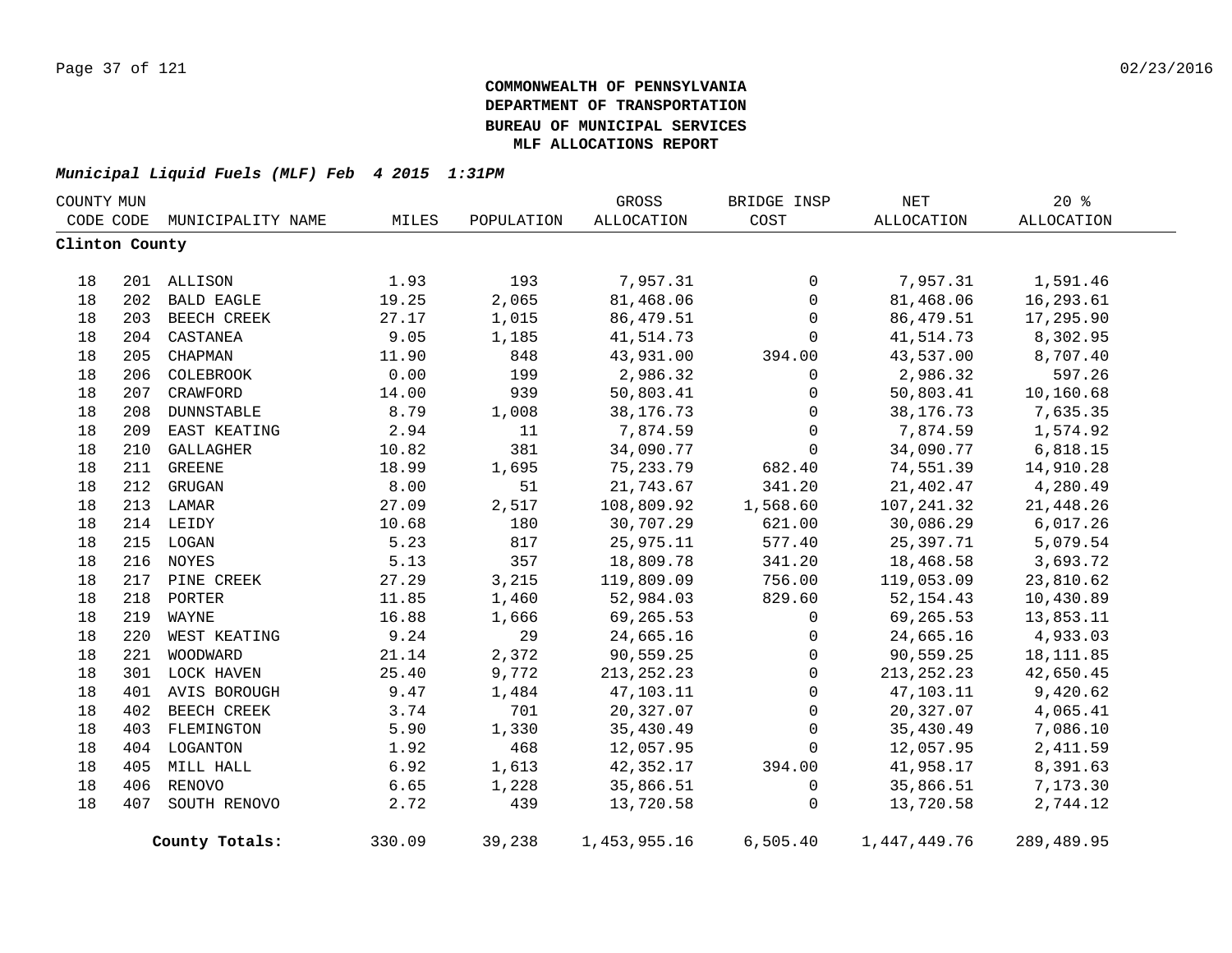| COUNTY MUN      |     |                   |       |            | GROSS             | BRIDGE INSP         | NET               | $20*$             |  |
|-----------------|-----|-------------------|-------|------------|-------------------|---------------------|-------------------|-------------------|--|
| CODE CODE       |     | MUNICIPALITY NAME | MILES | POPULATION | <b>ALLOCATION</b> | COST                | <b>ALLOCATION</b> | <b>ALLOCATION</b> |  |
| Columbia County |     |                   |       |            |                   |                     |                   |                   |  |
|                 |     |                   |       |            |                   |                     |                   |                   |  |
| 19              |     | 201 BEAVER        | 16.65 | 917        | 57,422.35         | $\mathsf{O}$        | 57, 422.35        | 11,484.47         |  |
| 19              |     | 202 BENTON        | 45.52 | 1,245      | 138,050.14        | $\mathbf 0$         | 138,050.14        | 27,610.03         |  |
| 19              |     | 203 BRIAR CREEK   | 23.82 | 3,016      | 107,723.36        | $\mathsf{O}\xspace$ | 107,723.36        | 21,544.67         |  |
| 19              |     | 204 CATAWISSA     | 13.33 | 932        | 48,941.44         | $\mathsf{O}\xspace$ | 48,941.44         | 9,788.29          |  |
| 19              | 205 | CLEVELAND         | 44.90 | 1,110      | 134,398.41        | $\mathbf 0$         | 134,398.41        | 26,879.68         |  |
| 19              | 206 | CONYNGHAM         | 6.38  | 758        | 28,105.32         | $\mathsf{O}$        | 28,105.32         | 5,621.06          |  |
| 19              | 207 | FISHING CREEK     | 49.23 | 1,416      | 150,345.00        | $\mathsf{O}$        | 150,345.00        | 30,069.00         |  |
| 19              | 208 | FRANKLIN          | 19.92 | 595        | 61,165.05         | $\mathbf 0$         | 61,165.05         | 12,233.01         |  |
| 19              | 209 | GREENWOOD         | 62.52 | 1,952      | 193,238.89        | $\mathsf{O}$        | 193,238.89        | 38,647.78         |  |
| 19              | 210 | HEMLOCK           | 35.47 | 2,249      | 126,762.88        | $\mathsf{O}$        | 126,762.88        | 25, 352.58        |  |
| 19              | 211 | JACKSON           | 35.52 | 626        | 102,538.03        | $\mathsf{O}$        | 102,538.03        | 20,507.61         |  |
| 19              |     | 212 LOCUST        | 29.69 | 1,404      | 98,925.33         | $\mathbf 0$         | 98,925.33         | 19,785.07         |  |
| 19              | 213 | MADISON           | 48.02 | 1,605      | 150,008.30        | $\mathbf 0$         | 150,008.30        | 30,001.66         |  |
| 19              | 214 | MAIN              | 14.84 | 1,236      | 57,463.14         | $\mathsf 0$         | 57,463.14         | 11,492.63         |  |
| 19              |     | 215 MIFFLIN       | 25.82 | 2,322      | 102,553.25        | $\mathbf 0$         | 102,553.25        | 20,510.65         |  |
| 19              |     | 216 MONTOUR       | 13.05 | 1,344      | 54,389.97         | 0                   | 54,389.97         | 10,877.99         |  |
| 19              |     | 217 MT PLEASANT   | 39.88 | 1,609      | 128,722.88        | 0                   | 128,722.88        | 25,744.58         |  |
| 19              |     | 218 NORTH CENTRE  | 23.42 | 2,105      | 93,003.28         | $\mathsf{O}\xspace$ | 93,003.28         | 18,600.66         |  |
| 19              | 219 | ORANGE            | 21.34 | 1,257      | 74,823.19         | $\mathsf{O}\xspace$ | 74,823.19         | 14,964.64         |  |
| 19              | 220 | PINE              | 41.07 | 1,046      | 123,394.59        | 0                   | 123,394.59        | 24,678.92         |  |
| 19              | 221 | ROARING CREEK     | 15.04 | 545        | 47,617.94         | $\mathsf{O}$        | 47,617.94         | 9,523.59          |  |
| 19              | 222 | SCOTT             | 29.49 | 5,113      | 154,060.92        | $\mathbf 0$         | 154,060.92        | 30,812.18         |  |
| 19              | 223 | SOUTH CENTRE      | 14.01 | 1,937      | 65,806.38         | $\mathbf 0$         | 65,806.38         | 13, 161. 28       |  |
| 19              | 224 | <b>SUGARLOAF</b>  | 34.80 | 913        | 104,956.92        | $\mathsf{O}$        | 104,956.92        | 20,991.38         |  |
| 19              | 401 | <b>BENTON</b>     | 5.14  | 824        | 25,844.12         | $\mathbf 0$         | 25,844.12         | 5,168.82          |  |
| 19              | 402 | <b>BERWICK</b>    | 42.57 | 10,477     | 268,856.76        | $\mathsf{O}$        | 268,856.76        | 53,771.35         |  |
| 19              | 404 | BRIAR CREEK       | 4.34  | 660        | 21,285.18         | 0                   | 21,285.18         | 4,257.04          |  |
| 19              | 405 | CATAWISSA         | 7.62  | 1,552      | 43, 272.34        | 0                   | 43, 272.34        | 8,654.47          |  |
| 19              | 406 | CENTRALIA         | 2.20  | 10         | 5,919.08          | 0                   | 5,919.08          | 1,183.82          |  |
| 19              | 407 | MILLVILLE         | 4.49  | 948        | 26,000.47         | 0                   | 26,000.47         | 5,200.09          |  |
| 19              | 408 | ORANGEVILLE       | 1.39  | 508        | 11,268.39         | 0                   | 11,268.39         | 2,253.68          |  |
| 19              | 409 | STILLWATER        | 7.11  | 209        | 21,780.88         | $\mathbf 0$         | 21,780.88         | 4,356.18          |  |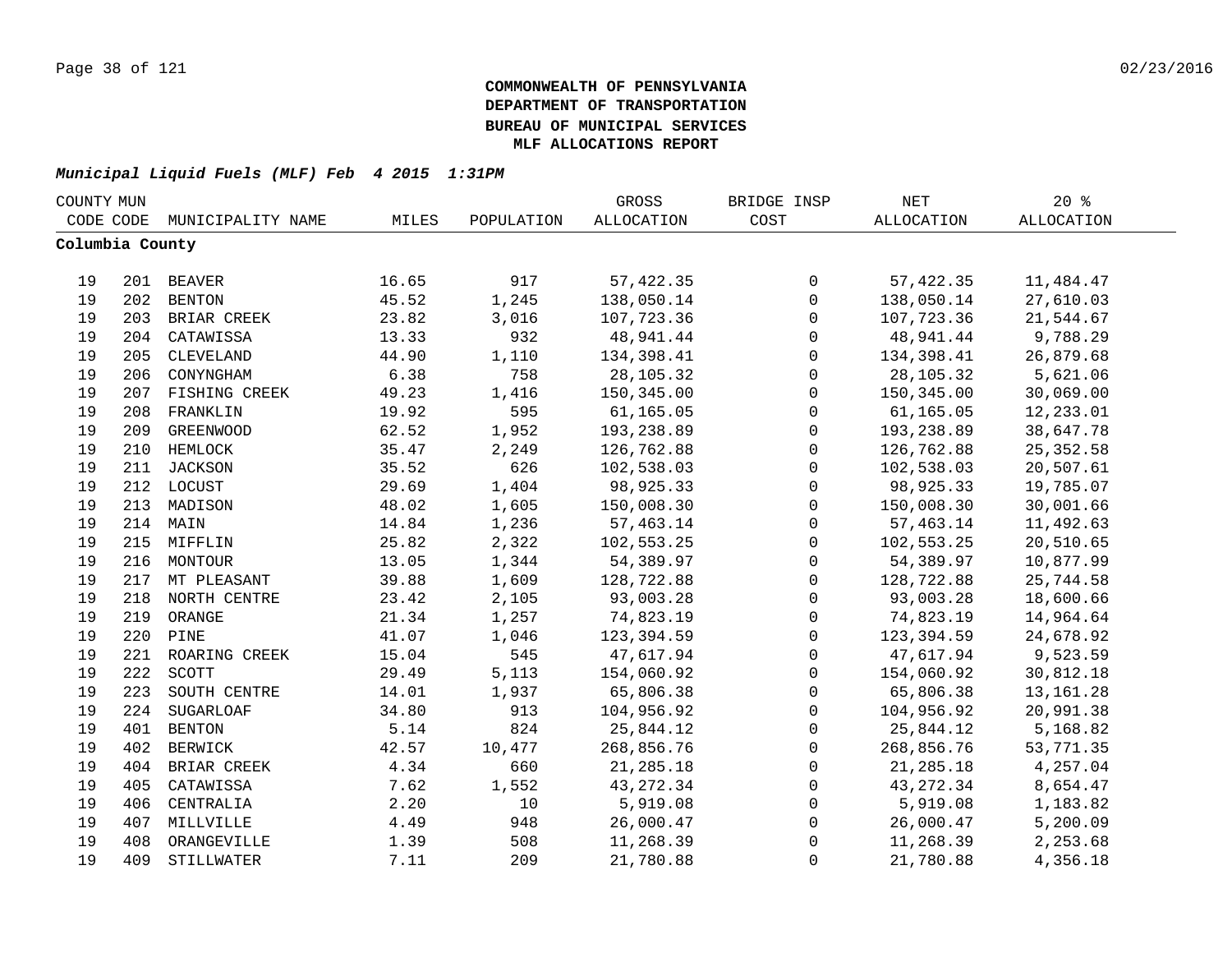| COUNTY MUN |     |                   |        |            | GROSS        | BRIDGE INSP | NET          | $20*$      |  |
|------------|-----|-------------------|--------|------------|--------------|-------------|--------------|------------|--|
| CODE CODE  |     | MUNICIPALITY NAME | MILES  | POPULATION | ALLOCATION   | COST        | ALLOCATION   | ALLOCATION |  |
| 19         | 501 | BLOOMSBURG        | 33.42  | 14.855     | 310,562.36   |             | 310,562.36   | 62,112.47  |  |
|            |     | County Totals:    | 812.01 | 67,295     | 3,139,206.54 |             | 3,139,206.54 | 627,841.31 |  |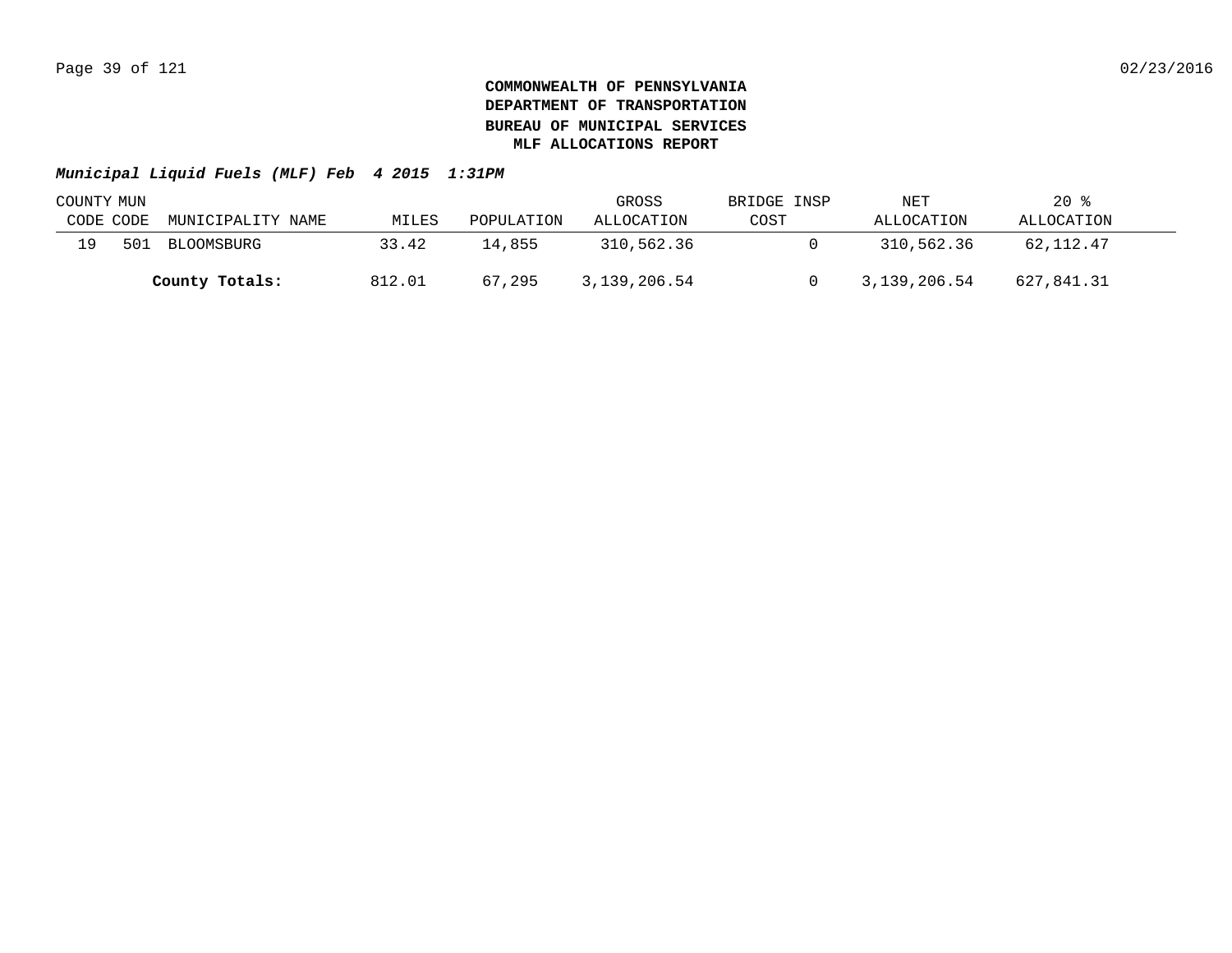| COUNTY MUN |                 |                    |       |            | GROSS             | BRIDGE INSP  | $\operatorname{NET}$ | $20*$             |  |
|------------|-----------------|--------------------|-------|------------|-------------------|--------------|----------------------|-------------------|--|
| CODE CODE  |                 | MUNICIPALITY NAME  | MILES | POPULATION | <b>ALLOCATION</b> | COST         | <b>ALLOCATION</b>    | <b>ALLOCATION</b> |  |
|            | Crawford County |                    |       |            |                   |              |                      |                   |  |
|            |                 |                    |       |            |                   |              |                      |                   |  |
| 20         |                 | 201 ATHENS         | 31.12 | 734        | 95, 164. 29       | $\mathbf 0$  | 95, 164. 29          | 19,032.86         |  |
| 20         |                 | 202 BEAVER         | 38.13 | 902        | 113,524.07        | $\mathsf{O}$ | 113,524.07           | 22,704.81         |  |
| 20         |                 | 203 BLOOMFIELD     | 50.21 | 1,919      | 160,463.25        | $\mathsf{O}$ | 160,463.25           | 32,092.65         |  |
| 20         |                 | 204 CAMBRIDGE      | 22.85 | 1,563      | 83, 374.93        | 0            | 83, 374.93           | 16,674.99         |  |
| 20         | 205             | CONNEAUT           | 44.39 | 1,476      | 138,553.51        | $\mathsf 0$  | 138,553.51           | 27,710.70         |  |
| 20         | 206             | CUSSEWAGO          | 45.81 | 1,559      | 143,522.74        | $\mathsf{O}$ | 143,522.74           | 28,704.55         |  |
| 20         | 207             | EAST FAIRFIELD     | 10.80 | 922        | 42,156.97         | $\mathsf{O}$ | 42,156.97            | 8,431.39          |  |
| 20         | 208             | EAST               | 37.17 | 1,620      | 121,781.53        | $\mathbf 0$  | 121,781.53           | 24, 356. 31       |  |
|            |                 | FALLOWFIELD        |       |            |                   |              |                      |                   |  |
| 20         |                 | 209 EAST MEAD      | 28.19 | 1,493      | 96, 327.49        | 0            | 96,327.49            | 19,265.50         |  |
| 20         |                 | 210 FAIRFIELD      | 21.62 | 1,023      | 72,045.85         | 0            | 72,045.85            | 14,409.17         |  |
| 20         | 211             | <b>GREENWOOD</b>   | 37.73 | 1,454      | 120,758.89        | $\mathsf{O}$ | 120,758.89           | 24, 151. 78       |  |
| 20         | 212             | HAYFIELD           | 62.70 | 2,940      | 208,537.57        | $\mathbf 0$  | 208,537.57           | 41,707.51         |  |
| 20         | 213             | NORTH SHENANGO     | 48.37 | 1,410      | 147,999.79        | $\mathbf 0$  | 147,999.79           | 29,599.96         |  |
| 20         | 214             | OIL CREEK          | 43.55 | 1,877      | 142,368.50        | $\mathbf 0$  | 142,368.50           | 28, 473. 70       |  |
| 20         | 215             | PINE               | 8.52  | 462        | 29, 275.04        | 0            | 29, 275.04           | 5,855.01          |  |
| 20         | 216             | RANDOLPH           | 49.89 | 1,782      | 157,568.19        | $\mathsf{O}$ | 157,568.19           | 31,513.64         |  |
| 20         |                 | 217 RICHMOND       | 33.54 | 1,475      | 110,086.63        | $\mathbf 0$  | 110,086.63           | 22,017.33         |  |
| 20         |                 | 218 ROCKDALE       | 40.19 | 1,506      | 127,990.08        | $\mathsf 0$  | 127,990.08           | 25,598.02         |  |
| 20         |                 | 219 ROME           | 51.80 | 1,840      | 163, 447. 15      | 0            | 163, 447. 15         | 32,689.43         |  |
| 20         |                 | 220 SADSBURY       | 36.77 | 2,933      | 140,436.49        | 0            | 140,436.49           | 28,087.30         |  |
| 20         |                 | 221 SOUTH SHENANGO | 55.99 | 2,037      | 177,390.90        | $\mathsf 0$  | 177,390.90           | 35, 478.18        |  |
| 20         |                 | 222 SPARTA         | 45.00 | 1,832      | 145,495.51        | $\mathsf 0$  | 145,495.51           | 29,099.10         |  |
| 20         | 223             | SPRING             | 58.19 | 1,548      | 175,821.65        | 0            | 175,821.65           | 35, 164. 33       |  |
| 20         |                 | 224 STEUBEN        | 20.72 | 804        | 66,399.31         | 0            | 66,399.31            | 13,279.86         |  |
| 20         | 225             | SUMMERHILL         | 34.24 | 1,236      | 108,335.63        | 0            | 108,335.63           | 21,667.13         |  |
| 20         | 226             | SUMMIT             | 37.69 | 2,027      | 129,252.88        | $\mathsf{O}$ | 129,252.88           | 25,850.58         |  |
| 20         | 227             | TROY               | 33.26 | 1,235      | 105,750.77        | $\mathsf{O}$ | 105,750.77           | 21,150.15         |  |
| 20         | 228             | UNION              | 22.61 | 1,010      | 74,446.85         | $\mathbf 0$  | 74,446.85            | 14,889.37         |  |
| 20         |                 | 229 VENANGO        | 21.93 | 997        | 72,468.59         | 0            | 72,468.59            | 14,493.72         |  |
| 20         |                 | 230 VERNON         | 46.16 | 5,630      | 204,825.02        | $\mathbf 0$  | 204,825.02           | 40,965.00         |  |
| 20         |                 | 231 WAYNE          | 52.64 | 1,539      | 161,132.86        | $\mathbf 0$  | 161,132.86           | 32, 226.57        |  |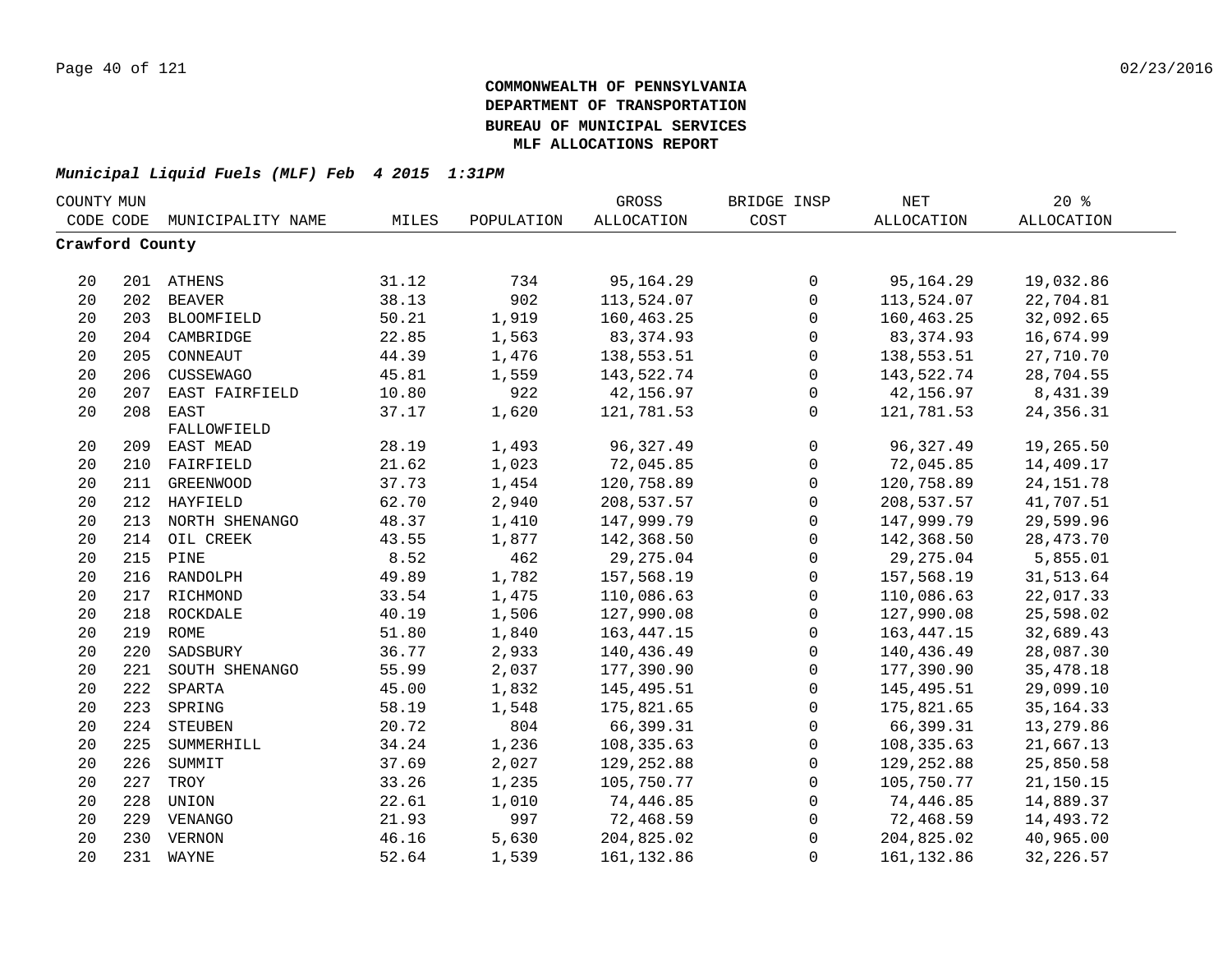| COUNTY MUN |     |                   |         |            | GROSS        | BRIDGE INSP    | NET        | $20*$                     |  |
|------------|-----|-------------------|---------|------------|--------------|----------------|------------|---------------------------|--|
| CODE CODE  |     | MUNICIPALITY NAME | MILES   | POPULATION | ALLOCATION   | COST           | ALLOCATION | ALLOCATION                |  |
| 20         |     | 232 WEST          | 6.68    | 605        | 26,595.98    | $\mathbf{0}$   | 26,595.98  | 5,319.20                  |  |
|            |     | FALLOWFIELD       |         |            |              |                |            |                           |  |
| 20         | 233 | WEST MEAD         | 41.47   | 5,249      | 187,516.92   | $\overline{0}$ | 187,516.92 | 37,503.38                 |  |
| 20         | 234 | WEST SHENANGO     | 10.54   | 504        | 35, 202.35   | 0              | 35,202.35  | 7,040.47                  |  |
| 20         | 235 | WOODCOCK          | 48.31   | 2,856      | 169,542.22   | $\mathbf{0}$   | 169,542.22 | 33,908.44                 |  |
| 20         | 301 | MEADVILLE         | 51.47   | 13,388     | 335,879.82   | $\mathbf 0$    | 335,879.82 | 67,175.96                 |  |
| 20         | 302 | TITUSVILLE        | 29.41   | 5,601      | 161,174.45   | $\mathbf 0$    | 161,174.45 | 32,234.89                 |  |
| 20         | 401 | BLOOMING          | 2.50    | 337        | 11,612.98    | 0              | 11,612.98  | 2,322.60                  |  |
|            |     | VALLEY            |         |            |              |                |            |                           |  |
| 20         | 402 | CAMBRIDGE         | 6.01    | 2,595      | 54,702.49    | $\mathbf 0$    | 54,702.49  | 10,940.50                 |  |
|            |     | SPRINGS           |         |            |              |                |            |                           |  |
| 20         | 403 | CENTERVILLE       | 2.72    | 218        | 10,404.07    | $\mathbf 0$    | 10,404.07  | 2,080.81                  |  |
| 20         | 404 | COCHRANTON        | 5.27    | 1,136      | 30,867.13    | $\mathbf 0$    | 30,867.13  | 6,173.43                  |  |
| 20         | 405 | CONNEAUT LAKE     | 4.64    | 653        | 21,966.83    | $\mathbf 0$    | 21,966.83  | 4,393.37                  |  |
| 20         | 406 | CONNEAUTVILLE     | 7.30    | 774        | 30,757.94    | $\mathbf 0$    | 30,757.94  | 6, 151.59                 |  |
| 20         | 407 | HYDETOWN          | 2.53    | 526        | 14,527.93    | 0              | 14,527.93  | 2,905.59                  |  |
| 20         | 408 | LINESVILLE        | 3.76    | 1,040      | 25,466.81    | $\Omega$       | 25,466.81  | 5,093.36                  |  |
| 20         | 409 | SAEGERTOWN        | 3.55    | 997        | 24, 270.86   | $\Omega$       | 24,270.86  | 4,854.17                  |  |
|            |     | <b>BOROUGH</b>    |         |            |              |                |            |                           |  |
| 20         | 410 | SPARTANSBURG      | 2.44    | 305        | 10,975.43    | $\overline{0}$ | 10,975.43  | 2,195.09                  |  |
| 20         | 411 | SPRINGBORO        | 1.76    | 477        | 11,773.44    | 0              | 11,773.44  | 2,354.69                  |  |
| 20         | 412 | TOWNVILLE         | 1.04    | 323        | 7,574.33     | 0              | 7,574.33   | 1,514.87                  |  |
| 20         | 413 | VENANGO           | 1.01    | 239        | 6,235.11     | $\mathbf 0$    | 6, 235.11  | 1,247.02                  |  |
| 20         | 414 | WOODCOCK          | 0.26    | 157        | 3,037.83     | $\mathbf 0$    | 3,037.83   | 607.57                    |  |
|            |     | County Totals:    | 1404.45 | 88,765     | 5,016,787.85 | $\overline{0}$ |            | 5,016,787.85 1,003,357.57 |  |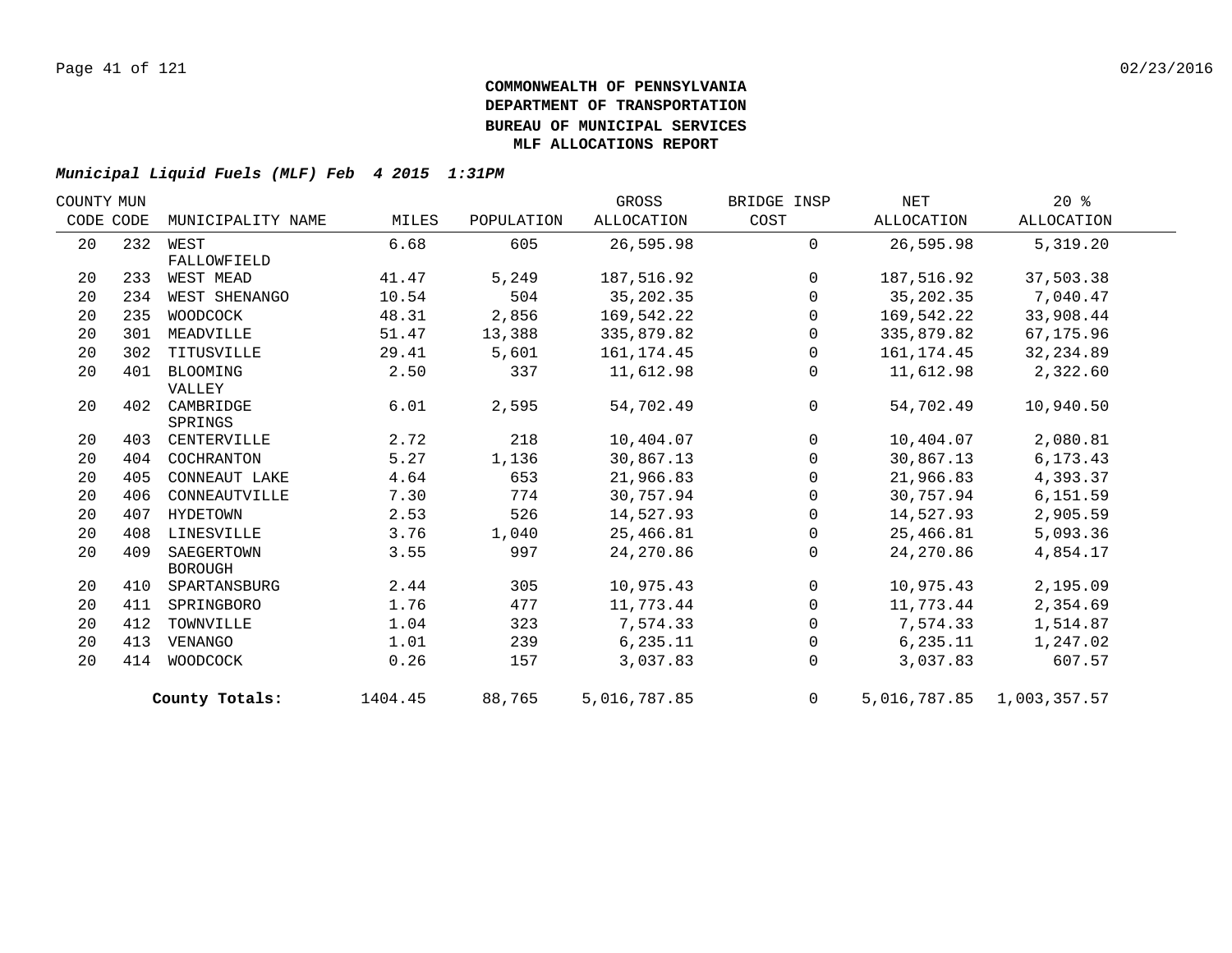| COUNTY MUN |     |                        |        |            | GROSS             | BRIDGE INSP  | NET               | $20*$             |  |
|------------|-----|------------------------|--------|------------|-------------------|--------------|-------------------|-------------------|--|
| CODE CODE  |     | MUNICIPALITY NAME      | MILES  | POPULATION | <b>ALLOCATION</b> | COST         | <b>ALLOCATION</b> | <b>ALLOCATION</b> |  |
|            |     | Cumberland County      |        |            |                   |              |                   |                   |  |
|            |     |                        |        |            |                   |              |                   |                   |  |
| 21         |     | 101 EAST PENNSBORO     | 81.83  | 20,228     | 518, 138.83       | 0            | 518, 138.83       | 103,627.77        |  |
| 21         |     | 102 LOWER ALLEN        | 62.06  | 17,980     | 432,456.02        | $\mathbf 0$  | 432,456.02        | 86,491.20         |  |
| 21         |     | 103 HAMPDEN            | 114.38 | 28,044     | 720,787.26        | $\Omega$     | 720,787.26        | 144, 157. 45      |  |
| 21         |     | 104 UPPER ALLEN        | 67.77  | 18,059     | 448,719.75        | $\Omega$     | 448,719.75        | 89,743.95         |  |
| 21         |     | 201 COOKE              | 22.58  | 179        | 61,897.54         | $\Omega$     | 61,897.54         | 12,379.51         |  |
| 21         |     | 202 DICKINSON          | 45.91  | 5,223      | 199,635.07        | $\mathbf 0$  | 199,635.07        | 39,927.01         |  |
| 21         |     | 203 HOPEWELL           | 36.32  | 2,329      | 130, 192. 38      | $\mathbf 0$  | 130,192.38        | 26,038.48         |  |
| 21         |     | 204 LOWER              | 25.96  | 1,732      | 94,066.40         | $\Omega$     | 94,066.40         | 18,813.28         |  |
|            |     | FRANKFORD              |        |            |                   |              |                   |                   |  |
| 21         |     | 205 LOWER MIFFLIN      | 24.87  | 1,783      | 91,973.44         | $\mathbf 0$  | 91,973.44         | 18,394.69         |  |
| 21         |     | 206 MIDDLESEX          | 39.94  | 7,040      | 210,381.89        | $\mathbf{0}$ | 210,381.89        | 42,076.38         |  |
| 21         |     | 207 MONROE             | 52.53  | 5,823      | 225, 133.34       | 0            | 225, 133.34       | 45,026.67         |  |
| 21         |     | 208 NORTH              | 52.09  | 11,143     | 303,579.48        | $\Omega$     | 303,579.48        | 60,715.90         |  |
|            |     | MIDDLETON              |        |            |                   |              |                   |                   |  |
| 21         |     | 209 NORTH NEWTON       | 31.28  | 2,430      | 118,491.71        | 0            | 118,491.71        | 23,698.34         |  |
| 21         |     | 210 PENN               | 30.84  | 2,924      | 124,751.25        | $\mathbf 0$  | 124,751.25        | 24,950.25         |  |
| 21         |     | 211 SHIPPENSBURG       | 4.45   | 5,429      | 93,140.85         | $\mathbf 0$  | 93,140.85         | 18,628.17         |  |
| 21         |     | 212 SILVER SPRING      | 87.81  | 13,657     | 434, 214. 28      | $\mathbf 0$  | 434, 214. 28      | 86,842.86         |  |
| 21         |     | 213 SOUTH              | 101.64 | 14,663     | 485,813.40        | $\Omega$     | 485,813.40        | 97,162.68         |  |
|            |     | MIDDLETON              |        |            |                   |              |                   |                   |  |
| 21         |     | 214 SOUTH NEWTON       | 12.59  | 1,383      | 53,768.99         | $\Omega$     | 53,768.99         | 10,753.80         |  |
| 21         |     | 215 SOUTHAMPTON        | 41.88  | 6,359      | 204, 331.75       | $\mathbf 0$  | 204, 331.75       | 40,866.35         |  |
| 21         | 217 | UPPER                  | 25.23  | 2,005      | 96,248.95         | $\mathbf 0$  | 96,248.95         | 19,249.79         |  |
|            |     | FRANKFORD              |        |            |                   |              |                   |                   |  |
| 21         |     | 218 UPPER MIFFLIN      | 25.04  | 1,304      | 85,230.99         | $\mathbf 0$  | 85,230.99         | 17,046.20         |  |
| 21         | 219 | WEST PENNSBORO         | 51.02  | 5,561      | 217,241.90        | $\mathbf 0$  | 217, 241.90       | 43, 448. 38       |  |
| 21         | 401 | CAMP HILL              | 32.35  | 7,888      | 203, 204.43       | $\Omega$     | 203, 204.43       | 40,640.89         |  |
| 21         | 402 | CARLISLE               | 56.19  | 18,682     | 427,702.81        | $\mathbf 0$  | 427,702.81        | 85,540.56         |  |
| 21         |     | 403 LEMOYNE            | 19.88  | 4,553      | 120,456.92        | $\mathbf 0$  | 120,456.92        | 24,091.38         |  |
| 21         |     | 404 MECHANICSBURG      | 26.99  | 8,981      | 205,551.32        | $\mathbf 0$  | 205,551.32        | 41,110.26         |  |
| 21         | 405 | MOUNT HOLLY<br>SPRINGS | 7.54   | 2,030      | 50,235.77         | $\Omega$     | 50,235.77         | 10,047.15         |  |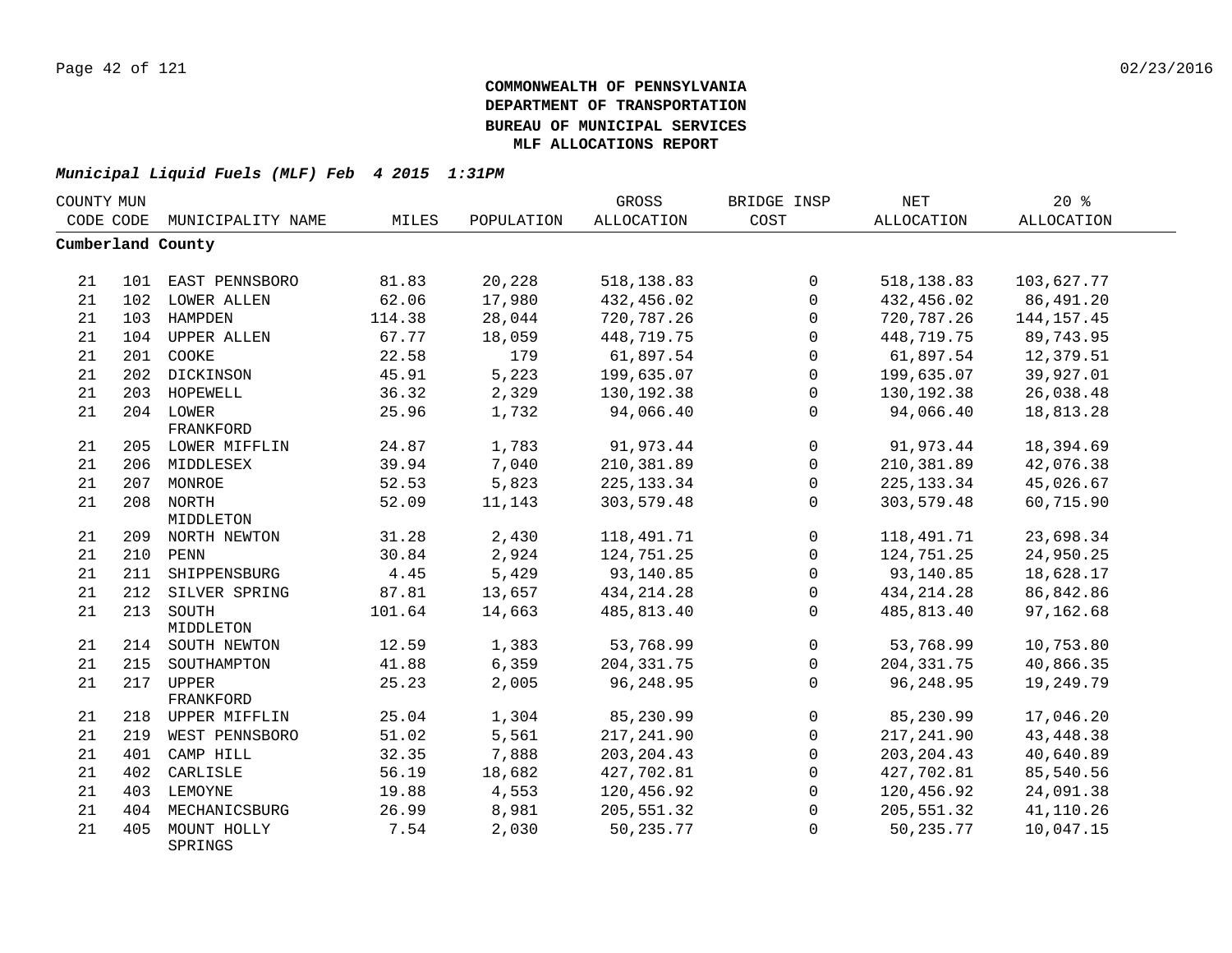| COUNTY MUN |     |                   |         |            | GROSS        | BRIDGE INSP | NET          | $20*$        |  |
|------------|-----|-------------------|---------|------------|--------------|-------------|--------------|--------------|--|
| CODE CODE  |     | MUNICIPALITY NAME | MILES   | POPULATION | ALLOCATION   | COST        | ALLOCATION   | ALLOCATION   |  |
| 21         | 406 | NEWBURG           | 0.91    | 336        | 7,428.53     | 0           | 7,428.53     | 1,485.71     |  |
| 21         | 407 | NEW CUMBERLAND    | 24.83   | 7,277      | 174,315.66   | 0           | 174,315.66   | 34,863.13    |  |
| 21         | 408 | NEWVILLE          | 3.44    | 1,326      | 28,919.63    | 0           | 28,919.63    | 5,783.93     |  |
| 21         | 409 | SHIPPENSBURG      | 17.22   | 5,492      | 127,468.07   | 0           | 127,468.07   | 25,493.61    |  |
| 21         | 410 | SHIREMANSTOWN     | 4.58    | 1,569      | 35,555.67    | 0           | 35,555.67    | 7,111.13     |  |
| 21         | 412 | WORMLEYSBURG      | 9.47    | 3,070      | 70,903.83    | 0           | 70,903.83    | 14,180.77    |  |
|            |     | County Totals:    | 1241.42 | 236,482    | 6,801,938.11 | 0           | 6,801,938.11 | 1,360,387.62 |  |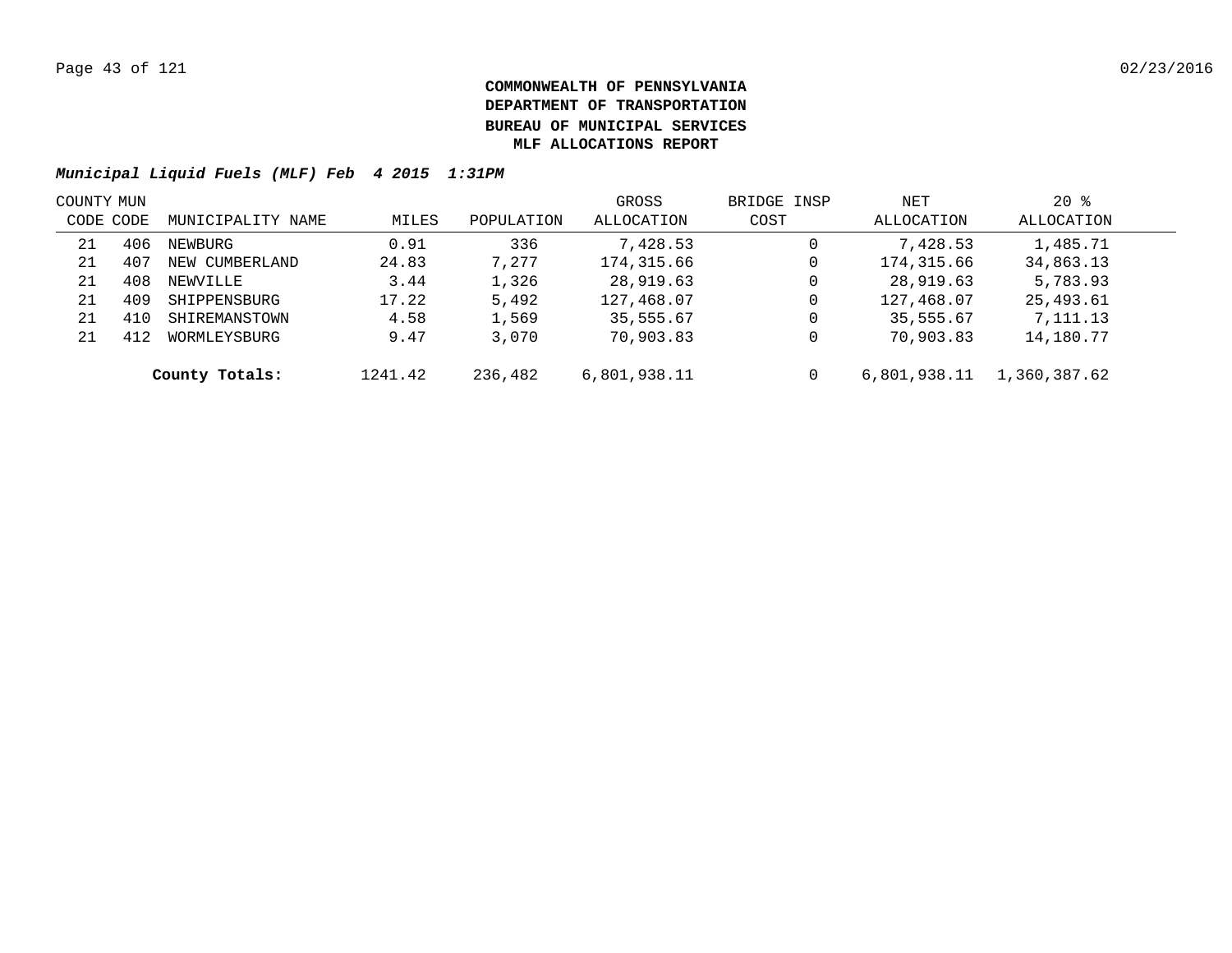| COUNTY MUN     |     |                   |        |            | GROSS        | BRIDGE INSP    | NET          | $20*$             |  |
|----------------|-----|-------------------|--------|------------|--------------|----------------|--------------|-------------------|--|
| CODE CODE      |     | MUNICIPALITY NAME | MILES  | POPULATION | ALLOCATION   | COST           | ALLOCATION   | <b>ALLOCATION</b> |  |
| Dauphin County |     |                   |        |            |              |                |              |                   |  |
|                |     |                   |        |            |              |                |              |                   |  |
| 22             |     | 101 SUSQUEHANNA   | 106.73 | 24,036     | 640,579.63   | $\mathsf{O}$   | 640,579.63   | 128, 115.93       |  |
| 22             |     | 102 SWATARA       | 94.65  | 23,362     | 594,959.24   | $\mathsf{O}$   | 594,959.24   | 118,991.85        |  |
| 22             |     | 103 LOWER SWATARA | 42.18  | 8,236      | 234, 203.92  | $\mathsf{O}$   | 234, 203.92  | 46,840.78         |  |
| 22             |     | 201 CONEWAGO      | 33.18  | 2,997      | 131,982.89   | $\mathsf{O}$   | 131,982.89   | 26,396.58         |  |
| 22             |     | 202 DERRY         | 105.84 | 24,679     | 647,895.16   | 0              | 647,895.16   | 129,579.03        |  |
| 22             |     | 203 EAST HANOVER  | 52.78  | 5,718      | 224, 213. 21 | 0              | 224, 213. 21 | 44,842.64         |  |
| 22             |     | 204 HALIFAX       | 38.85  | 3,483      | 154,144.57   | 0              | 154,144.57   | 30,828.91         |  |
| 22             | 205 | <b>JACKSON</b>    | 24.75  | 1,941      | 94,029.83    | $\mathbf 0$    | 94,029.83    | 18,805.97         |  |
| 22             | 206 | <b>JEFFERSON</b>  | 10.08  | 362        | 31,865.13    | $\mathsf{O}$   | 31,865.13    | 6,373.03          |  |
| 22             |     | 207 LONDONDERRY   | 43.10  | 5,235      | 191,581.15   | $\mathbf 0$    | 191,581.15   | 38, 316. 23       |  |
| 22             |     | 208 LOWER PAXTON  | 200.20 | 47,360     | 1,237,040.27 | $\mathbf 0$    | 1,237,040.27 | 247,408.05        |  |
| 22             |     | 210 LYKENS        | 33.68  | 1,618      | 112,599.72   | $\mathbf 0$    | 112,599.72   | 22,519.94         |  |
| 22             |     | 211 MIDDLE PAXTON | 36.01  | 4,976      | 169,102.35   | 0              | 169,102.35   | 33,820.47         |  |
| 22             |     | 212 MIFFLIN       | 22.94  | 784        | 71,920.66    | 0              | 71,920.66    | 14,384.13         |  |
| 22             |     | 213 REED          | 4.33   | 239        | 14,941.11    | 0              | 14,941.11    | 2,988.22          |  |
| 22             |     | 214 RUSH          | 2.88   | 231        | 11,018.74    | $\mathsf 0$    | 11,018.74    | 2,203.75          |  |
| 22             |     | 215 SOUTH HANOVER | 34.44  | 6,248      | 184,073.93   | $\mathsf 0$    | 184,073.93   | 36,814.79         |  |
| 22             |     | 216 UPPER PAXTON  | 49.45  | 4,161      | 192, 115.45  | $\mathbf 0$    | 192, 115.45  | 38,423.09         |  |
| 22             |     | 217 WASHINGTON    | 27.91  | 2,268      | 107, 223.48  | $\mathbf 0$    | 107, 223.48  | 21, 444.70        |  |
| 22             |     | 218 WAYNE         | 18.74  | 1,341      | 69,265.80    | $\mathbf 0$    | 69,265.80    | 13,853.16         |  |
| 22             |     | 219 WEST HANOVER  | 60.60  | 9,343      | 299,119.02   | $\mathsf{O}$   | 299,119.02   | 59,823.80         |  |
| 22             |     | 220 WICONISCO     | 5.71   | 1,210      | 33, 131. 44  | $\mathbf 0$    | 33, 131. 44  | 6,626.29          |  |
| 22             |     | 221 WILLIAMS      | 7.47   | 1,112      | 36, 276.03   | $\mathsf{O}$   | 36,276.03    | 7,255.21          |  |
| 22             |     | 301 HARRISBURG    | 129.92 | 49,528     | 1,084,021.50 | $\mathsf{O}$   | 1,084,021.50 | 216,804.30        |  |
| 22             |     | 401 BERRYSBURG    | 4.00   | 368        | 16,011.64    | $\mathsf{O}$   | 16,011.64    | 3,202.33          |  |
| 22             | 402 | DAUPHIN           | 5.89   | 791        | 27, 315.62   | 0              | 27, 315.62   | 5,463.12          |  |
| 22             | 403 | ELIZABETHVILLE    | 6.69   | 1,510      | 40,203.30    | 0              | 40,203.30    | 8,040.66          |  |
| 22             | 404 | GRATZ             | 6.37   | 765        | 28, 184. 16  | 0              | 28,184.16    | 5,636.83          |  |
| 22             |     | 405 HALIFAX       | 2.82   | 841        | 20,015.53    | 0              | 20,015.53    | 4,003.11          |  |
| 22             |     | 406 HIGHSPIRE     | 9.44   | 2,399      | 60,755.63    | 0              | 60,755.63    | 12, 151. 13       |  |
| 22             |     | 407 HUMMELSTOWN   | 15.02  | 4,538      | 107,487.46   | $\mathsf 0$    | 107,487.46   | 21,497.49         |  |
| 22             |     | 408 LYKENS        | 9.59   | 1,779      | 51,844.77    | $\overline{0}$ | 51,844.77    | 10,368.95         |  |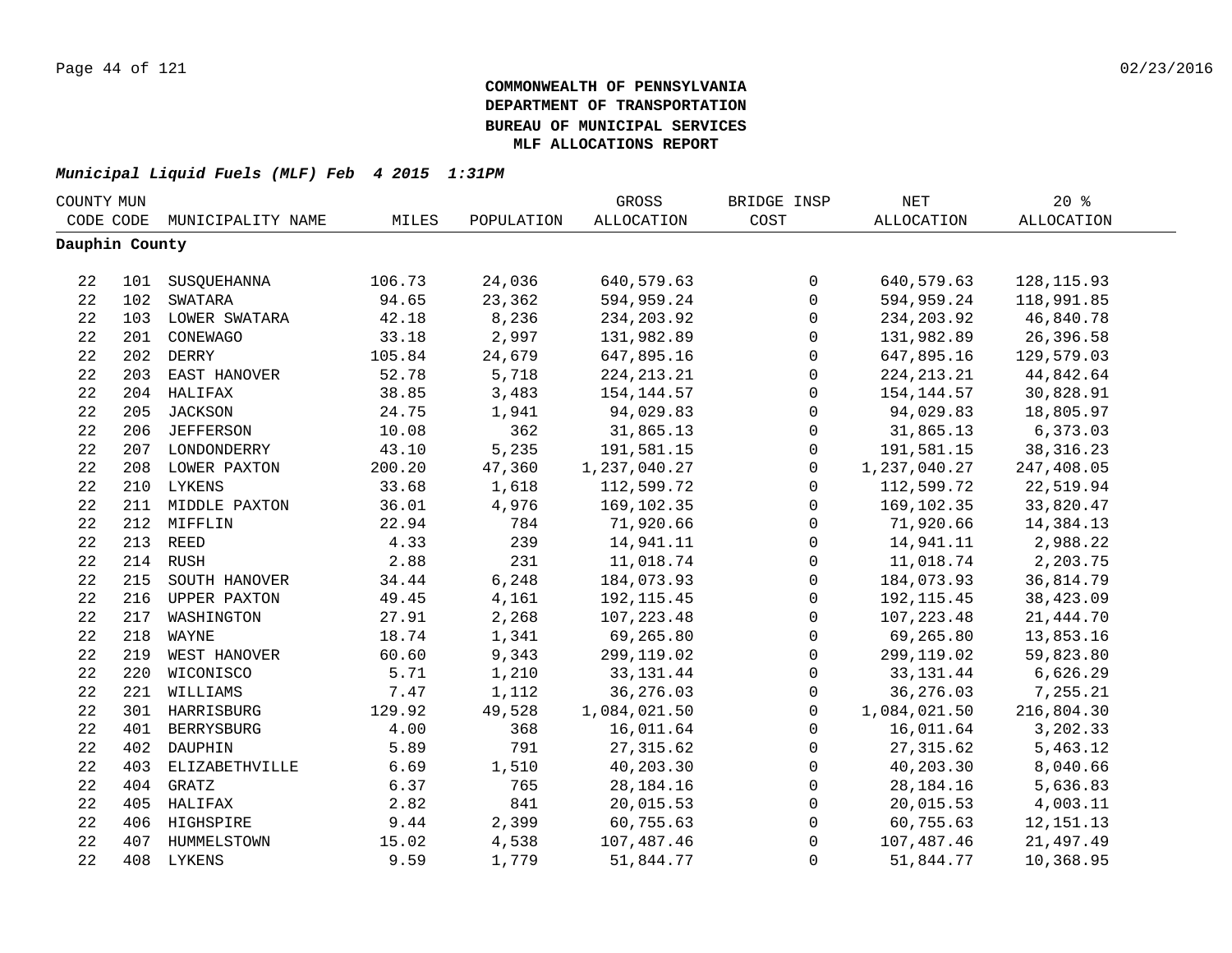| COUNTY MUN |           |                   |         |            | GROSS        | BRIDGE INSP | NET          | $20*$        |  |
|------------|-----------|-------------------|---------|------------|--------------|-------------|--------------|--------------|--|
|            | CODE CODE | MUNICIPALITY NAME | MILES   | POPULATION | ALLOCATION   | COST        | ALLOCATION   | ALLOCATION   |  |
| 22         | 409       | MIDDLETOWN        | 21.87   | 8,933      | 191,404.86   | 0           | 191,404.86   | 38,280.97    |  |
| 22         | 410       | MILLERSBURG       | 13.51   | 2,557      | 73,799.41    | 0           | 73,799.41    | 14,759.88    |  |
| 22         | 411       | PAXTANG           | 7.65    | 1,561      | 43,486.05    | 0           | 43,486.05    | 8,697.21     |  |
| 22         | 412       | PENBROOK          | 8.59    | 3,008      | 67,665.79    | 0           | 67,665.79    | 13,533.16    |  |
| 22         | 413       | ROYALTON          | 5.46    | 907        | 27,928.82    | 0           | 27,928.82    | 5,585.76     |  |
| 22         | 414       | STEELTON          | 13.01   | 5,990      | 124,006.46   | 0           | 124,006.46   | 24,801.29    |  |
| 22         | 415       | PILLOW            | 2.50    | 298        | 11,027.71    | 0           | 11,027.71    | 2,205.54     |  |
| 22         | 416       | WILLIAMSTOWN      | 4.39    | 1,387      | 32,326.21    | 0           | 32,326.21    | 6,465.24     |  |
|            |           | County Totals:    | 1323.22 | 268,100    | 7,490,767.65 |             | 7,490,767.65 | 1,498,153.53 |  |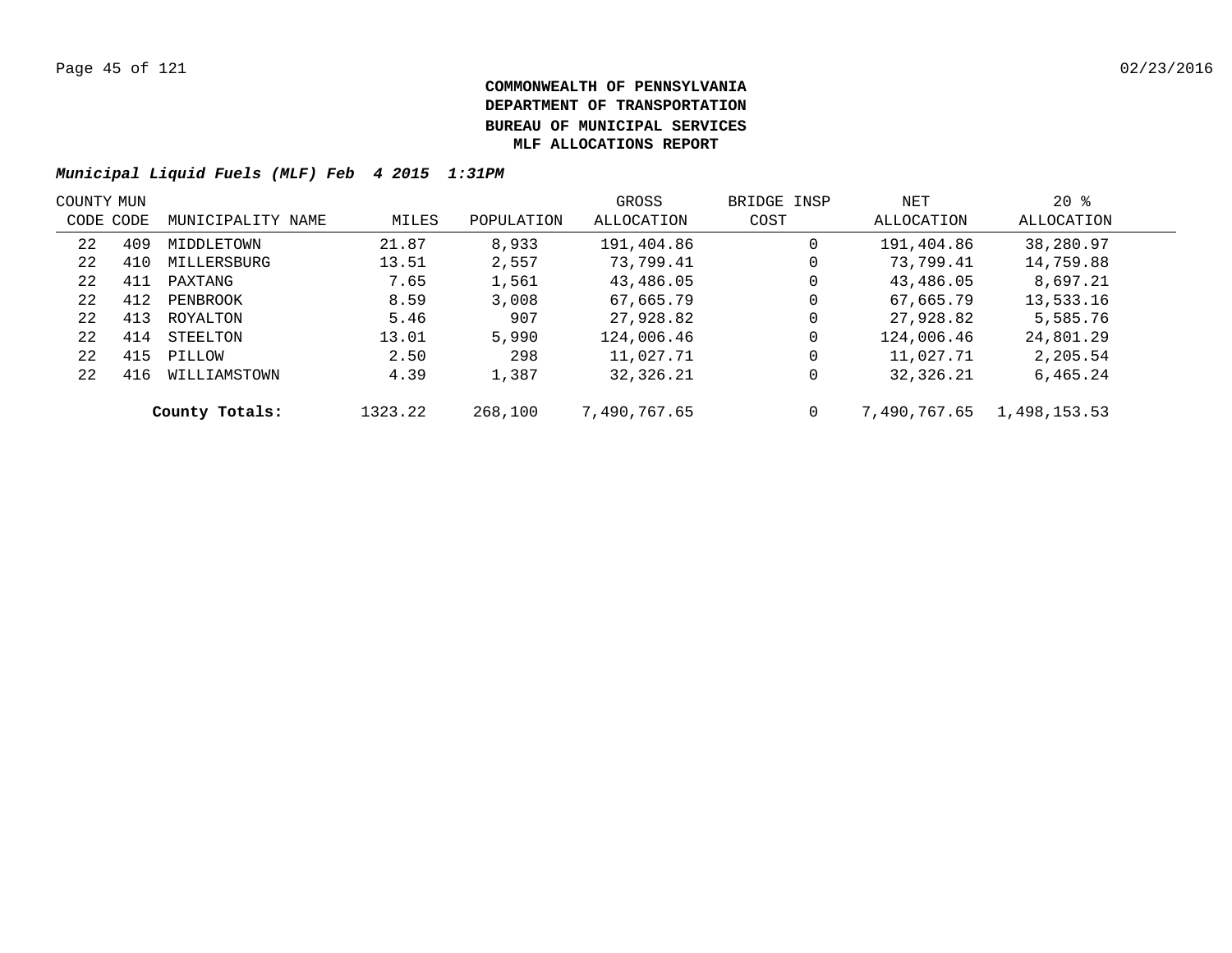| COUNTY MUN      |     |                         |        |            | GROSS             | BRIDGE INSP    | $\operatorname{NET}$ | 20%               |  |
|-----------------|-----|-------------------------|--------|------------|-------------------|----------------|----------------------|-------------------|--|
| CODE CODE       |     | MUNICIPALITY NAME       | MILES  | POPULATION | <b>ALLOCATION</b> | COST           | ALLOCATION           | <b>ALLOCATION</b> |  |
| Delaware County |     |                         |        |            |                   |                |                      |                   |  |
|                 |     |                         |        |            |                   |                |                      |                   |  |
| 23              |     | 101 ASTON               | 53.39  | 16,592     | 388,996.27        | $\Omega$       | 388,996.27           | 77,799.25         |  |
| 23              |     | 102 DARBY               | 14.32  | 9,264      | 176,573.80        | $\mathbf 0$    | 176,573.80           | 35, 314.76        |  |
| 23              |     | 103 HAVERFORD           | 122.65 | 48,491     | 1,049,395.45      | 486.80         | 1,048,908.65         | 209,781.73        |  |
| 23              |     | 104 LOWER<br>CHICHESTER | 5.18   | 3,469      | 65,641.90         | 0              | 65,641.90            | 13, 128.38        |  |
| 23              |     | 105 NETHER              | 45.44  | 13,706     | 324,839.55        | $\overline{0}$ | 324,839.55           | 64,967.91         |  |
|                 |     | PROVIDENCE              |        |            |                   |                |                      |                   |  |
| 23              |     | 106 RADNOR              | 83.93  | 31,531     | 693,398.13        | $\Omega$       | 693,398.13           | 138,679.63        |  |
| 23              |     | 107 RIDLEY              | 70.03  | 30,768     | 645,367.01        | 784.40         | 644,582.61           | 128,916.52        |  |
| 23              |     | 108 SPRINGFIELD         | 67.47  | 24,211     | 540, 254.62       | $\overline{0}$ | 540,254.62           | 108,050.92        |  |
| 23              |     | 109 TINICUM             | 18.90  | 4,091      | 110,953.96        | $\mathsf{O}$   | 110,953.96           | 22,190.79         |  |
| 23              |     | 110 UPPER<br>CHICHESTER | 46.04  | 16,738     | 371,808.54        | 486.80         | 371,321.74           | 74,264.35         |  |
| 23              |     | 111 UPPER DARBY         | 126.62 | 82,795     | 1,574,519.00      | $\overline{0}$ | 1,574,519.00         | 314,903.80        |  |
| 23              |     | 112 MARPLE<br>TOWNSHIP  | 79.89  | 23,428     | 566, 212.89       | $\overline{0}$ | 566,212.89           | 113, 242.58       |  |
| 23              |     | 201 BETHEL              | 26.07  | 8,791      | 200, 287.54       | $\mathbf 0$    | 200, 287.54          | 40,057.51         |  |
| 23              | 202 | CHADDS FORD             | 13.46  | 3,640      | 89,396.17         | $\mathbf 0$    | 89,396.17            | 17,879.23         |  |
| 23              |     | 203 CHESTER             | 9.85   | 3,940      | 85,034.85         | $\mathbf 0$    | 85,034.85            | 17,006.97         |  |
| 23              |     | 204 CONCORD             | 53.98  | 17,231     | 400,132.74        | $\mathsf{O}$   | 400,132.74           | 80,026.55         |  |
| 23              |     | 205 EDGMONT             | 17.28  | 3,987      | 105, 145. 12      | $\mathsf{O}$   | 105, 145. 12         | 21,029.02         |  |
| 23              |     | 207 MIDDLETOWN          | 56.82  | 15,807     | 386,236.66        | $\mathsf{O}$   | 386,236.66           | 77, 247.33        |  |
| 23              |     | 208 NEWTOWN             | 49.47  | 12,216     | 313,047.32        | $\mathbf 0$    | 313,047.32           | 62,609.46         |  |
| 23              | 209 | THORNBURY               | 27.73  | 8,028      | 193,190.38        | $\mathbf 0$    | 193,190.38           | 38,638.08         |  |
| 23              | 210 | UPPER<br>PROVIDENCE     | 37.11  | 10,142     | 249,511.77        | $\Omega$       | 249,511.77           | 49,902.35         |  |
| 23              |     | 301 CHESTER CITY        | 79.60  | 33,972     | 720,484.50        | 2,367.00       | 718,117.50           | 143,623.50        |  |
| 23              |     | 401 ALDAN               | 10.05  | 4,152      | 88,662.06         | $\mathbf 0$    | 88,662.06            | 17,732.41         |  |
| 23              | 402 | <b>BROOKHAVEN</b>       | 20.67  | 8,006      | 174,346.86        | $\mathbf 0$    | 174,346.86           | 34,869.37         |  |
| 23              | 403 | CHESTER<br>HEIGHTS      | 2.52   | 2,531      | 44,590.26         | $\Omega$       | 44,590.26            | 8,918.05          |  |
| 23              | 404 | CLIFTON<br>HEIGHTS      | 10.14  | 6,652      | 126,493.63        | $\mathsf{O}$   | 126,493.63           | 25, 298.73        |  |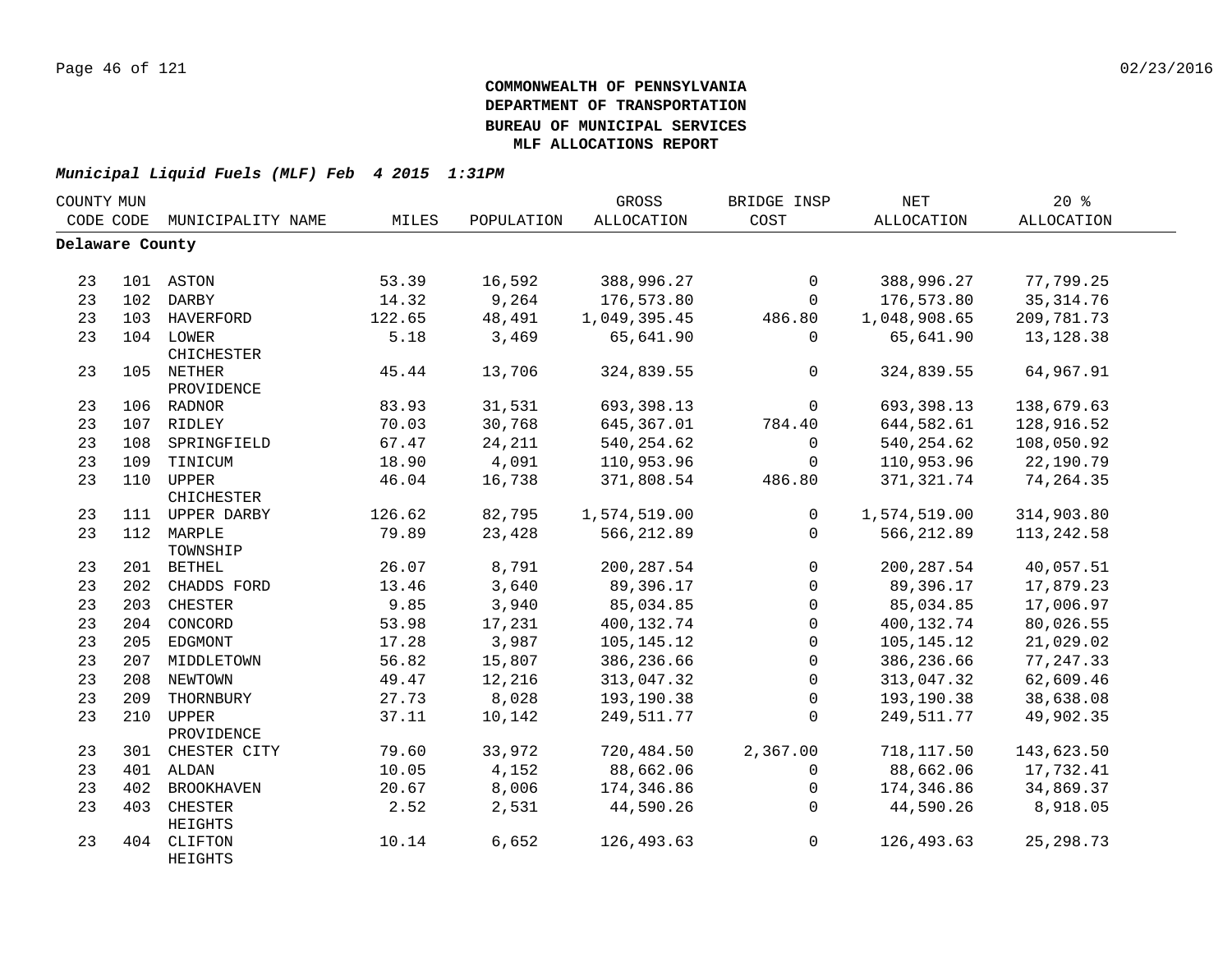| COUNTY MUN |     |                               |         |            | GROSS         | BRIDGE INSP  | NET                        | $20*$       |  |
|------------|-----|-------------------------------|---------|------------|---------------|--------------|----------------------------|-------------|--|
| CODE CODE  |     | MUNICIPALITY NAME             | MILES   | POPULATION | ALLOCATION    | COST         | ALLOCATION                 | ALLOCATION  |  |
| 23         | 405 | COLLINGDALE                   | 13.06   | 8,786      | 166,096.47    | $\Omega$     | 166,096.47                 | 33, 219.29  |  |
| 23         | 406 | COLWYN                        | 3.96    | 2,546      | 48,591.46     | $\mathbf 0$  | 48,591.46                  | 9,718.29    |  |
| 23         | 407 | DARBY                         | 11.81   | 10,687     | 191,346.44    | $\mathbf 0$  | 191,346.44                 | 38,269.29   |  |
| 23         | 408 | EAST LANSDOWNE                | 4.37    | 2,668      | 51,497.42     | $\Omega$     | 51,497.42                  | 10,299.48   |  |
| 23         | 409 | EDDYSTONE                     | 4.86    | 2,410      | 48,910.60     | $\Omega$     | 48,910.60                  | 9,782.12    |  |
| 23         | 410 | FOLCROFT                      | 9.57    | 6,606      | 124,229.98    | 749.00       | 123,480.98                 | 24,696.20   |  |
| 23         | 411 | GLENOLDEN                     | 13.78   | 7,153      | 143,478.52    | 1,586.60     | 141,891.92                 | 28, 378. 38 |  |
| 23         | 412 | LANSDOWNE                     | 21.67   | 10,620     | 216,196.82    | $\mathbf 0$  | 216, 196.82                | 43,239.36   |  |
| 23         | 413 | MARCUS HOOK                   | 5.35    | 2,397      | 50,000.43     | $\mathbf 0$  | 50,000.43                  | 10,000.09   |  |
| 23         | 414 | MEDIA                         | 14.12   | 5,327      | 116,967.73    | $\mathbf{0}$ | 116,967.73                 | 23, 393.55  |  |
| 23         | 415 | MILLBOURNE                    | 1.00    | 1,159      | 20,015.09     | 0            | 20,015.09                  | 4,003.02    |  |
| 23         |     | 416 MORTON                    | 6.95    | 2,669      | 58, 277.94    | $\mathbf 0$  | 58,277.94                  | 11,655.59   |  |
| 23         | 417 | NORWOOD                       | 12.82   | 5,890      | 122,007.56    | $\mathbf 0$  | 122,007.56                 | 24,401.51   |  |
| 23         | 418 | PARKSIDE                      | 4.06    | 2,328      | 45,582.22     | $\Omega$     | 45,582.22                  | 9,116.44    |  |
| 23         | 419 | PROSPECT PARK                 | 12.47   | $6,454$    | 129,553.56    | $\mathbf 0$  | 129,553.56                 | 25,910.71   |  |
| 23         | 420 | RIDLEY PARK                   | 16.45   | 7,002      | 148,214.02    | 486.80       | 147,727.22                 | 29,545.44   |  |
| 23         | 421 | ROSE VALLEY                   | 3.72    | 913        | 23,456.07     | 0            | 23,456.07                  | 4,691.21    |  |
| 23         |     | 422 RUTLEDGE                  | 2.90    | 784        | 19,369.92     | $\mathbf{0}$ | 19,369.92                  | 3,873.98    |  |
| 23         | 423 | SHARON HILL<br><b>BOROUGH</b> | 9.03    | 5,697      | 109,172.77    | $\Omega$     | 109,172.77                 | 21,834.55   |  |
| 23         |     | 424 SWARTHMORE                | 15.96   | 6,194      | 134,803.62    | 1,133.80     | 133,669.82                 | 26,733.96   |  |
| 23         | 425 | TRAINER                       | 4.61    | 1,828      | 39,704.65     | $\mathbf{0}$ | 39,704.65                  | 7,940.93    |  |
| 23         | 426 | UPLAND BOROUGH                | 7.50    | 3,239      | 68,274.05     | $\mathbf{0}$ | 68,274.05                  | 13,654.81   |  |
| 23         |     | 427 YEADON                    | 19.39   | 11,443     | 222,568.54    | $\mathbf 0$  | 222,568.54                 | 44,513.71   |  |
|            |     | County Totals:                | 1368.02 | 558,979    | 11,982,836.86 | 8,081.20     | 11,974,755.66 2,394,951.13 |             |  |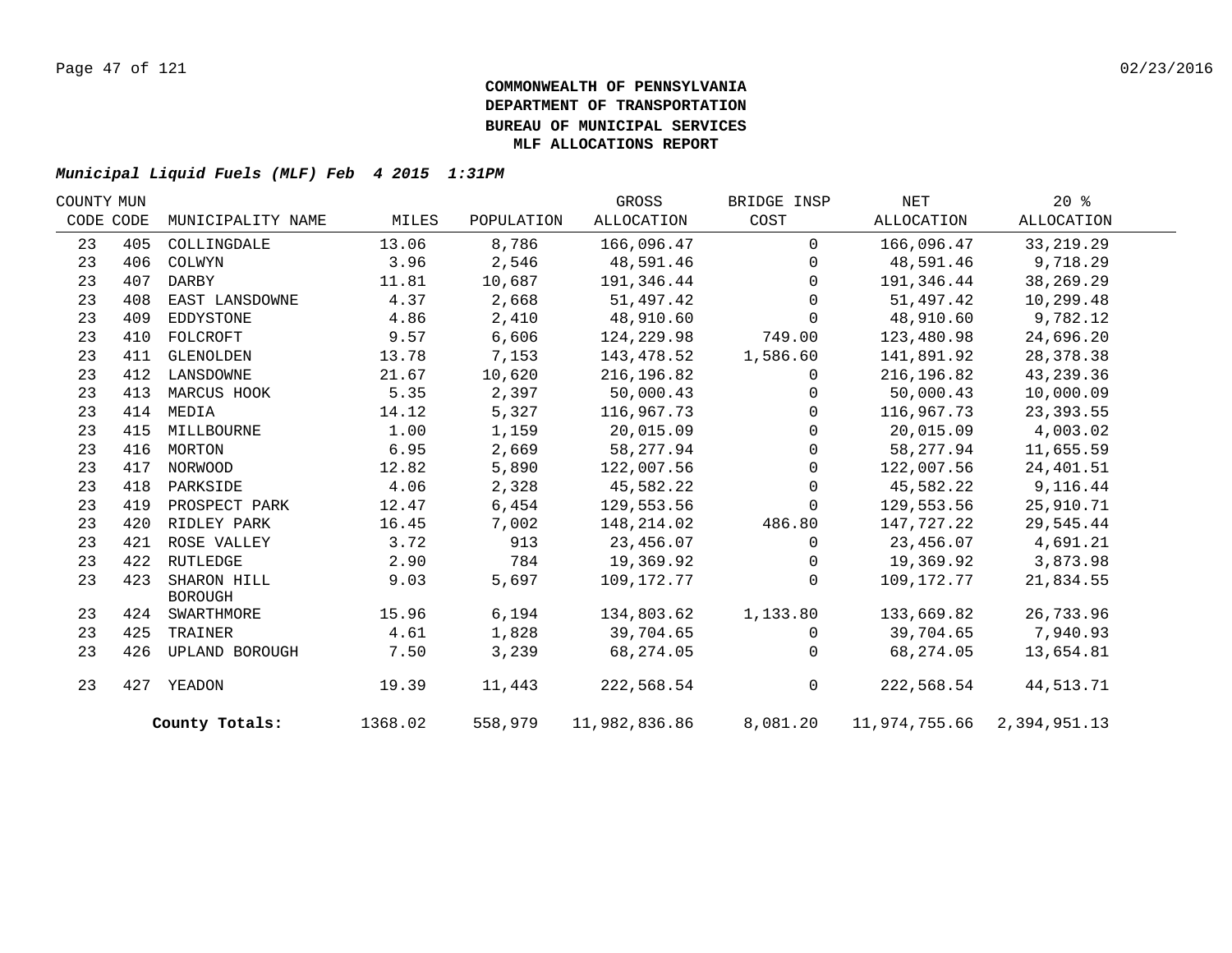| COUNTY MUN |     |                          |        |            | GROSS        | BRIDGE INSP | NET          | $20*$      |  |
|------------|-----|--------------------------|--------|------------|--------------|-------------|--------------|------------|--|
| CODE CODE  |     | MUNICIPALITY NAME        | MILES  | POPULATION | ALLOCATION   | COST        | ALLOCATION   | ALLOCATION |  |
| Elk County |     |                          |        |            |              |             |              |            |  |
| 24         | 201 | BENEZETTE                | 11.92  | 207        | 34,364.14    | 1,638.20    | 32,725.94    | 6,545.19   |  |
| 24         | 203 | FOX TOWNSHIP             | 47.21  | 3,630      | 178,272.95   | 311.40      | 177,961.55   | 35,592.31  |  |
| 24         | 204 | HIGHLAND                 | 26.45  | 492        | 76,742.95    | 266.60      | 76,476.35    | 15,295.27  |  |
| 24         | 205 | HORTON                   | 29.31  | 1,452      | 98,649.22    | 1,504.40    | 97,144.82    | 19,428.96  |  |
| 24         | 206 | JAY TOWNSHIP             | 41.41  | 2,072      | 139,683.14   | 2,412.20    | 137,270.94   | 27,454.19  |  |
| 24         | 207 | JONES                    | 41.94  | 1,624      | 134,349.91   | 2,076.80    | 132, 273. 11 | 26,454.62  |  |
| 24         | 208 | MILLSTONE                | 19.09  | 82         | 51,290.11    | 704.60      | 50,585.51    | 10,117.10  |  |
| 24         | 209 | RIDGWAY                  | 18.74  | 2,523      | 87,003.80    | 930.60      | 86,073.20    | 17,214.64  |  |
| 24         | 210 | SPRING CREEK<br>TOWNSHIP | 20.90  | 233        | 58,302.49    | 971.20      | 57,331.29    | 11,466.26  |  |
| 24         | 301 | SAINT MARYS              | 74.42  | 13,070     | 391,289.31   | 1,242.60    | 390,046.71   | 78,009.34  |  |
| 24         | 401 | JOHNSONBURG              | 11.62  | 2,483      | 67,732.81    | 440.40      | 67,292.41    | 13,458.48  |  |
| 24         | 402 | RIDGWAY                  | 17.57  | 4,078      | 107,271.20   | 0           | 107,271.20   | 21,454.24  |  |
|            |     | County Totals:           | 360.58 | 31,946     | 1,424,952.03 | 12,499.00   | 1,412,453.03 | 282,490.61 |  |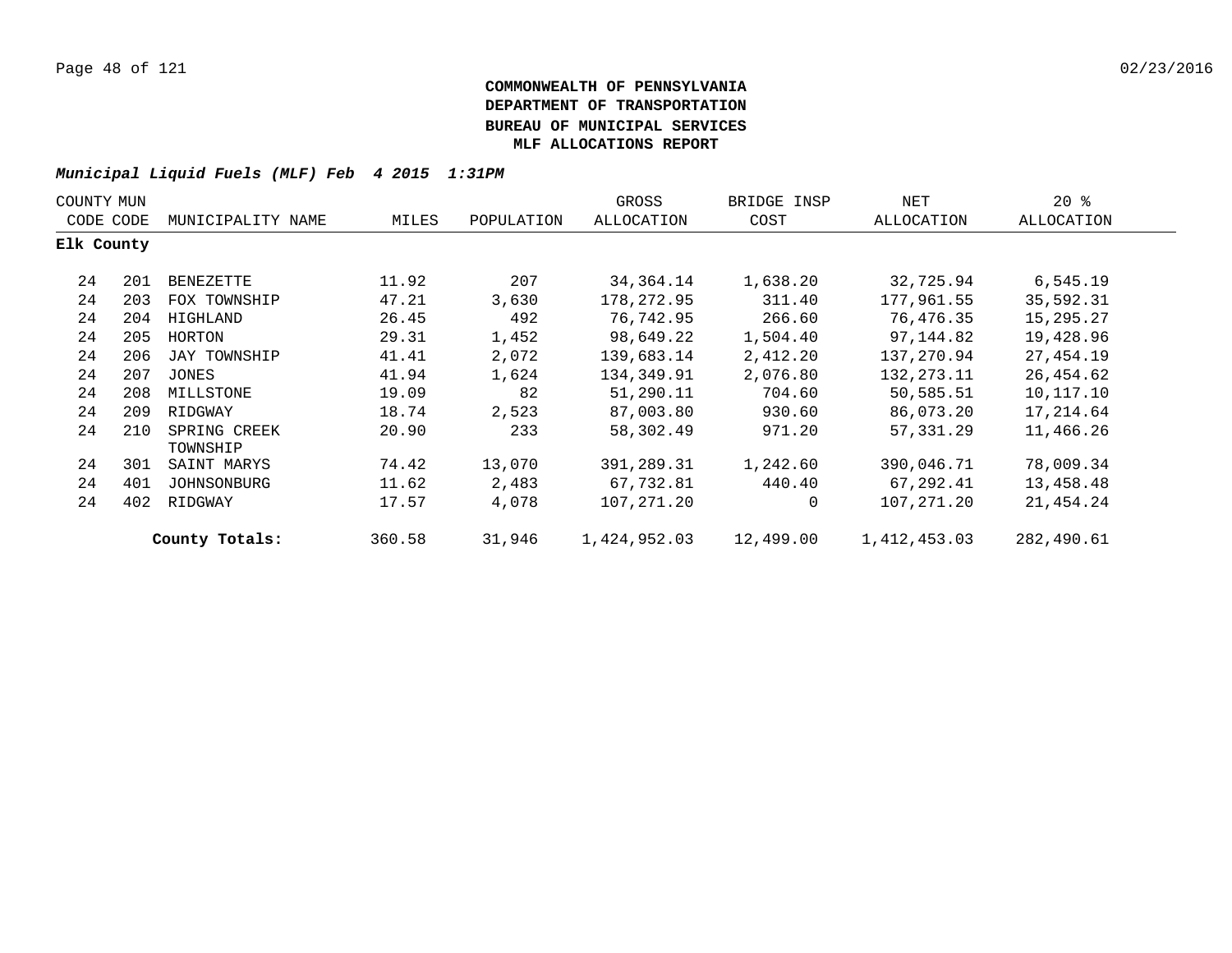| COUNTY MUN |             |                   |        |            | GROSS             | BRIDGE INSP    | $\operatorname{NET}$ | 20%               |  |
|------------|-------------|-------------------|--------|------------|-------------------|----------------|----------------------|-------------------|--|
|            | CODE CODE   | MUNICIPALITY NAME | MILES  | POPULATION | <b>ALLOCATION</b> | COST           | <b>ALLOCATION</b>    | <b>ALLOCATION</b> |  |
|            | Erie County |                   |        |            |                   |                |                      |                   |  |
|            |             |                   |        |            |                   |                |                      |                   |  |
| 25         |             | 101 LAWRENCE PARK | 10.97  | 3,982      | 88,523.43         | $\mathbf 0$    | 88,523.43            | 17,704.69         |  |
| 25         |             | 201 AMITY         | 27.81  | 1,073      | 89,028.20         | 1,037.20       | 87,991.00            | 17,598.20         |  |
| 25         |             | 202 CONCORD       | 19.91  | 1,344      | 72,378.89         | 0              | 72,378.89            | 14,475.78         |  |
| 25         |             | 203 CONNEAUT      | 38.70  | 4,290      | 165,861.68        | $\mathsf{O}$   | 165,861.68           | 33, 172. 34       |  |
| 25         |             | 204 ELK CREEK     | 42.98  | 1,798      | 139,688.26        | $\mathbf 0$    | 139,688.26           | 27,937.65         |  |
| 25         | 205         | FAIRVIEW          | 76.00  | 10,102     | 349,791.13        | 828.00         | 348,963.13           | 69,792.63         |  |
| 25         | 206         | FRANKLIN          | 31.88  | 1,633      | 108,104.71        | 1,249.80       | 106,854.91           | 21,370.98         |  |
| 25         | 207         | GIRARD            | 55.77  | 5,102      | 222,809.69        | $\mathbf 0$    | 222,809.69           | 44,561.94         |  |
| 25         | 208         | <b>GREENE</b>     | 58.05  | 4,706      | 222,845.87        | 2,478.00       | 220, 367.87          | 44,073.57         |  |
| 25         | 209         | GREENFIELD        | 40.72  | 1,933      | 135,787.81        | 1,656.00       | 134,131.81           | 26,826.36         |  |
| 25         |             | 210 HARBORCREEK   | 89.50  | 17,234     | 492,587.38        | 3,271.40       | 489, 315.98          | 97,863.20         |  |
| 25         |             | 211 LE BOEUF      | 37.24  | 1,698      | 123,135.66        | 1,010.80       | 122, 124.86          | 24, 424.97        |  |
| 25         |             | 212 MCKEAN        | 63.64  | 4,409      | 233,047.48        | 201.80         | 232,845.68           | 46,569.14         |  |
| 25         |             | 213 MILLCREEK     | 209.92 | 53,515     | 1,353,558.20      | 3,312.00       | 1,350,246.20         | 270,049.24        |  |
| 25         |             | 214 NORTH EAST    | 64.44  | 6,315      | 263,748.20        | 1,010.80       | 262,737.40           | 52, 547.48        |  |
| 25         |             | 215 SPRINGFIELD   | 62.02  | 3,425      | 214,032.73        | 1,443.80       | 212,588.93           | 42,517.79         |  |
| 25         |             | 216 SUMMIT        | 50.82  | 6,603      | 230, 125.58       | 2,070.00       | 228,055.58           | 45,611.12         |  |
| 25         |             | 217 UNION         | 33.47  | 1,655      | 112,604.32        | 828.00         | 111,776.32           | 22, 355.26        |  |
| 25         |             | 218 VENANGO       | 66.62  | 2,297      | 209,167.66        | 1,860.00       | 207,307.66           | 41, 461.53        |  |
| 25         |             | 219 WASHINGTON    | 69.41  | 4,432      | 248,025.04        | 3,332.80       | 244,692.24           | 48,938.45         |  |
| 25         |             | 220 WATERFORD     | 65.49  | 3,920      | 230,560.41        | 2,683.20       | 227,877.21           | 45,575.44         |  |
| 25         |             | 221 WAYNE         | 29.80  | 1,659      | 103,040.51        | 416.60         | 102,623.91           | 20,524.78         |  |
| 25         |             | 301 CORRY CITY    | 34.31  | 6,605      | 189,090.48        | 833.20         | 188,257.28           | 37,651.46         |  |
| 25         |             | 302 ERIE CITY     | 297.19 | 101,786    | 2,306,796.74      | $\overline{0}$ | 2,306,796.74         | 461, 359.35       |  |
| 25         |             | 401 ALBION        | 6.85   | 1,516      | 40,712.94         | $\mathbf{0}$   | 40,712.94            | 8,142.59          |  |
| 25         | 402         | CRANESVILLE       | 2.04   | 638        | 14,923.76         | $\mathbf 0$    | 14,923.76            | 2,984.75          |  |
| 25         | 404         | EDINBORO          | 17.86  | 6,438      | 143,447.63        | 833.20         | 142,614.43           | 28,522.89         |  |
| 25         | 405         | ELGIN             | 0.66   | 218        | 5,002.16          | $\mathbf 0$    | 5,002.16             | 1,000.43          |  |
| 25         |             | 407 GIRARD        | 15.69  | 3,104      | 87,724.71         | $\mathbf 0$    | 87,724.71            | 17,544.94         |  |
| 25         |             | 408 LAKE CITY     | 12.35  | 3,031      | 77,870.77         | 0              | 77,870.77            | 15,574.15         |  |
| 25         | 409         | MCKEAN            | 1.80   | 388        | 10,542.72         | $\mathbf{0}$   | 10,542.72            | 2,108.54          |  |
| 25         |             | 410 MILL VILLAGE  | 2.29   | 412        | 12, 187.84        | 416.60         | 11,771.24            | 2,354.25          |  |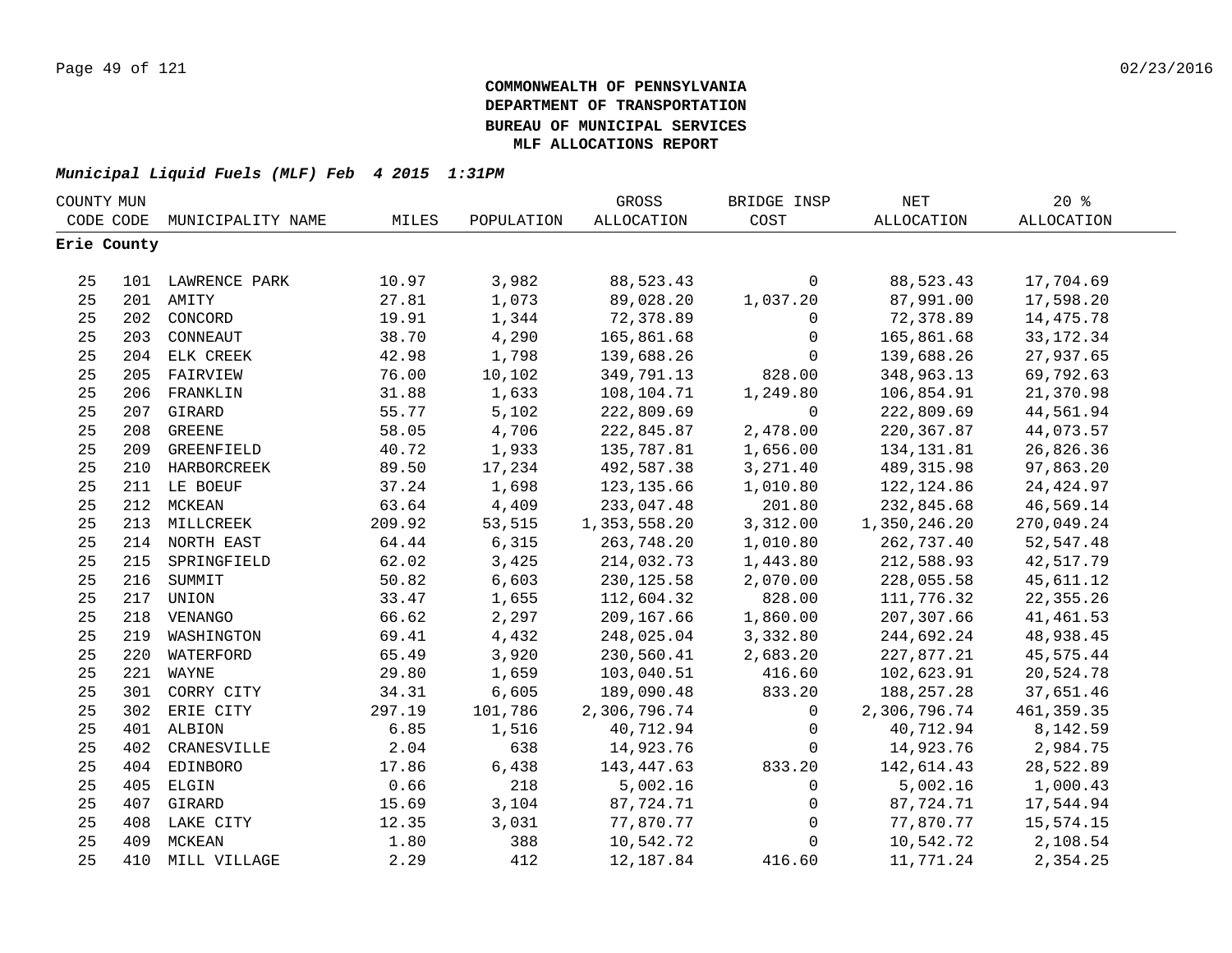| COUNTY MUN |     |                   |         |            | GROSS        | BRIDGE INSP | NET          | $20*$        |  |
|------------|-----|-------------------|---------|------------|--------------|-------------|--------------|--------------|--|
| CODE CODE  |     | MUNICIPALITY NAME | MILES   | POPULATION | ALLOCATION   | COST        | ALLOCATION   | ALLOCATION   |  |
| 25         | 411 | NORTH EAST        | 13.24   | 4,294      | 99,158.14    | 0           | 99,158.14    | 19,831.63    |  |
| 25         | 412 | PLATEA            | 4.93    | 430        | 19,380.77    | 0           | 19,380.77    | 3,876.15     |  |
| 25         | 413 | UNION CITY        | 12.02   | 3,320      | 81,342.36    | 0           | 81,342.36    | 16,268.47    |  |
| 25         | 414 | WATERFORD         | 11.15   | 1,517      | 52,003.81    | 817.20      | 51,186.61    | 10,237.32    |  |
| 25         | 415 | WATTSBURG         | 1.93    | 403        | 11,108.72    | 0           | 11,108.72    | 2,221.74     |  |
| 25         | 416 | WESLEYVILLE       | 10.02   | 3,341      | 76,412.92    | 0           | 76,412.92    | 15,282.58    |  |
|            |     | County Totals:    | 1689.49 | 280,566    | 8,636,159.31 | 31,590.40   | 8,604,568.91 | 1,720,913.78 |  |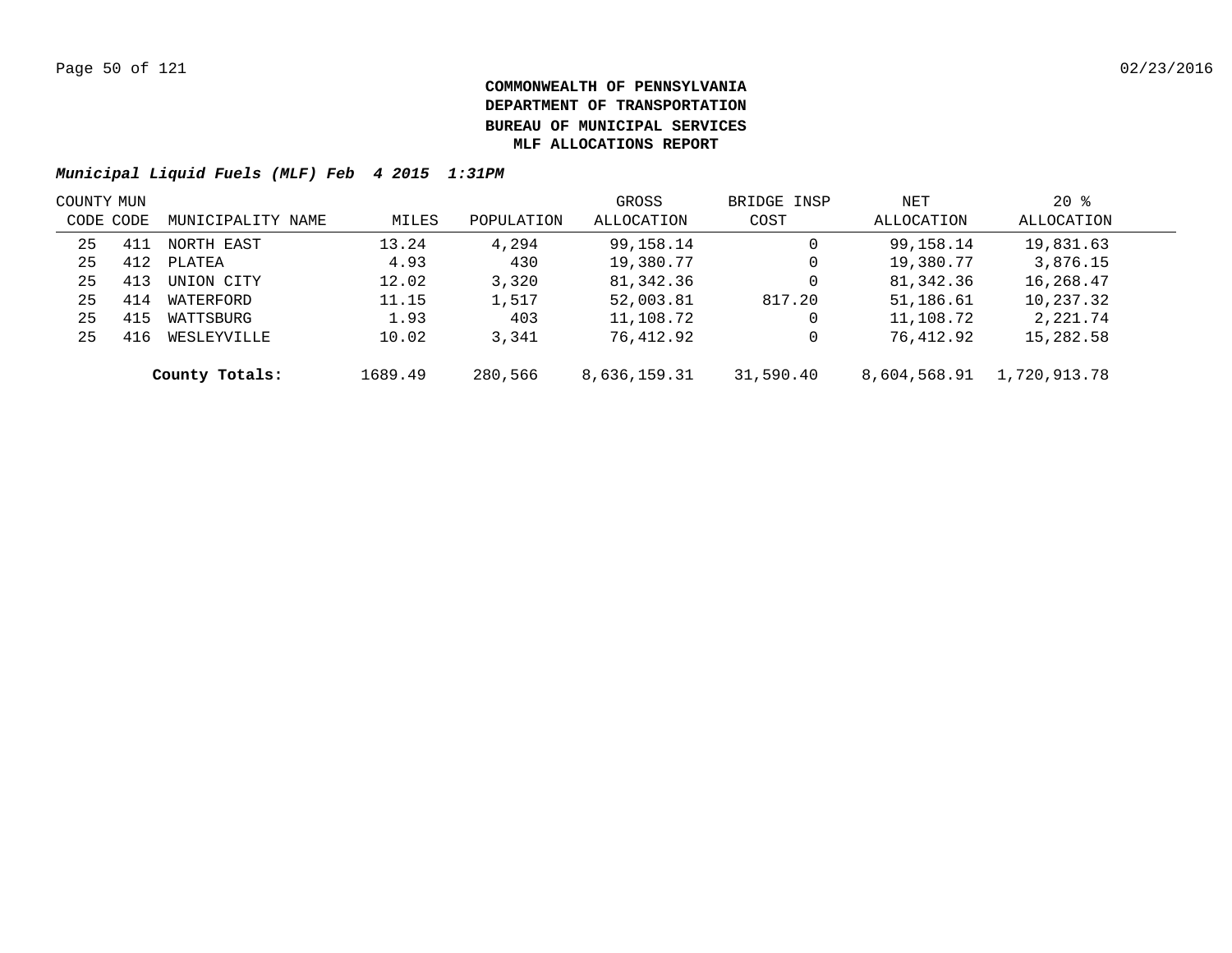| COUNTY MUN     |     |                    |       |            | GROSS             | BRIDGE INSP  | NET         | 20%               |  |
|----------------|-----|--------------------|-------|------------|-------------------|--------------|-------------|-------------------|--|
| CODE CODE      |     | MUNICIPALITY NAME  | MILES | POPULATION | <b>ALLOCATION</b> | COST         | ALLOCATION  | <b>ALLOCATION</b> |  |
| Fayette County |     |                    |       |            |                   |              |             |                   |  |
|                |     |                    |       |            |                   |              |             |                   |  |
| 26             |     | 201 BROWNSVILLE    | 6.02  | 683        | 26,035.81         | 476.44       | 25,559.37   | 5,111.87          |  |
| 26             |     | 202 BULLSKIN       | 75.54 | 6,966      | 302,625.04        | 3,442.48     | 299,182.56  | 59,836.51         |  |
| 26             |     | 203 CONNELLSVILLE  | 19.23 | 2,391      | 86,307.82         | $\mathbf 0$  | 86,307.82   | 17,261.56         |  |
| 26             |     | 204 DUNBAR         | 66.80 | 7,126      | 282,107.26        | $\mathsf{O}$ | 282,107.26  | 56, 421.45        |  |
| 26             | 205 | FRANKLIN           | 27.17 | 2,528      | 109,184.76        | 432.67       | 108,752.09  | 21,750.42         |  |
| 26             | 206 | <b>GEORGES</b>     | 63.35 | 6,612      | 264,874.88        | 2,420.22     | 262,454.66  | 52,490.93         |  |
| 26             | 207 | <b>GERMAN</b>      | 67.97 | 5,097      | 254,726.64        | $\mathbf 0$  | 254,726.64  | 50,945.33         |  |
| 26             | 208 | HENRY CLAY         | 52.55 | 2,066      | 168,805.44        | 1,018.02     | 167,787.42  | 33,557.48         |  |
| 26             | 209 | <b>JEFFERSON</b>   | 29.85 | 2,015      | 108,514.02        | $\Omega$     | 108,514.02  | 21,702.80         |  |
| 26             |     | 210 LOWER TYRONE   | 24.22 | 1,123      | 80,364.50         | $\mathbf 0$  | 80,364.50   | 16,072.90         |  |
| 26             |     | 211 LUZERNE        | 50.73 | 5,965      | 222,544.17        | $\mathbf 0$  | 222,544.17  | 44,508.83         |  |
| 26             |     | 212 MENALLEN       | 29.38 | 4,205      | 140, 146. 37      | 1,662.39     | 138,483.98  | 27,696.80         |  |
| 26             |     | 213 NICHOLSON      | 33.49 | 1,805      | 114,907.75        | $\mathbf 0$  | 114,907.75  | 22,981.55         |  |
| 26             |     | 214 NORTH UNION    | 75.64 | 12,728     | 389, 356.20       | 556.45       | 388,799.75  | 77,759.95         |  |
| 26             |     | 215 PERRY          | 28.32 | 2,552      | 112,560.56        | 556.45       | 112,004.11  | 22,400.82         |  |
| 26             |     | 216 REDSTONE       | 50.53 | 5,566      | 216,032.02        | $\mathbf 0$  | 216,032.02  | 43,206.40         |  |
| 26             |     | 217 SALTLICK       | 45.42 | 3,461      | 171,042.93        | 3,643.05     | 167,399.88  | 33, 479.98        |  |
| 26             |     | 218 SOUTH UNION    | 57.86 | 10,681     | 312,012.99        | 1,587.87     | 310, 425.12 | 62,085.02         |  |
| 26             |     | 219 SPRINGFIELD    | 75.34 | 3,043      | 243, 229.07       | 1,895.40     | 241, 333.67 | 48,266.73         |  |
| 26             | 220 | SPRINGHILL         | 36.43 | 2,907      | 139, 154. 77      | 376.45       | 138,778.32  | 27,755.66         |  |
| 26             | 221 | STEWART            | 38.22 | 731        | 111, 193.92       | $\mathbf 0$  | 111,193.92  | 22, 238.78        |  |
| 26             |     | 222 UPPER TYRONE   | 12.54 | 2,059      | 63,782.42         | $\mathbf 0$  | 63,782.42   | 12,756.48         |  |
| 26             | 223 | WASHINGTON         | 20.54 | 3,902      | 112, 418.24       | 538.51       | 111,879.73  | 22,375.95         |  |
| 26             | 224 | <b>WHARTON</b>     | 74.23 | 3,575      | 248,301.90        | $\mathbf 0$  | 248,301.90  | 49,660.38         |  |
| 26             | 301 | CONNELLSVILLE      | 32.83 | 7,637      | 200,696.45        | 1,040.58     | 199,655.87  | 39,931.17         |  |
| 26             | 302 | UNIONTOWN          | 36.66 | 10,372     | 251,783.31        | 2,973.08     | 248,810.23  | 49,762.05         |  |
| 26             | 401 | BELLE VERNON       | 3.73  | 1,093      | 26,183.51         | $\mathbf 0$  | 26,183.51   | 5,236.70          |  |
| 26             | 402 | <b>BROWNSVILLE</b> | 16.90 | 2,331      | 79,297.48         | 2,378.80     | 76,918.68   | 15,383.74         |  |
| 26             | 403 | DAWSON             | 3.03  | 367        | 13,453.00         | $\mathbf 0$  | 13,453.00   | 2,690.60          |  |
| 26             | 404 | DUNBAR             | 7.96  | 1,042      | 36,510.48         | 346.86       | 36,163.62   | 7,232.72          |  |
| 26             | 405 | EVERSON            | 3.13  | 793        | 20,108.10         | $\mathsf{O}$ | 20,108.10   | 4,021.62          |  |
| 26             | 406 | FAIRCHANCE         | 9.99  | 1,975      | 55,835.02         | $\mathbf 0$  | 55,835.02   | 11,167.00         |  |
|                |     |                    |       |            |                   |              |             |                   |  |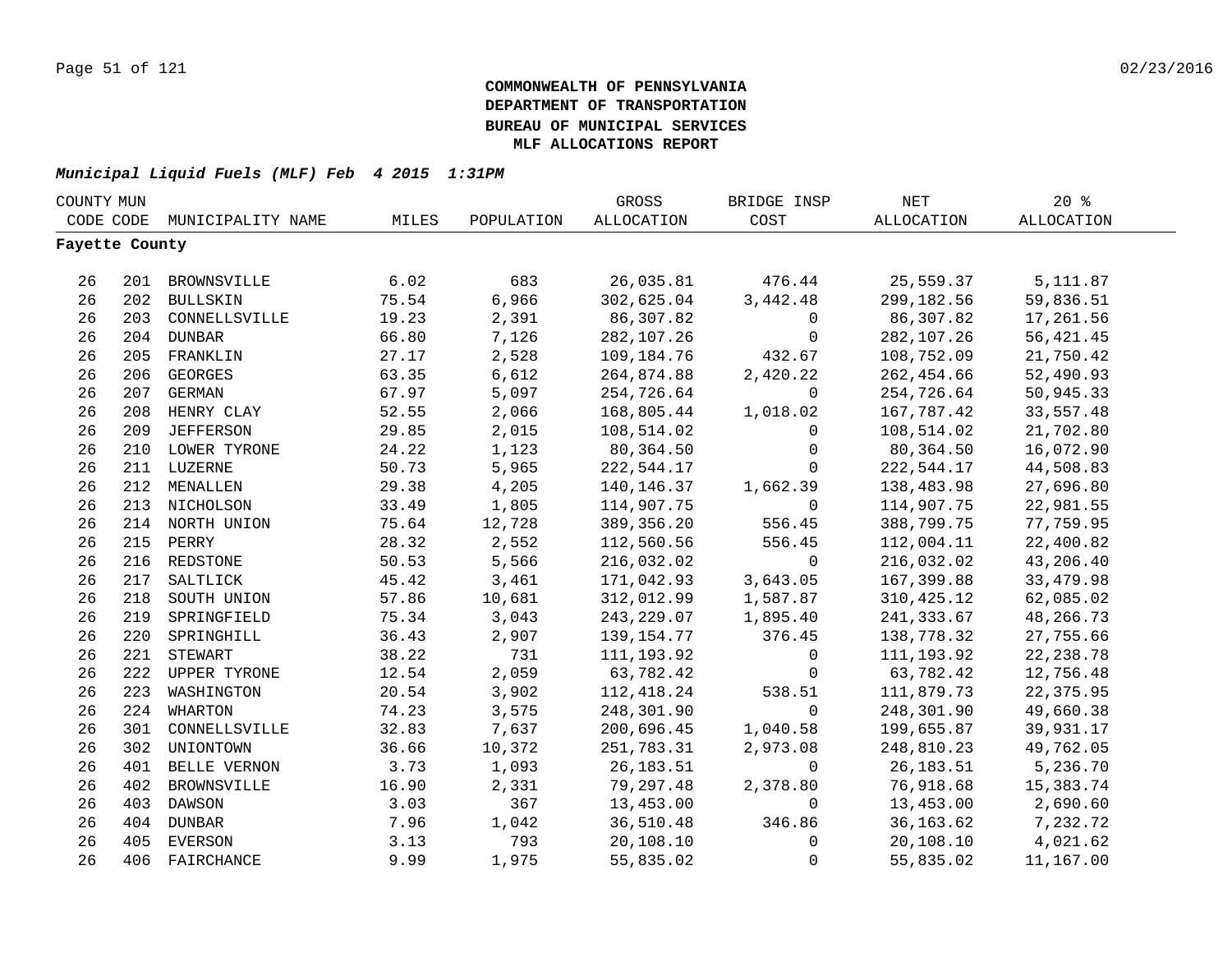| COUNTY MUN |           |                        |         |            | GROSS        | BRIDGE INSP | NET          | $20*$        |  |
|------------|-----------|------------------------|---------|------------|--------------|-------------|--------------|--------------|--|
|            | CODE CODE | MUNICIPALITY NAME      | MILES   | POPULATION | ALLOCATION   | COST        | ALLOCATION   | ALLOCATION   |  |
| 26         | 407       | FAYETTE CITY           | 3.17    | 596        | 17,256.67    | 0           | 17,256.67    | 3,451.33     |  |
| 26         | 408       | MARKLEYSBURG           | 1.06    | 284        | 7,041.51     | 0           | 7,041.51     | 1,408.30     |  |
| 26         | 409       | MASONTOWN              | 18.82   | 3,450      | 101,124.84   | $\mathbf 0$ | 101,124.84   | 20,224.97    |  |
| 26         | 410       | NEWELL                 | 4.23    | 541        | 19,210.92    | 0           | 19,210.92    | 3,842.18     |  |
| 26         | 411       | OHIOPYLE               | 1.35    | 59         | 4,425.47     | 0           | 4,425.47     | 885.09       |  |
| 26         | 412       | PERRYOPOLIS            | 11.24   | 1,784      | 56,246.59    | 0           | 56,246.59    | 11,249.32    |  |
| 26         | 413       | POINT MARION           | 6.65    | 1,159      | 34,831.06    | 250.46      | 34,580.60    | 6,916.12     |  |
| 26         | 414       | SMITHFIELD             | 3.53    | 875        | 22,387.57    | $\Omega$    | 22,387.57    | 4,477.51     |  |
| 26         | 415       | SOUTH<br>CONNELLSVILLE | 11.55   | 1,970      | 59,850.76    | $\mathbf 0$ | 59,850.76    | 11,970.15    |  |
| 26         | 416       | VANDERBILT             | 3.00    | 476        | 15,010.07    | $\mathbf 0$ | 15,010.07    | 3,002.01     |  |
|            |           | County Totals:         | 1240.20 | 136,591    | 5,301,482.29 | 25,596.18   | 5,275,886.11 | 1,055,177.22 |  |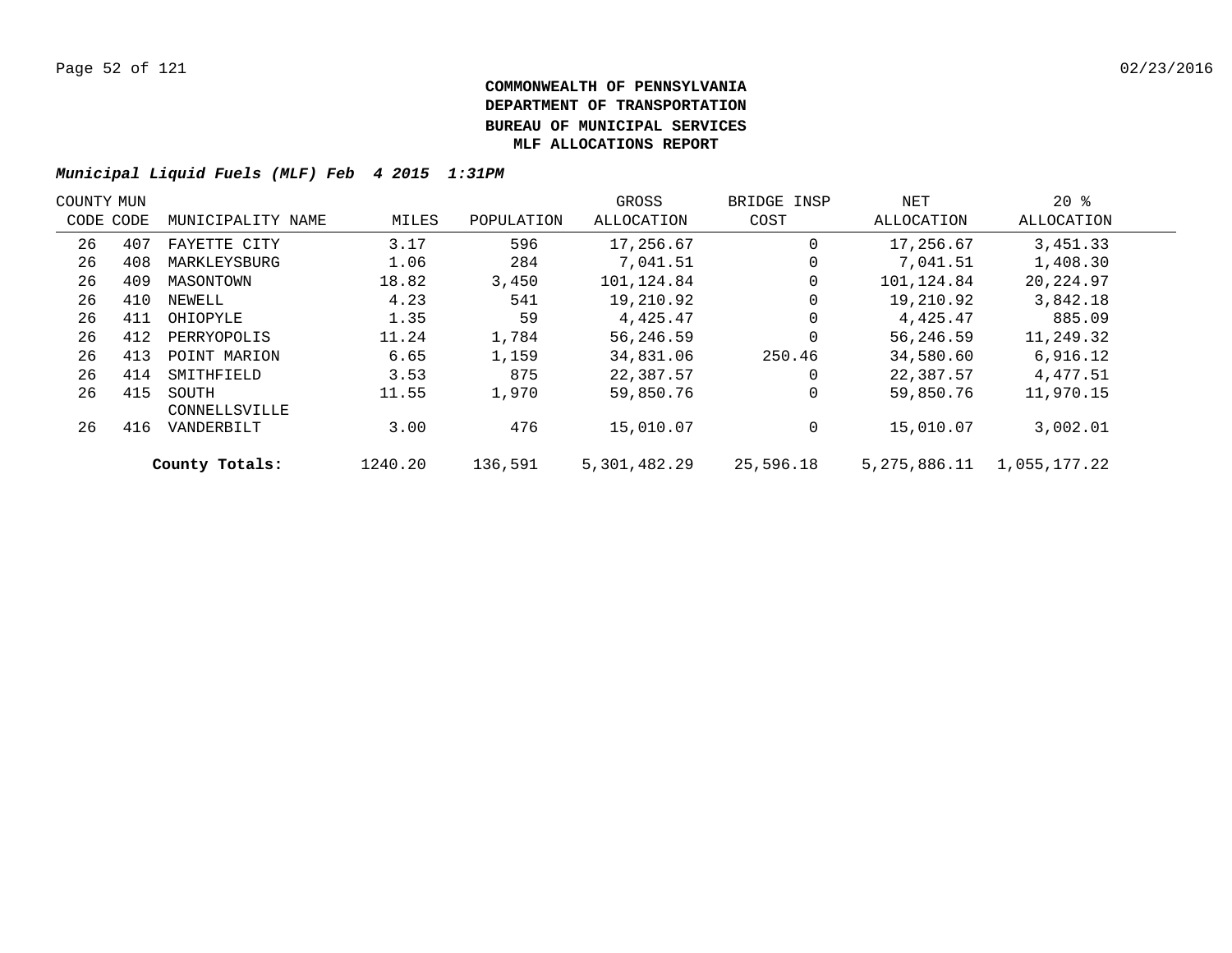| COUNTY MUN    |     |                   |        |            | GROSS      | BRIDGE INSP | NET        | $20*$      |
|---------------|-----|-------------------|--------|------------|------------|-------------|------------|------------|
| CODE CODE     |     | MUNICIPALITY NAME | MILES  | POPULATION | ALLOCATION | COST        | ALLOCATION | ALLOCATION |
| Forest County |     |                   |        |            |            |             |            |            |
| 27            | 201 | BARNETT           | 21.45  | 361        | 61,665.59  | $\Omega$    | 61,665.59  | 12,333.12  |
| 27            | 202 | GREEN             | 8.51   | 522        | 30,149.21  | $\mathbf 0$ | 30,149.21  | 6,029.84   |
| 27            | 203 | HARMONY           | 24.74  | 666        | 74,869.99  | $\Omega$    | 74,869.99  | 14,974.00  |
| 27            | 204 | HICKORY           | 12.14  | 558        | 40,208.37  | $\mathbf 0$ | 40,208.37  | 8,041.67   |
| 27            | 205 | HOWE              | 19.70  | 405        | 57,736.87  | $\Omega$    | 57,736.87  | 11,547.37  |
| 27            | 206 | JENKS             | 27.54  | 3,629      | 126,677.43 | $\mathbf 0$ | 126,677.43 | 25,335.49  |
| 27            | 207 | KINGSLEY          | 18.04  | 363        | 52,753.60  | $\Omega$    | 52,753.60  | 10,550.72  |
| 27            | 208 | TIONESTA          | 19.08  | 729        | 60,973.25  | $\mathbf 0$ | 60,973.25  | 12,194.65  |
| 27            | 401 | TIONESTA          | 4.10   | 483        | 17,999.63  | $\mathbf 0$ | 17,999.63  | 3,599.93   |
|               |     | County Totals:    | 155.30 | 7,716      | 523,033.94 | $\mathbf 0$ | 523,033.94 | 104,606.79 |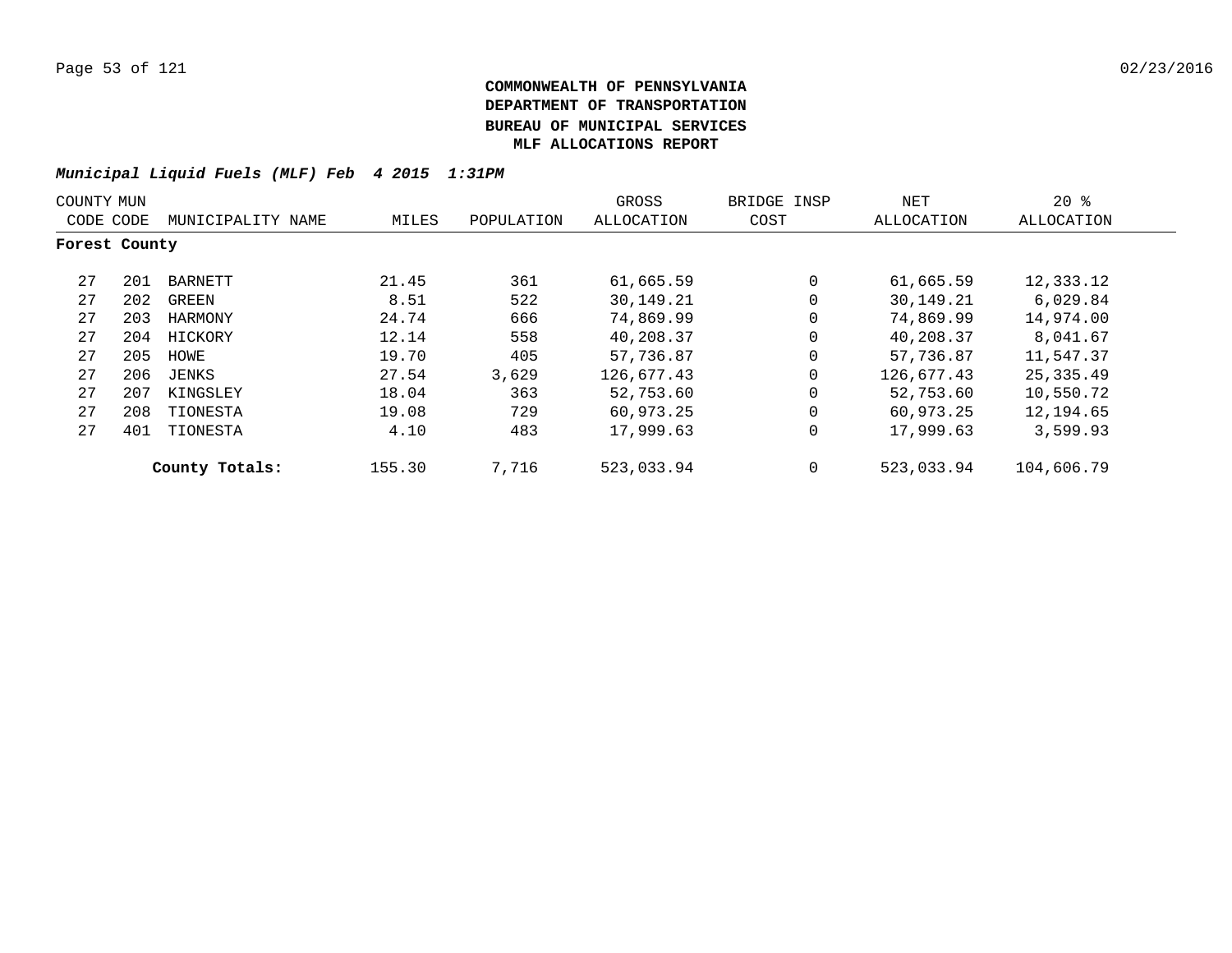| COUNTY MUN      |     |                   |         |            | GROSS             | BRIDGE INSP | NET          | $20*$             |  |
|-----------------|-----|-------------------|---------|------------|-------------------|-------------|--------------|-------------------|--|
| CODE CODE       |     | MUNICIPALITY NAME | MILES   | POPULATION | <b>ALLOCATION</b> | COST        | ALLOCATION   | <b>ALLOCATION</b> |  |
| Franklin County |     |                   |         |            |                   |             |              |                   |  |
| 28              | 201 | ANTRIM            | 108.76  | 14,893     | 508,696.12        | $\Omega$    | 508,696.12   | 101,739.22        |  |
| 28              | 202 | <b>FANNETT</b>    | 29.74   | 2,548      | 116,224.15        | $\mathbf 0$ | 116,224.15   | 23, 244.83        |  |
| 28              | 203 | GREENE            | 104.32  | 16,700     | 524,170.36        | 0           | 524,170.36   | 104,834.07        |  |
| 28              | 204 | GUILFORD          | 122.95  | 14,531     | 539,713.55        | $\Omega$    | 539,713.55   | 107,942.71        |  |
| 28              | 205 | HAMILTON          | 69.54   | 10,788     | 344, 247.08       | $\mathbf 0$ | 344, 247.08  | 68,849.42         |  |
| 28              | 206 | LETTERKENNY       | 40.02   | 2,318      | 139,729.79        | $\mathbf 0$ | 139,729.79   | 27,945.96         |  |
| 28              | 207 | LURGAN            | 34.99   | 2,151      | 124,033.52        | $\mathbf 0$ | 124,033.52   | 24,806.70         |  |
| 28              | 208 | METAL             | 25.04   | 1,866      | 93,664.79         | $\mathbf 0$ | 93,664.79    | 18,732.96         |  |
| 28              | 209 | MONTGOMERY        | 76.99   | 6,116      | 292,150.67        | $\mathbf 0$ | 292,150.67   | 58,430.13         |  |
| 28              | 210 | PETERS            | 38.23   | 4,430      | 166,730.15        | $\mathbf 0$ | 166,730.15   | 33, 346.03        |  |
| 28              | 211 | OUINCY            | 39.48   | 5,541      | 185,972.49        | 0           | 185,972.49   | 37,194.50         |  |
| 28              | 212 | SAINT THOMAS      | 55.16   | 5,935      | 233,710.73        | $\mathbf 0$ | 233,710.73   | 46,742.15         |  |
| 28              | 213 | SOUTHAMPTON       | 56.07   | 7,987      | 266,890.87        | $\mathbf 0$ | 266,890.87   | 53, 378. 17       |  |
| 28              | 214 | WARREN            | 12.23   | 369        | 37,608.11         | $\mathbf 0$ | 37,608.11    | 7,521.62          |  |
| 28              | 215 | WASHINGTON        | 82.82   | 14,009     | 427,407.89        | 0           | 427,407.89   | 85,481.58         |  |
| 28              | 401 | CHAMBERSBURG      | 68.28   | 20,268     | 483,207.04        | $\mathbf 0$ | 483,207.04   | 96,641.41         |  |
| 28              | 402 | GREENCASTLE       | 15.52   | 3,996      | 100,664.96        | $\Omega$    | 100,664.96   | 20,132.99         |  |
| 28              | 403 | MERCERSBURG       | 5.60    | 1,561      | 38,110.36         | $\mathbf 0$ | 38,110.36    | 7,622.07          |  |
| 28              | 404 | MONT ALTO         | 5.59    | 1,705      | 40,245.11         | 0           | 40,245.11    | 8,049.02          |  |
| 28              | 405 | ORRSTOWN          | 0.04    | 262        | 4,036.64          | $\mathbf 0$ | 4,036.64     | 807.33            |  |
| 28              | 406 | WAYNESBORO        | 30.82   | 10,568     | 236,788.13        | $\Omega$    | 236,788.13   | 47,357.63         |  |
|                 |     | County Totals:    | 1022.19 | 148,542    | 4,904,002.51      | $\mathbf 0$ | 4,904,002.51 | 980,800.50        |  |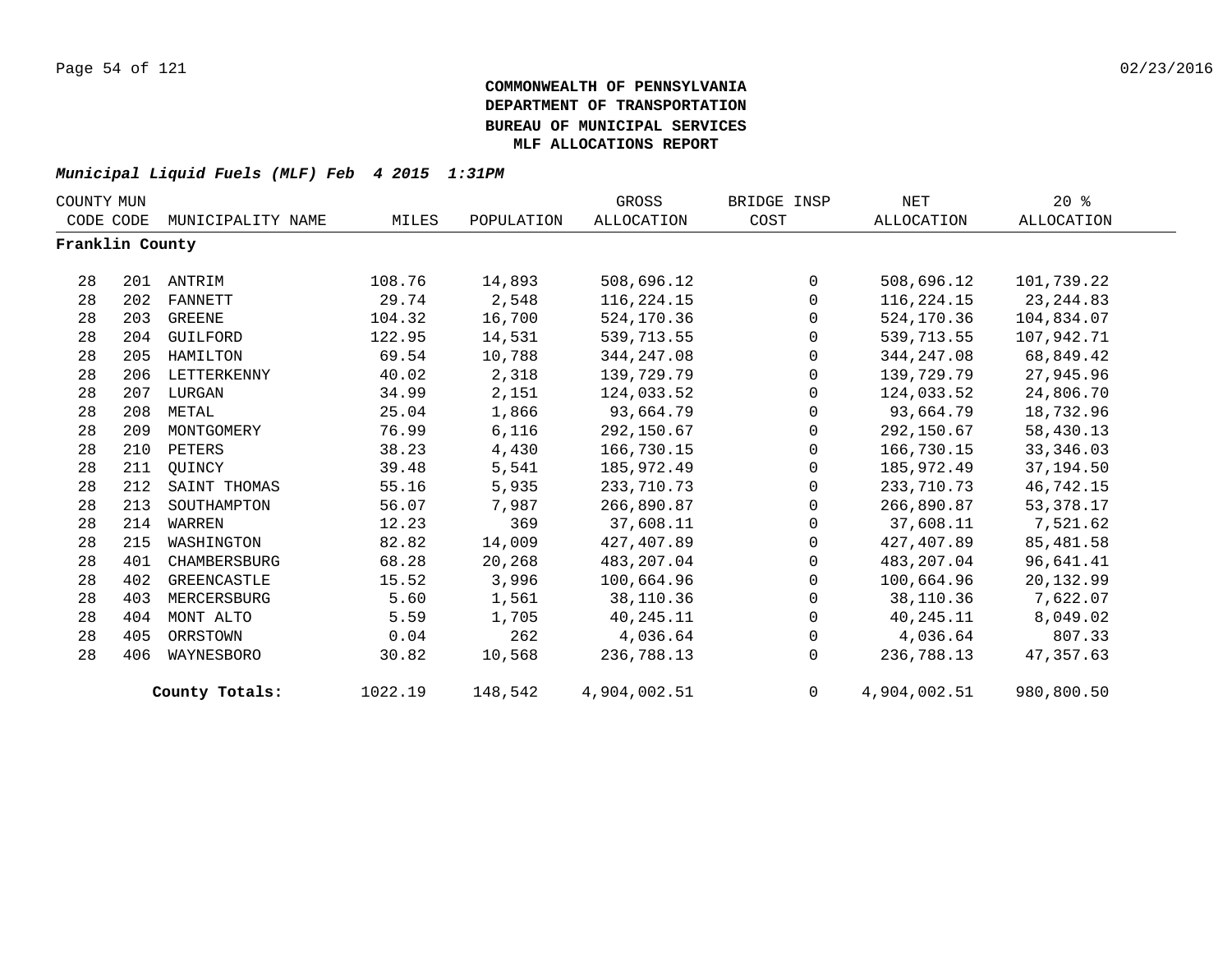| COUNTY MUN    |     |                   |        |            | GROSS        | BRIDGE INSP | NET          | $20*$      |  |
|---------------|-----|-------------------|--------|------------|--------------|-------------|--------------|------------|--|
| CODE CODE     |     | MUNICIPALITY NAME | MILES  | POPULATION | ALLOCATION   | COST        | ALLOCATION   | ALLOCATION |  |
| Fulton County |     |                   |        |            |              |             |              |            |  |
| 29            |     | 201 AYR           | 24.13  | 1,942      | 92,419.05    | 116.80      | 92,302.25    | 18,460.45  |  |
| 29            | 202 | BELFAST           | 34.55  | 1,448      | 112,329.96   | 0           | 112,329.96   | 22,465.99  |  |
| 29            | 203 | BETHEL            | 28.93  | 1,508      | 98,493.10    | 759.20      | 97,733.90    | 19,546.78  |  |
| 29            | 204 | BRUSH CREEK       | 30.18  | 819        | 91,431.31    | 379.60      | 91,051.71    | 18,210.34  |  |
| 29            | 205 | DUBLIN            | 17.54  | 1,264      | 64,963.54    | 131.00      | 64,832.54    | 12,966.51  |  |
| 29            | 206 | LICKING CREEK     | 40.11  | 1,703      | 130,736.66   | 262.00      | 130,474.66   | 26,094.93  |  |
| 29            | 207 | TAYLOR            | 28.84  | 1,118      | 92,404.46    | 130.40      | 92,274.06    | 18,454.81  |  |
| 29            | 208 | THOMPSON          | 30.28  | 1,098      | 95,880.41    | 0           | 95,880.41    | 19,176.08  |  |
| 29            | 209 | TODD              | 13.48  | 1,527      | 58,263.80    | 379.60      | 57,884.20    | 11,576.84  |  |
| 29            | 210 | UNION             | 37.32  | 706        | 108,458.72   | 130.40      | 108,328.32   | 21,665.66  |  |
| 29            | 211 | WELLS             | 8.74   | 477        | 30,077.04    | $\Omega$    | 30,077.04    | 6,015.41   |  |
| 29            | 401 | MCCONNELLSBURG    | 4.10   | 1,220      | 29,059.62    | 0           | 29,059.62    | 5,811.92   |  |
| 29            | 402 | VALLEY HI         | 0.00   | 15         | 225.09       | $\mathbf 0$ | 225.09       | 45.02      |  |
|               |     | County Totals:    | 298.20 | 14,845     | 1,004,742.76 | 2,289.00    | 1,002,453.76 | 200,490.75 |  |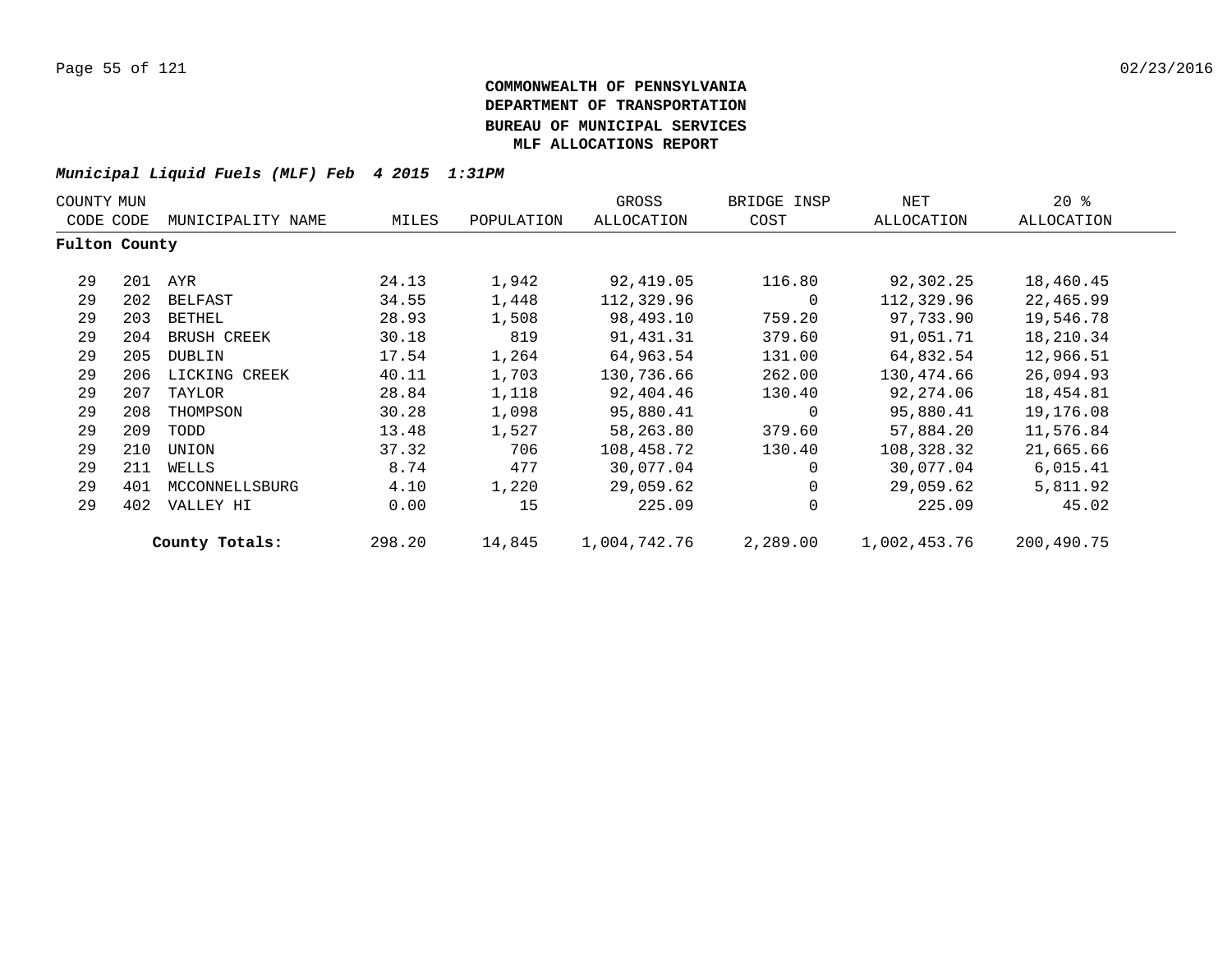| COUNTY MUN    |     |                             |        |            | GROSS        | BRIDGE INSP    | NET          | $20*$      |
|---------------|-----|-----------------------------|--------|------------|--------------|----------------|--------------|------------|
|               |     | CODE CODE MUNICIPALITY NAME | MILES  | POPULATION | ALLOCATION   | COST           | ALLOCATION   | ALLOCATION |
| Greene County |     |                             |        |            |              |                |              |            |
| 30            |     | 201 ALEPPO                  | 44.83  | 502        | 125,090.74   | 0              | 125,090.74   | 25,018.15  |
| 30            |     | 202 CENTER                  | 78.55  | 1,267      | 224,994.62   | $\mathbf 0$    | 224,994.62   | 44,998.92  |
| 30            | 203 | CUMBERLAND                  | 66.07  | 6,623      | 272,644.59   | $\mathbf 0$    | 272,644.59   | 54,528.92  |
| 30            |     | 204 DUNKARD                 | 38.83  | 2,372      | 137,419.64   | 1,401.24       | 136,018.40   | 27,203.68  |
| 30            | 205 | FRANKLIN                    | 70.09  | 7,280      | 293,045.68   | 848.85         | 292,196.83   | 58,439.37  |
| 30            | 206 | FREEPORT<br>TOWNSHIP        | 8.77   | 310        | 27,649.57    | $\mathsf{O}$   | 27,649.57    | 5,529.91   |
| 30            | 207 | GILMORE                     | 28.87  | 260        | 79,607.31    | $\overline{0}$ | 79,607.31    | 15,921.46  |
| 30            | 208 | GRAY                        | 2.10   | 219        | 8,793.26     | $\overline{0}$ | 8,793.26     | 1,758.65   |
| 30            | 209 | GREENE                      | 21.50  | 445        | 63,057.27    | 0              | 63,057.27    | 12,611.45  |
| 30            | 210 | JACKSON                     | 41.90  | 487        | 117,182.32   | $\mathbf 0$    | 117,182.32   | 23,436.46  |
| 30            | 211 | JEFFERSON                   | 40.49  | 2,352      | 141,472.49   | $\overline{0}$ | 141,472.49   | 28, 294.50 |
| 30            | 212 | MONONGAHELA                 | 20.25  | 1,572      | 76,692.02    | $\mathbf 0$    | 76,692.02    | 15,338.40  |
| 30            | 213 | MORGAN                      | 44.11  | 2,587      | 154,491.78   | $\mathbf 0$    | 154,491.78   | 30,898.36  |
| 30            |     | 214 MORRIS                  | 55.40  | 818        | 161,011.94   | $\mathbf{0}$   | 161,011.94   | 32,202.39  |
| 30            |     | 215 PERRY                   | 48.40  | 1,521      | 149,744.23   | 807.80         | 148,936.43   | 29,787.29  |
| 30            | 216 | RICHHILL                    | 54.42  | 896        | 156, 151. 19 | $\Omega$       | 156, 151. 19 | 31,230.24  |
| 30            | 217 | SPRINGHILL                  | 36.80  | 349        | 101,737.69   | $\mathbf 0$    | 101,737.69   | 20, 347.54 |
| 30            | 218 | WASHINGTON                  | 37.00  | 1,098      | 113,502.22   | $\Omega$       | 113,502.22   | 22,700.44  |
| 30            | 219 | WAYNE                       | 69.08  | 1,197      | 199,111.06   | 215.15         | 198,895.91   | 39,779.18  |
| 30            | 220 | WHITELEY                    | 34.62  | 649        | 100,523.14   | $\mathbf{0}$   | 100,523.14   | 20,104.63  |
| 30            | 401 | CARMICHAELS                 | 1.85   | 483        | 12,099.47    | $\mathbf 0$    | 12,099.47    | 2,419.89   |
| 30            | 402 | CLARKSVILLE                 | 1.78   | 230        | 8,250.32     | $\mathsf{O}$   | 8,250.32     | 1,650.06   |
| 30            | 403 | GREENSBORO                  | 2.23   | 260        | 9,749.44     | $\overline{0}$ | 9,749.44     | 1,949.89   |
| 30            | 404 | <b>JEFFERSON</b>            | 1.51   | 270        | 8,011.47     | $\mathbf 0$    | 8,011.47     | 1,602.29   |
| 30            | 405 | RICES LANDING               | 3.31   | 463        | 15,627.90    | $\mathbf 0$    | 15,627.90    | 3,125.58   |
| 30            | 406 | WAYNESBURG                  | 15.75  | 4,176      | 103,969.30   | $\Omega$       | 103,969.30   | 20,793.86  |
|               |     | County Totals:              | 868.51 | 38,686     | 2,861,630.66 | 3,273.04       | 2,858,357.62 | 571,671.52 |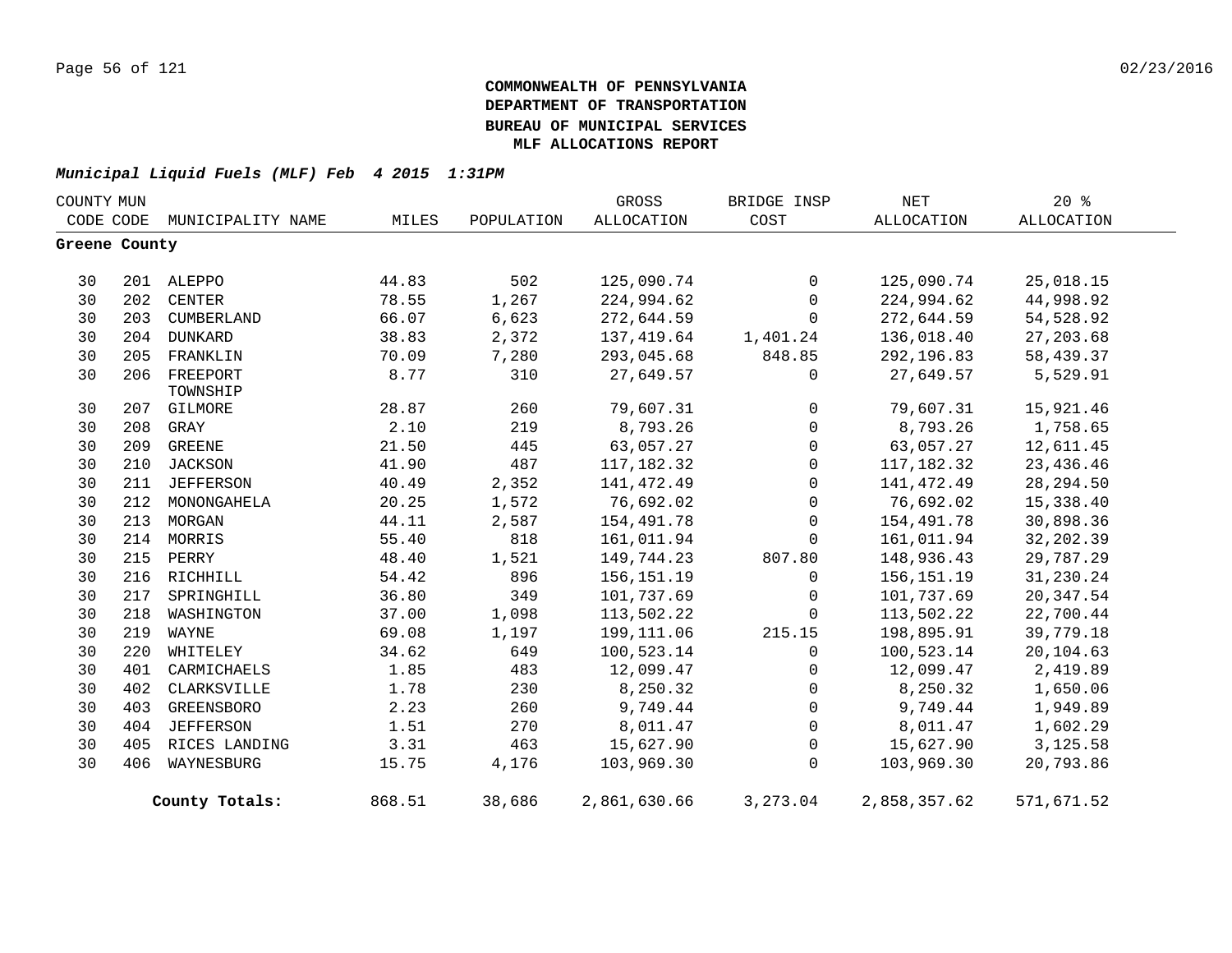| COUNTY MUN |     |                             |       |            | GROSS      | BRIDGE INSP  | NET        | $20*$      |  |
|------------|-----|-----------------------------|-------|------------|------------|--------------|------------|------------|--|
|            |     | CODE CODE MUNICIPALITY NAME | MILES | POPULATION | ALLOCATION | COST         | ALLOCATION | ALLOCATION |  |
|            |     | Huntingdon County           |       |            |            |              |            |            |  |
|            |     |                             |       |            |            |              |            |            |  |
| 31         |     | 201 BARREE                  | 10.63 | 469        | 34,913.11  | 0            | 34,913.11  | 6,982.62   |  |
| 31         |     | 202 BRADY                   | 5.69  | 1,172      | 32,508.75  | $\mathbf 0$  | 32,508.75  | 6,501.75   |  |
| 31         |     | 203 CARBON                  | 3.46  | 375        | 14,700.67  | 116.80       | 14,583.87  | 2,916.77   |  |
| 31         | 204 | CASS                        | 18.88 | 1,119      | 66,301.44  | 920.80       | 65,380.64  | 13,076.13  |  |
| 31         | 205 | CLAY                        | 23.18 | 926        | 74,680.97  | $\mathbf 0$  | 74,680.97  | 14,936.19  |  |
| 31         | 206 | CROMWELL                    | 39.24 | 1,510      | 125,558.97 | 1,449.20     | 124,109.77 | 24,821.95  |  |
| 31         | 207 | DUBLIN                      | 28.33 | 1,290      | 93,648.25  | 288.80       | 93,359.45  | 18,671.89  |  |
| 31         | 208 | FRANKLIN                    | 2.48  | 466        | 13,496.43  | 505.60       | 12,990.83  | 2,598.17   |  |
| 31         | 209 | HENDERSON                   | 27.92 | 933        | 87, 215.71 | 920.80       | 86,294.91  | 17,258.98  |  |
| 31         | 210 | HOPEWELL                    | 10.50 | 586        | 36,328.01  | 0            | 36,328.01  | 7,265.60   |  |
| 31         | 211 | JACKSON                     | 26.26 | 872        | 81,947.30  | 689.60       | 81,257.70  | 16,251.54  |  |
| 31         | 212 | JUNIATA                     | 15.35 | 554        | 48,565.91  | $\mathbf 0$  | 48,565.91  | 9,713.18   |  |
| 31         |     | 213 LINCOLN                 | 5.91  | 338        | 20,570.04  | 116.80       | 20,453.24  | 4,090.65   |  |
| 31         |     | 214 LOGAN                   | 7.11  | 678        | 28,819.05  | 0            | 28,819.05  | 5,763.81   |  |
| 31         |     | 215 MILLER                  | 9.96  | 462        | 33,051.13  | $\mathsf{O}$ | 33,051.13  | 6,610.23   |  |
| 31         |     | 216 MORRIS                  | 4.21  | 410        | 17,192.60  | $\mathbf 0$  | 17,192.60  | 3,438.52   |  |
| 31         |     | 217 ONEIDA                  | 10.10 | 1,077      | 42,647.41  | $\mathbf 0$  | 42,647.41  | 8,529.48   |  |
| 31         |     | 218 PENN                    | 21.43 | 1,077      | 72,357.98  | $\mathbf 0$  | 72,357.98  | 14,471.60  |  |
| 31         |     | 219 PORTER                  | 21.00 | 1,968      | 84,601.41  | $\mathsf{O}$ | 84,601.41  | 16,920.28  |  |
| 31         |     | 220 SHIRLEY                 | 37.01 | 2,524      | 134,928.08 | $\mathbf 0$  | 134,928.08 | 26,985.62  |  |
| 31         | 221 | SMITHFIELD                  | 7.78  | 4,390      | 86,281.08  | 719.40       | 85,561.68  | 17, 112.34 |  |
| 31         | 222 | SPRINGFIELD                 | 28.54 | 654        | 84,654.63  | $\mathbf 0$  | 84,654.63  | 16,930.93  |  |
| 31         | 223 | SPRUCE CREEK                | 4.56  | 240        | 15,559.27  | 116.80       | 15,442.47  | 3,088.49   |  |
| 31         | 224 | TELL                        | 34.33 | 662        | 99,957.76  | $\mathsf{O}$ | 99,957.76  | 19,991.55  |  |
| 31         | 225 | TODD                        | 25.51 | 952        | 81,181.11  | 379.60       | 80,801.51  | 16,160.30  |  |
| 31         | 226 | UNION                       | 23.06 | 1,029      | 75,912.03  | 116.80       | 75,795.23  | 15,159.05  |  |
| 31         | 227 | WALKER                      | 17.74 | 1,947      | 75,737.60  | $\mathsf{O}$ | 75,737.60  | 15, 147.52 |  |
| 31         | 228 | WARRIORS MARK               | 12.40 | 1,796      | 59,468.54  | $\mathbf 0$  | 59,468.54  | 11,893.71  |  |
| 31         | 229 | WEST                        | 17.82 | 571        | 55,298.11  | 233.60       | 55,064.51  | 11,012.90  |  |
| 31         | 230 | <b>WOOD</b>                 | 4.47  | 708        | 22,346.41  | 0            | 22,346.41  | 4,469.28   |  |
| 31         |     | 401 ALEXANDRIA              | 1.70  | 346        | 9,650.21   | 0            | 9,650.21   | 1,930.04   |  |
| 31         | 402 | BIRMINGHAM                  | 0.27  | 90         | 2,058.60   | $\mathbf 0$  | 2,058.60   | 411.72     |  |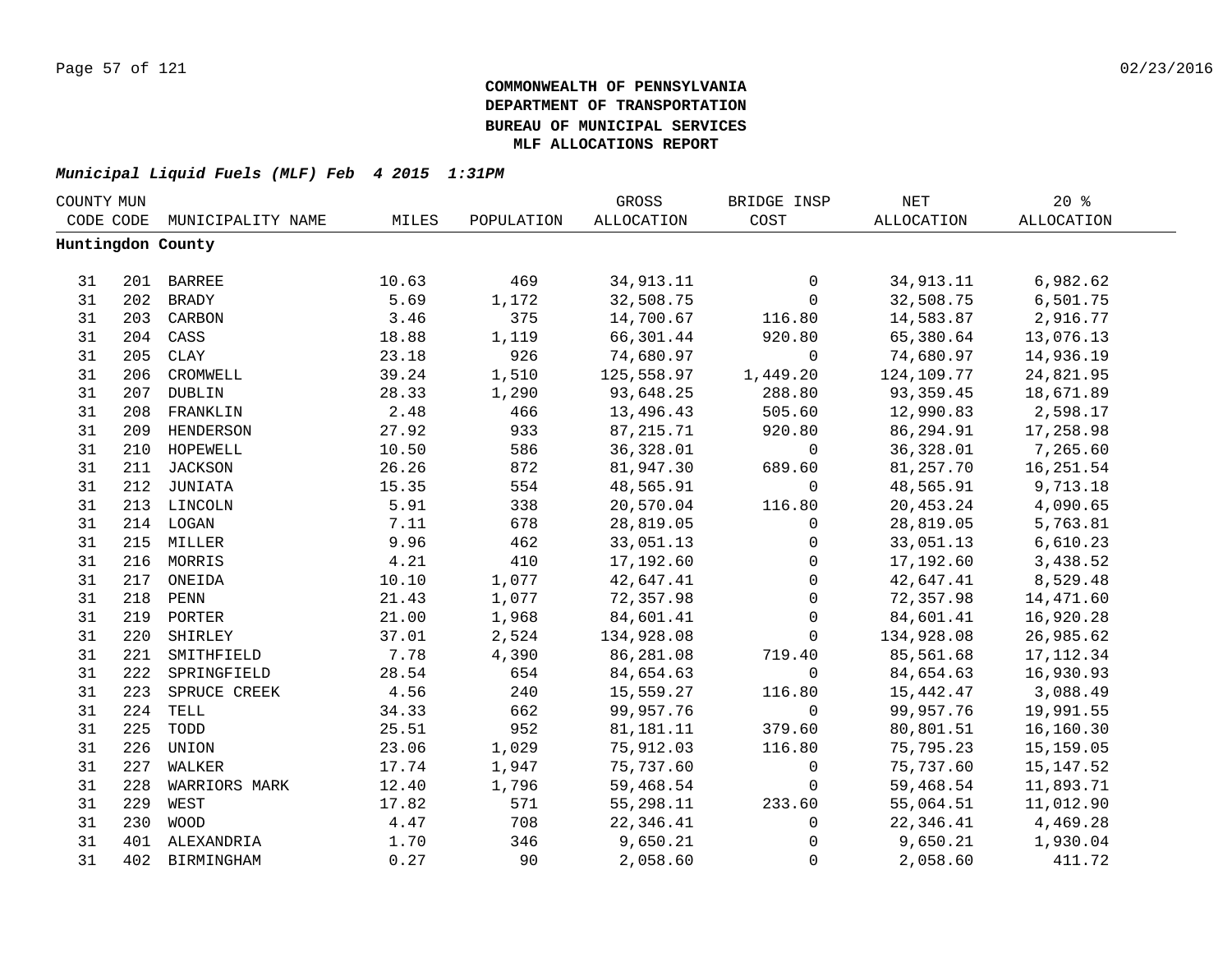| COUNTY MUN |           |                   |        |            | GROSS        | BRIDGE INSP | NET          | $20*$      |  |
|------------|-----------|-------------------|--------|------------|--------------|-------------|--------------|------------|--|
|            | CODE CODE | MUNICIPALITY NAME | MILES  | POPULATION | ALLOCATION   | COST        | ALLOCATION   | ALLOCATION |  |
| 31         | 403       | BROAD TOP CITY    | 3.81   | 452        | 16,773.97    | $\Omega$    | 16,773.97    | 3,354.79   |  |
| 31         | 404       | CASSVILLE         | 0.95   | 143        | 4,637.12     |             | 4,637.12     | 927.42     |  |
| 31         | 405       | COALMONT          | 0.50   | 106        | 2,901.83     |             | 2,901.83     | 580.37     |  |
| 31         | 406       | DUDLEY            | 1.56   | 184        | 6,852.00     | 0           | 6,852.00     | 1,370.40   |  |
| 31         | 407       | HUNTINGDON        | 23.93  | 7,093      | 169,194.35   | 0           | 169,194.35   | 33,838.87  |  |
| 31         | 408       | MAPLETON          | 2.92   | 441        | 14,275.04    |             | 14,275.04    | 2,855.01   |  |
| 31         | 409       | MARKLESBURG       | 1.57   | 204        | 7,178.35     |             | 7,178.35     | 1,435.67   |  |
| 31         | 410       | MILL CREEK        | 1.81   | 328        | 9,668.54     |             | 9,668.54     | 1,933.71   |  |
| 31         | 411       | MOUNT UNION       | 14.22  | 2,447      | 74,010.52    | 247.80      | 73,762.72    | 14,752.54  |  |
| 31         | 412       | ORBISONIA         | 3.18   | 428        | 14,761.77    | $\Omega$    | 14,761.77    | 2,952.35   |  |
| 31         | 413       | PETERSBURG        | 1.93   | 480        | 12,264.24    | 0           | 12,264.24    | 2,452.85   |  |
| 31         | 414       | ROCKHILL          | 2.60   | 371        | 12,385.44    | $\Omega$    | 12,385.44    | 2,477.09   |  |
| 31         | 415       | SALTILLO          | 1.51   | 346        | 9,152.00     | 379.60      | 8,772.40     | 1,754.48   |  |
| 31         | 416       | SHADE GAP         | 0.43   | 105        | 2,703.28     |             | 2,703.28     | 540.66     |  |
| 31         | 417       | SHIRLEYSBURG      | 1.60   | 150        | 6,446.65     | $\Omega$    | 6,446.65     | 1,289.33   |  |
| 31         | 418       | THREE SPRINGS     | 1.49   | 444        | 10,570.18    | $\Omega$    | 10,570.18    | 2,114.04   |  |
|            |           | County Totals:    | 570.84 | 45,913     | 2,185,913.85 | 7,202.00    | 2,178,711.85 | 435,742.37 |  |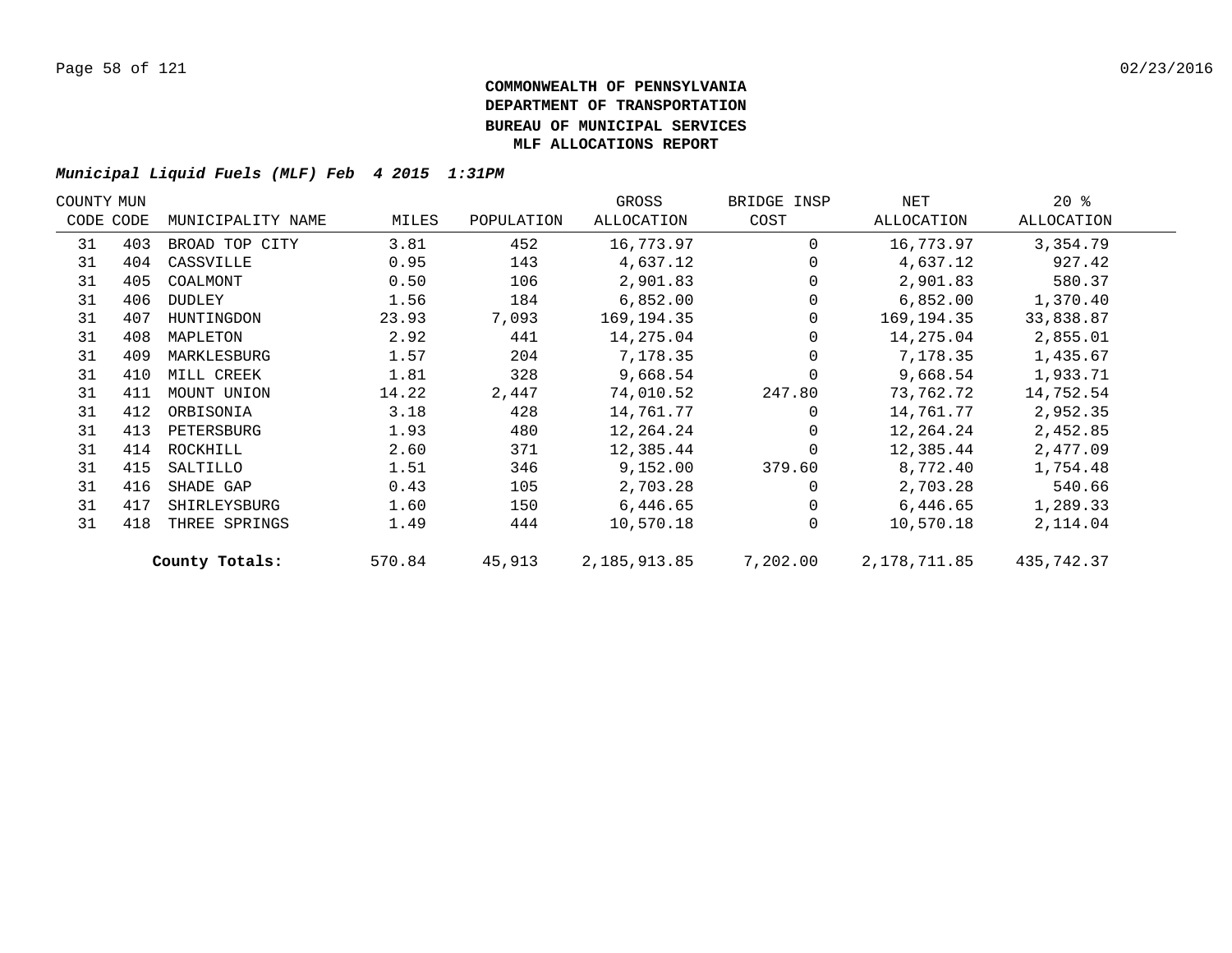| COUNTY MUN     |     |                    |       |            | <b>GROSS</b> | BRIDGE INSP  | <b>NET</b>  | 20%               |  |
|----------------|-----|--------------------|-------|------------|--------------|--------------|-------------|-------------------|--|
| CODE CODE      |     | MUNICIPALITY NAME  | MILES | POPULATION | ALLOCATION   | COST         | ALLOCATION  | <b>ALLOCATION</b> |  |
| Indiana County |     |                    |       |            |              |              |             |                   |  |
|                |     |                    |       |            |              |              |             |                   |  |
| 32             |     | 201 ARMSTRONG      | 62.91 | 2,998      | 208, 332.83  | $\mathbf 0$  | 208, 332.83 | 41,666.57         |  |
| 32             |     | 202 BANKS          | 19.57 | 1,018      | 66,595.12    | $\mathbf{0}$ | 66,595.12   | 13,319.02         |  |
| 32             |     | 203 BLACK LICK     | 25.05 | 1,237      | 84, 251. 77  | $\mathbf 0$  | 84, 251. 77 | 16,850.35         |  |
| 32             | 204 | BRUSH VALLEY       | 46.55 | 1,858      | 149,950.25   | $\mathbf 0$  | 149,950.25  | 29,990.05         |  |
| 32             | 205 | <b>BUFFINGTON</b>  | 25.83 | 1,328      | 87,662.77    | $\mathbf 0$  | 87,662.77   | 17,532.55         |  |
| 32             | 206 | <b>BURRELL</b>     | 44.38 | 4,393      | 182,302.01   | $\mathsf{O}$ | 182,302.01  | 36,460.40         |  |
| 32             | 207 | CANOE              | 38.85 | 1,505      | 124,461.22   | $\mathbf 0$  | 124,461.22  | 24,892.24         |  |
| 32             | 208 | CENTER             | 48.42 | 4,764      | 198,463.56   | $\mathbf 0$  | 198,463.56  | 39,692.71         |  |
| 32             | 209 | CHERRYHILL         | 64.85 | 2,765      | 211,549.33   | $\mathbf 0$  | 211,549.33  | 42,309.87         |  |
| 32             | 210 | CONEMAUGH          | 48.68 | 2,294      | 162,078.67   | $\mathbf 0$  | 162,078.67  | 32, 415.73        |  |
| 32             | 211 | EAST MAHONING      | 34.82 | 1,077      | 107,470.49   | $\mathbf 0$  | 107,470.49  | 21,494.10         |  |
| 32             | 212 | EAST               | 28.12 | 2,366      | 109,244.83   | $\mathbf{0}$ | 109,244.83  | 21,848.97         |  |
|                |     | WHEATFIELD         |       |            |              |              |             |                   |  |
| 32             |     | 213 GRANT          | 32.38 | 741        | 96,029.82    | $\mathbf{0}$ | 96,029.82   | 19,205.96         |  |
| 32             |     | 214 GREEN          | 66.21 | 3,839      | 231,232.90   | $\mathbf 0$  | 231, 232.90 | 46, 246.58        |  |
| 32             |     | 215 MONTGOMERY     | 33.93 | 1,568      | 112,504.96   | $\mathbf 0$  | 112,504.96  | 22,500.99         |  |
| 32             |     | 216 NORTH MAHONING | 29.29 | 1,428      | 98,236.57    | $\mathbf 0$  | 98,236.57   | 19,647.31         |  |
| 32             |     | 217 PINE           | 26.77 | 2,033      | 100,707.49   | $\mathbf 0$  | 100,707.49  | 20,141.50         |  |
| 32             |     | 218 RAYNE          | 72.32 | 2,992      | 234,544.38   | $\mathbf 0$  | 234,544.38  | 46,908.88         |  |
| 32             |     | 219 SOUTH MAHONING | 41.83 | 1,841      | 137, 317.91  | $\mathsf{O}$ | 137, 317.91 | 27, 463.58        |  |
| 32             | 220 | WASHINGTON         | 61.67 | 1,808      | 188,848.98   | $\mathbf 0$  | 188,848.98  | 37,769.80         |  |
| 32             |     | 221 WEST MAHONING  | 34.26 | 1,357      | 110,203.89   | $\mathbf 0$  | 110,203.89  | 22,040.78         |  |
| 32             | 222 | WEST               | 35.93 | 2,314      | 128,944.57   | $\Omega$     | 128,944.57  | 25,788.91         |  |
|                |     | WHEATFIELD         |       |            |              |              |             |                   |  |
| 32             |     | 223 WHITE          | 83.65 | 15,821     | 456,776.63   | $\mathbf 0$  | 456,776.63  | 91, 355. 33       |  |
| 32             |     | 224 YOUNG          | 42.31 | 1,775      | 137,586.16   | $\mathbf 0$  | 137,586.16  | 27,517.23         |  |
| 32             |     | 401 ARMAGH         | 0.50  | 122        | 3, 141.95    | $\mathbf 0$  | 3, 141.95   | 628.39            |  |
| 32             |     | 402 BLAIRSVILLE    | 14.81 | 3,412      | 90,039.18    | $\Omega$     | 90,039.18   | 18,007.84         |  |
| 32             | 403 | CHERRY TREE        | 2.21  | 364        | 11,257.71    | $\mathbf{0}$ | 11,257.71   | 2,251.54          |  |
| 32             | 404 | CLYMER             | 10.12 | 1,357      | 46,901.74    | $\mathbf 0$  | 46,901.74   | 9,380.35          |  |
| 32             | 405 | CREEKSIDE          | 2.14  | 309        | 10,248.76    | $\Omega$     | 10,248.76   | 2,049.75          |  |
| 32             |     | 406 GLEN CAMPBELL  | 3.69  | 245        | 13,352.89    | $\mathbf 0$  | 13,352.89   | 2,670.58          |  |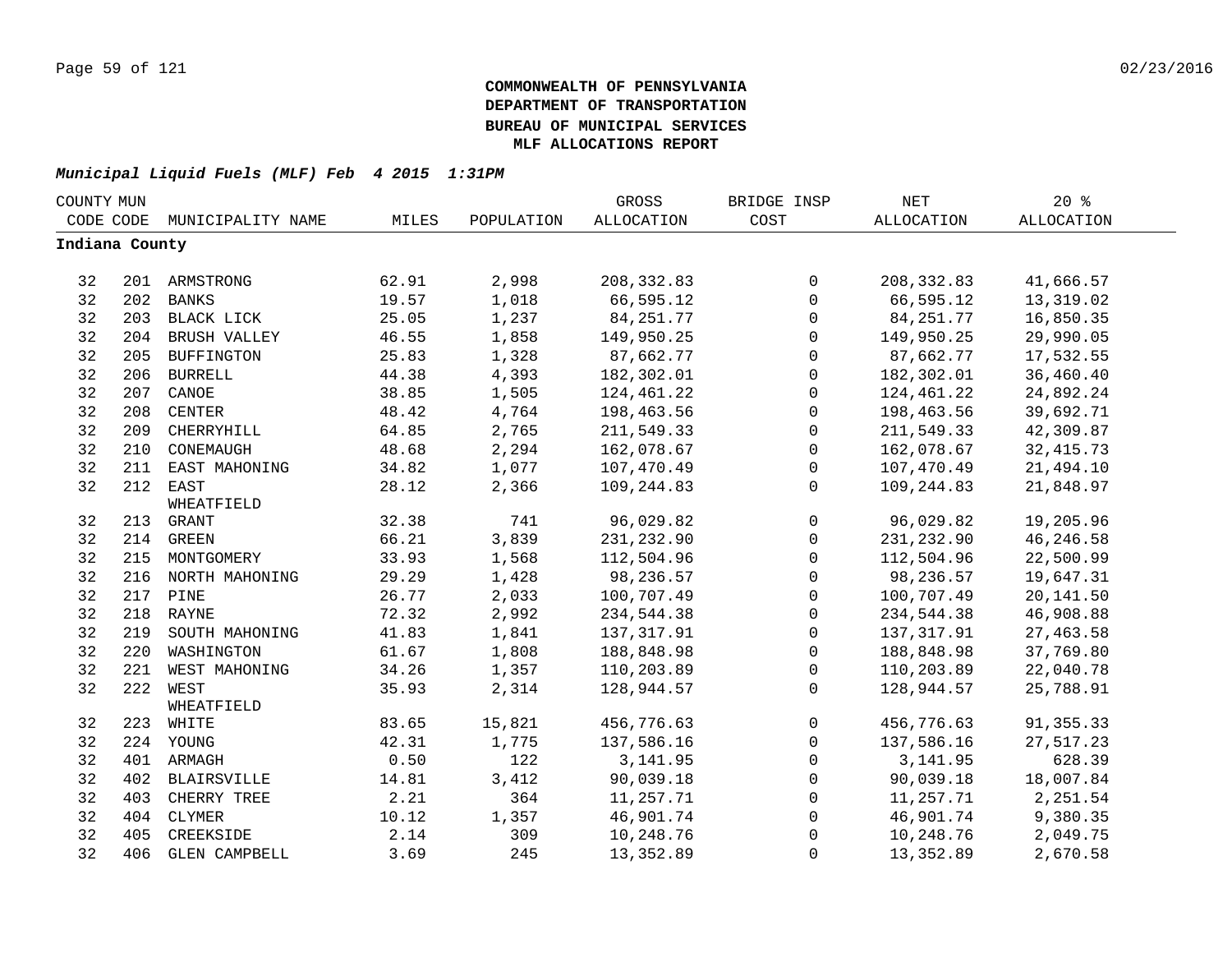|           | COUNTY MUN |                   |         |            | GROSS        | BRIDGE INSP | NET          | $20*$      |  |
|-----------|------------|-------------------|---------|------------|--------------|-------------|--------------|------------|--|
| CODE CODE |            | MUNICIPALITY NAME | MILES   | POPULATION | ALLOCATION   | COST        | ALLOCATION   | ALLOCATION |  |
| 32        | 407        | HOMER CITY        | 8.20    | 1,707      | 47,119.30    | 0           | 47,119.30    | 9,423.86   |  |
| 32        | 408        | INDIANA           | 34.26   | 13,975     | 299,559.16   | 2,002.00    | 297,557.16   | 59,511.43  |  |
| 32        | 410        | MARION CENTER     | 2.02    | 451        | 12,065.05    | 0           | 12,065.05    | 2,413.01   |  |
| 32        | 411        | PLUMVILLE         | 1.73    | 307        | 9,143.61     | 0           | 9,143.61     | 1,828.72   |  |
| 32        | 412        | SALTSBURG         | 3.83    | 873        | 23,144.26    | $\mathbf 0$ | 23, 144. 26  | 4,628.85   |  |
| 32        | 413        | SHELOCTA          | 0.93    | 130        | 4,389.58     | $\mathbf 0$ | 4,389.58     | 877.92     |  |
| 32        | 414        | SMICKSBURG        | 0.75    | 46         | 2,657.01     | $\mathbf 0$ | 2,657.01     | 531.40     |  |
| 32        | 415        | ERNEST            | 2.09    | 462        | 12,413.69    | 0           | 12,413.69    | 2,482.74   |  |
|           |            | County Totals:    | 1135.86 | 88,880     | 4,310,731.00 | 2,002.00    | 4,308,729.00 | 861,745.80 |  |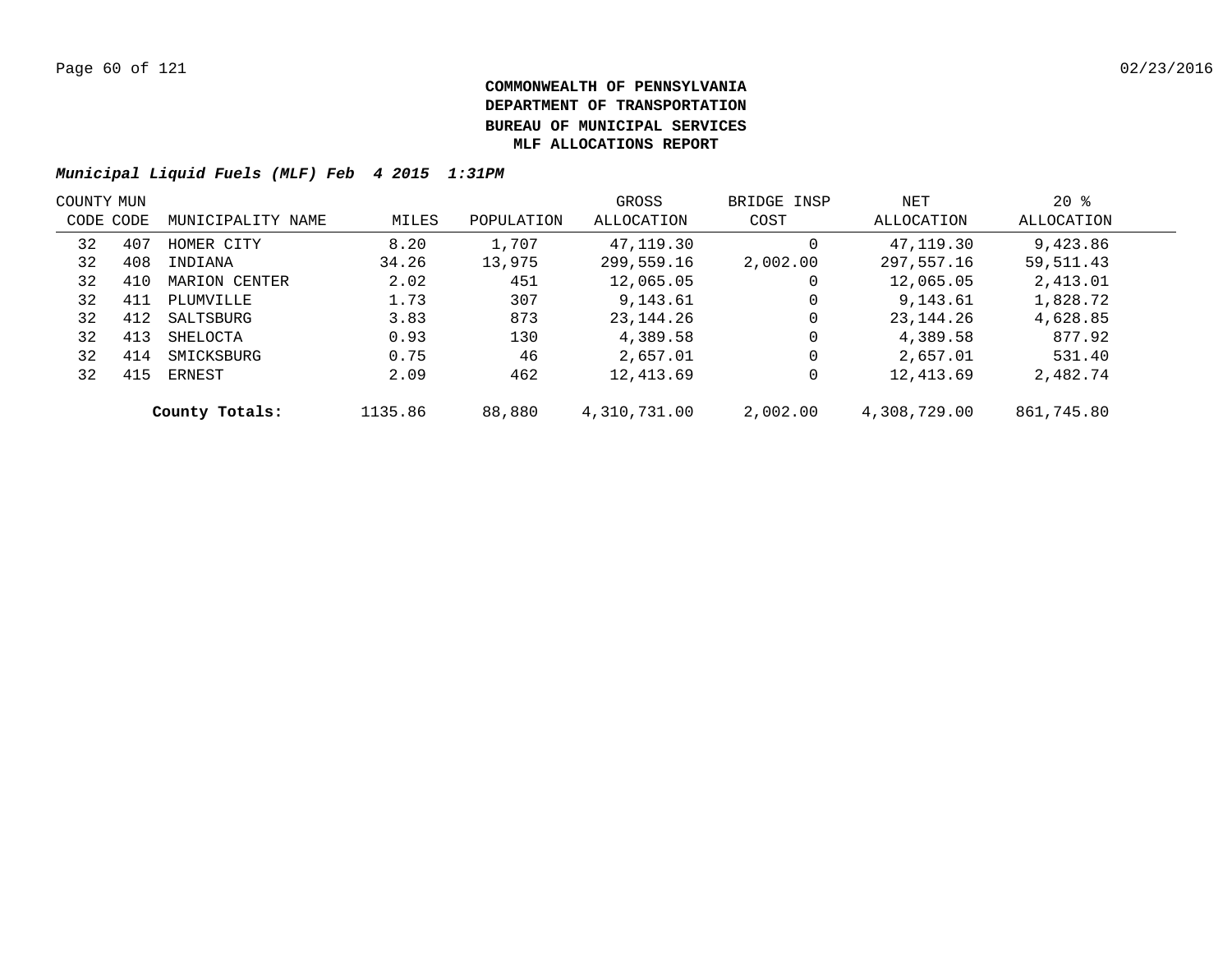| COUNTY MUN       |     |                   |       |            | GROSS             | BRIDGE INSP         | $\operatorname{NET}$ | $20*$             |  |
|------------------|-----|-------------------|-------|------------|-------------------|---------------------|----------------------|-------------------|--|
| CODE CODE        |     | MUNICIPALITY NAME | MILES | POPULATION | <b>ALLOCATION</b> | COST                | <b>ALLOCATION</b>    | <b>ALLOCATION</b> |  |
| Jefferson County |     |                   |       |            |                   |                     |                      |                   |  |
|                  |     |                   |       |            |                   |                     |                      |                   |  |
| 33               |     | 201 BARNETT       | 7.72  | 254        | 24,055.80         | $\mathsf{O}$        | 24,055.80            | 4,811.16          |  |
| 33               |     | 202 BEAVER        | 26.56 | 498        | 78,878.37         | $\mathbf 0$         | 78,878.37            | 15,775.67         |  |
| 33               |     | 203 BELL          | 28.86 | 2,056      | 106,533.23        | $\mathsf{O}$        | 106,533.23           | 21,306.65         |  |
| 33               | 204 | CLOVER            | 17.86 | 448        | 53,557.15         | 0                   | 53, 557. 15          | 10,711.43         |  |
| 33               | 205 | <b>ELDRED</b>     | 40.82 | 1,226      | 125,440.24        | $\mathsf{O}$        | 125,440.24           | 25,088.05         |  |
| 33               | 206 | GASKILL           | 13.05 | 708        | 44,845.68         | $\mathbf 0$         | 44,845.68            | 8,969.14          |  |
| 33               | 207 | HEATH             | 14.53 | 124        | 39,962.72         | $\mathbf 0$         | 39,962.72            | 7,992.54          |  |
| 33               | 208 | HENDERSON         | 34.16 | 1,816      | 118,272.01        | $\mathsf{O}$        | 118,272.01           | 23,654.40         |  |
| 33               | 209 | KNOX              | 35.55 | 1,042      | 108,859.51        | $\mathbf 0$         | 108,859.51           | 21,771.90         |  |
| 33               | 210 | MCCALMONT         | 27.47 | 1,082      | 88,271.66         | $\mathbf 0$         | 88,271.66            | 17,654.33         |  |
| 33               | 211 | OLIVER            | 37.69 | 1,083      | 115,086.50        | 0                   | 115,086.50           | 23,017.30         |  |
| 33               | 212 | PERRY             | 36.39 | 1,226      | 113,823.48        | 0                   | 113,823.48           | 22,764.70         |  |
| 33               | 213 | PINE CREEK        | 20.25 | 1,352      | 73,390.54         | 0                   | 73,390.54            | 14,678.11         |  |
| 33               | 214 | POLK              | 17.51 | 265        | 50,181.56         | $\mathsf 0$         | 50,181.56            | 10,036.31         |  |
| 33               | 215 | PORTER            | 27.26 | 305        | 76,060.73         | 0                   | 76,060.73            | 15, 212. 15       |  |
| 33               |     | 216 RINGGOLD      | 26.78 | 741        | 81, 344.97        | 0                   | 81, 344.97           | 16,268.99         |  |
| 33               |     | 217 ROSE          | 20.78 | 1,255      | 73,324.69         | $\mathsf 0$         | 73,324.69            | 14,664.94         |  |
| 33               | 218 | SNYDER            | 35.68 | 2,547      | 131,785.59        | $\mathbf 0$         | 131,785.59           | 26, 357. 12       |  |
| 33               | 219 | UNION             | 30.28 | 855        | 92, 233. 77       | 0                   | 92, 233. 77          | 18,446.75         |  |
| 33               | 220 | WARSAW            | 43.78 | 1,424      | 136, 173. 57      | $\mathsf{O}$        | 136,173.57           | 27, 234.71        |  |
| 33               | 221 | WASHINGTON        | 57.05 | 1,926      | 178,504.77        | $\mathbf 0$         | 178,504.77           | 35,700.95         |  |
| 33               | 222 | WINSLOW           | 51.15 | 2,622      | 173,477.96        | $\mathbf 0$         | 173,477.96           | 34,695.59         |  |
| 33               |     | 223 YOUNG         | 27.62 | 1,749      | 98,674.51         | $\mathbf 0$         | 98,674.51            | 19,734.90         |  |
| 33               |     | 401 BIG RUN       | 2.80  | 624        | 16,706.61         | $\mathbf 0$         | 16,706.61            | 3,341.32          |  |
| 33               | 402 | <b>BROCKWAY</b>   | 9.84  | 2,072      | 56,897.33         | 0                   | 56,897.33            | 11,379.47         |  |
| 33               | 403 | BROOKVILLE        | 24.82 | 3,924      | 124,627.36        | 0                   | 124,627.36           | 24,925.47         |  |
| 33               | 404 | CORSICA           | 2.21  | 357        | 11,152.65         | 0                   | 11,152.65            | 2,230.53          |  |
| 33               | 405 | FALLS CREEK       | 4.72  | 1,037      | 27,939.20         | 0                   | 27,939.20            | 5,587.84          |  |
| 33               | 406 | PUNXSUTAWNEY      | 24.43 | 5,962      | 153,532.86        | $\mathsf{O}\xspace$ | 153,532.86           | 30,706.57         |  |
| 33               | 407 | REYNOLDSVILLE     | 12.57 | 2,759      | 74,365.83         | 0                   | 74,365.83            | 14,873.17         |  |
| 33               | 408 | SUMMERVILLE       | 4.63  | 528        | 20,064.75         | 0                   | 20,064.75            | 4,012.95          |  |
| 33               | 409 | SYKESVILLE        | 6.61  | 1,157      | 34,696.16         | 0                   | 34,696.16            | 6,939.23          |  |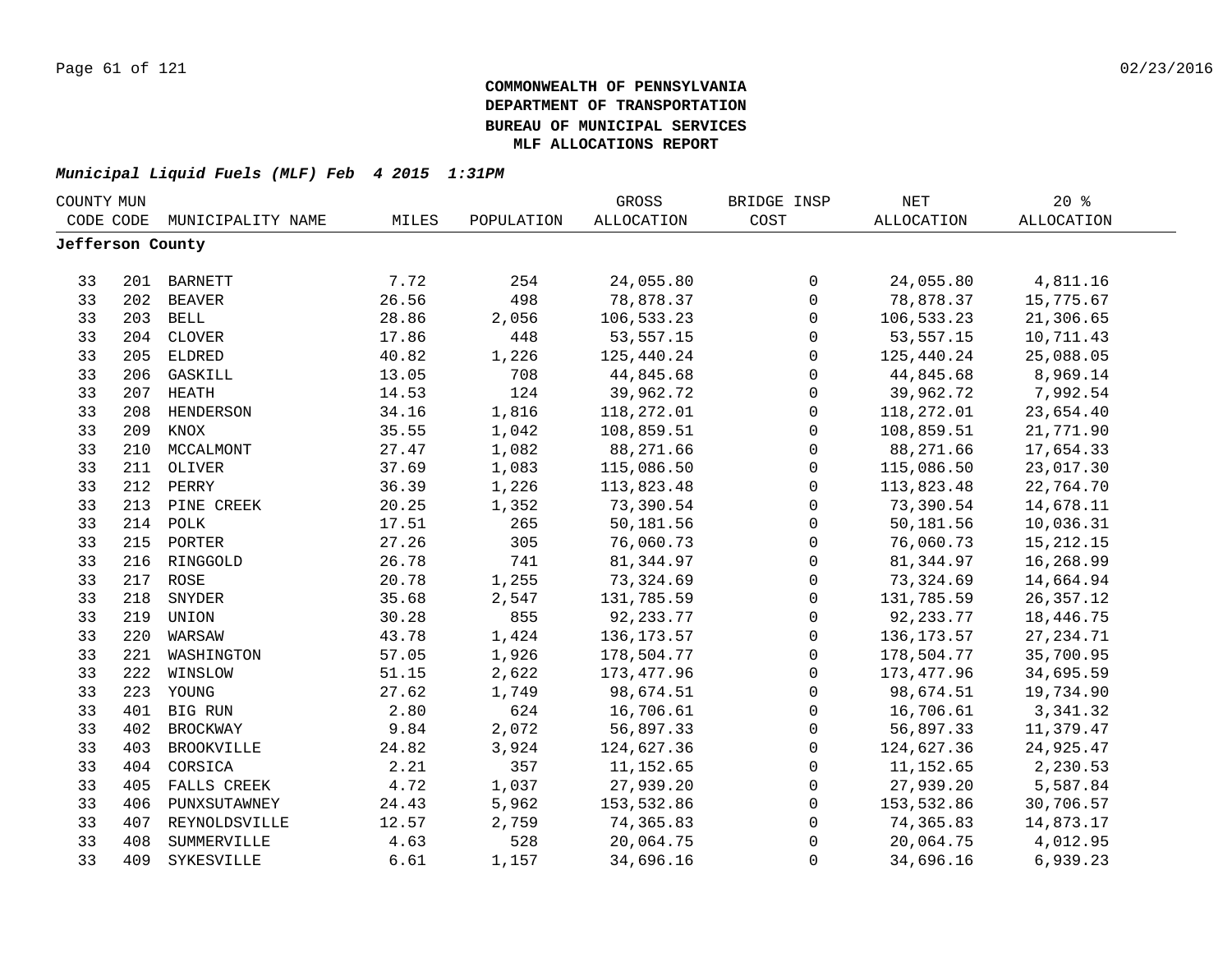| COUNTY MUN |     |                   |        | GROSS      | BRIDGE INSP  | NET  | $20*$        |            |  |
|------------|-----|-------------------|--------|------------|--------------|------|--------------|------------|--|
| CODE CODE  |     | MUNICIPALITY NAME | MILES  | POPULATION | ALLOCATION   | COST | ALLOCATION   | ALLOCATION |  |
| 33         | 410 | TIMBLIN           | 1.77   | 157        | 6,997.50     |      | 6,997.50     | 1,399.50   |  |
| 33         | 41. | WORTHVILLE        | 0.20   | 67         | 1,529.88     |      | 1,529.88     | 305.98     |  |
|            |     | County Totals:    | 773.40 | 45,248     | 2,711,249.14 |      | 2,711,249.14 | 542,249.83 |  |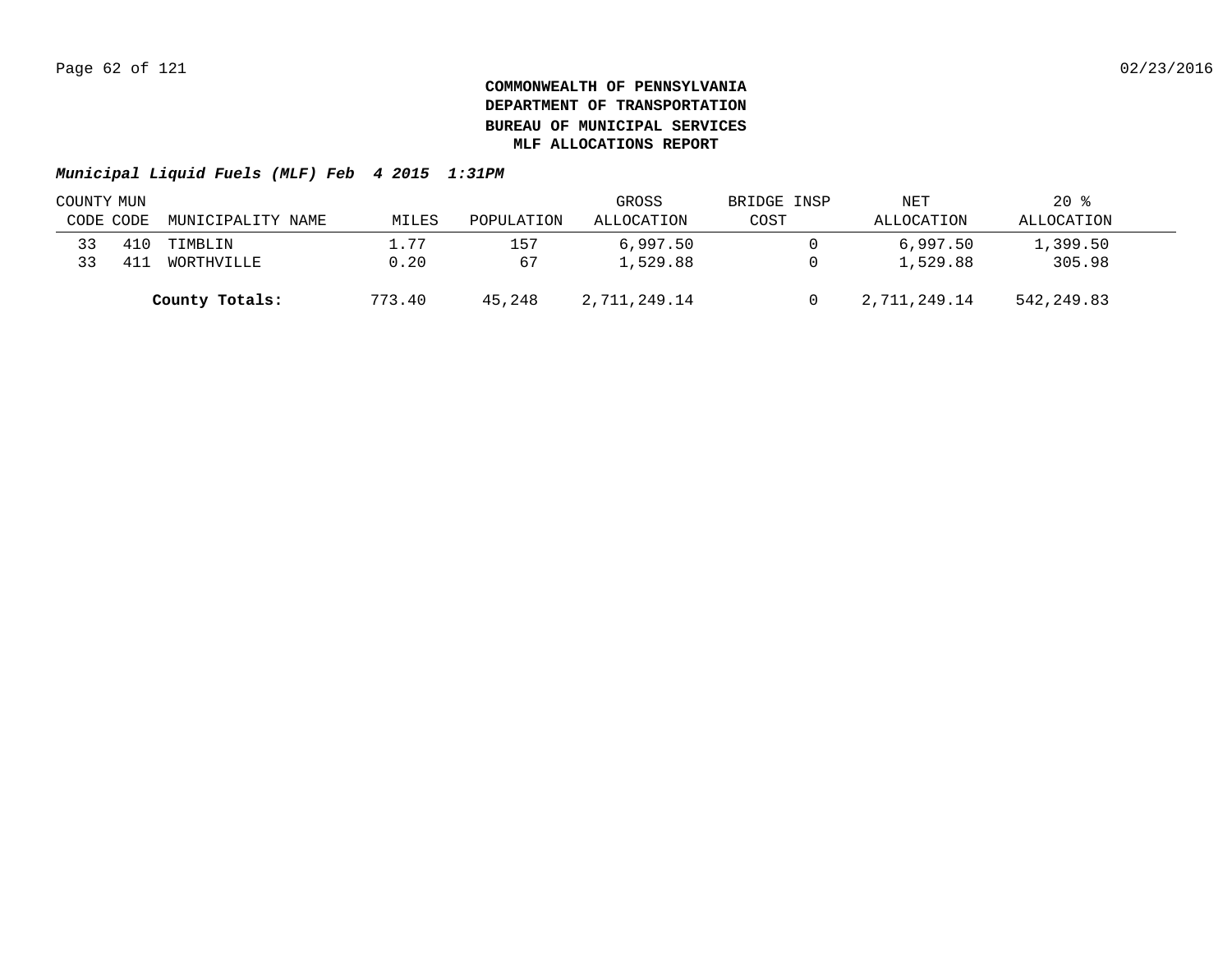| COUNTY MUN     |     |                   |        |            | GROSS        | BRIDGE INSP  | NET          | $20*$      |
|----------------|-----|-------------------|--------|------------|--------------|--------------|--------------|------------|
| CODE CODE      |     | MUNICIPALITY NAME | MILES  | POPULATION | ALLOCATION   | COST         | ALLOCATION   | ALLOCATION |
| Juniata County |     |                   |        |            |              |              |              |            |
| 34             | 201 | BEALE             | 9.24   | 830        | 36,685.56    | $\mathbf{0}$ | 36,685.56    | 7,337.11   |
| 34             | 202 | DELAWARE          | 31.40  | 1,547      | 105,555.43   | 555.60       | 104,999.83   | 20,999.97  |
| 34             | 203 | FAYETTE           | 48.09  | 3,478      | 178,299.51   | $\mathbf{0}$ | 178,299.51   | 35,659.90  |
| 34             | 204 | FERMANAGH         | 35.59  | 2,811      | 135,511.39   | 555.60       | 134,955.79   | 26,991.16  |
| 34             | 205 | GREENWOOD         | 25.83  | 617        | 76,992.99    | 2,225.60     | 74,767.39    | 14,953.48  |
| 34             | 206 | LACK              | 25.24  | 785        | 77,966.93    | $\Omega$     | 77,966.93    | 15,593.39  |
| 34             | 207 | MILFORD           | 11.27  | 2,088      | 60,887.31    |              | 60,887.31    | 12,177.46  |
| 34             | 208 | MONROE            | 32.62  | 2,237      | 119,109.27   | $\Omega$     | 119,109.27   | 23,821.85  |
| 34             | 209 | SPRUCE HILL       | 19.13  | 834        | 63,807.66    | $\mathbf 0$  | 63,807.66    | 12,761.53  |
| 34             | 210 | SUSQUEHANNA       | 33.19  | 1,250      | 105,792.31   | $\Omega$     | 105,792.31   | 21,158.46  |
| 34             | 211 | TURBETT           | 8.23   | 981        | 36,303.06    | $\Omega$     | 36,303.06    | 7,260.61   |
| 34             | 212 | TUSCARORA         | 22.57  | 1,240      | 77,793.49    | 0            | 77,793.49    | 15,558.70  |
| 34             | 213 | WALKER            | 32.82  | 2,738      | 127,047.23   | 0            | 127,047.23   | 25,409.45  |
| 34             | 401 | MIFFLIN           | 1.99   | 642        | 14,852.68    | $\Omega$     | 14,852.68    | 2,970.54   |
| 34             | 402 | MIFFLINTOWN       | 2.02   | 936        | 19,343.33    | $\Omega$     | 19,343.33    | 3,868.67   |
| 34             | 403 | PORT ROYAL        | 5.09   | 925        | 27,228.69    | $\Omega$     | 27,228.69    | 5,445.74   |
| 34             | 404 | THOMPSONTOWN      | 2.33   | 697        | 16,569.63    | $\Omega$     | 16,569.63    | 3,313.93   |
|                |     | County Totals:    | 346.65 | 24,636     | 1,279,746.47 | 3,336.80     | 1,276,409.67 | 255,281.93 |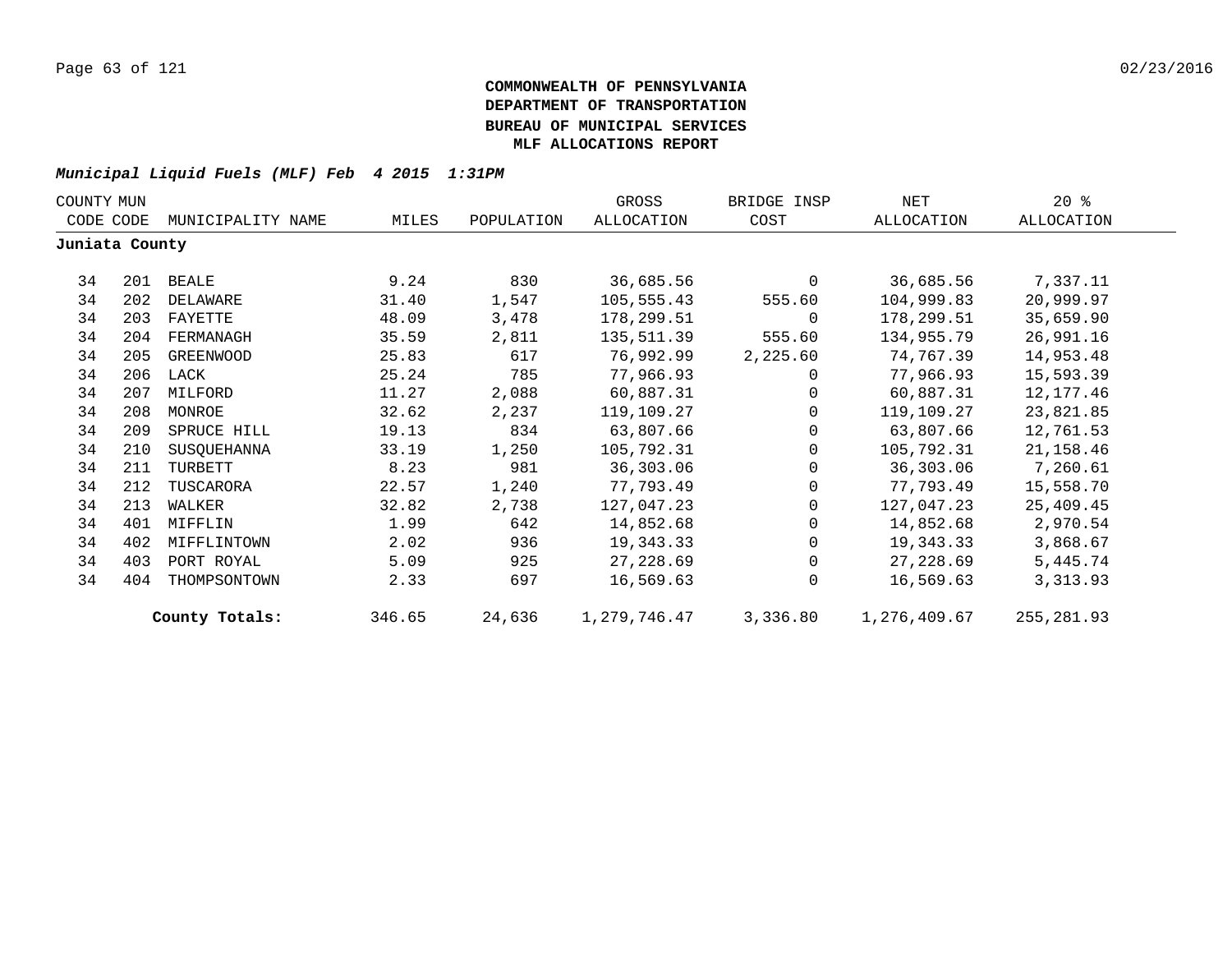| COUNTY MUN |     |                    |        |            | GROSS             | BRIDGE INSP         | NET          | 20%               |  |
|------------|-----|--------------------|--------|------------|-------------------|---------------------|--------------|-------------------|--|
| CODE CODE  |     | MUNICIPALITY NAME  | MILES  | POPULATION | <b>ALLOCATION</b> | COST                | ALLOCATION   | <b>ALLOCATION</b> |  |
|            |     | Lackawanna County  |        |            |                   |                     |              |                   |  |
|            |     |                    |        |            |                   |                     |              |                   |  |
| 35         |     | 201 WAVERLY        | 9.31   | 1,743      | 50,570.28         | 0                   | 50,570.28    | 10,114.06         |  |
| 35         |     | 202 BENTON         | 31.29  | 1,908      | 110,684.40        | $\mathsf{O}$        | 110,684.40   | 22,136.88         |  |
| 35         | 203 | CARBONDALE         | 4.77   | 1,115      | 29, 240.84        | $\mathsf{O}$        | 29, 240.84   | 5,848.17          |  |
| 35         |     | 204 CLIFTON        | 4.58   | 1,480      | 34,220.06         | $\mathsf{O}\xspace$ | 34,220.06    | 6,844.01          |  |
| 35         | 205 | COVINGTON          | 25.20  | 2,284      | 94,824.13         | $\mathsf{O}\xspace$ | 94,824.13    | 18,964.83         |  |
| 35         | 206 | ELMHURST           | 8.83   | 894        | 36,570.86         | $\mathbf 0$         | 36,570.86    | 7,314.17          |  |
| 35         | 207 | <b>FELL</b>        | 16.86  | 2,178      | 76,896.53         | $\mathbf 0$         | 76,896.53    | 15,379.31         |  |
| 35         | 208 | GLENBURN           | 8.86   | 1,246      | 41,931.91         | $\mathbf 0$         | 41,931.91    | 8,386.38          |  |
| 35         | 209 | GREENFIELD         | 30.32  | 2,105      | 111,097.10        | $\mathbf 0$         | 111,097.10   | 22, 219.42        |  |
| 35         | 210 | <b>JEFFERSON</b>   | 27.99  | 3,731      | 126,529.85        | $\mathbf 0$         | 126,529.85   | 25,305.97         |  |
| 35         |     | 211 LA PLUME       | 3.71   | 602        | 18,762.74         | $\mathbf 0$         | 18,762.74    | 3,752.55          |  |
| 35         | 212 | THORNHURST         | 1.59   | 1,085      | 20,451.74         | $\mathsf{O}$        | 20,451.74    | 4,090.35          |  |
| 35         | 213 | MADISON            | 20.68  | 2,750      | 95,602.46         | $\mathsf{O}$        | 95,602.46    | 19,120.49         |  |
| 35         |     | 214 NEWTON         | 28.18  | 2,846      | 116,605.40        | $\mathsf{O}$        | 116,605.40   | 23, 321.08        |  |
| 35         |     | 215 NORTH ABINGTON | 10.43  | 703        | 37,900.25         | 0                   | 37,900.25    | 7,580.05          |  |
| 35         |     | 216 RANSOM         | 14.10  | 1,420      | 58,283.89         | 0                   | 58,283.89    | 11,656.78         |  |
| 35         |     | 217 ROARING BROOK  | 24.23  | 1,907      | 91,185.75         | $\mathsf{O}\xspace$ | 91,185.75    | 18, 237. 15       |  |
| 35         | 218 | SCOTT              | 34.49  | 4,905      | 164,050.98        | $\mathsf{O}\xspace$ | 164,050.98   | 32,810.20         |  |
| 35         | 219 | SOUTH ABINGTON     | 39.43  | 9,073      | 239,553.27        | 0                   | 239,553.27   | 47,910.65         |  |
| 35         | 220 | SPRING BROOK       | 27.87  | 2,768      | 114,621.97        | $\mathsf{O}$        | 114,621.97   | 22,924.39         |  |
| 35         | 221 | WEST ABINGTON      | 5.51   | 250        | 18,200.48         | $\mathsf{O}$        | 18,200.48    | 3,640.10          |  |
| 35         | 301 | CARBONDALE         | 28.28  | 8,891      | 207,583.46        | $\Omega$            | 207,583.46   | 41,516.69         |  |
| 35         | 302 | SCRANTON           | 263.38 | 76,089     | 1,832,508.45      | 903.20              | 1,831,605.25 | 366, 321.05       |  |
| 35         |     | 401 ARCHBALD       | 35.77  | 6,984      | 198,606.55        | $\mathbf 0$         | 198,606.55   | 39,721.31         |  |
| 35         | 402 | BLAKELY            | 23.74  | 6,564      | 160,757.54        | $\mathbf 0$         | 160,757.54   | 32, 151.51        |  |
| 35         | 403 | CLARKS GREEN       | 6.33   | 1,476      | 38,749.06         | $\mathsf{O}$        | 38,749.06    | 7,749.81          |  |
| 35         | 404 | CLARKS SUMMIT      | 24.48  | 5,116      | 140,968.27        | 0                   | 140,968.27   | 28, 193.65        |  |
| 35         | 405 | DALTON             | 8.20   | 1,234      | 40,021.11         | $\mathsf{O}$        | 40,021.11    | 8,004.22          |  |
| 35         |     | 406 DICKSON CITY   | 22.54  | 6,070      | 150,197.45        | $\mathsf{O}$        | 150,197.45   | 30,039.49         |  |
| 35         | 407 | <b>DUNMORE</b>     | 52.29  | 14,057     | 348,122.07        | $\mathbf 0$         | 348,122.07   | 69,624.41         |  |
| 35         | 408 | JERMYN             | 10.19  | 2,169      | 59,270.78         | 0                   | 59,270.78    | 11,854.16         |  |
| 35         | 409 | MAYFIELD           | 7.21   | 1,807      | 46,023.92         | 0                   | 46,023.92    | 9,204.78          |  |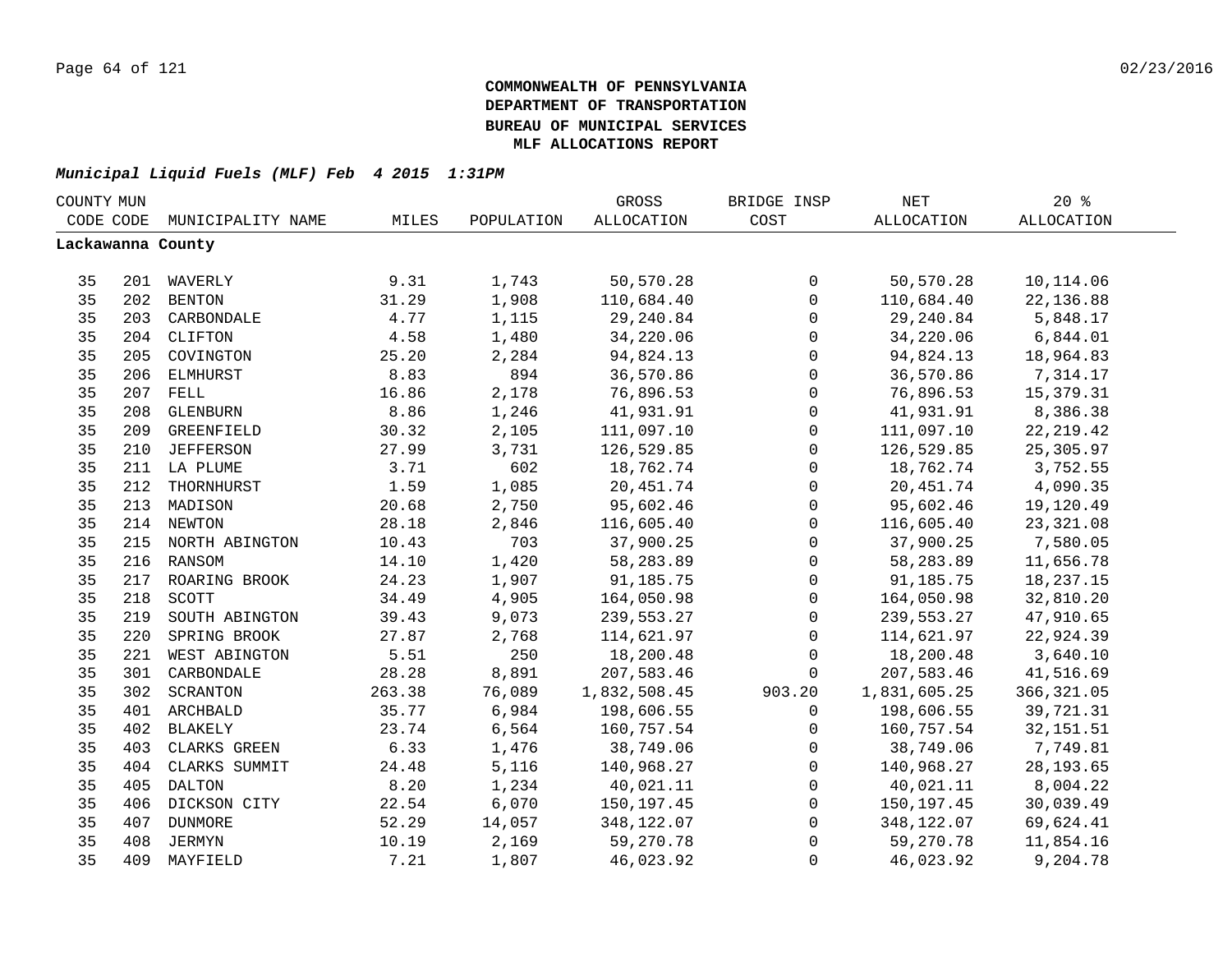| COUNTY MUN |     |                   |         |            | GROSS        | BRIDGE INSP | NET          | $20*$        |  |
|------------|-----|-------------------|---------|------------|--------------|-------------|--------------|--------------|--|
| CODE CODE  |     | MUNICIPALITY NAME | MILES   | POPULATION | ALLOCATION   | COST        | ALLOCATION   | ALLOCATION   |  |
| 35         | 410 | MOOSIC            | 28.56   | 5,719      | 160,716.30   | 0           | 160,716.30   | 32, 143. 26  |  |
| 35         | 411 | MOSCOW            | 10.16   | 2,026      | 56,941.26    | 0           | 56,941.26    | 11,388.25    |  |
| 35         | 412 | OLD FORGE         | 37.38   | 8,313      | 222,772.42   | 0           | 222,772.42   | 44,554.48    |  |
| 35         | 413 | OLYPHANT          | 19.13   | 5,151      | 127,464.23   | 0           | 127,464.23   | 25,492.85    |  |
| 35         | 414 | TAYLOR            | 15.77   | 6,263      | 135,340.83   | 0           | 135,340.83   | 27,068.17    |  |
| 35         | 415 | THROOP            | 13.59   | 4,088      | 96,984.55    | 0           | 96,984.55    | 19,396.91    |  |
| 35         | 416 | VANDLING          | 2.02    | 751        | 16,567.07    | 0           | 16,567.07    | 3, 313. 41   |  |
| 35         | 417 | JESSUP            | 19.61   | 4,676      | 121,594.72   | 0           | 121,594.72   | 24,318.94    |  |
|            |     | County Totals:    | 1006.86 | 214,437    | 5,848,974.93 | 903.20      | 5,848,071.73 | 1,169,614.35 |  |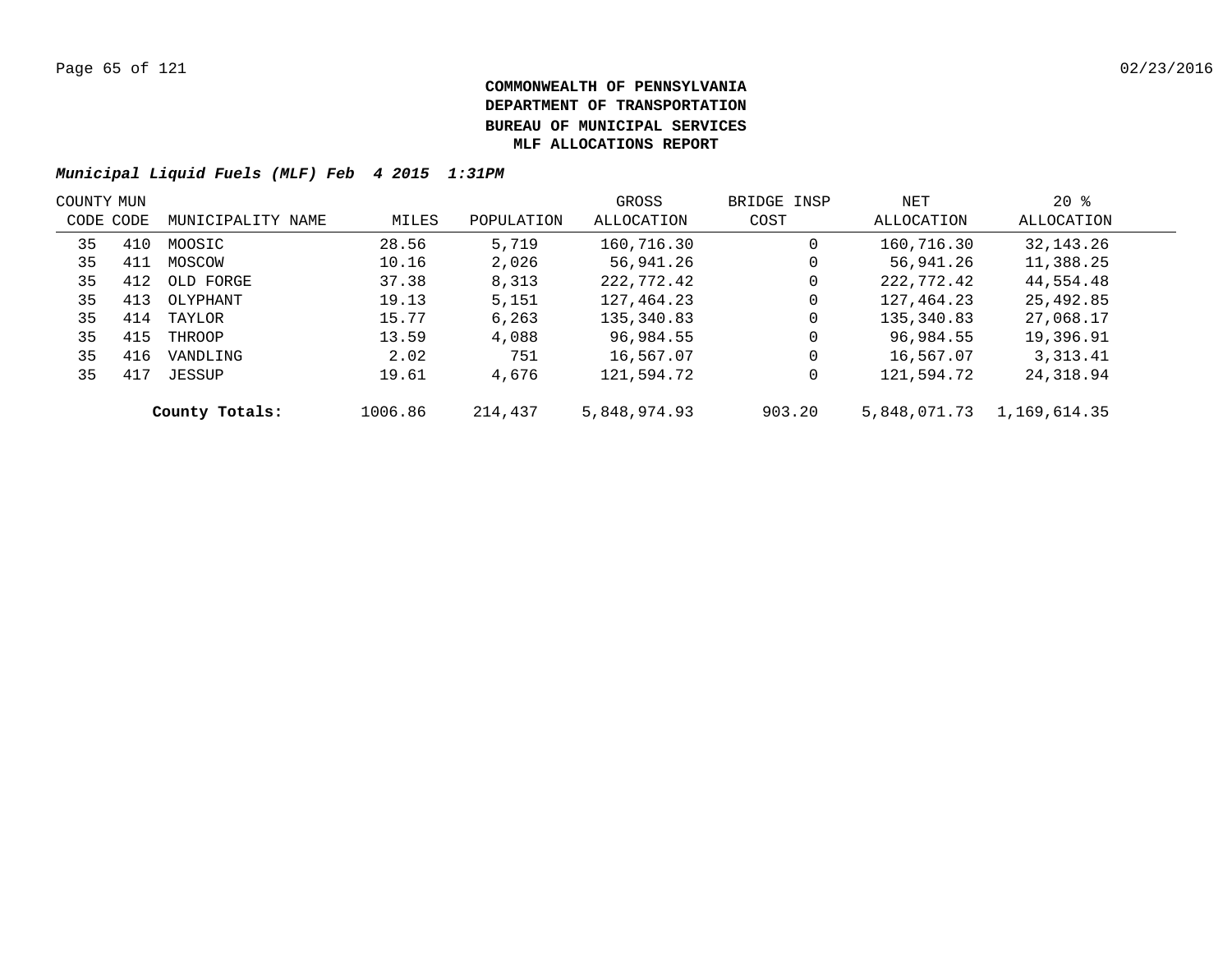| COST<br>CODE CODE<br>MUNICIPALITY NAME<br>MILES<br>POPULATION<br>ALLOCATION<br>ALLOCATION     | ALLOCATION  |  |
|-----------------------------------------------------------------------------------------------|-------------|--|
| Lancaster County                                                                              |             |  |
|                                                                                               |             |  |
| 145.69<br>38,133<br>954,163.32<br>8,461.00<br>945,702.32<br>36<br>101 MANHEIM                 | 189,140.46  |  |
| 36<br>201 BART<br>30.78<br>3,094<br>127,145.06<br>4,155.40<br>122,989.66                      | 24,597.93   |  |
| 36<br>56.38<br>7,199<br>2,408.80<br>253,469.70<br>202 BRECKNOCK<br>255,878.50                 | 50,693.94   |  |
| 36<br>203<br>36.15<br>4,748<br>166,047.95<br>3,865.40<br>162, 182.55<br>CAERNARVON            | 32,436.51   |  |
| 36<br>52.14<br>6,308<br>204<br>CLAY<br>231,388.96<br>198.60<br>231,190.36                     | 46,238.07   |  |
| 36<br>53.74<br>3,635<br>2,141.60<br>192,464.61<br>205<br>COLERAIN<br>194,606.21               | 38,492.92   |  |
| 36<br>24.60<br>3,776<br>206<br>CONESTOGA<br>121,173.90<br>771.20<br>120,402.70                | 24,080.54   |  |
| 36<br>207<br>28.10<br>3,194<br>121,618.00<br>1,136.40<br>120,481.60<br>CONOY                  | 24,096.32   |  |
| 36<br>208<br>37.92<br>2,560<br>DRUMORE<br>138,798.65<br>900.60<br>137,898.05                  | 27,579.61   |  |
| 36<br>7,024<br>209<br>49.29<br>234,660.24<br>792.80<br>233,867.44<br>EARL TOWNSHIP            | 46,773.49   |  |
| EAST COCALICO<br>55.49<br>10,310<br>300,151.99<br>138.80<br>300,013.19<br>36<br>210           | 60,002.64   |  |
| 36<br>211<br>47.46<br>7,755<br>239,441.57<br>1,585.60<br>EAST DONEGAL<br>237,855.97           | 47,571.19   |  |
| 36<br>3,791<br>2,200.60<br>212<br>EAST DRUMORE<br>36.89<br>153,626.98<br>151,426.38           | 30,285.28   |  |
| 6,507<br>36<br>213<br>EAST EARL<br>225, 171.05<br>1,685.80<br>223, 485. 25<br>48.63           | 44,697.05   |  |
| 36<br>23,522<br>7,159.00<br>214 EAST HEMPFIELD<br>116.50<br>658,486.02<br>651,327.02          | 130,265.40  |  |
| 36<br>68.13<br>16,424<br>1,189.20<br>423,938.55<br>215 EAST LAMPETER<br>425, 127. 75          | 84,787.71   |  |
| 36<br>81,352.59<br>80,836.19<br>216 EDEN<br>19.04<br>2,094<br>516.40                          | 16, 167. 24 |  |
| 36<br>30.14<br>3,886<br>301.60<br>137,050.55<br>217 ELIZABETH<br>137, 352. 15                 | 27, 410.11  |  |
| 36<br>9,400<br>280.00<br>218 EPHRATA<br>41.23<br>247,397.45<br>247, 117.45                    | 49, 423. 49 |  |
| 36<br>219 FULTON<br>44.12<br>3,074<br>161,826.30<br>1,207.00<br>160,619.30                    | 32, 123.86  |  |
| 36<br>220 LANCASTER<br>45.68<br>16,149<br>360,897.93<br>360,897.93<br>$\mathbf 0$<br>TOWNSHIP | 72,179.59   |  |
| 5,220<br>36<br>34.27<br>168,201.23<br>4,094.40<br>164,106.83<br>221 LEACOCK                   | 32,821.37   |  |
| 36<br>47.32<br>4,106<br>185,704.62<br>973.20<br>184,731.42<br>222 LITTLE BRITAIN              | 36,946.28   |  |
| 36<br>109.33<br>19,612<br>579,853.94<br>1,694.20<br>223 MANOR<br>578,159.74                   | 115,631.95  |  |
| 36<br>224<br>MARTIC<br>48.50<br>205,066.23<br>205,066.23<br>5,190<br>$\mathbf 0$              | 41,013.25   |  |
| 36<br>9,873<br>3,259.60<br>225<br>MOUNT JOY<br>63.31<br>314, 179.05<br>310,919.45<br>TOWNSHIP | 62,183.89   |  |
| 36<br>32.82<br>5,131<br>163,063.30<br>1,415.00<br>161,648.30<br>226 PARADISE                  | 32,329.66   |  |
| 36<br>227<br>62.15<br>8,789<br>294,869.85<br>1,065.20<br>293,804.65<br>PENN                   | 58,760.93   |  |
| 36<br>228 PEQUEA<br>33.24<br>4,605<br>155,956.42<br>902.80<br>155,053.62                      | 31,010.72   |  |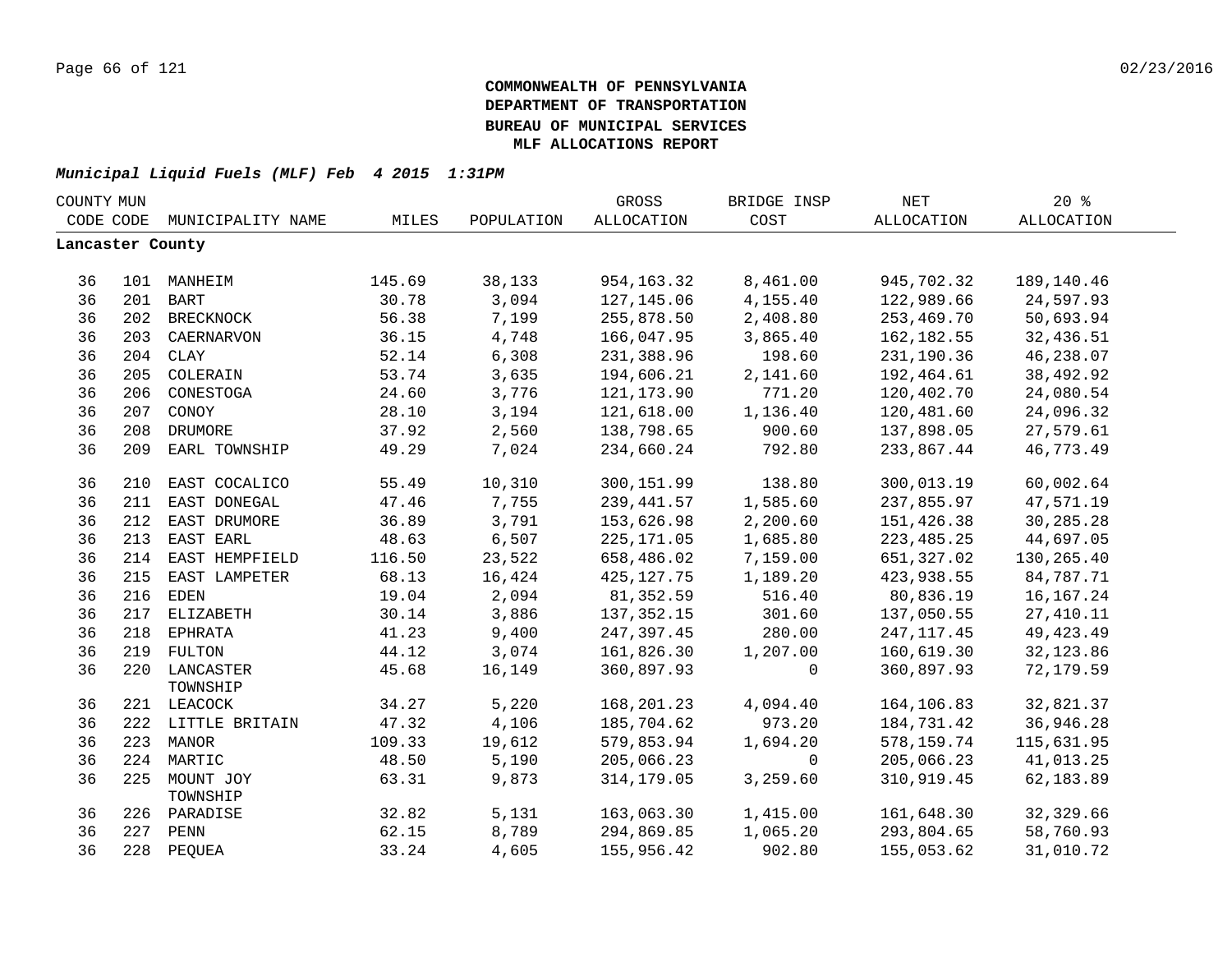| COUNTY MUN |     |                   |         |            | GROSS          | BRIDGE INSP | NET              | $20*$        |  |
|------------|-----|-------------------|---------|------------|----------------|-------------|------------------|--------------|--|
| CODE CODE  |     | MUNICIPALITY NAME | MILES   | POPULATION | ALLOCATION     | COST        | ALLOCATION       | ALLOCATION   |  |
| 36         | 229 | PROVIDENCE        | 41.74   | 6,897      | 212,956.07     | 3,683.20    | 209, 272.87      | 41,854.57    |  |
| 36         |     | 230 RAPHO         | 85.39   | 10,442     | 380,618.11     | 4,596.80    | 376,021.31       | 75,204.26    |  |
| 36         | 231 | SADSBURY          | 41.93   | 3,395      | 160,900.64     | $\mathbf 0$ | 160,900.64       | 32,180.13    |  |
| 36         |     | 232 SALISBURY     | 94.10   | 11,062     | 412,762.47     | 5,559.00    | 407, 203.47      | 81,440.69    |  |
| 36         |     | 233 STRASBURG     | 33.82   | 4,182      | 151,444.18     | 1,189.20    | 150,254.98       | 30,051.00    |  |
| 36         |     | 234 UPPER LEACOCK | 43.42   | 8,708      | 244,538.78     | 1,448.20    | 243,090.58       | 48,618.12    |  |
| 36         |     | 235 WARWICK       | 76.77   | 17,783     | 467,627.85     | 441.00      | 467,186.85       | 93, 437.37   |  |
| 36         |     | 236 WEST COCALICO | 56.93   | 7,280      | 258,536.31     | 198.60      | 258,337.71       | 51,667.54    |  |
| 36         | 237 | WEST DONEGAL      | 38.50   | 8,260      | 224,914.06     | 3,222.60    | 221,691.46       | 44,338.29    |  |
| 36         | 238 | <b>WEST EARL</b>  | 47.44   | 7,868      | 243,130.26     | 0           | 243,130.26       | 48,626.05    |  |
| 36         | 239 | WEST HEMPFIELD    | 79.96   | 16,153     | 451,794.17     | 0           | 451,794.17       | 90,358.83    |  |
| 36         | 240 | WEST LAMPETER     | 55.70   | 15,209     | 373,984.75     | 682.20      | 373,302.55       | 74,660.51    |  |
| 36         |     | 301 LANCASTER     | 88.99   | 59,322     | 1, 123, 588.58 | 1,032.80    | 1,122,555.78     | 224, 511.16  |  |
| 36         |     | 401 ADAMSTOWN     | 6.69    | 1,789      | 44,390.19      | $\mathbf 0$ | 44,390.19        | 8,878.04     |  |
| 36         |     | 402 AKRON         | 12.19   | 3,876      | 90,131.90      | $\mathbf 0$ | 90,131.90        | 18,026.38    |  |
| 36         | 403 | CHRISTIANA        | 3.79    | 1,168      | 27,466.35      | $\mathbf 0$ | 27,466.35        | 5,493.27     |  |
| 36         |     | 404 COLUMBIA      | 22.46   | 10,400     | 214,966.95     | 754.20      | 214, 212.75      | 42,842.55    |  |
| 36         |     | 405 DENVER        | 11.40   | 3,861      | 87,835.22      | 982.00      | 86,853.22        | 17,370.64    |  |
| 36         |     | 406 EAST          | 13.86   | 4,506      | 103,808.05     | 0           | 103,808.05       | 20,761.61    |  |
|            |     | PETERSBURG        |         |            |                |             |                  |              |  |
| 36         |     | 407 ELIZABETHTOWN | 29.48   | 11,545     | 250,558.17     | 1,585.60    | 248,972.57       | 49,794.51    |  |
| 36         |     | 408 EPHRATA       | 36.85   | 13,394     | 297,631.97     | 670.60      | 296,961.37       | 59,392.27    |  |
| 36         |     | 409 LITITZ        | 27.47   | 9,369      | 212,632.68     | 2,312.60    | 210,320.08       | 42,064.02    |  |
| 36         |     | 410 MANHEIM       | 16.36   | 4,858      | 115,803.53     | 1,480.40    | 114, 323. 13     | 22,864.63    |  |
| 36         |     | 411 MARIETTA      | 12.31   | 2,588      | 71,117.88      | 0           | 71,117.88        | 14,223.58    |  |
| 36         |     | 412 MILLERSVILLE  | 17.43   | 8,168      | 168,281.72     | $\mathbf 0$ | 168,281.72       | 33,656.34    |  |
| 36         |     | 413 MT JOY        | 19.30   | 7,410      | 161,810.31     | 2,893.40    | 158,916.91       | 31,783.38    |  |
| 36         |     | 414 MOUNTVILLE    | 7.30    | 2,802      | 61,191.65      | $\mathbf 0$ | 61,191.65        | 12,238.33    |  |
| 36         |     | 415 NEW HOLLAND   | 17.29   | 5,378      | 126,045.74     | $\mathbf 0$ | 126,045.74       | 25,209.15    |  |
| 36         | 416 | QUARRYVILLE       | 8.58    | 2,576      | 61,156.64      | $\Omega$    | 61,156.64        | 12, 231.33   |  |
| 36         | 417 | STRASBURG         | 7.52    | 2,809      | 61,873.59      | 0           | 61,873.59        | 12,374.72    |  |
| 36         | 418 | TERRE HILL        | 3.38    | 1,295      | 28, 297.07     | 0           | 28, 297.07       | 5,659.41     |  |
|            |     | County Totals:    | 2557.39 | 519,462    | 14,495,003.05  | 87,232.60   | 14, 407, 770. 45 | 2,881,554.09 |  |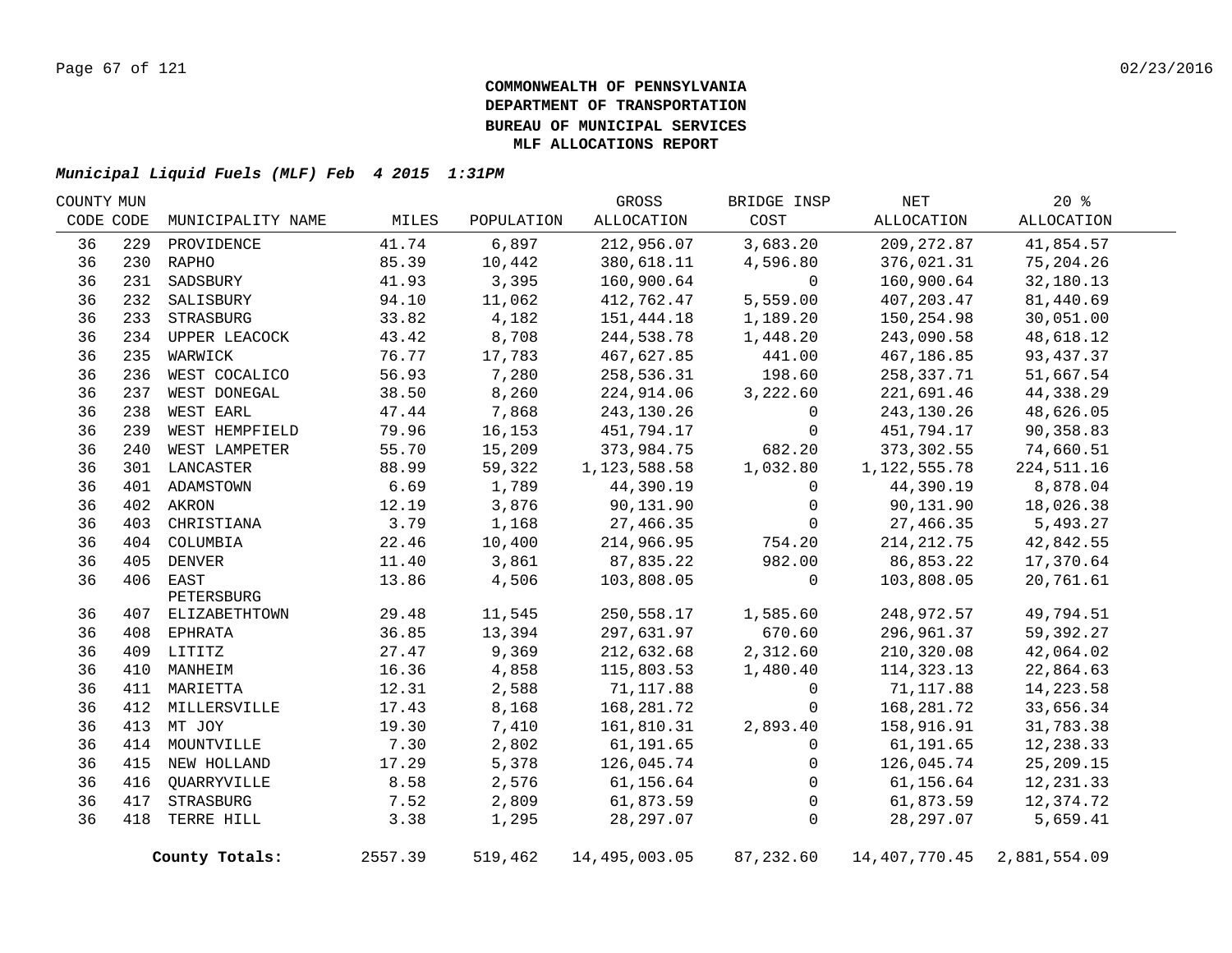| COUNTY MUN      |     |                    |        |            | GROSS        | BRIDGE INSP  | $\operatorname{NET}$ | 20%         |  |
|-----------------|-----|--------------------|--------|------------|--------------|--------------|----------------------|-------------|--|
| CODE CODE       |     | MUNICIPALITY NAME  | MILES  | POPULATION | ALLOCATION   | COST         | ALLOCATION           | ALLOCATION  |  |
| Lawrence County |     |                    |        |            |              |              |                      |             |  |
|                 |     |                    |        |            |              |              |                      |             |  |
| 37              |     | 202 HICKORY        | 23.00  | 2,470      | 97,615.40    | $\mathbf 0$  | 97,615.40            | 19,523.08   |  |
| 37              |     | 203 LITTLE BEAVER  | 27.02  | 1,411      | 92,028.85    | $\mathbf 0$  | 92,028.85            | 18,405.77   |  |
| 37              |     | 204 MAHONING       | 34.98  | 3,083      | 137,993.62   | 991.20       | 137,002.42           | 27,400.48   |  |
| 37              |     | 205 NESHANNOCK     | 65.95  | 9,609      | 317,140.08   | $\mathbf 0$  | 317,140.08           | 63,428.02   |  |
| 37              |     | 206 NORTH BEAVER   | 66.24  | 4,121      | 235,543.52   | 5,218.80     | 230, 324. 72         | 46,064.94   |  |
| 37              |     | 207 PERRY          | 25.63  | 1,938      | 96,292.45    | 1,577.20     | 94,715.25            | 18,943.05   |  |
| 37              |     | 208 PLAIN GROVE    | 23.24  | 813        | 73,142.55    | 0            | 73, 142.55           | 14,628.51   |  |
| 37              |     | 209 PULASKI        | 39.24  | 3,452      | 154,754.50   | $\mathbf 0$  | 154,754.50           | 30,950.90   |  |
| 37              |     | 210 SCOTT          | 23.20  | 2,347      | 96,058.02    | $\mathbf 0$  | 96,058.02            | 19,211.60   |  |
| 37              | 211 | SHENANGO           | 55.01  | 7,479      | 259,215.03   | 348.40       | 258,866.63           | 51,773.33   |  |
| 37              | 212 | SLIPPERY ROCK      | 48.07  | 3,283      | 175,320.79   | 645.20       | 174,675.59           | 34,935.12   |  |
| 37              |     | 213 TAYLOR         | 12.09  | 1,052      | 47,490.59    | 0            | 47,490.59            | 9,498.12    |  |
| 37              |     | 214 UNION          | 33.70  | 5,190      | 166,256.29   | $\mathbf 0$  | 166,256.29           | 33, 251. 26 |  |
| 37              |     | 215 WASHINGTON     | 17.77  | 799        | 58,588.52    | $\mathbf 0$  | 58,588.52            | 11,717.70   |  |
| 37              |     | 216 WAYNE          | 27.14  | 2,606      | 110,276.60   | $\mathbf 0$  | 110,276.60           | 22,055.32   |  |
| 37              |     | 217 WILMINGTON     | 29.99  | 2,715      | 119,385.87   | $\Omega$     | 119,385.87           | 23,877.17   |  |
| 37              |     | 301 NEW CASTLE     | 95.85  | 23,273     | 600,598.97   | 1,744.40     | 598,854.57           | 119,770.91  |  |
| 37              | 401 | <b>BESSEMER</b>    | 5.33   | 1,111      | 30,649.30    | 0            | 30,649.30            | 6,129.86    |  |
| 37              | 402 | <b>ELLPORT</b>     | 7.61   | 1,180      | 37,663.58    | 0            | 37,663.58            | 7,532.72    |  |
| 37              | 403 | ELLWOOD CITY       | 33.86  | 7,921      | 207,659.31   | $\mathbf 0$  | 207,659.31           | 41,531.86   |  |
| 37              |     | 404 ENON VALLEY    | 1.90   | 306        | 9,574.40     | $\mathbf 0$  | 9,574.40             | 1,914.88    |  |
|                 |     | <b>BOROUGH</b>     |        |            |              |              |                      |             |  |
| 37              |     | 405 NEW WILMINGTON | 6.30   | 2,466      | 53,527.09    | 495.60       | 53,031.49            | 10,606.30   |  |
| 37              |     | 406 SOUTH NEW      | 4.86   | 709        | 23, 357.89   | $\mathbf 0$  | 23, 357.89           | 4,671.58    |  |
|                 |     | CASTLE             |        |            |              |              |                      |             |  |
| 37              |     | 407 VOLANT         | 0.64   | 168        | 4,199.38     | 0            | 4,199.38             | 839.88      |  |
| 37              |     | 408 WAMPUM         | 4.15   | 717        | 21,642.33    | $\mathsf{O}$ | 21,642.33            | 4,328.47    |  |
| 37              |     | 409 NEW BEAVER     | 21.15  | 1,502      | 78,001.61    | 0            | 78,001.61            | 15,600.32   |  |
| 37              |     | 410 S.N.P.J.       | 1.00   | 19         | 2,907.40     | $\mathbf 0$  | 2,907.40             | 581.48      |  |
|                 |     | County Totals:     | 734.92 | 91,740     | 3,306,883.94 | 11,020.80    | 3, 295, 863. 14      | 659,172.63  |  |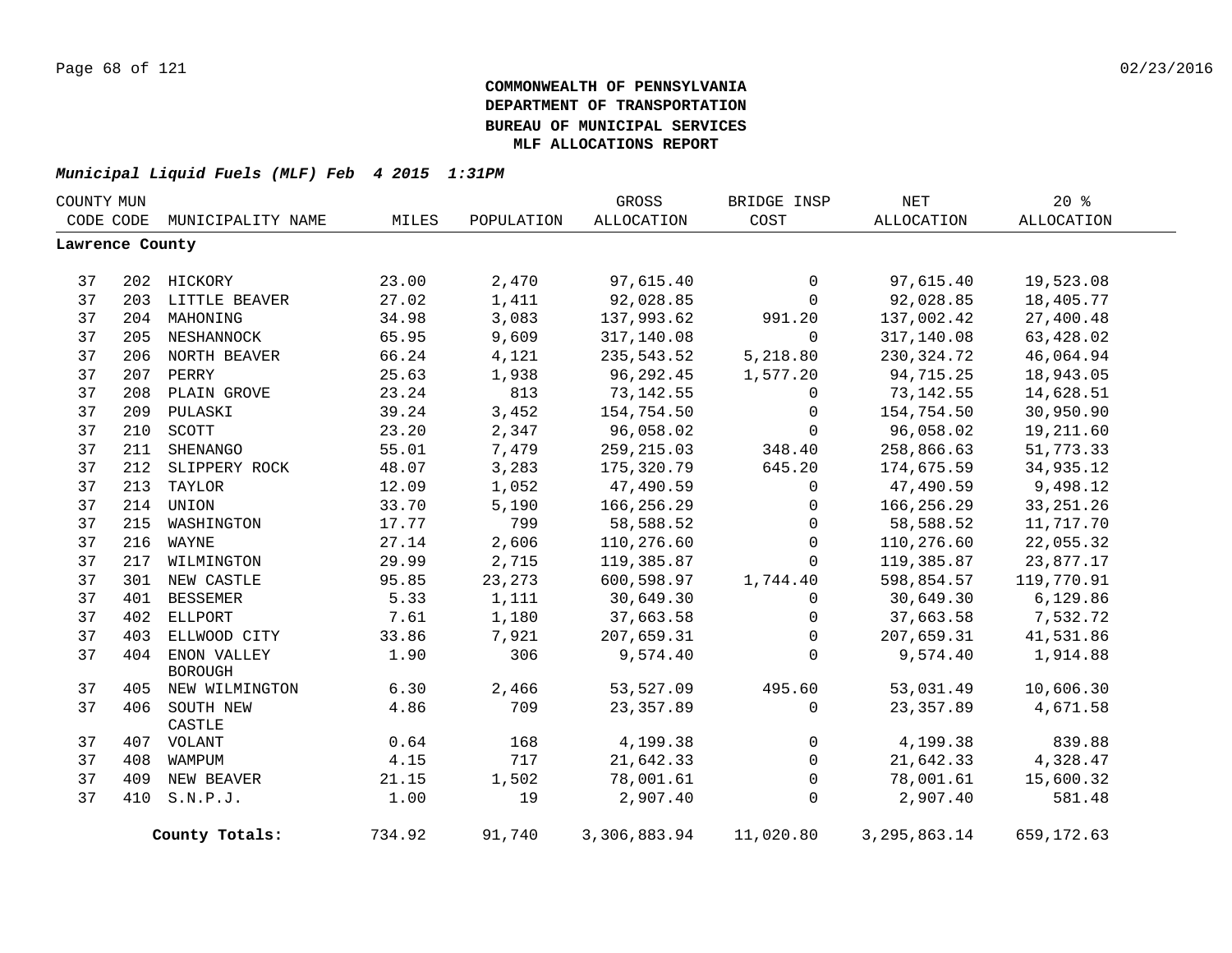|                | COUNTY MUN |                    |        |            | GROSS             | BRIDGE INSP    | NET          | $20*$       |  |
|----------------|------------|--------------------|--------|------------|-------------------|----------------|--------------|-------------|--|
| CODE CODE      |            | MUNICIPALITY NAME  | MILES  | POPULATION | <b>ALLOCATION</b> | COST           | ALLOCATION   | ALLOCATION  |  |
| Lebanon County |            |                    |        |            |                   |                |              |             |  |
|                |            |                    |        |            |                   |                |              |             |  |
| 38             |            | 101 ANNVILLE       | 11.07  | 4,767      | 100,565.96        | $\mathbf 0$    | 100,565.96   | 20, 113. 19 |  |
| 38             | 102        | WEST LEBANON       | 3.62   | 781        | 21, 212.95        | $\mathbf 0$    | 21, 212.95   | 4,242.59    |  |
| 38             | 201        | <b>BETHEL</b>      | 48.17  | 5,007      | 199,356.81        | $\mathbf 0$    | 199,356.81   | 39,871.36   |  |
| 38             | 202        | COLD SPRING        | 0.00   | 52         | 780.33            | 0              | 780.33       | 156.07      |  |
| 38             |            | 203 EAST HANOVER   | 50.75  | 2,801      | 175, 115. 24      | 0              | 175, 115. 24 | 35,023.05   |  |
| 38             |            | 204 HEIDELBERG     | 42.27  | 4,069      | 171,906.78        | $\mathsf{O}$   | 171,906.78   | 34, 381.36  |  |
| 38             |            | 205 JACKSON        | 52.70  | 8,163      | 260,694.94        | $\mathbf 0$    | 260,694.94   | 52,138.99   |  |
| 38             |            | 206 MILLCREEK      | 35.61  | 3,892      | 151,786.10        | $\mathbf 0$    | 151,786.10   | 30, 357.22  |  |
| 38             |            | 207 NORTH ANNVILLE | 23.86  | 2,381      | 98,298.97         | $\mathbf 0$    | 98,298.97    | 19,659.79   |  |
| 38             |            | 208 NORTH CORNWALL | 35.01  | 7,553      | 205, 152.46       | $\mathbf 0$    | 205, 152.46  | 41,030.49   |  |
| 38             |            | 209 NORTH LEBANON  | 61.62  | 11,429     | 333, 281.41       | 0              | 333, 281.41  | 66,656.28   |  |
| 38             |            | 210 NORTH          | 42.31  | 8,068      | 229, 191.61       | $\mathbf 0$    | 229, 191.61  | 45,838.32   |  |
|                |            | LONDONDERRY        |        |            |                   |                |              |             |  |
| 38             |            | 211 SOUTH ANNVILLE | 25.00  | 2,850      | 108,326.54        | $\mathsf{O}$   | 108,326.54   | 21,665.31   |  |
| 38             | 212        | SOUTH LEBANON      | 55.96  | 9,463      | 288,752.39        | $\mathsf{O}$   | 288,752.39   | 57,750.48   |  |
| 38             | 213        | SOUTH              | 34.48  | 6,991      | 193,309.69        | $\mathbf 0$    | 193,309.69   | 38,661.94   |  |
|                |            | LONDONDERRY        |        |            |                   |                |              |             |  |
| 38             | 214        | SWATARA            | 37.21  | 4,555      | 165,301.91        | $\overline{0}$ | 165,301.91   | 33,060.38   |  |
| 38             | 215        | UNION TOWNSHIP     | 31.39  | 3,099      | 124, 414. 23      | $\Omega$       | 124, 414. 23 | 24,882.85   |  |
| 38             |            | 216 WEST CORNWALL  | 10.50  | 1,976      | 57,187.39         | 0              | 57, 187.39   | 11,437.48   |  |
| 38             |            | 301 LEBANON        | 84.97  | 25,477     | 605, 143. 29      | $\mathbf{0}$   | 605,143.29   | 121,028.66  |  |
| 38             | 401        | CLEONA             | 7.79   | 2,080      | 51,641.69         | 0              | 51,641.69    | 10,328.34   |  |
| 38             | 402        | CORNWALL           | 32.37  | 4,112      | 146,591.37        | $\mathbf 0$    | 146,591.37   | 29, 318.27  |  |
| 38             | 403        | JONESTOWN          | 8.37   | 1,905      | 50,536.44         | 0              | 50,536.44    | 10,107.29   |  |
| 38             |            | 404 MOUNT GRETNA   | 3.29   | 196        | 11,568.64         | 0              | 11,568.64    | 2,313.73    |  |
| 38             |            | 405 MYERSTOWN      | 10.10  | 3,062      | 72,435.82         | 0              | 72,435.82    | 14,487.16   |  |
| 38             |            | 406 PALMYRA        | 25.47  | 7,320      | 176,691.68        | $\mathbf 0$    | 176,691.68   | 35, 338.34  |  |
| 38             |            | 407 RICHLAND       | 5.63   | 1,519      | 37,558.74         | $\mathbf 0$    | 37,558.74    | 7,511.75    |  |
|                |            |                    |        |            |                   |                |              |             |  |
|                |            | County Totals:     | 779.52 | 133,568    | 4,036,803.38      | $\Omega$       | 4,036,803.38 | 807,360.68  |  |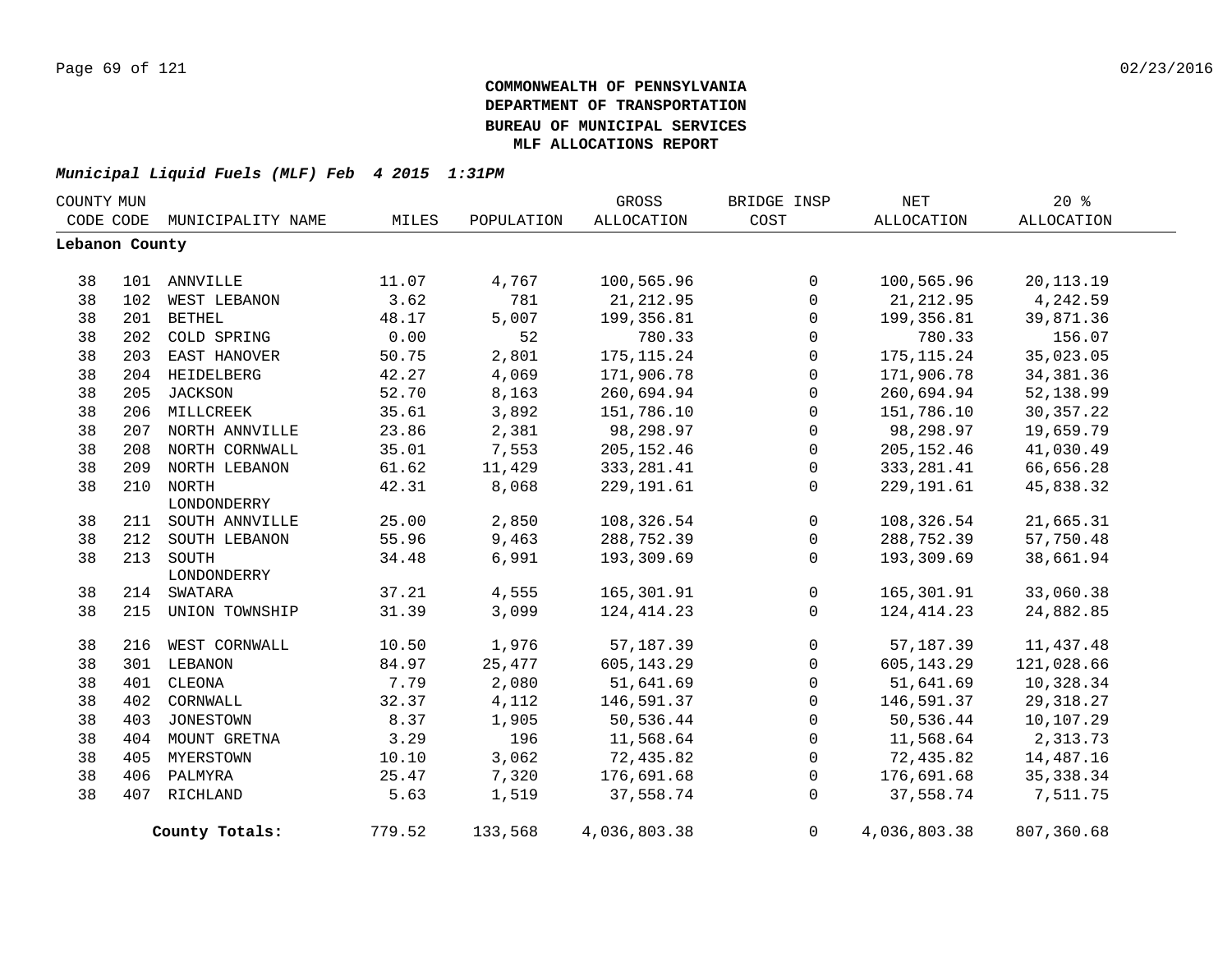|    | COUNTY MUN    |                        |         |            | GROSS        | BRIDGE INSP  | <b>NET</b>   | 20%          |  |
|----|---------------|------------------------|---------|------------|--------------|--------------|--------------|--------------|--|
|    | CODE CODE     | MUNICIPALITY NAME      | MILES   | POPULATION | ALLOCATION   | COST         | ALLOCATION   | ALLOCATION   |  |
|    | Lehigh County |                        |         |            |              |              |              |              |  |
| 39 | 101           | SALISBURY              | 64.77   | 13,505     | 372,512.10   | $\mathbf 0$  | 372,512.10   | 74,502.42    |  |
|    |               |                        | 97.54   |            |              |              |              |              |  |
| 39 | 102           | WHITEHALL              |         | 26,738     | 656,163.70   | 1,522.20     | 654,641.50   | 130,928.30   |  |
| 39 |               | 103 SOUTH<br>WHITEHALL | 107.72  | 19,180     | 570,302.93   | 1,132.80     | 569,170.13   | 113,834.03   |  |
| 39 |               | 104 LOWER MACUNGIE     | 125.26  | 30,633     | 788,170.32   | 2,562.60     | 785,607.72   | 157, 121.54  |  |
| 39 |               | 201 HANOVER            | 8.68    | 1,571      | 46,337.09    | $\Omega$     | 46,337.09    | 9,267.42     |  |
| 39 |               | 202 HEIDELBERG         | 47.57   | 3,416      | 176,005.54   | 1,666.80     | 174,338.74   | 34,867.75    |  |
| 39 |               | 204 LOWER MILFORD      | 49.78   | 3,775      | 187,188.20   | $\Omega$     | 187,188.20   | 37,437.64    |  |
| 39 |               | 205 LOWHILL            | 43.19   | 2,173      | 145,866.49   | 1,677.60     | 144,188.89   | 28,837.78    |  |
| 39 |               | 206 LYNN               | 66.73   | 4,229      | 238,082.03   | 361.60       | 237,720.43   | 47,544.09    |  |
| 39 |               | 207 NORTH              | 116.07  | 15,703     | 539,102.78   | 1,808.00     | 537,294.78   | 107,458.96   |  |
|    |               | WHITEHALL              |         |            |              |              |              |              |  |
| 39 |               | 209 UPPER MACUNGIE     | 126.44  | 20,063     | 632,643.21   | 1,170.80     | 631,472.41   | 126, 294.48  |  |
| 39 | 210           | UPPER MILFORD          | 51.31   | 7,292      | 243,979.09   | 1,084.80     | 242,894.29   | 48,578.86    |  |
| 39 |               | 211 UPPER SAUCON       | 75.34   | 14,808     | 419,783.55   | 1,084.80     | 418,698.75   | 83,739.75    |  |
| 39 | 212           | WASHINGTON             | 61.35   | 6,624      | 260,282.40   | 1,923.20     | 258,359.20   | 51,671.84    |  |
| 39 | 213           | WEISENBERG             | 79.85   | 4,923      | 283, 268.30  | $\mathbf{0}$ | 283, 268.30  | 56,653.66    |  |
| 39 |               | 301 ALLENTOWN          | 282.52  | 118,032    | 2,512,284.84 | 8,833.00     | 2,503,451.84 | 500,690.37   |  |
| 39 | 401           | ALBURTIS               | 6.22    | 2,361      | 51,741.61    | 361.60       | 51,380.01    | 10,276.00    |  |
| 39 | 402           | CATASAUQUA             | 17.87   | 6,436      | 143,443.84   | 1,148.60     | 142,295.24   | 28,459.05    |  |
| 39 | 403           | COOPERSBURG            | 9.11    | 2,386      | 59,695.18    | 0            | 59,695.18    | 11,939.04    |  |
| 39 | 404           | COPLAY                 | 11.18   | 3,192      | 77,218.78    | $\mathbf 0$  | 77, 218.78   | 15, 443. 76  |  |
| 39 | 405           | EMMAUS                 | 37.56   | 11,211     | 266,734.05   | 380.80       | 266, 353. 25 | 53,270.65    |  |
| 39 | 406           | FOUNTAIN HILL          | 12.72   | 4,597      | 102,341.58   | $\mathbf 0$  | 102,341.58   | 20,468.32    |  |
| 39 | 407           | MACUNGIE               | 6.89    | 3,074      | 64,198.34    | 0            | 64,198.34    | 12,839.67    |  |
| 39 | 408           | SLATINGTON             | 13.80   | 4,232      | 98,149.05    | $\mathbf 0$  | 98,149.05    | 19,629.81    |  |
|    |               | County Totals:         | 1519.47 | 330,154    | 8,935,495.00 | 26,719.20    | 8,908,775.80 | 1,781,755.16 |  |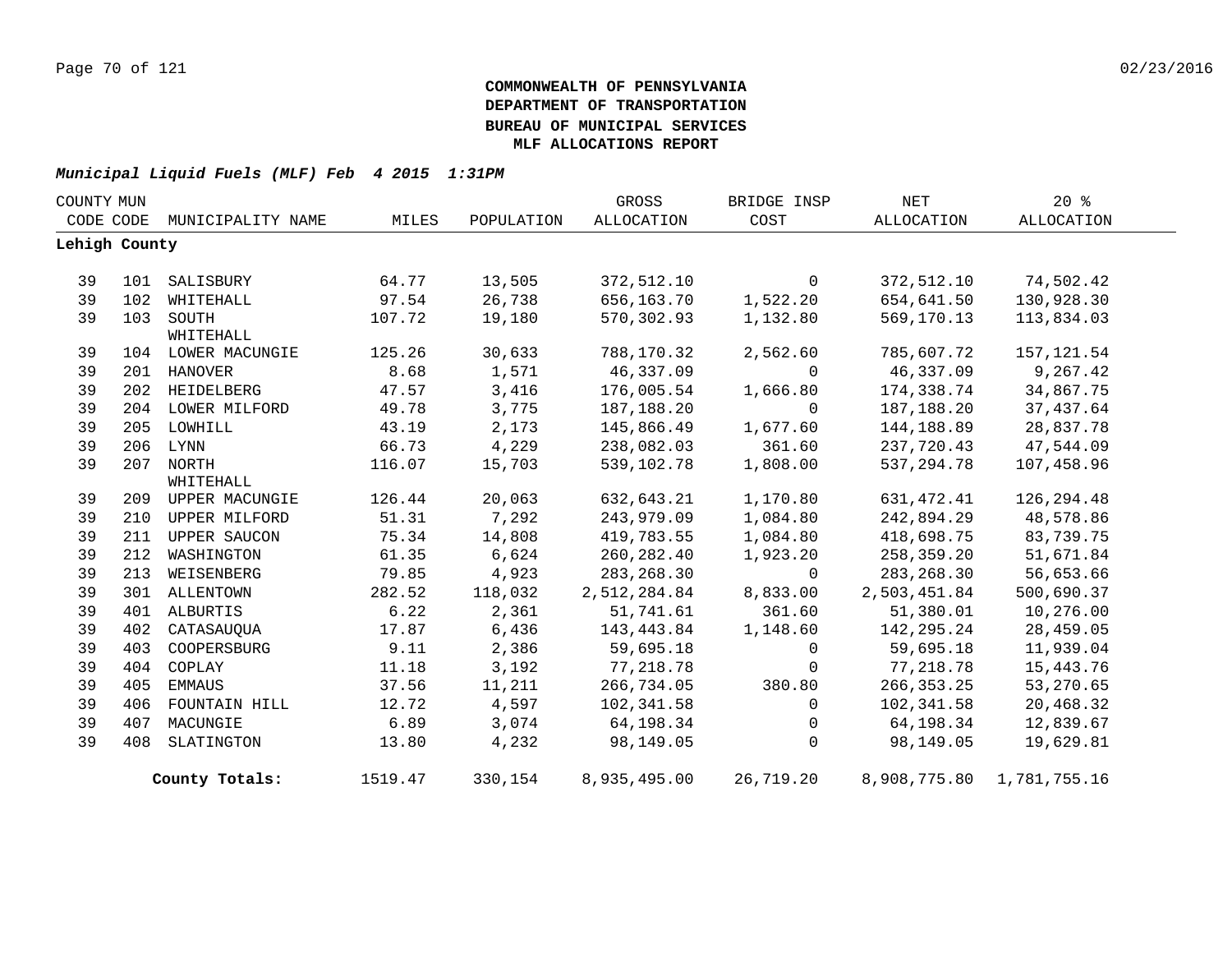| COUNTY MUN     |     |                   |       |            | GROSS             | BRIDGE INSP  | $\operatorname{NET}$ | 20%               |  |
|----------------|-----|-------------------|-------|------------|-------------------|--------------|----------------------|-------------------|--|
| CODE CODE      |     | MUNICIPALITY NAME | MILES | POPULATION | <b>ALLOCATION</b> | COST         | <b>ALLOCATION</b>    | <b>ALLOCATION</b> |  |
| Luzerne County |     |                   |       |            |                   |              |                      |                   |  |
|                |     |                   |       |            |                   |              |                      |                   |  |
| 40             |     | 101 HANOVER       | 41.92 | 11,076     | 276, 141.32       | $\mathsf 0$  | 276, 141.32          | 55, 228.26        |  |
| 40             |     | 102 NEWPORT       | 14.97 | 5,374      | 119,902.00        | $\mathsf{O}$ | 119,902.00           | 23,980.40         |  |
| 40             |     | 103 PLAINS        | 31.59 | 9,961      | 230,930.67        | $\mathsf{O}$ | 230,930.67           | 46,186.13         |  |
| 40             |     | 104 WILKES BARRE  | 9.13  | 2,967      | 68,466.54         | $\mathsf{O}$ | 68,466.54            | 13,693.31         |  |
| 40             |     | 201 BEAR CREEK    | 15.50 | 2,774      | 82, 274. 25       | $\mathsf{O}$ | 82, 274. 25          | 16, 454.85        |  |
| 40             |     | 202 BLACK CREEK   | 27.46 | 2,016      | 102, 261.75       | 0            | 102, 261.75          | 20,452.35         |  |
| 40             |     | 203 BUCK          | 1.82  | 435        | 11,300.48         | $\mathbf 0$  | 11,300.48            | 2,260.10          |  |
| 40             |     | 204 BUTLER        | 46.67 | 9,221      | 260,340.09        | $\mathsf{O}$ | 260,340.09           | 52,068.02         |  |
| 40             | 205 | CONYNGHAM         | 15.62 | 1,453      | 62,765.00         | $\mathbf 0$  | 62,765.00            | 12,553.00         |  |
| 40             | 206 | <b>DALLAS</b>     | 42.07 | 8,994      | 245,290.59        | $\mathsf{O}$ | 245, 290.59          | 49,058.12         |  |
| 40             | 207 | DENNISON          | 8.99  | 1,125      | 40,456.99         | $\mathbf 0$  | 40,456.99            | 8,091.40          |  |
| 40             | 208 | <b>DORRANCE</b>   | 28.26 | 2,188      | 106,940.74        | $\mathbf 0$  | 106,940.74           | 21,388.15         |  |
| 40             | 209 | <b>EXETER</b>     | 14.21 | 2,378      | 72,948.82         | $\mathbf 0$  | 72,948.82            | 14,589.76         |  |
| 40             |     | 210 FAIRMOUNT     | 41.47 | 1,276      | 127,895.08        | $\mathsf 0$  | 127,895.08           | 25,579.02         |  |
| 40             |     | 211 FAIRVIEW      | 25.53 | 4,520      | 134,777.65        | $\mathsf 0$  | 134,777.65           | 26,955.53         |  |
| 40             |     | 212 FOSTER        | 26.38 | 3,467      | 121,204.47        | $\mathsf 0$  | 121,204.47           | 24, 240.89        |  |
| 40             |     | 213 FRANKLIN      | 15.06 | 1,757      | 65,858.57         | $\mathsf 0$  | 65,858.57            | 13, 171. 71       |  |
| 40             |     | 214 HAZLE         | 75.02 | 9,549      | 340,023.89        | $\mathsf{O}$ | 340,023.89           | 68,004.78         |  |
| 40             |     | 215 HOLLENBACK    | 22.51 | 1,196      | 76,975.86         | $\mathsf{O}$ | 76,975.86            | 15,395.17         |  |
| 40             |     | 216 HUNLOCK       | 18.77 | 2,443      | 85,881.91         | $\mathbf 0$  | 85,881.91            | 17, 176.38        |  |
| 40             |     | 217 HUNTINGTON    | 44.03 | 2,244      | 149,134.69        | $\mathbf 0$  | 149, 134.69          | 29,826.94         |  |
| 40             |     | 218 JACKSON       | 26.21 | 4,646      | 138,451.65        | $\mathbf 0$  | 138,451.65           | 27,690.33         |  |
| 40             |     | 219 JENKINS       | 18.20 | 4,442      | 114,385.71        | $\mathbf 0$  | 114,385.71           | 22,877.14         |  |
| 40             |     | 220 KINGSTON      | 43.94 | 6,999      | 220, 255.79       | $\mathbf 0$  | 220, 255.79          | 44,051.16         |  |
| 40             |     | 221 LAKE          | 24.42 | 2,049      | 94,785.19         | $\mathbf 0$  | 94,785.19            | 18,957.04         |  |
| 40             |     | 222 LEHMAN        | 34.94 | 3,508      | 144,266.58        | $\mathbf 0$  | 144,266.58           | 28,853.32         |  |
| 40             | 223 | NESCOPECK         | 23.85 | 1,155      | 79,874.46         | $\mathbf 0$  | 79,874.46            | 15,974.89         |  |
| 40             |     | 224 PITTSTON      | 23.25 | 3,368      | 111,511.03        | $\Omega$     | 111,511.03           | 22,302.21         |  |
| 40             | 225 | PLYMOUTH          | 27.15 | 1,812      | 98,387.46         | $\Omega$     | 98,387.46            | 19,677.49         |  |
| 40             |     | 226 RICE          | 20.42 | 3,335      | 103,594.74        | 334.40       | 103,260.34           | 20,652.07         |  |
| 40             |     | 227 ROSS          | 33.65 | 2,937      | 132,314.97        | 0            | 132,314.97           | 26,462.99         |  |
| 40             | 228 | SALEM             | 35.96 | 4,254      | 158, 136. 34      | $\mathbf 0$  | 158, 136. 34         | 31,627.27         |  |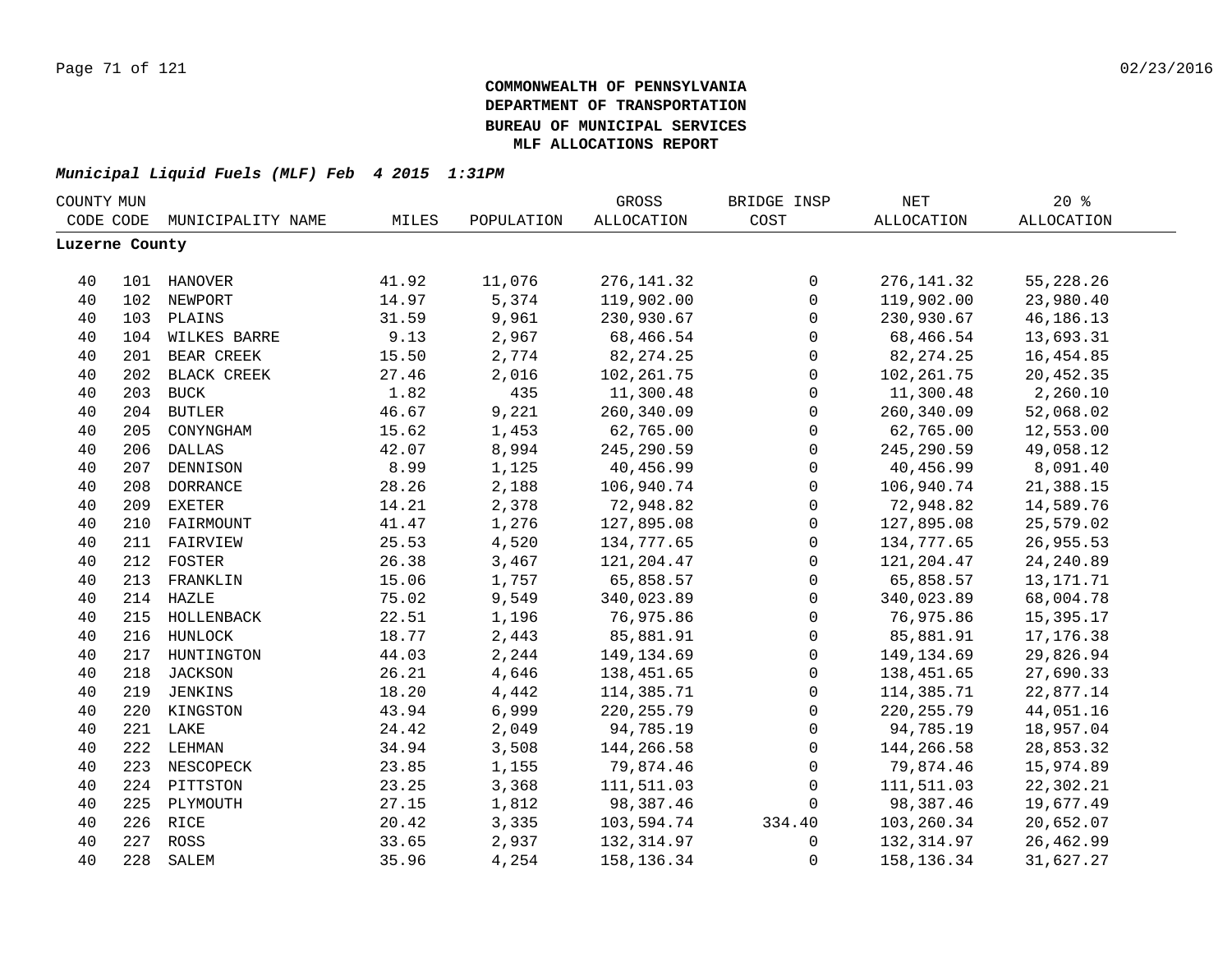| COUNTY MUN |     |                   |        |            | GROSS       | BRIDGE INSP         | NET         | $20*$      |  |
|------------|-----|-------------------|--------|------------|-------------|---------------------|-------------|------------|--|
| CODE CODE  |     | MUNICIPALITY NAME | MILES  | POPULATION | ALLOCATION  | COST                | ALLOCATION  | ALLOCATION |  |
| 40         | 229 | SLOCUM            | 2.82   | 1,115      | 24, 127.38  | $\overline{0}$      | 24, 127. 38 | 4,825.48   |  |
| 40         | 230 | SUGARLOAF         | 34.77  | 4,211      | 154,370.54  | $\mathbf 0$         | 154,370.54  | 30,874.11  |  |
| 40         | 231 | UNION             | 28.65  | 2,042      | 105,772.45  | $\mathbf{0}$        | 105,772.45  | 21, 154.49 |  |
| 40         | 232 | WRIGHT            | 27.37  | 5,651      | 156,575.30  | $\Omega$            | 156,575.30  | 31,315.06  |  |
| 40         |     | 301 HAZLETON      | 95.12  | 25,340     | 629,703.65  | $\mathbf 0$         | 629,703.65  | 125,940.73 |  |
| 40         |     | 302 NANTICOKE     | 32.24  | 10,465     | 241,588.39  | $\mathbf 0$         | 241,588.39  | 48,317.68  |  |
| 40         |     | 303 PITTSTON      | 25.76  | 7,739      | 183,687.51  | $\mathbf 0$         | 183,687.51  | 36,737.50  |  |
| 40         |     | 304 WILKES BARRE  | 108.33 | 41,498     | 906,823.28  | $\Omega$            | 906,823.28  | 181,364.66 |  |
| 40         |     | 401 ASHLEY        | 7.84   | 2,790      | 62,165.39   | 1,103.40            | 61,061.99   | 12, 212.40 |  |
| 40         |     | 402 AVOCA         | 13.96  | 2,661      | 76,540.16   | 0                   | 76,540.16   | 15,308.03  |  |
| 40         | 403 | CONYNGHAM         | 9.32   | 1,914      | 53,162.68   | $\mathsf{O}$        | 53,162.68   | 10,632.54  |  |
| 40         | 404 | COURTDALE         | 3.96   | 732        | 21,369.20   | $\mathbf 0$         | 21,369.20   | 4,273.84   |  |
| 40         | 405 | <b>DALLAS</b>     | 15.05  | 2,804      | 81,544.43   | $\mathbf{0}$        | 81,544.43   | 16,308.89  |  |
| 40         | 406 | <b>DUPONT</b>     | 14.40  | 2,711      | 78,444.31   | $\mathbf{0}$        | 78,444.31   | 15,688.86  |  |
| 40         | 407 | DURYEA            | 15.84  | 4,917      | 115, 325.31 | $\mathbf 0$         | 115,325.31  | 23,065.06  |  |
| 40         | 408 | EDWARDSVILLE      | 11.15  | 4,816      | 101,511.07  | $\mathbf 0$         | 101,511.07  | 20,302.21  |  |
| 40         | 409 | <b>EXETER</b>     | 18.90  | 5,652      | 133,042.13  | $\Omega$            | 133,042.13  | 26,608.43  |  |
| 40         | 410 | FORTY FORT        | 12.30  | 4,214      | 95,492.64   | $\mathbf{0}$        | 95,492.64   | 19,098.53  |  |
| 40         |     | 411 FREELAND      | 14.89  | 3,531      | 92,034.77   | $\mathbf 0$         | 92,034.77   | 18,406.95  |  |
| 40         |     | 412 HUGHESTOWN    | 5.87   | 1,392      | 36, 282. 25 | $\mathsf{O}$        | 36, 282. 25 | 7,256.45   |  |
| 40         |     | 413 JEDDO         | 0.12   | 98         | 1,785.32    | $\mathsf{O}\xspace$ | 1,785.32    | 357.06     |  |
| 40         |     | 414 KINGSTON      | 33.81  | 13,182     | 286,478.74  | $\mathbf 0$         | 286,478.74  | 57,295.75  |  |
| 40         |     | 415 LAFLIN        | 6.91   | 1,487      | 40,435.06   | $\mathsf{O}$        | 40,435.06   | 8,087.01   |  |
| 40         |     | 416 LARKSVILLE    | 17.77  | 4,480      | 113,828.37  | $\overline{0}$      | 113,828.37  | 22,765.67  |  |
| 40         |     | 417 LAUREL RUN    | 2.35   | 500        | 13,665.74   | $\mathbf 0$         | 13,665.74   | 2,733.15   |  |
| 40         |     | 418 LUZERNE       | 8.55   | 2,845      | 65, 114.82  | 334.40              | 64,780.42   | 12,956.08  |  |
| 40         |     | 419 NESCOPECK     | 11.53  | 1,583      | 53,990.70   | $\mathbf 0$         | 53,990.70   | 10,798.14  |  |
| 40         | 420 | NEW COLUMBUS      | 5.31   | 227        | 17,330.88   | $\mathbf 0$         | 17,330.88   | 3,466.18   |  |
| 40         |     | 421 NUANGOLA      | 6.38   | 679        | 26,919.78   | $\Omega$            | 26,919.78   | 5,383.96   |  |
| 40         | 422 | PLYMOUTH          | 15.71  | 5,951      | 130,501.40  | $\Omega$            | 130,501.40  | 26,100.28  |  |
| 40         | 423 | PRINGLE           | 4.48   | 979        | 26,439.46   | $\Omega$            | 26,439.46   | 5,287.89   |  |
| 40         | 424 | SHICKSHINNY       | 6.79   | 838        | 30,381.02   | 334.40              | 30,046.62   | 6,009.32   |  |
| 40         | 425 | SUGAR NOTCH       | 5.14   | 989        | 28,320.25   | 0                   | 28,320.25   | 5,664.05   |  |
| 40         | 426 | SWOYERSVILLE      | 17.37  | 5,062      | 121,513.39  | $\mathbf 0$         | 121,513.39  | 24,302.68  |  |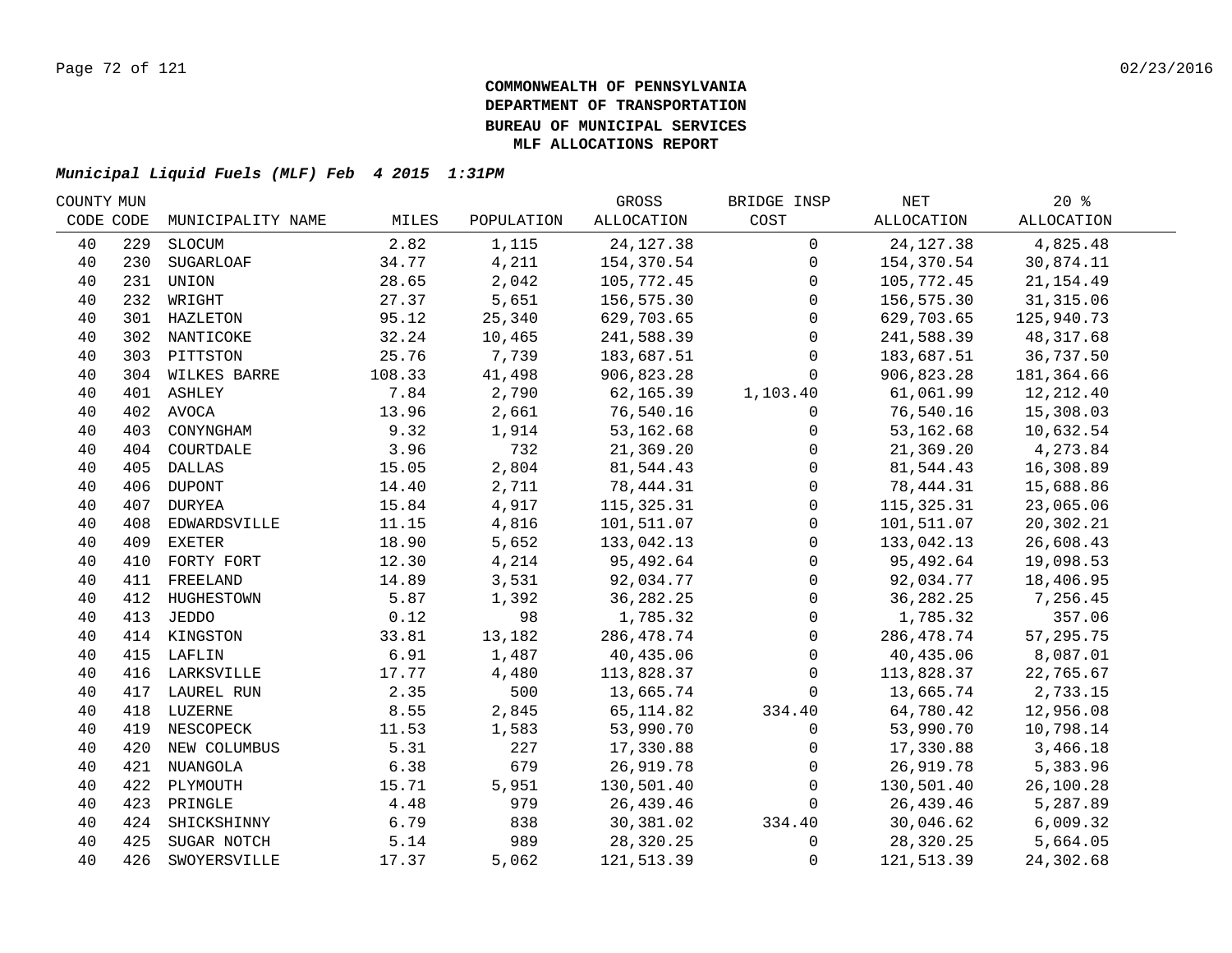| COUNTY MUN |     |                   |         |            | GROSS        | BRIDGE INSP | NET          | $20*$        |  |
|------------|-----|-------------------|---------|------------|--------------|-------------|--------------|--------------|--|
| CODE CODE  |     | MUNICIPALITY NAME | MILES   | POPULATION | ALLOCATION   | COST        | ALLOCATION   | ALLOCATION   |  |
| 40         | 427 | WARRIOR RUN       | 2.14    | 584        | 14,375.62    | 0           | 14,375.62    | 2,875.12     |  |
| 40         | 428 | WEST HAZLETON     | 14.62   | 4,594      | 107,278.93   | 0           | 107,278.93   | 21,455.79    |  |
| 40         | 429 | WEST PITTSTON     | 18.08   | 4,868      | 120,463.91   | $\mathbf 0$ | 120,463.91   | 24,092.78    |  |
| 40         | 430 | WEST WYOMING      | 9.14    | 2,725      | 64,861.14    | 0           | 64,861.14    | 12,972.23    |  |
| 40         | 431 | WHITE HAVEN       | 8.53    | 1,097      | 38,830.54    | $\mathbf 0$ | 38,830.54    | 7,766.11     |  |
| 40         | 432 | WYOMING           | 8.48    | 3,073      | 68,352.77    | $\Omega$    | 68,352.77    | 13,670.55    |  |
| 40         | 433 | YATESVILLE        | 1.98    | 607        | 14,301.22    | $\mathbf 0$ | 14,301.22    | 2,860.24     |  |
| 40         | 434 | HARVEYS LAKE      | 11.21   | 2,791      | 71,279.73    | $\Omega$    | 71,279.73    | 14,255.95    |  |
| 40         | 435 | PENN LAKE PARK    | 4.68    | 308        | 16,894.42    | 668.80      | 16,225.62    | 3,245.12     |  |
| 40         | 436 | BEAR CREEK        | 6.43    | 257        | 20,718.05    | 0           | 20,718.05    | 4, 143.61    |  |
|            |     | VILLAGE           |         |            |              |             |              |              |  |
|            |     | County Totals:    | 1605.02 | 320,918    | 9,021,359.38 | 2,775.40    | 9,018,583.98 | 1,803,716.80 |  |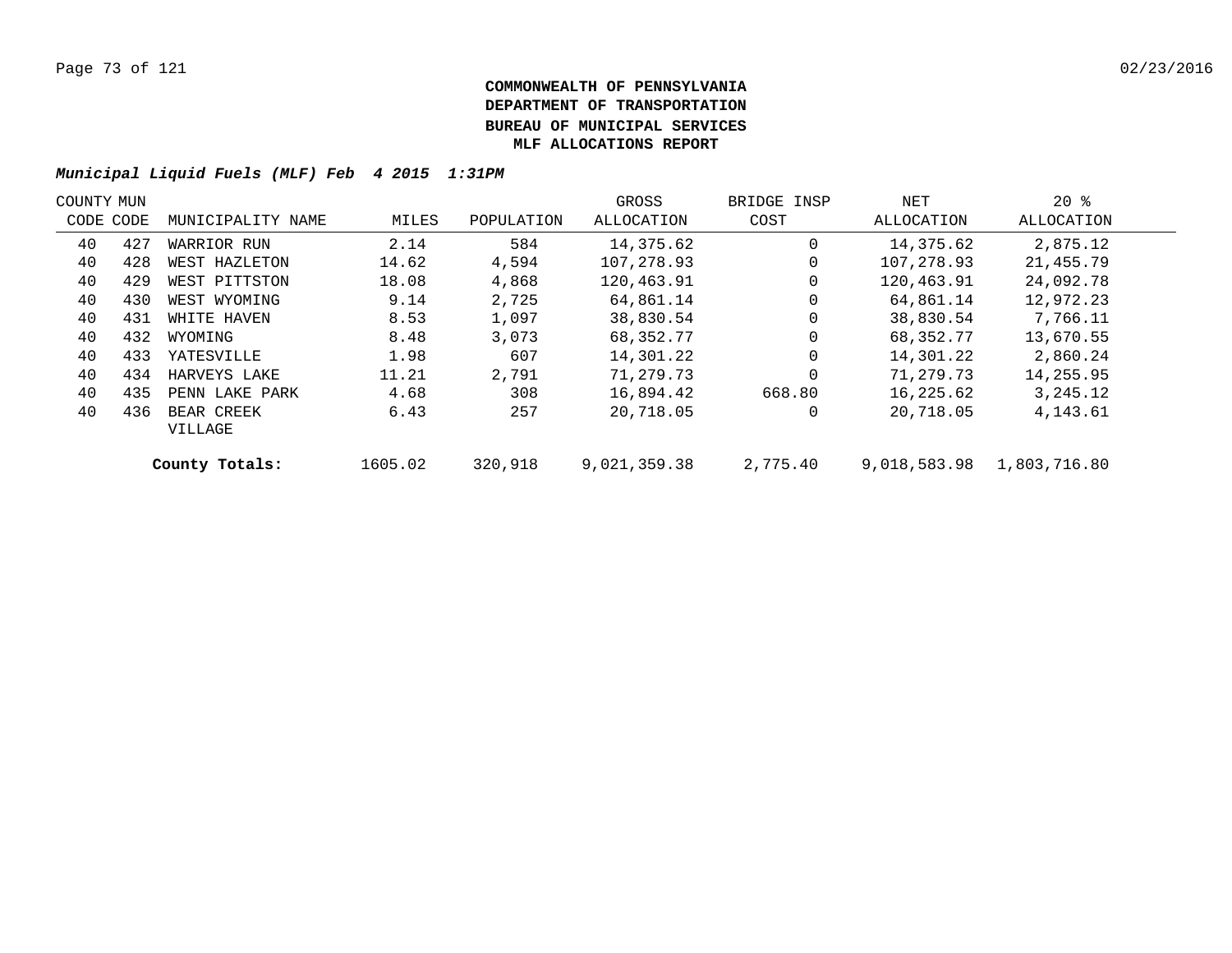| COUNTY MUN |                 |                   |       |            | GROSS       | BRIDGE INSP  | NET         | $20*$             |  |
|------------|-----------------|-------------------|-------|------------|-------------|--------------|-------------|-------------------|--|
|            | CODE CODE       | MUNICIPALITY NAME | MILES | POPULATION | ALLOCATION  | COST         | ALLOCATION  | <b>ALLOCATION</b> |  |
|            | Lycoming County |                   |       |            |             |              |             |                   |  |
|            |                 |                   |       |            |             |              |             |                   |  |
| 41         |                 | 201 ANTHONY       | 19.91 | 865        | 65,190.66   | $\mathbf 0$  | 65,190.66   | 13,038.13         |  |
| 41         |                 | 202 ARMSTRONG     | 7.66  | 681        | 28,103.61   | $\mathbf 0$  | 28,103.61   | 5,620.72          |  |
| 41         |                 | 203 BASTRESS      | 4.46  | 546        | 19,889.09   | $\mathbf{0}$ | 19,889.09   | 3,977.82          |  |
| 41         |                 | 204 BRADY         | 4.37  | 521        | 19,277.92   | $\mathbf 0$  | 19,277.92   | 3,855.58          |  |
| 41         | 205             | <b>BROWN</b>      | 6.87  | 96         | 19,455.78   | $\mathsf{O}$ | 19,455.78   | 3,891.16          |  |
| 41         | 206             | CASCADE           | 11.29 | 413        | 35,803.45   | $\mathbf 0$  | 35,803.45   | 7,160.69          |  |
| 41         | 207             | CLINTON           | 16.90 | 3,708      | 99,961.77   | $\mathbf 0$  | 99,961.77   | 19,992.35         |  |
| 41         | 208             | COGAN HOUSE       | 28.61 | 955        | 89, 355. 22 | $\mathbf{0}$ | 89, 355. 22 | 17,871.04         |  |
| 41         | 209             | CUMMINGS          | 9.46  | 273        | 28,903.72   | $\mathbf 0$  | 28,903.72   | 5,780.74          |  |
| 41         | 210             | <b>ELDRED</b>     | 22.55 | 2,122      | 90,977.01   | $\mathbf 0$  | 90,977.01   | 18,195.40         |  |
| 41         | 211             | FAIRFIELD         | 19.29 | 2,792      | 92,482.86   | $\mathbf 0$  | 92,482.86   | 18,496.57         |  |
| 41         | 212             | FRANKLIN          | 45.50 | 933        | 135,046.30  | $\mathbf 0$  | 135,046.30  | 27,009.26         |  |
| 41         | 213             | GAMBLE            | 28.48 | 756        | 86,027.98   | $\mathbf 0$  | 86,027.98   | 17,205.60         |  |
| 41         |                 | 214 HEPBURN       | 30.22 | 2,762      | 120,694.32  | $\mathbf 0$  | 120,694.32  | 24, 138.86        |  |
| 41         |                 | 215 JACKSON       | 17.75 | 396        | 52,488.34   | $\mathbf 0$  | 52,488.34   | 10,497.67         |  |
| 41         |                 | 216 JORDAN        | 28.64 | 863        | 88,053.26   | $\mathbf 0$  | 88,053.26   | 17,610.65         |  |
| 41         |                 | 217 LEWIS         | 21.23 | 987        | 70,482.92   | $\mathbf 0$  | 70,482.92   | 14,096.58         |  |
| 41         |                 | 218 LIMESTONE     | 24.16 | 2,019      | 93,653.21   | $\mathbf 0$  | 93,653.21   | 18,730.64         |  |
| 41         |                 | 219 LOYALSOCK     | 65.94 | 11,026     | 338,929.12  | $\mathbf 0$  | 338,929.12  | 67,785.82         |  |
| 41         |                 | 220 LYCOMING      | 28.55 | 1,478      | 97,046.41   | $\mathsf{O}$ | 97,046.41   | 19,409.28         |  |
| 41         |                 | 221 MCHENRY       | 8.71  | 143        | 24,986.11   | 0            | 24,986.11   | 4,997.22          |  |
| 41         |                 | 222 MCINTYRE      | 6.23  | 520        | 24, 140. 37 | $\mathbf 0$  | 24,140.37   | 4,828.07          |  |
| 41         | 223             | MCNETT            | 12.50 | 174        | 35,389.81   | $\mathbf 0$  | 35,389.81   | 7,077.96          |  |
| 41         | 224             | MIFFLIN           | 14.14 | 1,070      | 53, 136. 42 | $\mathbf 0$  | 53,136.42   | 10,627.28         |  |
| 41         | 225             | MILL CREEK        | 19.96 | 604        | 61,405.02   | $\mathbf 0$  | 61,405.02   | 12,281.00         |  |
| 41         | 226             | MORELAND          | 47.72 | 943        | 141,227.66  | $\mathbf 0$  | 141,227.66  | 28, 245.53        |  |
| 41         | 227             | MUNCY             | 17.64 | 1,089      | 62,599.58   | $\mathbf 0$  | 62,599.58   | 12,519.92         |  |
| 41         | 228             | MUNCY CREEK       | 28.68 | 3,474      | 128,651.93  | $\mathbf 0$  | 128,651.93  | 25,730.39         |  |
| 41         | 229             | NIPPENOSE         | 9.26  | 709        | 34,922.20   | $\mathbf 0$  | 34,922.20   | 6,984.44          |  |
| 41         | 230             | OLD LYCOMING      | 36.69 | 4,938      | 170,682.37  | $\mathbf 0$  | 170,682.37  | 34, 136. 47       |  |
| 41         | 231             | PENN              | 52.30 | 960        | 151,552.35  | $\mathbf 0$  | 151,552.35  | 30, 310.47        |  |
| 41         |                 | 232 PIATT         | 16.52 | 1,180      | 61,159.33   | $\mathbf 0$  | 61,159.33   | 12,231.87         |  |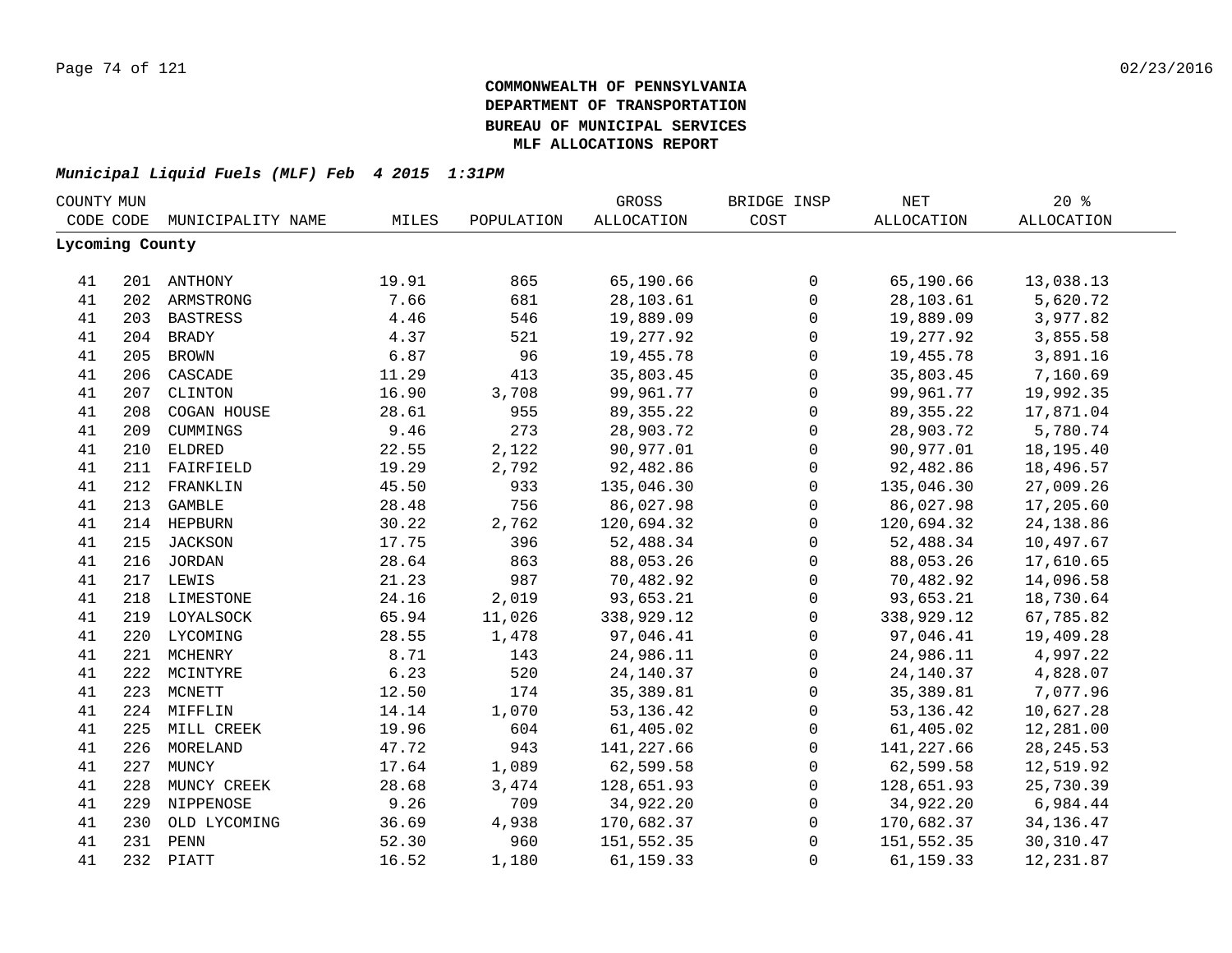| COUNTY MUN |     |                   |         |            | GROSS        | BRIDGE INSP    | NET          | $20*$       |  |
|------------|-----|-------------------|---------|------------|--------------|----------------|--------------|-------------|--|
| CODE CODE  |     | MUNICIPALITY NAME | MILES   | POPULATION | ALLOCATION   | COST           | ALLOCATION   | ALLOCATION  |  |
| 41         |     | 233 PINE          | 18.64   | 294        | 55,389.33    | $\Omega$       | 55,389.33    | 11,077.87   |  |
| 41         | 234 | PLUNKETTS         | 13.72   | 684        | 46,242.44    | $\Omega$       | 46,242.44    | 9,248.49    |  |
|            |     | CREEK             |         |            |              |                |              |             |  |
| 41         |     | 235 PORTER        | 14.98   | 1,601      | 63,307.74    | $\overline{0}$ | 63,307.74    | 12,661.55   |  |
| 41         | 236 | SHREWSBURY        | 18.92   | 409        | 55,751.52    | $\mathbf 0$    | 55,751.52    | 11,150.30   |  |
| 41         | 237 | SUSOUEHANNA       | 4.89    | 1,000      | 27,829.74    | 0              | 27,829.74    | 5,565.95    |  |
| 41         | 238 | UPPER             | 23.26   | 1,823      | 88, 351.81   | $\Omega$       | 88,351.81    | 17,670.36   |  |
|            |     | FAIRFIELD         |         |            |              |                |              |             |  |
| 41         | 239 | WASHINGTON        | 28.27   | 1,619      | 98,428.12    | $\mathbf 0$    | 98,428.12    | 19,685.62   |  |
| 41         | 240 | WATSON            | 10.17   | 537        | 34,727.31    | $\mathbf 0$    | 34,727.31    | 6,945.46    |  |
| 41         | 241 | WOLF              | 35.03   | 2,907      | 134,565.71   | $\Omega$       | 134,565.71   | 26, 913. 14 |  |
| 41         | 242 | WOODWARD          | 16.94   | 2,200      | 77,436.47    | $\Omega$       | 77,436.47    | 15,487.29   |  |
| 41         | 301 | WILLIAMSPORT      | 110.10  | 29,381     | 729,627.88   | $\mathbf 0$    | 729,627.88   | 145,925.58  |  |
| 41         | 401 | DUBOISTOWN        | 3.22    | 1,205      | 26,526.90    | 0              | 26,526.90    | 5,305.38    |  |
| 41         | 402 | HUGHESVILLE       | 8.37    | 2,128      | 53,882.94    | $\mathbf 0$    | 53,882.94    | 10,776.59   |  |
| 41         | 403 | JERSEY SHORE      | 16.64   | 4,361      | 109,079.39   | $\mathbf 0$    | 109,079.39   | 21,815.88   |  |
| 41         | 404 | MONTGOMERY        | 5.67    | 1,579      | 38,564.03    | $\mathbf 0$    | 38,564.03    | 7,712.81    |  |
| 41         | 405 | MONTOURSVILLE     | 24.45   | 4,615      | 133,371.20   | $\mathbf 0$    | 133,371.20   | 26,674.24   |  |
| 41         | 406 | MUNCY             | 8.75    | 2,477      | 60,116.78    | 0              | 60,116.78    | 12,023.36   |  |
| 41         | 407 | PICTURE ROCKS     | 4.91    | 678        | 23,050.01    | $\mathbf 0$    | 23,050.01    | 4,610.00    |  |
| 41         | 408 | SALLADASBURG      | 0.72    | 238        | 5,459.64     | $\overline{0}$ | 5,459.64     | 1,091.93    |  |
| 41         | 409 | SOUTH             | 23.56   | 6,379      | 157,509.29   | $\Omega$       | 157,509.29   | 31,501.86   |  |
|            |     | WILLIAMSPORT      |         |            |              |                |              |             |  |
|            |     | County Totals:    | 1103.40 | 116,111    | 4,640,894.35 | $\Omega$       | 4,640,894.35 | 928,178.87  |  |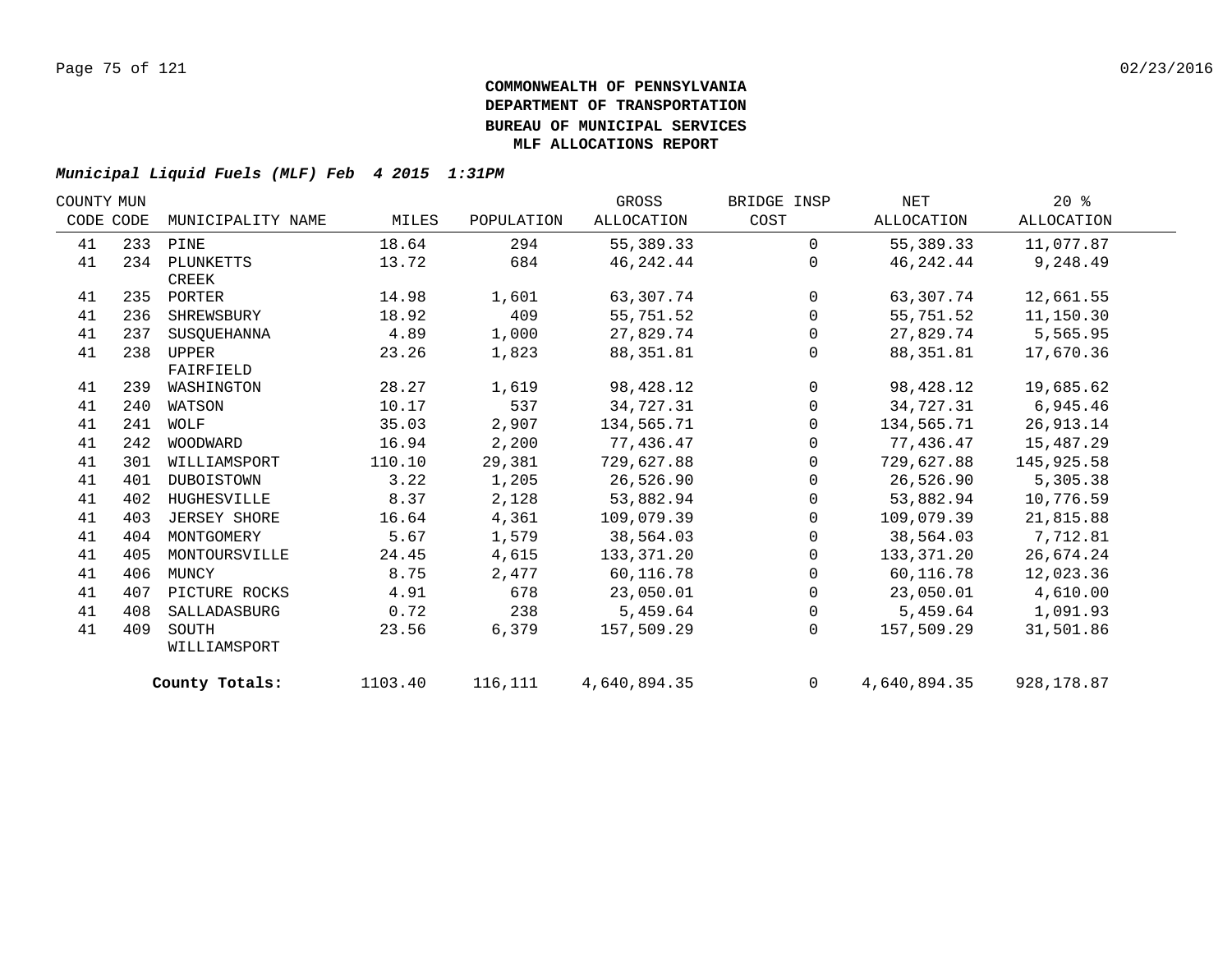| COUNTY MUN |                |                   |        |            | GROSS             | BRIDGE INSP    | NET                                              | $20*$      |  |
|------------|----------------|-------------------|--------|------------|-------------------|----------------|--------------------------------------------------|------------|--|
| CODE CODE  |                | MUNICIPALITY NAME | MILES  | POPULATION | <b>ALLOCATION</b> | COST           | ALLOCATION                                       | ALLOCATION |  |
|            | Mc Kean County |                   |        |            |                   |                |                                                  |            |  |
| 42         |                | 201 ANNIN         | 26.04  | 694        | 78,699.16         | $\mathbf{0}$   | 78,699.16                                        | 15,739.83  |  |
| 42         |                | 202 BRADFORD      | 33.59  | 4,805      | 160,190.26        | 2,033.20       | 158,157.06                                       | 31,631.41  |  |
| 42         |                | 203 CERES         | 23.68  | 905        | 75,677.01         | 325.20         | 75,351.81                                        | 15,070.36  |  |
| 42         |                | 204 CORYDON       | 7.04   | 275        | 22,587.77         | $\overline{0}$ | 22,587.77                                        | 4,517.55   |  |
| 42         | 205            | ELDRED            | 25.92  | 1,592      | 91,860.57         | 142.80         | 91,717.77                                        | 18, 343.55 |  |
| 42         |                | 206 FOSTER        | 32.18  | 4,316      | 149,154.53        | 970.40         | 148,184.13                                       | 29,636.83  |  |
| 42         |                | 207 HAMILTON      | 9.70   | 543        | 33,584.91         | 153.00         | 33,431.91                                        | 6,686.38   |  |
| 42         |                | 208 HAMLIN        | 9.60   | 734        | 36,188.97         | 868.80         | 35,320.17                                        | 7,064.03   |  |
| 42         | 209            | KEATING           | 44.41  | 3,021      | 161,791.42        | 2,029.40       | 159,762.02                                       | 31,952.40  |  |
| 42         |                | 210 LAFAYETTE     | 18.22  | 2,350      | 83,044.02         | $\Omega$       | 83,044.02                                        | 16,608.80  |  |
| 42         |                | 211 LIBERTY       | 45.02  | 1,612      | 144,134.55        | 631.20         | 143,503.35                                       | 28,700.67  |  |
| 42         |                | 212 NORWICH       | 13.40  | 583        | 43,887.65         | 1,788.00       | 42,099.65                                        | 8,419.93   |  |
| 42         | 213            | OTTO              | 16.04  | 1,556      | 65,412.07         | 861.60         | 64,550.47                                        | 12,910.09  |  |
| 42         | 214            | SERGEANT          | 7.00   | 141        | 20,471.98         | $\mathbf 0$    | 20,471.98                                        | 4,094.40   |  |
| 42         | 215            | WETMORE           | 26.14  | 1,650      | 93,307.86         | $\Omega$       | 93,307.86                                        | 18,661.57  |  |
| 42         | 301            | BRADFORD          | 30.68  | 8,770      | 212,061.19        | 2,030.20       | 210,030.99                                       | 42,006.20  |  |
| 42         | 401            | ELDRED            | 3.67   | 825        | 22,004.36         | $\Omega$       | 22,004.36 4,400.87                               |            |  |
| 42         | 402            | KANE BOROUGH      | 16.91  | 3,730      | 100,318.14        | $\mathbf 0$    | 100,318.14                                       | 20,063.63  |  |
| 42         |                | 403 LEWIS RUN     | 3.12   | 617        | 17,440.72         | 285.60         | 17,155.12                                        | 3,431.02   |  |
|            |                | <b>BOROUGH</b>    |        |            |                   |                |                                                  |            |  |
| 42         |                | 404 MOUNT JEWETT  | 6.19   | 919        | 30,023.18         | $\overline{0}$ | 30,023.18                                        | 6,004.64   |  |
| 42         | 405            | PORT ALLEGANY     | 10.78  | 2,157      | 60,637.86         | 0              | 60,637.86                                        | 12,127.57  |  |
| 42         | 406            | SMETHPORT         | 11.52  | 1,655      | 53, 156.92        | $\Omega$       | 53,156.92                                        | 10,631.38  |  |
|            |                | County Totals:    | 420.85 |            |                   |                | 43,450   1,755,635.10   12,119.40   1,743,515.70 | 348,703.14 |  |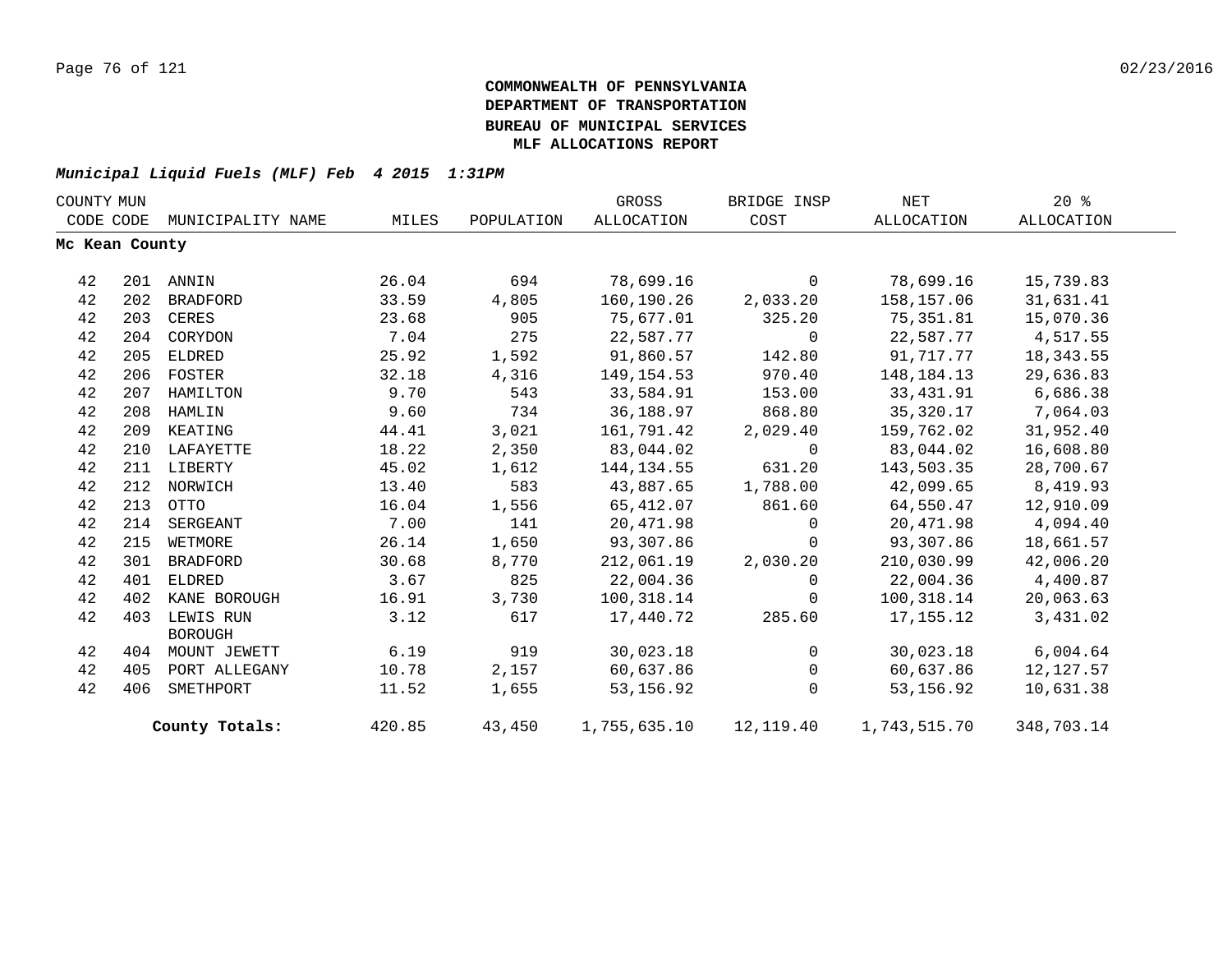| COUNTY MUN    |     |                   |       |            | GROSS        | BRIDGE INSP         | <b>NET</b>        | $20*$             |  |
|---------------|-----|-------------------|-------|------------|--------------|---------------------|-------------------|-------------------|--|
| CODE CODE     |     | MUNICIPALITY NAME | MILES | POPULATION | ALLOCATION   | COST                | <b>ALLOCATION</b> | <b>ALLOCATION</b> |  |
| Mercer County |     |                   |       |            |              |                     |                   |                   |  |
|               |     |                   |       |            |              |                     |                   |                   |  |
| 43            |     | 201 COOLSPRING    | 27.66 | 2,278      | 106,717.98   | $\mathsf{O}$        | 106,717.98        | 21,343.60         |  |
| 43            | 202 | DEER CREEK        | 18.24 | 502        | 55, 363.98   | $\mathsf{O}$        | 55, 363.98        | 11,072.80         |  |
| 43            |     | 203 DELAWARE      | 45.72 | 2,291      | 154, 271.67  | $\mathbf 0$         | 154, 271.67       | 30,854.33         |  |
| 43            |     | 204 EAST          | 27.92 | 1,682      | 98,455.75    | $\mathbf 0$         | 98,455.75         | 19,691.15         |  |
|               |     | LACKAWANNOCK      |       |            |              |                     |                   |                   |  |
| 43            |     | 205 FAIRVIEW      | 20.40 | 1,085      | 69,777.07    | $\mathsf{O}$        | 69,777.07         | 13,955.41         |  |
| 43            |     | 206 FINDLEY       | 36.30 | 2,910      | 138,858.86   | $\mathsf{O}\xspace$ | 138,858.86        | 27, 771. 77       |  |
| 43            | 207 | FRENCH CREEK      | 34.28 | 771        | 101,462.37   | $\mathbf 0$         | 101,462.37        | 20, 292.47        |  |
| 43            | 208 | <b>GREENE</b>     | 37.25 | 1,091      | 114,052.74   | $\mathsf{O}$        | 114,052.74        | 22,810.55         |  |
| 43            | 209 | HEMPFIELD         | 27.23 | 3,741      | 127,545.27   | $\mathsf{O}$        | 127,545.27        | 25,509.05         |  |
| 43            | 210 | <b>JACKSON</b>    | 21.91 | 1,273      | 76,558.00    | $\mathbf 0$         | 76,558.00         | 15,311.60         |  |
| 43            | 211 | JEFFERSON         | 36.36 | 1,880      | 123,559.23   | $\mathbf 0$         | 123,559.23        | 24,711.85         |  |
| 43            |     | 212 LACKAWANNOCK  | 27.60 | 2,662      | 112,323.23   | $\mathbf 0$         | 112,323.23        | 22,464.65         |  |
| 43            |     | 213 LAKE          | 25.70 | 780        | 79,098.17    | $\mathbf 0$         | 79,098.17         | 15,819.63         |  |
| 43            |     | 214 LIBERTY       | 18.77 | 1,414      | 70,439.97    | $\mathsf{O}$        | 70,439.97         | 14,087.99         |  |
| 43            | 215 | MILL CREEK        | 32.61 | 721        | 96,332.80    | 0                   | 96,332.80         | 19,266.56         |  |
| 43            | 216 | NEW VERNON        | 28.49 | 504        | 82, 272.51   | 0                   | 82, 272.51        | 16,454.50         |  |
| 43            | 217 | OTTER CREEK       | 22.56 | 589        | 67,997.88    | $\mathsf 0$         | 67,997.88         | 13,599.58         |  |
| 43            | 218 | PERRY             | 25.72 | 1,453      | 89,250.15    | $\mathbf 0$         | 89,250.15         | 17,850.03         |  |
| 43            | 219 | PINE              | 43.97 | 5,150      | 192,586.97   | $\mathsf{O}\xspace$ | 192,586.97        | 38,517.39         |  |
| 43            | 220 | PYMATUNING        | 35.72 | 3,281      | 142,905.44   | 0                   | 142,905.44        | 28,581.09         |  |
| 43            | 221 | SALEM             | 21.47 | 754        | 67,615.68    | $\mathbf 0$         | 67,615.68         | 13,523.14         |  |
| 43            | 222 | SANDY CREEK       | 25.51 | 795        | 78,825.04    | $\mathbf 0$         | 78,825.04         | 15,765.01         |  |
| 43            | 223 | SANDY LAKE        | 29.48 | 1,226      | 95,703.45    | $\mathbf 0$         | 95,703.45         | 19,140.69         |  |
| 43            | 224 | SHENANGO          | 39.00 | 3,929      | 161,230.93   | $\mathsf{O}$        | 161,230.93        | 32, 246.19        |  |
| 43            | 225 | SOUTH             | 25.13 | 2,695      | 106,341.39   | $\Omega$            | 106,341.39        | 21,268.28         |  |
|               |     | PYMATUNING        |       |            |              |                     |                   |                   |  |
| 43            | 226 | SPRINGFIELD       | 38.24 | 1,981      | 130,004.82   | $\mathbf 0$         | 130,004.82        | 26,000.96         |  |
| 43            | 227 | SUGAR GROVE       | 14.33 | 971        | 52,148.99    | $\mathbf 0$         | 52,148.99         | 10,429.80         |  |
| 43            | 228 | WEST SALEM        | 42.81 | 3,538      | 165, 354. 23 | $\mathbf 0$         | 165, 354. 23      | 33,070.85         |  |
| 43            | 229 | WILMINGTON        | 17.06 | 1,415      | 65,970.84    | $\mathbf 0$         | 65,970.84         | 13, 194. 17       |  |
| 43            | 230 | WOLF CREEK        | 25.72 | 832        | 79,930.96    | 0                   | 79,930.96         | 15,986.19         |  |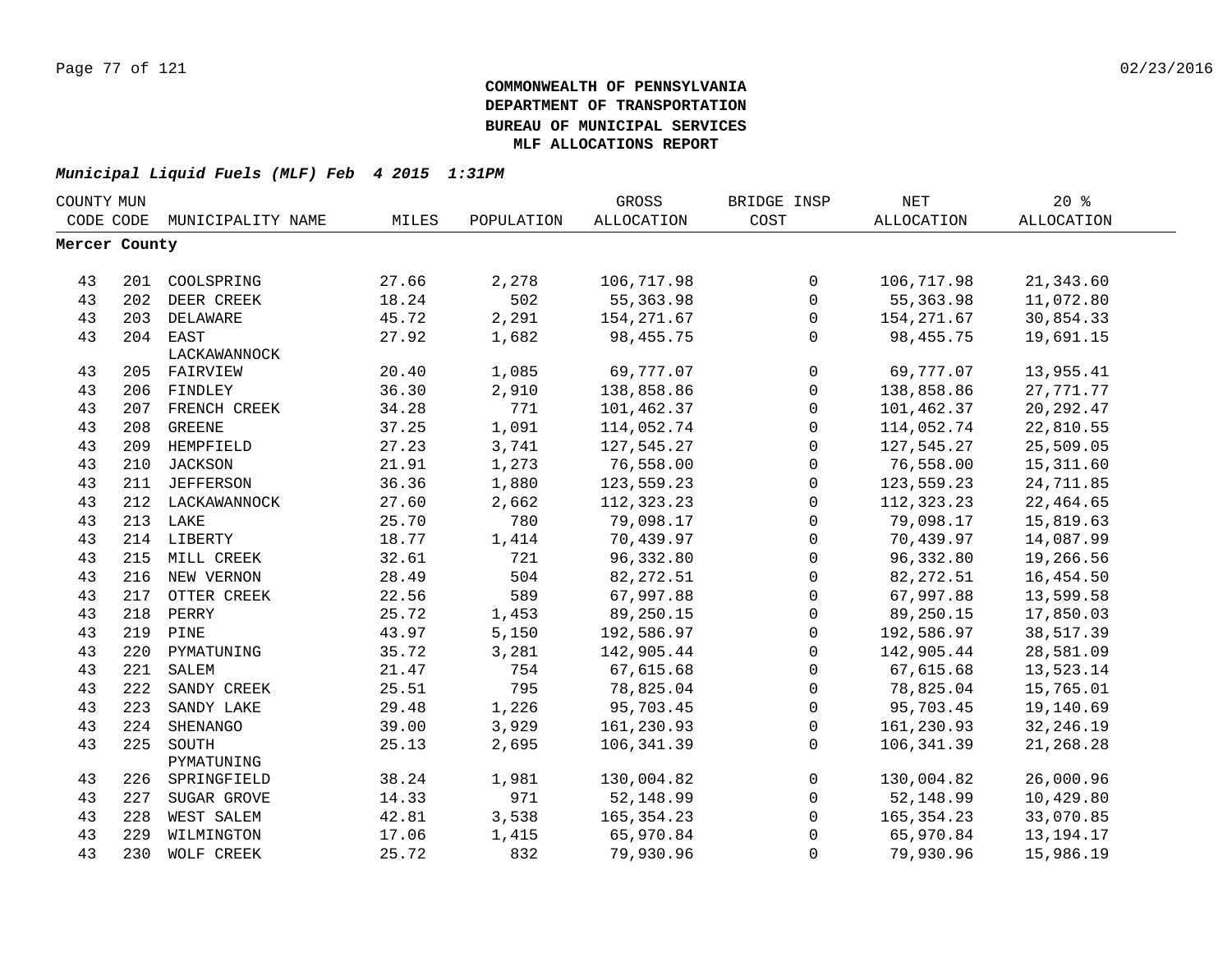| COUNTY MUN |                   |                       |            | GROSS        | BRIDGE INSP    | NET          | $20*$      |  |
|------------|-------------------|-----------------------|------------|--------------|----------------|--------------|------------|--|
|            | MUNICIPALITY NAME | MILES                 | POPULATION | ALLOCATION   | COST           | ALLOCATION   | ALLOCATION |  |
| 231        | WORTH             | 16.11                 | 899        | 55,736.19    | $\Omega$       | 55,736.19    | 11,147.24  |  |
| 301        | FARRELL CITY      | 31.41                 | 5,111      | 159,065.71   | $\Omega$       | 159,065.71   | 31,813.14  |  |
| 302        | SHARON CITY       | 55.18                 | 14,038     | 355,362.91   | $\Omega$       | 355,362.91   | 71,072.58  |  |
| 303        | HERMITAGE         | 90.55                 | 16,220     | 480,858.14   | $\Omega$       | 480,858.14   | 96,171.63  |  |
| 401        | CLARK             | 5.28                  | 640        | 23,450.00    | $\Omega$       | 23,450.00    | 4,690.00   |  |
| 402        | FREDONIA          | 3.52                  | 502        | 16,763.83    | $\Omega$       | 16,763.83    | 3,352.77   |  |
| 403        | GREENVILLE        | 29.40                 | 5,919      | 165,920.37   | $\mathbf 0$    | 165,920.37   | 33,184.07  |  |
| 404        | GROVE CITY        | 26.33                 | 8,322      | 193,931.15   | $\Omega$       | 193,931.15   | 38,786.23  |  |
| 405        | JACKSON CENTER    | 1.28                  | 224        | 6,718.03     | $\Omega$       | 6,718.03     | 1,343.61   |  |
|            | <b>BOROUGH</b>    |                       |            |              |                |              |            |  |
|            | JAMESTOWN         | 3.89                  | 617        | 19,459.85    | $\Omega$       | 19,459.85    | 3,891.97   |  |
| 407        | MERCER            | 11.08                 | 2,002      | 59,098.51    |                | 59,098.51    | 11,819.70  |  |
| 408        | NEW LEBANON       | 2.25                  | 188        | 8,721.40     |                | 8,721.40     | 1,744.28   |  |
| 409        | SANDY LAKE        | 5.05                  | 659        | 23, 132.00   | $\Omega$       | 23,132.00    | 4,626.40   |  |
| 410        | SHARPSVILLE       | 16.60                 | 4,415      | 109,784.85   | 0              | 109,784.85   | 21,956.97  |  |
| 411        | SHEAKLEYVILLE     | 0.15                  | 142        | 2,524.28     | $\Omega$       | 2,524.28     | 504.86     |  |
| 412        | STONEBORO         | 6.00                  | 1,051      | 31,505.82    | 0              | 31,505.82    | 6,301.16   |  |
| 413        | WEST MIDDLESEX    | 4.27                  | 863        | 24,148.00    | $\Omega$       | 24,148.00    | 4,829.60   |  |
| 414        | WHEATLAND         | 5.83                  | 632        | 24,772.21    | $\Omega$       | 24,772.21    | 4,954.44   |  |
|            |                   | 1187.34               | 116,638    | 4,863,909.62 | $\overline{0}$ | 4,863,909.62 | 972,781.92 |  |
|            | CODE CODE         | 406<br>County Totals: |            |              |                |              |            |  |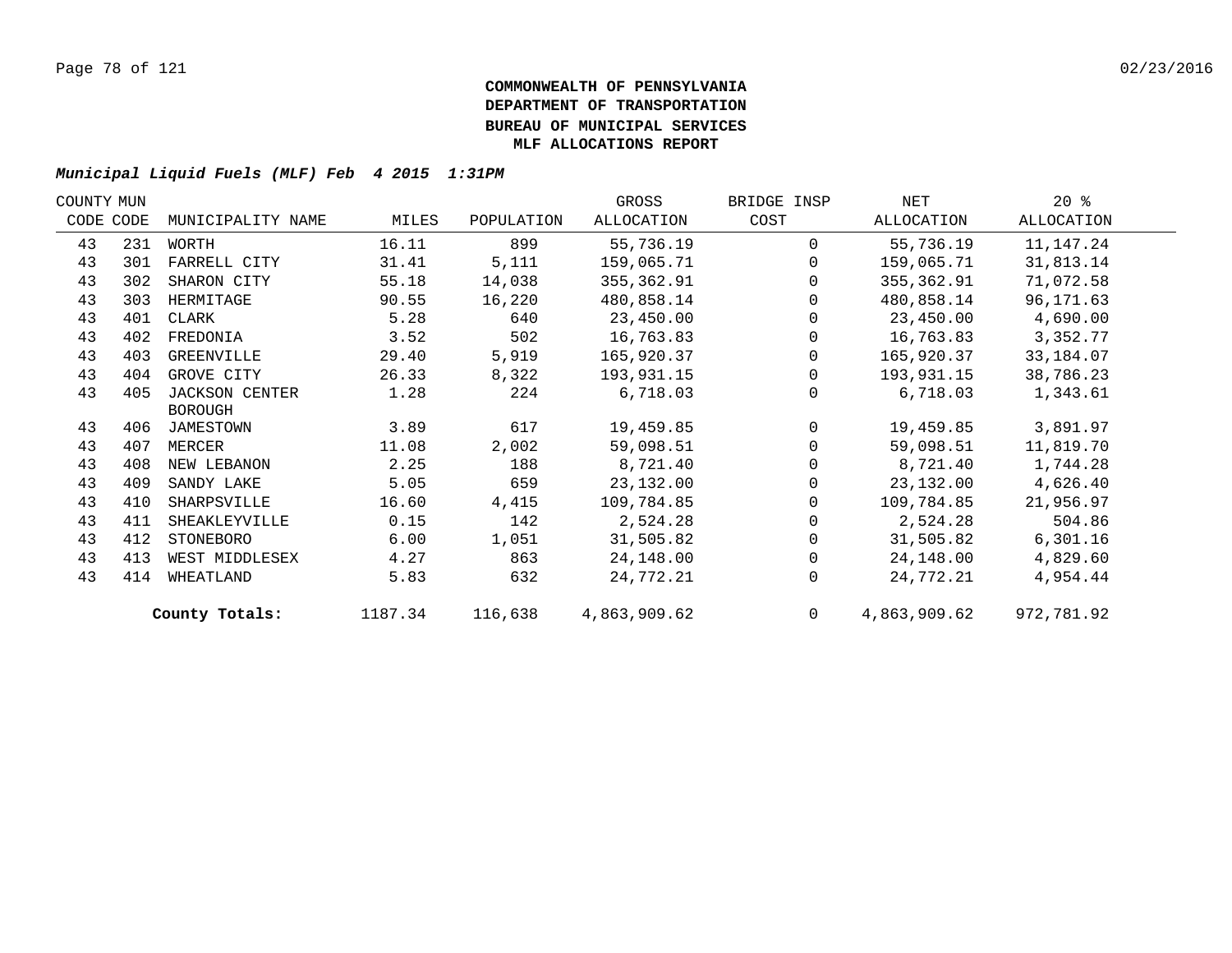| COUNTY MUN     |     |                    |        |            | GROSS        | BRIDGE INSP | NET          | $20*$       |
|----------------|-----|--------------------|--------|------------|--------------|-------------|--------------|-------------|
| CODE CODE      |     | MUNICIPALITY NAME  | MILES  | POPULATION | ALLOCATION   | COST        | ALLOCATION   | ALLOCATION  |
| Mifflin County |     |                    |        |            |              |             |              |             |
| 44             | 201 | ARMAGH             | 35.72  | 3,863      | 151,639.35   | 0           | 151,639.35   | 30, 327.87  |
| 44             | 202 | <b>BRATTON</b>     | 16.03  | 1,317      | 61,799.22    | 0           | 61,799.22    | 12,359.84   |
| 44             | 203 | BROWN              | 28.20  | 4,053      | 134,141.65   | $\Omega$    | 134,141.65   | 26,828.33   |
| 44             | 204 | DECATUR            | 36.11  | 3,137      | 141,767.15   | 0           | 141,767.15   | 28, 353. 43 |
| 44             | 205 | DERRY              | 48.36  | 7,339      | 235,585.04   | 0           | 235,585.04   | 47,117.01   |
| 44             | 206 | GRANVILLE          | 34.92  | 5,104      | 168,164.91   | 0           | 168,164.91   | 33,632.98   |
| 44             | 207 | MENNO              | 19.47  | 1,883      | 79,313.72    | 0           | 79,313.72    | 15,862.74   |
| 44             | 208 | OLIVER             | 21.06  | 2,175      | 89,438.52    | 0           | 89,438.52    | 17,887.70   |
| 44             | 209 | UNION              | 27.94  | 3,460      | 125,190.20   | 0           | 125,190.20   | 25,038.04   |
| 44             | 210 | WAYNE              | 38.95  | 2,550      | 140,326.83   | 0           | 140,326.83   | 28,065.37   |
| 44             | 401 | <b>BURNHAM</b>     | 8.52   | 2,054      | 53,165.77    | $\Omega$    | 53,165.77    | 10,633.15   |
| 44             | 402 | KISTLER            | 1.85   | 320        | 9,653.37     | 0           | 9,653.37     | 1,930.67    |
| 44             | 403 | LEWISTOWN          | 20.52  | 8,338      | 178,935.76   | $\Omega$    | 178,935.76   | 35,787.15   |
| 44             | 404 | MCVEYTOWN          | 1.73   | 342        | 9,668.85     | 0           | 9,668.85     | 1,933.77    |
| 44             | 405 | NEWTON<br>HAMILTON | 0.89   | 205        | 5,410.21     | $\mathbf 0$ | 5,410.21     | 1,082.04    |
| 44             | 406 | JUNIATA<br>TERRACE | 1.74   | 542        | 12,696.43    | 0           | 12,696.43    | 2,539.29    |
|                |     | County Totals:     | 342.01 | 46,682     | 1,596,896.98 | $\mathbf 0$ | 1,596,896.98 | 319, 379.40 |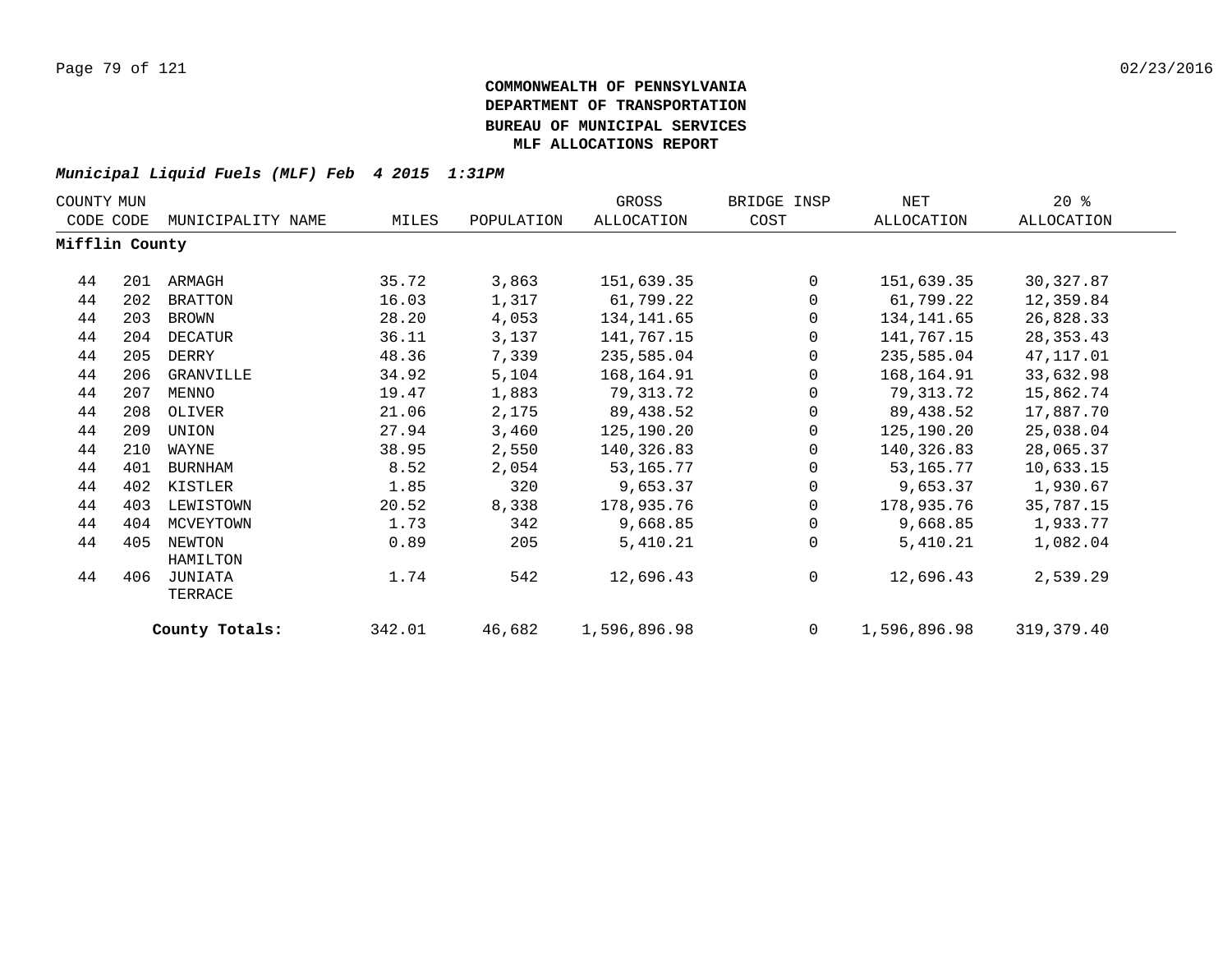| COUNTY MUN |               |                   |        |            | GROSS             | BRIDGE INSP    | NET        | $20*$                     |  |
|------------|---------------|-------------------|--------|------------|-------------------|----------------|------------|---------------------------|--|
| CODE CODE  |               | MUNICIPALITY NAME | MILES  | POPULATION | <b>ALLOCATION</b> | COST           | ALLOCATION | ALLOCATION                |  |
|            | Monroe County |                   |        |            |                   |                |            |                           |  |
|            |               |                   |        |            |                   |                |            |                           |  |
| 45         | 101           | POCONO            | 78.43  | 11,065     | 371,716.14        | 883.20         | 370,832.94 | 74,166.59                 |  |
| 45         | 201           | <b>BARRETT</b>    | 36.57  | 4,225      | 159,300.78        | 1,007.60       | 158,293.18 | 31,658.64                 |  |
|            |               | TOWNSHIP          |        |            |                   |                |            |                           |  |
| 45         | 202           | CHESTNUTHILL      | 143.16 | 17,156     | 632,863.28        | 1,765.40       | 631,097.88 | 126, 219.58               |  |
| 45         | 203           | COOLBAUGH         | 63.16  | 20,564     | 474,222.90        | $\mathbf{0}$   | 474,222.90 | 94,844.58                 |  |
| 45         | 204           | ELDRED            | 34.44  | 2,910      | 133,981.41        | 426.00         | 133,555.41 | 26,711.08                 |  |
| 45         | 205           | HAMILTON          | 78.86  | 9,083      | 343,100.32        | $\Omega$       | 343,100.32 | 68,620.06                 |  |
| 45         | 206           | JACKSON           | 59.27  | 7,033      | 260,965.79        | 377.20         | 260,588.59 | 52, 117.72                |  |
| 45         | 207           | MIDDLE            | 74.08  | 15,997     | 434,322.50        | 1,996.80       | 432,325.70 | 86, 465. 14               |  |
|            |               | SMITHFIELD        |        |            |                   |                |            |                           |  |
| 45         | 208           | PARADISE          | 32.66  | 3,186      | 133,455.58        | 754.40         | 132,701.18 | 26,540.24                 |  |
| 45         | 210           | POLK              | 55.17  | 7,874      | 262,835.09        | 1,065.40       | 261,769.69 | 52, 353.94                |  |
| 45         | 211           | PRICE             | 15.15  | 3,573      | 93,346.84         | $\Omega$       | 93,346.84  | 18,669.37                 |  |
| 45         | 212           | ROSS              | 48.16  | 5,940      | 215,429.70        | $\mathbf 0$    | 215,429.70 | 43,085.94                 |  |
| 45         | 213           | SMITHFIELD        | 44.79  | 7,357      | 227,857.17        | 1,131.20       | 226,725.97 | 45, 345. 19               |  |
| 45         | 214           | STROUD            | 83.21  | 19,213     | 506,525.74        | $\Omega$       | 506,525.74 | 101,305.15                |  |
| 45         | 215           | TOBYHANNA         | 50.06  | 8,554      | 257,017.45        | 730.80         | 256,286.65 | 51, 257.33                |  |
| 45         | 216           | TUNKHANNOCK       | 27.21  | 6,789      | 173,233.44        | 726.80         | 172,506.64 | 34,501.33                 |  |
| 45         | 401           | DELAWARE WATER    | 3.03   | 746        | 19,140.56         | $\Omega$       | 19,140.56  | 3,828.11                  |  |
|            |               | GAP               |        |            |                   |                |            |                           |  |
| 45         | 402           | EAST              | 22.15  | 9,840      | 205,750.24        | $\Omega$       | 205,750.24 | 41,150.05                 |  |
|            |               | STROUDSBURG       |        |            |                   |                |            |                           |  |
| 45         | 403           | MOUNT POCONO      | 15.92  | 3,170      | 89, 318.28        | $\overline{0}$ | 89,318.28  | 17,863.66                 |  |
| 45         | 404           | STROUDSBURG       | 14.59  | 5,567      | 121,801.83        | $\Omega$       | 121,801.83 | 24,360.37                 |  |
|            |               | County Totals:    | 980.07 | 169,842    | 5, 116, 185.04    | 10,864.80      |            | 5,105,320.24 1,021,064.05 |  |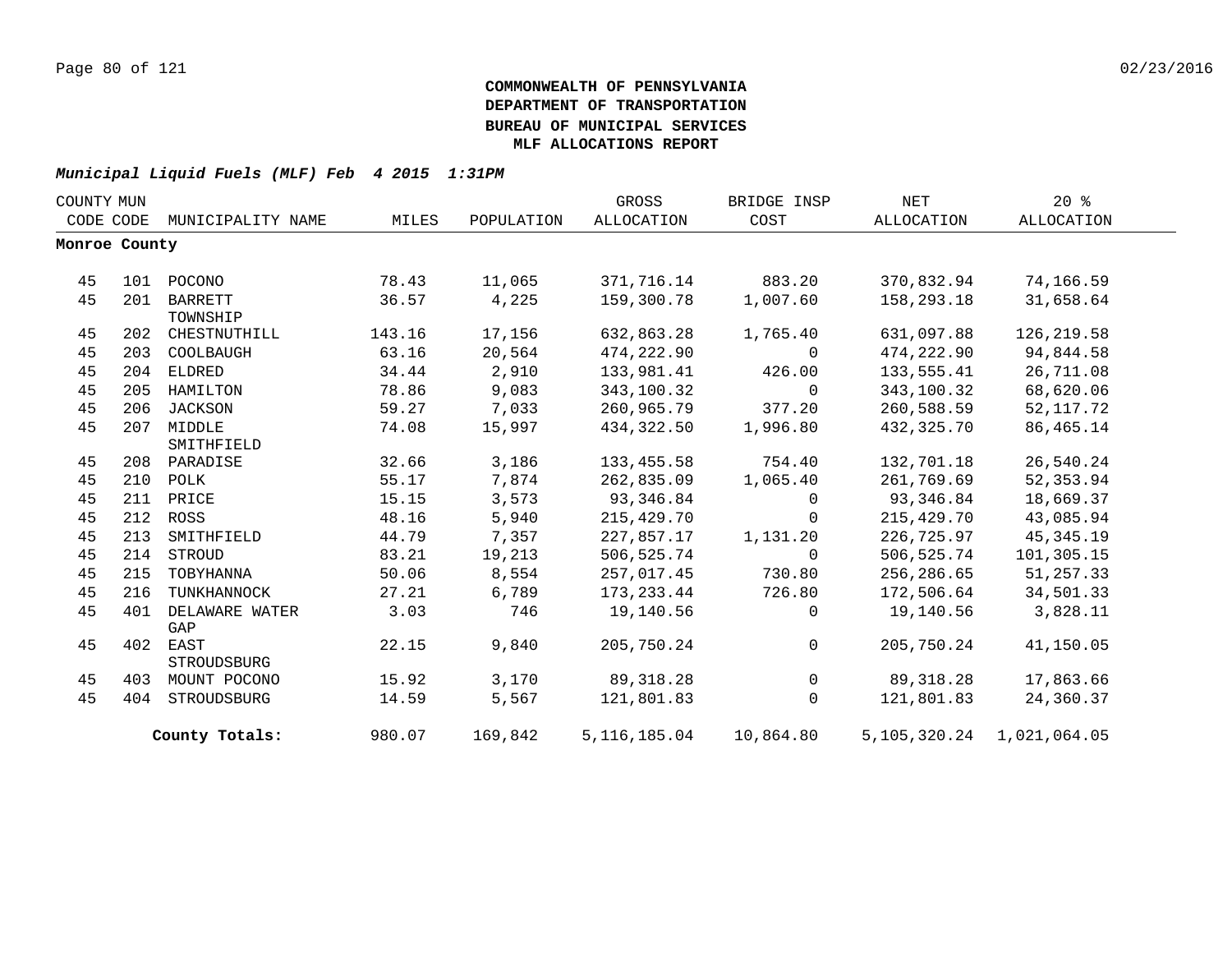| COUNTY MUN |     |                         |        |            | GROSS             | BRIDGE INSP | <b>NET</b>        | 20%          |  |
|------------|-----|-------------------------|--------|------------|-------------------|-------------|-------------------|--------------|--|
| CODE CODE  |     | MUNICIPALITY NAME       | MILES  | POPULATION | <b>ALLOCATION</b> | COST        | <b>ALLOCATION</b> | ALLOCATION   |  |
|            |     | Montgomery County       |        |            |                   |             |                   |              |  |
|            |     |                         |        |            |                   |             |                   |              |  |
| 46         |     | 101 ABINGTON            | 173.37 | 55,310     | 1,284,650.52      | 1,330.20    | 1,283,320.32      | 256,664.06   |  |
| 46         | 102 | CHELTENHAM              | 97.09  | 36,793     | 806,741.94        | 2,442.40    | 804, 299.54       | 160,859.91   |  |
| 46         |     | 103 HATFIELD            | 57.76  | 17,249     | 410, 315. 15      | 886.80      | 409, 428.35       | 81,885.67    |  |
| 46         |     | 104 LOWER MERION        | 204.94 | 57,825     | 1,405,178.30      | 3,782.81    | 1,401,395.49      | 280, 279. 10 |  |
| 46         | 105 | LOWER MORELAND          | 57.48  | 12,982     | 345,547.08        | 345.40      | 345, 201.68       | 69,040.34    |  |
| 46         | 106 | LOWER<br>POTTSGROVE     | 35.50  | 12,059     | 274,057.85        | 771.00      | 273, 286.85       | 54,657.37    |  |
| 46         |     | 107 PLYMOUTH            | 48.18  | 16,525     | 374,066.45        | 823.40      | 373, 243.05       | 74,648.61    |  |
| 46         | 108 | SPRINGFIELD             | 64.40  | 19,418     | 460,276.81        | 1,925.60    | 458, 351. 21      | 91,670.24    |  |
| 46         | 109 | UPPER DUBLIN            | 103.49 | 25,569     | 655,088.80        | 2,882.40    | 652,206.40        | 130,441.28   |  |
| 46         | 110 | UPPER MORELAND          | 65.48  | 24,015     | 532,094.97        | 684.80      | 531, 410.17       | 106,282.03   |  |
| 46         | 111 | WEST NORRITON           | 38.14  | 15,663     | 335,065.02        | 0           | 335,065.02        | 67,013.00    |  |
| 46         |     | 112 WEST<br>POTTSGROVE  | 12.87  | 3,874      | 91,885.06         | $\mathbf 0$ | 91,885.06         | 18,377.01    |  |
| 46         |     | 113 UPPER GWYNEDD       | 51.64  | 15,552     | 368,538.03        | 486.80      | 368,051.23        | 73,610.25    |  |
| 46         |     | 114 UPPER               | 25.28  | 5,315      | 146,052.44        | $\mathbf 0$ | 146,052.44        | 29, 210.49   |  |
|            |     | POTTSGROVE              |        |            |                   |             |                   |              |  |
| 46         |     | 201 DOUGLASS            | 57.30  | 10,195     | 303, 251.24       | 3,163.20    | 300,088.04        | 60,017.61    |  |
| 46         |     | 202 EAST NORRITON       | 44.23  | 13,590     | 319,925.81        | 1,417.00    | 318,508.81        | 63,701.76    |  |
| 46         |     | 203 FRANCONIA           | 50.24  | 13,064     | 327,792.22        | 0           | 327,792.22        | 65,558.44    |  |
| 46         |     | 204 HORSHAM             | 91.34  | 26,147     | 631,560.92        | $\mathbf 0$ | 631,560.92        | 126, 312.18  |  |
| 46         |     | 205 LIMERICK            | 84.83  | 18,074     | 489,144.58        | $\Omega$    | 489,144.58        | 97,828.92    |  |
| 46         |     | 206 LOWER<br>FREDERICK  | 23.09  | 4,840      | 133, 181. 43      | 1,869.00    | 131, 312.43       | 26, 262.49   |  |
| 46         |     | 207 LOWER GWYNEDD       | 47.13  | 11,405     | 294,740.68        | $\mathbf 0$ | 294,740.68        | 58,948.14    |  |
| 46         |     | 208 LOWER<br>PROVIDENCE | 89.45  | 25,436     | 615,908.77        | $\mathbf 0$ | 615,908.77        | 123, 181. 75 |  |
| 46         |     | 209 LOWER SALFORD       | 76.48  | 14,959     | 425,038.99        | 2,287.60    | 422,751.39        | 84,550.28    |  |
| 46         |     | 210 MARLBOROUGH         | 21.56  | 3,178      | 104,228.09        | 443.40      | 103,784.69        | 20,756.94    |  |
| 46         | 211 | MONTGOMERY              | 73.09  | 24,790     | 563,680.82        | 0           | 563,680.82        | 112,736.16   |  |
| 46         |     | 212 NEW HANOVER         | 59.26  | 10,939     | 319,555.93        | 0           | 319,555.93        | 63,911.19    |  |
| 46         | 213 | PERKIOMEN               | 24.84  | 9,139      | 202, 284.50       | 486.80      | 201,797.70        | 40,359.54    |  |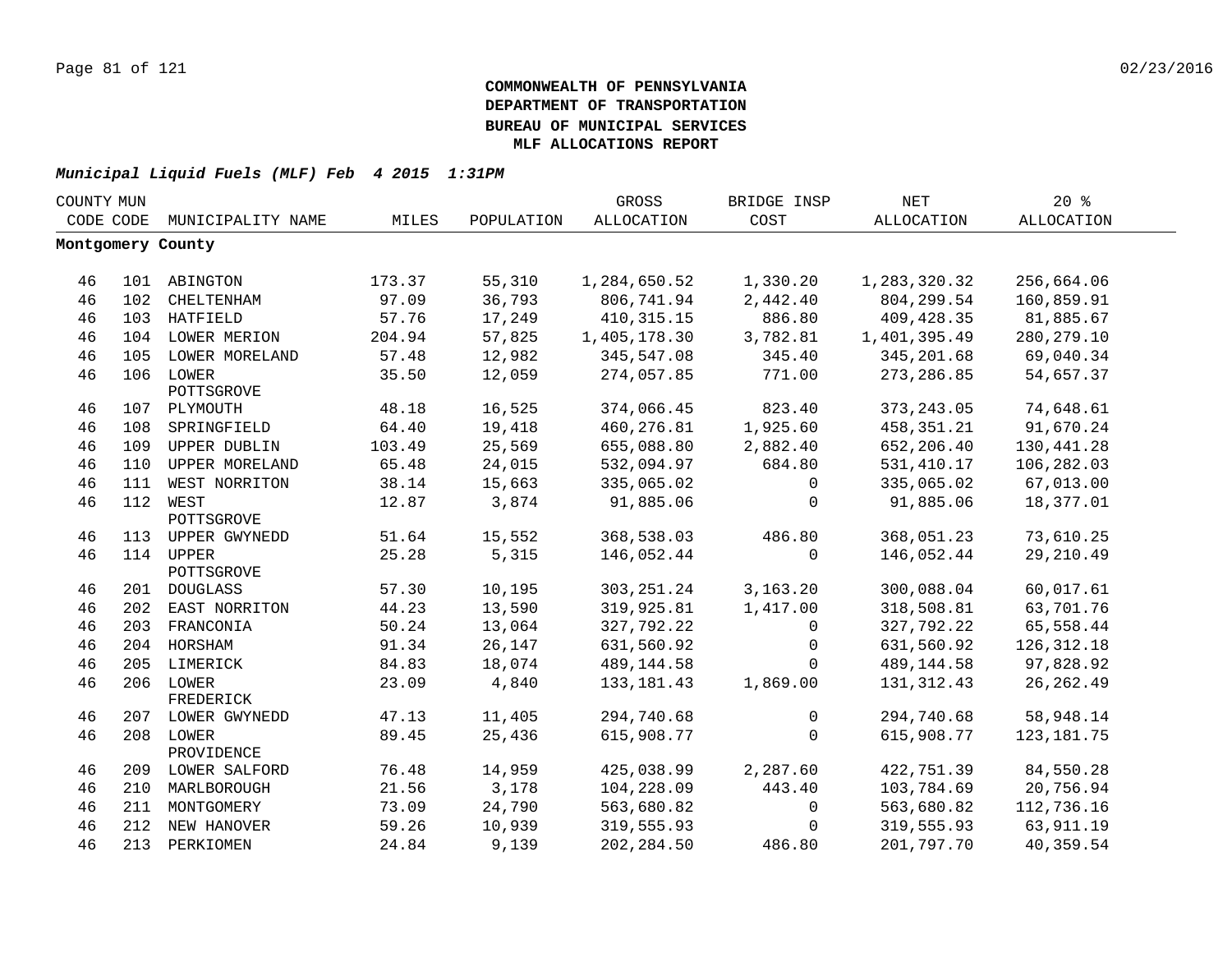| COUNTY MUN |                   |                                                                                                                                                                                                                                                                                                                                                                                            |                                                                                                                  | GROSS                                                                                                                                     | BRIDGE INSP                                                                                                                                                                      | NET                                                                                  | $20*$                                                                                                                                                                                                         |                                                                                                                                                                             |
|------------|-------------------|--------------------------------------------------------------------------------------------------------------------------------------------------------------------------------------------------------------------------------------------------------------------------------------------------------------------------------------------------------------------------------------------|------------------------------------------------------------------------------------------------------------------|-------------------------------------------------------------------------------------------------------------------------------------------|----------------------------------------------------------------------------------------------------------------------------------------------------------------------------------|--------------------------------------------------------------------------------------|---------------------------------------------------------------------------------------------------------------------------------------------------------------------------------------------------------------|-----------------------------------------------------------------------------------------------------------------------------------------------------------------------------|
| CODE CODE  | MUNICIPALITY NAME | MILES                                                                                                                                                                                                                                                                                                                                                                                      | POPULATION                                                                                                       | ALLOCATION                                                                                                                                | COST                                                                                                                                                                             | ALLOCATION                                                                           | ALLOCATION                                                                                                                                                                                                    |                                                                                                                                                                             |
|            |                   | 25.30                                                                                                                                                                                                                                                                                                                                                                                      | 2,504                                                                                                            | 103,920.92                                                                                                                                | 341.00                                                                                                                                                                           | 103,579.92                                                                           | 20,715.98                                                                                                                                                                                                     |                                                                                                                                                                             |
|            |                   | 46.35                                                                                                                                                                                                                                                                                                                                                                                      | 13,715                                                                                                           | 327,360.89                                                                                                                                | $\mathbf{0}$                                                                                                                                                                     | 327,360.89                                                                           | 65,472.18                                                                                                                                                                                                     |                                                                                                                                                                             |
| 216        | TOWAMENCIN        | 57.54                                                                                                                                                                                                                                                                                                                                                                                      | 17,578                                                                                                           | 414,675.44                                                                                                                                | $\mathbf{0}$                                                                                                                                                                     | 414,675.44                                                                           | 82,935.09                                                                                                                                                                                                     |                                                                                                                                                                             |
|            |                   | 15.58                                                                                                                                                                                                                                                                                                                                                                                      | 3,523                                                                                                            | 93,724.09                                                                                                                                 | $\mathbf 0$                                                                                                                                                                      | 93,724.09                                                                            | 18,744.82                                                                                                                                                                                                     |                                                                                                                                                                             |
|            | FREDERICK         |                                                                                                                                                                                                                                                                                                                                                                                            |                                                                                                                  |                                                                                                                                           |                                                                                                                                                                                  |                                                                                      |                                                                                                                                                                                                               |                                                                                                                                                                             |
|            |                   |                                                                                                                                                                                                                                                                                                                                                                                            |                                                                                                                  |                                                                                                                                           |                                                                                                                                                                                  |                                                                                      |                                                                                                                                                                                                               |                                                                                                                                                                             |
|            |                   |                                                                                                                                                                                                                                                                                                                                                                                            |                                                                                                                  |                                                                                                                                           |                                                                                                                                                                                  |                                                                                      |                                                                                                                                                                                                               |                                                                                                                                                                             |
|            |                   |                                                                                                                                                                                                                                                                                                                                                                                            |                                                                                                                  |                                                                                                                                           | $\mathbf{0}$                                                                                                                                                                     |                                                                                      |                                                                                                                                                                                                               |                                                                                                                                                                             |
|            | PROVIDENCE        |                                                                                                                                                                                                                                                                                                                                                                                            |                                                                                                                  |                                                                                                                                           |                                                                                                                                                                                  |                                                                                      |                                                                                                                                                                                                               |                                                                                                                                                                             |
|            |                   |                                                                                                                                                                                                                                                                                                                                                                                            |                                                                                                                  |                                                                                                                                           | $\mathbf{0}$                                                                                                                                                                     |                                                                                      |                                                                                                                                                                                                               |                                                                                                                                                                             |
|            |                   |                                                                                                                                                                                                                                                                                                                                                                                            |                                                                                                                  |                                                                                                                                           | $\Omega$                                                                                                                                                                         |                                                                                      |                                                                                                                                                                                                               |                                                                                                                                                                             |
|            |                   |                                                                                                                                                                                                                                                                                                                                                                                            |                                                                                                                  | 460,991.52                                                                                                                                |                                                                                                                                                                                  |                                                                                      |                                                                                                                                                                                                               |                                                                                                                                                                             |
|            |                   | 50.50                                                                                                                                                                                                                                                                                                                                                                                      |                                                                                                                  |                                                                                                                                           | 0                                                                                                                                                                                |                                                                                      | 55,444.14                                                                                                                                                                                                     |                                                                                                                                                                             |
| 401        | AMBLER            | 14.74                                                                                                                                                                                                                                                                                                                                                                                      | 6,417                                                                                                            | 134,950.93                                                                                                                                | 0                                                                                                                                                                                | 134,950.93                                                                           | 26,990.19                                                                                                                                                                                                     |                                                                                                                                                                             |
| 402        | BRIDGEPORT        | 9.27                                                                                                                                                                                                                                                                                                                                                                                       | 4,554                                                                                                            | 92,649.38                                                                                                                                 | $\Omega$                                                                                                                                                                         | 92,649.38                                                                            | 18,529.88                                                                                                                                                                                                     |                                                                                                                                                                             |
| 403        | BRYN ATHYN        | 6.99                                                                                                                                                                                                                                                                                                                                                                                       | 1,375                                                                                                            | 38,964.09                                                                                                                                 | $\Omega$                                                                                                                                                                         | 38,964.09                                                                            | 7,792.82                                                                                                                                                                                                      |                                                                                                                                                                             |
| 404        | COLLEGEVILLE      | 13.13                                                                                                                                                                                                                                                                                                                                                                                      | 5,089                                                                                                            | 110,800.07                                                                                                                                | 886.80                                                                                                                                                                           | 109,913.27                                                                           | 21,982.65                                                                                                                                                                                                     |                                                                                                                                                                             |
| 405        | CONSHOHOCKEN      | 16.63                                                                                                                                                                                                                                                                                                                                                                                      | 7,833                                                                                                            | 161,156.61                                                                                                                                | $\mathbf{0}$                                                                                                                                                                     | 161,156.61                                                                           | 32, 231.32                                                                                                                                                                                                    |                                                                                                                                                                             |
|            |                   | 5.60                                                                                                                                                                                                                                                                                                                                                                                       | 2,951                                                                                                            | 58,969.74                                                                                                                                 | $\Omega$                                                                                                                                                                         | 58,969.74                                                                            | 11,793.95                                                                                                                                                                                                     |                                                                                                                                                                             |
|            | GREENVILLE        |                                                                                                                                                                                                                                                                                                                                                                                            |                                                                                                                  |                                                                                                                                           |                                                                                                                                                                                  |                                                                                      |                                                                                                                                                                                                               |                                                                                                                                                                             |
|            |                   | 1.78                                                                                                                                                                                                                                                                                                                                                                                       | 508                                                                                                              | 12,291.09                                                                                                                                 | $\mathsf{O}$                                                                                                                                                                     | 12,291.09                                                                            | 2,458.22                                                                                                                                                                                                      |                                                                                                                                                                             |
|            |                   |                                                                                                                                                                                                                                                                                                                                                                                            |                                                                                                                  |                                                                                                                                           | $\Omega$                                                                                                                                                                         |                                                                                      |                                                                                                                                                                                                               |                                                                                                                                                                             |
|            |                   | 7.12                                                                                                                                                                                                                                                                                                                                                                                       |                                                                                                                  | 68,042.96                                                                                                                                 | 486.80                                                                                                                                                                           |                                                                                      | 13,511.23                                                                                                                                                                                                     |                                                                                                                                                                             |
|            | <b>BOROUGH</b>    |                                                                                                                                                                                                                                                                                                                                                                                            |                                                                                                                  |                                                                                                                                           |                                                                                                                                                                                  |                                                                                      |                                                                                                                                                                                                               |                                                                                                                                                                             |
|            |                   |                                                                                                                                                                                                                                                                                                                                                                                            |                                                                                                                  |                                                                                                                                           |                                                                                                                                                                                  |                                                                                      |                                                                                                                                                                                                               |                                                                                                                                                                             |
|            |                   |                                                                                                                                                                                                                                                                                                                                                                                            |                                                                                                                  |                                                                                                                                           |                                                                                                                                                                                  |                                                                                      |                                                                                                                                                                                                               |                                                                                                                                                                             |
|            |                   |                                                                                                                                                                                                                                                                                                                                                                                            |                                                                                                                  |                                                                                                                                           |                                                                                                                                                                                  |                                                                                      |                                                                                                                                                                                                               |                                                                                                                                                                             |
|            |                   |                                                                                                                                                                                                                                                                                                                                                                                            |                                                                                                                  |                                                                                                                                           |                                                                                                                                                                                  |                                                                                      |                                                                                                                                                                                                               |                                                                                                                                                                             |
|            |                   |                                                                                                                                                                                                                                                                                                                                                                                            |                                                                                                                  |                                                                                                                                           | 0                                                                                                                                                                                |                                                                                      |                                                                                                                                                                                                               |                                                                                                                                                                             |
| 415        |                   |                                                                                                                                                                                                                                                                                                                                                                                            |                                                                                                                  |                                                                                                                                           | $\Omega$                                                                                                                                                                         |                                                                                      |                                                                                                                                                                                                               |                                                                                                                                                                             |
| 416        | POTTSTOWN         | 61.48                                                                                                                                                                                                                                                                                                                                                                                      | 22,377                                                                                                           | 497,024.73                                                                                                                                | 4,080.76                                                                                                                                                                         | 492,943.97                                                                           | 98,588.79                                                                                                                                                                                                     |                                                                                                                                                                             |
|            |                   | 7.77                                                                                                                                                                                                                                                                                                                                                                                       | 2,383                                                                                                            | 56,136.29                                                                                                                                 | $\mathbf{0}$                                                                                                                                                                     | 56,136.29                                                                            | 11,227.26                                                                                                                                                                                                     |                                                                                                                                                                             |
|            |                   | 6.46                                                                                                                                                                                                                                                                                                                                                                                       | 2,543                                                                                                            | 55,102.16                                                                                                                                 | $\Omega$                                                                                                                                                                         | 55,102.16                                                                            | 11,020.43                                                                                                                                                                                                     |                                                                                                                                                                             |
|            |                   | 11.20                                                                                                                                                                                                                                                                                                                                                                                      | 4,752                                                                                                            | 100,367.08                                                                                                                                | $\mathbf 0$                                                                                                                                                                      | 100,367.08                                                                           | 20,073.42                                                                                                                                                                                                     |                                                                                                                                                                             |
|            |                   | 214 SALFORD<br>215 SKIPPACK<br>217 UPPER<br>219 UPPER HANOVER<br>220 UPPER MERION<br>222 UPPER<br>223 UPPER SALFORD<br>224 WHITEMARSH<br>225 WHITPAIN<br>226 WORCESTER<br>406 EAST<br>407 GREEN LANE<br>408 HATBORO<br>409 HATFIELD<br>410 JENKINTOWN<br>411 LANSDALE<br>412 NARBERTH<br>413 NORRISTOWN<br>414 NORTH WALES<br>PENNSBURG<br>417 RED HILL<br>418 ROCKLEDGE<br>419 ROYERSFORD | 53.36<br>83.66<br>80.97<br>21.37<br>59.23<br>67.78<br>17.44<br>10.80<br>42.96<br>10.74<br>50.82<br>11.33<br>7.77 | 6,464<br>28,395<br>21,219<br>3,299<br>17,349<br>18,875<br>9,750<br>7,360<br>3,290<br>4,422<br>16,269<br>4,282<br>34,324<br>3,229<br>3,843 | 236,929.20<br>646,100.96<br>526,690.80<br>105,545.66<br>415,670.57<br>277,220.69<br>156, 182. 48<br>94,680.60<br>356,798.58<br>92,422.35<br>648,356.80<br>78,167.36<br>78,046.16 | 3,645.60<br>6, 102.80<br>1,633.80<br>$\mathbf 0$<br>$\Omega$<br>5,546.96<br>4,399.31 | 233, 283.60<br>639,998.16<br>526,690.80<br>105,545.66<br>415,670.57<br>459,357.72<br>277, 220.69<br>156, 182. 48<br>67,556.16<br>94,680.60<br>356,798.58<br>86,875.39<br>643,957.49<br>78,167.36<br>78,046.16 | 46,656.72<br>127,999.63<br>105, 338.16<br>21,109.13<br>83, 134. 11<br>91,871.54<br>31,236.50<br>18,936.12<br>71,359.72<br>17,375.08<br>128,791.50<br>15,633.47<br>15,609.23 |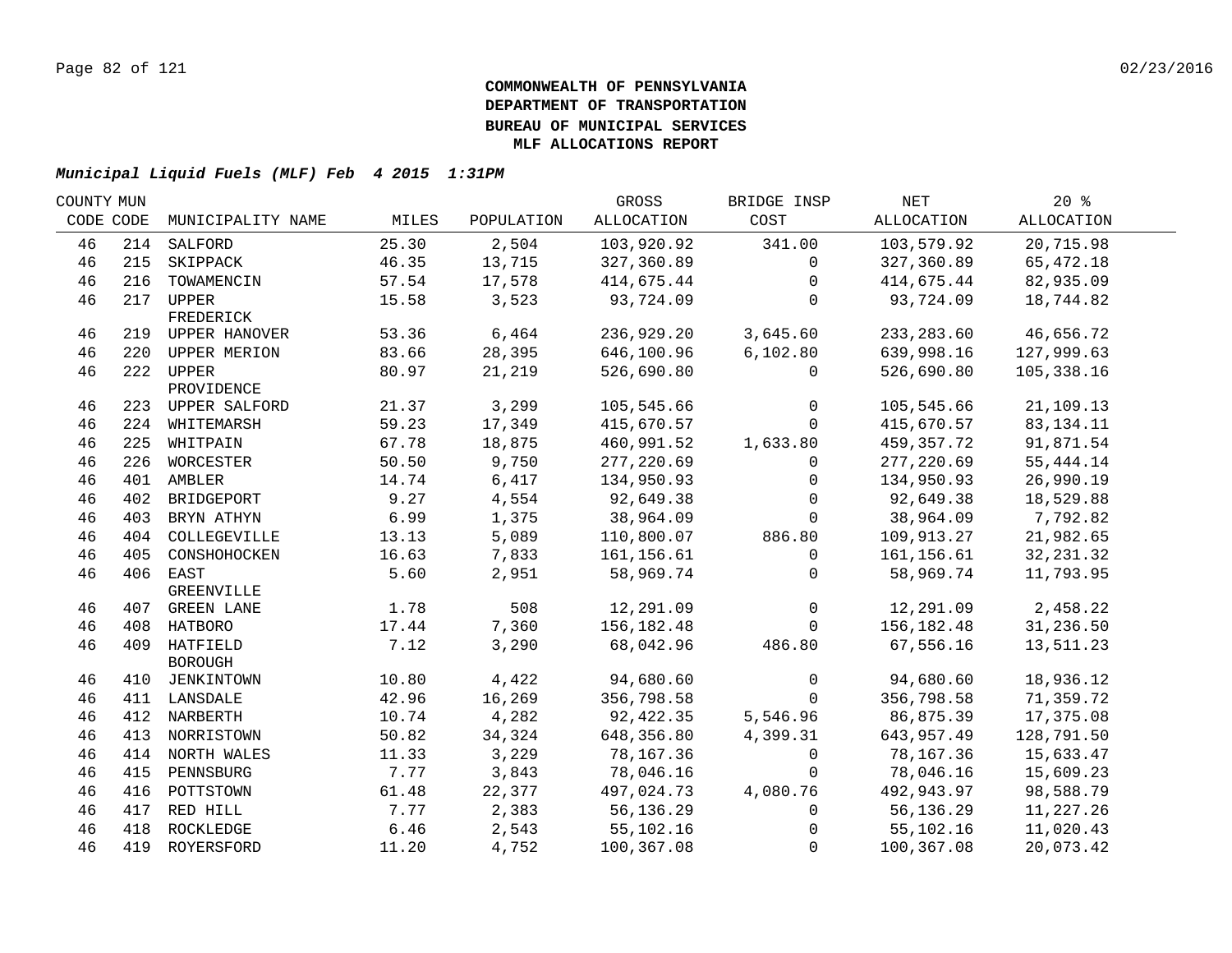| COUNTY MUN |     |                      |         |            | GROSS         | BRIDGE INSP | NET           | $20*$        |  |
|------------|-----|----------------------|---------|------------|---------------|-------------|---------------|--------------|--|
| CODE CODE  |     | MUNICIPALITY NAME    | MILES   | POPULATION | ALLOCATION    | COST        | ALLOCATION    | ALLOCATION   |  |
| 46         | 420 | SCHWENKSVILLE        | 2.80    | 1,385      | 28,126.75     |             | 28,126.75     | 5,625.35     |  |
| 46         | 421 | SOUDERTON            | 15.75   | 6,618      | 140,615.81    | 1,433.98    | 139, 181.83   | 27,836.37    |  |
| 46         | 422 | TELFORD              | 11.43   | 4,872      | 103,085.69    |             | 103,085.69    | 20,617.14    |  |
| 46         | 423 | TRAPPE               | 10.92   | 3,509      | 81,294.12     | 0           | 81,294.12     | 16,258.82    |  |
| 46         | 424 | WEST<br>CONSHOHOCKEN | 6.04    | 1,320      | 35,647.53     |             | 35,647.53     | 7,129.51     |  |
|            |     | County Totals:       | 2701.07 | 802,081    | 19,108,562.50 | 54,586.42   | 19,053,976.08 | 3,810,795.22 |  |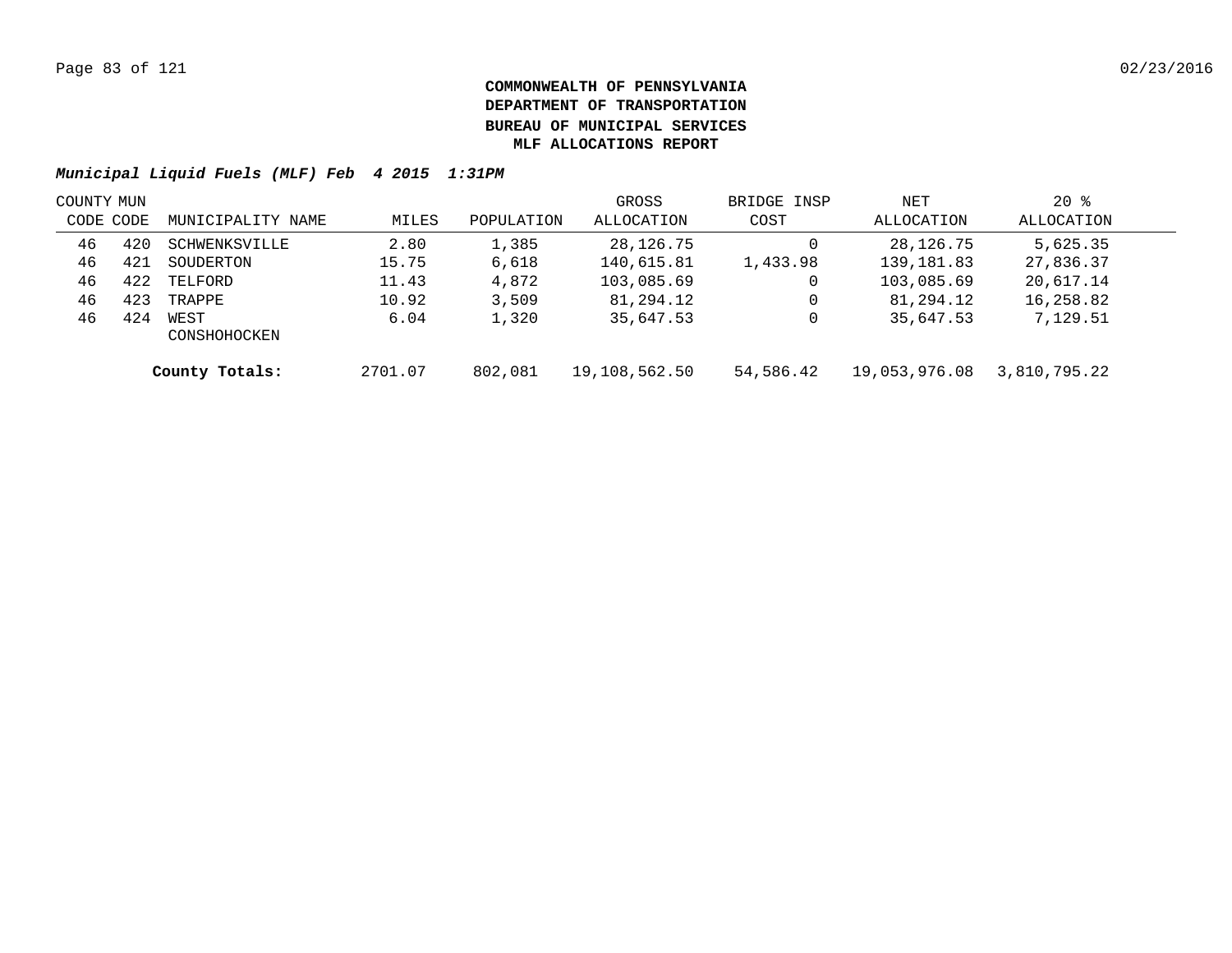| COUNTY MUN     |                                |                 |        |            | GROSS             | BRIDGE INSP | NET        | $20*$      |
|----------------|--------------------------------|-----------------|--------|------------|-------------------|-------------|------------|------------|
|                | MUNICIPALITY NAME<br>CODE CODE |                 | MILES  | POPULATION | <b>ALLOCATION</b> | COST        | ALLOCATION | ALLOCATION |
| Montour County |                                |                 |        |            |                   |             |            |            |
| 47             | 201                            | ANTHONY         | 31.89  | 1,501      | 106,150.02        | $\Omega$    | 106,150.02 | 21,230.00  |
| 47             | 202                            | COOPER          | 7.30   | 932        | 33,129.01         | 0           | 33,129.01  | 6,625.80   |
| 47             | 203                            | DERRY           | 18.35  | 1,130      | 65,076.68         | 0           | 65,076.68  | 13,015.34  |
| 47             | 204                            | LIBERTY         | 31.51  | 1,584      | 106,399.12        | 0           | 106,399.12 | 21,279.82  |
| 47             | 205                            | LIMESTONE       | 21.25  | 1,066      | 71,720.89         | $\mathbf 0$ | 71,720.89  | 14,344.18  |
| 47             | 206                            | MAHONING        | 21.92  | 4,171      | 120,073.80        | 0           | 120,073.80 | 24,014.76  |
| 47             | 207                            | MAYBERRY        | 10.59  | 250        | 31,521.74         | 0           | 31,521.74  | 6,304.35   |
| 47             | 208                            | VALLEY          | 27.39  | 2,158      | 104,209.16        | 0           | 104,209.16 | 20,841.83  |
| 47             | 209                            | WEST HEMLOCK    | 9.55   | 503        | 32,591.27         | 0           | 32,591.27  | 6,518.25   |
| 47             | 401                            | DANVILLE        | 16.85  | 4,699      | 114,702.35        | 0           | 114,702.35 | 22,940.47  |
| 47             | 402                            |                 | 0.64   | 273        | 5,775.09          | 0           | 5,775.09   | 1,155.02   |
|                |                                | WASHINGTONVILLE |        |            |                   |             |            |            |
|                |                                | County Totals:  | 197.24 | 18,267     | 791,349.13        | 0           | 791,349.13 | 158,269.83 |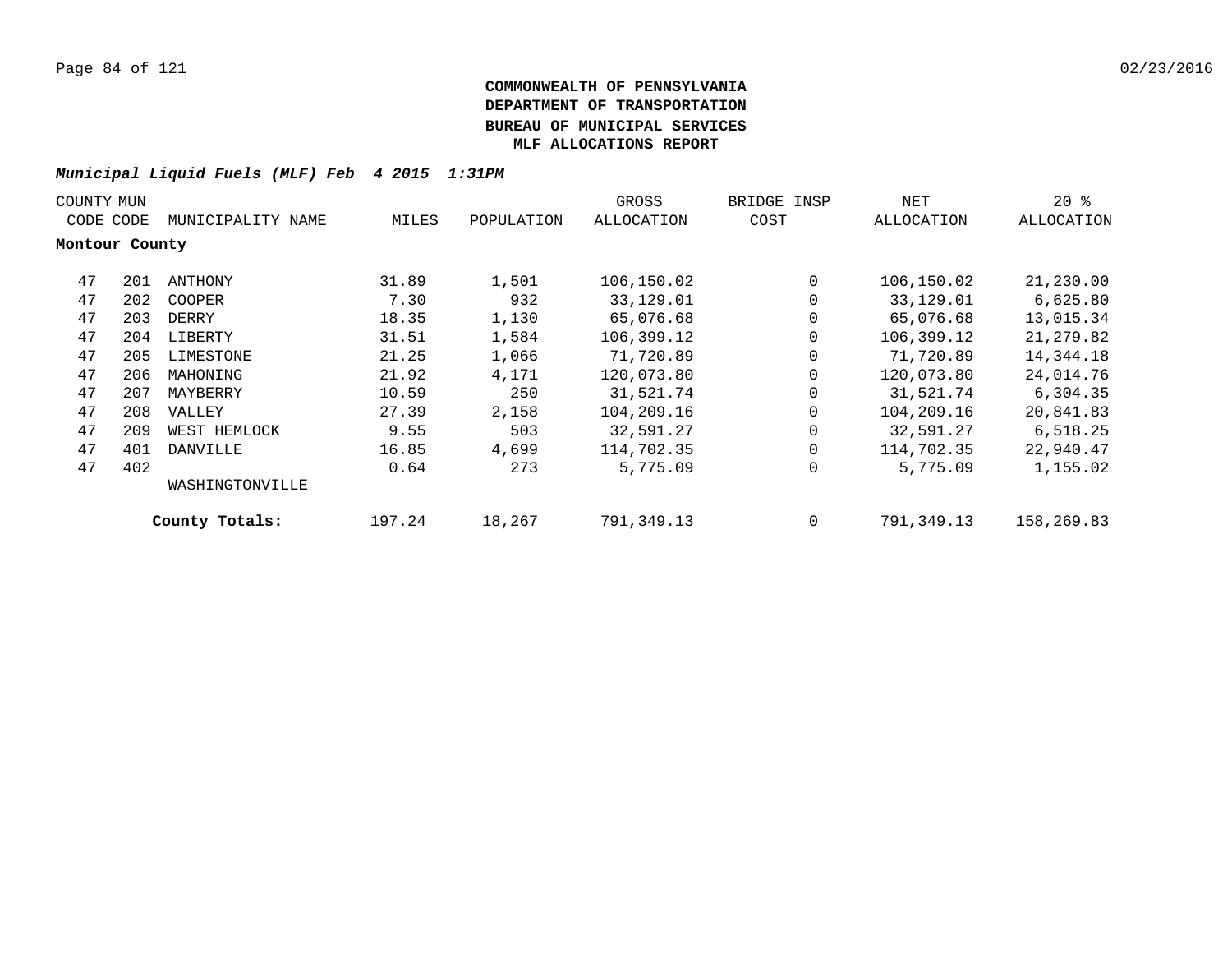| COUNTY MUN |           |                               |        |            | GROSS             | BRIDGE INSP  | $\operatorname{NET}$ | 20%        |  |
|------------|-----------|-------------------------------|--------|------------|-------------------|--------------|----------------------|------------|--|
|            | CODE CODE | MUNICIPALITY NAME             | MILES  | POPULATION | <b>ALLOCATION</b> | COST         | ALLOCATION           | ALLOCATION |  |
|            |           | Northampton County            |        |            |                   |              |                      |            |  |
|            |           |                               |        |            |                   |              |                      |            |  |
| 48         |           | 101 BETHLEHEM<br>TOWNSHIP     | 111.75 | 23,730     | 645, 375.40       | 943.40       | 644,432.00           | 128,886.40 |  |
| 48         |           | 201 ALLEN TOWNSHIP            | 25.97  | 4,269      | 132, 164. 76      | $\mathsf{O}$ | 132,164.76           | 26, 432.95 |  |
| 48         |           | 203 BUSHKILL<br>TOWNSHIP      | 57.77  | 8,178      | 274, 215.09       | 418.00       | 273,797.09           | 54,759.42  |  |
| 48         |           | 204 EAST ALLEN                | 37.82  | 4,903      | 172,753.23        | 399.60       | 172,353.63           | 34,470.73  |  |
| 48         |           | 205 FORKS                     | 64.57  | 14,721     | 384,545.49        | $\Omega$     | 384,545.49           | 76,909.10  |  |
| 48         |           | 206 HANOVER                   | 60.76  | 10,866     | 322,393.88        | 0            | 322,393.88           | 64,478.78  |  |
| 48         |           | 207 LEHIGH                    | 81.15  | 10,526     | 370,602.79        | $\mathbf{0}$ | 370,602.79           | 74,120.56  |  |
| 48         |           | 208 LOWER MT<br><b>BETHEL</b> | 34.99  | 3,101      | 138,289.95        | $\mathbf{0}$ | 138,289.95           | 27,657.99  |  |
| 48         |           | 209 LOWER NAZARETH            | 48.28  | 5,674      | 210, 126.78       | $\mathbf 0$  | 210, 126.78          | 42,025.36  |  |
| 48         |           | 210 LOWER SAUCON              | 73.30  | 10,772     | 353,866.80        | $\mathbf{0}$ | 353,866.80           | 70,773.36  |  |
| 48         |           | 211 MOORE                     | 99.35  | 9,198      | 397,560.42        | $\mathbf{0}$ | 397,560.42           | 79,512.08  |  |
| 48         |           | 212 PALMER                    | 93.05  | 20,691     | 554,509.08        | $\mathbf{0}$ | 554,509.08           | 110,901.82 |  |
| 48         |           | 213 PLAINFIELD                | 52.15  | 6,138      | 227, 316.85       | $\Omega$     | 227,316.85           | 45, 463.37 |  |
| 48         |           | 214 UPPER MT<br><b>BETHEL</b> | 70.65  | 6,706      | 285,900.29        | 2,932.00     | 282,968.29           | 56,593.66  |  |
| 48         |           | 215 UPPER NAZARETH            | 31.19  | 6,231      | 172,595.40        | $\mathbf{0}$ | 172,595.40           | 34,519.08  |  |
| 48         |           | 216 WASHINGTON                | 39.41  | 5,122      | 180,209.13        | 0            | 180,209.13           | 36,041.83  |  |
| 48         |           | 217 WILLIAMS                  | 45.95  | 5,884      | 208,794.07        | 0            | 208,794.07           | 41,758.81  |  |
| 48         |           | 301 BETHLEHEM CITY            | 204.25 | 74,982     | 1,660,839.81      | 3,809.80     | 1,657,030.01         | 331,406.00 |  |
| 48         |           | 302 EASTON CITY               | 57.51  | 26,800     | 552,989.10        | 2,867.60     | 550,121.50           | 110,024.30 |  |
| 48         |           | 401 BANGOR BOROUGH            | 14.48  | 5,273      | 117,101.39        | $\mathbf{0}$ | 117,101.39           | 23,420.28  |  |
| 48         |           | 402 BATH BOROUGH              | 6.14   | 2,693      | 56, 514.05        | $\mathbf{0}$ | 56, 514.05           | 11,302.81  |  |
| 48         | 403       | CHAPMAN                       | 0.87   | 199        | 5,267.71          | $\mathbf{0}$ | 5,267.71             | 1,053.54   |  |
| 48         |           | 404 EAST BANGOR               | 4.35   | 1,172      | 28,994.86         | $\mathbf{0}$ | 28,994.86            | 5,798.97   |  |
| 48         |           | 405 FREEMANSBURG              | 8.23   | 2,636      | 61,139.25         | $\mathbf{0}$ | 61,139.25            | 12,227.85  |  |
| 48         |           | 406 GLENDON                   | 3.26   | 440        | 15,151.63         | $\Omega$     | 15,151.63            | 3,030.33   |  |
| 48         |           | 407 HELLERTOWN                | 20.68  | 5,898      | 142,738.85        | 1,446.40     | 141,292.45           | 28, 258.49 |  |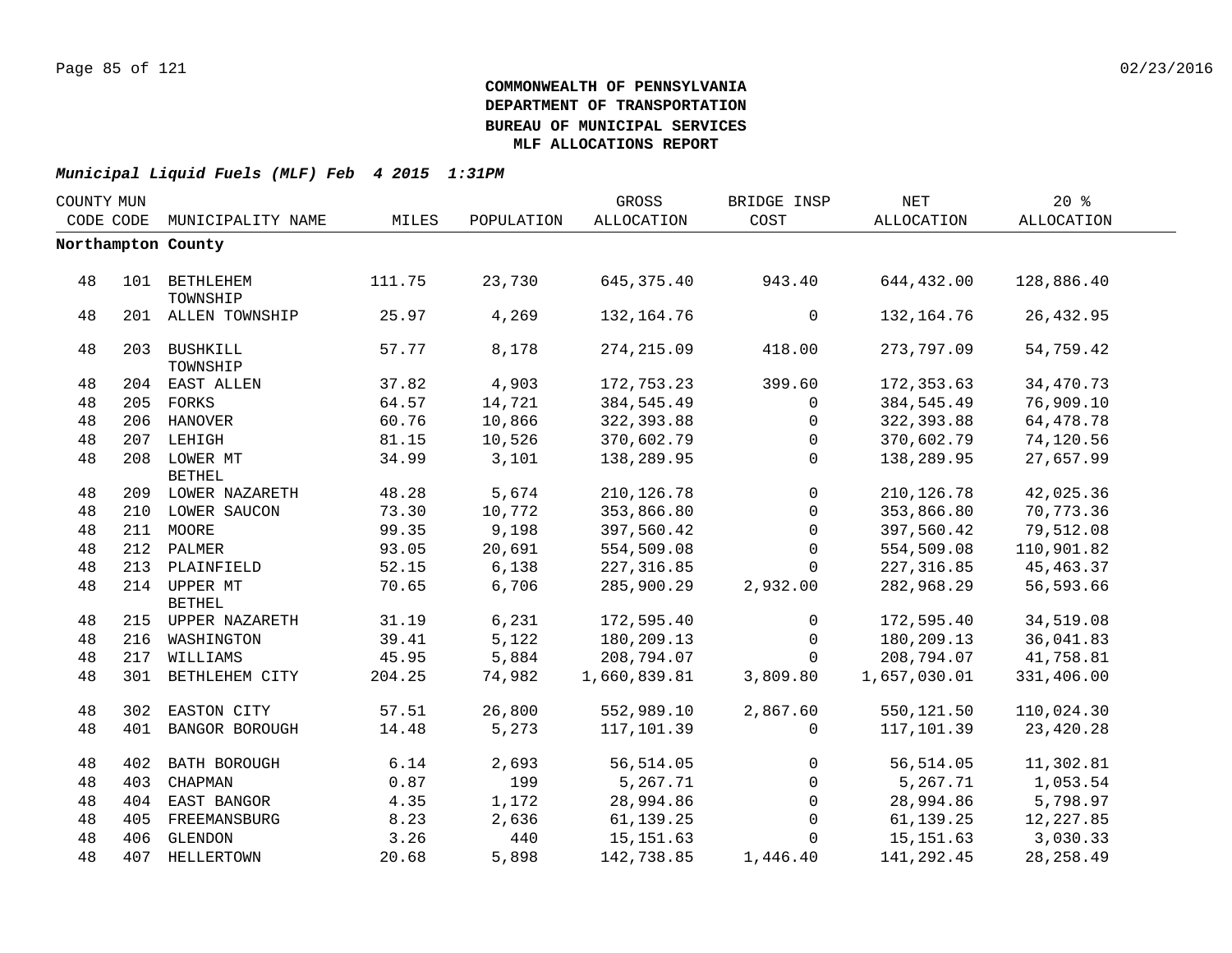| COUNTY MUN |     |                   |         |            | GROSS        | BRIDGE INSP | NET          | $20*$        |  |
|------------|-----|-------------------|---------|------------|--------------|-------------|--------------|--------------|--|
| CODE CODE  |     | MUNICIPALITY NAME | MILES   | POPULATION | ALLOCATION   | COST        | ALLOCATION   | ALLOCATION   |  |
| 48         | 408 | NAZARETH          | 16.94   | 5,746      | 130,650.43   | $\Omega$    | 130,650.43   | 26,130.09    |  |
| 48         | 409 | NORTHAMPTON       | 33.81   | 9,926      | 237,616.75   | $\Omega$    | 237,616.75   | 47,523.35    |  |
| 48         | 410 | NORTH             | 9.92    | 2,849      | 68,767.36    | $\Omega$    | 68,767.36    | 13,753.47    |  |
|            |     | CATASAUOUA        |         |            |              |             |              |              |  |
| 48         | 411 | PEN ARGYL         | 12.79   | 3,595      | 87,488.39    | $\Omega$    | 87,488.39    | 17,497.68    |  |
| 48         | 412 | PORTLAND          | 2.70    | 519        | 14,868.67    | $\Omega$    | 14,868.67    | 2,973.73     |  |
| 48         | 413 | ROSETO            | 7.44    | 1,567      | 43,025.42    | $\Omega$    | 43,025.42    | 8,605.08     |  |
| 48         | 414 | STOCKERTOWN       | 3.76    | 927        | 23,771.06    | $\Omega$    | 23,771.06    | 4,754.21     |  |
|            |     | <b>BOROUGH</b>    |         |            |              |             |              |              |  |
| 48         | 415 | TATAMY            | 4.83    | 1,203      | 30,718.78    | $\Omega$    | 30,718.78    | 6,143.76     |  |
| 48         | 416 | WALNUTPORT        | 10.27   | 2,070      | 57,994.90    | $\Omega$    | 57,994.90    | 11,598.98    |  |
| 48         | 417 | WEST EASTON       | 4.38    | 1,257      | 30,349.11    | $\Omega$    | 30,349.11    | 6,069.82     |  |
| 48         | 418 | WILSON            | 14.88   | 7,896      | 157,513.03   | $\Omega$    | 157,513.03   | 31,502.61    |  |
| 48         | 419 | WIND GAP          | 9.36    | 2,720      | 65,363.02    | 520.60      | 64,842.42    | 12,968.48    |  |
|            |     | County Totals:    | 1478.96 | 317,078    | 8,620,082.98 | 13,337.40   | 8,606,745.58 | 1,721,349.12 |  |
|            |     |                   |         |            |              |             |              |              |  |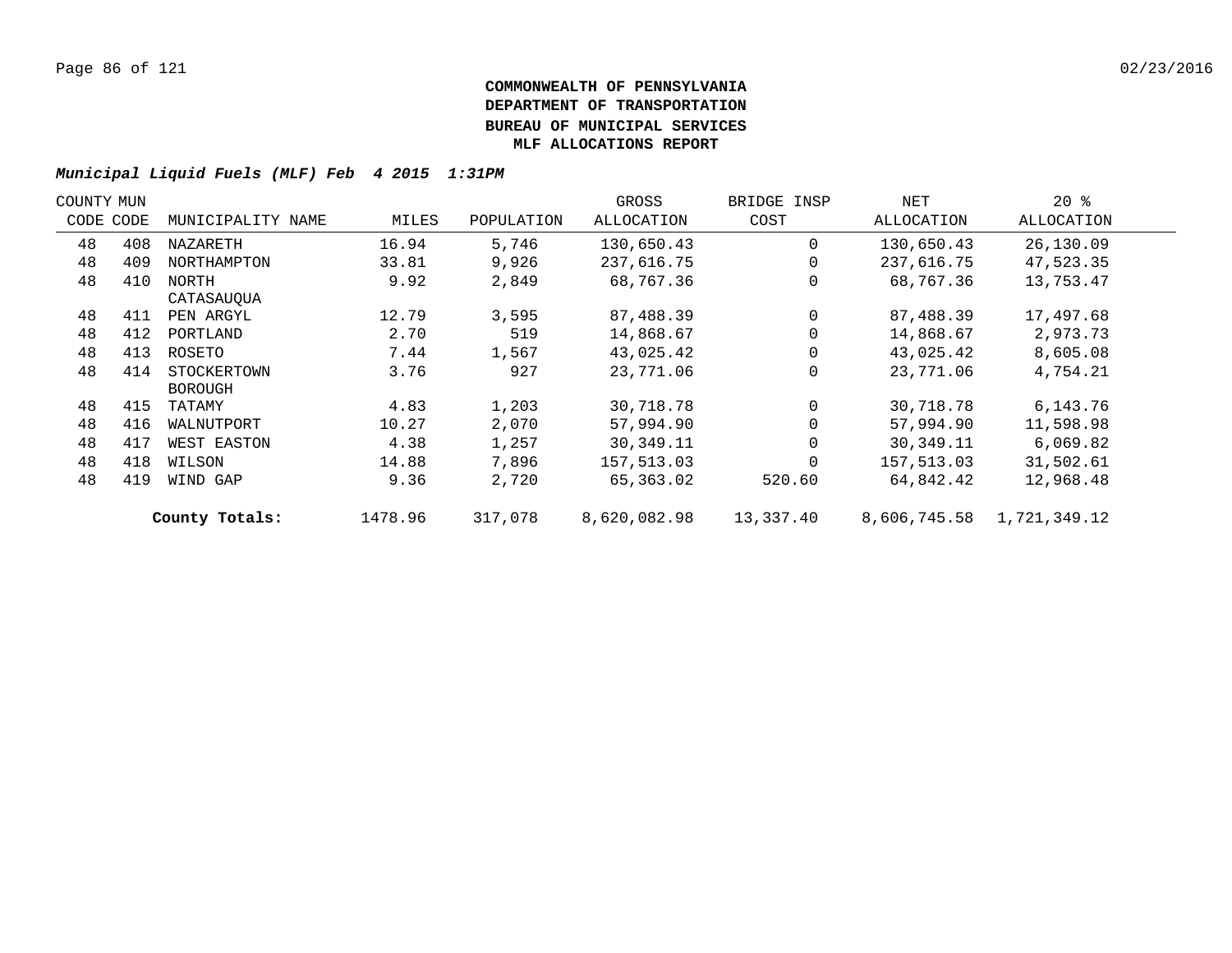| COUNTY MUN |     |                       |       |            | GROSS       | BRIDGE INSP         | <b>NET</b>        | 20%               |  |
|------------|-----|-----------------------|-------|------------|-------------|---------------------|-------------------|-------------------|--|
| CODE CODE  |     | MUNICIPALITY NAME     | MILES | POPULATION | ALLOCATION  | COST                | <b>ALLOCATION</b> | <b>ALLOCATION</b> |  |
|            |     | Northumberland County |       |            |             |                     |                   |                   |  |
|            |     |                       |       |            |             |                     |                   |                   |  |
| 49         |     | 101 COAL              | 44.40 | 10,383     | 272, 244.91 | 0                   | 272, 244.91       | 54,448.98         |  |
| 49         |     | 201 DELAWARE          | 50.52 | 4,489      | 199,843.53  | $\mathbf 0$         | 199,843.53        | 39,968.71         |  |
| 49         |     | 202 EAST CAMERON      | 3.13  | 748        | 19,432.80   | $\mathsf{O}$        | 19,432.80         | 3,886.56          |  |
| 49         |     | 203 EAST              | 7.65  | 668        | 30,085.03   | $\mathbf 0$         | 30,085.03         | 6,017.01          |  |
|            |     | CHILLISQUAQUE         |       |            |             |                     |                   |                   |  |
| 49         |     | 204 JACKSON           | 22.24 | 875        | 71,450.68   | $\mathbf 0$         | 71,450.68         | 14,290.14         |  |
| 49         |     | 205 JORDAN            | 30.47 | 794        | 91,816.60   | $\mathsf{O}\xspace$ | 91,816.60         | 18,363.32         |  |
| 49         |     | 206 LEWIS             | 40.10 | 1,915      | 133,891.85  | $\mathsf{O}\xspace$ | 133,891.85        | 26,778.37         |  |
| 49         | 207 | LITTLE MAHANOY        | 6.67  | 479        | 24,678.90   | $\mathbf 0$         | 24,678.90         | 4,935.78          |  |
| 49         | 208 | LOWER AUGUSTA         | 25.72 | 1,064      | 83, 412.54  | $\mathbf 0$         | 83, 412.54        | 16,682.51         |  |
| 49         | 209 | LOWER MAHANOY         | 43.48 | 1,709      | 139,663.82  | $\mathbf 0$         | 139,663.82        | 27,932.76         |  |
| 49         | 210 | MOUNT CARMEL          | 13.32 | 3,139      | 82,087.55   | $\Omega$            | 82,087.55         | 16, 417.51        |  |
| 49         |     | 211 POINT             | 24.44 | 3,685      | 119,388.72  | 351.40              | 119,037.32        | 23,807.46         |  |
| 49         |     | 212 RALPHO            | 41.01 | 4,321      | 172,384.39  | 0                   | 172,384.39        | 34,476.88         |  |
| 49         |     | 213 ROCKEFELLER       | 40.87 | 2,273      | 141,283.43  | $\Omega$            | 141, 283.43       | 28, 256.69        |  |
| 49         |     | 214 RUSH              | 37.11 | 1,122      | 114,150.82  | $\mathbf 0$         | 114,150.82        | 22,830.16         |  |
| 49         |     | 215 SHAMOKIN          | 48.87 | 2,407      | 164,272.68  | $\Omega$            | 164,272.68        | 32,854.54         |  |
| 49         |     | 216 TURBOT            | 23.93 | 1,806      | 89,853.67   | 351.40              | 89,502.27         | 17,900.45         |  |
| 49         |     | 217 UPPER AUGUSTA     | 26.79 | 2,586      | 109,058.66  | 0                   | 109,058.66        | 21,811.73         |  |
| 49         |     | 218 UPPER MAHANOY     | 47.72 | 796        | 137,081.16  | $\mathsf{O}$        | 137,081.16        | 27, 416.23        |  |
| 49         |     | 219 WASHINGTON        | 44.13 | 746        | 127,834.60  | $\mathbf 0$         | 127,834.60        | 25,566.92         |  |
| 49         | 220 | WEST CAMERON          | 4.37  | 541        | 19,578.04   | $\Omega$            | 19,578.04         | 3,915.61          |  |
| 49         |     | 221 WEST              | 15.40 | 2,627      | 78,206.42   | $\Omega$            | 78,206.42         | 15,641.28         |  |
|            |     | CHILLISQUAQUE         |       |            |             |                     |                   |                   |  |
| 49         |     | 222 ZERBE             | 11.98 | 1,872      | 59,507.69   | $\mathbf 0$         | 59,507.69         | 11,901.54         |  |
| 49         |     | 301 SHAMOKIN          | 23.53 | 7,374      | 172,362.33  | $\mathbf 0$         | 172,362.33        | 34, 472. 47       |  |
| 49         |     | 302 SUNBURY CITY      | 31.38 | 9,905      | 230,929.43  | $\mathbf 0$         | 230,929.43        | 46,185.89         |  |
| 49         |     | 401 HERNDON           | 3.23  | 324        | 13,332.17   | $\mathbf 0$         | 13,332.17         | 2,666.43          |  |
| 49         |     | 402 KULPMONT          | 11.55 | 2,924      | 74,167.20   | 0                   | 74,167.20         | 14,833.44         |  |
| 49         |     | 403 MARION HEIGHTS    | 2.83  | 611        | 16,590.19   | $\mathsf{O}$        | 16,590.19         | 3,318.04          |  |
| 49         |     | 404 MCEWENSVILLE      | 1.99  | 279        | 9,405.22    | $\Omega$            | 9,405.22          | 1,881.04          |  |
| 49         |     | 405 MILTON            | 23.47 | 7,042      | 167, 222.75 | $\Omega$            | 167, 222.75       | 33, 444.55        |  |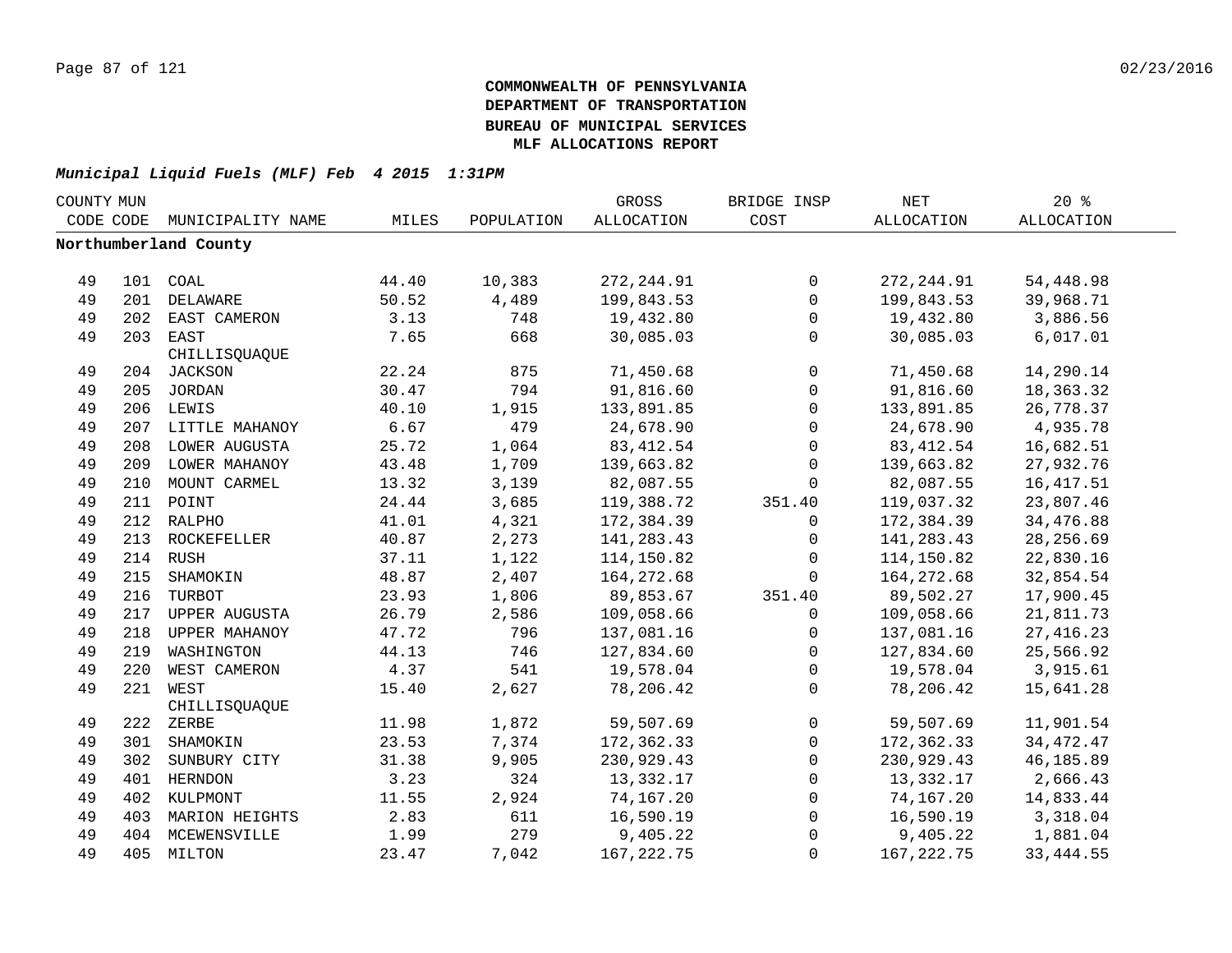| COUNTY MUN |     |                   |        |            | GROSS        | BRIDGE INSP | NET          | $20*$      |  |
|------------|-----|-------------------|--------|------------|--------------|-------------|--------------|------------|--|
| CODE CODE  |     | MUNICIPALITY NAME | MILES  | POPULATION | ALLOCATION   | COST        | ALLOCATION   | ALLOCATION |  |
| 49         | 406 | MOUNT CARMEL      | 18.03  | 5,893      | 135,714.71   | 0           | 135,714.71   | 27,142.94  |  |
| 49         | 407 | NORTHUMBERLAND    | 15.58  | 3,804      | 97,940.99    | 0           | 97,940.99    | 19,588.20  |  |
| 49         | 408 | RIVERSIDE         | 16.98  | 1,932      | 73,519.55    | 0           | 73,519.55    | 14,703.91  |  |
| 49         | 409 | SNYDERTOWN        | 6.48   | 339        | 22,079.72    | 0           | 22,079.72    | 4,415.94   |  |
| 49         | 410 | TURBOTVILLE       | 2.58   | 705        | 17,345.25    | 0           | 17,345.25    | 3,469.05   |  |
| 49         | 411 | WATSONTOWN        | 7.87   | 2,351      | 55,918.31    | 0           | 55,918.31    | 11,183.66  |  |
|            |     | County Totals:    | 819.82 | 94,528     | 3,567,736.31 | 702.80      | 3,567,033.51 | 713,406.70 |  |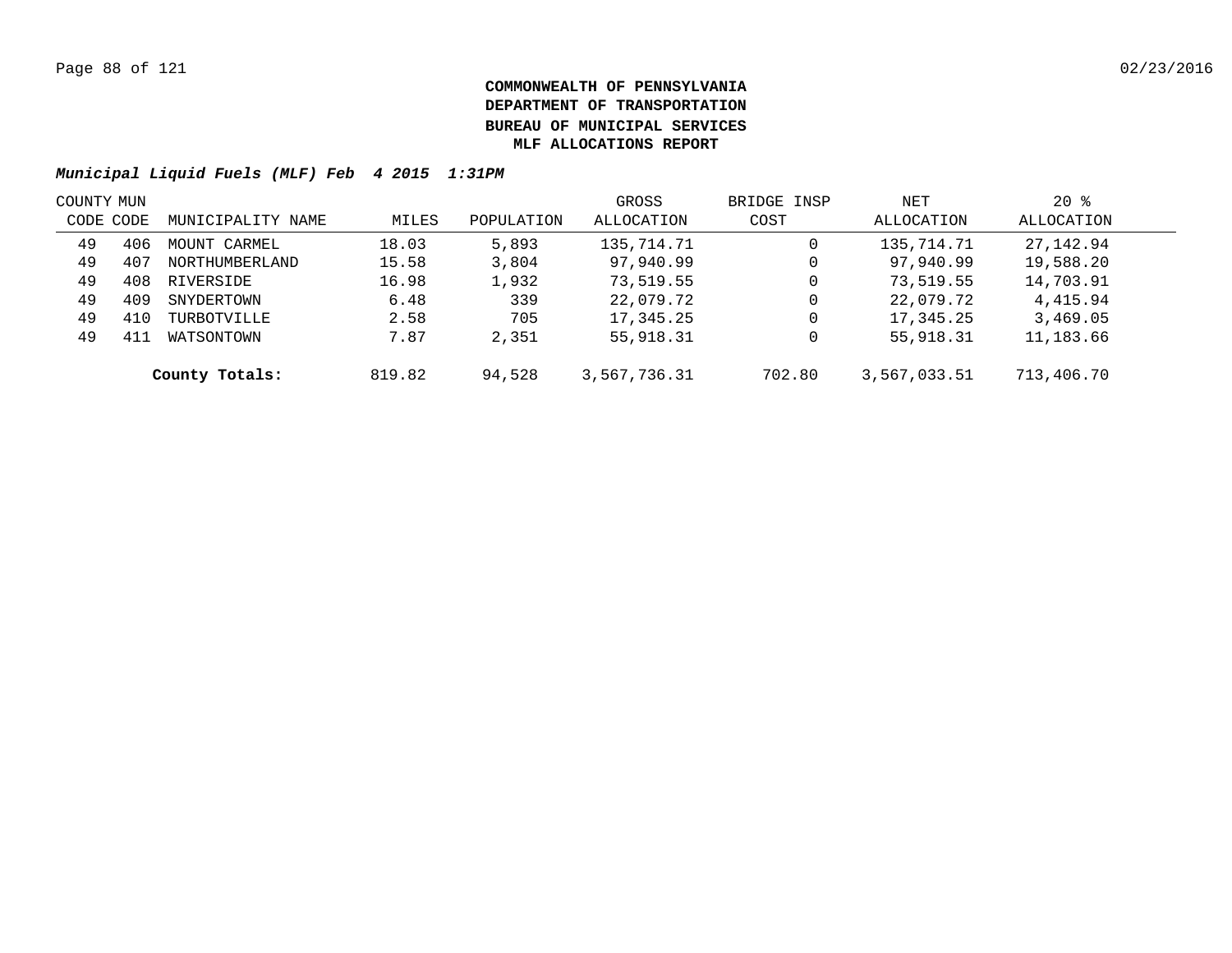| COUNTY MUN |              |                             |       |            | GROSS       | BRIDGE INSP    | <b>NET</b>  | 20%               |  |
|------------|--------------|-----------------------------|-------|------------|-------------|----------------|-------------|-------------------|--|
|            |              | CODE CODE MUNICIPALITY NAME | MILES | POPULATION | ALLOCATION  | COST           | ALLOCATION  | <b>ALLOCATION</b> |  |
|            | Perry County |                             |       |            |             |                |             |                   |  |
|            |              |                             |       |            |             |                |             |                   |  |
| 50         |              | 201 BUFFALO                 | 21.05 | 1,219      | 73,492.47   | $\overline{0}$ | 73,492.47   | 14,698.49         |  |
|            |              | TOWNSHIP                    |       |            |             |                |             |                   |  |
| 50         |              | 202 CARROLL                 | 52.65 | 5,269      | 216,557.37  | $\overline{0}$ | 216,557.37  | 43, 311.47        |  |
| 50         |              | 203 CENTRE<br>TOWNSHIP      | 34.97 | 2,491      | 129,083.37  | $\mathbf 0$    | 129,083.37  | 25,816.67         |  |
| 50         | 204          | GREENWOOD                   | 29.29 | 998        | 91,783.67   | $\mathsf{O}$   | 91,783.67   | 18,356.73         |  |
|            |              | TOWNSHIP                    |       |            |             |                |             |                   |  |
| 50         |              | 205 HOWE TOWNSHIP           | 3.71  | 393        | 15,626.32   | $\overline{0}$ | 15,626.32   | 3,125.26          |  |
| 50         |              | 206 JACKSON                 | 16.92 | 547        | 52, 577.87  | $\Omega$       | 52, 577.87  | 10,515.57         |  |
|            |              | TOWNSHIP                    |       |            |             |                |             |                   |  |
| 50         |              | 207 JUNIATA                 | 31.66 | 1,412      | 104, 211.30 | $\mathbf 0$    | 104, 211.30 | 20,842.26         |  |
|            |              | TOWNSHIP                    |       |            |             |                |             |                   |  |
| 50         |              | 208 LIVERPOOL<br>TOWNSHIP   | 32.12 | 1,057      | 100,090.16  | $\Omega$       | 100,090.16  | 20,018.03         |  |
| 50         |              | 209 MILLER                  | 12.25 | 1,098      | 48,600.48   | $\overline{0}$ | 48,600.48   | 9,720.10          |  |
| 50         |              | 210 NORTHEAST               | 11.68 | 786        | 42, 423.66  | $\mathbf 0$    | 42, 423.66  | 8,484.73          |  |
|            |              | MADISON                     |       |            |             |                |             |                   |  |
| 50         |              | 211 OLIVER                  | 19.35 | 1,931      | 79,719.38   | $\mathsf{O}$   | 79,719.38   | 15,943.88         |  |
| 50         |              | 212 PENN                    | 28.84 | 3,225      | 124,023.69  | $\mathsf{O}$   | 124,023.69  | 24,804.74         |  |
| 50         |              | 213 RYE TOWNSHIP            | 26.00 | 2,364      | 103,655.55  | 0              | 103,655.55  | 20,731.11         |  |
| 50         |              | 214 SAVILLE                 | 42.39 | 2,502      | 148,705.86  | $\mathbf 0$    | 148,705.86  | 29,741.17         |  |
| 50         |              | 215 SOUTHWEST               | 13.46 | 999        | 50,287.79   | $\mathbf 0$    | 50,287.79   | 10,057.56         |  |
|            |              | MADISON                     |       |            |             |                |             |                   |  |
| 50         |              | 216 SPRING                  | 30.20 | 2,208      | 112,328.12  | 0              | 112,328.12  | 22,465.62         |  |
| 50         |              | 217 TOBOYNE                 | 10.57 | 443        | 34, 365.61  | $\mathbf 0$    | 34, 365.61  | 6,873.12          |  |
|            |              | TOWNSHIP                    |       |            |             |                |             |                   |  |
| 50         |              | 218 TUSCARORA               | 15.45 | 1,189      | 58, 357.43  | $\overline{0}$ | 58, 357. 43 | 11,671.49         |  |
| 50         | 219          | TYRONE                      | 16.29 | 2,124      | 74,591.47   | $\overline{0}$ | 74,591.47   | 14,918.29         |  |
| 50         | 220          | WATTS                       | 18.61 | 1,265      | 67,784.39   | 0              | 67,784.39   | 13,556.88         |  |
| 50         | 221          | WHEATFIELD                  | 34.14 | 3,334      | 139,557.56  | $\overline{0}$ | 139,557.56  | 27,911.51         |  |
| 50         |              | 401 BLAIN                   | 1.24  | 263        | 7,198.39    | $\mathbf 0$    | 7,198.39    | 1,439.68          |  |
| 50         |              | 402 BLOOMFIELD              | 3.60  | 1,247      | 28, 153.65  | $\mathbf 0$    | 28, 153.65  | 5,630.73          |  |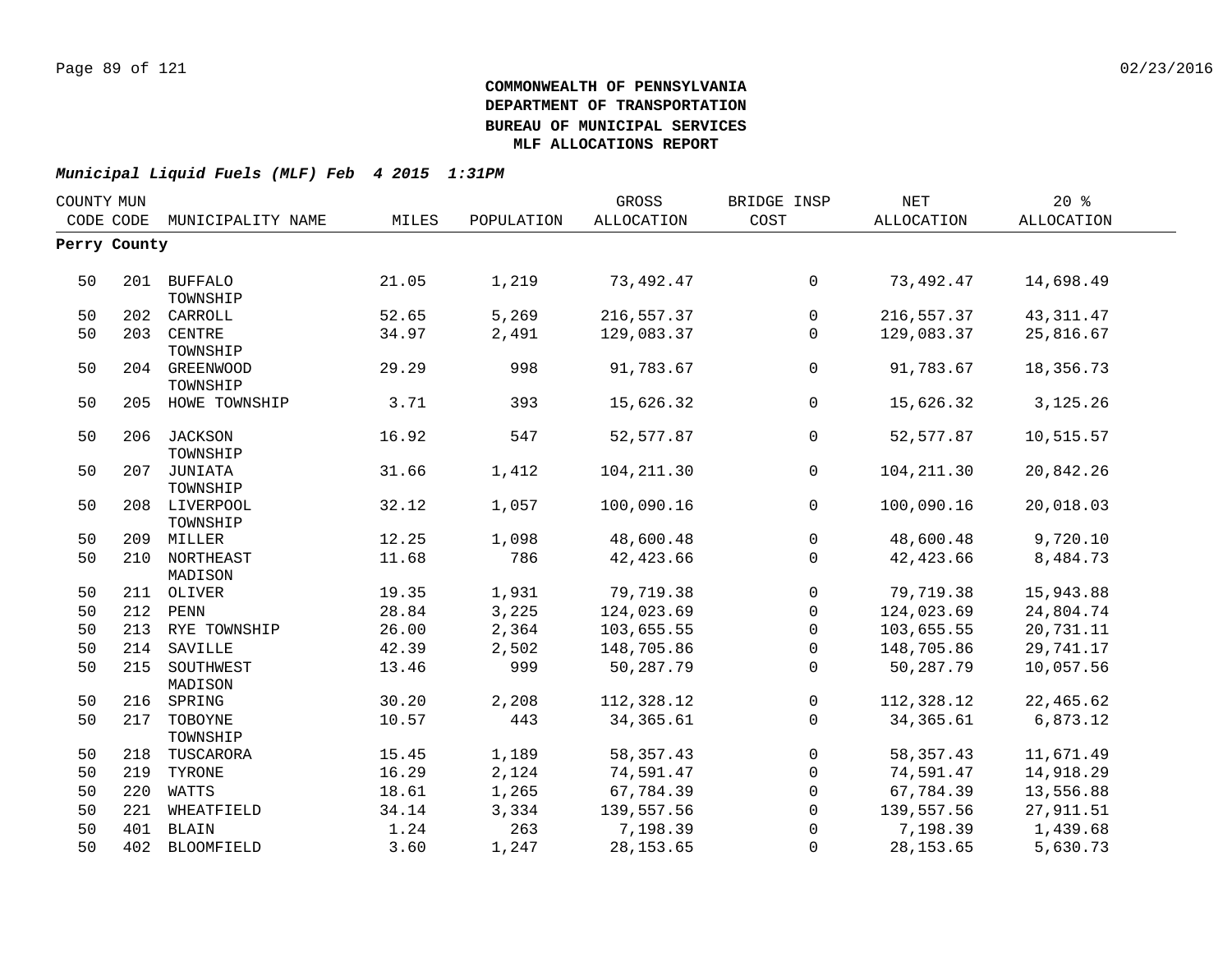| COUNTY MUN |     |                   |        |            | GROSS          | BRIDGE INSP | NET            | $20*$        |  |
|------------|-----|-------------------|--------|------------|----------------|-------------|----------------|--------------|--|
| CODE CODE  |     | MUNICIPALITY NAME | MILES  | POPULATION | ALLOCATION     | COST        | ALLOCATION     | ALLOCATION   |  |
| 50         | 403 | <b>DUNCANNON</b>  | 7.58   | 1,522      | 42,717.23      | 0           | 42,717.23      | 8,543.45     |  |
| 50         | 404 | LANDISBURG        | 0.83   | 218        | 5,447.96       | 0           | 5,447.96       | 1,089.59     |  |
| 50         | 405 | LIVERPOOL         | 5.49   | 955        | 28,727.82      | 0           | 28,727.82      | 5,745.56     |  |
| 50         | 406 | MARYSVILLE        | 12.05  | 2,534      | 69,625.73      | 0           | 69,625.73      | 13,925.15    |  |
| 50         | 407 | MILLERSTOWN       | 4.68   | 673        | 22,371.85      | 0           | 22,371.85      | 4,474.37     |  |
| 50         | 408 | NEW BUFFALO       | 1.24   | 129        | 5,187.49       | 0           | 5,187.49       | 1,037.50     |  |
| 50         | 409 | NEWPORT           | 5.70   | 1,574      | 38,567.68      | 0           | 38,567.68      | 7,713.54     |  |
|            |     | County Totals:    | 544.01 | 45,969     | 2, 115, 821.32 | $\mathbf 0$ | 2, 115, 821.32 | 423, 164. 26 |  |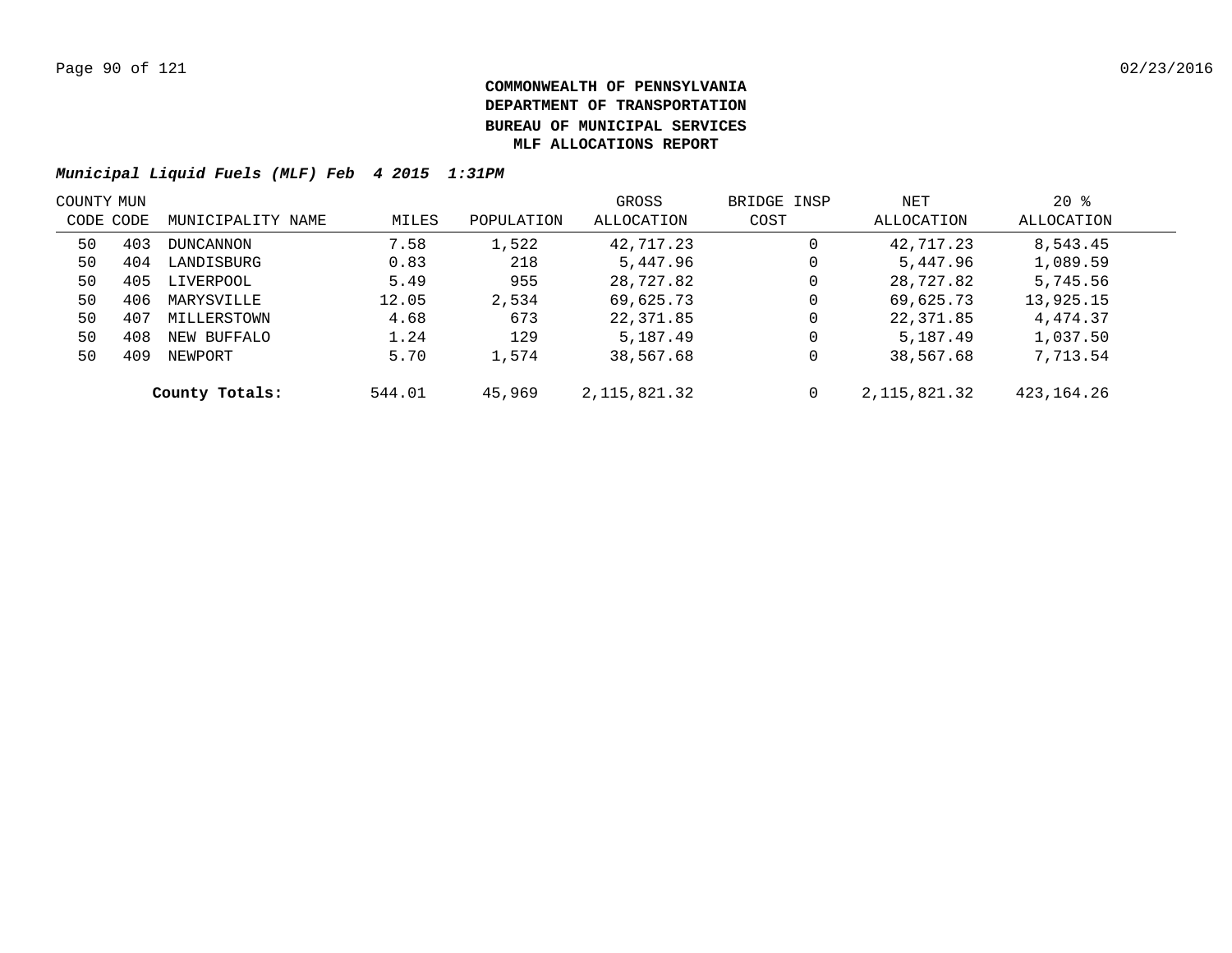| COUNTY MUN  |     |                   |        |            | GROSS        | BRIDGE INSP | NET          | $20*$      |  |
|-------------|-----|-------------------|--------|------------|--------------|-------------|--------------|------------|--|
| CODE CODE   |     | MUNICIPALITY NAME | MILES  | POPULATION | ALLOCATION   | COST        | ALLOCATION   | ALLOCATION |  |
| Pike County |     |                   |        |            |              |             |              |            |  |
| 51          | 201 | BLOOMING GROVE    | 6.55   | 4,819      | 89,493.56    | 367.00      | 89,126.56    | 17,825.31  |  |
| 51          | 202 | DELAWARE          | 21.84  | 7,396      | 168,260.85   | 911.00      | 167,349.85   | 33,469.97  |  |
| 51          | 203 | DINGMAN           | 15.32  | 11,926     | 219,144.06   | 0           | 219,144.06   | 43,828.81  |  |
| 51          | 204 | GREENE            | 34.65  | 3,956      | 150,229.15   | 2,231.60    | 147,997.55   | 29,599.51  |  |
| 51          | 205 | LACKAWAXEN        | 33.85  | 4,994      | 163,708.33   | 1,887.20    | 161,821.13   | 32,364.23  |  |
| 51          | 206 | LEHMAN            | 27.12  | 10,663     | 231, 133.59  | 0           | 231, 133.59  | 46,226.72  |  |
| 51          | 207 | MILFORD           | 9.04   | 1,530      | 46,665.84    | 0           | 46,665.84    | 9,333.17   |  |
| 51          | 208 | PALMYRA           | 15.30  | 3,312      | 89,823.46    | 925.00      | 88,898.46    | 17,779.69  |  |
| 51          | 209 | PORTER            | 6.21   | 485        | 23,562.70    | 668.80      | 22,893.90    | 4,578.78   |  |
| 51          | 210 | SHOHOLA           | 20.04  | 2,475      | 89,692.46    | 636.00      | 89,056.46    | 17,811.29  |  |
| 51          | 211 | WESTFALL          | 21.20  | 2,323      | 90,453.26    | $\mathbf 0$ | 90,453.26    | 18,090.65  |  |
| 51          | 401 | MATAMORAS         | 13.33  | 2,469      | 72,006.81    | $\mathbf 0$ | 72,006.81    | 14,401.36  |  |
| 51          | 402 | MILFORD           | 6.69   | 1,021      | 32,865.01    | 0           | 32,865.01    | 6,573.00   |  |
|             |     | County Totals:    | 231.14 | 57,369     | 1,467,039.08 | 7,626.60    | 1,459,412.48 | 291,882.50 |  |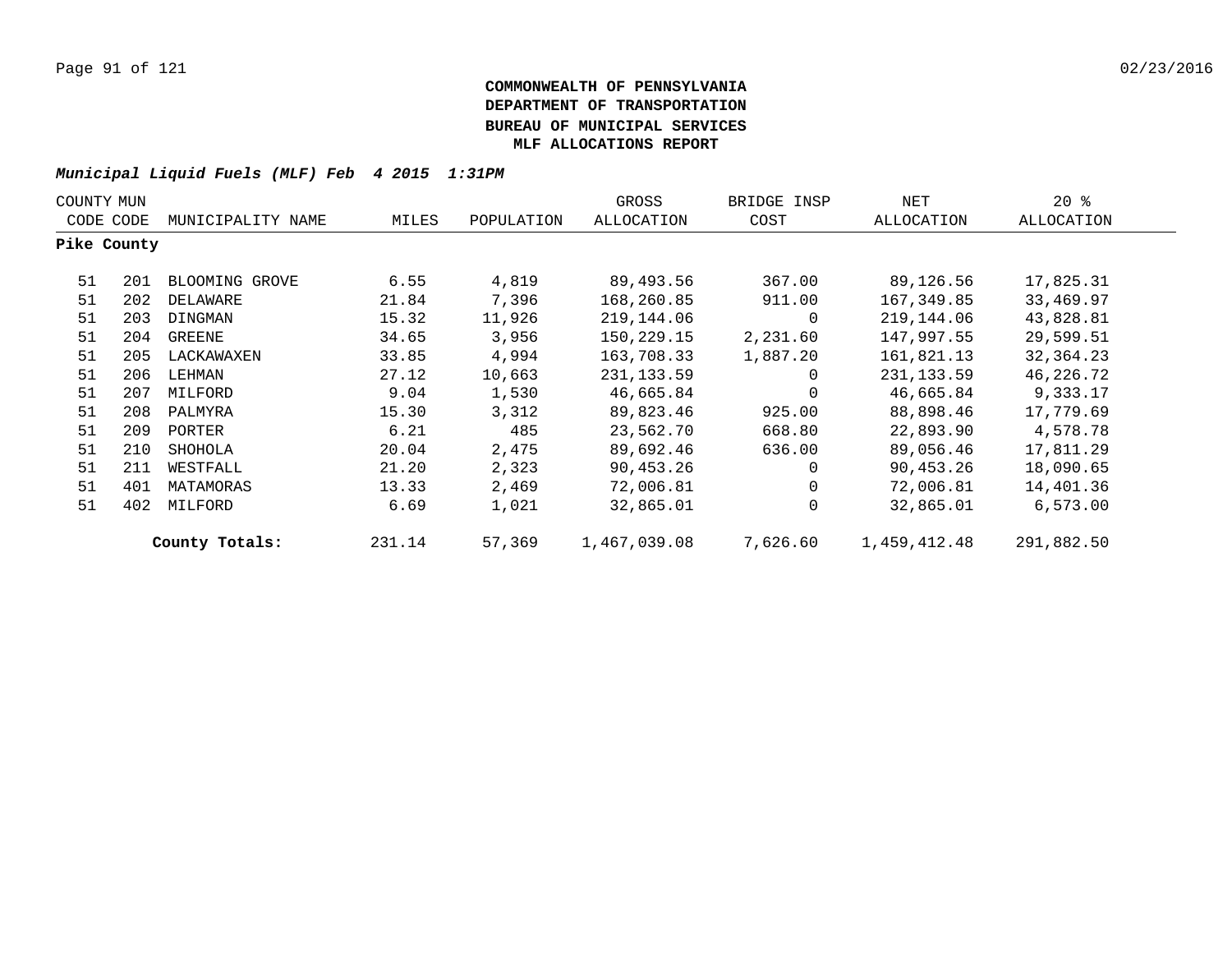| COUNTY MUN    |     |                   |       |            | GROSS             | BRIDGE INSP         | <b>NET</b>  | 20%               |  |
|---------------|-----|-------------------|-------|------------|-------------------|---------------------|-------------|-------------------|--|
| CODE CODE     |     | MUNICIPALITY NAME | MILES | POPULATION | <b>ALLOCATION</b> | COST                | ALLOCATION  | <b>ALLOCATION</b> |  |
| Potter County |     |                   |       |            |                   |                     |             |                   |  |
|               |     |                   |       |            |                   |                     |             |                   |  |
| 52            |     | 201 ABBOTT        | 31.99 | 242        | 87,518.73         | $\mathbf 0$         | 87,518.73   | 17,503.75         |  |
|               |     | TOWNSHIP          |       |            |                   |                     |             |                   |  |
| 52            |     | 202 ALLEGANY      | 29.08 | 422        | 82,589.09         | $\mathsf{O}$        | 82,589.09   | 16,517.82         |  |
| 52            |     | 203 BINGHAM       | 30.27 | 684        | 89,641.43         | 288.00              | 89, 353. 43 | 17,870.69         |  |
| 52            |     | 204 CLARA         | 10.54 | 199        | 30,625.29         | $\mathbf 0$         | 30,625.29   | 6, 125.06         |  |
| 52            |     | 206 EULALIA       | 18.80 | 889        | 62,640.08         | $\mathsf{O}\xspace$ | 62,640.08   | 12,528.02         |  |
| 52            |     | 207 GENESEE       | 18.40 | 799        | 60,240.55         | $\mathbf 0$         | 60,240.55   | 12,048.11         |  |
| 52            |     | 208 HARRISON      | 50.40 | 1,037      | 147,725.55        | 1,308.00            | 146, 417.55 | 29, 283.51        |  |
| 52            | 209 | HEBRON            | 34.97 | 589        | 100,540.53        | 410.00              | 100,130.53  | 20,026.11         |  |
| 52            | 210 | HECTOR            | 46.82 | 386        | 128,568.34        | 867.00              | 127,701.34  | 25,540.27         |  |
| 52            | 211 | HOMER             | 16.97 | 437        | 51,058.26         | 552.00              | 50,506.26   | 10,101.25         |  |
| 52            | 212 | KEATING           | 22.58 | 312        | 63,893.46         | 410.00              | 63,483.46   | 12,696.69         |  |
| 52            | 213 | OSWAYO            | 23.84 | 278        | 66,687.31         | $\overline{0}$      | 66,687.31   | 13,337.46         |  |
| 52            | 214 | PIKE              | 10.86 | 324        | 33, 340. 26       | $\mathbf 0$         | 33,340.26   | 6,668.05          |  |
| 52            |     | 215 PLEASANT      | 10.80 | 86         | 29,611.35         | 288.00              | 29, 323. 35 | 5,864.67          |  |
|               |     | VALLEY            |       |            |                   |                     |             |                   |  |
| 52            |     | 216 PORTAGE       | 1.37  | 228        | 7,014.05          | $\mathbf 0$         | 7,014.05    | 1,402.81          |  |
| 52            | 217 | ROULETTE          | 15.69 | 1,197      | 59,106.85         | 288.00              | 58,818.85   | 11,763.77         |  |
| 52            | 218 | <b>SHARON</b>     | 32.69 | 866        | 98,718.60         | 288.00              | 98,430.60   | 19,686.12         |  |
| 52            | 219 | STEWARDSON        | 8.48  | 74         | 23, 347.55        | 552.00              | 22,795.55   | 4,559.11          |  |
| 52            |     | 220 SUMMIT        | 11.63 | 188        | 33, 318.51        | $\mathsf{O}$        | 33, 318.51  | 6,663.70          |  |
| 52            |     | 221 SWEDEN        | 17.83 | 872        | 59,841.34         | $\mathbf 0$         | 59,841.34   | 11,968.27         |  |
| 52            |     | 222 SYLVANIA      | 4.81  | 77         | 13,768.73         | 1,452.20            | 12,316.53   | 2,463.31          |  |
| 52            |     | 223 ULYSSES       | 23.46 | 635        | 71,048.25         | $\mathbf 0$         | 71,048.25   | 14,209.65         |  |
| 52            |     | 224 WEST BRANCH   | 22.32 | 393        | 64, 427.22        | 678.40              | 63,748.82   | 12,749.76         |  |
| 52            | 225 | WHARTON           | 10.64 | 99         | 29,386.87         | 288.00              | 29,098.87   | 5,819.77          |  |
| 52            |     | 401 AUSTIN        | 5.48  | 562        | 22,803.96         | 410.00              | 22,393.96   | 4,478.79          |  |
| 52            | 402 | COUDERSPORT       | 12.39 | 2,546      | 70,697.38         | 0                   | 70,697.38   | 14, 139. 48       |  |
| 52            | 403 | <b>GALETON</b>    | 6.80  | 1,149      | 35,074.31         | 0                   | 35,074.31   | 7,014.86          |  |
| 52            | 404 | ULYSSES           | 4.91  | 621        | 22, 194.63        | $\mathsf{O}$        | 22, 194.63  | 4,438.93          |  |
| 52            | 405 | OSWAYO            | 3.09  | 139        | 10,188.79         | $\mathbf 0$         | 10,188.79   | 2,037.76          |  |
| 52            | 406 | SHINGLEHOUSE      | 5.72  | 1,127      | 31,912.10         | $\Omega$            | 31,912.10   | 6,382.42          |  |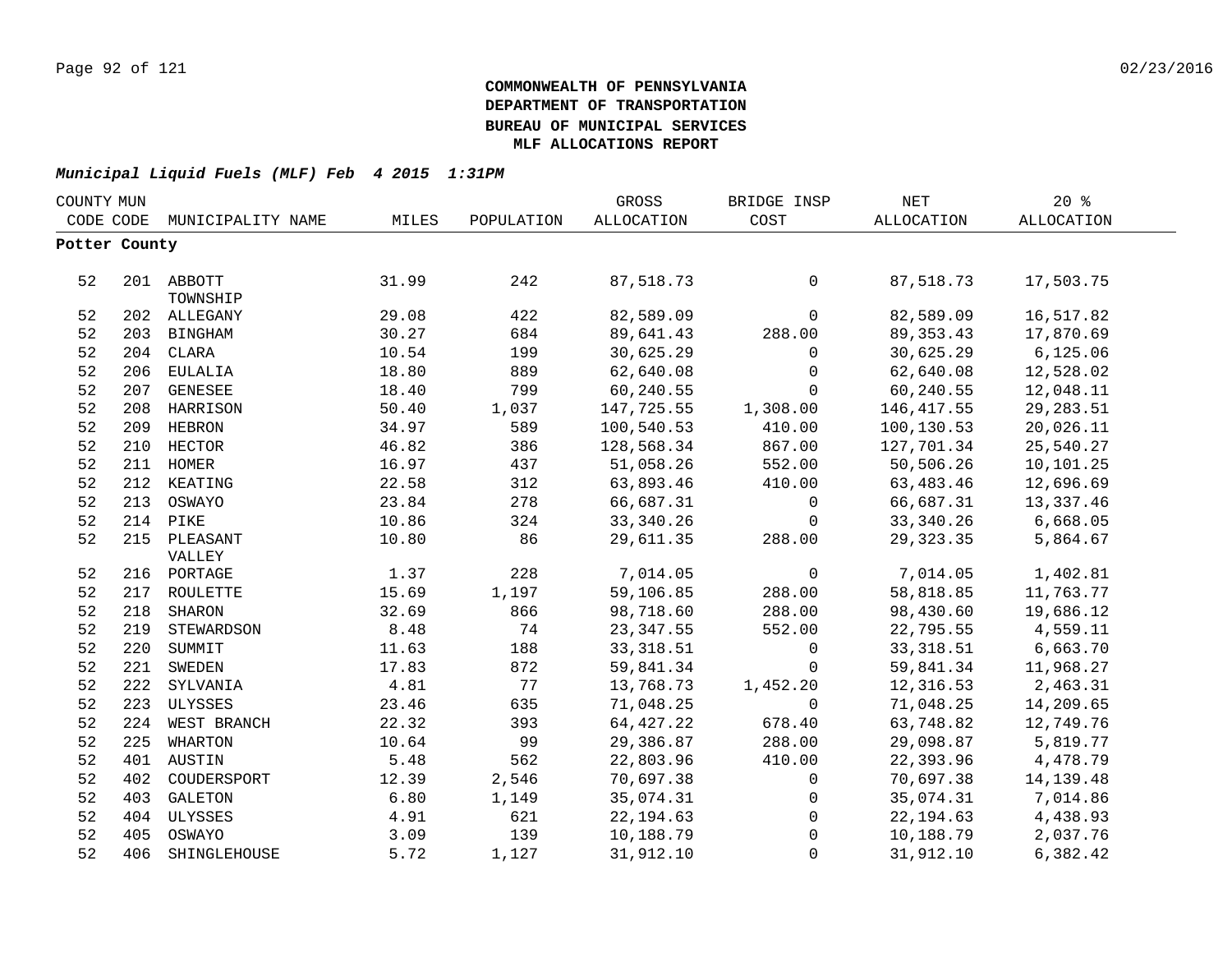| COUNTY MUN |                   |        |            | GROSS        | BRIDGE INSP | NET          | 20 %       |  |
|------------|-------------------|--------|------------|--------------|-------------|--------------|------------|--|
| CODE CODE  | MUNICIPALITY NAME | MILES  | POPULATION | ALLOCATION   | COST        | ALLOCATION   | ALLOCATION |  |
|            |                   |        |            |              |             |              |            |  |
|            | County Totals:    | 543.63 | 17,457     | .,687,529.37 | 8.079.60    | 1,679,449.77 | 335,889.95 |  |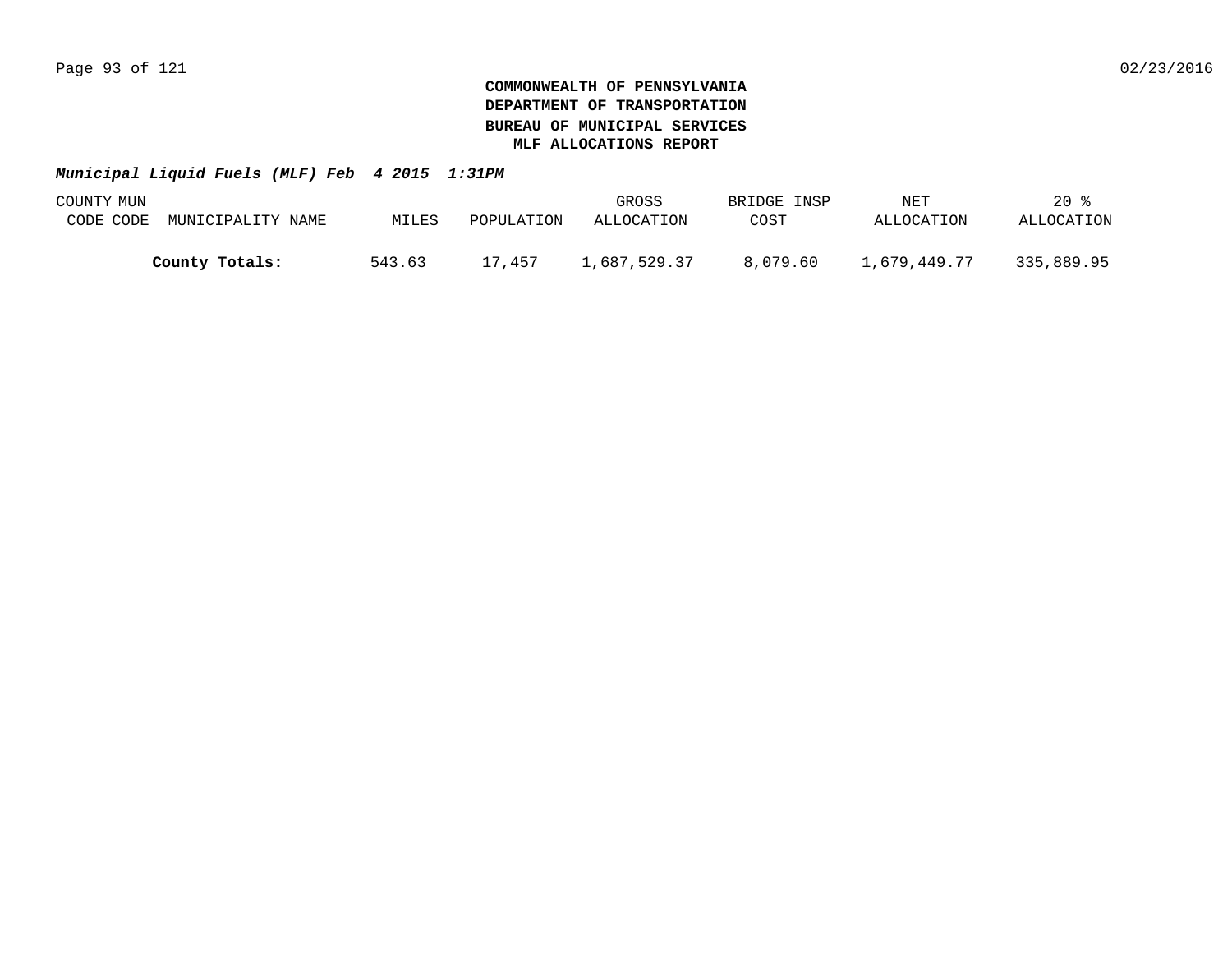| COUNTY MUN |                        |       |            | GROSS       | BRIDGE INSP  | NET        | 20%        |  |
|------------|------------------------|-------|------------|-------------|--------------|------------|------------|--|
| CODE CODE  | MUNICIPALITY NAME      | MILES | POPULATION | ALLOCATION  | COST         | ALLOCATION | ALLOCATION |  |
|            | Schuylkill County      |       |            |             |              |            |            |  |
|            |                        |       |            |             |              |            |            |  |
| 53         | 201 BARRY TOWNSHIP     | 15.13 | 932        | 53,661.57   | 426.00       | 53, 235.57 | 10,647.11  |  |
|            |                        |       |            |             |              |            |            |  |
| 53         | 202 BLYTHE             | 13.38 | 924        | 48,952.50   | 0            | 48,952.50  | 9,790.50   |  |
|            | TOWNSHIP               |       |            |             |              |            |            |  |
| 53         | 203 BRANCH             | 16.75 | 1,840      | 71,535.84   | 1,167.20     | 70,368.64  | 14,073.73  |  |
| 53         | TOWNSHIP<br>204 BUTLER | 30.85 | 5,224      | 159,293.02  | 337.00       | 158,956.02 | 31,791.20  |  |
|            | TOWNSHIP               |       |            |             |              |            |            |  |
| 53         | 205 CASS               | 14.00 | 1,958      | 66,095.29   | $\mathbf 0$  | 66,095.29  | 13,219.06  |  |
| 53         | 206 DELANO             | 3.23  | 445        | 15,147.99   | $\mathbf{0}$ | 15,147.99  | 3,029.60   |  |
| 53         | 207 EAST BRUNSWICK     | 55.45 | 1,793      | 172,313.23  | 2,160.20     | 170,153.03 | 34,030.61  |  |
| 53         | 208 EAST NORWEGIAN     | 7.39  | 863        | 32,329.57   | 426.00       | 31,903.57  | 6,380.71   |  |
| 53         | 209 EAST UNION         | 14.93 | 1,605      | 63,236.64   | $\mathbf 0$  | 63,236.64  | 12,647.33  |  |
| 53         | 210 ELDRED             | 27.22 | 758        | 82,753.92   | 717.60       | 82,036.32  | 16,407.26  |  |
| 53         | 211 FOSTER             | 2.57  | 251        | 12,603.79   | $\mathbf 0$  | 12,603.79  | 2,520.76   |  |
| 53         | 212 FRAILEY            | 7.21  | 429        | 25,344.60   | $\mathbf 0$  | 25,344.60  | 5,068.92   |  |
| 53         | 213 HEGINS             | 38.17 | 3,516      | 152,856.67  | 3,445.60     | 149,411.07 | 29,882.21  |  |
| 53         | 214 HUBLEY             | 14.15 | 854        | 49,921.18   | $\Omega$     | 49,921.18  | 9,984.24   |  |
| 53         | 215 KLINE              | 10.71 | 1,438      | 49,664.44   | $\mathbf 0$  | 49,664.44  | 9,932.89   |  |
| 53         | 216 MAHANOY            | 12.22 | 3,152      | 79,345.71   | 1,071.40     | 78,274.31  | 15,654.86  |  |
| 53         | 217 NEW CASTLE         | 1.75  | 414        | 10,801.79   | $\mathbf 0$  | 10,801.79  | 2,160.36   |  |
| 53         | 218 NORTH MANHEIM      | 29.48 | 3,770      | 133,880.64  | 394.20       | 133,486.44 | 26,697.29  |  |
| 53         | 219 NORTH UNION        | 18.32 | 1,476      | 70,190.37   | 852.00       | 69,338.37  | 13,867.67  |  |
| 53         | 220 NORWEGIAN          | 15.89 | 2,310      | 76,333.81   | $\mathbf 0$  | 76,333.81  | 15,266.76  |  |
| 53         | 221 PINE GROVE         | 43.68 | 4,123      | 175,811.47  | 1,805.20     | 174,006.27 | 34,801.25  |  |
| 53         | 222 PORTER             | 15.23 | 2,176      | 72,592.19   | $\mathbf 0$  | 72,592.19  | 14,518.44  |  |
| 53         | 224 REILLY             | 4.98  | 726        | 23,953.90   | $\mathbf 0$  | 23,953.90  | 4,790.78   |  |
| 53         | 225 RUSH               | 24.83 | 3,412      | 116,314.55  | $\Omega$     | 116,314.55 | 23, 262.91 |  |
| 53         | 226 RYAN               | 20.68 | 2,459      | 91,130.62   | 1,078.20     | 90,052.42  | 18,010.48  |  |
| 53         | 227 SCHUYLKILL         | 13.29 | 1,129      | 51,792.87   | $\Omega$     | 51,792.87  | 10,358.57  |  |
| 53         | 228 SOUTH MANHEIM      | 30.15 | 2,507      | 116,684.05  | 1,486.80     | 115,197.25 | 23,039.45  |  |
| 53         | 229 TREMONT            | 6.08  | 280        | 20, 145. 41 | $\Omega$     | 20,145.41  | 4,029.08   |  |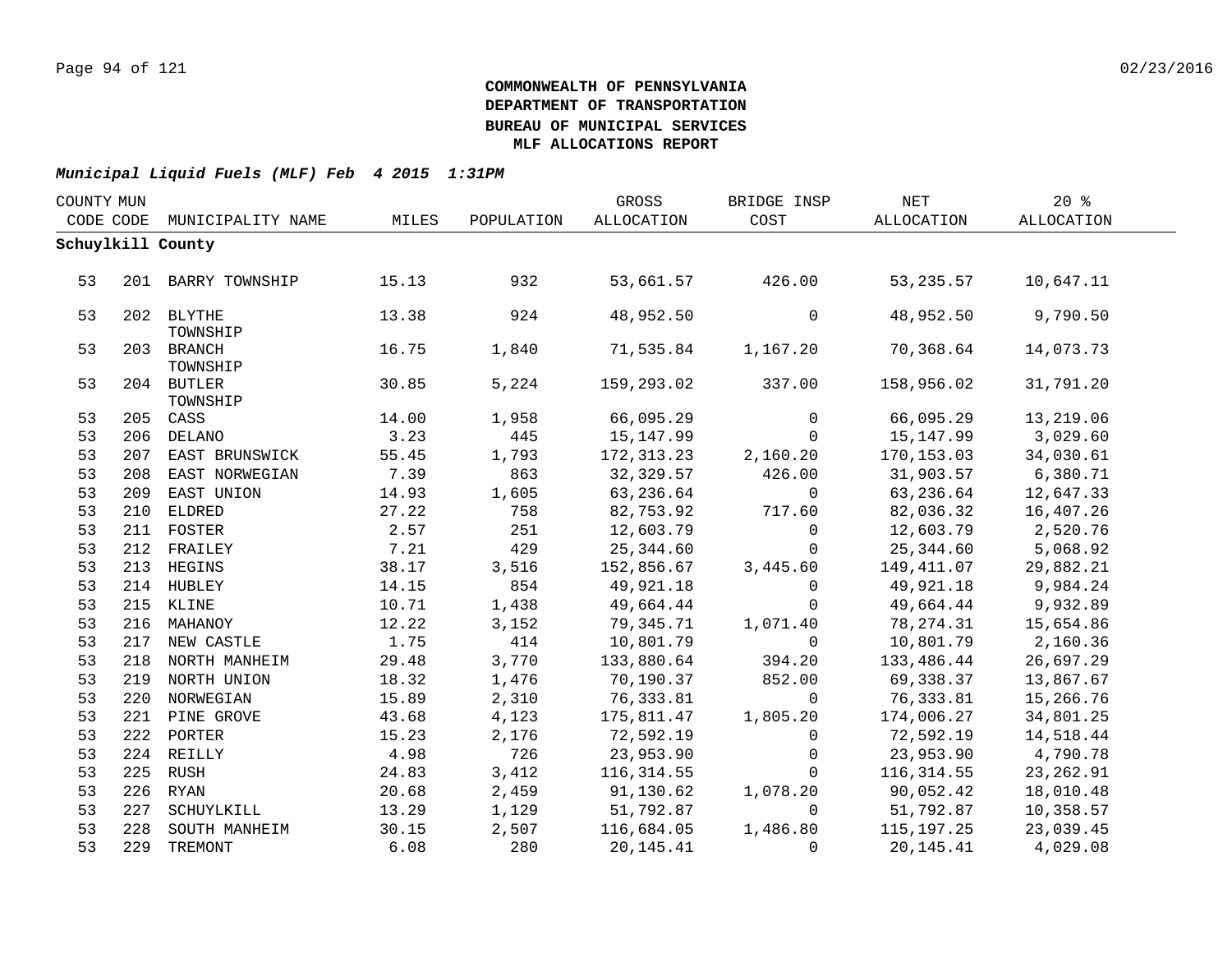| COUNTY MUN |     |                    |       |            | GROSS       | BRIDGE INSP  | NET        | $20*$       |  |
|------------|-----|--------------------|-------|------------|-------------|--------------|------------|-------------|--|
| CODE CODE  |     | MUNICIPALITY NAME  | MILES | POPULATION | ALLOCATION  | COST         | ALLOCATION | ALLOCATION  |  |
| 53         | 230 | UNION              | 24.37 | 1,273      | 83,008.87   | 426.00       | 82,582.87  | 16,516.57   |  |
| 53         |     | 231 UPPER          | 19.97 | 655        | 62,196.59   | 1,029.00     | 61,167.59  | 12,233.52   |  |
|            |     | MAHANTONGO         |       |            |             |              |            |             |  |
| 53         |     | 232 WALKER         | 17.38 | 1,054      | 61,392.56   | 426.00       | 60,966.56  | 12, 193. 31 |  |
| 53         |     | 233 WASHINGTON     | 50.91 | 3,033      | 179,016.40  | 1,821.00     | 177,195.40 | 35,439.08   |  |
| 53         |     | 234 WAYNE          | 56.03 | 5,113      | 223,656.60  | 852.00       | 222,804.60 | 44,560.92   |  |
| 53         |     | 235 WEST BRUNSWICK | 58.12 | 3,327      | 202,335.10  | 1,821.60     | 200,513.50 | 40,102.70   |  |
| 53         | 236 | WEST MAHANOY       | 16.63 | 2,872      | 86,708.10   | $\mathbf 0$  | 86,708.10  | 17,341.62   |  |
| 53         |     | 237 WEST PENN      | 97.66 | 4,442      | 322,753.11  | 2,032.80     | 320,720.31 | 64, 144.06  |  |
| 53         |     | 301 POTTSVILLE     | 46.54 | 14,324     | 336,998.27  | 377.20       | 336,621.07 | 67,324.21   |  |
| 53         |     | 401 ASHLAND        | 14.80 | 2,817      | 81,083.93   | 0            | 81,083.93  | 16,216.79   |  |
|            |     | <b>BOROUGH</b>     |       |            |             |              |            |             |  |
| 53         |     | 402 AUBURN         | 6.01  | 741        | 26,879.97   | $\mathbf 0$  | 26,879.97  | 5,375.99    |  |
| 53         |     | 403 COALDALE       | 8.95  | 2,281      | 57,699.91   | $\mathbf 0$  | 57,699.91  | 11,539.98   |  |
| 53         |     | 404 CRESSONA       | 6.43  | 1,651      | 41,637.47   | $\Omega$     | 41,637.47  | 8,327.49    |  |
| 53         |     | 405 DEER LAKE      | 4.94  | 687        | 23, 263. 76 | 426.00       | 22,837.76  | 4,567.55    |  |
|            |     | <b>BOROUGH</b>     |       |            |             |              |            |             |  |
| 53         |     | 406 FRACKVILLE     | 18.56 | 3,805      | 105,770.44  | 0            | 105,770.44 | 21, 154.09  |  |
| 53         |     | 407 GILBERTON      | 6.52  | 769        | 28,637.55   | 1,171.20     | 27,466.35  | 5,493.27    |  |
| 53         |     | 408 GIRARDVILLE    | 5.39  | 1,519      | 36,929.42   | 728.40       | 36,201.02  | 7,240.20    |  |
| 53         |     | 409 GORDON         | 3.91  | 763        | 21,047.72   | $\mathbf 0$  | 21,047.72  | 4,209.54    |  |
| 53         |     | 410 LANDINGVILLE   | 1.79  | 159        | 7,079.99    | 942.00       | 6,137.99   | 1,227.60    |  |
| 53         |     | 411 MAHANOY CITY   | 11.17 | 4,162      | 91,749.11   | 364.20       | 91,384.91  | 18,276.98   |  |
| 53         |     | 412 MCADOO         | 9.75  | 2,300      | 60,082.87   | $\mathsf{O}$ | 60,082.87  | 12,016.57   |  |
| 53         | 413 | MECHANICSVILLE     | 1.55  | 457        | 10,922.62   | $\mathbf 0$  | 10,922.62  | 2,184.52    |  |
| 53         |     | 414 MIDDLEPORT     | 3.36  | 405        | 14,888.64   | 337.00       | 14,551.64  | 2,910.33    |  |
| 53         |     | 415 MINERSVILLE    | 14.41 | 4,397      | 103,771.91  | $\mathbf 0$  | 103,771.91 | 20,754.38   |  |
|            |     | <b>BOROUGH</b>     |       |            |             |              |            |             |  |
| 53         |     | 416 MOUNT CARBON   | 0.47  | 91         | 2,598.07    | 0            | 2,598.07   | 519.61      |  |
| 53         |     | 417 NEW            | 4.59  | 1,085      | 28,318.62   | $\mathbf 0$  | 28,318.62  | 5,663.72    |  |
|            |     | PHILADELPHIA       |       |            |             |              |            |             |  |
|            |     | <b>BOROUGH</b>     |       |            |             |              |            |             |  |
| 53         |     | 418 NEW RINGGOLD   | 2.07  | 276        | 9,569.99    | $\mathbf 0$  | 9,569.99   | 1,914.00    |  |
|            |     | <b>BOROUGH</b>     |       |            |             |              |            |             |  |
| 53         |     | 419 ORWIGSBURG     | 15.06 | 3,099      | 85,997.64   | $\mathbf 0$  | 85,997.64  | 17,199.53   |  |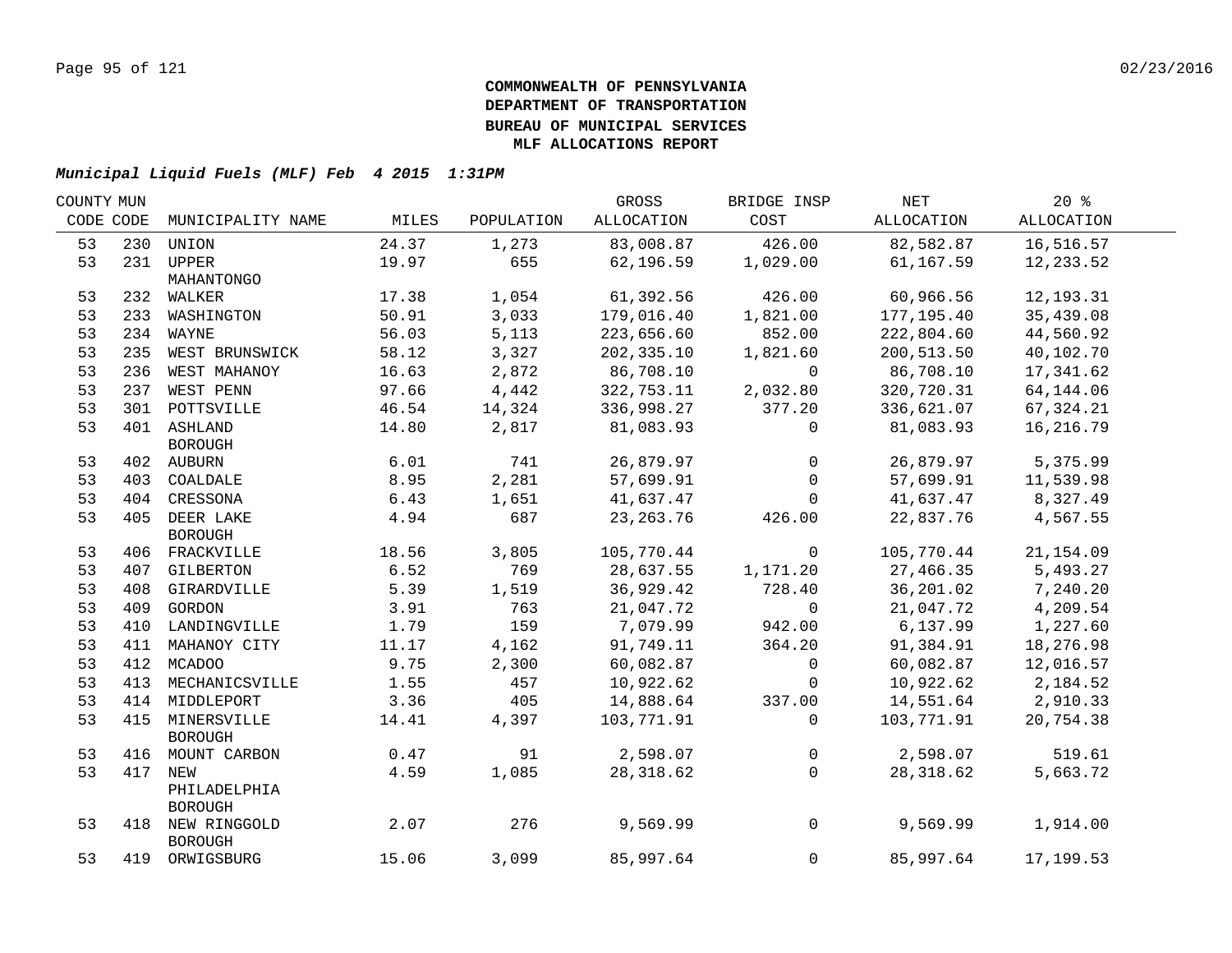| COUNTY MUN |     |                   |         |            | GROSS          | BRIDGE INSP | NET          | $20*$        |  |
|------------|-----|-------------------|---------|------------|----------------|-------------|--------------|--------------|--|
| CODE CODE  |     | MUNICIPALITY NAME | MILES   | POPULATION | ALLOCATION     | COST        | ALLOCATION   | ALLOCATION   |  |
| 53         | 420 | PALO ALTO         | 3.28    | 1,032      | 24,088.07      | $\Omega$    | 24,088.07    | 4,817.61     |  |
| 53         | 421 | PINE GROVE        | 10.09   | 2,186      | 59,263.68      | $\Omega$    | 59,263.68    | 11,852.74    |  |
| 53         | 422 | PORT CARBON       | 9.01    | 1,889      | 51,974.61      | 426.00      | 51,548.61    | 10,309.72    |  |
| 53         | 423 | PORT CLINTON      | 2.91    | 326        | 12,523.07      | $\Omega$    | 12,523.07    | 2,504.61     |  |
| 53         | 424 | RINGTOWN          | 4.93    | 818        | 25, 203.41     | $\Omega$    | 25,203.41    | 5,040.68     |  |
| 53         | 425 | SAINT CLAIR       | 8.28    | 3,004      | 66,792.87      | 1,586.40    | 65,206.47    | 13,041.29    |  |
| 53         | 426 | SCHUYLKILL        | 17.08   | 5,437      | 126,380.46     | 0           | 126,380.46   | 25, 276, 09  |  |
|            |     | HAVEN             |         |            |                |             |              |              |  |
| 53         | 427 | SHENANDOAH        | 15.28   | 5,071      | 116,167.86     | $\Omega$    | 116,167.86   | 23, 233.57   |  |
| 53         | 428 | TAMAOUA           | 23.79   | 7,107      | 169,037.36     | 944.00      | 168,093.36   | 33,618.67    |  |
| 53         | 429 | TOWER CITY        | 6.44    | 1,346      | 37,086.64      | $\Omega$    | 37,086.64    | 7,417.33     |  |
| 53         | 430 | TREMONT           | 5.59    | 1,752      | 40,950.44      | 1,174.20    | 39,776.24    | 7,955.25     |  |
|            |     | County Totals:    | 1141.74 | 148,289    | 5, 220, 151.33 | 32,252.40   | 5,187,898.93 | 1,037,579.79 |  |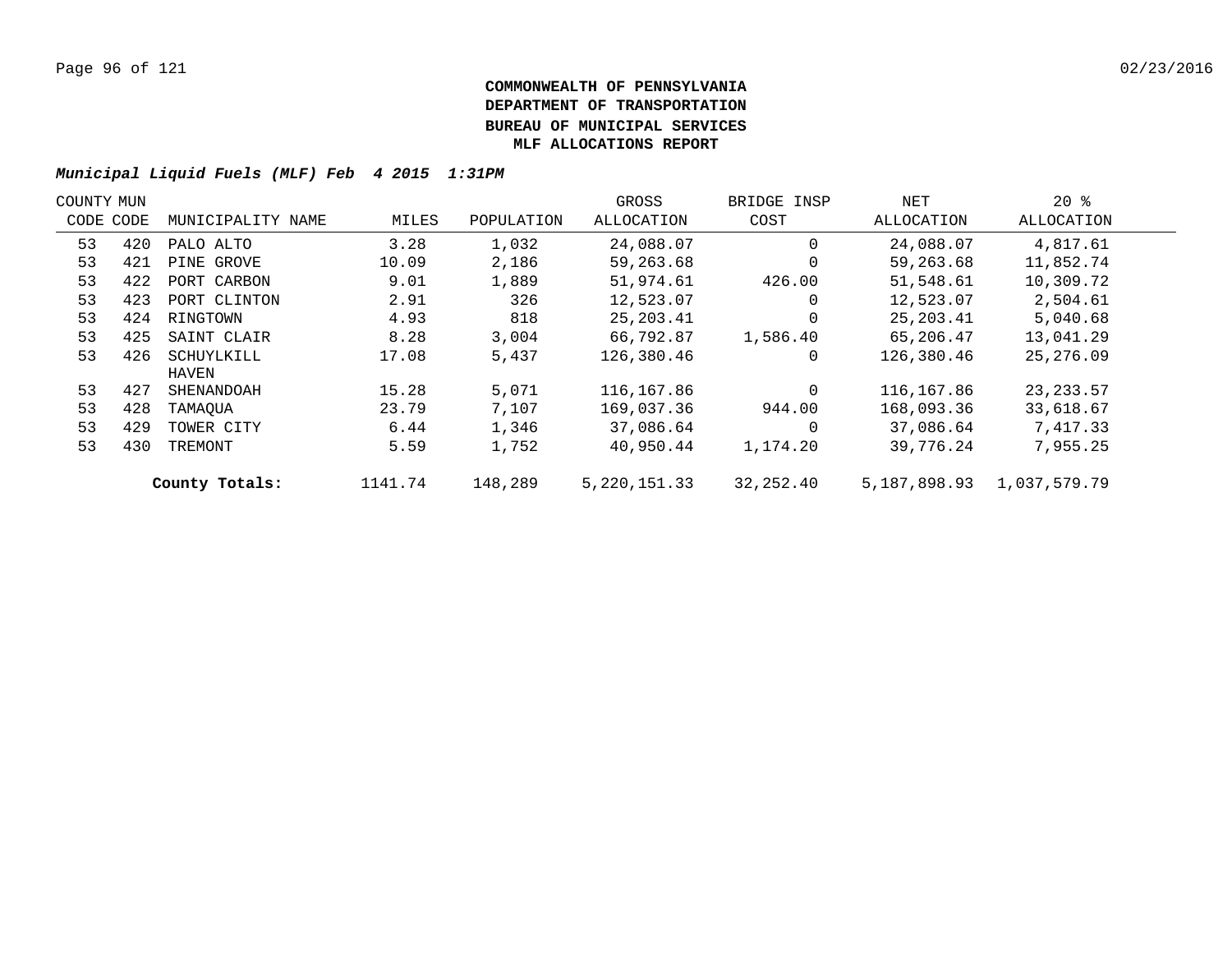| COUNTY MUN    |     |                   |        |            | GROSS             | BRIDGE INSP    | NET          | $20*$       |
|---------------|-----|-------------------|--------|------------|-------------------|----------------|--------------|-------------|
| CODE CODE     |     | MUNICIPALITY NAME | MILES  | POPULATION | <b>ALLOCATION</b> | COST           | ALLOCATION   | ALLOCATION  |
| Snyder County |     |                   |        |            |                   |                |              |             |
| 54            |     | 201 ADAMS         | 13.88  | 907        | 50,008.53         | $\Omega$       | 50,008.53    | 10,001.71   |
| 54            | 202 | BEAVER            | 12.29  | 525        | 40,106.50         | $\Omega$       | 40,106.50    | 8,021.30    |
| 54            | 203 | CENTER            | 34.05  | 2,458      | 126,175.64        | $\Omega$       | 126,175.64   | 25, 235. 13 |
| 54            | 204 | CHAPMAN           | 30.27  | 1,554      | 102,697.26        | $\Omega$       | 102,697.26   | 20,539.45   |
| 54            | 205 | FRANKLIN          | 28.00  | 2,259      | 107,324.42        | $\Omega$       | 107,324.42   | 21,464.88   |
| 54            | 206 | <b>JACKSON</b>    | 20.23  | 1,382      | 73,788.29         | $\mathbf 0$    | 73,788.29    | 14,757.66   |
| 54            | 207 | MIDDLE CREEK      | 28.13  | 2,114      | 105,489.35        | 0              | 105,489.35   | 21,097.87   |
| 54            | 208 | MONROE            | 39.53  | 3,895      | 162,110.51        | $\mathbf 0$    | 162,110.51   | 32,422.10   |
| 54            | 209 | PENN              | 27.93  | 4,324      | 139,860.53        | $\Omega$       | 139,860.53   | 27,972.11   |
| 54            | 210 | PERRY             | 50.23  | 2,183      | 164,477.48        | $\mathbf 0$    | 164,477.48   | 32,895.50   |
| 54            | 211 | SPRING            | 23.34  | 1,616      | 85,455.19         | $\mathbf 0$    | 85,455.19    | 17,091.04   |
| 54            | 212 | UNION             | 27.39  | 1,520      | 94,634.84         | $\mathbf 0$    | 94,634.84    | 18,926.97   |
| 54            | 213 | WASHINGTON        | 42.26  | 1,654      | 135,639.22        | $\Omega$       | 135,639.22   | 27, 127.84  |
| 54            | 214 | WEST BEAVER       | 14.43  | 1,110      | 54,497.17         | $\mathbf 0$    | 54,497.17    | 10,899.43   |
| 54            | 215 | WEST PERRY        | 18.88  | 1,071      | 65,581.10         | $\mathbf 0$    | 65,581.10    | 13, 116. 22 |
| 54            | 401 | <b>BEAVERTOWN</b> | 5.80   | 965        | 29,690.79         | $\mathbf 0$    | 29,690.79    | 5,938.16    |
| 54            | 402 | FREEBURG          | 2.89   | 575        | 16,207.29         | $\Omega$       | 16,207.29    | 3, 241.46   |
| 54            | 403 | MIDDLEBURG        | 6.20   | 1,309      | 35,902.03         | $\mathbf 0$    | 35,902.03    | 7,180.41    |
| 54            | 404 | SELINSGROVE       | 14.55  | 5,654      | 123,002.52        | $\mathbf 0$    | 123,002.52   | 24,600.50   |
| 54            | 405 | SHAMOKIN DAM      | 7.88   | 1,686      | 45,965.03         | $\mathbf 0$    | 45,965.03    | 9,193.01    |
| 54            | 406 | MCCLURE           | 5.61   | 941        | 28,832.39         | $\Omega$       | 28,832.39    | 5,766.48    |
|               |     | County Totals:    | 453.77 | 39,702     | 1,787,446.08      | $\overline{0}$ | 1,787,446.08 | 357,489.22  |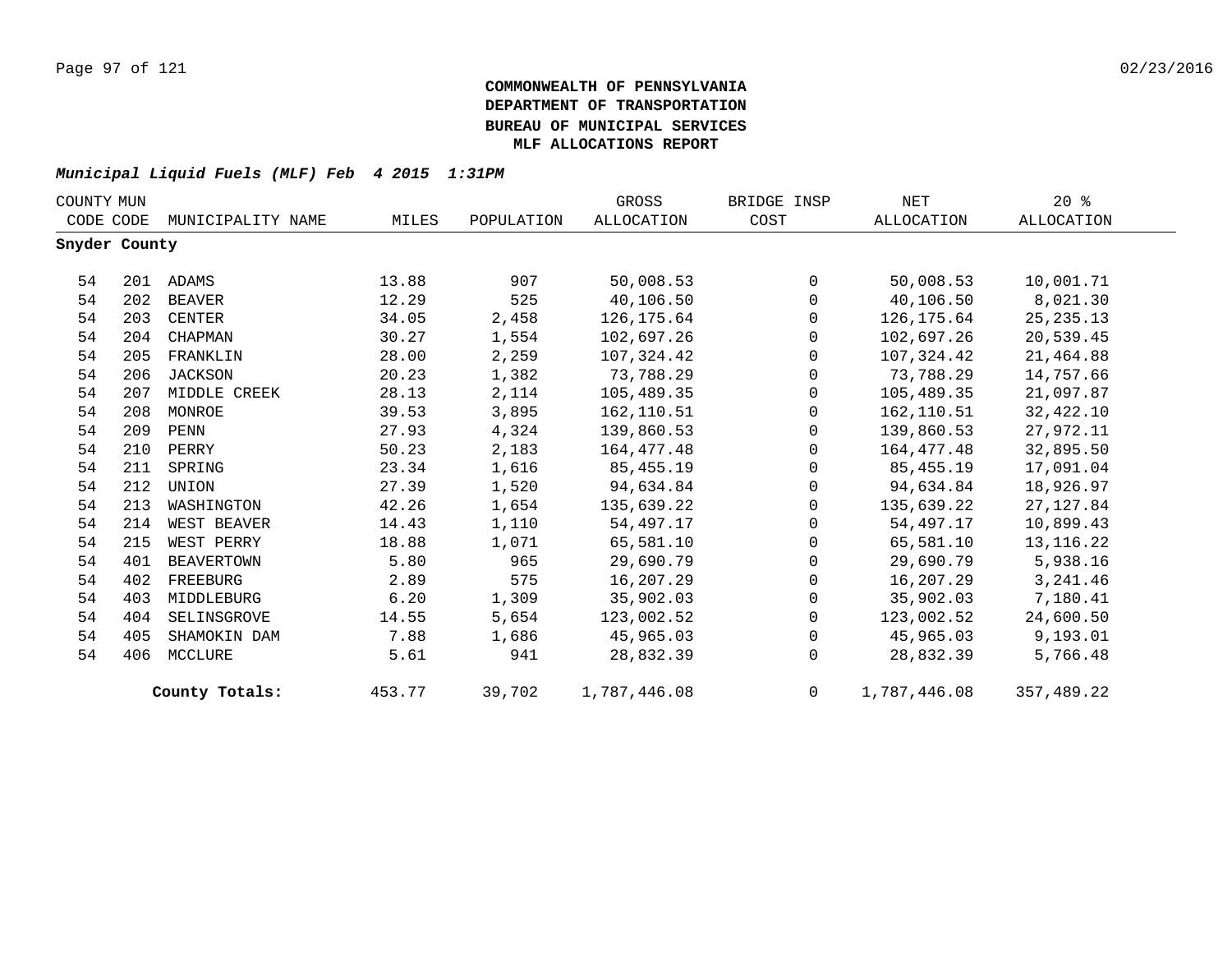| COUNTY MUN |                 |                             |        |            | GROSS       | BRIDGE INSP    | <b>NET</b>  | 20%        |  |
|------------|-----------------|-----------------------------|--------|------------|-------------|----------------|-------------|------------|--|
|            |                 | CODE CODE MUNICIPALITY NAME | MILES  | POPULATION | ALLOCATION  | COST           | ALLOCATION  | ALLOCATION |  |
|            | Somerset County |                             |        |            |             |                |             |            |  |
|            |                 |                             |        |            |             |                |             |            |  |
| 55         |                 | 201 ADDISON                 | 47.79  | 974        | 139,935.91  | $\mathbf 0$    | 139,935.91  | 27,987.18  |  |
| 55         |                 | 202 ALLEGHENY               | 41.13  | 692        | 118,239.54  | $\mathbf{0}$   | 118,239.54  | 23,647.91  |  |
| 55         |                 | 203 BLACK                   | 23.16  | 926        | 74,628.53   | $\mathbf 0$    | 74,628.53   | 14,925.71  |  |
| 55         |                 | 204 BROTHERS                | 59.46  | 2,398      | 191,907.69  | $\Omega$       | 191,907.69  | 38, 381.54 |  |
|            |                 | VALLEY                      |        |            |             |                |             |            |  |
| 55         |                 | 205 CONEMAUGH               | 69.10  | 7,279      | 290,434.58  | 2,072.60       | 288, 361.98 | 57,672.40  |  |
| 55         |                 | 206 ELK LICK                | 44.98  | 2,241      | 151,580.86  | 605.40         | 150,975.46  | 30,195.09  |  |
| 55         |                 | 207 FAIRHOPE                | 8.54   | 134        | 24,405.26   | $\mathbf 0$    | 24,405.26   | 4,881.05   |  |
| 55         | 208             | GREENVILLE                  | 21.65  | 668        | 66,797.12   | $\overline{0}$ | 66,797.12   | 13,359.42  |  |
| 55         | 209             | <b>JEFFERSON</b>            | 45.06  | 1,423      | 139,515.10  | $\overline{0}$ | 139,515.10  | 27,903.02  |  |
| 55         | 210             | JENNER                      | 74.71  | 4,122      | 257,769.32  | 443.60         | 257,325.72  | 51,465.14  |  |
| 55         |                 | 211 LARIMER                 | 16.48  | 595        | 52,144.40   | 206.40         | 51,938.00   | 10,387.60  |  |
| 55         |                 | 212 LINCOLN                 | 43.28  | 1,519      | 136,288.07  | 206.40         | 136,081.67  | 27, 216.33 |  |
| 55         |                 | 213 LOWER                   | 20.52  | 603        | 62,858.49   | $\mathbf{0}$   | 62,858.49   | 12,571.70  |  |
|            |                 | TURKEYFOOT                  |        |            |             |                |             |            |  |
| 55         |                 | 214 MIDDLECREEK             | 29.79  | 875        | 91,249.00   | 103.20         | 91,145.80   | 18,229.16  |  |
| 55         |                 | 215 MILFORD                 | 26.70  | 1,553      | 93,320.69   | $\Omega$       | 93,320.69   | 18,664.14  |  |
| 55         |                 | 216 NORTHAMPTON             | 28.25  | 343        | 79,227.06   | $\mathbf 0$    | 79,227.06   | 15,845.41  |  |
| 55         |                 | 217 OGLE                    | 17.01  | 501        | 52, 123.59  | 103.20         | 52,020.39   | 10,404.08  |  |
| 55         |                 | 218 PAINT                   | 23.70  | 3,149      | 109,404.60  | 443.60         | 108,961.00  | 21,792.20  |  |
| 55         |                 | 219 QUEMAHONING             | 52.22  | 2,025      | 167, 324.78 | $\mathbf 0$    | 167, 324.78 | 33, 464.96 |  |
| 55         | 220             | SHADE                       | 59.09  | 2,774      | 196,579.98  | $\mathbf 0$    | 196,579.98  | 39,316.00  |  |
| 55         | 221             | SOMERSET                    | 111.16 | 12,122     | 473,405.94  | 1,021.80       | 472,384.14  | 94,476.83  |  |
| 55         | 222             | SOUTHAMPTON                 | 14.95  | 630        | 48,657.50   | $\Omega$       | 48,657.50   | 9,731.50   |  |
| 55         | 223             | STONYCREEK                  | 53.64  | 2,237      | 174,229.88  | 103.20         | 174,126.68  | 34,825.34  |  |
| 55         | 224             | SUMMIT                      | 43.60  | 2,271      | 148,412.27  | $\mathbf 0$    | 148,412.27  | 29,682.45  |  |
| 55         | 225             | <b>UPPER</b>                | 42.10  | 1,119      | 127,191.05  | $\mathbf 0$    | 127, 191.05 | 25, 438.21 |  |
|            |                 | TURKEYFOOT                  |        |            |             |                |             |            |  |
| 55         |                 | 401 ADDISON                 | 0.69   | 207        | 4,915.76    | $\mathsf{O}$   | 4,915.76    | 983.15     |  |
| 55         |                 | 402 BENSON                  | 1.25   | 191        | 6,144.14    | $\overline{0}$ | 6,144.14    | 1,228.83   |  |
| 55         | 403             | <b>BERLIN</b>               | 11.85  | 2,104      | 62,648.35   | $\Omega$       | 62,648.35   | 12,529.67  |  |
| 55         |                 | 404 BOSWELL                 | 5.57   | 1,277      | 33,769.77   | $\Omega$       | 33,769.77   | 6,753.95   |  |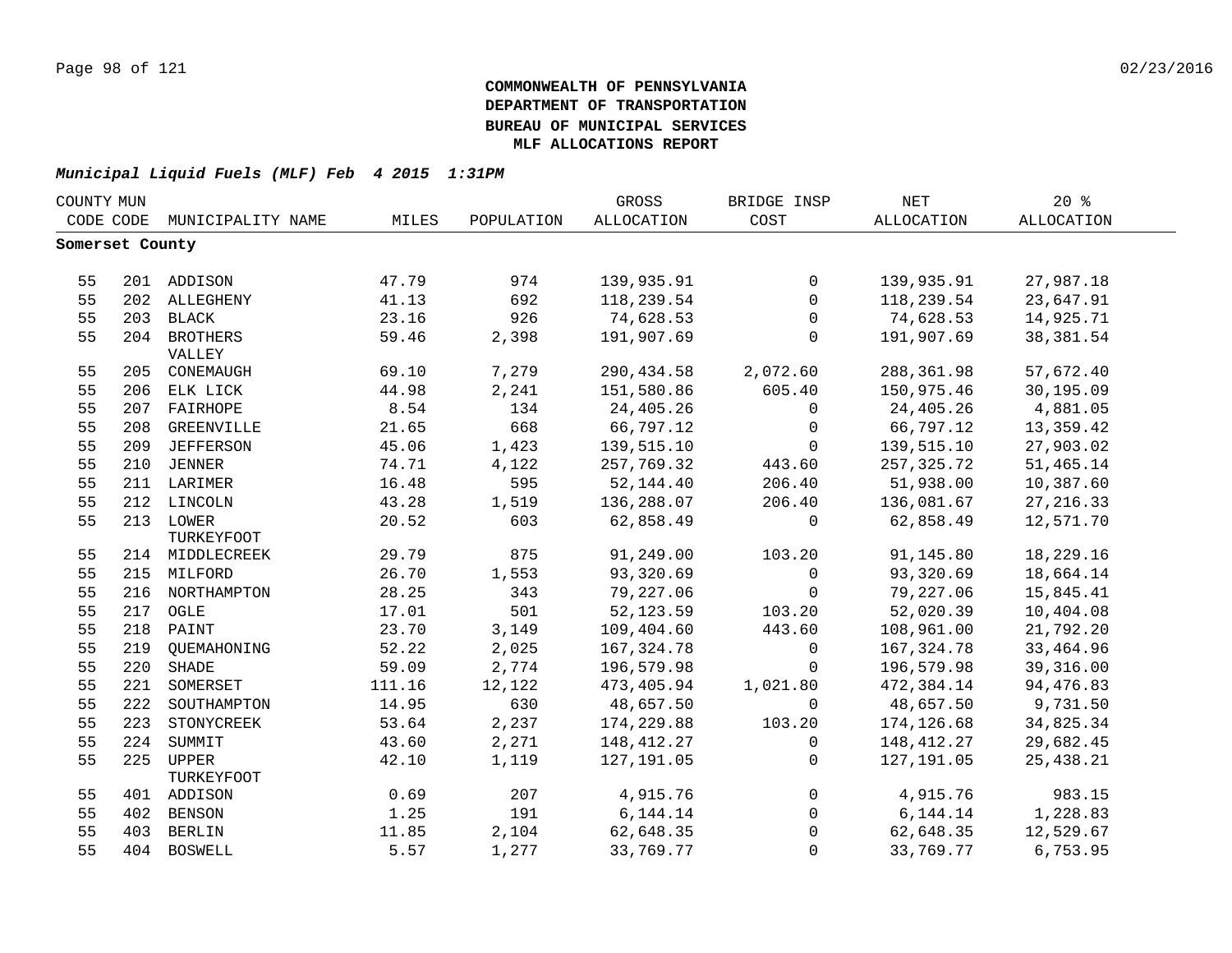| COUNTY MUN |           |                    |         |            | GROSS          | BRIDGE INSP  | NET          | $20*$      |  |
|------------|-----------|--------------------|---------|------------|----------------|--------------|--------------|------------|--|
|            | CODE CODE | MUNICIPALITY NAME  | MILES   | POPULATION | ALLOCATION     | COST         | ALLOCATION   | ALLOCATION |  |
| 55         | 405       | CASSELMAN          | 2.02    | 94         | 6,707.65       | $\Omega$     | 6,707.65     | 1,341.53   |  |
| 55         | 406       | CENTRAL CITY       | 8.62    | 1,124      | 39, 471.75     | $\Omega$     | 39,471.75    | 7,894.35   |  |
| 55         | 407       | CONFLUENCE         | 6.49    | 780        | 28,723.92      | $\Omega$     | 28,723.92    | 5,744.78   |  |
| 55         | 408       | GARRETT            | 3.27    | 456        | 15,417.96      | $\Omega$     | 15,417.96    | 3,083.59   |  |
| 55         | 409       | HOOVERSVILLE       | 4.32    | 645        | 21,007.64      | $\Omega$     | 21,007.64    | 4,201.53   |  |
| 55         | 410       | <b>JENNERSTOWN</b> | 5.95    | 695        | 26,032.31      | $\mathbf 0$  | 26,032.31    | 5,206.46   |  |
| 55         | 411       | MEYERSDALE         | 11.94   | 2,184      | 64,084.94      | 1,258.00     | 62,826.94    | 12,565.39  |  |
| 55         | 412       | NEW BALTIMORE      | 0.91    | 180        | 5,087.49       | $\mathbf 0$  | 5,087.49     | 1,017.50   |  |
| 55         | 413       | NEW                | 1.51    | 133        | 5,955.53       | $\Omega$     | 5,955.53     | 1,191.11   |  |
|            |           | CENTERVILLE        |         |            |                |              |              |            |  |
| 55         |           | 414 PAINT          | 4.77    | 1,023      | 27,860.22      | $\mathbf{0}$ | 27,860.22    | 5,572.04   |  |
| 55         | 415       | ROCKWOOD           | 3.17    | 890        | 21,668.65      | $\Omega$     | 21,668.65    | 4,333.73   |  |
| 55         | 416       | SALISBURY          | 4.77    | 727        | 23, 418.23     | $\Omega$     | 23, 418.23   | 4,683.65   |  |
| 55         | 417       | SHANKSVILLE        | 0.83    | 237        | 5,733.07       | $\Omega$     | 5,733.07     | 1,146.61   |  |
| 55         | 418       | SOMERSET           | 25.78   | 6,277      | 161,800.08     | $\Omega$     | 161,800.08   | 32,360.02  |  |
| 55         | 419       | STOYSTOWN          | 1.58    | 355        | 9,470.60       | $\Omega$     | 9,470.60     | 1,894.12   |  |
| 55         | 420       | URSINA             | 2.28    | 225        | 9,355.33       | $\mathbf 0$  | 9,355.33     | 1,871.07   |  |
| 55         | 421       | WELLERSBURG        | 2.19    | 181        | 8,459.03       | $\mathbf 0$  | 8,459.03     | 1,691.81   |  |
| 55         | 422       | WINDBER            | 15.56   | 4,138      | 102,900.82     | 887.20       | 102,013.62   | 20,402.72  |  |
| 55         | 423       | SEVEN SPRINGS      | 7.54    | 26         | 20,162.22      | $\Omega$     | 20,162.22    | 4,032.44   |  |
| 55         | 424       | INDIAN LAKE        | 20.44   | 394        | 59,512.32      | 554.60       | 58,957.72    | 11,791.54  |  |
| 55         | 425       | CALLIMONT          | 5.89    | 41         | 16,060.56      | $\Omega$     | 16,060.56    | 3,212.11   |  |
|            |           | County Totals:     | 1177.26 | 77,757     | 4, 253, 999.55 | 8,009.20     | 4,245,990.35 | 849,198.07 |  |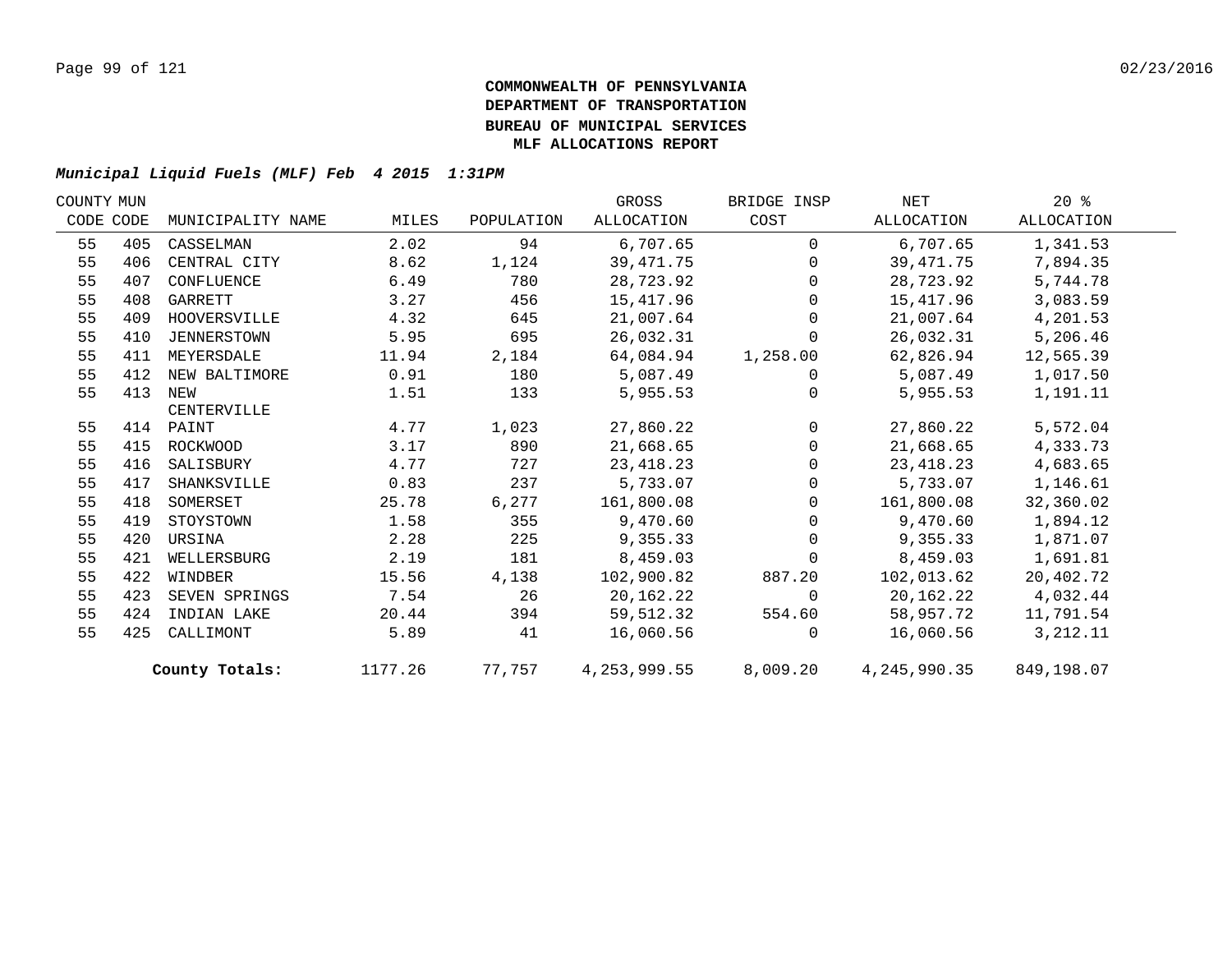| COUNTY MUN      |     |                   |        |            | GROSS      | BRIDGE INSP  | NET        | $20*$      |
|-----------------|-----|-------------------|--------|------------|------------|--------------|------------|------------|
| CODE CODE       |     | MUNICIPALITY NAME | MILES  | POPULATION | ALLOCATION | COST         | ALLOCATION | ALLOCATION |
| Sullivan County |     |                   |        |            |            |              |            |            |
| 56              | 201 | CHERRY            | 63.17  | 1,705      | 191,236.72 | 2,982.40     | 188,254.32 | 37,650.86  |
| 56              | 202 | COLLEY            | 18.55  | 694        | 59,058.20  | 351.40       | 58,706.80  | 11,741.36  |
| 56              | 203 | DAVIDSON          | 26.97  | 573        | 79,322.10  | 351.40       | 78,970.70  | 15,794.14  |
| 56              | 204 | ELKLAND           | 32.15  | 577        | 93,673.62  | 351.40       | 93,322.22  | 18,664.44  |
| 56              | 205 | FORKS             | 31.17  | 377        | 87,394.41  | 1,405.60     | 85,988.81  | 17,197.76  |
| 56              | 206 | FOX TOWNSHIP      | 28.80  | 358        | 81,681.13  | 1,216.40     | 80,464.73  | 16,092.95  |
| 56              | 207 | HILLSGROVE        | 6.21   | 287        | 20,591.35  | 0            | 20,591.35  | 4,118.27   |
| 56              | 208 | LAPORTE           | 17.18  | 349        | 51,547.03  | 351.40       | 51,195.63  | 10,239.13  |
| 56              | 209 | SHREWSBURY        | 11.47  | 319        | 34,864.85  | 1,225.40     | 33,639.45  | 6,727.89   |
| 56              | 401 | <b>DUSHORE</b>    | 2.40   | 608        | 15,417.63  | 702.80       | 14,714.83  | 2,942.97   |
| 56              | 402 | EAGLES MERE       | 5.30   | 120        | 15,698.94  | $\Omega$     | 15,698.94  | 3,139.79   |
| 56              | 403 | FORKSVILLE        | 0.95   | 145        | 4,667.12   | 0            | 4,667.12   | 933.42     |
| 56              | 404 | LAPORTE           | 5.32   | 316        | 20,502.09  | $\mathbf{0}$ | 20,502.09  | 4,100.42   |
|                 |     | County Totals:    | 249.64 | 6,428      | 755,655.19 | 8,938.20     | 746,716.99 | 149,343.40 |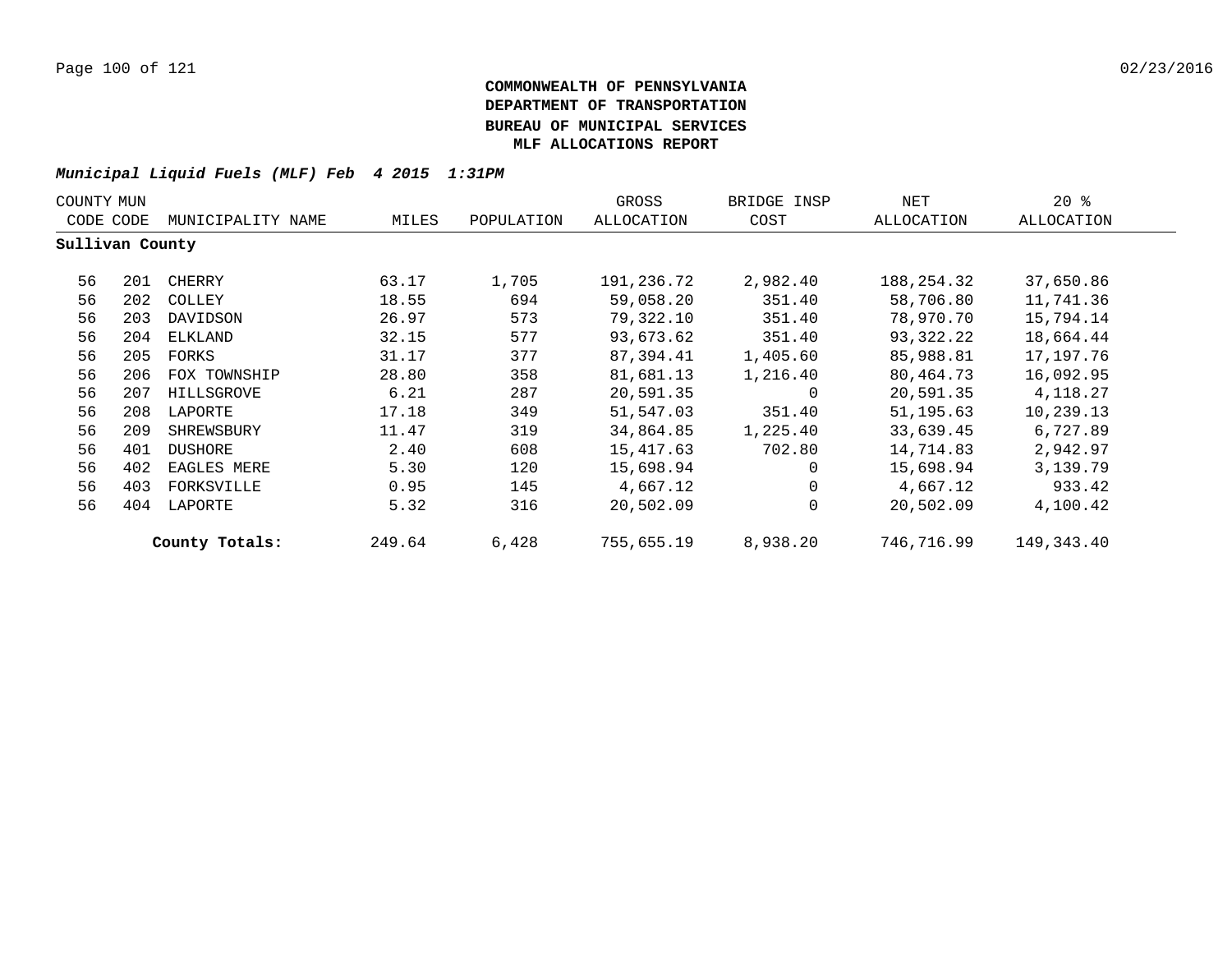| COUNTY MUN |     |                    |       | GROSS      | BRIDGE INSP | NET          | 20%         |                   |  |
|------------|-----|--------------------|-------|------------|-------------|--------------|-------------|-------------------|--|
| CODE CODE  |     | MUNICIPALITY NAME  | MILES | POPULATION | ALLOCATION  | COST         | ALLOCATION  | <b>ALLOCATION</b> |  |
|            |     | Susquehanna County |       |            |             |              |             |                   |  |
|            |     |                    |       |            |             |              |             |                   |  |
| 57         |     | 201 APOLACON       | 13.67 | 500        | 43,350.09   | 0            | 43,350.09   | 8,670.02          |  |
| 57         |     | 202 ARARAT         | 16.35 | 563        | 51, 323. 25 | $\mathbf 0$  | 51, 323. 25 | 10,264.65         |  |
| 57         |     | 203 AUBURN         | 72.81 | 1,939      | 220,027.19  | $\mathbf 0$  | 220,027.19  | 44,005.44         |  |
| 57         |     | 204 BRIDGEWATER    | 46.10 | 2,844      | 163,566.86  | $\mathbf 0$  | 163,566.86  | 32,713.37         |  |
| 57         | 205 | <b>BROOKLYN</b>    | 18.00 | 963        | 61,652.75   | $\mathbf 0$  | 61,652.75   | 12,330.55         |  |
| 57         | 206 | CHOCONUT           | 16.84 | 713        | 54,859.20   | $\mathbf 0$  | 54,859.20   | 10,971.84         |  |
| 57         | 207 | CLIFFORD           | 24.45 | 2,408      | 100,251.30  | $\mathbf 0$  | 100,251.30  | 20,050.26         |  |
| 57         | 208 | DIMOCK             | 33.78 | 1,497      | 111,046.13  | $\mathbf 0$  | 111,046.13  | 22, 209. 23       |  |
| 57         | 209 | FOREST LAKE        | 38.08 | 1,193      | 117,969.72  | $\Omega$     | 117,969.72  | 23,593.94         |  |
| 57         | 210 | FRANKLIN           | 25.36 | 937        | 80,562.65   | $\Omega$     | 80,562.65   | 16, 112.53        |  |
| 57         | 211 | GIBSON             | 26.87 | 1,221      | 88,784.22   | $\mathbf{0}$ | 88,784.22   | 17,756.84         |  |
| 57         | 212 | GREAT BEND         | 25.57 | 1,949      | 96,300.17   | $\mathbf 0$  | 96,300.17   | 19,260.03         |  |
| 57         | 213 | HARFORD            | 43.73 | 1,430      | 136, 132.49 | $\mathbf 0$  | 136,132.49  | 27,226.50         |  |
| 57         |     | 214 HARMONY        | 20.67 | 528        | 62, 126.33  | $\mathbf 0$  | 62, 126.33  | 12,425.27         |  |
| 57         |     | 215 HERRICK        | 23.89 | 713        | 73,346.35   | $\mathbf 0$  | 73, 346.35  | 14,669.27         |  |
| 57         |     | 216 JACKSON        | 32.98 | 848        | 99,208.91   | $\mathbf 0$  | 99,208.91   | 19,841.78         |  |
| 57         |     | 217 JESSUP         | 31.51 | 536        | 90,672.04   | $\mathbf 0$  | 90,672.04   | 18, 134. 41       |  |
| 57         |     | 218 LATHROP        | 19.97 | 841        | 64,987.85   | $\mathbf 0$  | 64,987.85   | 12,997.57         |  |
| 57         |     | 219 LENOX          | 36.85 | 1,934      | 125,654.53  | $\mathbf 0$  | 125,654.53  | 25,130.91         |  |
| 57         |     | 220 LIBERTY        | 29.99 | 1,292      | 98,031.25   | $\mathbf 0$  | 98,031.25   | 19,606.25         |  |
| 57         |     | 221 MIDDLETOWN     | 26.25 | 382        | 74,567.73   | $\mathbf 0$  | 74,567.73   | 14,913.55         |  |
| 57         |     | 222 NEW MILFORD    | 56.74 | 2,042      | 179,432.66  | $\mathbf 0$  | 179,432.66  | 35,886.53         |  |
| 57         | 223 | OAKLAND            | 6.53  | 564        | 25,587.36   | $\mathbf 0$  | 25,587.36   | 5, 117. 47        |  |
| 57         |     | 224 RUSH           | 45.36 | 1,267      | 137,960.72  | $\mathbf 0$  | 137,960.72  | 27,592.14         |  |
| 57         | 225 | SILVER LAKE        | 29.56 | 1,716      | 103,266.54  | $\mathbf 0$  | 103,266.54  | 20,653.31         |  |
| 57         | 226 | SPRINGVILLE        | 41.35 | 1,641      | 133,057.87  | $\mathbf{0}$ | 133,057.87  | 26,611.57         |  |
| 57         | 227 | THOMPSON           | 16.77 | 410        | 50,128.59   | $\mathbf{0}$ | 50,128.59   | 10,025.72         |  |
| 57         | 401 | FOREST CITY        | 7.97  | 1,911      | 49,577.55   | $\mathbf 0$  | 49,577.55   | 9,915.51          |  |
| 57         | 402 | FRIENDSVILLE       | 1.99  | 111        | 6,884.09    | 0            | 6,884.09    | 1,376.82          |  |
| 57         | 403 | GREAT BEND         | 3.37  | 734        | 19,852.05   | $\mathbf 0$  | 19,852.05   | 3,970.41          |  |
| 57         |     | 404 HALLSTEAD      | 4.20  | 1,303      | 30,567.42   | 0            | 30,567.42   | 6,113.48          |  |
| 57         | 405 | HOP BOTTOM         | 1.51  | 337        | 9,016.91    | $\mathbf 0$  | 9,016.91    | 1,803.38          |  |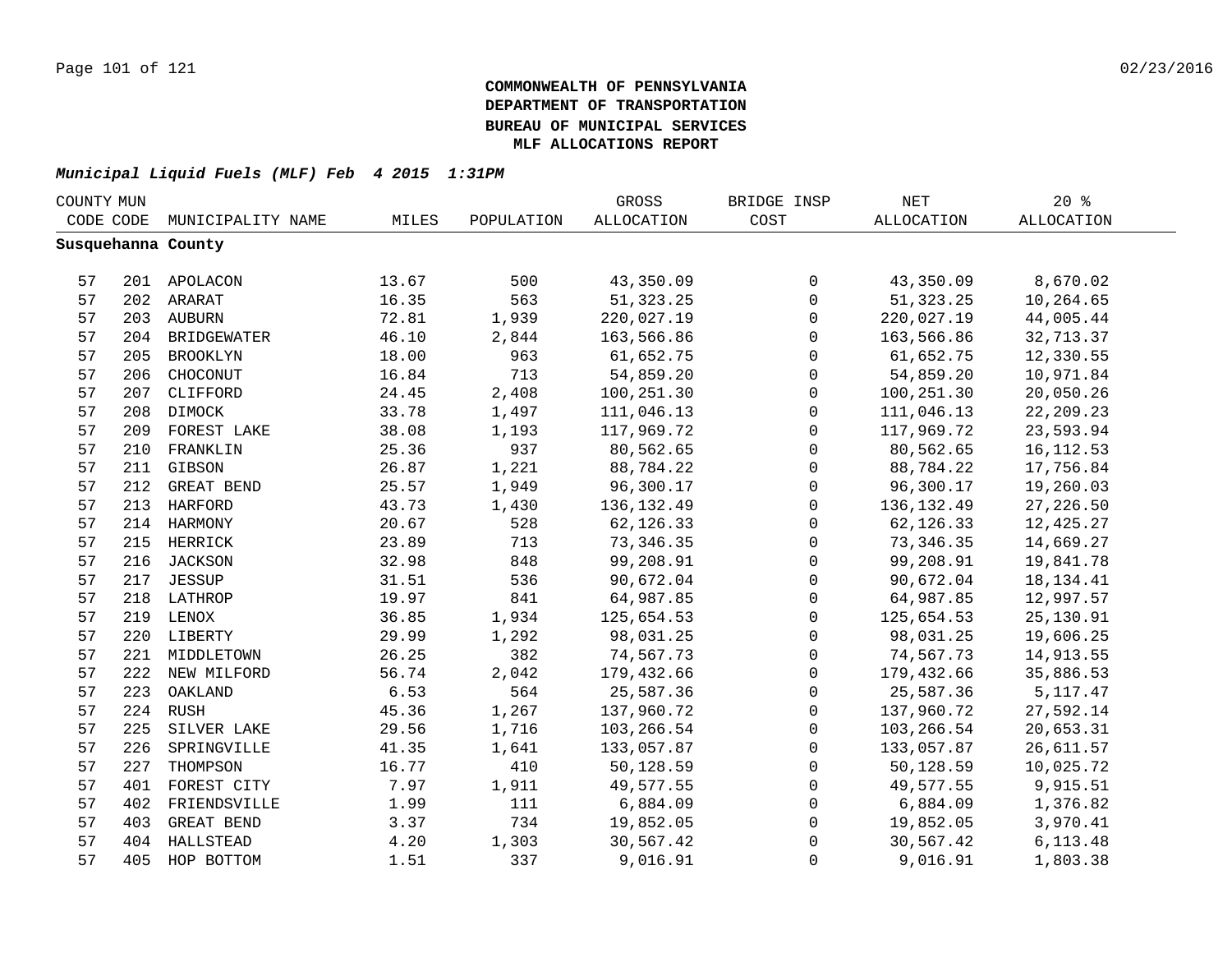| COUNTY MUN |     |                   |        |            | GROSS        | BRIDGE INSP | NET          | $20*$      |  |
|------------|-----|-------------------|--------|------------|--------------|-------------|--------------|------------|--|
| CODE CODE  |     | MUNICIPALITY NAME | MILES  | POPULATION | ALLOCATION   | COST        | ALLOCATION   | ALLOCATION |  |
| 57         | 406 | LANESBORO         | 2.73   | 506        | 14,752.24    | 0           | 14,752.24    | 2,950.45   |  |
| 57         | 407 | LITTLE MEADOWS    | 3.26   | 273        | 12,645.49    | 0           | 12,645.49    | 2,529.10   |  |
| 57         | 408 | MONTROSE          | 7.77   | 1,617      | 44,641.11    | 0           | 44,641.11    | 8,928.22   |  |
| 57         | 409 | NEW MILFORD       | 3.52   | 868        | 22, 256, 32  | $\mathbf 0$ | 22, 256.32   | 4,451.26   |  |
| 57         | 410 | OAKLAND           | 3.95   | 616        | 19,602.19    | $\mathbf 0$ | 19,602.19    | 3,920.44   |  |
| 57         | 411 | SUSOUEHANNA       | 8.29   | 1,643      | 46,394.87    | $\mathbf 0$ | 46,394.87    | 9,278.97   |  |
|            |     | DEPOT             |        |            |              |             |              |            |  |
| 57         | 412 | THOMPSON          | 1.31   | 299        | 7,922.19     | $\mathbf 0$ | 7,922.19     | 1,584.44   |  |
| 57         | 413 | UNION DALE        | 3.00   | 267        | 11,873.66    | $\mathbf 0$ | 11,873.66    | 2,374.73   |  |
|            |     | County Totals:    | 872.90 | 43,356     | 2,939,840.84 | $\mathbf 0$ | 2,939,840.84 | 587,968.17 |  |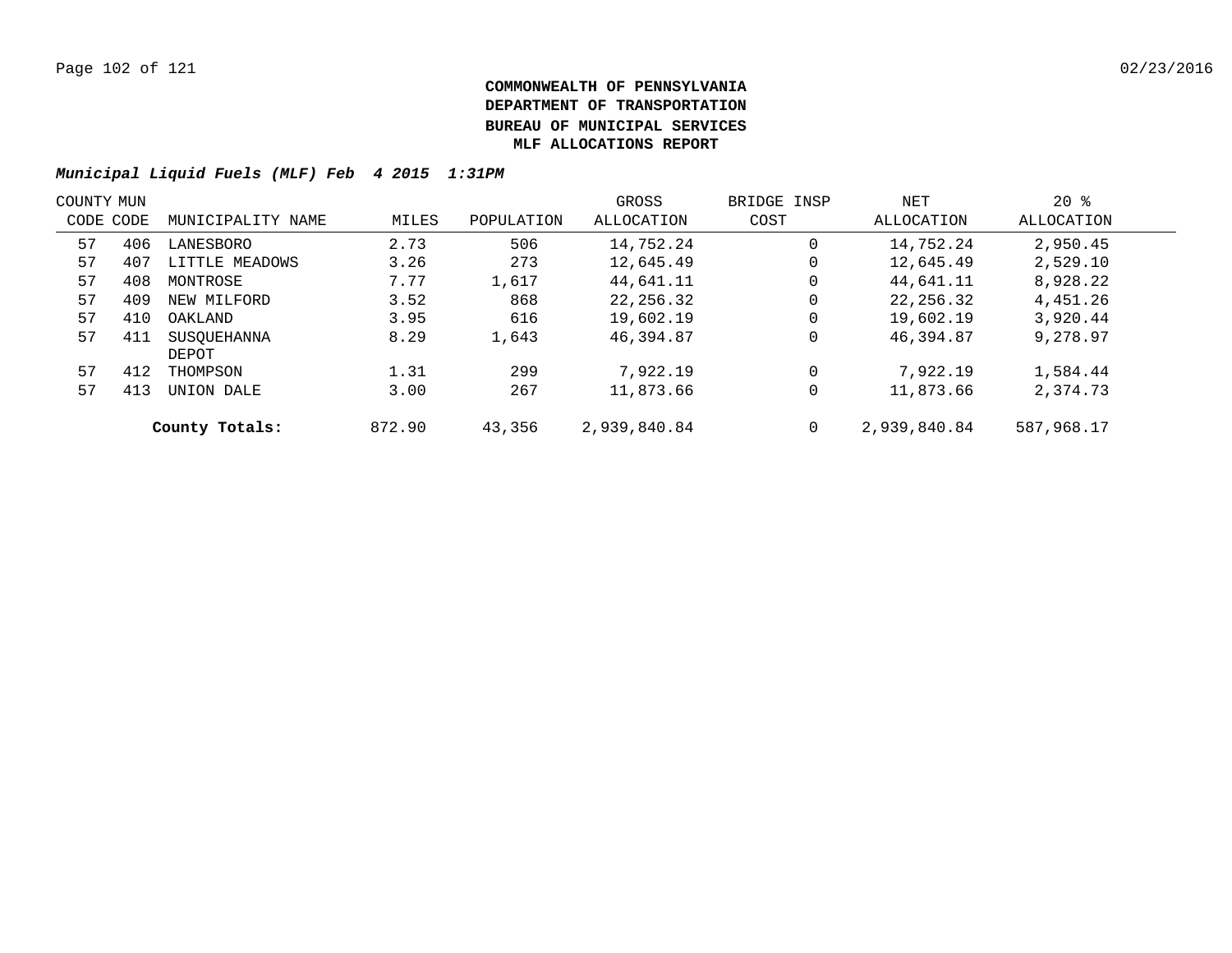| COUNTY MUN |              |                   |       |            | GROSS             | BRIDGE INSP    | <b>NET</b>  | 20%               |  |
|------------|--------------|-------------------|-------|------------|-------------------|----------------|-------------|-------------------|--|
|            | CODE CODE    | MUNICIPALITY NAME | MILES | POPULATION | <b>ALLOCATION</b> | COST           | ALLOCATION  | <b>ALLOCATION</b> |  |
|            | Tioga County |                   |       |            |                   |                |             |                   |  |
|            |              |                   |       |            |                   |                |             |                   |  |
| 58         |              | 201 BLOSS         | 7.29  | 353        | 24, 413.87        | $\mathsf{O}$   | 24, 413.87  | 4,882.77          |  |
| 58         | 202          | BROOKFIELD        | 21.29 | 421        | 62,146.44         | $\mathsf{O}$   | 62,146.44   | 12,429.29         |  |
| 58         | 203          | CHARLESTON        | 56.71 | 3,360      | 199,132.89        | $\mathsf{O}$   | 199,132.89  | 39,826.58         |  |
| 58         | 204          | CHATHAM           | 42.06 | 588        | 122,002.09        | 0              | 122,002.09  | 24,400.42         |  |
| 58         | 205          | CLYMER            | 42.88 | 581        | 121, 162. 79      | $\mathbf 0$    | 121,162.79  | 24, 232.56        |  |
| 58         | 206          | COVINGTON         | 29.66 | 1,022      | 93, 114.08        | 0              | 93,114.08   | 18,622.82         |  |
| 58         | 207          | DEERFIELD         | 19.03 | 662        | 59,836.66         | 0              | 59,836.66   | 11,967.33         |  |
| 58         | 208          | DELMAR            | 84.80 | 2,856      | 265, 229.67       | $\mathsf{O}$   | 265, 229.67 | 53,045.93         |  |
| 58         | 209          | <b>DUNCAN</b>     | 7.02  | 208        | 21,529.87         | $\mathsf{O}$   | 21,529.87   | 4,305.97          |  |
| 58         | 210          | ELK TOWNSHIP      | 8.95  | 49         | 24, 204.82        | 0              | 24, 204.82  | 4,840.96          |  |
| 58         | 212          | FARMINGTON        | 47.43 | 637        | 134,301.73        | 0              | 134,301.73  | 26,860.35         |  |
| 58         |              | 213 GAINES        | 23.52 | 542        | 69,809.95         | 0              | 69,809.95   | 13,961.99         |  |
| 58         |              | 214 HAMILTON      | 10.44 | 499        | 34,865.08         | $\mathsf{O}$   | 34,865.08   | 6,973.02          |  |
| 58         |              | 215 JACKSON       | 51.58 | 1,887      | 163,575.57        | $\mathsf{O}$   | 163,575.57  | 32,715.11         |  |
| 58         |              | 216 LAWRENCE      | 37.24 | 1,718      | 123, 435. 74      | $\mathsf{O}$   | 123,435.74  | 24,687.15         |  |
| 58         |              | 217 LIBERTY       | 51.73 | 1,042      | 151,288.21        | $\overline{0}$ | 151,288.21  | 30, 257.64        |  |
|            |              | TOWNSHIP          |       |            |                   |                |             |                   |  |
| 58         |              | 218 MIDDLEBURY    | 29.97 | 1,285      | 97,873.77         | 0              | 97,873.77   | 19,574.75         |  |
| 58         |              | 219 MORRIS        | 31.01 | 606        | 90, 411.36        | $\mathsf{O}$   | 90, 411.36  | 18,082.27         |  |
| 58         |              | 220 NELSON        | 9.01  | 571        | 32,195.68         | $\mathsf{O}$   | 32,195.68   | 6,439.14          |  |
| 58         |              | 221 OSCEOLA       | 9.02  | 659        | 33,542.51         | 0              | 33,542.51   | 6,708.50          |  |
| 58         |              | 222 PUTNAM        | 1.08  | 425        | 9,209.92          | 0              | 9,209.92    | 1,841.98          |  |
| 58         |              | 223 RICHMOND      | 53.30 | 2,396      | 175,724.36        | 0              | 175,724.36  | 35, 144.87        |  |
| 58         |              | 224 RUTLAND       | 40.22 | 805        | 117,549.03        | $\mathbf 0$    | 117,549.03  | 23,509.81         |  |
| 58         | 225          | SHIPPEN           | 14.06 | 527        | 44,777.97         | $\mathbf 0$    | 44,777.97   | 8,955.59          |  |
| 58         | 226          | SULLIVAN          | 55.77 | 1,453      | 168,050.05        | 0              | 168,050.05  | 33,610.01         |  |
| 58         | 227          | TIOGA             | 26.37 | 991        | 84, 231.32        | 0              | 84, 231.32  | 16,846.26         |  |
| 58         | 228          | UNION TOWNSHIP    | 43.20 | 1,000      | 128,289.78        | 0              | 128,289.78  | 25,657.96         |  |
| 58         | 229          | WARD              | 19.71 | 166        | 54, 176. 48       | $\mathsf{O}$   | 54,176.48   | 10,835.30         |  |
| 58         | 230          | WESTFIELD         | 22.72 | 1,047      | 75,290.54         | 0              | 75,290.54   | 15,058.11         |  |
| 58         | 401          | <b>BLOSSBURG</b>  | 10.73 | 1,538      | 51, 217.57        | 0              | 51, 217.57  | 10,243.51         |  |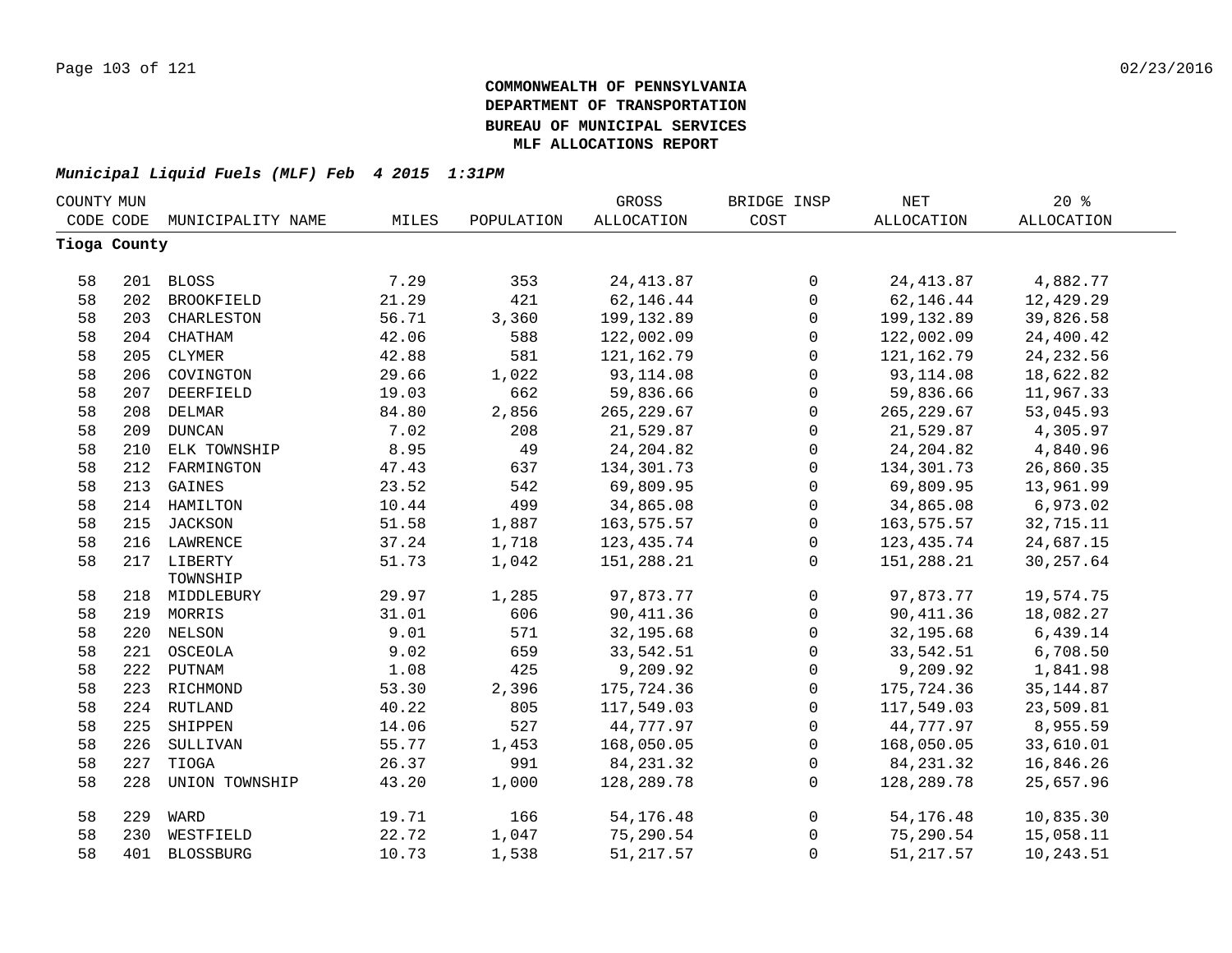| COUNTY MUN |     |                   |        |            | GROSS          | BRIDGE INSP | NET             | $20*$      |  |
|------------|-----|-------------------|--------|------------|----------------|-------------|-----------------|------------|--|
| CODE CODE  |     | MUNICIPALITY NAME | MILES  | POPULATION | ALLOCATION     | COST        | ALLOCATION      | ALLOCATION |  |
| 58         | 402 | ELKLAND           | 8.86   | 1,821      | 50,560.79      | $\mathbf 0$ | 50,560.79       | 10,112.16  |  |
| 58         | 403 | KNOXVILLE         | 2.94   | 629        | 17,148.76      | 0           | 17,148.76       | 3,429.75   |  |
| 58         | 404 | LAWRENCEVILLE     | 2.27   | 581        | 14,671.51      | 0           | 14,671.51       | 2,934.30   |  |
| 58         | 405 | LIBERTY           | 1.35   | 249        | 7,276.75       | $\mathbf 0$ | 7,276.75        | 1,455.35   |  |
| 58         | 406 | MANSFIELD         | 9.71   | 3.625      | 79,861.92      | $\mathbf 0$ | 79,861.92       | 15,972.38  |  |
| 58         | 407 | ROSEVILLE         | 0.55   | 189        | 4,278.52       | $\mathbf 0$ | 4,278.52        | 855.70     |  |
| 58         | 408 | TIOGA             | 2.35   | 666        | 16,156.87      | $\mathbf 0$ | 16,156.87       | 3,231.37   |  |
| 58         | 409 | WELLSBORO         | 17.01  | 3,263      | 93,283.76      | $\mathbf 0$ | 93,283.76       | 18,656.75  |  |
| 58         | 410 | WESTFIELD         | 4.88   | 1,064      | 28,763.95      | 0           | 28,763.95       | 5,752.79   |  |
|            |     | County Totals:    | 957.72 | 41,981     | 3, 144, 592.63 | $\mathbf 0$ | 3, 144, 592, 63 | 628,918.53 |  |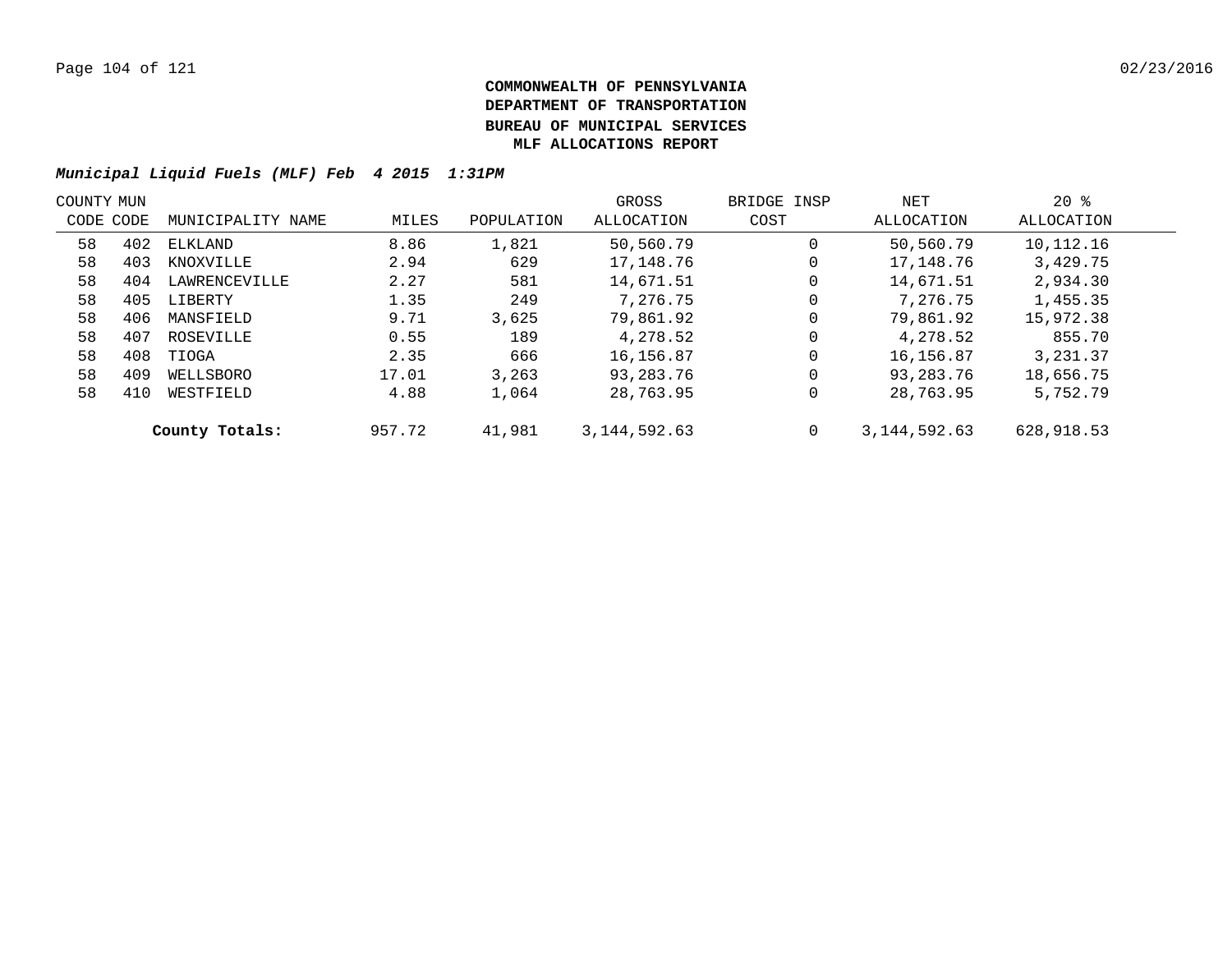| $20*$<br>GROSS<br>NET<br>COUNTY MUN<br>BRIDGE INSP |              |                   |        |            |              |              |              |            |  |
|----------------------------------------------------|--------------|-------------------|--------|------------|--------------|--------------|--------------|------------|--|
|                                                    | CODE CODE    | MUNICIPALITY NAME | MILES  | POPULATION | ALLOCATION   | COST         | ALLOCATION   | ALLOCATION |  |
|                                                    | Union County |                   |        |            |              |              |              |            |  |
| 59                                                 | 201          | BUFFALO           | 36.71  | 3,538      | 149,358.23   | $\Omega$     | 149,358.23   | 29,871.65  |  |
| 59                                                 | 202          | EAST BUFFALO      | 46.70  | 6,414      | 218,006.36   | $\Omega$     | 218,006.36   | 43,601.27  |  |
| 59                                                 | 203          | GREGG             | 10.76  | 4,984      | 103,009.50   | $\mathbf 0$  | 103,009.50   | 20,601.90  |  |
| 59                                                 | 204          | HARTLEY           | 16.80  | 1,820      | 71,366.79    | $\mathbf 0$  | 71,366.79    | 14,273.36  |  |
| 59                                                 | 205          | KELLY             | 28.37  | 5,491      | 156,796.51   | $\mathbf{0}$ | 156,796.51   | 31,359.30  |  |
| 59                                                 | 206          | LEWIS             | 13.06  | 1,480      | 56,457.12    | $\mathbf 0$  | 56,457.12    | 11,291.42  |  |
| 59                                                 | 207          | LIMESTONE         | 27.34  | 1,723      | 97,550.10    | $\mathbf{0}$ | 97,550.10    | 19,510.02  |  |
| 59                                                 | 208          | UNION             | 18.73  | 1,589      | 72,961.25    | $\Omega$     | 72,961.25    | 14,592.25  |  |
| 59                                                 | 209          | WEST BUFFALO      | 33.57  | 2,983      | 132,113.70   | $\Omega$     | 132,113.70   | 26,422.74  |  |
| 59                                                 | 210          | WHITE DEER        | 40.87  | 4,437      | 173,758.07   | 255.20       | 173,502.87   | 34,700.57  |  |
| 59                                                 | 401          | HARTLETON         | 1.65   | 283        | 8,573.67     | $\Omega$     | 8,573.67     | 1,714.73   |  |
| 59                                                 | 402          | LEWISBURG         | 13.86  | 5,792      | 123,264.07   | $\mathbf{0}$ | 123,264.07   | 24,652.81  |  |
| 59                                                 | 403          | MIFFLINBURG       | 14.51  | 3,540      | 91,173.35    | $\mathbf{0}$ | 91,173.35    | 18,234.67  |  |
| 59                                                 | 404          | NEW BERLIN        | 4.83   | 873        | 25,766.55    | $\Omega$     | 25,766.55    | 5, 153. 31 |  |
|                                                    |              | County Totals:    | 307.76 | 44,947     | 1,480,155.27 | 255.20       | 1,479,900.07 | 295,980.01 |  |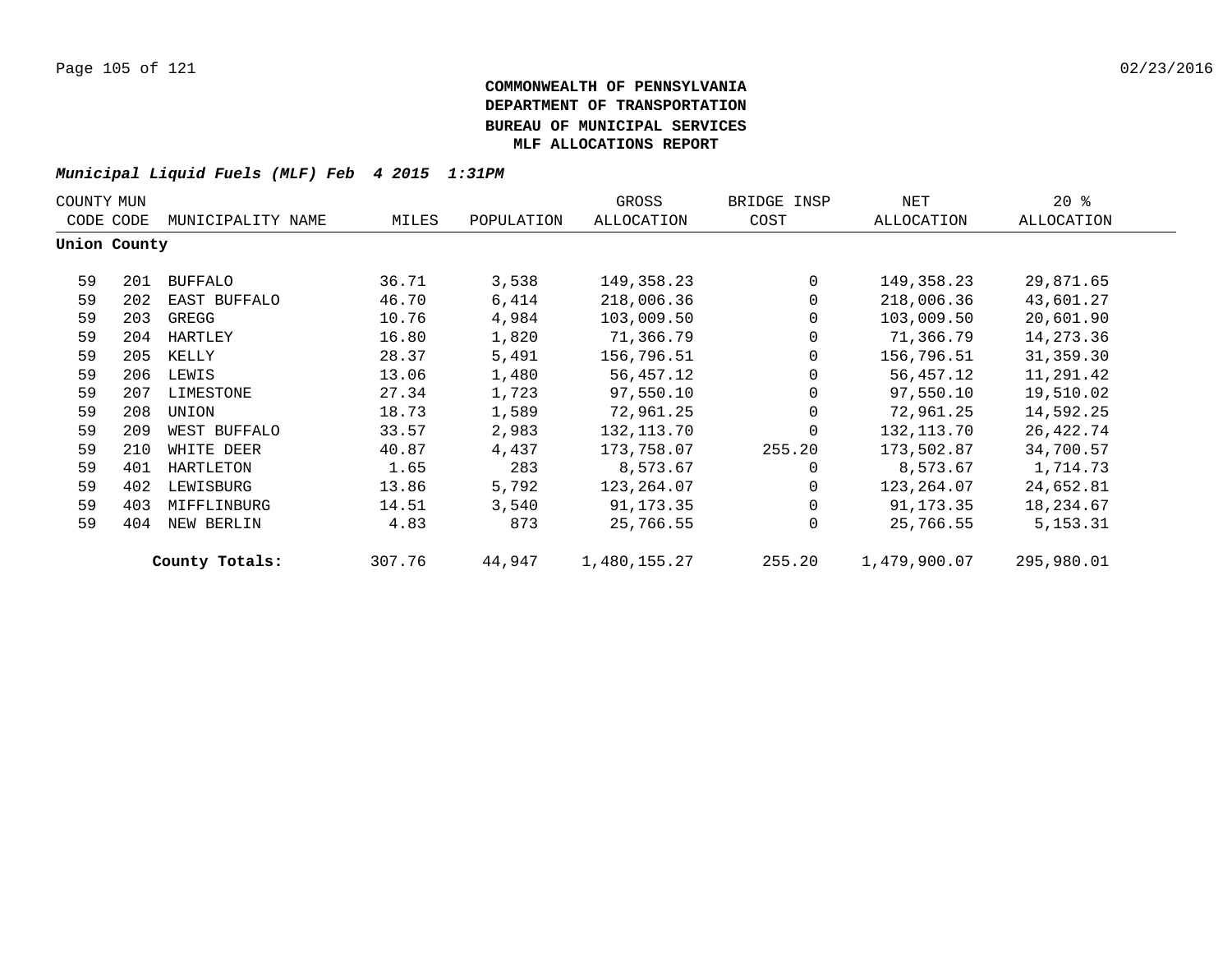| COUNTY MUN     |     |                   |       |            | GROSS             | BRIDGE INSP  | NET         | $20*$             |  |
|----------------|-----|-------------------|-------|------------|-------------------|--------------|-------------|-------------------|--|
| CODE CODE      |     | MUNICIPALITY NAME | MILES | POPULATION | <b>ALLOCATION</b> | COST         | ALLOCATION  | <b>ALLOCATION</b> |  |
| Venango County |     |                   |       |            |                   |              |             |                   |  |
|                |     |                   |       |            |                   |              |             |                   |  |
| 60             |     | 201 ALLEGHENY     | 24.55 | 276        | 68,519.11         | 0            | 68,519.11   | 13,703.82         |  |
| 60             | 202 | CANAL             | 30.95 | 1,023      | 96,511.85         | $\mathbf 0$  | 96,511.85   | 19,302.37         |  |
| 60             | 203 | CHERRYTREE        | 54.03 | 1,540      | 166,130.21        | $\mathbf 0$  | 166,130.21  | 33, 226.04        |  |
| 60             | 204 | CLINTON           | 21.21 | 854        | 68, 434.57        | $\mathbf 0$  | 68,434.57   | 13,686.91         |  |
| 60             | 205 | CORNPLANTER       | 41.18 | 2,418      | 145,557.24        | 0            | 145,557.24  | 29, 111.45        |  |
| 60             | 206 | CRANBERRY         | 66.61 | 6,685      | 271,949.19        | 0            | 271,949.19  | 54,389.84         |  |
| 60             |     | 207 FRENCH CREEK  | 32.38 | 1,542      | 108,050.23        | 0            | 108,050.23  | 21,610.05         |  |
| 60             | 208 | IRWIN             | 40.30 | 1,391      | 126,552.76        | 0            | 126,552.76  | 25, 310.55        |  |
| 60             |     | 209 JACKSON       | 34.48 | 1,147      | 107,629.37        | 0            | 107,629.37  | 21,525.87         |  |
| 60             |     | 210 MINERAL       | 19.17 | 538        | 58, 342.96        | $\mathbf 0$  | 58, 342.96  | 11,668.59         |  |
| 60             | 211 | OAKLAND           | 34.69 | 1,504      | 113,537.47        | $\mathbf 0$  | 113,537.47  | 22,707.49         |  |
| 60             | 212 | OIL CREEK         | 28.84 | 854        | 88,442.67         | $\mathbf 0$  | 88,442.67   | 17,688.53         |  |
| 60             | 213 | PINE GROVE        | 33.41 | 1,354      | 107,929.92        | $\mathbf 0$  | 107,929.92  | 21,585.98         |  |
| 60             | 214 | PLUM              | 34.44 | 1,056      | 106,158.86        | $\mathbf 0$  | 106,158.86  | 21, 231. 77       |  |
| 60             |     | 215 PRESIDENT     | 21.53 | 540        | 64,561.58         | $\mathbf 0$  | 64,561.58   | 12,912.32         |  |
| 60             |     | 216 RICHLAND      | 25.84 | 777        | 79,420.27         | $\mathsf{O}$ | 79,420.27   | 15,884.05         |  |
| 60             |     | 217 ROCKLAND      | 47.91 | 1,456      | 147,483.86        | $\mathsf{O}$ | 147,483.86  | 29,496.77         |  |
| 60             | 218 | SANDY CREEK       | 20.00 | 2,260      | 85,993.98         | $\mathbf 0$  | 85,993.98   | 17,198.80         |  |
| 60             | 219 | SCRUBGRASS        | 16.84 | 751        | 55,429.46         | $\mathbf 0$  | 55,429.46   | 11,085.89         |  |
| 60             | 220 | VICTORY           | 13.65 | 410        | 41,947.04         | $\mathbf 0$  | 41,947.04   | 8,389.41          |  |
| 60             | 301 | FRANKLIN          | 29.39 | 6,545      | 175,288.37        | 0            | 175,288.37  | 35,057.67         |  |
| 60             | 302 | OIL CITY          | 53.34 | 10,557     | 298,299.38        | $\mathbf 0$  | 298,299.38  | 59,659.88         |  |
| 60             | 401 | CLINTONVILLE      | 2.39  | 508        | 13,890.68         | 0            | 13,890.68   | 2,778.14          |  |
| 60             | 402 | COOPERSTOWN       | 2.88  | 460        | 14,455.28         | 0            | 14,455.28   | 2,891.06          |  |
| 60             | 403 | EMLENTON          | 5.49  | 625        | 23,775.59         | 0            | 23,775.59   | 4,755.12          |  |
| 60             | 404 | PLEASANTVILLE     | 3.78  | 892        | 23, 298. 27       | $\mathbf 0$  | 23, 298. 27 | 4,659.65          |  |
| 60             | 405 | POLK BOROUGH      | 3.24  | 816        | 20,741.71         | $\mathbf 0$  | 20,741.71   | 4,148.34          |  |
| 60             | 406 | ROUSEVILLE        | 4.07  | 523        | 18,521.23         | $\mathbf 0$  | 18,521.23   | 3,704.25          |  |
| 60             | 407 | UTICA             | 3.16  | 189        | 11,122.69         | $\mathbf 0$  | 11,122.69   | 2,224.54          |  |
| 60             | 408 | BARKEYVILLE       | 2.59  | 207        | 9,898.11          | $\Omega$     | 9,898.11    | 1,979.62          |  |
| 60             | 409 | SUGARCREEK        | 47.79 | 5,294      | 204,765.11        | $\Omega$     | 204,765.11  | 40,953.02         |  |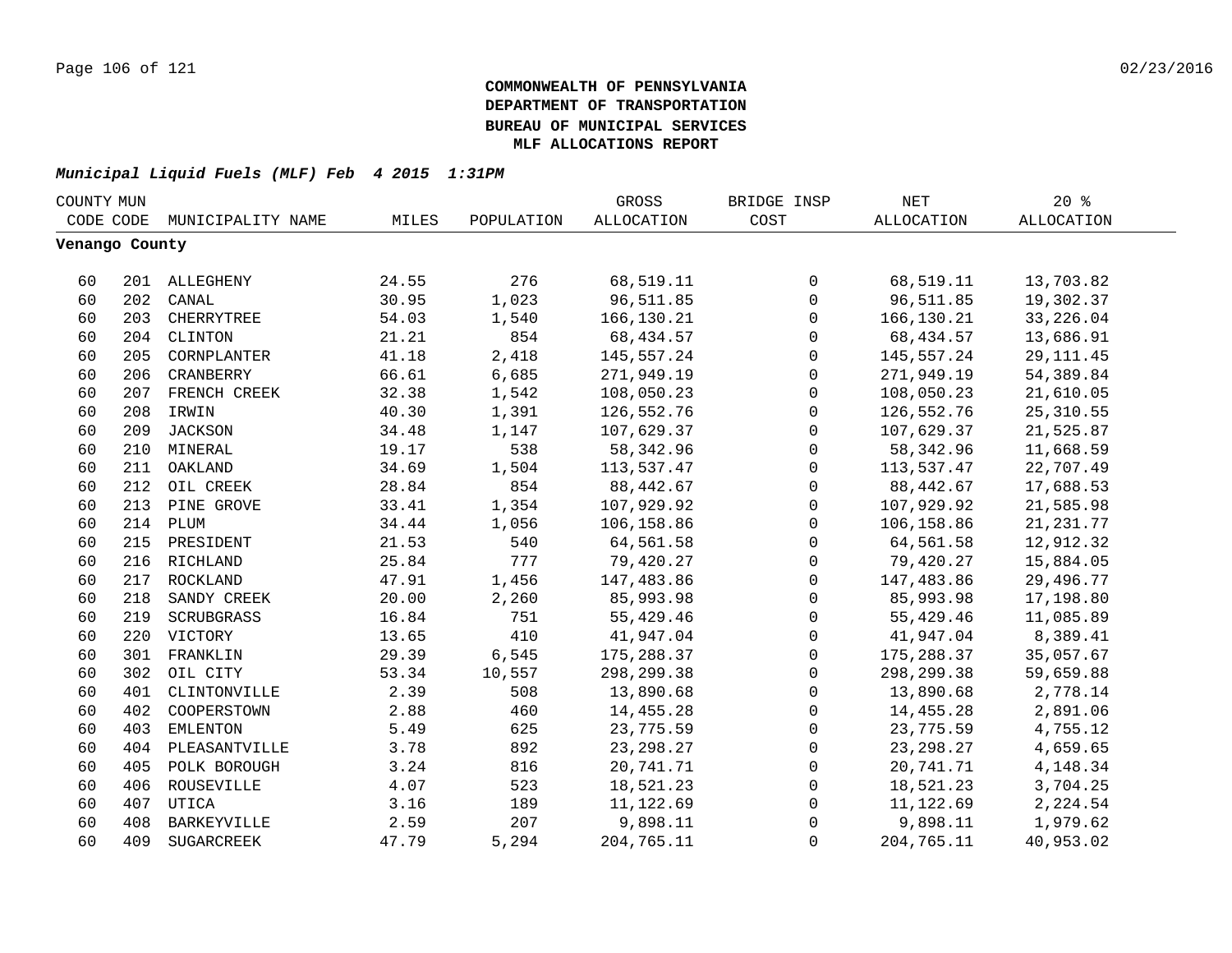| COUNTY MUN |                   |        |            | GROSS        | BRIDGE INSP | NET          | 20         |  |
|------------|-------------------|--------|------------|--------------|-------------|--------------|------------|--|
| CODE CODE  | MUNICIPALITY NAME | MILES  | POPULATION | ALLOCATION   | COST        | ALLOCATION   | ALLOCATION |  |
|            |                   |        |            |              |             |              |            |  |
|            | County Totals:    | 800.13 | 54,992     | 2,922,639.02 |             | 2,922,639.02 | 584,527.80 |  |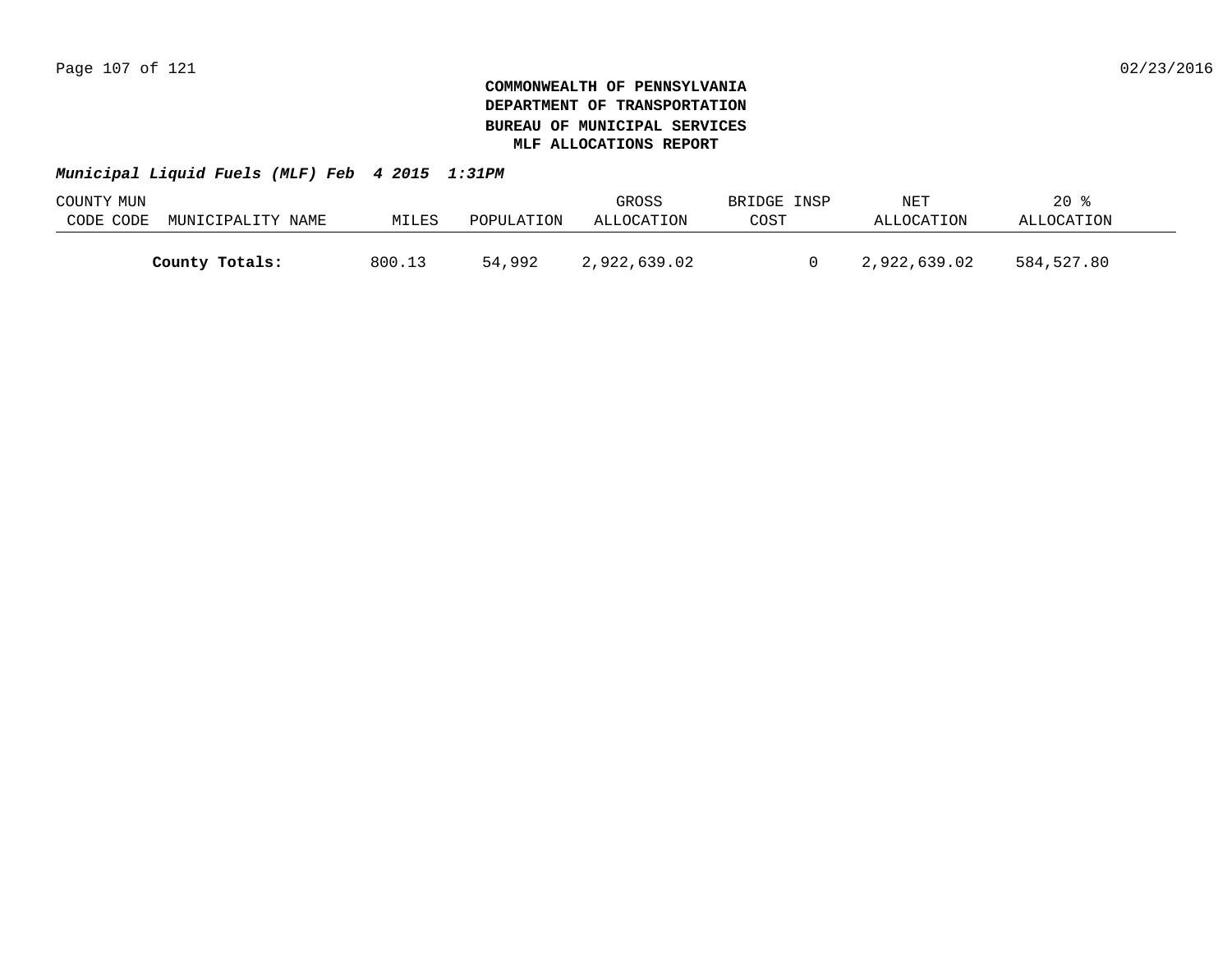| COUNTY MUN    |     |                             |        |            | GROSS           | BRIDGE INSP  | NET          | $20*$      |
|---------------|-----|-----------------------------|--------|------------|-----------------|--------------|--------------|------------|
|               |     | CODE CODE MUNICIPALITY NAME | MILES  | POPULATION | ALLOCATION      | COST         | ALLOCATION   | ALLOCATION |
| Warren County |     |                             |        |            |                 |              |              |            |
| 61            | 201 | BROKENSTRAW                 | 36.91  | 1,884      | 125,061.52      | 0            | 125,061.52   | 25,012.30  |
| 61            | 202 | CHERRY GROVE                | 3.15   | 216        | 11,501.65       | $\mathsf{O}$ | 11,501.65    | 2,300.33   |
| 61            | 203 | COLUMBUS                    | 49.99  | 2,034      | 161,612.13      | $\mathsf{O}$ | 161,612.13   | 32, 322.43 |
| 61            | 204 | CONEWANGO                   | 34.07  | 3,594      | 143, 275. 77    | 0            | 143,275.77   | 28,655.15  |
| 61            | 206 | DEERFIELD                   | 19.90  | 339        | 57,270.89       | 0            | 57,270.89    | 11,454.18  |
| 61            | 207 | ELDRED                      | 34.45  | 650        | 100,092.34      | $\mathsf{O}$ | 100,092.34   | 20,018.47  |
| 61            | 208 | ELK TOWNSHIP                | 15.65  | 520        | 48,842.36       | 0            | 48,842.36    | 9,768.47   |
| 61            | 209 | FARMINGTON                  | 43.99  | 1,259      | 134, 248. 13    | 0            | 134,248.13   | 26,849.63  |
| 61            | 210 | FREEHOLD                    | 38.50  | 1,510      | 123,618.44      | $\mathsf{O}$ | 123,618.44   | 24,723.69  |
| 61            |     | 211 GLADE                   | 18.12  | 2,308      | 82,151.50       | 0            | 82,151.50    | 16,430.30  |
| 61            |     | 213 LIMESTONE               | 10.00  | 403        | 32,270.62       | $\mathbf 0$  | 32,270.62    | 6,454.12   |
| 61            | 214 | MEAD                        | 12.52  | 1,386      | 53,630.44       | 0            | 53,630.44    | 10,726.09  |
| 61            |     | 215 PINE GROVE              | 27.69  | 2,695      | 113,054.46      | $\mathbf 0$  | 113,054.46   | 22,610.89  |
| 61            |     | 216 PITTSFIELD              | 28.18  | 1,405      | 94,980.67       | $\mathsf{O}$ | 94,980.67    | 18,996.13  |
| 61            |     | 217 PLEASANT                | 13.90  | 2,444      | 73, 126.36      | $\mathsf{O}$ | 73,126.36    | 14,625.27  |
| 61            | 218 | SHEFFIELD                   | 13.32  | 2,121      | 66,758.24       | $\mathsf{O}$ | 66,758.24    | 13,351.65  |
| 61            | 219 | SOUTHWEST                   | 29.36  | 527        | 84,899.04       | 0            | 84,899.04    | 16,979.81  |
| 61            | 220 | SPRING CREEK                | 47.59  | 852        | 137,580.62      | $\mathsf{O}$ | 137,580.62   | 27,516.12  |
| 61            | 221 | SUGAR GROVE                 | 47.44  | 1,723      | 150,258.17      | $\mathbf 0$  | 150,258.17   | 30,051.63  |
| 61            | 222 | TRIUMPH                     | 25.13  | 316        | 70,640.31       | $\mathbf 0$  | 70,640.31    | 14,128.06  |
| 61            | 223 | WATSON                      | 1.78   | 274        | 8,779.52        | $\Omega$     | 8,779.52     | 1,755.90   |
| 61            | 301 | WARREN CITY                 | 34.94  | 9,710      | 237,338.50      | 1,585.80     | 235,752.70   | 47,150.54  |
| 61            | 401 | BEAR LAKE                   | 1.27   | 164        | 5,791.39        | $\mathbf 0$  | 5,791.39     | 1,158.28   |
| 61            | 402 | CLARENDON                   | 1.71   | 450        | 11,237.14       | $\mathbf{0}$ | 11,237.14    | 2, 247.43  |
| 61            | 403 | SUGARGROVE                  | 2.33   | 614        | 15,324.07       | $\mathbf 0$  | 15,324.07    | 3,064.81   |
| 61            | 404 | TIDIOUTE                    | 4.04   | 688        | 20,918.68       | $\mathsf{O}$ | 20,918.68    | 4,183.74   |
| 61            | 406 | YOUNGSVILLE                 | 7.74   | 1,729      | 46, 243. 19     | $\mathbf 0$  | 46, 243. 19  | 9,248.64   |
|               |     | County Totals:              | 603.67 | 41,815     | 2, 210, 506. 15 | 1,585.80     | 2,208,920.35 | 441,784.07 |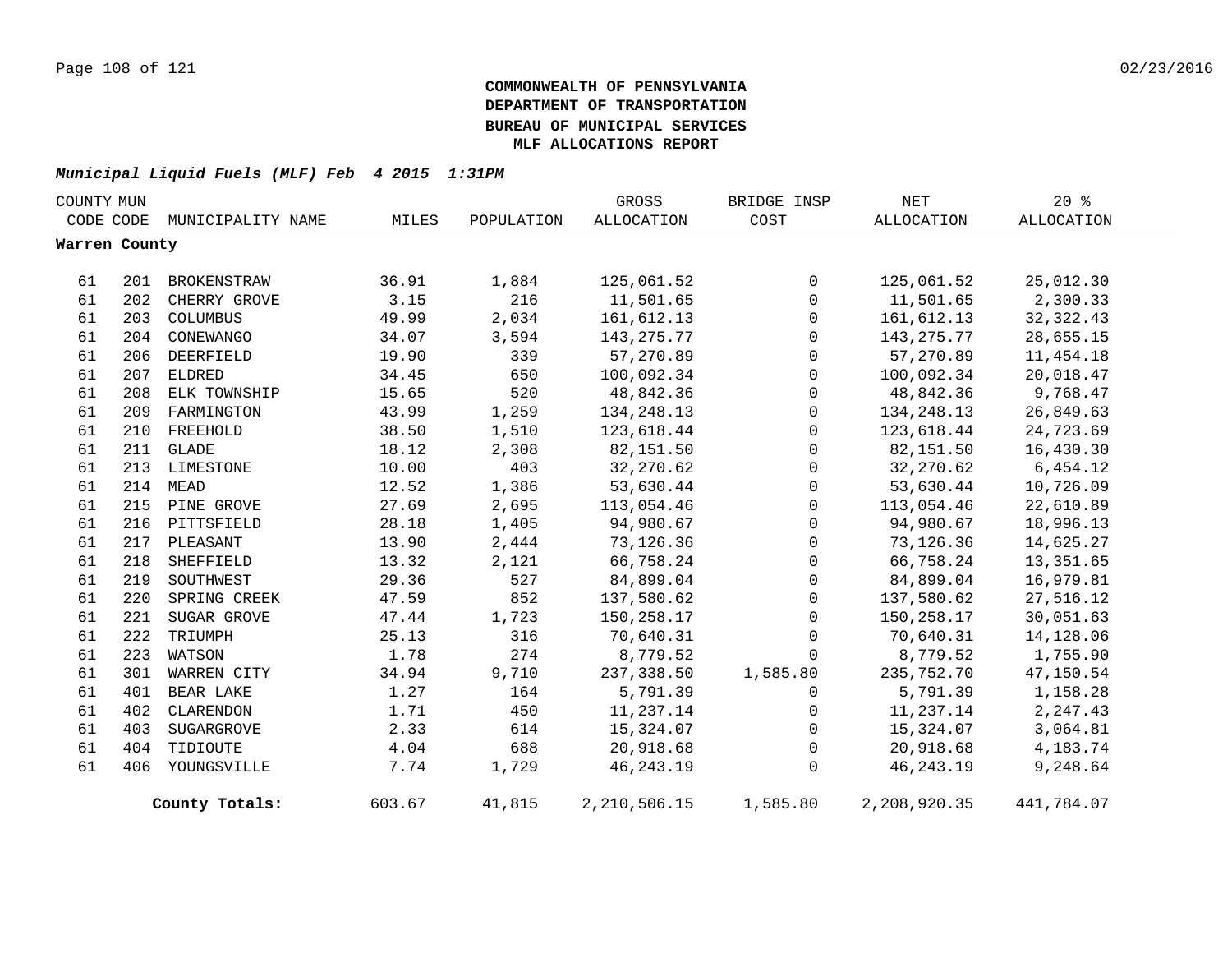| COUNTY MUN |     |                    |        |            | GROSS             | BRIDGE INSP  | <b>NET</b>        | $20*$             |  |
|------------|-----|--------------------|--------|------------|-------------------|--------------|-------------------|-------------------|--|
| CODE CODE  |     | MUNICIPALITY NAME  | MILES  | POPULATION | <b>ALLOCATION</b> | COST         | <b>ALLOCATION</b> | <b>ALLOCATION</b> |  |
|            |     | Washington County  |        |            |                   |              |                   |                   |  |
|            |     |                    |        |            |                   |              |                   |                   |  |
| 62         |     | 101 EAST BETHLEHEM | 19.95  | 2,354      | 87,640.60         | $\mathbf 0$  | 87,640.60         | 17,528.12         |  |
| 62         |     | 201 AMWELL         | 71.78  | 3,751      | 244,518.48        | 0            | 244,518.48        | 48,903.70         |  |
| 62         |     | 202 BLAINE         | 3.15   | 690        | 18,614.86         | $\mathsf{O}$ | 18,614.86         | 3,722.97          |  |
| 62         |     | 203 BUFFALO        | 26.34  | 2,069      | 100,120.14        | $\mathbf 0$  | 100,120.14        | 20,024.03         |  |
| 62         |     | 204 CANTON         | 38.05  | 8,375      | 225,459.82        | 1,045.20     | 224, 414.62       | 44,882.92         |  |
| 62         | 205 | CARROLL            | 38.24  | 5,640      | 184,914.58        | 781.12       | 184, 133. 46      | 36,826.69         |  |
| 62         | 206 | CECIL              | 72.60  | 11,271     | 359,519.59        | 1,911.17     | 357,608.42        | 71,521.68         |  |
| 62         | 207 | CHARTIERS          | 53.45  | 7,818      | 257,484.33        | $\mathbf 0$  | 257,484.33        | 51,496.87         |  |
| 62         | 208 | CROSS CREEK        | 21.24  | 1,556      | 79,047.99         | $\mathbf 0$  | 79,047.99         | 15,809.60         |  |
| 62         | 209 | <b>DONEGAL</b>     | 52.18  | 2,465      | 174,294.86        | $\mathbf 0$  | 174,294.86        | 34,858.97         |  |
| 62         | 210 | EAST FINLEY        | 58.18  | 1,392      | 173,454.37        | $\mathbf 0$  | 173,454.37        | 34,690.87         |  |
| 62         | 211 | FALLOWFIELD        | 45.93  | 4,321      | 185,286.08        | 478.60       | 184,807.48        | 36,961.50         |  |
| 62         |     | 212 HANOVER        | 66.06  | 2,673      | 213,341.71        | 374.71       | 212,967.00        | 42,593.40         |  |
| 62         |     | 213 HOPEWELL       | 26.42  | 957        | 83,642.42         | 0            | 83,642.42         | 16,728.48         |  |
| 62         |     | 214 INDEPENDENCE   | 31.35  | 1,557      | 105,574.36        | 0            | 105,574.36        | 21, 114.87        |  |
| 62         |     | 215 JEFFERSON      | 27.25  | 1,162      | 88,895.31         | 0            | 88,895.31         | 17,779.06         |  |
| 62         |     | 216 MORRIS         | 43.31  | 1,105      | 130, 153.93       | 0            | 130, 153.93       | 26,030.79         |  |
| 62         | 217 | MOUNT PLEASANT     | 42.37  | 3,515      | 163,855.26        | $\mathbf 0$  | 163,855.26        | 32,771.05         |  |
| 62         |     | 218 NORTH          | 34.95  | 1,631      | 116, 125. 12      | $\Omega$     | 116, 125. 12      | 23, 225.02        |  |
|            |     | <b>BETHLEHEM</b>   |        |            |                   |              |                   |                   |  |
| 62         |     | 219 NORTH FRANKLIN | 21.48  | 4,583      | 125,102.79        | $\mathbf 0$  | 125,102.79        | 25,020.56         |  |
| 62         |     | 220 NORTH STRABANE | 71.47  | 13,408     | 388,625.83        | 1,391.72     | 387, 234.11       | 77,446.82         |  |
| 62         |     | 221 NOTTINGHAM     | 26.39  | 3,036      | 114,762.80        | $\mathbf 0$  | 114,762.80        | 22,952.56         |  |
| 62         |     | 222 PETERS         | 104.98 | 21,213     | 592,053.21        | 1,746.92     | 590,306.29        | 118,061.26        |  |
| 62         |     | 223 ROBINSON       | 21.37  | 1,931      | 85,016.42         | $\mathbf 0$  | 85,016.42         | 17,003.28         |  |
| 62         | 224 | SMITH              | 49.09  | 4,476      | 195,898.56        | $\mathbf 0$  | 195,898.56        | 39, 179. 71       |  |
| 62         | 225 | SOMERSET           | 63.59  | 2,684      | 207,029.70        | $\mathbf 0$  | 207,029.70        | 41,405.94         |  |
| 62         | 226 | SOUTH FRANKLIN     | 35.88  | 3,310      | 143,760.21        | 374.71       | 143,385.50        | 28,677.10         |  |
| 62         | 227 | SOUTH STRABANE     | 54.98  | 9,346      | 282,827.16        | 0            | 282,827.16        | 56,565.43         |  |
| 62         | 228 | UNION              | 31.48  | 5,700      | 168,088.26        | 0            | 168,088.26        | 33,617.65         |  |
| 62         | 229 | WEST BETHLEHEM     | 33.45  | 1,460      | 109,625.52        | $\mathbf 0$  | 109,625.52        | 21,925.10         |  |
| 62         | 230 | WEST FINLEY        | 55.07  | 878        | 157,585.56        | $\mathbf 0$  | 157,585.56        | 31,517.11         |  |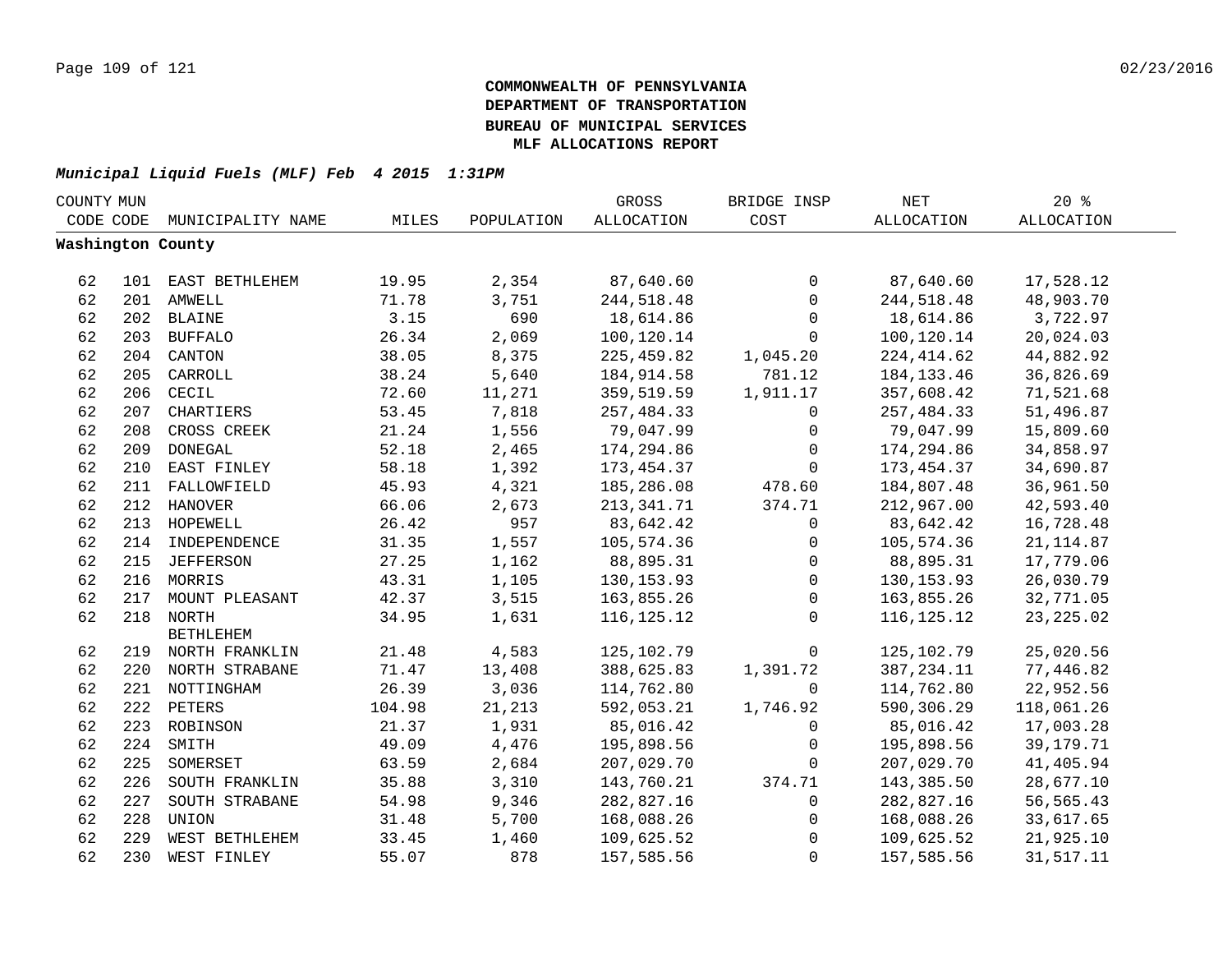| COUNTY MUN |     |                   |       |            | GROSS       | BRIDGE INSP    | NET        | $20*$             |  |
|------------|-----|-------------------|-------|------------|-------------|----------------|------------|-------------------|--|
| CODE CODE  |     | MUNICIPALITY NAME | MILES | POPULATION | ALLOCATION  | COST           | ALLOCATION | <b>ALLOCATION</b> |  |
| 62         |     | 231 WEST PIKE RUN | 18.67 | 1,587      | 72,773.89   | $\mathsf{O}$   | 72,773.89  | 14,554.78         |  |
| 62         | 301 | MONONGAHELA       | 21.22 | 4,300      | 120,174.09  | 835.44         | 119,338.65 | 23,867.73         |  |
| 62         | 302 | WASHINGTON        | 48.76 | 13,895     | 336,381.85  | 569.62         | 335,812.23 | 67,162.45         |  |
| 62         |     | 401 ALLENPORT     | 4.42  | 537        | 19,649.13   | $\mathbf 0$    | 19,649.13  | 3,929.83          |  |
| 62         |     | 402 BEALLSVILLE   | 1.98  | 466        | 12,185.26   | $\mathbf 0$    | 12,185.26  | 2,437.05          |  |
| 62         |     | 403 BENTLEYVILLE  | 16.76 | 2,581      | 82,682.03   | $\mathbf 0$    | 82,682.03  | 16,536.41         |  |
| 62         |     | 404 BURGETTSTOWN  | 6.92  | 1,388      | 38,975.65   | 826.53         | 38,149.12  | 7,629.82          |  |
| 62         | 405 | CALIFORNIA        | 21.47 | 6,795      | 158,323.94  | 0              | 158,323.94 | 31,664.79         |  |
| 62         | 406 | CANONSBURG        | 31.61 | 8,992      | 217,516.72  | $\mathbf 0$    | 217,516.72 | 43,503.34         |  |
| 62         | 407 | CENTERVILLE       | 30.21 | 3,263      | 128,186.48  | $\overline{0}$ | 128,186.48 | 25,637.30         |  |
| 62         | 408 | CHARLEROI         | 15.36 | 4,120      | 102,106.24  | 409.44         | 101,696.80 | 20,339.36         |  |
| 62         | 409 | CLAYSVILLE        | 2.73  | 829        | 19,599.44   | $\Omega$       | 19,599.44  | 3,919.89          |  |
| 62         | 410 | COAL CENTER       | 0.90  | 139        | 4,445.98    | $\mathbf 0$    | 4,445.98   | 889.20            |  |
| 62         | 411 | COKEBURG          | 4.77  | 630        | 21,962.56   | $\Omega$       | 21,962.56  | 4,392.51          |  |
| 62         | 412 | DEEMSTON          | 12.99 | 722        | 44,898.43   | $\Omega$       | 44,898.43  | 8,979.69          |  |
| 62         |     | 413 DONORA        | 27.71 | 4,781      | 144, 253.67 | 966.95         | 143,286.72 | 28,657.34         |  |
| 62         |     | 414 DUNLEVY       | 2.07  | 381        | 11,145.70   | $\mathbf 0$    | 11,145.70  | 2,229.14          |  |
| 62         |     | 415 EAST          | 5.91  | 2,002      | 45,698.58   | 0              | 45,698.58  | 9,139.72          |  |
|            |     | WASHINGTON        |       |            |             |                |            |                   |  |
| 62         |     | 416 ELCO          | 2.30  | 323        | 10,878.43   | $\mathbf 0$    | 10,878.43  | 2,175.69          |  |
| 62         |     | 417 ELLSWORTH     | 5.01  | 1,027      | 28,549.58   | $\mathsf{O}$   | 28,549.58  | 5,709.92          |  |
| 62         |     | 418 FINLEYVILLE   | 1.80  | 461        | 11,507.10   | $\mathbf{0}$   | 11,507.10  | 2,301.42          |  |
| 62         |     | 419 HOUSTON       | 3.40  | 1,296      | 28, 364.53  | $\mathbf 0$    | 28,364.53  | 5,672.91          |  |
| 62         |     | 420 LONG BRANCH   | 6.89  | 447        | 24,775.60   | $\mathbf 0$    | 24,775.60  | 4,955.12          |  |
| 62         |     | 421 MARIANNA      | 6.67  | 494        | 24,904.01   | 1,762.67       | 23, 141.34 | 4,628.27          |  |
| 62         |     | 422 MCDONALD      | 9.05  | 2,149      | 55,981.27   | 2,435.02       | 53,546.25  | 10,709.25         |  |
| 62         |     | 423 MIDWAY        | 4.54  | 913        | 25,606.35   | 0              | 25,606.35  | 5,121.27          |  |
| 62         |     | 424 NEW EAGLE     | 10.81 | 2,184      | 61,121.71   | $\mathbf 0$    | 61,121.71  | 12,224.34         |  |
| 62         |     | 425 NORTH         | 5.64  | 1,313      | 34,493.58   | $\mathbf 0$    | 34,493.58  | 6,898.72          |  |
|            |     | CHARLEROI         |       |            |             |                |            |                   |  |
| 62         |     | 426 ROSCOE        | 4.54  | 812        | 24,090.67   | $\overline{0}$ | 24,090.67  | 4,818.13          |  |
| 62         | 427 | SPEERS            | 6.76  | 1,154      | 35,175.57   | $\overline{0}$ | 35,175.57  | 7,035.11          |  |
| 62         | 428 | STOCKDALE         | 1.89  | 502        | 12,489.50   | $\mathbf 0$    | 12,489.50  | 2,497.90          |  |
| 62         |     | 429 TWILIGHT      | 3.01  | 233        | 11,389.67   | 470.80         | 10,918.87  | 2,183.77          |  |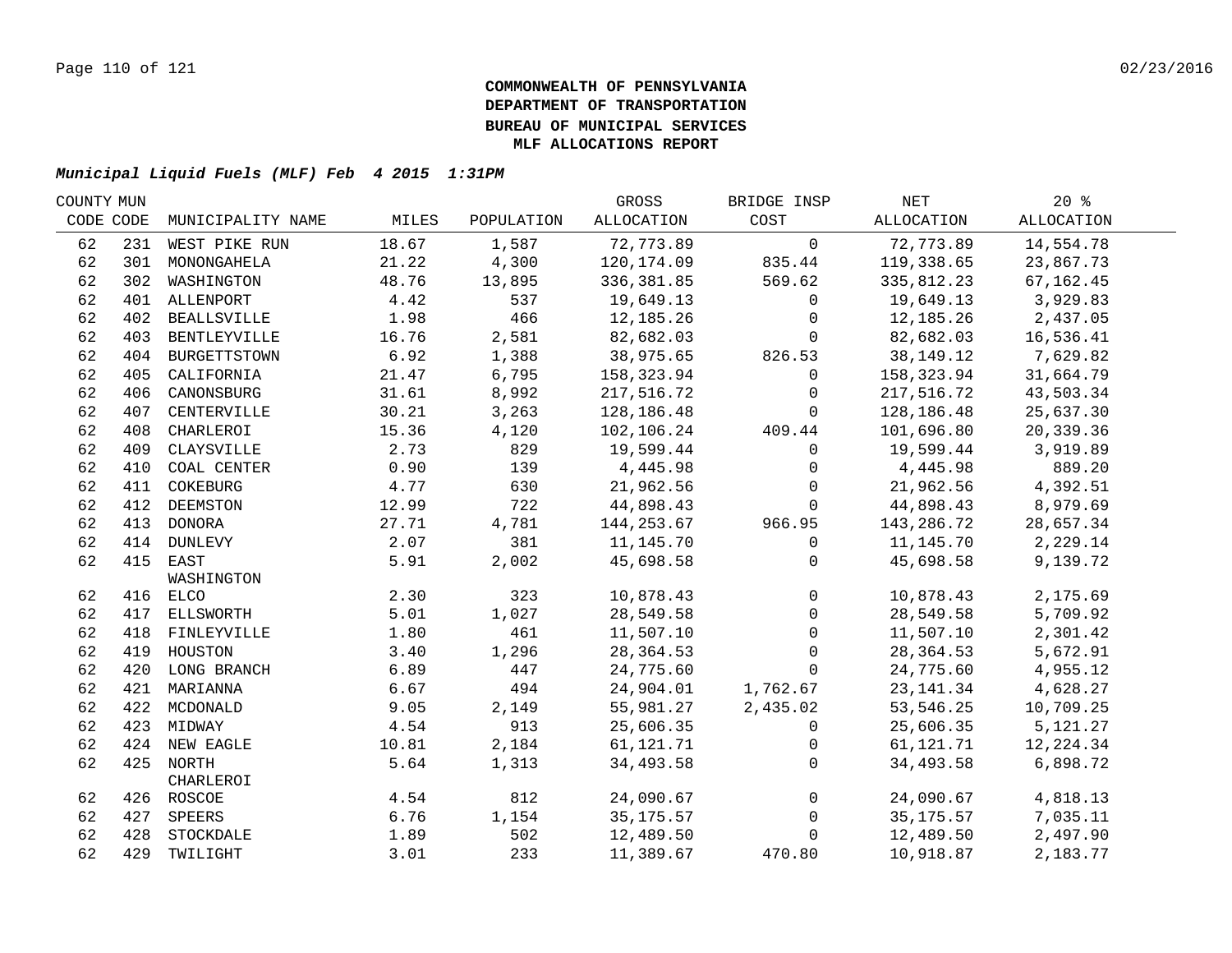| COUNTY MUN |     |                     |         |            | GROSS        | BRIDGE INSP | NET          | $20*$        |  |
|------------|-----|---------------------|---------|------------|--------------|-------------|--------------|--------------|--|
| CODE CODE  |     | MUNICIPALITY NAME   | MILES   | POPULATION | ALLOCATION   | COST        | ALLOCATION   | ALLOCATION   |  |
| 62         | 431 | WEST<br>BROWNSVILLE | 9.83    | 992        | 40,663.82    | 0           | 40,663.82    | 8,132.76     |  |
| 62         | 432 | WEST<br>MIDDLETOWN  | 1.27    | 139        | 5,416.22     | 0           | 5,416.22     | 1,083.24     |  |
| 62         | 433 | GREENHILLS          | 0.00    | 29         | 435.17       |             | 435.17       | 87.03        |  |
|            |     | County Totals:      | 1699.90 | 208,203    | 7,579,122.25 | 16,380.62   | 7,562,741.63 | 1,512,548.33 |  |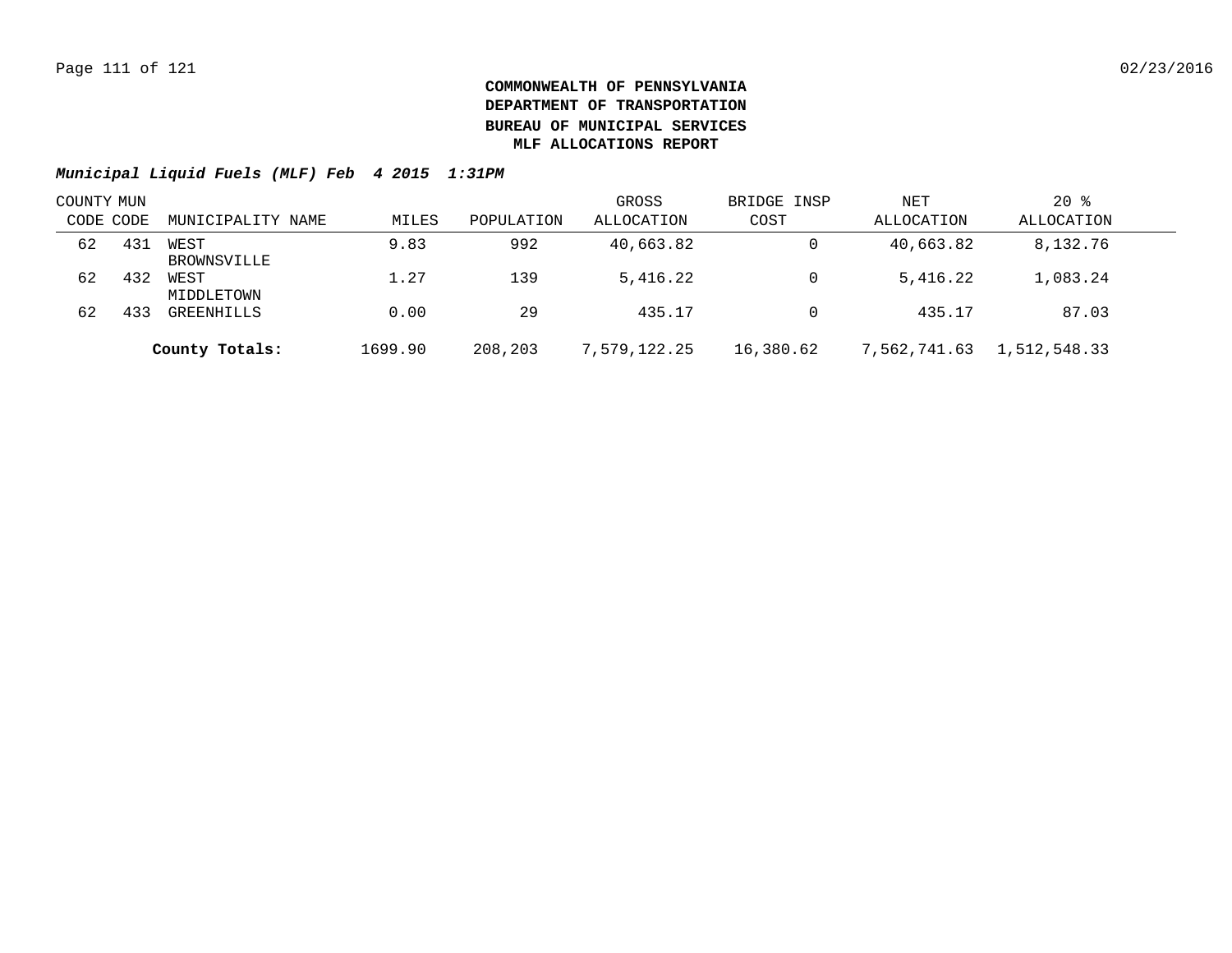| COUNTY MUN |              |                             |        |            | GROSS        | BRIDGE INSP  | NET          | $20*$      |  |
|------------|--------------|-----------------------------|--------|------------|--------------|--------------|--------------|------------|--|
|            |              | CODE CODE MUNICIPALITY NAME | MILES  | POPULATION | ALLOCATION   | COST         | ALLOCATION   | ALLOCATION |  |
|            | Wayne County |                             |        |            |              |              |              |            |  |
|            |              |                             |        |            |              |              |              |            |  |
| 63         |              | 201 BERLIN                  | 33.35  | 2,578      | 126,140.85   | 0            | 126,140.85   | 25, 228.17 |  |
| 63         | 202          | BUCKINGHAM                  | 42.75  | 520        | 119,906.51   | $\Omega$     | 119,906.51   | 23,981.30  |  |
| 63         |              | 203 CANAAN                  | 12.58  | 3,963      | 92,460.20    | $\mathbf 0$  | 92,460.20    | 18,492.04  |  |
| 63         |              | 204 CHERRY RIDGE            | 10.68  | 1,895      | 56,443.86    | $\mathbf 0$  | 56,443.86    | 11,288.77  |  |
| 63         |              | 205 CLINTON                 | 34.87  | 2,053      | 122,248.19   | $\mathbf 0$  | 122,248.19   | 24, 449.64 |  |
| 63         | 206          | DAMASCUS                    | 94.89  | 3,659      | 303,739.07   | 3,390.80     | 300,348.27   | 60,069.65  |  |
| 63         | 207          | <b>DREHER</b>               | 12.52  | 1,412      | 54,020.63    | 0            | 54,020.63    | 10,804.13  |  |
| 63         | 208          | DYBERRY                     | 13.88  | 1,401      | 57, 421.87   | 0            | 57,421.87    | 11,484.37  |  |
| 63         |              | 209 LAKE                    | 19.04  | 5,269      | 128,999.03   | $\mathsf{O}$ | 128,999.03   | 25,799.81  |  |
| 63         |              | 210 LEBANON                 | 13.27  | 684        | 45,062.43    | $\mathsf{O}$ | 45,062.43    | 9,012.49   |  |
| 63         |              | 211 LEHIGH                  | 2.50   | 1,881      | 34,783.40    | 0            | 34,783.40    | 6,956.68   |  |
| 63         | 212          | MANCHESTER                  | 54.88  | 836        | 156,457.06   | 467.60       | 155,989.46   | 31, 197.89 |  |
| 63         | 213          | MOUNT PLEASANT              | 45.78  | 1,357      | 140,412.71   | 420.20       | 139,992.51   | 27,998.50  |  |
| 63         |              | 214 OREGON                  | 12.75  | 781        | 45, 154. 48  | 0            | 45, 154.48   | 9,030.90   |  |
| 63         |              | 215 PALMYRA                 | 12.28  | 1,339      | 52,295.77    | 0            | 52, 295. 77  | 10,459.15  |  |
| 63         |              | 216 PAUPACK                 | 15.23  | 3,828      | 97,383.36    | 0            | 97,383.36    | 19,476.67  |  |
| 63         |              | 217 PRESTON                 | 53.70  | 1,014      | 156,033.94   | 0            | 156,033.94   | 31,206.79  |  |
| 63         | 218          | SALEM                       | 28.29  | 4,271      | 138,278.49   | $\mathbf 0$  | 138,278.49   | 27,655.70  |  |
| 63         | 219          | SCOTT                       | 39.45  | 593        | 112,348.41   | $\mathbf 0$  | 112,348.41   | 22,469.68  |  |
| 63         | 220          | SOUTH CANAAN                | 33.73  | 1,768      | 114,981.89   | 1,213.20     | 113,768.69   | 22,753.74  |  |
| 63         | 221          | STERLING                    | 15.23  | 1,450      | 61,697.28    | 0            | 61,697.28    | 12,339.46  |  |
| 63         | 222          | TEXAS                       | 15.45  | 2,569      | 79,066.76    | 0            | 79,066.76    | 15,813.35  |  |
| 63         | 401          | BETHANY                     | 1.10   | 246        | 6,576.15     | $\mathsf{O}$ | 6, 576.15    | 1,315.23   |  |
| 63         | 402          | HAWLEY                      | 7.00   | 1,211      | 36,529.21    | 0            | 36,529.21    | 7,305.84   |  |
| 63         | 403          | HONESDALE                   | 16.79  | 4,480      | 111,258.53   | $\mathsf{O}$ | 111,258.53   | 22, 251.71 |  |
| 63         |              | 404 PROMPTON                | 2.25   | 250        | 9,651.83     | 0            | 9,651.83     | 1,930.37   |  |
| 63         | 405          | STARRUCCA                   | 6.84   | 173        | 20,532.63    | $\mathsf{O}$ | 20,532.63    | 4,106.53   |  |
| 63         | 406          | WAYMART                     | 5.46   | 1,341      | 34, 441. 75  | $\mathbf 0$  | 34, 441.75   | 6,888.35   |  |
|            |              | County Totals:              | 656.54 | 52,822     | 2,514,326.29 | 5,491.80     | 2,508,834.49 | 501,766.90 |  |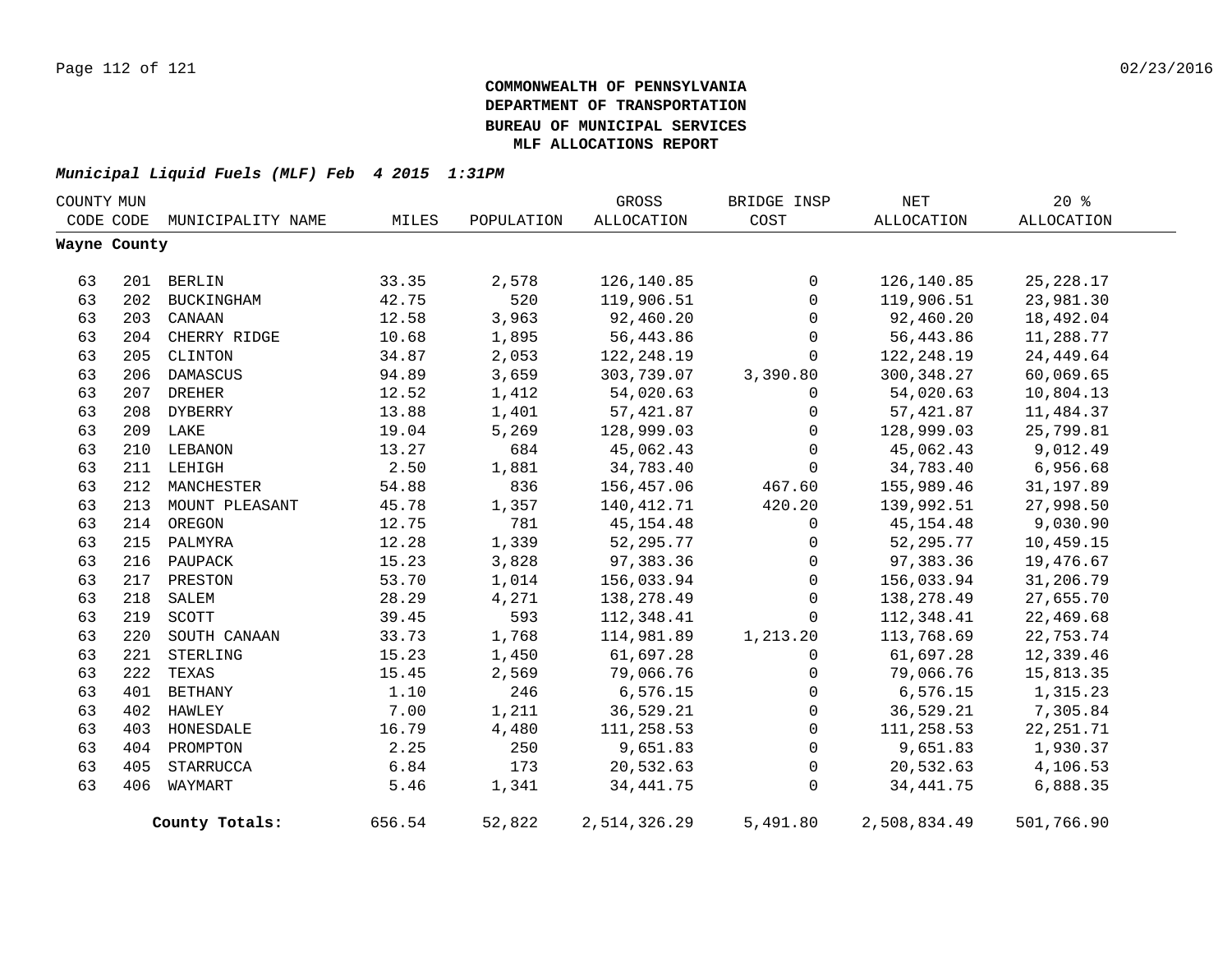| COUNTY MUN |     |                     |        |            | GROSS          | BRIDGE INSP    | <b>NET</b>   | 20%         |  |
|------------|-----|---------------------|--------|------------|----------------|----------------|--------------|-------------|--|
| CODE CODE  |     | MUNICIPALITY NAME   | MILES  | POPULATION | ALLOCATION     | COST           | ALLOCATION   | ALLOCATION  |  |
|            |     | Westmoreland County |        |            |                |                |              |             |  |
|            |     |                     |        |            |                |                |              |             |  |
| 64         |     | 101 NORTH           | 143.70 | 30,609     | 830,632.20     | 3,384.47       | 827,247.73   | 165,449.55  |  |
|            |     | HUNTINGDON          |        |            |                |                |              |             |  |
| 64         |     | 102 PENN            | 93.34  | 20,005     | 544,974.94     | 166.70         | 544,808.24   | 108,961.65  |  |
| 64         |     | 103 ROSTRAVER       | 75.51  | 11,363     | 365,987.46     | 196.64         | 365,790.82   | 73,158.16   |  |
| 64         |     | 201 ALLEGHENY       | 54.38  | 8,164      | 265, 115.43    | 479.80         | 264,635.63   | 52,927.13   |  |
| 64         |     | 202 BELL            | 30.85  | 2,348      | 116,133.56     | $\overline{0}$ | 116, 133.56  | 23, 226. 71 |  |
| 64         | 203 | COOK                | 36.82  | 2,250      | 130,318.01     | 2,048.46       | 128,269.55   | 25,653.91   |  |
| 64         |     | 204 DERRY           | 121.48 | 14,502     | 536,184.07     | 1,126.22       | 535,057.85   | 107,011.57  |  |
| 64         | 205 | DONEGAL             | 54.49  | 2,403      | 178,949.96     | 500.10         | 178,449.86   | 35,689.97   |  |
| 64         |     | 206 EAST            | 61.58  | 7,963      | 280,979.54     | 0              | 280,979.54   | 56,195.91   |  |
|            |     | HUNTINGDON          |        |            |                |                |              |             |  |
| 64         |     | 207 FAIRFIELD       | 48.96  | 2,424      | 164,763.80     | 1,243.44       | 163,520.36   | 32,704.07   |  |
| 64         |     | 209 HEMPFIELD       | 221.12 | 43,241     | 1, 228, 748.43 | $\Omega$       | 1,228,748.43 | 245,749.69  |  |
| 64         |     | 210 LIGONIER        | 83.25  | 6,603      | 317,395.46     | 3,641.23       | 313,754.23   | 62,750.85   |  |
| 64         |     | 211 LOYALHANNA      | 23.39  | 2,382      | 97,081.50      | $\mathbf 0$    | 97,081.50    | 19,416.30   |  |
| 64         | 212 | MOUNT PLEASANT      | 86.98  | 10,911     | 391,196.37     | 635.20         | 390,561.17   | 78, 112. 23 |  |
| 64         | 213 | ST CLAIR            | 17.44  | 1,518      | 68,513.02      | 504.04         | 68,008.98    | 13,601.80   |  |
| 64         |     | 214 SALEM           | 85.98  | 6,623      | 324,854.45     | 2,780.00       | 322,074.45   | 64, 414.89  |  |
| 64         |     | 215 SEWICKLEY       | 61.77  | 5,996      | 251,959.49     | 0              | 251,959.49   | 50,391.90   |  |
| 64         |     | 216 SOUTH           | 66.06  | 5,796      | 260, 207.78    | $\mathbf 0$    | 260, 207.78  | 52,041.56   |  |
|            |     | HUNTINGDON          |        |            |                |                |              |             |  |
| 64         |     | 217 UNITY           | 141.07 | 22,607     | 707,480.05     | 2,106.39       | 705,373.66   | 141,074.73  |  |
| 64         |     | 218 UPPER BURRELL   | 25.01  | 2,326      | 100,489.22     | 0              | 100,489.22   | 20,097.84   |  |
| 64         |     | 219 WASHINGTON      | 57.13  | 7,422      | 261, 191.69    | $\mathbf{0}$   | 261, 191.69  | 52, 238.34  |  |
| 64         |     | 301 ARNOLD          | 21.94  | 5,157      | 134,922.92     | 0              | 134,922.92   | 26,984.58   |  |
| 64         |     | 302 GREENSBURG      | 48.36  | 14,892     | 350,294.64     | $\mathbf 0$    | 350,294.64   | 70,058.93   |  |
| 64         |     | 303 JEANNETTE       | 40.94  | 9,654      | 252,231.86     | 439.20         | 251,792.66   | 50,358.53   |  |
| 64         |     | 304 MONESSEN        | 42.72  | 7,720      | 227,876.48     | 1,463.42       | 226, 413.06  | 45,282.61   |  |
| 64         |     | 305 NEW KENSINGTON  | 58.28  | 13,116     | 349,655.80     | $\mathbf{0}$   | 349,655.80   | 69,931.16   |  |
| 64         |     | 306 LOWER BURRELL   | 52.65  | 11,761     | 314,610.57     | 0              | 314,610.57   | 62,922.11   |  |
| 64         |     | 401 ADAMSBURG       | 1.19   | 172        | 5,701.66       | $\mathbf 0$    | 5,701.66     | 1,140.33    |  |
| 64         |     | 402 ARONA           | 1.26   | 370        | 8,856.56       | $\mathbf 0$    | 8,856.56     | 1,771.31    |  |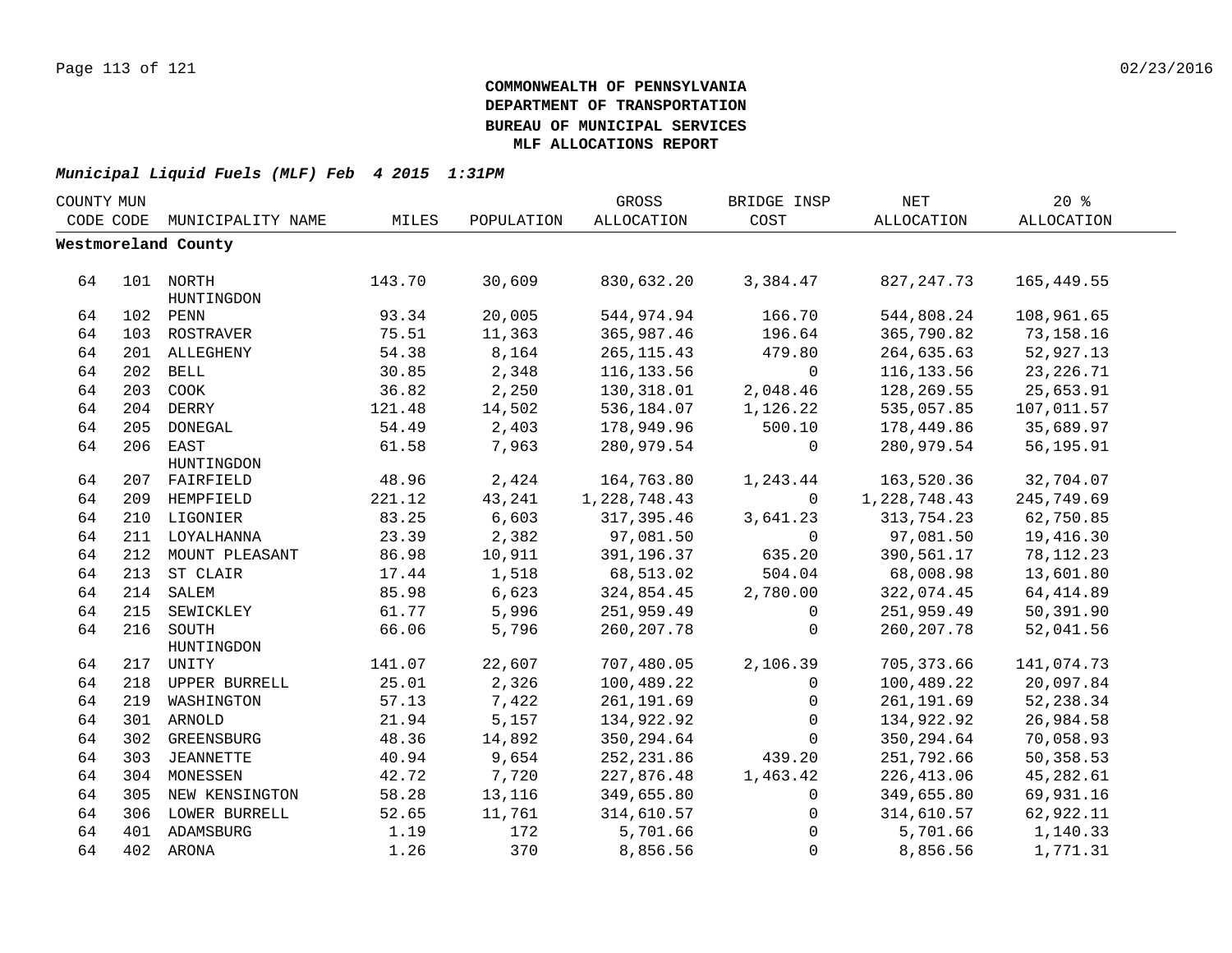| COUNTY MUN |           |                    |       |            | GROSS        | BRIDGE INSP  | NET          | $20*$       |  |
|------------|-----------|--------------------|-------|------------|--------------|--------------|--------------|-------------|--|
|            | CODE CODE | MUNICIPALITY NAME  | MILES | POPULATION | ALLOCATION   | COST         | ALLOCATION   | ALLOCATION  |  |
| 64         |           | 403 AVONMORE       | 4.92  | 1,011      | 28,073.48    | $\mathbf 0$  | 28,073.48    | 5,614.70    |  |
| 64         |           | 404 BOLIVAR        | 3.43  | 465        | 15,972.59    | $\mathbf 0$  | 15,972.59    | 3,194.52    |  |
| 64         |           | 405 DERRY          | 12.80 | 2,688      | 73,903.51    | 956.43       | 72,947.08    | 14,589.42   |  |
| 64         |           | 406 DONEGAL        | 0.72  | 120        | 3,688.83     | $\mathbf 0$  | 3,688.83     | 737.77      |  |
| 64         |           | 407 EAST           | 2.15  | 674        | 15,752.46    | $\mathbf{0}$ | 15,752.46    | 3,150.49    |  |
|            |           | VANDERGRIFT        |       |            |              |              |              |             |  |
| 64         |           | 408 EXPORT         | 5.08  | 917        | 27,108.65    | $\mathbf 0$  | 27,108.65    | 5,421.73    |  |
| 64         |           | 409 HUNKER         | 1.98  | 291        | 9,559.08     | $\mathbf 0$  | 9,559.08     | 1,911.82    |  |
| 64         |           | 410 HYDE PARK      | 3.98  | 500        | 17,940.08    | $\mathbf 0$  | 17,940.08    | 3,588.02    |  |
| 64         |           | 411 IRWIN          | 16.86 | 3,973      | 103,833.67   | 0            | 103,833.67   | 20,766.73   |  |
| 64         |           | 412 LATROBE        | 40.23 | 8,338      | 230,621.14   | $\mathbf 0$  | 230,621.14   | 46, 124. 23 |  |
| 64         | 413       | LIGONIER           | 9.30  | 1,573      | 47,992.92    | $\Omega$     | 47,992.92    | 9,598.58    |  |
| 64         | 414       | MADISON            | 0.75  | 397        | 7,924.37     | $\mathbf{0}$ | 7,924.37     | 1,584.87    |  |
| 64         | 415       | MANOR              | 12.22 | 3,239      | 80,651.27    | $\mathbf 0$  | 80,651.27    | 16,130.25   |  |
| 64         |           | 416 MOUNT PLEASANT | 15.11 | 4,454      | 105,938.46   | $\Omega$     | 105,938.46   | 21,187.69   |  |
| 64         |           | 417 NEW ALEXANDRIA | 3.41  | 560        | 17,345.78    | $\mathbf{0}$ | 17,345.78    | 3,469.16    |  |
| 64         |           | 418 NEW FLORENCE   | 6.86  | 689        | 28,381.00    | $\mathbf{0}$ | 28,381.00    | 5,676.20    |  |
| 64         |           | 419 DELMONT        | 12.08 | 2,686      | 71,985.41    | 0            | 71,985.41    | 14,397.08   |  |
| 64         |           | 420 NORTH BELLE    | 8.13  | 1,971      | 51,028.65    | $\mathbf 0$  | 51,028.65    | 10,205.73   |  |
|            |           | <b>VERNON</b>      |       |            |              |              |              |             |  |
| 64         |           | 421 NORTH IRWIN    | 3.65  | 846        | 22, 267.09   | 3,318.68     | 18,948.41    | 3,789.68    |  |
| 64         |           | 422 OKLAHOMA       | 2.01  | 809        | 17,358.80    | 0            | 17,358.80    | 3,471.76    |  |
| 64         |           | 423 PENN           | 2.60  | 475        | 13,998.60    | $\mathbf{0}$ | 13,998.60    | 2,799.72    |  |
| 64         |           | 424 SCOTTDALE      | 20.72 | 4,384      | 120, 123. 49 | $\Omega$     | 120, 123. 49 | 24,024.70   |  |
| 64         |           | 425 SEWARD         | 3.80  | 495        | 17,393.02    | $\mathbf 0$  | 17,393.02    | 3,478.60    |  |
| 64         | 426       | SMITHTON           | 1.53  | 399        | 9,999.78     | $\Omega$     | 9,999.78     | 1,999.96    |  |
| 64         | 427       | SOUTH              | 8.68  | 2,117      | 53,770.31    | $\mathbf 0$  | 53,770.31    | 10,754.06   |  |
|            |           | GREENSBURG         |       |            |              |              |              |             |  |
| 64         |           | 428 SOUTHWEST      | 6.77  | 2,155      | 50,092.46    | $\mathbf 0$  | 50,092.46    | 10,018.49   |  |
|            |           | GREENSBURG         |       |            |              |              |              |             |  |
| 64         |           | 429 SUTERSVILLE    | 3.52  | 605        | 17,627.73    | $\mathbf 0$  | 17,627.73    | 3,525.55    |  |
| 64         |           | 430 TRAFFORD       | 10.16 | 3,174      | 74,326.38    | 872.42       | 73,453.96    | 14,690.79   |  |
| 64         |           | 431 VANDERGRIFT    | 17.00 | 5,205      | 122,689.11   | $\mathbf 0$  | 122,689.11   | 24,537.82   |  |
| 64         |           | 432 WEST LEECHBURG | 10.90 | 1,294      | 48,001.70    | $\mathbf 0$  | 48,001.70    | 9,600.34    |  |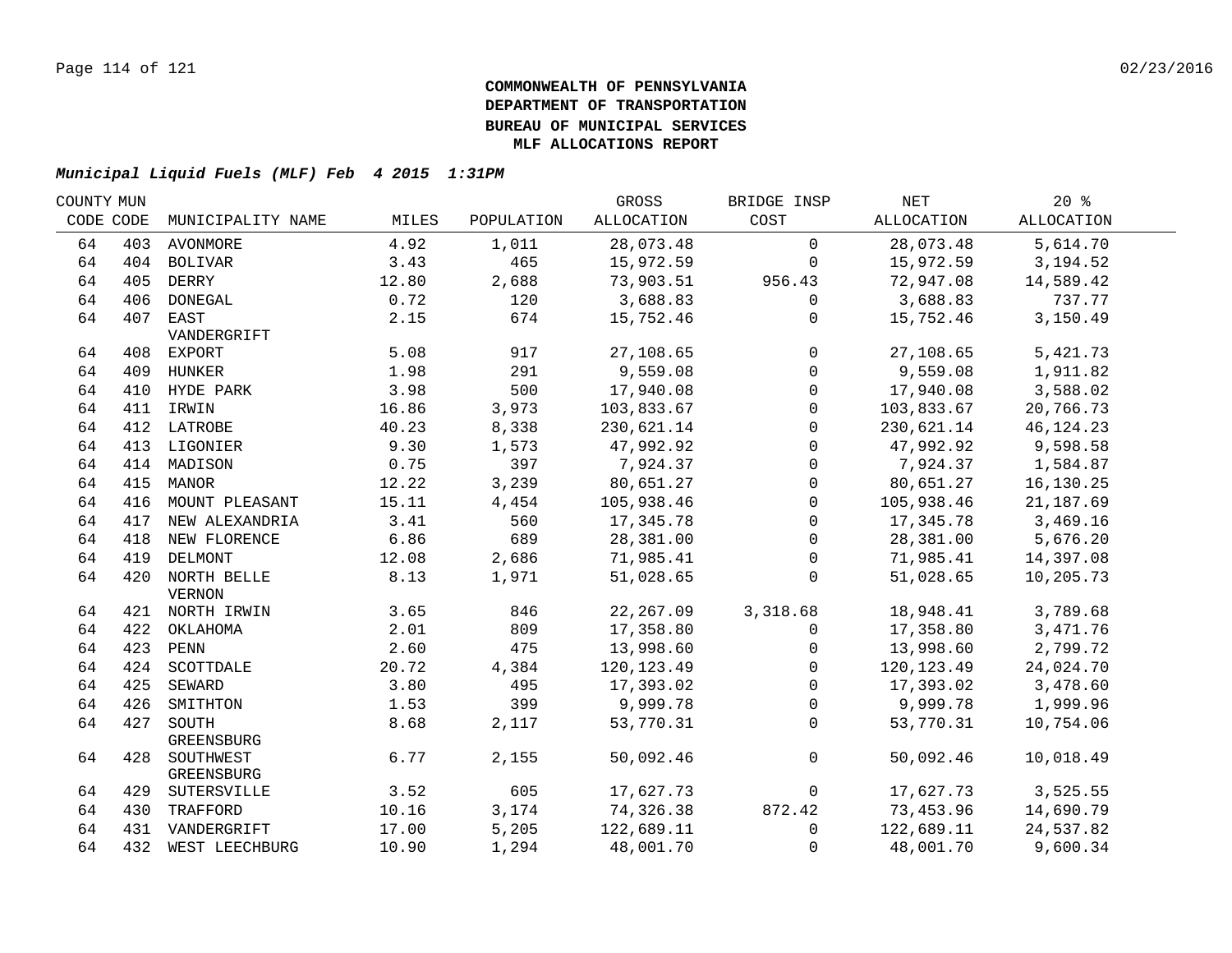| COUNTY MUN |     |                    |         |            | GROSS         | BRIDGE INSP | NET             | $20*$        |  |
|------------|-----|--------------------|---------|------------|---------------|-------------|-----------------|--------------|--|
| CODE CODE  |     | MUNICIPALITY NAME  | MILES   | POPULATION | ALLOCATION    | COST        | ALLOCATION      | ALLOCATION   |  |
| 64         | 433 | WEST NEWTON        | 13.64   | 2,633      | 75,280.82     | 0           | 75,280.82       | 15,056.16    |  |
| 64         | 434 | YOUNGSTOWN         | 1.38    | 326        | 8,510.94      | 0           | 8,510.94        | 1,702.19     |  |
| 64         | 435 | YOUNGWOOD          | 14.49   | 3,050      | 83,767.63     | 530.69      | 83,236.94       | 16,647.39    |  |
| 64         | 436 | NEW STANTON        | 13.11   | 2,173      | 66,987.91     | 0           | 66,987.91       | 13,397.58    |  |
| 64         | 437 | MURRYSVILLE        | 124.74  | 20,079     | 627,061.81    | 0           | 627,061.81      | 125,412.36   |  |
| 64         | 438 | LAUREL<br>MOUNTAIN | 1.79    | 167        | 7,200.01      | 0           | 7,200.01        | 1,440.00     |  |
|            |     | County Totals:     | 2278.15 | 365,230    | 11,441,465.86 | 26,393.53   | 11, 415, 072.33 | 2,283,014.47 |  |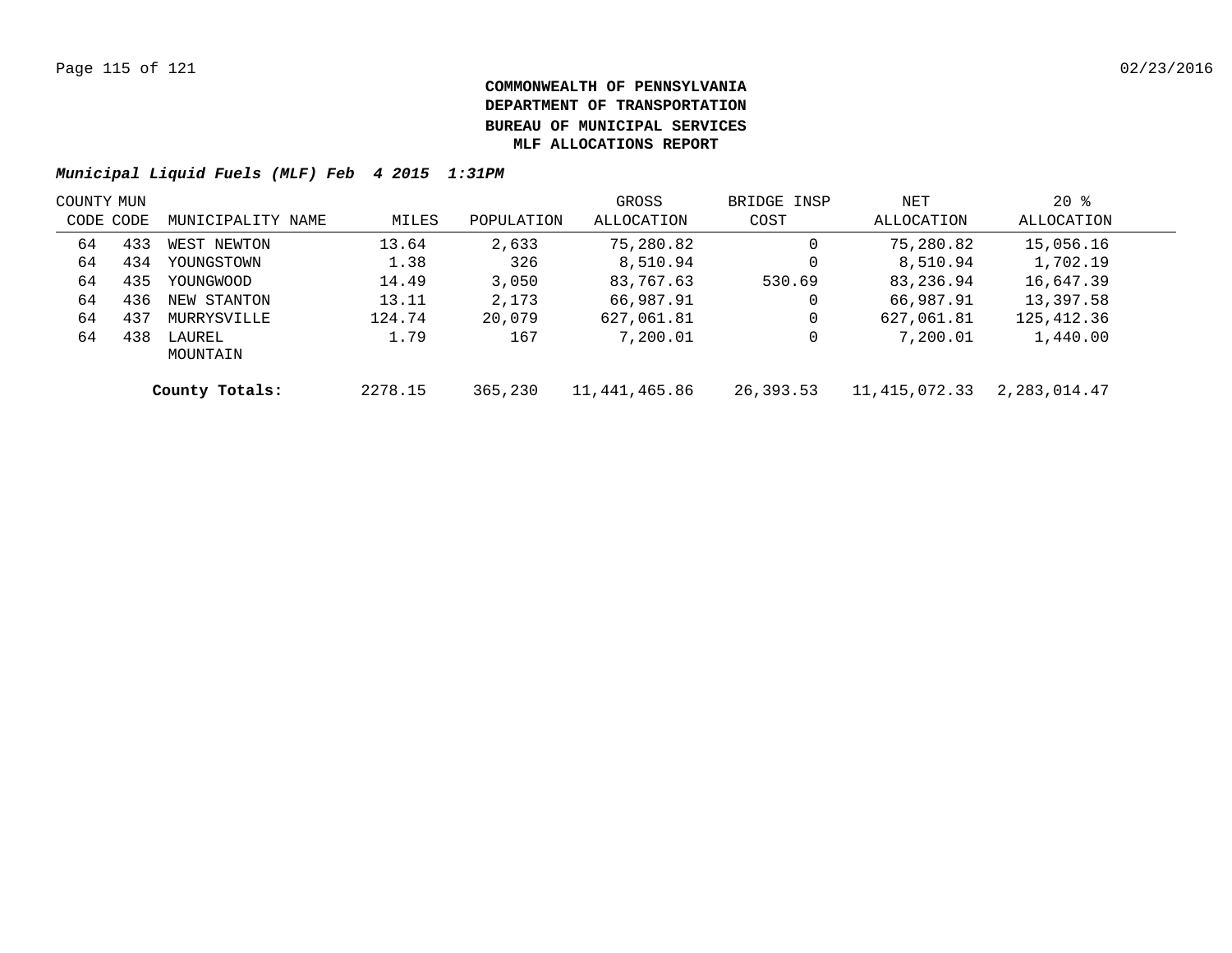| COUNTY MUN |                |                   |        | GROSS      | BRIDGE INSP  | NET            | $20*$        |            |  |
|------------|----------------|-------------------|--------|------------|--------------|----------------|--------------|------------|--|
|            | CODE CODE      | MUNICIPALITY NAME | MILES  | POPULATION | ALLOCATION   | COST           | ALLOCATION   | ALLOCATION |  |
|            | Wyoming County |                   |        |            |              |                |              |            |  |
| 65         |                | 201 BRAINTRIM     | 5.40   | 502        | 21,693.75    | $\overline{0}$ | 21,693.75    | 4,338.75   |  |
| 65         |                | 202 CLINTON       | 15.04  | 1,367      | 59,953.50    | $\mathbf{0}$   | 59,953.50    | 11,990.70  |  |
| 65         |                | 203 EATON         | 40.08  | 1,519      | 127,896.73   | $\Omega$       | 127,896.73   | 25,579.35  |  |
| 65         |                | 204 EXETER        | 8.52   | 690        | 32,696.59    | 468.60         | 32,227.99    | 6,445.60   |  |
| 65         |                | 205 FALLS         | 25.93  | 1,995      | 97,934.53    | 420.20         | 97,514.33    | 19,502.87  |  |
| 65         |                | 206 FORKSTON      | 11.07  | 397        | 34,986.43    | $\overline{0}$ | 34,986.43    | 6,997.29   |  |
| 65         |                | 207 LEMON         | 20.07  | 1,243      | 71,282.79    | $\mathbf{0}$   | 71,282.79    | 14,256.56  |  |
| 65         |                | 208 MEHOOPANY     | 16.31  | 892        | 56,155.60    | $\mathbf 0$    | 56,155.60    | 11,231.12  |  |
| 65         |                | 209 MESHOPPEN     | 27.07  | 1,073      | 87,428.58    | $\mathbf 0$    | 87,428.58    | 17,485.72  |  |
| 65         |                | 210 MONROE        | 18.86  | 1,652      | 74,247.60    | 798.40         | 73,449.20    | 14,689.84  |  |
| 65         |                | 211 NICHOLSON     | 26.30  | 1,385      | 89,750.62    | $\mathbf 0$    | 89,750.62    | 17,950.12  |  |
| 65         |                | 212 NORTH BRANCH  | 8.90   | 206        | 26,429.77    | $\mathbf 0$    | 26,429.77    | 5,285.95   |  |
| 65         |                | 213 NORTHMORELAND | 22.14  | 1,558      | 81,438.07    | $\mathbf 0$    | 81,438.07    | 16,287.61  |  |
| 65         |                | 214 NOXEN         | 11.63  | 902        | 44,033.35    | 795.40         | 43,237.95    | 8,647.59   |  |
| 65         | 215            | OVERFIELD         | 13.99  | 1,666      | 61,687.10    | $\Omega$       | 61,687.10    | 12,337.42  |  |
| 65         | 216            | TUNKHANNOCK       | 44.98  | 4,273      | 182,074.58   | 495.00         | 181,579.58   | 36, 315.92 |  |
| 65         | 217            | WASHINGTON        | 28.35  | 1,412      | 95,531.51    | $\Omega$       | 95,531.51    | 19,106.30  |  |
| 65         | 218            | WINDHAM           | 25.26  | 841        | 78,859.76    | $\mathbf 0$    | 78,859.76    | 15,771.95  |  |
| 65         |                | 401 FACTORYVILLE  | 4.81   | 1,158      | 29,991.02    | $\Omega$       | 29,991.02    | 5,998.20   |  |
| 65         |                | 402 LACEYVILLE    | 2.01   | 379        | 10,958.34    | $\mathbf 0$    | 10,958.34    | 2,191.67   |  |
| 65         | 403            | MESHOPPEN         | 1.77   | 563        | 13,090.23    | $\Omega$       | 13,090.23    | 2,618.05   |  |
| 65         |                | 404 NICHOLSON     | 3.34   | 767        | 20,268.62    | $\mathbf 0$    | 20,268.62    | 4,053.72   |  |
| 65         | 405            | TUNKHANNOCK       | 7.12   | 1,836      | 46, 223. 10  | $\Omega$       | 46,223.10    | 9,244.62   |  |
|            |                | County Totals:    | 388.95 | 28,276     | 1,444,612.17 | 2,977.60       | 1,441,634.57 | 288,326.91 |  |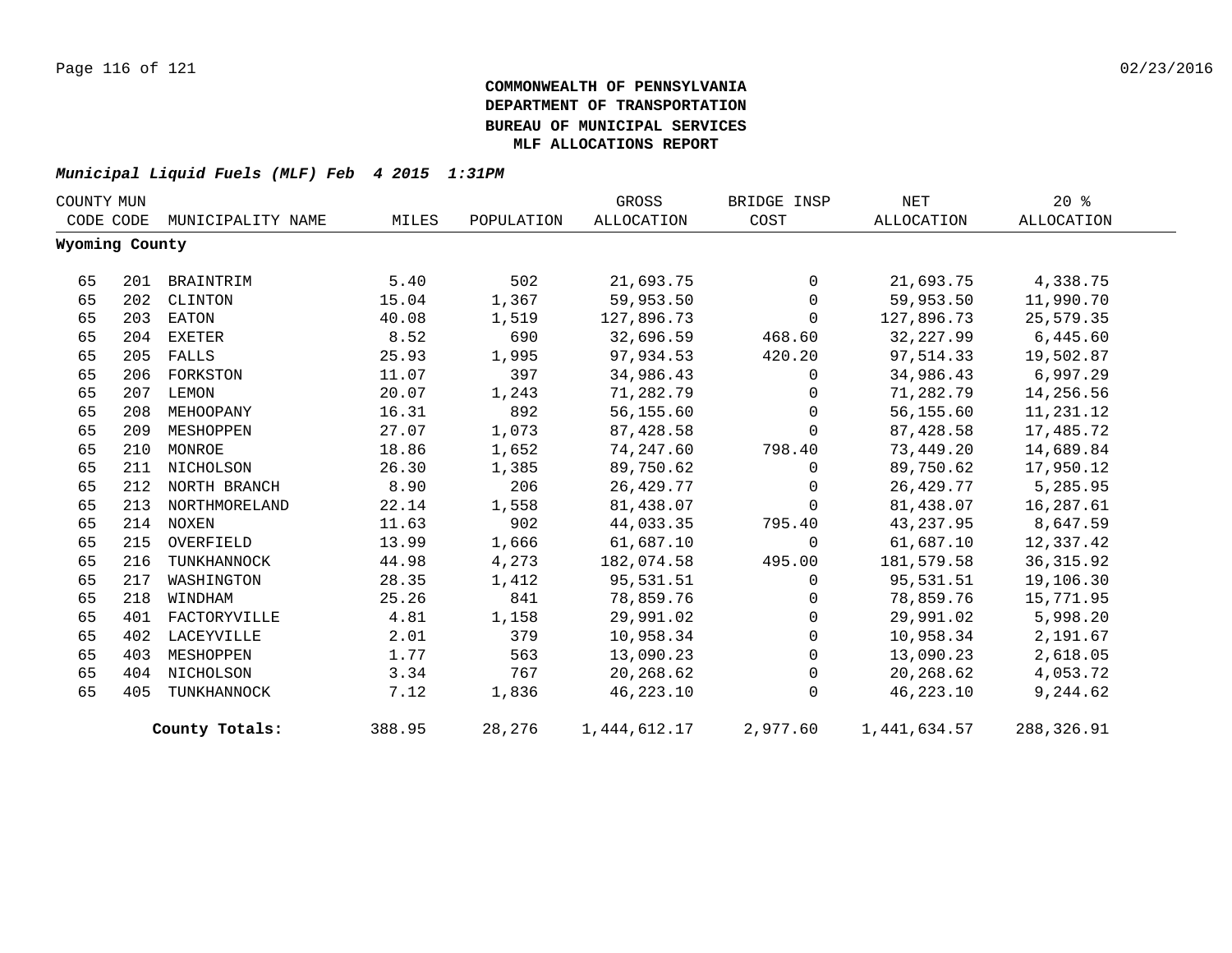| COUNTY MUN  |     |                    |        |            | GROSS       | BRIDGE INSP  | <b>NET</b>  | $20*$             |  |
|-------------|-----|--------------------|--------|------------|-------------|--------------|-------------|-------------------|--|
| CODE CODE   |     | MUNICIPALITY NAME  | MILES  | POPULATION | ALLOCATION  | COST         | ALLOCATION  | <b>ALLOCATION</b> |  |
| York County |     |                    |        |            |             |              |             |                   |  |
|             |     |                    |        |            |             |              |             |                   |  |
| 66          |     | 101 SPRING GARDEN  | 53.36  | 12,487     | 327, 314.87 | $\mathbf 0$  | 327, 314.87 | 65,462.97         |  |
| 66          |     | 102 YORK           | 111.91 | 27,793     | 709,547.03  | $\mathbf{0}$ | 709,547.03  | 141,909.41        |  |
| 66          |     | 103 PENN           | 68.60  | 15,612     | 411,499.98  | 0            | 411,499.98  | 82,300.00         |  |
| 66          |     | 201 CARROLL        | 37.94  | 5,939      | 188,614.89  | $\mathbf 0$  | 188,614.89  | 37,722.98         |  |
| 66          | 202 | CHANCEFORD         | 92.57  | 6,111      | 334,451.88  | $\mathbf 0$  | 334, 451.88 | 66,890.38         |  |
| 66          | 203 | CODORUS            | 70.93  | 3,796      | 242,964.84  | $\mathbf 0$  | 242,964.84  | 48,592.97         |  |
| 66          | 204 | CONEWAGO           | 49.97  | 7,510      | 243,736.67  | $\mathbf 0$  | 243,736.67  | 48,747.33         |  |
| 66          | 205 | <b>DOVER</b>       | 111.94 | 21,078     | 609,851.81  | $\mathbf{0}$ | 609,851.81  | 121,970.36        |  |
| 66          | 206 | EAST HOPEWELL      | 45.08  | 2,416      | 154,469.25  | $\mathbf 0$  | 154,469.25  | 30,893.85         |  |
| 66          | 207 | EAST               | 45.10  | 7,264      | 226,566.41  | $\Omega$     | 226,566.41  | 45, 313. 28       |  |
|             |     | MANCHESTER         |        |            |             |              |             |                   |  |
| 66          |     | 208 FAIRVIEW       | 96.64  | 16,668     | 501,925.11  | $\mathbf 0$  | 501,925.11  | 100,385.02        |  |
| 66          |     | 209 FAWN           | 51.20  | 3,099      | 180,767.29  | $\mathbf 0$  | 180,767.29  | 36, 153. 46       |  |
| 66          | 210 | FRANKLIN           | 43.69  | 4,678      | 184,769.54  | $\mathbf 0$  | 184,769.54  | 36,953.91         |  |
| 66          | 211 | HEIDELBERG         | 26.64  | 3,078      | 116,048.64  | $\Omega$     | 116,048.64  | 23, 209. 73       |  |
| 66          |     | 212 HELLAM         | 51.85  | 6,043      | 226,651.67  | $\mathbf 0$  | 226,651.67  | 45, 330. 33       |  |
| 66          |     | 213 HOPEWELL       | 66.20  | 5,435      | 255, 157.46 | $\mathbf 0$  | 255, 157.46 | 51,031.49         |  |
| 66          |     | 214 JACKSON        | 47.57  | 7,494      | 236,101.70  | $\mathbf 0$  | 236,101.70  | 47,220.34         |  |
| 66          |     | 215 LOWER          | 71.12  | 3,028      | 231,937.88  | $\mathbf{0}$ | 231,937.88  | 46, 387.58        |  |
|             |     | CHANCEFORD         |        |            |             |              |             |                   |  |
| 66          |     | 216 LOWER WINDSOR  | 52.83  | 7,382      | 249, 315.57 | $\mathbf 0$  | 249, 315.57 | 49,863.11         |  |
| 66          |     | 217 MANCHESTER     | 89.65  | 18,161     | 507,626.21  | $\mathbf 0$  | 507,626.21  | 101,525.24        |  |
| 66          |     | 218 MANHEIM        | 33.61  | 3,380      | 138,858.06  | $\mathbf 0$  | 138,858.06  | 27,771.61         |  |
| 66          |     | 219 MONAGHAN       | 27.67  | 2,630      | 112,026.58  | 0            | 112,026.58  | 22,405.32         |  |
| 66          |     | 220 NEWBERRY       | 86.07  | 15,285     | 455,078.95  | $\mathbf 0$  | 455,078.95  | 91,015.79         |  |
| 66          |     | 221 NORTH CODORUS  | 58.97  | 8,905      | 287,380.15  | $\mathbf 0$  | 287,380.15  | 57,476.03         |  |
| 66          |     | 222 NORTH HOPEWELL | 52.39  | 2,791      | 179,265.74  | $\mathbf{0}$ | 179,265.74  | 35,853.15         |  |
| 66          | 223 | PARADISE           | 33.10  | 3,766      | 143, 313.30 | $\Omega$     | 143, 313.30 | 28,662.66         |  |
| 66          | 224 | PEACH BOTTOM       | 49.83  | 4,813      | 204,495.94  | 0            | 204,495.94  | 40,899.19         |  |
| 66          | 226 | SHREWSBURY         | 77.81  | 6,447      | 300,789.11  | $\mathbf 0$  | 300,789.11  | 60,157.82         |  |
| 66          | 227 | SPRINGETTSBURY     | 99.99  | 26,668     | 662, 403.17 | $\Omega$     | 662,403.17  | 132,480.63        |  |
| 66          | 228 | SPRINGFIELD        | 54.93  | 5,152      | 221, 357.32 | $\Omega$     | 221, 357.32 | 44, 271.46        |  |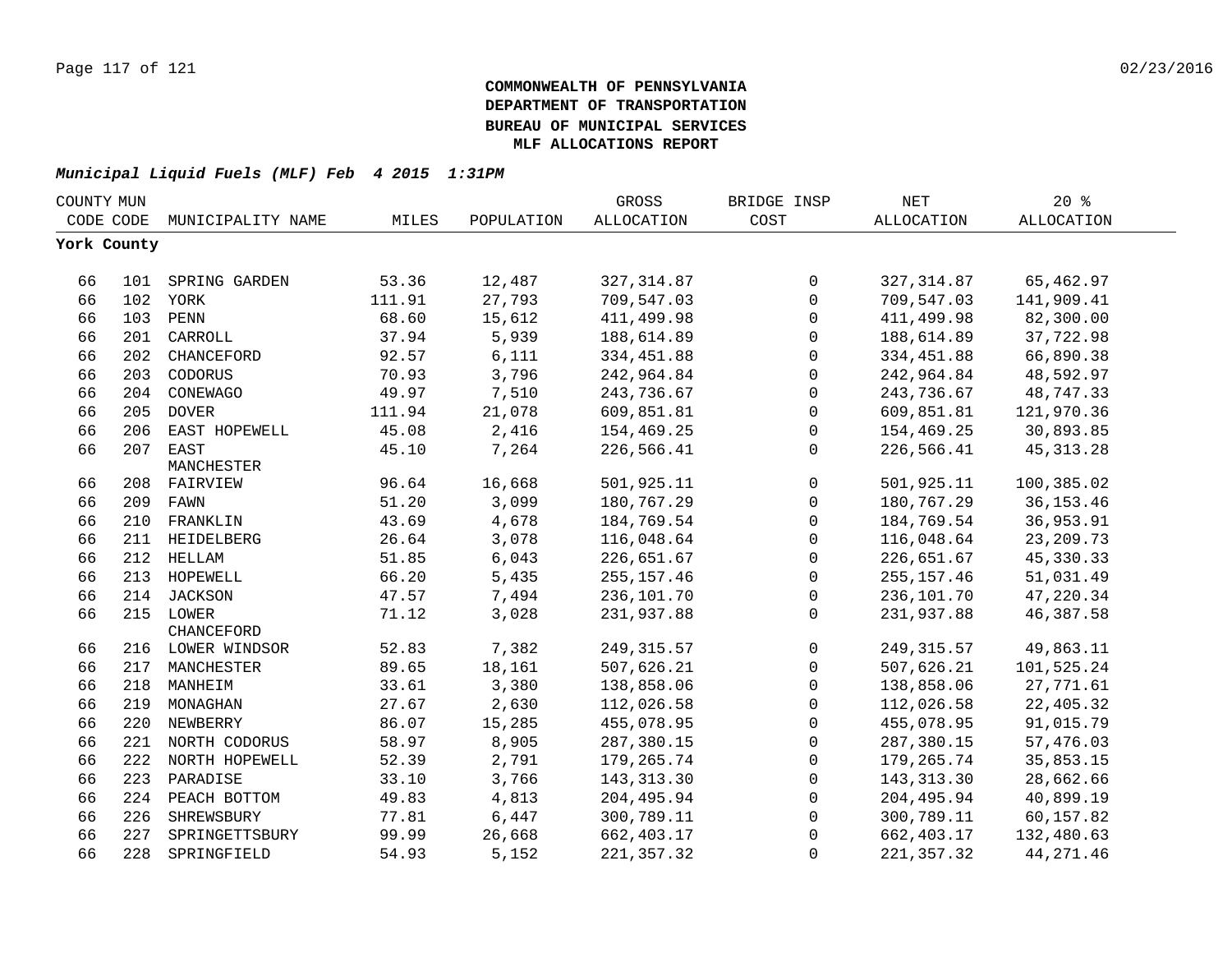|           |                   |                                                                                                                                                                                                                                                                                                                                                                                                                                                                               |                                                                                          | GROSS                                                                                            | BRIDGE INSP                                                                                                                                    | NET                                             | $20*$                                                                                                                                          |                                                                                                                                                        |
|-----------|-------------------|-------------------------------------------------------------------------------------------------------------------------------------------------------------------------------------------------------------------------------------------------------------------------------------------------------------------------------------------------------------------------------------------------------------------------------------------------------------------------------|------------------------------------------------------------------------------------------|--------------------------------------------------------------------------------------------------|------------------------------------------------------------------------------------------------------------------------------------------------|-------------------------------------------------|------------------------------------------------------------------------------------------------------------------------------------------------|--------------------------------------------------------------------------------------------------------------------------------------------------------|
| CODE CODE | MUNICIPALITY NAME | MILES                                                                                                                                                                                                                                                                                                                                                                                                                                                                         | POPULATION                                                                               | <b>ALLOCATION</b>                                                                                | COST                                                                                                                                           | ALLOCATION                                      | <b>ALLOCATION</b>                                                                                                                              |                                                                                                                                                        |
|           | WARRINGTON        | 65.38                                                                                                                                                                                                                                                                                                                                                                                                                                                                         | 4,532                                                                                    | 239,456.08                                                                                       | $\mathbf 0$                                                                                                                                    | 239,456.08                                      | 47,891.22                                                                                                                                      |                                                                                                                                                        |
|           |                   | 46.20                                                                                                                                                                                                                                                                                                                                                                                                                                                                         | 2,673                                                                                    | 161,262.95                                                                                       | $\mathbf 0$                                                                                                                                    | 161,262.95                                      | 32, 252.59                                                                                                                                     |                                                                                                                                                        |
|           |                   | 89.19                                                                                                                                                                                                                                                                                                                                                                                                                                                                         | 18,894                                                                                   | 517,419.89                                                                                       | $\Omega$                                                                                                                                       | 517,419.89                                      | 103,483.98                                                                                                                                     |                                                                                                                                                        |
|           | MANCHESTER        |                                                                                                                                                                                                                                                                                                                                                                                                                                                                               |                                                                                          |                                                                                                  |                                                                                                                                                |                                                 |                                                                                                                                                |                                                                                                                                                        |
|           |                   |                                                                                                                                                                                                                                                                                                                                                                                                                                                                               |                                                                                          |                                                                                                  |                                                                                                                                                |                                                 |                                                                                                                                                |                                                                                                                                                        |
|           |                   |                                                                                                                                                                                                                                                                                                                                                                                                                                                                               |                                                                                          |                                                                                                  |                                                                                                                                                |                                                 |                                                                                                                                                |                                                                                                                                                        |
|           |                   |                                                                                                                                                                                                                                                                                                                                                                                                                                                                               |                                                                                          |                                                                                                  |                                                                                                                                                |                                                 |                                                                                                                                                |                                                                                                                                                        |
|           |                   |                                                                                                                                                                                                                                                                                                                                                                                                                                                                               |                                                                                          |                                                                                                  | $\Omega$                                                                                                                                       |                                                 |                                                                                                                                                |                                                                                                                                                        |
|           |                   |                                                                                                                                                                                                                                                                                                                                                                                                                                                                               |                                                                                          |                                                                                                  | $\Omega$                                                                                                                                       |                                                 |                                                                                                                                                |                                                                                                                                                        |
|           |                   |                                                                                                                                                                                                                                                                                                                                                                                                                                                                               |                                                                                          |                                                                                                  | $\mathbf 0$                                                                                                                                    |                                                 |                                                                                                                                                |                                                                                                                                                        |
|           |                   |                                                                                                                                                                                                                                                                                                                                                                                                                                                                               |                                                                                          |                                                                                                  | $\mathbf 0$                                                                                                                                    |                                                 |                                                                                                                                                |                                                                                                                                                        |
|           |                   |                                                                                                                                                                                                                                                                                                                                                                                                                                                                               |                                                                                          |                                                                                                  | $\mathbf 0$                                                                                                                                    |                                                 |                                                                                                                                                |                                                                                                                                                        |
|           |                   |                                                                                                                                                                                                                                                                                                                                                                                                                                                                               |                                                                                          |                                                                                                  |                                                                                                                                                |                                                 |                                                                                                                                                |                                                                                                                                                        |
|           |                   |                                                                                                                                                                                                                                                                                                                                                                                                                                                                               |                                                                                          |                                                                                                  | $\mathbf 0$                                                                                                                                    |                                                 |                                                                                                                                                |                                                                                                                                                        |
| 408       | FELTON            |                                                                                                                                                                                                                                                                                                                                                                                                                                                                               |                                                                                          |                                                                                                  | $\mathbf 0$                                                                                                                                    |                                                 |                                                                                                                                                |                                                                                                                                                        |
| 409       | FRANKLINTOWN      | 2.49                                                                                                                                                                                                                                                                                                                                                                                                                                                                          | 489                                                                                      | 13,867.78                                                                                        | $\mathbf 0$                                                                                                                                    | 13,867.78                                       | 2,773.56                                                                                                                                       |                                                                                                                                                        |
| 410       | <b>GLEN ROCK</b>  | 7.91                                                                                                                                                                                                                                                                                                                                                                                                                                                                          |                                                                                          | 51,130.99                                                                                        | $\mathbf 0$                                                                                                                                    | 51,130.99                                       | 10,226.20                                                                                                                                      |                                                                                                                                                        |
|           |                   | 3.85                                                                                                                                                                                                                                                                                                                                                                                                                                                                          | 952                                                                                      | 24,382.23                                                                                        | $\mathbf 0$                                                                                                                                    | 24,382.23                                       | 4,876.45                                                                                                                                       |                                                                                                                                                        |
|           |                   | 7.58                                                                                                                                                                                                                                                                                                                                                                                                                                                                          | 2,673                                                                                    | 59,990.01                                                                                        | $\mathbf 0$                                                                                                                                    | 59,990.01                                       | 11,998.00                                                                                                                                      |                                                                                                                                                        |
|           |                   | 48.04                                                                                                                                                                                                                                                                                                                                                                                                                                                                         | 15,289                                                                                   | 355, 413.20                                                                                      | $\mathbf 0$                                                                                                                                    | 355, 413.20                                     | 71,082.64                                                                                                                                      |                                                                                                                                                        |
|           |                   | 5.68                                                                                                                                                                                                                                                                                                                                                                                                                                                                          | 1,841                                                                                    | 42,522.02                                                                                        | $\mathbf 0$                                                                                                                                    | 42,522.02                                       | 8,504.40                                                                                                                                       |                                                                                                                                                        |
|           |                   | 3.53                                                                                                                                                                                                                                                                                                                                                                                                                                                                          | 733                                                                                      | 20,256.63                                                                                        | $\Omega$                                                                                                                                       | 20,256.63                                       | 4,051.33                                                                                                                                       |                                                                                                                                                        |
|           |                   | 2.27                                                                                                                                                                                                                                                                                                                                                                                                                                                                          | 362                                                                                      | 11,385.01                                                                                        | $\mathbf 0$                                                                                                                                    | 11,385.01                                       | 2,277.00                                                                                                                                       |                                                                                                                                                        |
|           |                   | 5.30                                                                                                                                                                                                                                                                                                                                                                                                                                                                          | 1,240                                                                                    | 32,506.50                                                                                        | $\mathbf 0$                                                                                                                                    | 32,506.50                                       | 6,501.30                                                                                                                                       |                                                                                                                                                        |
|           |                   | 6.44                                                                                                                                                                                                                                                                                                                                                                                                                                                                          | 2,763                                                                                    | 58, 351. 21                                                                                      | $\mathbf 0$                                                                                                                                    | 58,351.21                                       | 11,670.24                                                                                                                                      |                                                                                                                                                        |
|           |                   | 5.11                                                                                                                                                                                                                                                                                                                                                                                                                                                                          | 1,393                                                                                    | 34, 304. 31                                                                                      | $\mathsf{O}$                                                                                                                                   | 34,304.31                                       | 6,860.86                                                                                                                                       |                                                                                                                                                        |
|           |                   | 19.34                                                                                                                                                                                                                                                                                                                                                                                                                                                                         | 4,464                                                                                    | 117, 311.93                                                                                      | 0                                                                                                                                              | 117,311.93                                      | 23, 462.39                                                                                                                                     |                                                                                                                                                        |
|           |                   | 2.51                                                                                                                                                                                                                                                                                                                                                                                                                                                                          | 724                                                                                      | 17,446.82                                                                                        | $\mathbf 0$                                                                                                                                    | 17,446.82                                       | 3,489.36                                                                                                                                       |                                                                                                                                                        |
|           |                   | 4.77                                                                                                                                                                                                                                                                                                                                                                                                                                                                          | 1,914                                                                                    | 41,231.23                                                                                        | $\mathbf 0$                                                                                                                                    | 41,231.23                                       | 8,246.25                                                                                                                                       |                                                                                                                                                        |
|           |                   | 1.49                                                                                                                                                                                                                                                                                                                                                                                                                                                                          | 278                                                                                      | 8,079.06                                                                                         | $\mathbf 0$                                                                                                                                    | 8,079.06                                        | 1,615.81                                                                                                                                       |                                                                                                                                                        |
|           |                   | 21.51                                                                                                                                                                                                                                                                                                                                                                                                                                                                         | 6,373                                                                                    | 152,043.55                                                                                       | $\mathbf 0$                                                                                                                                    | 152,043.55                                      | 30,408.71                                                                                                                                      |                                                                                                                                                        |
|           | SEVEN VALLEYS     | 2.19                                                                                                                                                                                                                                                                                                                                                                                                                                                                          | 517                                                                                      | 13,501.28                                                                                        | $\mathbf 0$                                                                                                                                    | 13,501.28                                       | 2,700.26                                                                                                                                       |                                                                                                                                                        |
|           | SHREWSBURY        | 16.67                                                                                                                                                                                                                                                                                                                                                                                                                                                                         | 3,823                                                                                    | 101,084.43                                                                                       | $\Omega$                                                                                                                                       |                                                 | 20,216.89                                                                                                                                      |                                                                                                                                                        |
|           | SPRING GROVE      | 8.31                                                                                                                                                                                                                                                                                                                                                                                                                                                                          | 2,167                                                                                    | 54,310.86                                                                                        | $\Omega$                                                                                                                                       | 54,310.86                                       | 10,862.17                                                                                                                                      |                                                                                                                                                        |
|           |                   | 229<br>230 WASHINGTON<br>231 WEST<br>232 WEST MANHEIM<br>233 WINDSOR<br>301 YORK CITY<br>401 CROSS ROADS<br>402 DALLASTOWN<br>403 DELTA<br>404 DILLSBURG<br>405 DOVER<br>406 EAST PROSPECT<br>407 FAWN GROVE<br>411 GOLDSBORO<br>412 HALLAM<br>413 HANOVER<br>414 JACOBUS<br>415 JEFFERSON<br>416 LEWISBERRY<br>417 LOGANVILLE<br>418 MANCHESTER<br>419 MOUNT WOLF<br>420 NEW FREEDOM<br>421 NEW SALEM<br>422 NORTH YORK<br>423 RAILROAD<br>424 RED LION<br>425<br>426<br>427 | 47.51<br>88.45<br>95.08<br>3.89<br>10.15<br>3.40<br>6.16<br>6.09<br>2.74<br>2.70<br>2.70 | 7,744<br>17,504<br>43,809<br>512<br>4,049<br>728<br>2,563<br>2,007<br>905<br>452<br>506<br>2,025 | 239,932.04<br>494,384.00<br>906,758.53<br>17,884.16<br>87,378.61<br>19,840.69<br>54,615.61<br>46,088.29<br>20,766.18<br>13,863.21<br>14,673.58 | $\Omega$<br>$\Omega$<br>$\Omega$<br>$\mathsf 0$ | 239,932.04<br>494,384.00<br>906,758.53<br>17,884.16<br>87,378.61<br>19,840.69<br>54,615.61<br>46,088.29<br>20,766.18<br>13,863.21<br>14,673.58 | 47,986.41<br>98,876.80<br>181,351.71<br>3,576.83<br>17,475.72<br>3,968.14<br>10,923.12<br>9,217.66<br>4, 153. 24<br>2,772.64<br>2,934.72<br>101,084.43 |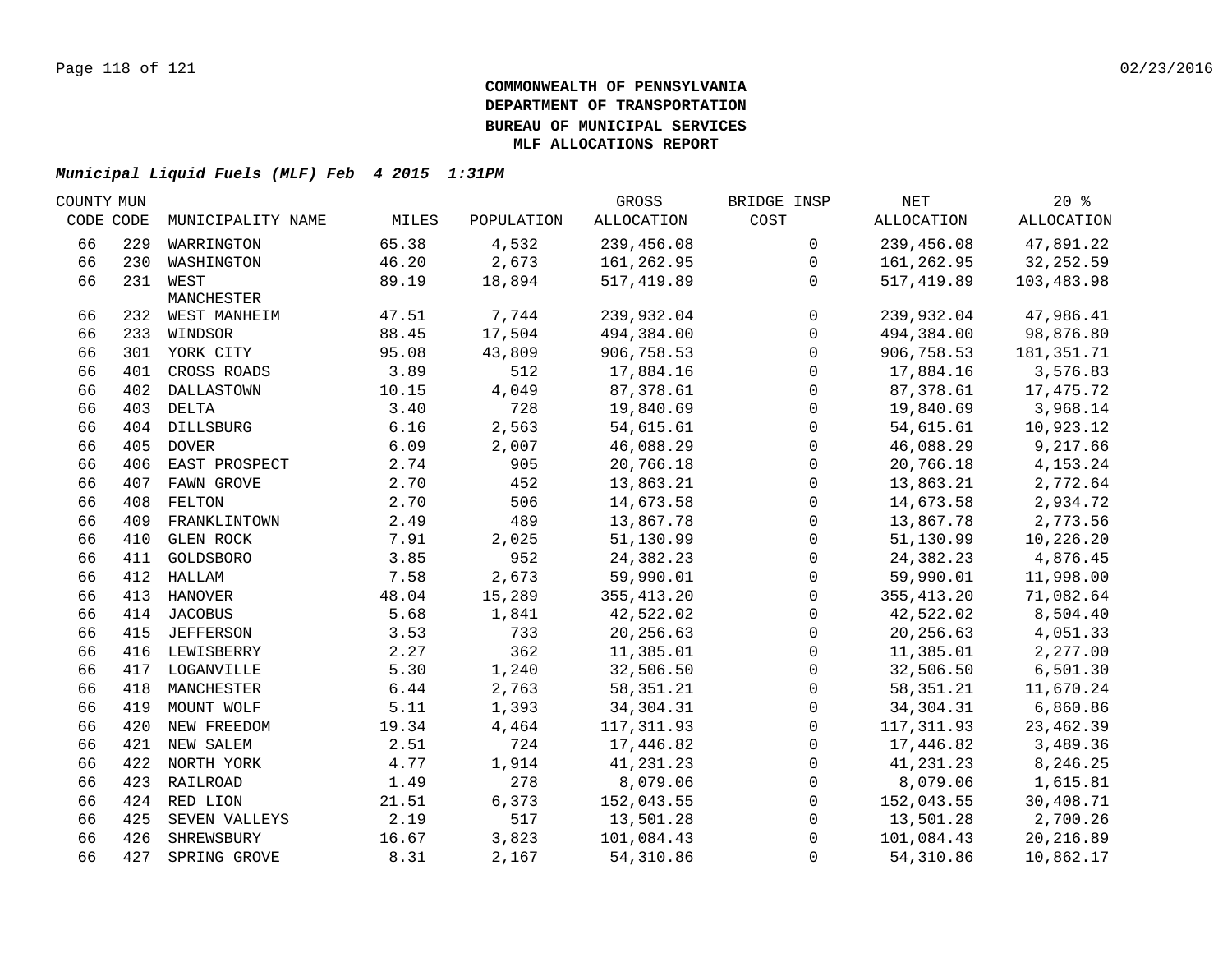| COUNTY MUN |           |                   |         |            | GROSS            | BRIDGE INSP | NET           | $20*$        |  |
|------------|-----------|-------------------|---------|------------|------------------|-------------|---------------|--------------|--|
|            | CODE CODE | MUNICIPALITY NAME | MILES   | POPULATION | ALLOCATION       | COST        | ALLOCATION    | ALLOCATION   |  |
| 66         | 428       | STEWARTSTOWN      | 7.09    | 2,089      | 49,941.14        | 0           | 49,941.14     | 9,988.23     |  |
| 66         | 429       | WELLSVILLE        | 1.48    | 242        | 7,512.60         | 0           | 7,512.60      | 1,502.52     |  |
| 66         | 430       | WEST YORK         | 8.63    | 4,617      | 91,916.55        | 0           | 91,916.55     | 18,383.31    |  |
| 66         | 431       | WINDSOR           | 4.07    | 1,319      | 30,466.60        | 0           | 30,466.60     | 6,093.32     |  |
| 66         | 432       | WINTERSTOWN       | 4.72    | 632        | 21,861.47        | 0           | 21,861.47     | 4,372.29     |  |
| 66         | 433       | WRIGHTSVILLE      | 7.07    | 2,310      | 53,205.19        | 0           | 53,205.19     | 10,641.04    |  |
| 66         | 434       | YOE BOROUGH       | 2.85    | 1,018      | 22,750.38        | 0           | 22,750.38     | 4,550.08     |  |
| 66         | 435       | YORKANA           | 0.40    | 229        | 4,485.43         | 0           | 4,485.43      | 897.09       |  |
| 66         | 436       | YORK HAVEN        | 1.86    | 709        | 15,517.23        | 0           | 15,517.23     | 3,103.45     |  |
|            |           | County Totals:    | 2541.96 | 434,972    | 13, 185, 386. 48 | 0           | 13,185,386.48 | 2,637,077.30 |  |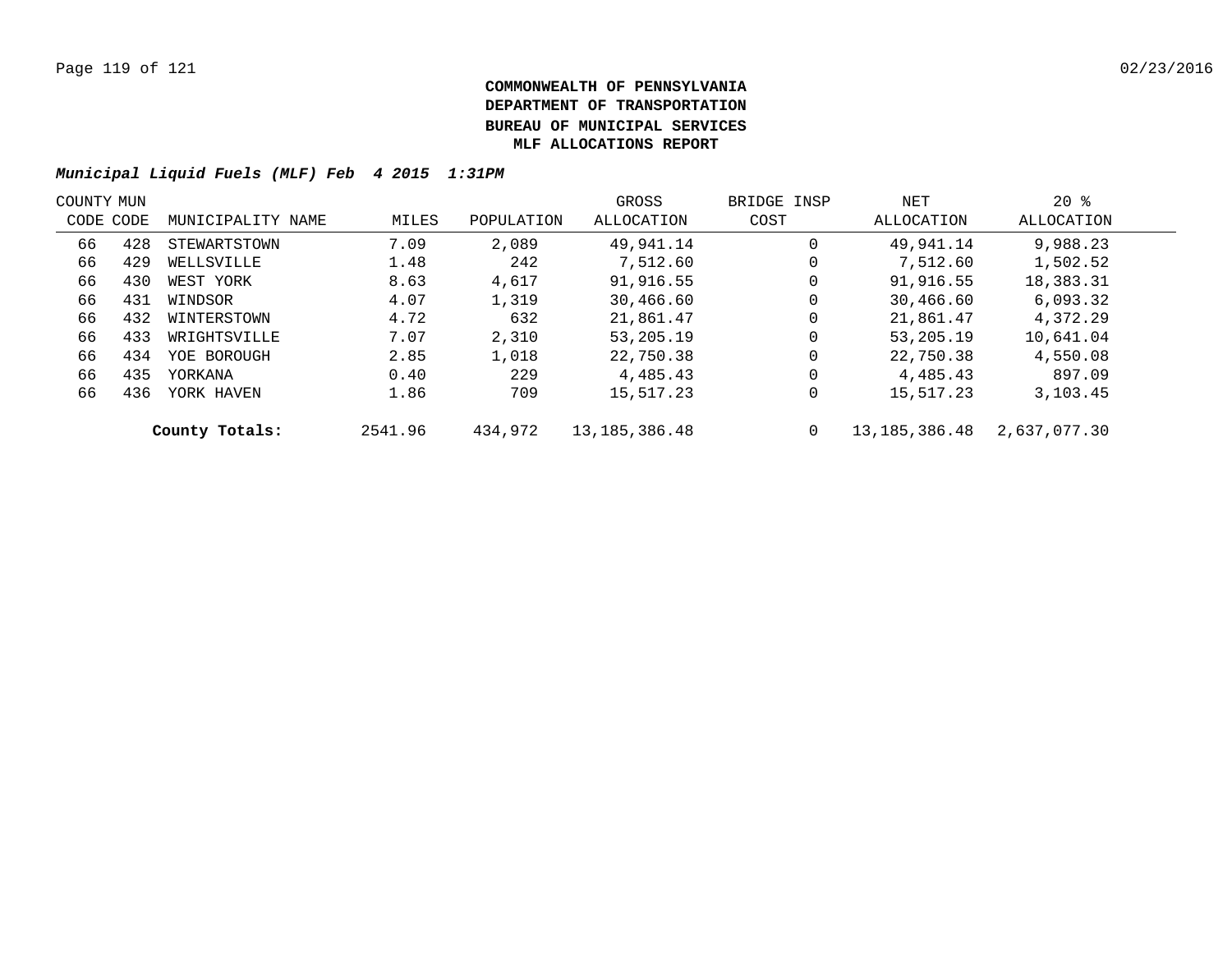| COUNTY MUN |     |                     |         |            | GROSS         | BRIDGE INSP | NET                        | $20$ %     |
|------------|-----|---------------------|---------|------------|---------------|-------------|----------------------------|------------|
| CODE CODE  |     | MUNICIPALITY NAME   | MILES   | POPULATION | ALLOCATION    | COST        | ALLOCATION                 | ALLOCATION |
|            |     | Philadelphia County |         |            |               |             |                            |            |
| 67         | 301 | PHILADELPHIA        | 2194.29 | 1,526,006  | 28,646,288.22 | 11,330.68   | 28,634,957.54 5,726,991.51 |            |
|            |     | County Totals:      | 2194.29 | 1,526,006  | 28,646,288.22 | 11,330.68   | 28,634,957.54 5,726,991.51 |            |